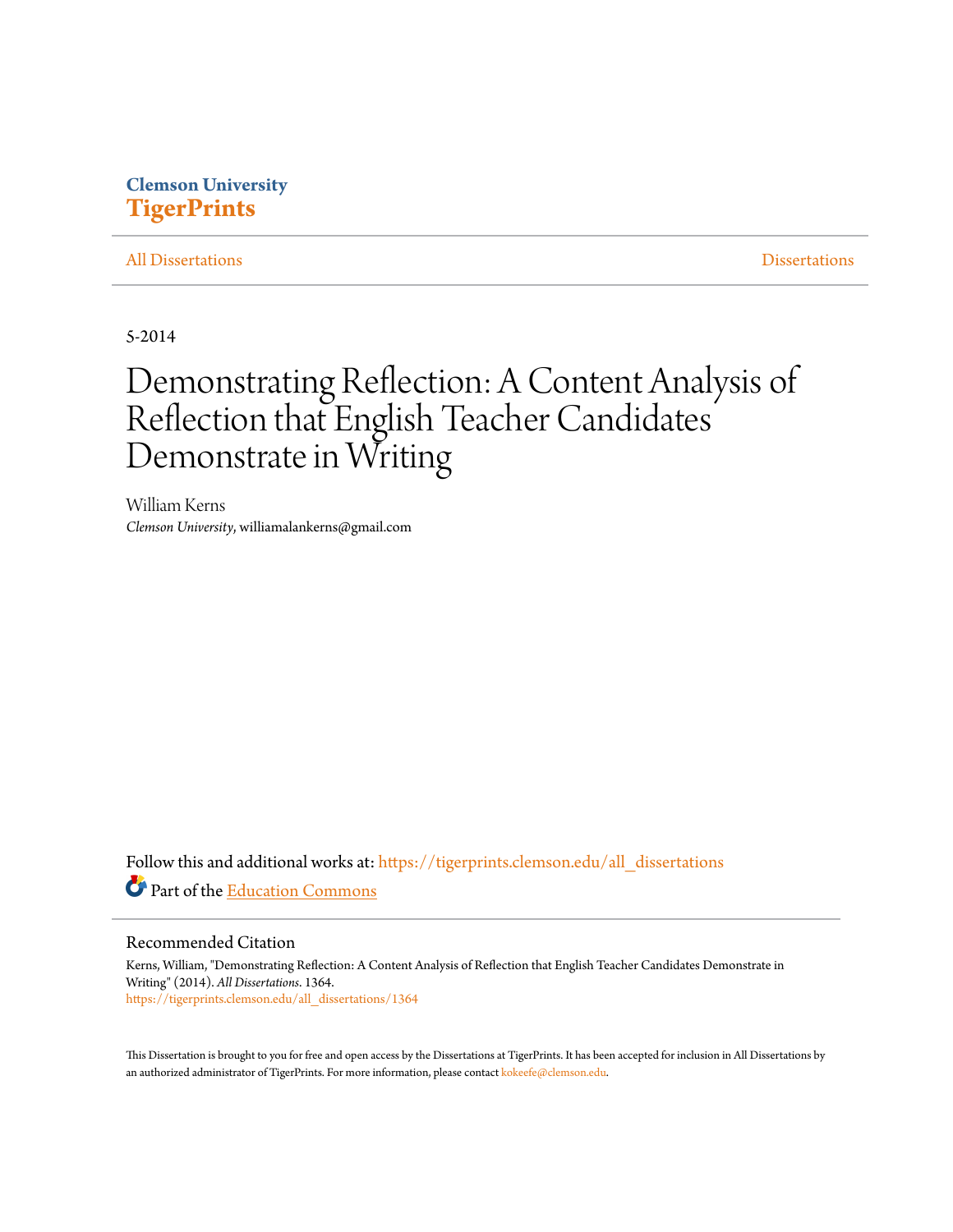# DEMONSTRATING REFLECTION: A CONTENT ANALYSIS OF REFLECTION THAT ENGLISH TEACHER CANDIDATES DEMONSTRATE IN WRITING

### AFTER CONDUCTING CLASSROOM INQUIRY

A Dissertation

Presented to the Graduate School of

Clemson University

In Partial Fulfillment

of the Requirements for the Degree

Doctor of Philosophy

Curriculum and Instruction

by

Bill Kerns

May 2014

Accepted by:

Dr. Lienne Medford and Dr. Dolores Stegelin, Co-Chairs

Dr. Beatrice Bailey

Dr. Hans Klar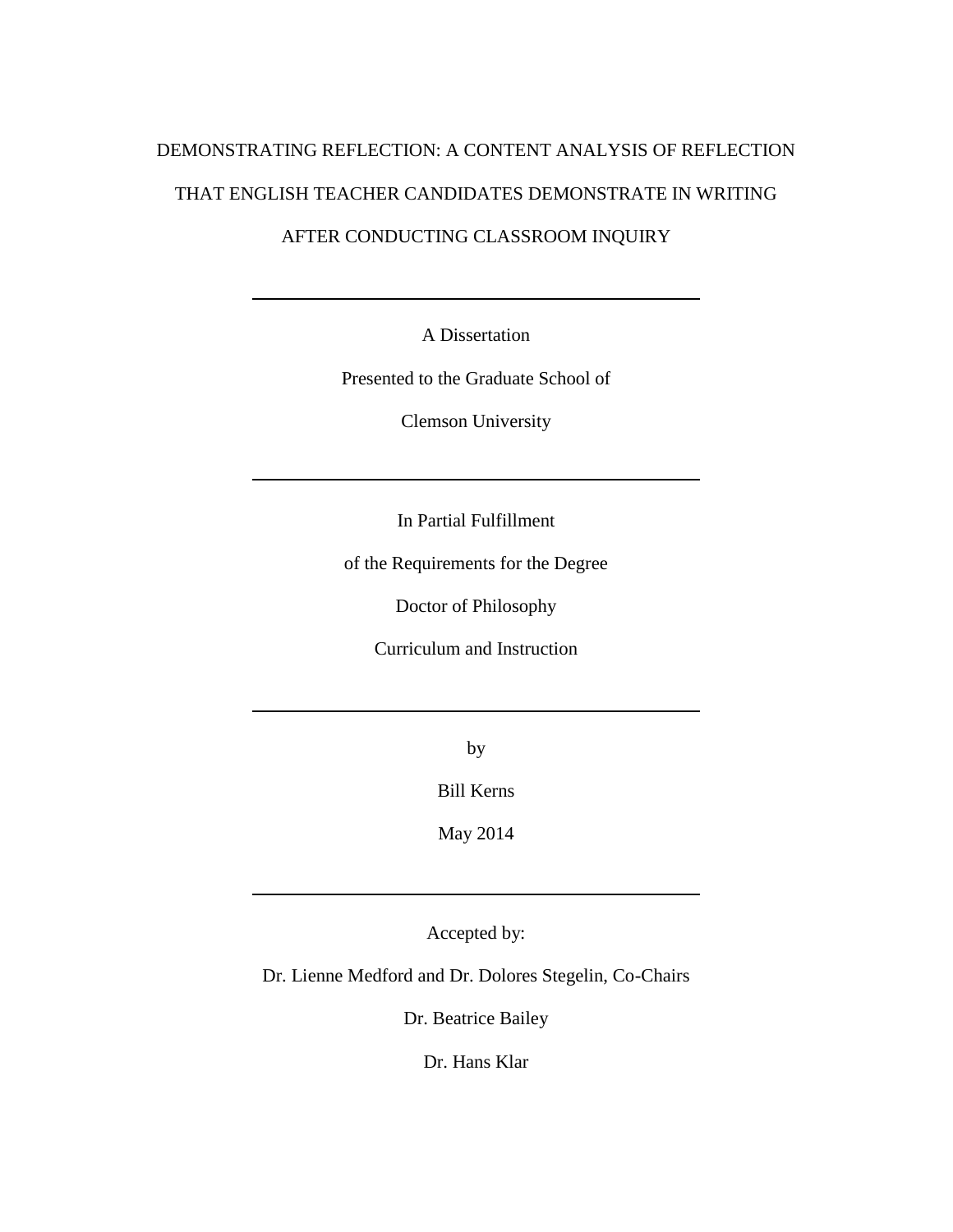#### ABSTRACT

This study is an analysis of the depth of reflection exhibited in written documents produced by English teacher candidates. Description and insights were drawn into the reflective thinking of the undergraduate teacher candidates in the context of teacher research essays that they produced. Reflection is widely viewed as enabling teacher candidates to make connections between actions and consequences as well as between theory and practice. Teacher education programs are encouraged by accreditation agencies to adopt a framework that helps teacher candidates to reflect on practice. However, there is no broadly accepted protocol in place for determining depth of reflection that is demonstrated by teacher candidates. Further, assessment of reflection is too often characterized by subjective rather than objective analysis.

A four-category protocol developed by David Kember and colleagues provided guidance toward an assessment of the depth of reflection. No published study in the field of English Education has analyzed depth of reflection in the written work of teacher candidates with guidance from this protocol. I rated the depth of reflection as one of four categories: non-reflection, understanding, reflection, or critical reflection. Judgment of the depth of reflection for a teacher research essay is based on the highest level of reflection observed in the whole essay. I also engaged in content analysis of the teacher research essays in order to make inferences about the broader context of the written work of the teacher candidates, and systematically investigate the content of the teacher research essays. I describe the depth of reflection of teacher candidates as they address strengths and deficiencies they identified in their own instruction.

ii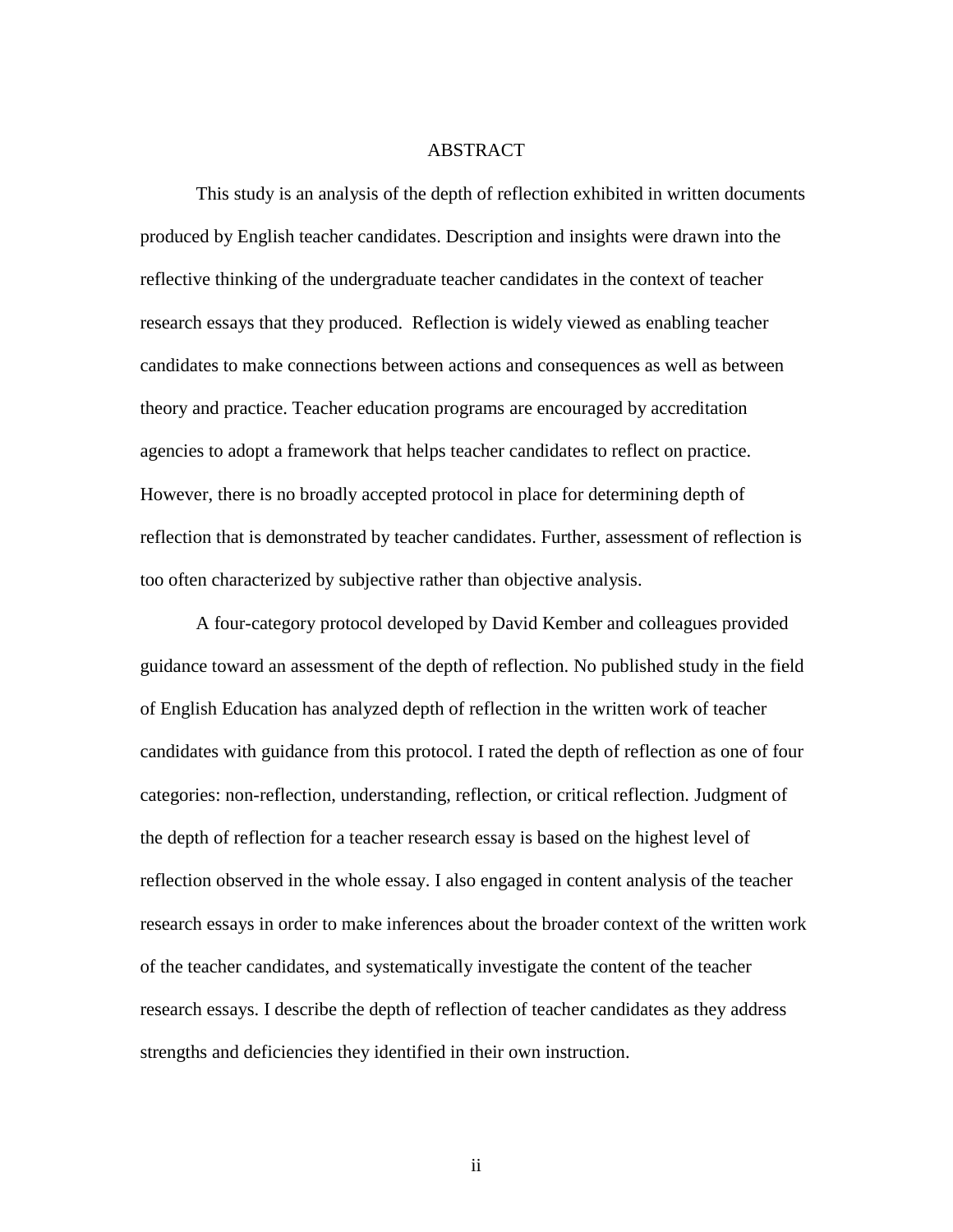Each of the eight teacher research essays in the study were coded either as reflective or as critically reflective, indicating that all student teachers made relationships between conceptual knowledge and the experience of student teaching. One teacher research essay showed evidence of critical reflection, or a change in a fundamental belief about teaching. An English teacher education program would be able to use the results of this analysis as evidence of reflective thinking demonstrated in the writing of teacher candidates. Kember's four category protocol provides guidance for teacher educators to assess the depth of reflection demonstrated in writing by teacher candidates through a protocol that has been reliably tested. Use of the protocol can help a teacher educator and a teacher education program to make more informed decisions about ways to improve instruction to foster candidates who will become reflective teachers. Kember's four category protocol can be useful as part of a goal of a teacher-education program to facilitate reflective thinking and reflective teaching among teacher candidates. The protocol can be useful as part of a goal of a teacher education program to facilitate reflective thinking and reflective teaching among candidates. When the aim of a teacher education program includes developing teachers who will be reflective practitioners, the use of a validated protocol to assess depth of reflection in the writing of teacher candidates is beneficial toward monitoring and reporting progress toward that goal.

iii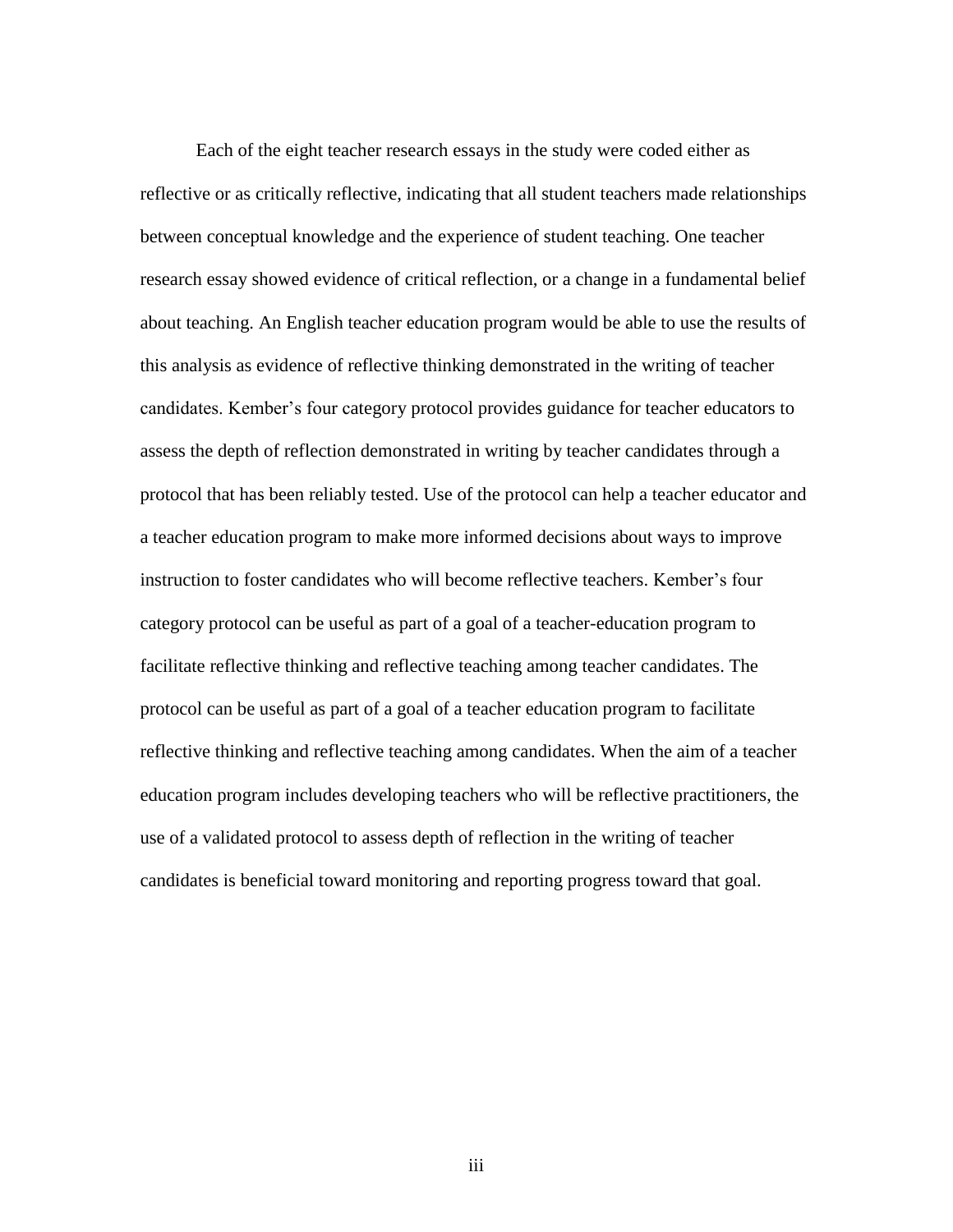## DEDICATION

For my parents.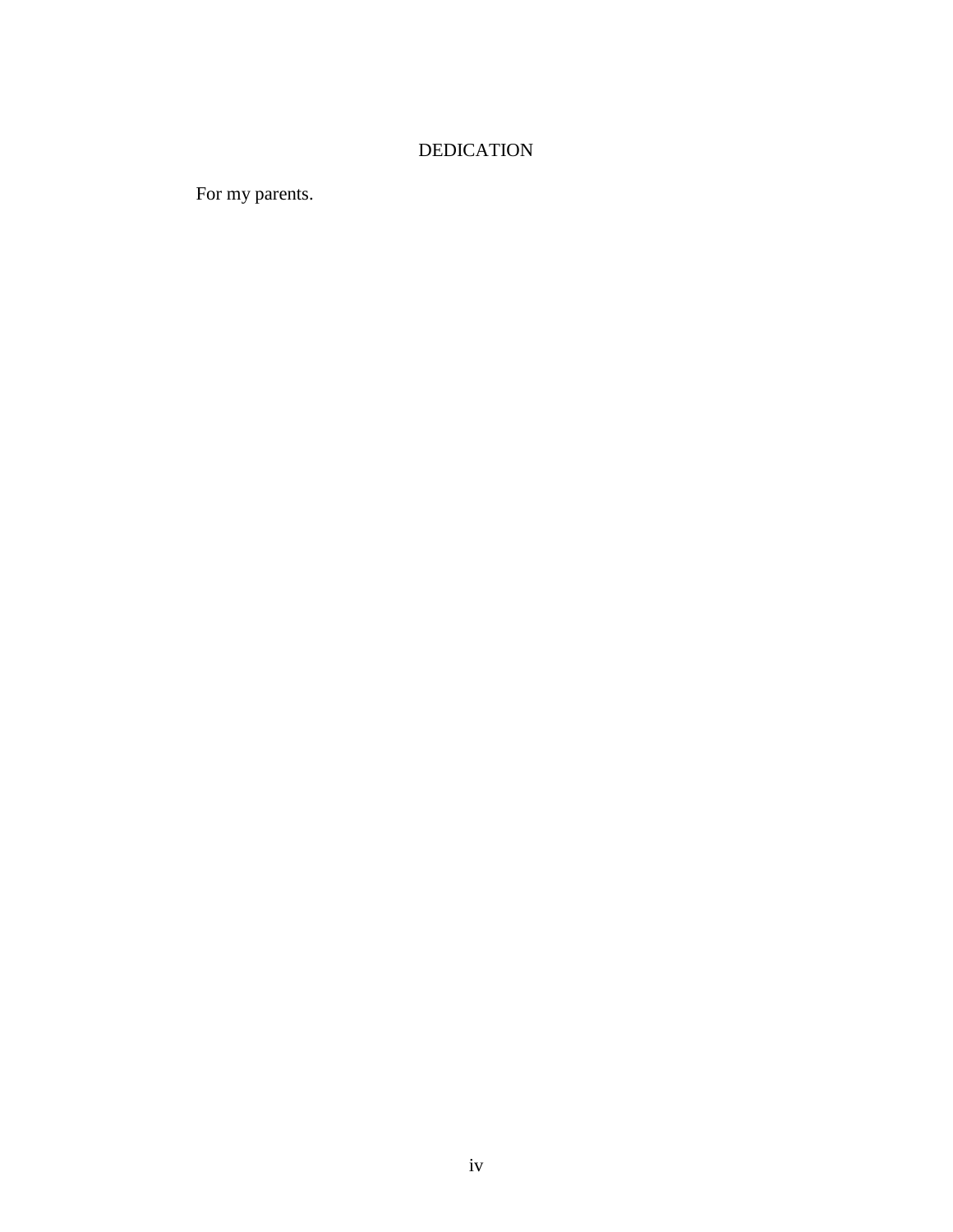#### ACKNOWLEDGMENTS

I would like to acknowledge the members of my committee for all of their assistance, support and guidance that they provided throughout my graduate work. I fear that any attempt to express my debt of gratitude would be inadequate. Each one of the committee members has in their own individual ways played a crucial role in not only the development of this dissertation, but my growth as a professional. As methodologist and co-chair, Dr. Medford co-assessed the teacher research essays and provided invaluable guidance throughout the process of completing this dissertation. Co-chair Dr. Stegelin also provided trusted and crucial guidance, feedback, as well as patience. Dr. Bailey, who granted me the site research and provided me with access to all documents and information, has been a trusted and kind mentor and advisor. Any attempt to express the level of contribution that she has made to this dissertation and to my growth throughout the doctoral program would fall short. Her self-sacrifice and dedication has been inspiring, and I hope that I can also live up to being the dedicated mentor of teachereducators and graduate students that she has been as I move forward in my career. Dr. Klar has provided wisdom throughout the process of my work on this dissertation with valuable feedback and advice. I look forward to working with each of the committee members hopefully in the future. I also look forward to ongoing friendships with my committee members.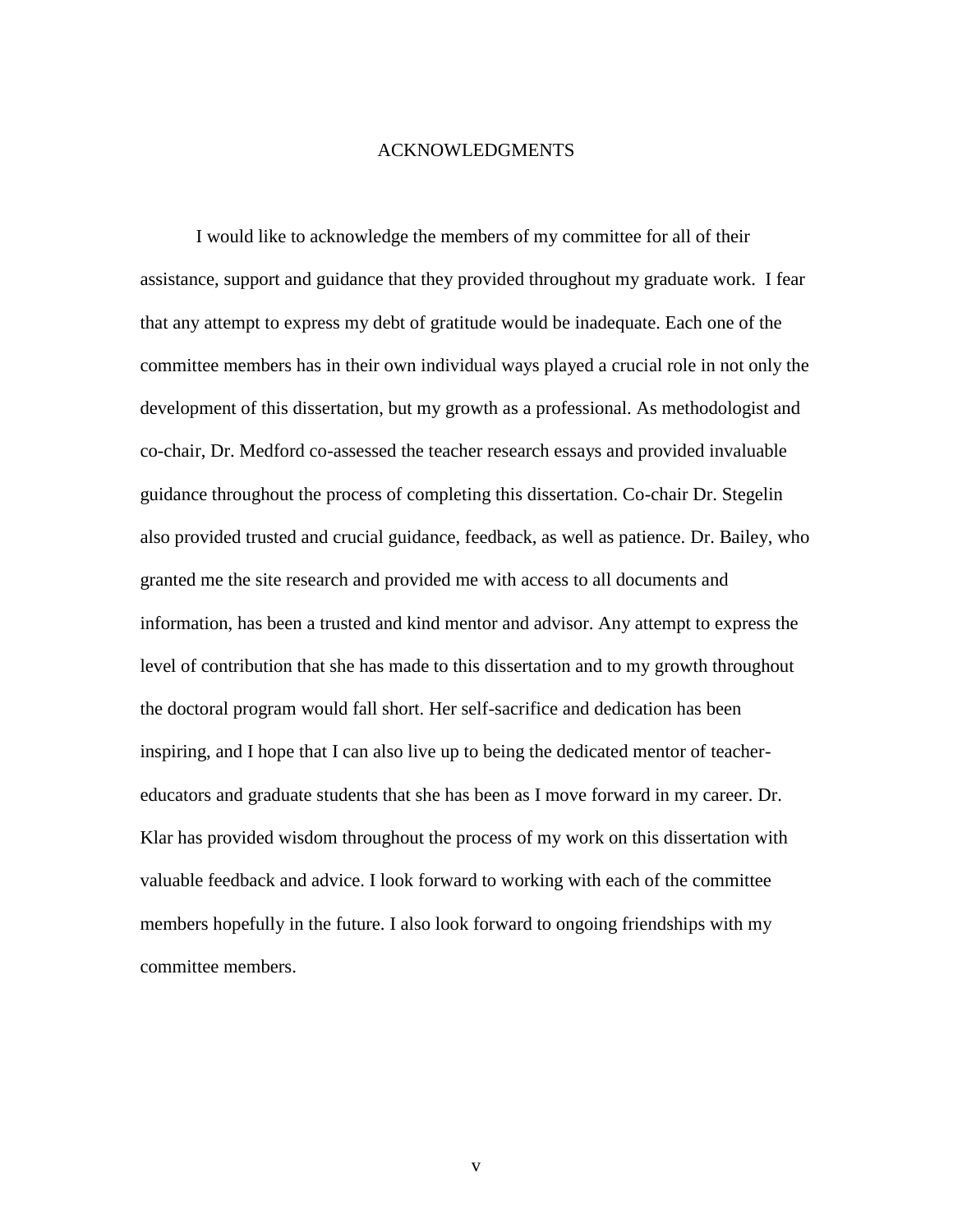## TABLE OF CONTENTS

| The Need for a Validated Protocol to Assess Reflection in a Teacher |
|---------------------------------------------------------------------|
|                                                                     |
|                                                                     |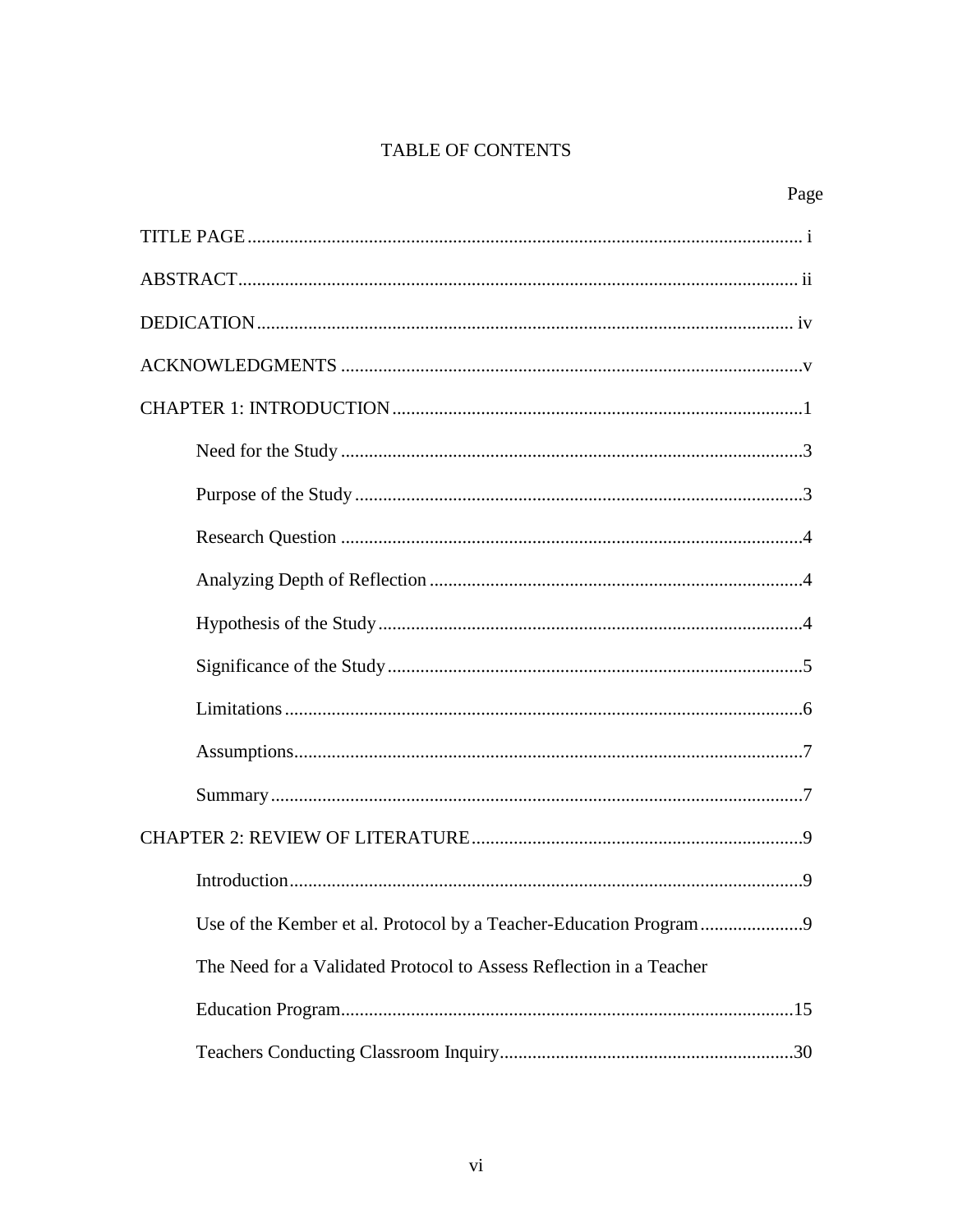## Table of Contents (Continued)

| Page                                                                      |
|---------------------------------------------------------------------------|
|                                                                           |
|                                                                           |
|                                                                           |
|                                                                           |
|                                                                           |
|                                                                           |
|                                                                           |
|                                                                           |
|                                                                           |
|                                                                           |
|                                                                           |
|                                                                           |
|                                                                           |
|                                                                           |
|                                                                           |
|                                                                           |
| Table 1: Frequencies of English-Teacher Candidates who Received Depth-of- |
|                                                                           |
|                                                                           |
|                                                                           |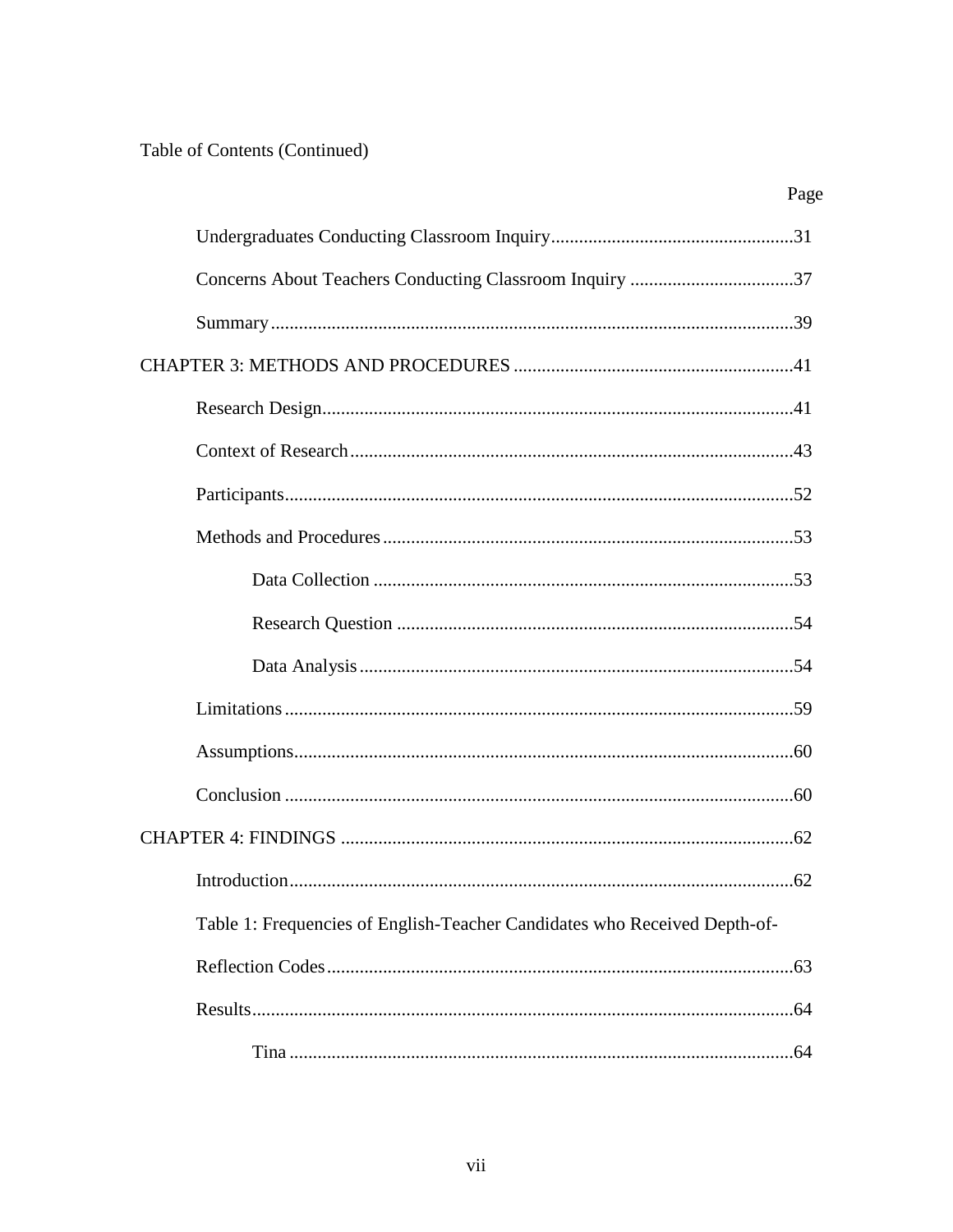Table of Contents (Continued)

| Recommendations to Encourage Reflection in a Teacher-Education Program135 |  |
|---------------------------------------------------------------------------|--|
|                                                                           |  |
|                                                                           |  |
| APPENDIX A: SYMBOLIC REPRESENTATION OF CONTENT ANALYSIS IN                |  |
|                                                                           |  |
| APPENDIX B: EVALUATION RUBRIC FOR THE TEACHER RESEARCH                    |  |
|                                                                           |  |
|                                                                           |  |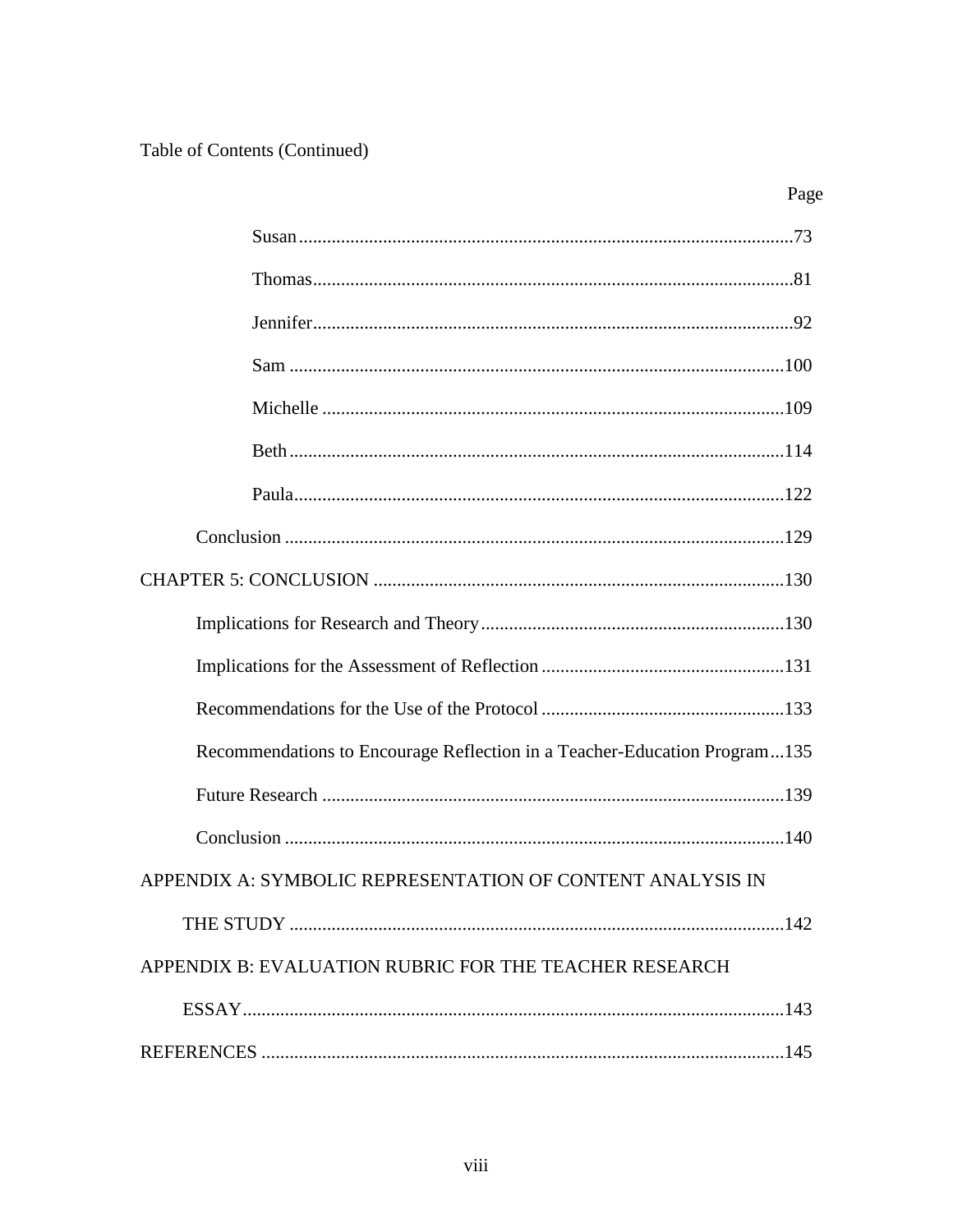#### CHAPTER 1: INTRODUCTION

The purpose of this study is to discern the depth of reflection exhibited in teacherresearch essays produced by English-teacher candidates following the conduct of classroom inquiry. A validated four-category protocol (Kember, McKay, Sinclair, & Wong, 2008) provided a guide to assess reflection in teacher-candidate writing. Reflection by teacher candidates is seen as a way to make connections between actions and consequences (Dewey, 1933/1986a) and to bridge a gap between theory and practice (Clark & Peterson, 1986). If teacher-education programs evaluate teacher-candidate writing intended to demonstrate reflective thinking, with guidance from a validated protocol that allows for objective analysis, then programs can use this data to take steps toward improved preparation of reflective teachers (Kember, 2001).

Reflective thinking, as understood by Dewey, involves systematically examining questions about practice (Elder & Paul, 2008). This study is grounded in a view of reflection as defined by Dewey in *How We Think* (1933/1986a), entailing "the active, persistent, and careful consideration of any belief or supposed form of knowledge in the light of the grounds that support it and the further conclusions to which it leads" (p. 118). In addition, a literature review on reflection in professional practice by Kember (2001) found themes that define reflection. Reflective thinking involves the development of new perspectives on assessment of experiences, facts, and beliefs (p. 6). Reflection is often instigated by an attempt to solve a problem presented in an unusual case, or by an attempt to revisit past experiences. This study is an examination of the depth of reflection exhibited in teacher-research essays using a four-category protocol that ranges from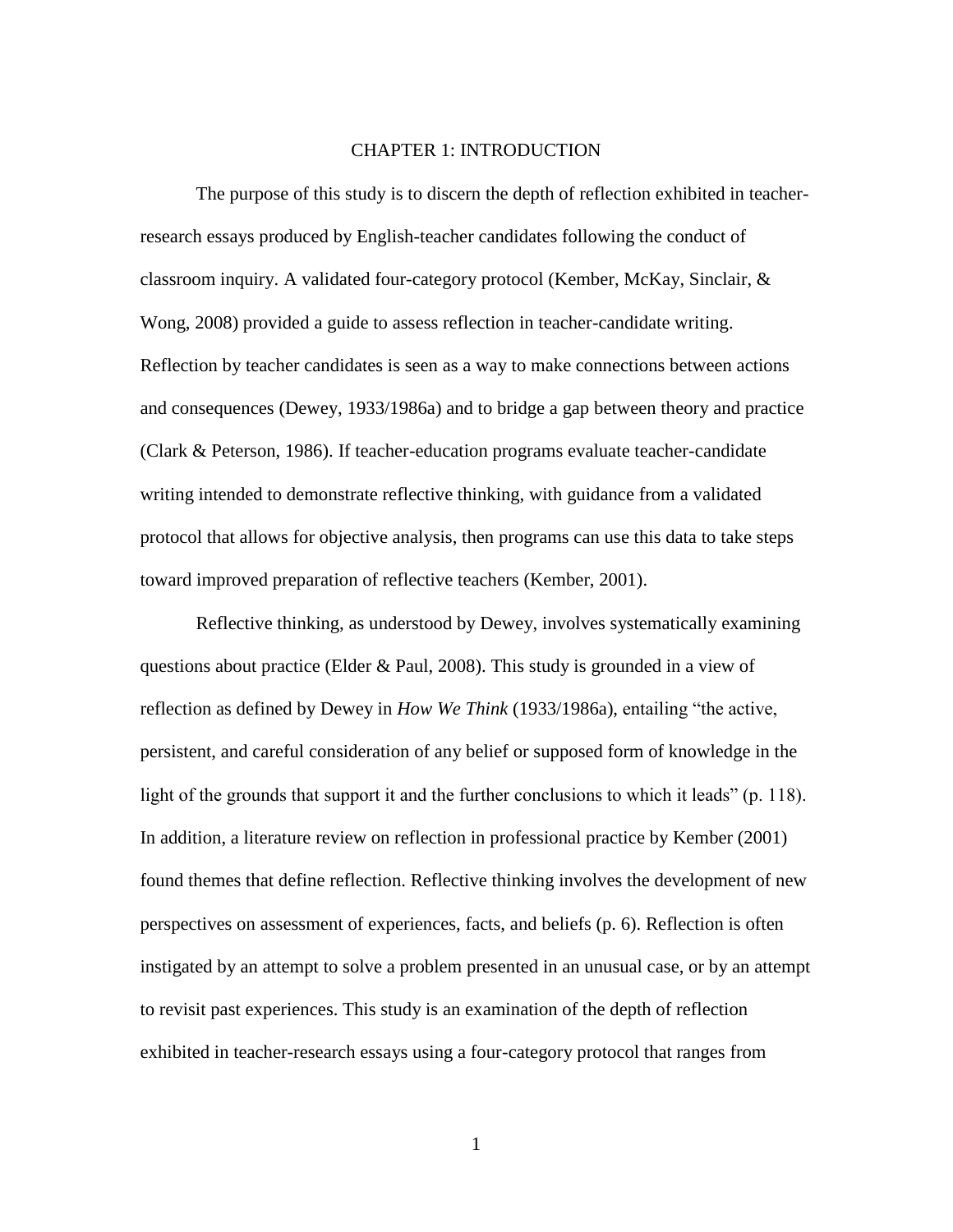habitual, nonreflective thinking to critical reflection in which there is a fundamental change in the way a candidate considers an idea or a concept (Kember et al., 2008).

Teachers can guide students through the development of increasingly more nuanced reflective thinking, considering the social consequences of actions with increasing attention to evidence-based inquiry (Dewey, 1916, 1933). Inquiry is viewed in this study as "that part of reflection that is the active searching for evidence" (Rodgers, 2010, p. 47), involving observation and investigation of data that may result in the support, modification, or overturning of beliefs. Teacher-education programs are encouraged to adopt a framework that helps teacher candidates reflect on practice. The Council for the Accreditation of Educator Preparation (CAEP) requires colleges of education to document teacher candidates' skills using performance-based assessments. Through the use of a teacher-work-sample (TWS) framework, systematic performancebased documentation originally developed at Western Oregon State University (C. Perry, Smith, &Woods-McConney, 1998), teacher-education programs can demonstrate that teacher candidates impact student learning. Teacher candidates discuss possible reasons for the progress or lack of progress made by students (Wise & Leibrand, 2001). Further reflection is encouraged because teacher candidates describe new insights and learning objectives that emerged based on their analysis (Henning et al., 2005).

However, assessment of reflection is too often characterized by lack of clarity in definitions and criteria (Boud & Falchikov, 2007) as well as subjective rather than objective analysis (Kember, 2001). Despite pressure for teacher-education programs to document evidence of reflective thinking for accreditation purposes, scholars lack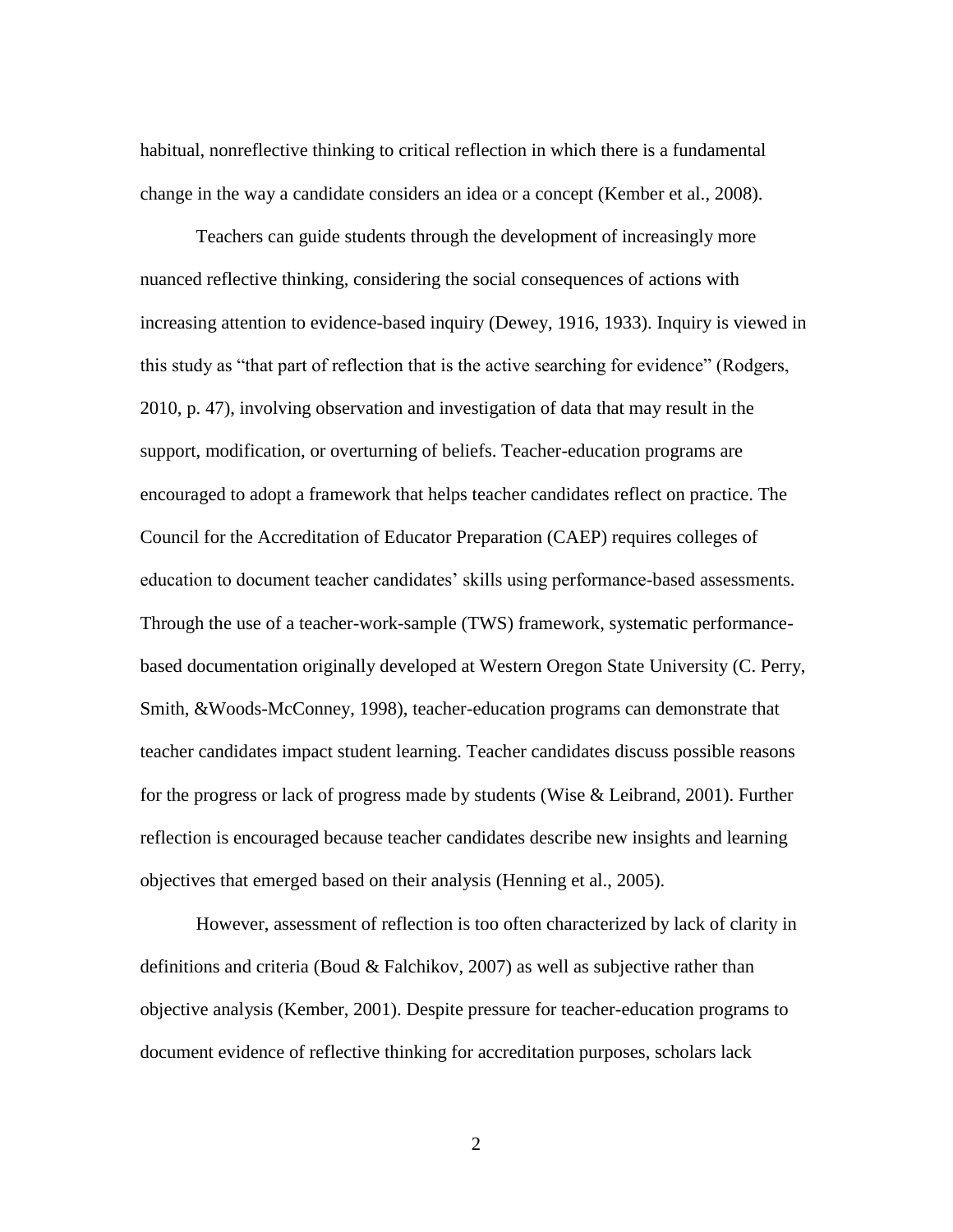agreement about how to define, operationalize, and document reflective thinking (Atkins & Murphy, 1993; Boud & Falchikov, 2007; Kember, 2001; Loughran, 2006; Lyons, 2010; Rodgers, 2002; Sparks-Langer, Simmons, Pasch, Colton, & Starko, 1990; Zeichner & Wray, 2001). This study addresses a need for further study of ways reflective thinking can be documented by a validated protocol to assess reflection in student writing.

#### **Need for the Study**

This is the first published study to utilize Kember's four-category protocol (Kember et al., 2008) for guidance in the documentation of depth of reflection in the written work of teacher candidates within an English teacher education program. I describe the depth of reflection of teacher candidates as they address strengths and deficiencies they identified in their own instruction. This is an area of growing emphasis in the field that is in need of further research.

#### **Purpose of the Study**

The purpose of this study is to illuminate the depth to which teacher candidates demonstrate reflection in documents they produce. Essays were produced following the conduct of classroom inquiry into the effectiveness of the design and implementation of units of instruction. This study demonstrates ways Kember's protocol can be used to analyze depth of reflection (Kember et al., 2008). Further, this study the protocol for guidance in the assessment of reflection of writing produced by teacher candidates during coursework in a secondary English program.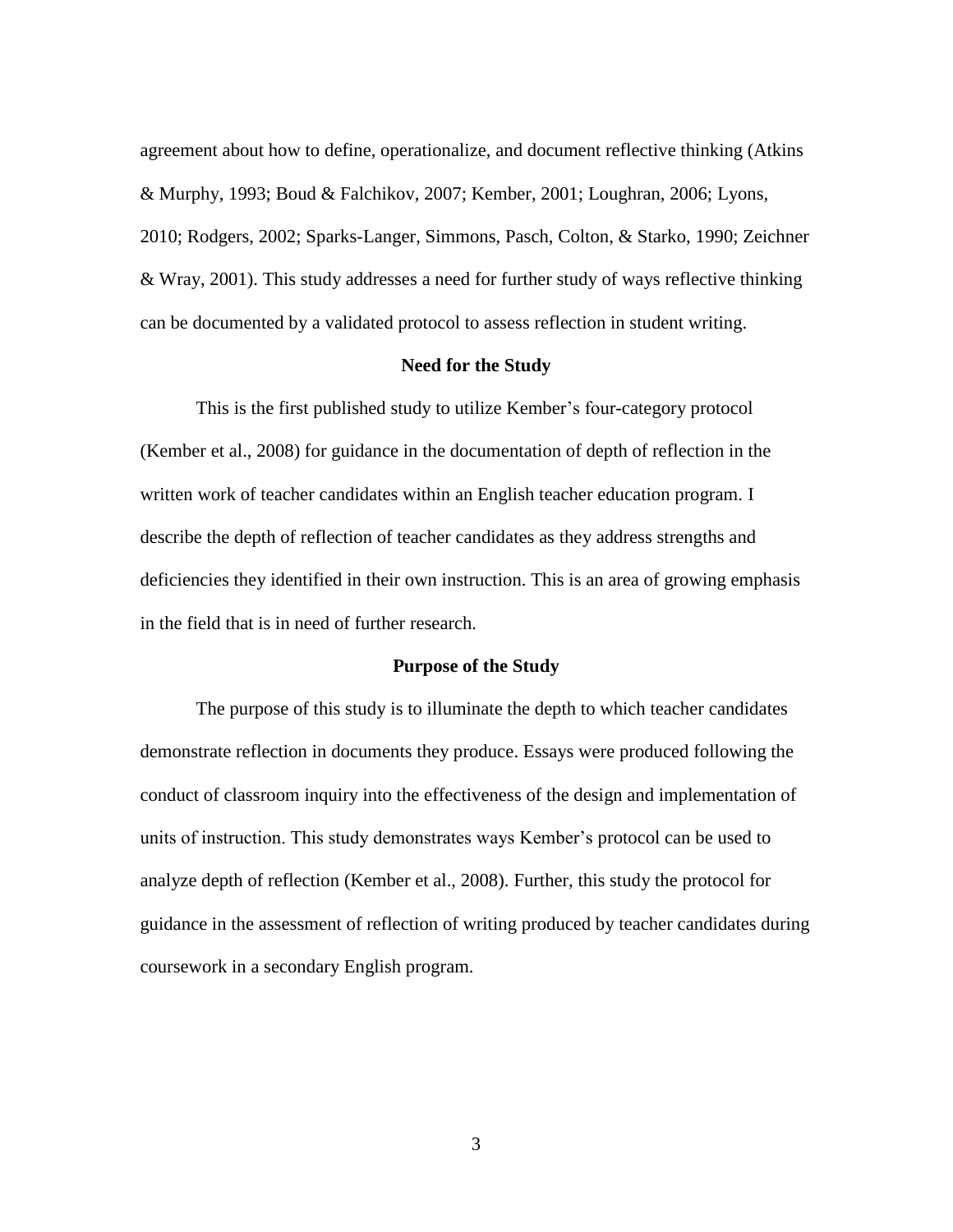#### **Research Question**

To what extent did English-teacher candidates demonstrate depth of reflection in teacher-research essays?

#### **Analyzing Depth of Reflection**

I use a four-category scheme to assess reflection: (a) habitual and nonreflection, (b) understanding, (c) reflection, and (d) critical reflection (Kember et al., 2008). Kember's approach is a validated method to examine the depth of reflection of student writing, and has been used in multiple studies (Harland & Wondra, 2011; Kember, 1999; Kember et al., 2008; Spalding & Wilson, 2002; F. K. Wong, Kember, Chung, & Yan, 1995). Assessment is coded at the level of the paper as a whole. A paper is given an overall code for depth of reflection based on the highest level of reflection achieved. A paper is most likely to be reflective when a student discusses personal experiences and lessons learned from an experience (Kember et al., 2008). The analysis of texts produced by teacher candidates allowed me to make inferences about the broader context of their work. Content analysis was used in this study to examine the documents produced by teacher candidates. Content analysis takes advantage of the fact that texts of any sort exist in a larger context (Krippendorff, 2004).

#### **Hypothesis of the Study**

I predicted that teacher-research essays produced by teacher candidates would contain consistent evidence of reflection at the whole-paper level. This hypothesis draws on research (Cain, 1989) of ways planning models impact how teacher candidates think. Cain (1989) tested a planning model by fostering two planning cultures in a teacher-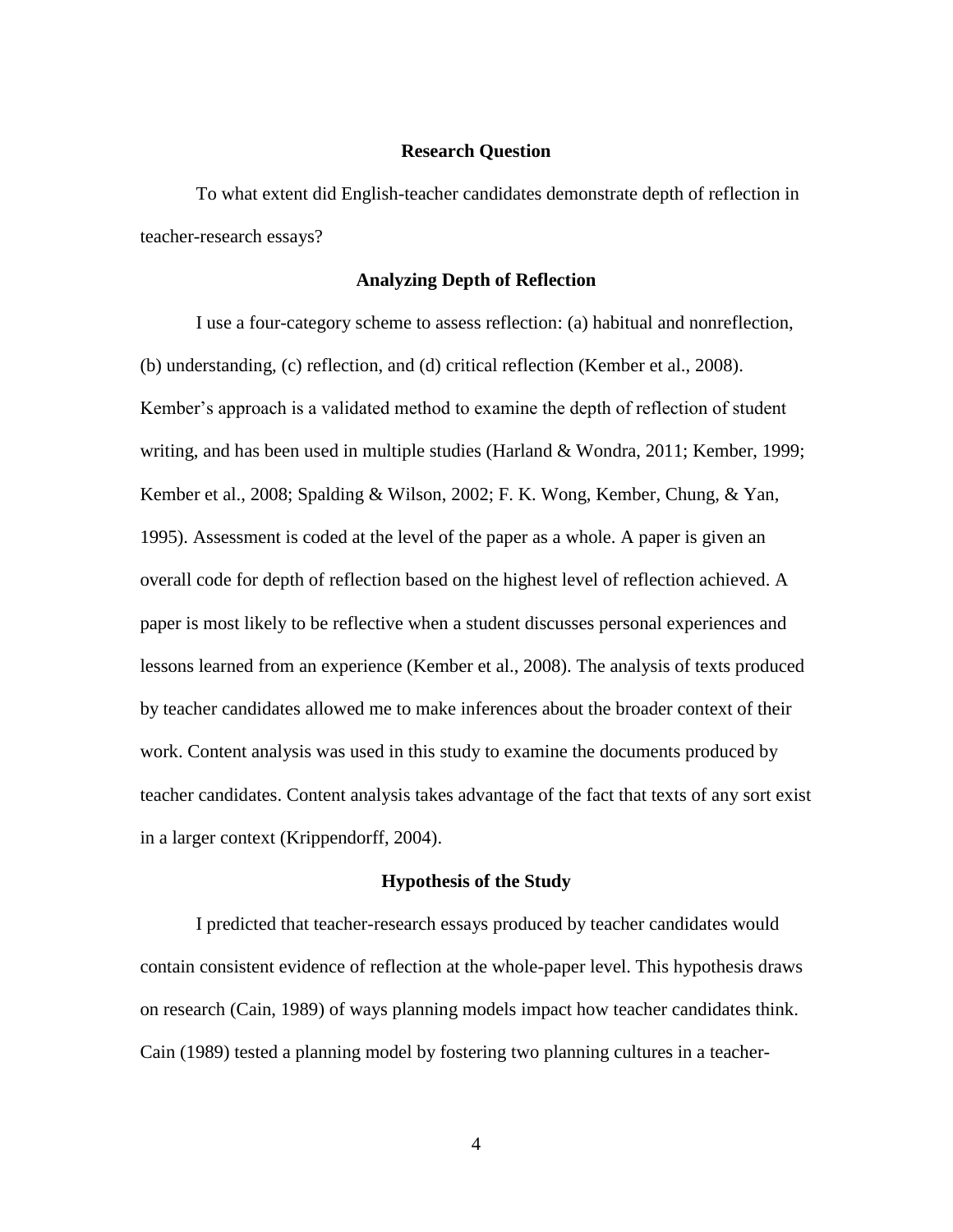preparation program. In one culture, a teacher candidate used a researcher-designed "creative planning model"; in the other culture, a teacher candidate used a "rational means-end" (Clark & Peterson, 1986) planning model advocated by Tyler (1950). Using content analysis, Cain found that the creative planner demonstrated reflection more frequently and in greater depth than the rational means–end planner. It is beyond the scope of this study to examine the extent to which a process of designing, implementing, and evaluating conceptual units of instruction (Cain, 1989; Smagorinsky, 2008) may influence the reflective thinking of teacher candidates. Yet, if a planning model affects the way teacher candidates think (Cain, 1989), I would have expected to find frequent indications of reflection by teacher candidates, because they were using a planning model with a principled approach to the design, implementation, and evaluation of instruction, which encourages reflective thinking. However, to undergo critical reflection, as understood in this study (Kember, 1999; Kember et al., 2008), teacher candidates would have to review their presuppositions about education and their consequences on teaching practices. I hypothesized that such critical reflection, which is often time-consuming and requires comprehensive reflection of one's beliefs, would not frequently be evidenced by teacher candidates in this study.

#### **Significance of the Study**

This study adds to an understanding of reflection described by Kember and colleagues (Kember, 2001; Kember et al., 2008). Furthermore, the study contributes to the research related to the use of Kember's four-category protocol to determine depth of reflection in student writing at the undergraduate level. This study details ways Kember's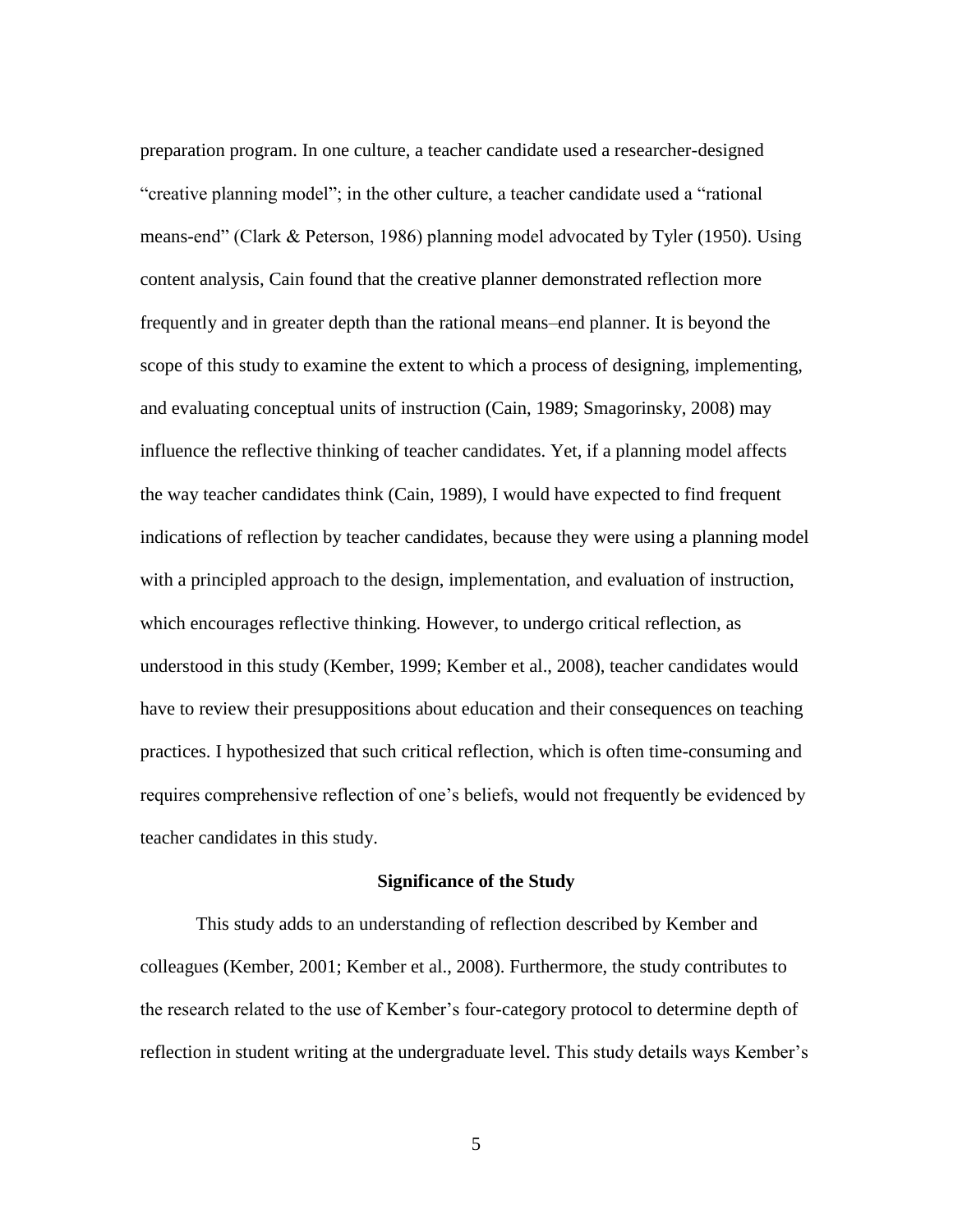protocol provided guidance in assessing the depth of reflection in student written work, such as teacher-research essays. This guidance is intended to assist a teacher-education program toward use of the protocol as a validated framework to determine the level of reflection in the writing of teacher candidates in an objective manner.

#### **Limitations**

Teacher-research essays were written after teacher candidates conducted classroom inquiry into the effectiveness of their design and implementation of units of instruction. Each teacher candidate was a senior at a research university during the 2010– 2011 school year. Teacher candidates spent the 2010 fall semester designing a draft of the unit (Cain, 1989; Smagorinsky, 2008). Classroom inquiry in the 2011 spring semester by teacher candidates, based on their implementation of instruction in high school English classes, provided the context for their subsequent teacher-research essays. The results were limited to a description of the depth of reflections exhibited by English-teacher candidates who participated in this study. It is beyond the scope of this study to make generalizations related to a wider population, to discern motivations of the teacher candidates, or to predict future behavior. The only participants in the study were Englishteacher candidates enrolled in the fall methods course and the spring capstone seminar during the 2010–2011 school year. The sample size is relatively small: eight participants. Data for this study was limited to documents produced during the natural course of the 2010 fall methods course and the 2011 spring capstone seminar.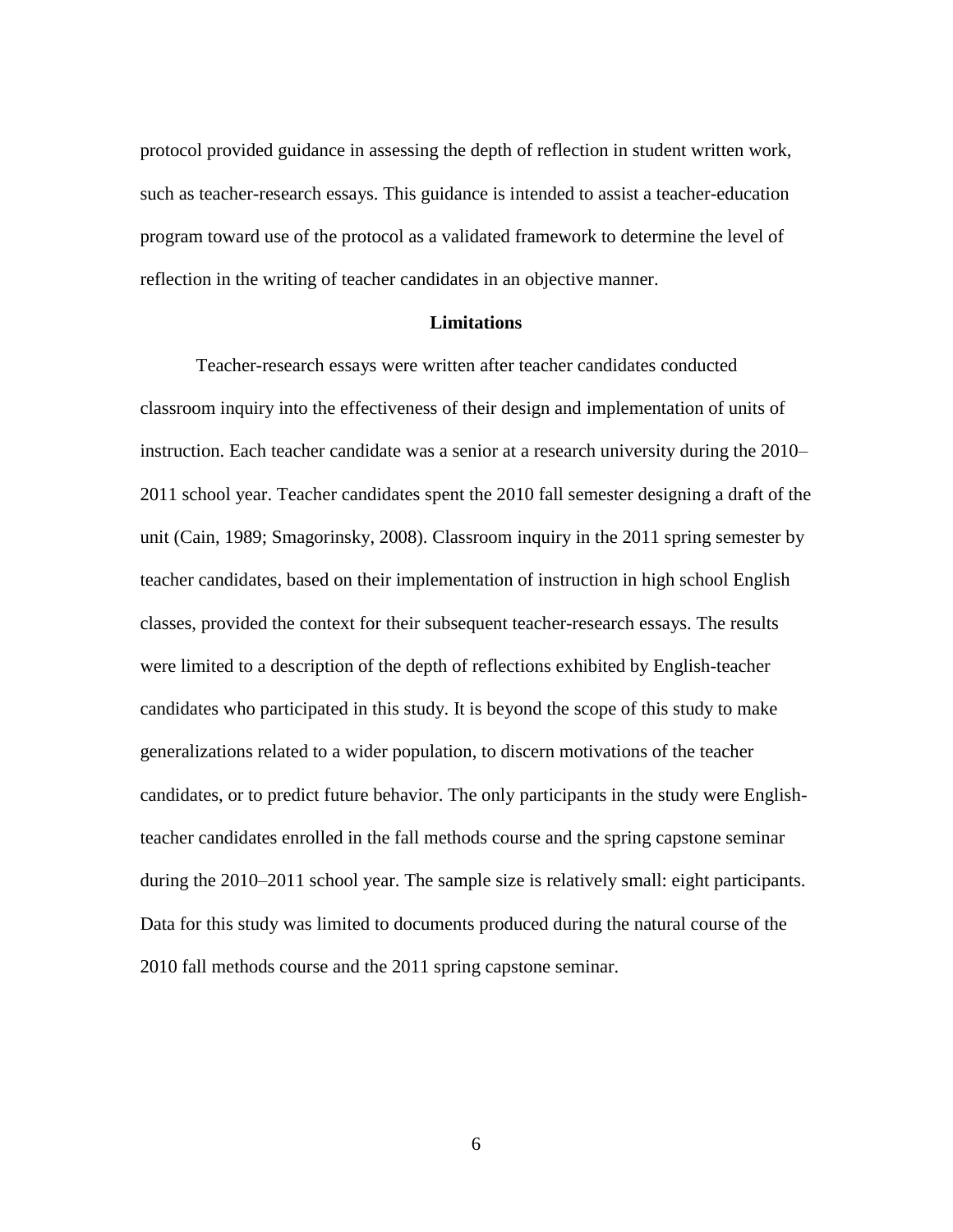#### **Assumptions**

The following assumptions underlie this study. This study is grounded in the Deweyan assumption that it is the responsibility of a teacher-educator program to organize experiences that help future teachers develop a habit of reflective thinking through ongoing inquiry (e.g., Dewey, 1933/1986a). Fostering reflection is worthwhile, considering that teacher candidates engage in reflective thinking during field experiences to shape their view of what it means to be a teacher (Canning, 1991). Further, implicit in the study is the assumption that teacher candidates who adopt reflective practices will be better equipped to meet PK-12 students' individual needs (Kember et al., 2008). Teachers who adopt reflective practices make meaningful connections to what they are learning in a classroom (McBee, 2004). The data that can be gained through the use of a validated protocol to guide teacher educators through the assessment of the depth of reflection in writing can contribute toward improved preparation of teachers who are reflective practitioners.

#### **Summary**

Teacher candidates engaged in reflective thinking are systematically considering their beliefs or knowledge in the light of evidence. Kember's four category protocol (Kember et al., 2008) provides guidance toward analyzing the depth of reflection exhibited in written work. The protocol has not previously been used within a published study to guide the assessment of depth of reflection within teacher candidate writing that was produced as part of coursework in a secondary English teacher education program. The protocol can guide teacher educators and assessors toward an objective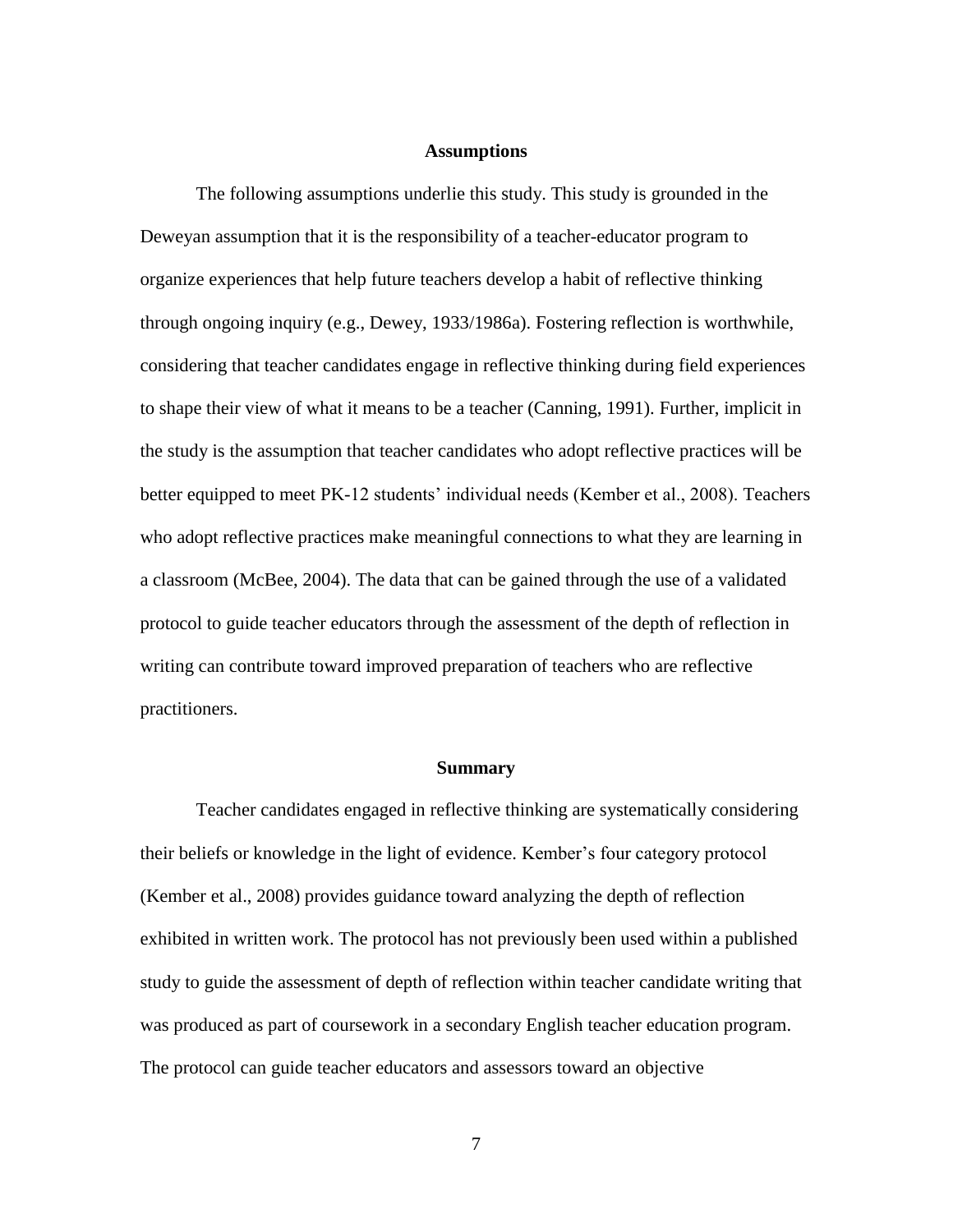determination of the depth of reflection in evidence in the writing of teacher candidates. This data can be used toward documentation of reflective thinking for accreditation purposes. In addition, the data can also be used toward informing future instruction with the aim of encouraging reflective thinking by teacher candidates.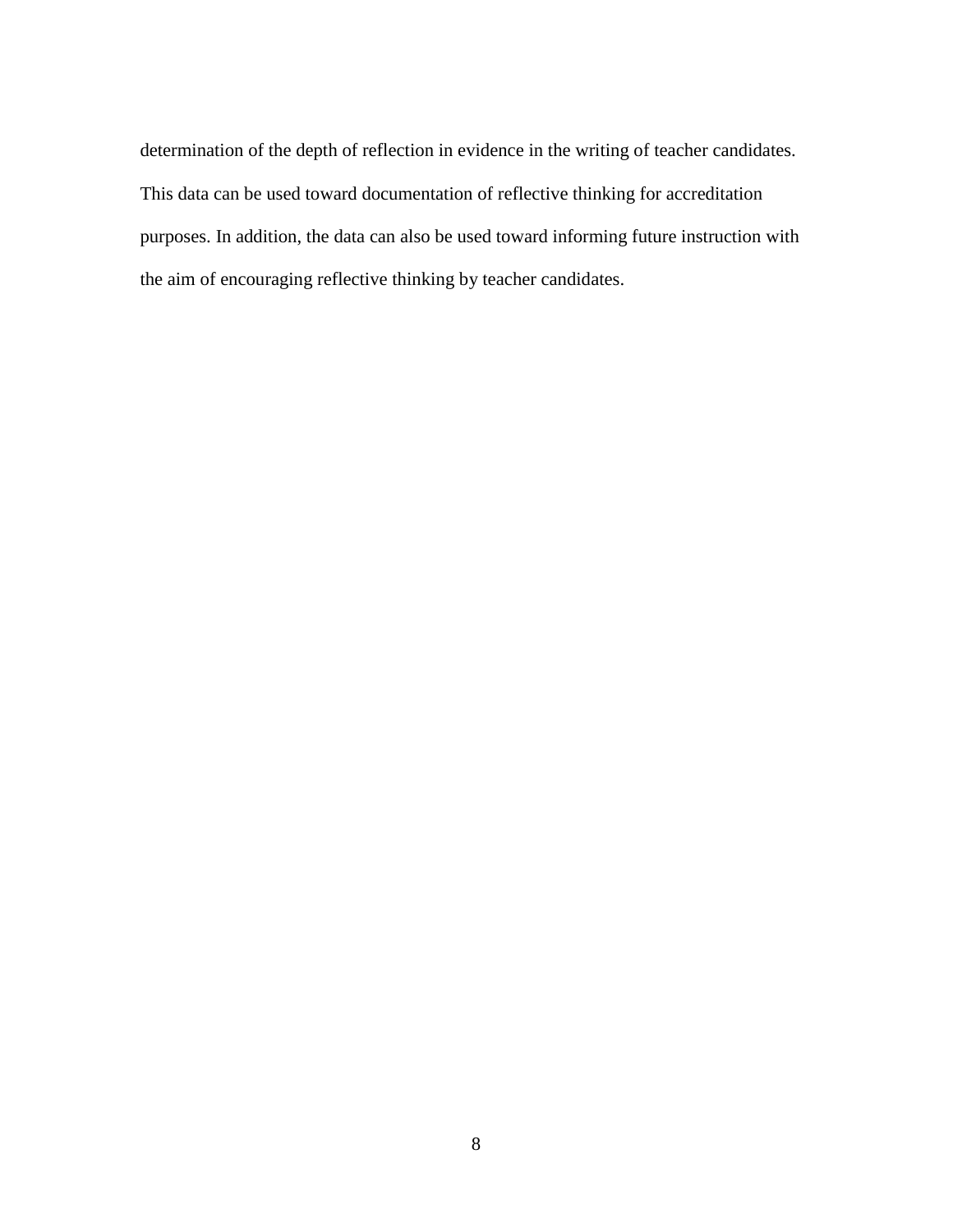#### CHAPTER 2: REVIEW OF LITERATURE

#### **Introduction**

The second chapter provides a review of the relevant literature. I begin with a discussion from a Deweyan perspective related to professional growth as a teacher through reflective thinking and the conduct of inquiry. In this study, reflection was fostered in teacher-research essays after teacher candidates conducted classroom inquiry. Reflective thinking was encouraged in the context of efforts by teacher candidates to increase their skills as effective teachers who can gain certification and develop careers as teachers. Then, I discuss how the Kember et al. (2008) four-category protocol for assessment of reflection can be used by a teacher-education program to analyze depth of reflection in teacher-candidate writing. No literature exists for the use of the Kember et al. approach by a teacher-education program in English education. Next, I address the need to have a validated and useful framework to analyze teacher-candidate reflection to show evidence of reflection in CAEP reporting. Because teacher candidates produced essays after conducting classroom inquiry using teacher-research methods, this literature review concludes with a discussion of the benefits and possible ethical concerns of undergraduate teacher candidates as well as practicing teachers conducting classroom inquiry.

#### **Use of the Kember et al. Protocol by a Teacher-Education Program**

The Kember et al. (2001) protocol is used to examine the depth of reflection of student writing (Harland & Wondra, 2011; Kember, 1999; Kember et al., 2008; Spalding & Wilson 2002; F. K. Wong et al., 1995). Four categories were chosen by Kember (1999)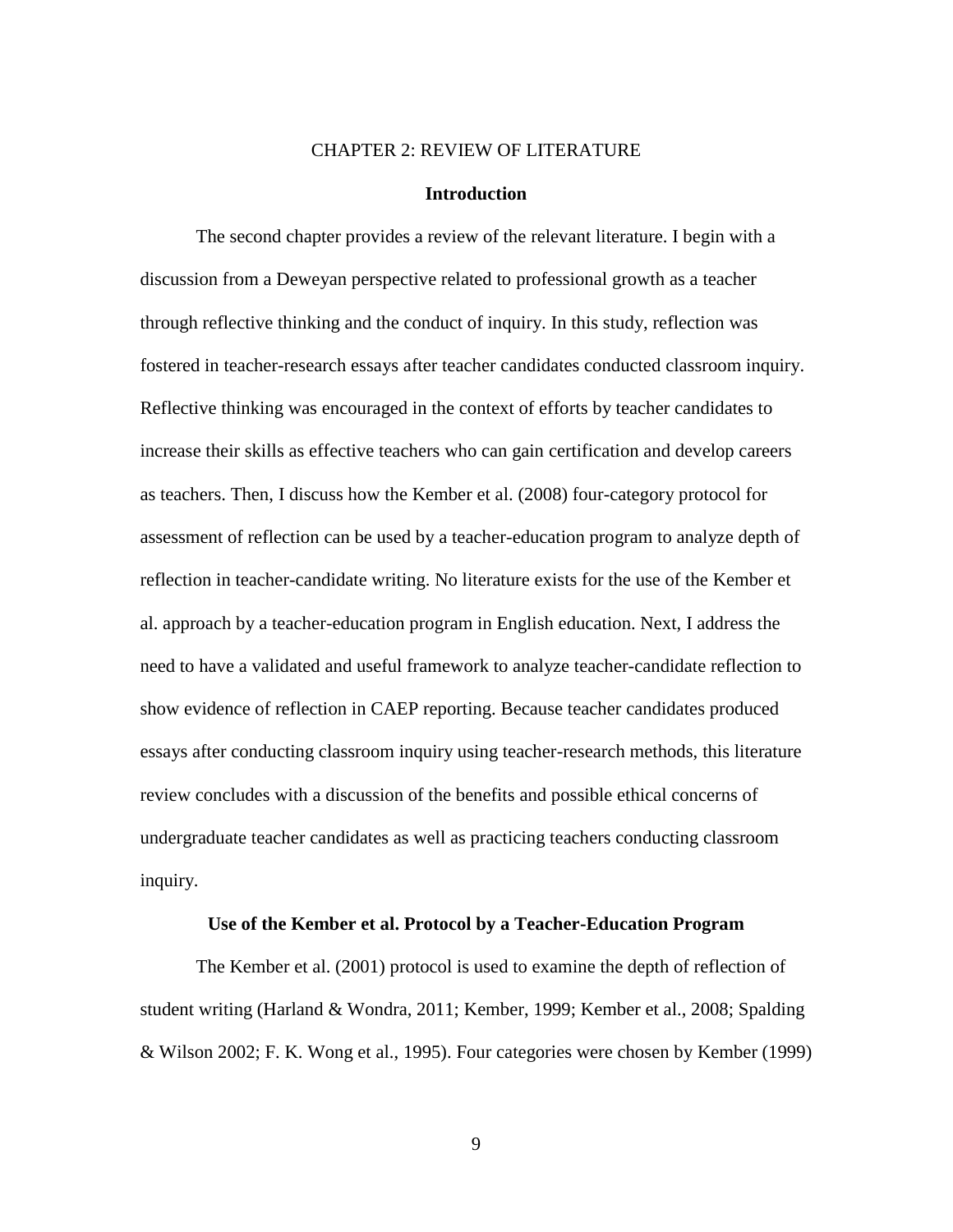because previous studies to validate earlier reflective frameworks showed that too many categories make it difficult for coders to reach agreements when coding text segments. Also, too few categories hinders the ability of coders to differentiate between types of reflection exhibited in a piece of writing. Intermediate categories are allowed to be used under the protocol. Writing coded as habitual or nonreflective does not show evidence that the student teacher had sufficient understanding of the material or concepts under discussion (Kember et al., 2008). Writing coded as demonstrating understanding shows evidence that the teacher candidate understood the material and concepts but did not relate this understanding to experience. Writing coded as reflection shows evidence that relationships are made between conceptual knowledge and the experience of student teaching. Kember and colleagues (2008) identified that the highest level of critical reflection requires a change to deep-seated beliefs and leads to the formation of new belief as well as, in the case of teachers, structures of how to practice teaching based on new beliefs. Critical reflection involves the development of new perspectives, likely to take place over an extended period of time.

Numerous approaches to understanding and assessing reflection are available to teacher-education programs (e.g., Hatton & D. Smith, 1995; Kember et al., 2008; King & Kitchener, 1994; Korthagen & Vasalos, 2010; Kreisburg, 1992; Mezirow, 1991; van Manen, 1977). A constructivist and pragmatic emphasis on change in fundamental beliefs, as the highest level of reflection in Kember's four-category protocol, differs from approaches drawn from critical theory. By contrast, when the identification of the highest level of reflective thinking is grounded in critical theory, the highest level is associated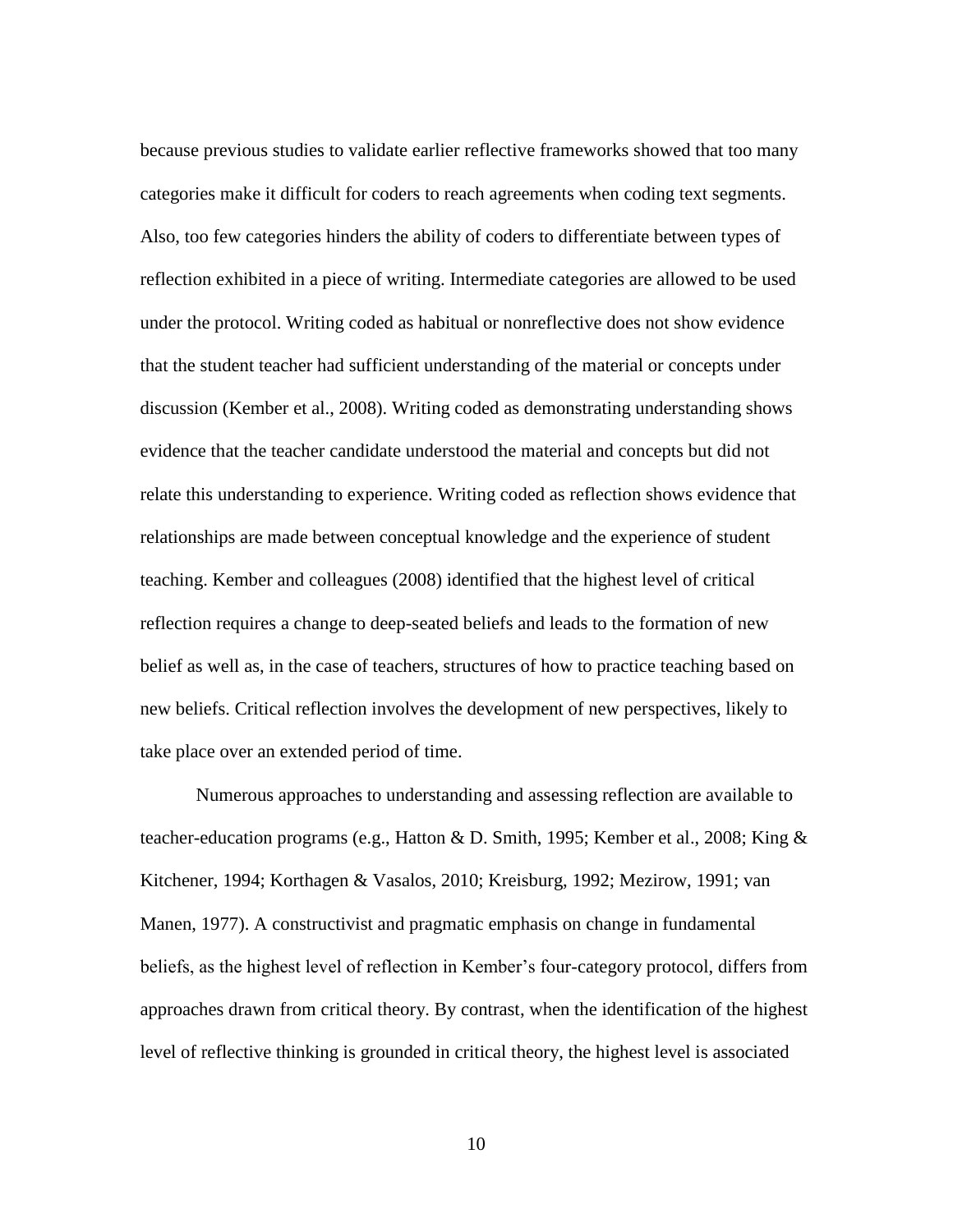with a critique of power in society, and toward an examination of a power such as that which exists between teacher and student (e.g., Freire, 1990; Habermas, 1971; Kreisburg, 1992; Mezirow, 1991; van Manen, 1977). The Kember et al. (2008) framework to analyze student writing differs from approaches that view critical reflection in terms of asking questions and solving problems related to social inequities (e.g., Brookfield, 1995; Mezirow, 1990). This study privileged an approach to critical reflection that stresses the integration of theory with practice and the open-mindedness involved in a reexamination of beliefs (Kember et al., 2008).

Kember et al. (2008) tested the reliability of the procedures for the four-category framework through a trial in an undergraduate-level radiography course that included clinical field placement. Four coders reviewed four written papers during the trial. Results shows that procedures were reliable in operation. On three of the assessment categories, three coders agreed whereas the fourth coder was in an adjacent assessment category, whereas on the fourth assessment category there was perfect agreement among the four coders. The written pieces examined were intended to promote critical thinking. Students produced critical-incident reports of experiences during their clinical placements. Choices for topics of clinical-incident reports included (a) a nonroutine incident that required a decision, (b) a situation that called for improvisation or innovation, (c) the changing of a procedure, or (d) an emotionally, physically, or mentally demanding situation. Written pieces selected during the trial had already been graded through a traditional marking procedure ranging from A–D. Four coders then graded each of four selected papers based on the Kember et al. scheme. For each of four critical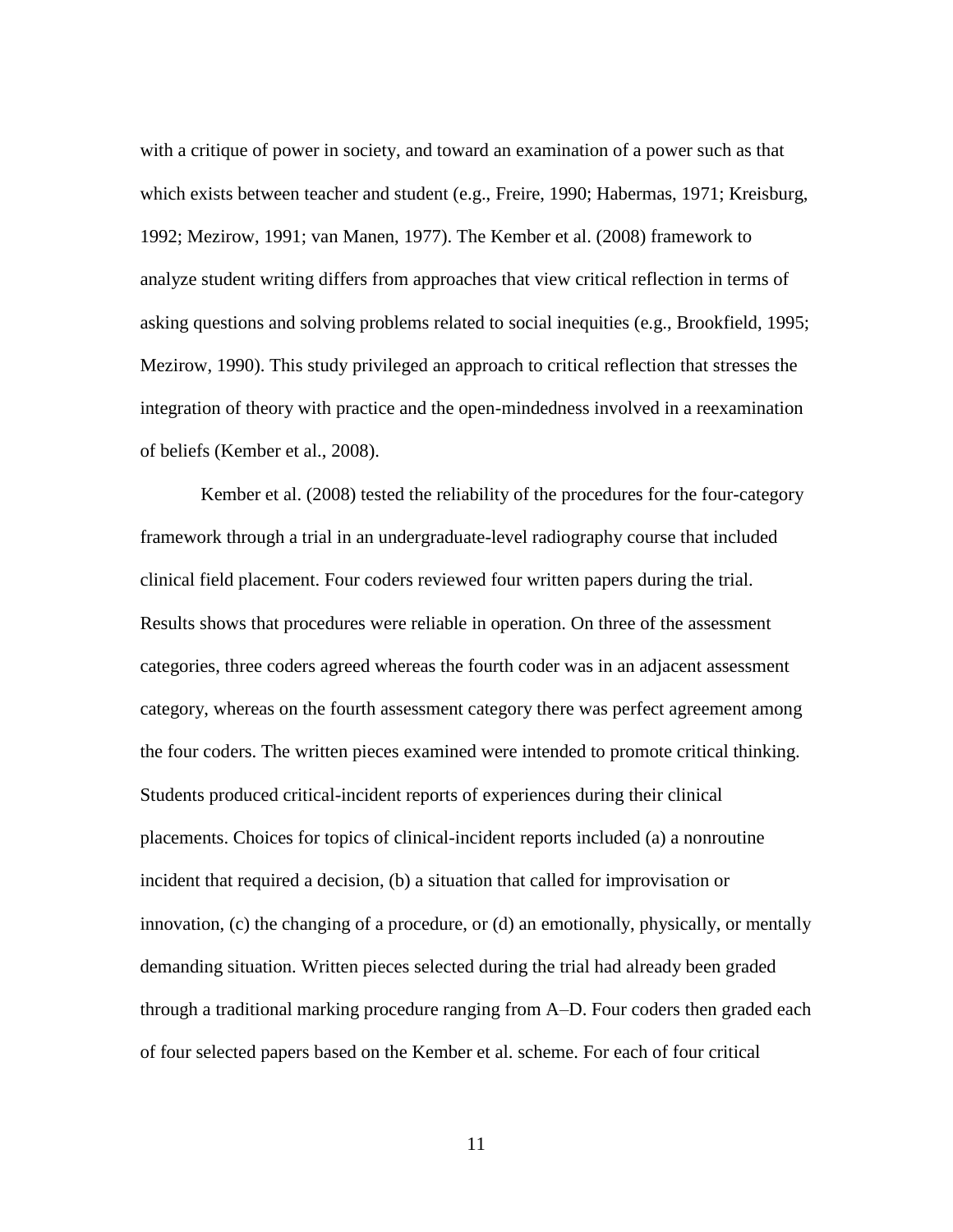incident reports used in the trial, coders were unaware of the grade awarded or of information that might identify the student. Kember and colleagues recommend their four-category framework for use in studies related to the extent to which students engage in reflection. The framework can be used in conjunction with other criteria related to an assignment or a discipline, to examine more than one quality in an assignment.

Drawing on the Kember et al. four-category scheme, Harland and Wondra (2011) analyzed reflection in the writing of teacher candidates, following their completion of reflective papers and reflective blogs. The reflections were written for undergraduate education courses at Illinois State University associated with field experiences. Harland was a professor of mathematics, science, and technology, and Wondra was a graduate student at Illinois State University at the time of the study. During 2 terms, 67 teacher candidates participated in the study, of whom 24 teacher candidates wrote reflective papers and 43 wrote web log posts. Four coders read each piece of writing in the Harland and Wondra study. The writing was coded at the highest level of reflection exhibited at any point in the piece of writing, noting that coding this way, rather than by text segment, helped coders reach 100% interrater reliability.

Kember et al. (2008) recommended coding in this manner rather than coding at the level of text segment. However, in the Harland and Wondra (2011) study, coders did label text segments with categories and subcategories evidenced while they were reading each piece of writing. A reflection number and a letter was placed in the margin after a text segment to aid discussion in the event of lack of agreement among the four coders. Individual text segments were discussed if there was lack of agreement on the score for a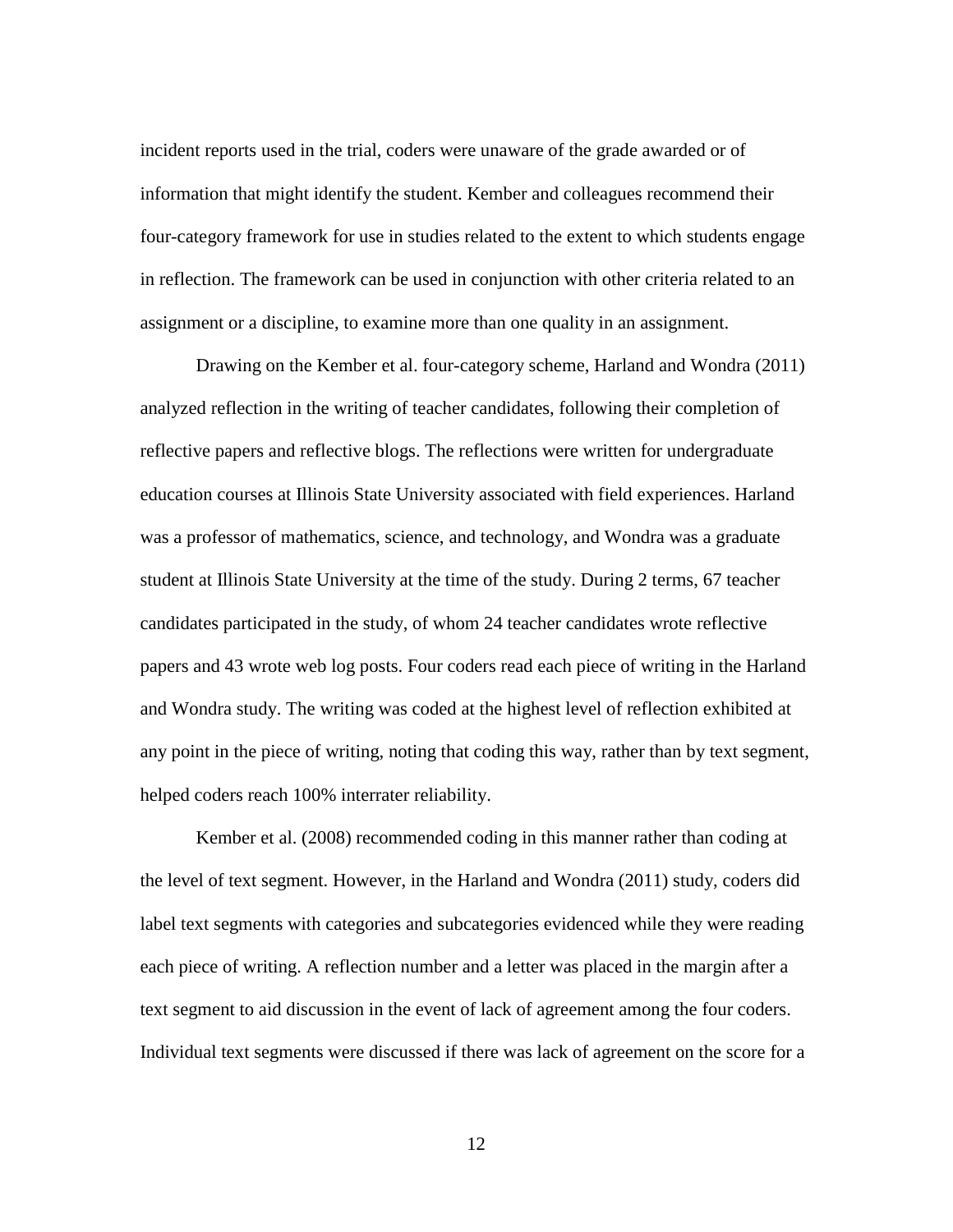piece of writing. Higher levels of reflection were shown by teacher candidates who completed web logs than by those who completed reflection papers, and the web logs were also an average of 1,000 words shorter in length. No relationship was demonstrated between student–teacher interaction and the levels of reflection demonstrated in pieces of writing. Harland and Wondra (2011) argued that the opportunity to reflect systematically and publicly in web logs contributed to the increased depth of reflection demonstrated in the web logs.

Roux, Mora and Tamez (2012) from Universidad Autónoma de Tamaulipas in Mexico used the Kember et al. (2008) framework to investigate the depth of reflective writing produced by 15 practicing teachers of English as a foreign language who enrolled in a master's degree second-language-acquisition course. A second-language-acquisition course is different from an English-education course because second-language acquisition is viewed as a subfield of applied linguistics and focuses on studying what learners do in the process of acquiring a second language, rather than the practices of language teaching (Gass & Selinker, 2008). Roux et al. reported that their study represents the first study they could find of depth of reflection in essays written in English by native speakers of Spanish.

The final reflective essays were 3–4 single-spaced printed pages in length (Roux et al., 2012). The three researchers independently read 75 pieces of writing produced in the course including the 15 final reflective essays. They reached interrater reliability in 85% of the cases, then met to discuss their views until reaching a consensus on coding for all papers. Of the 75 coded pieces of writing none showed evidence of critical reflection,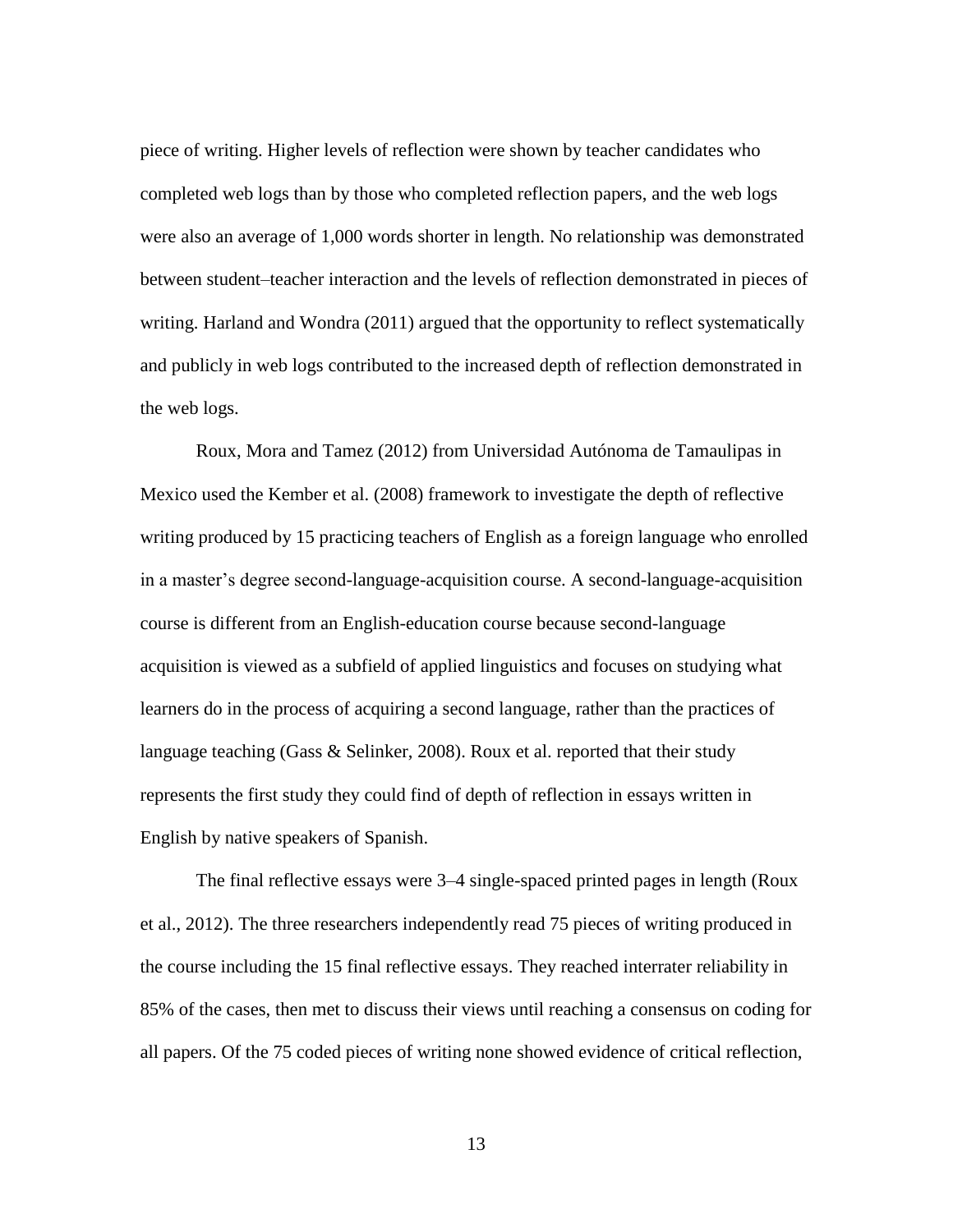two final essays were reflective, 44% demonstrated understanding of a concept or a theory, and 51% were nonreflective. The two essays coded as reflective (Level 3) described personal insights gained in relation to instructional strategies and theories based on teaching experiences.

After classifying all papers, the researchers contacted three participants to conduct semistructured interviews lasting 30–35 minutes each (Roux et al., 2012). One participant was chosen whose writing represented each of the three levels of reflection, based on the final essays. Researchers concluded that difficulties in reflective writing were the result of a lack of familiarity with reflective writing in the Mexican educational system, lack of English-language proficiency, and an inductive style of learning. The authors argued that their study demonstrated a need for a systematic focus on not only assessing reflection, but helping teachers learn to be reflective practitioners in a teacher-education program (Roux et al., 2012).

The Kember et al. (2008) protocol provided guidance toward the assessment of the depth of reflection shown in student writing. The four category protocol was validated in testing by three groups of researchers: Kember and colleagues (2008) used the protocol to analyze depth of reflection by mathematics teacher candidates at Chicago State University (Harland & Wondra, 2011). In addition, reflectiveness of graduate students in an English as a foreign language program at Universidad Autónoma de Tamaulipas in Mexico English was analyzed using the Kember et al. (2008) four-category protocol. The protocol can be used as a validated guide for assessing reflection in a teacher-education program. Next, I discuss ways that teacher-education programs are responding to the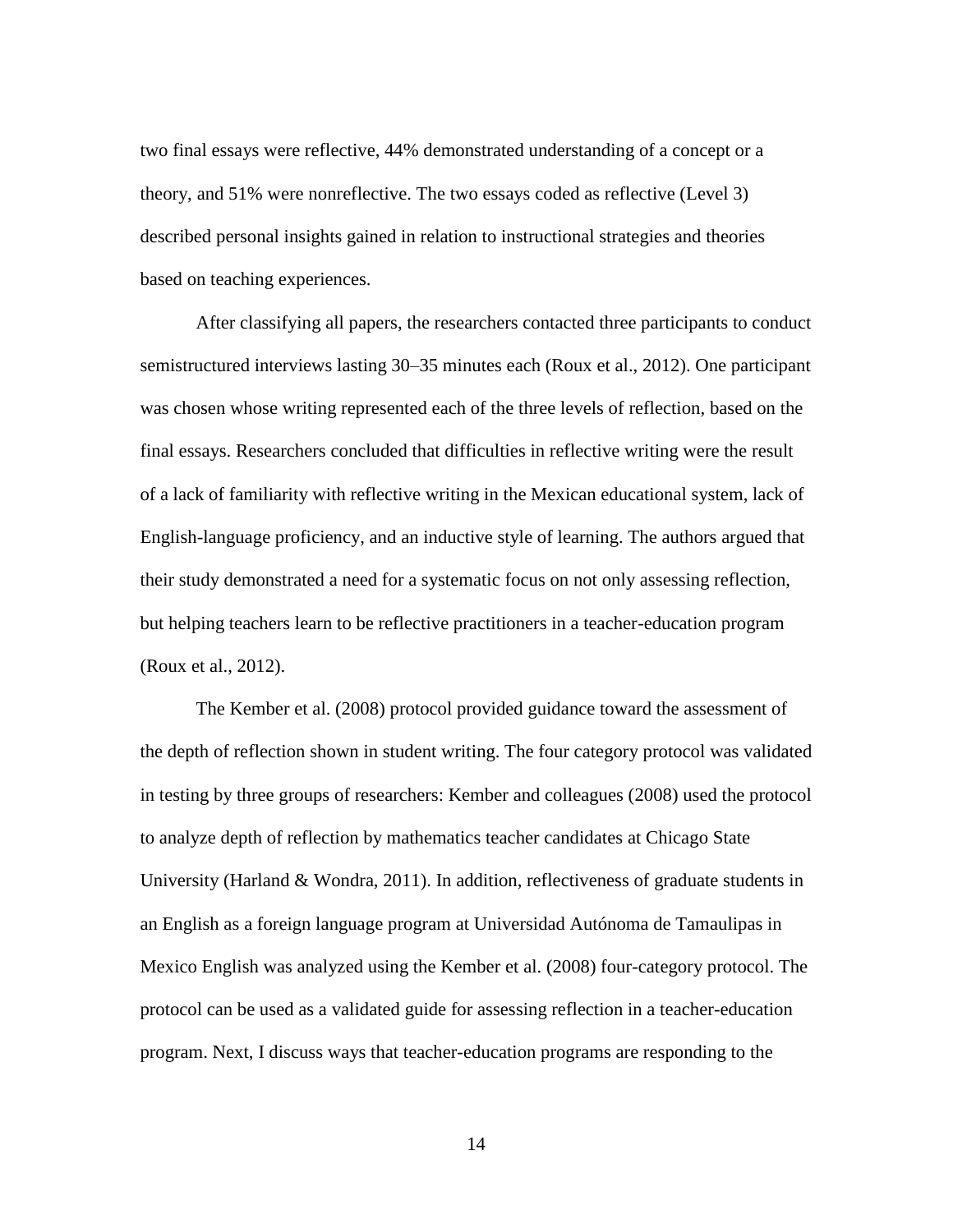pressure to document effectiveness for accreditation purposes, with emphasis on reflective practice as understood by Schön (Feistritzer, 2004; Foster, Kohn, McGuire, Miller, Miller, 2010).

## **The Need for a Validated Protocol to Assess Reflection in a Teacher Education Program**

Teacher-education programs are responding to increased pressure to document reflective practice through the use of Teacher Work Samples (TWS; C. Perry et al., 1998). Evidence in a TWS framework is tracked in relation to the teacher candidate's design, implementation, and evaluation of instruction (Schmöker, 1999). The goal is to gain data on the performance of teacher candidates and their students that can be used to make instructional improvements (Schmöker, 1999). Other evidence can include ways a teacher candidate helps students build increasingly complex skills, and ways a teacher candidate differentiates instruction to meet diverse needs of students in the classroom (Glasgow & Hicks, 2003).

When the TWS framework is implemented with fidelity, researchers indicated the assessments were reliable and valid in evaluating teacher performance (Denner, Norman, Salzman, Pankratz, & Eyans, 2004; Devlin-Scherer, Burroughs, Daly, & McCartan, 2007). Common elements in the way the TWS framework is implemented include involving teacher candidates in (a) the gathering of data related to student learning, (b) the forming of hypotheses to explain trends in student learning, and (c) the use of inquiry through the TWS framework to purposely change instruction and assessment (Youngs & Bird, 2010). TWS allows for the systematic tracking of unit instruction by a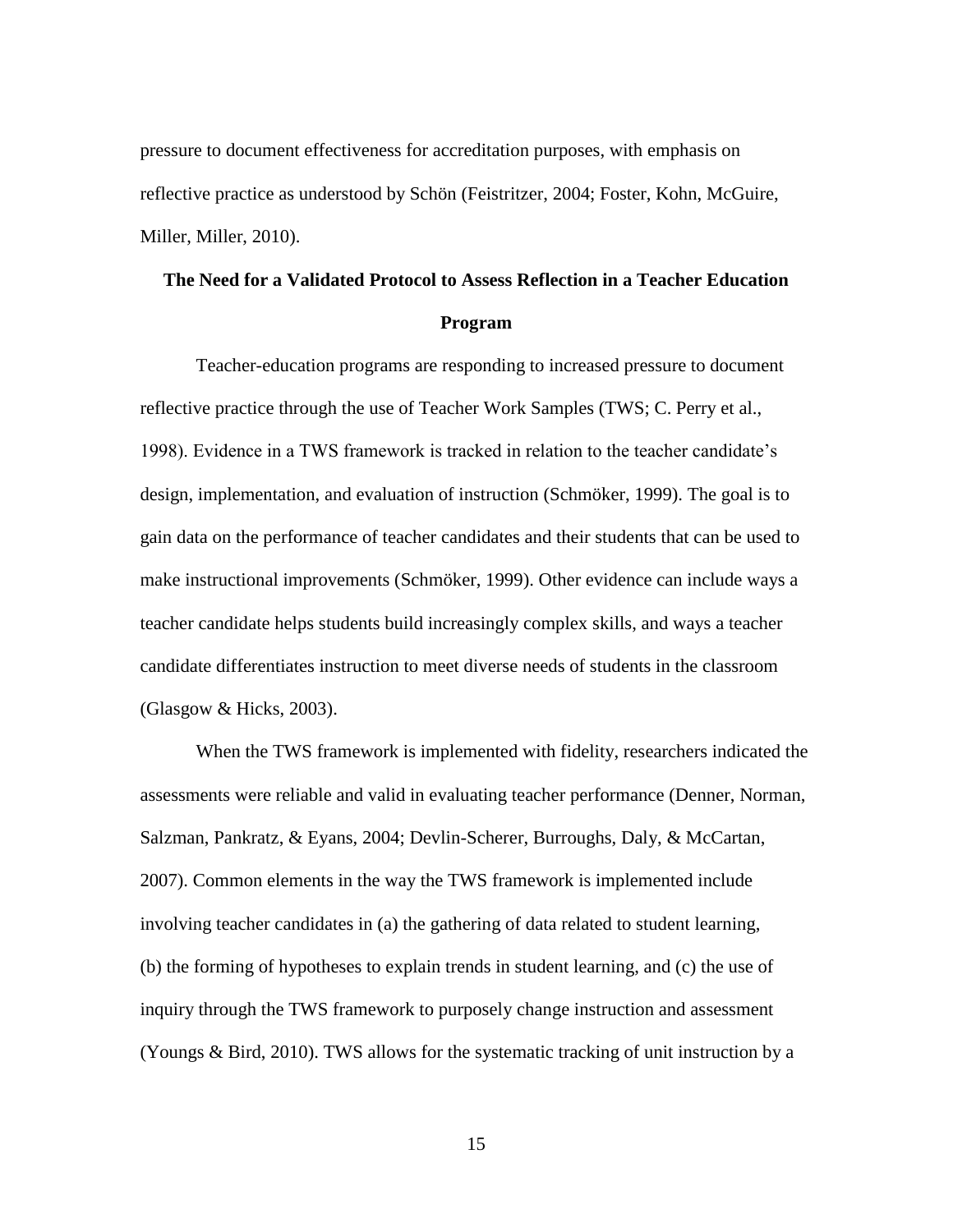teacher candidate toward meeting standards-based learning outcomes (Schalock, 2002). This tracking of outcomes shows whether a teacher candidate meets mastery in the knowledge and skill domains in a teacher-education program. In addition, TWS allows tracking of student-learning gains in relation to instruction by a teacher candidate. Teacher candidates are held responsible for the learning gains of students based on performance, measured by the TWS framework (Brodsky, 2002; Cooner, Stevenson, & Frederiksen, 2011).

Teacher-education programs can use work samples as evidence of effective training of teachers toward becoming reflective practitioners. This is similar to the ability of practicing teachers to use work samples to meet standards in the National Board Certification assessment process. In the National Board process, evidence for certification in a portfolio includes videotapes of teaching performances, reflective commentary on the performances and teaching practices, lesson plans, and evidence that demonstrates student learning. Experts in the same subject area as the teacher who are trained as raters score the evidence using rubrics for critical dimensions of teaching (Darling-Hammond 2011). Participation in the National Board Certification assessment process is linked to the reexamination of teaching practices and to reported improvement in each area assessed, namely, the planning, design, and implementation of instruction, classroom management, diagnosis and evaluation of student learning, the use of subject matter knowledge, and participation in a learning community (Sato, Wei, & Darling-Hammond, 2008). Studies also link the process of National Board Certification assessment to the identification of teachers who effectively raise student achievement in comparison to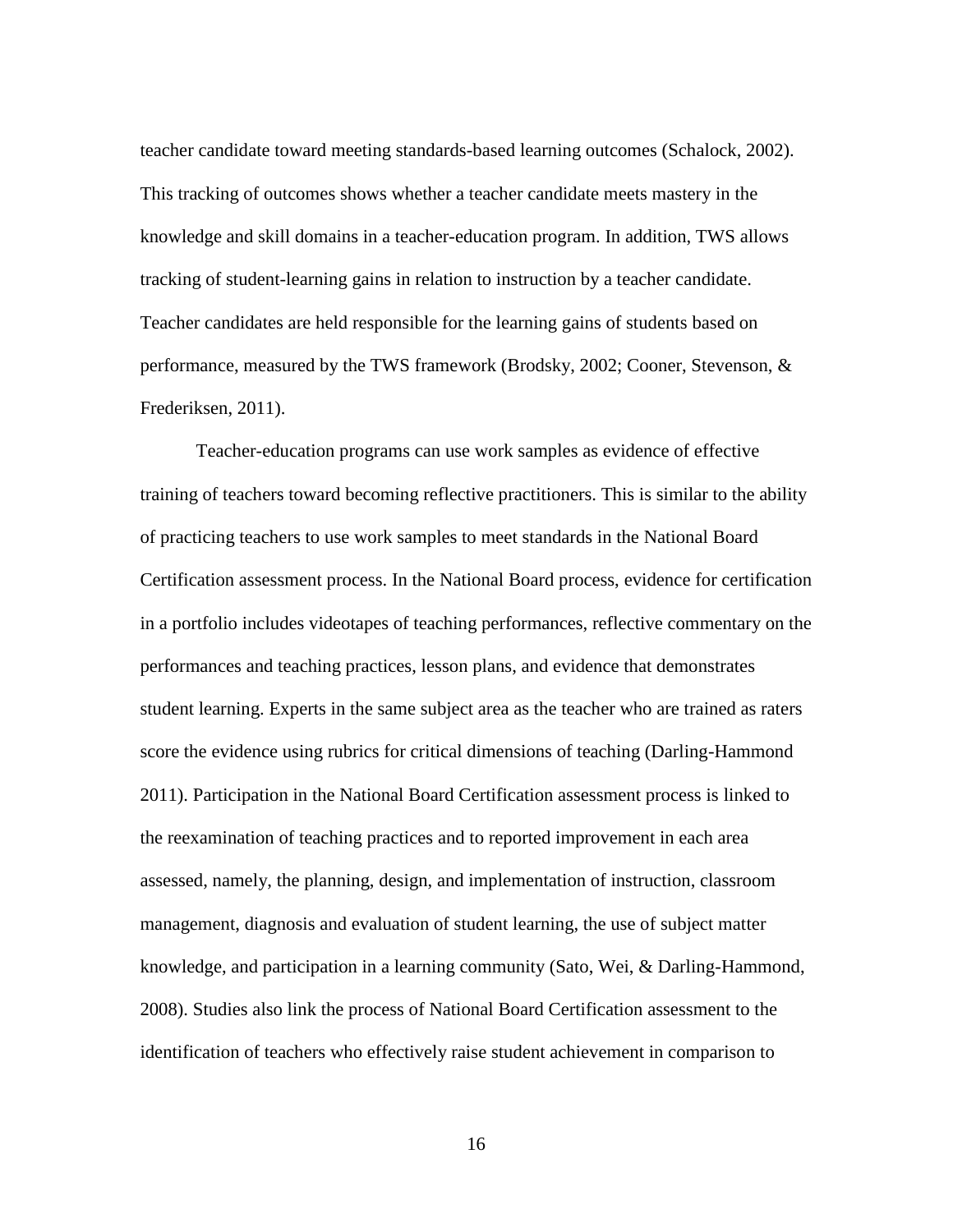teachers who do not hold National Board Certification (Goldhaber & Anthony, 2005; T. Smith, Gordon, Colby, & Wang, 2005; Vandevoort, Amrein-Beardsley, & Berliner, 2004).

Research is lacking on the analysis of reflection using a validated framework in the field of English education. Zancanella and Alsup (2010) described the two strands of the history of standards in English-teacher education. Prior to the current standards movement, guidelines in English-teacher-education programs tended to follow the National Council of Teachers of English (NCTE) Guidelines for the Preparation of Teachers of English Language Arts (ELA). NCTE is a professional liaison between English educators and the CAEP. NCTE guidelines were recommendations rather than standards, but intended to have the force of standards. The second strand of the history of standards in English-teacher education involved Specialty Professional Association standards, developed to be used in accreditation. Through a program-review process, participating English-teacher-education programs need to demonstrate that teacher candidates possess content knowledge and professional and pedagogical knowledge and skills in accord with program standards. It is complex for English educators to identify assessments that demonstrate success in their programs through data from scoring rubrics (Zancanella & Alsup, 2011).

Berghoff, Blackwell, and Wisehart (2011) investigated ways new English teachers are prepared to engage in critical reflective practice. However, the researchers employed a social-justice approach to critical reflection, defining critical reflection as the questioning of one's own role in the maintenance of inequitable conditions in schooling.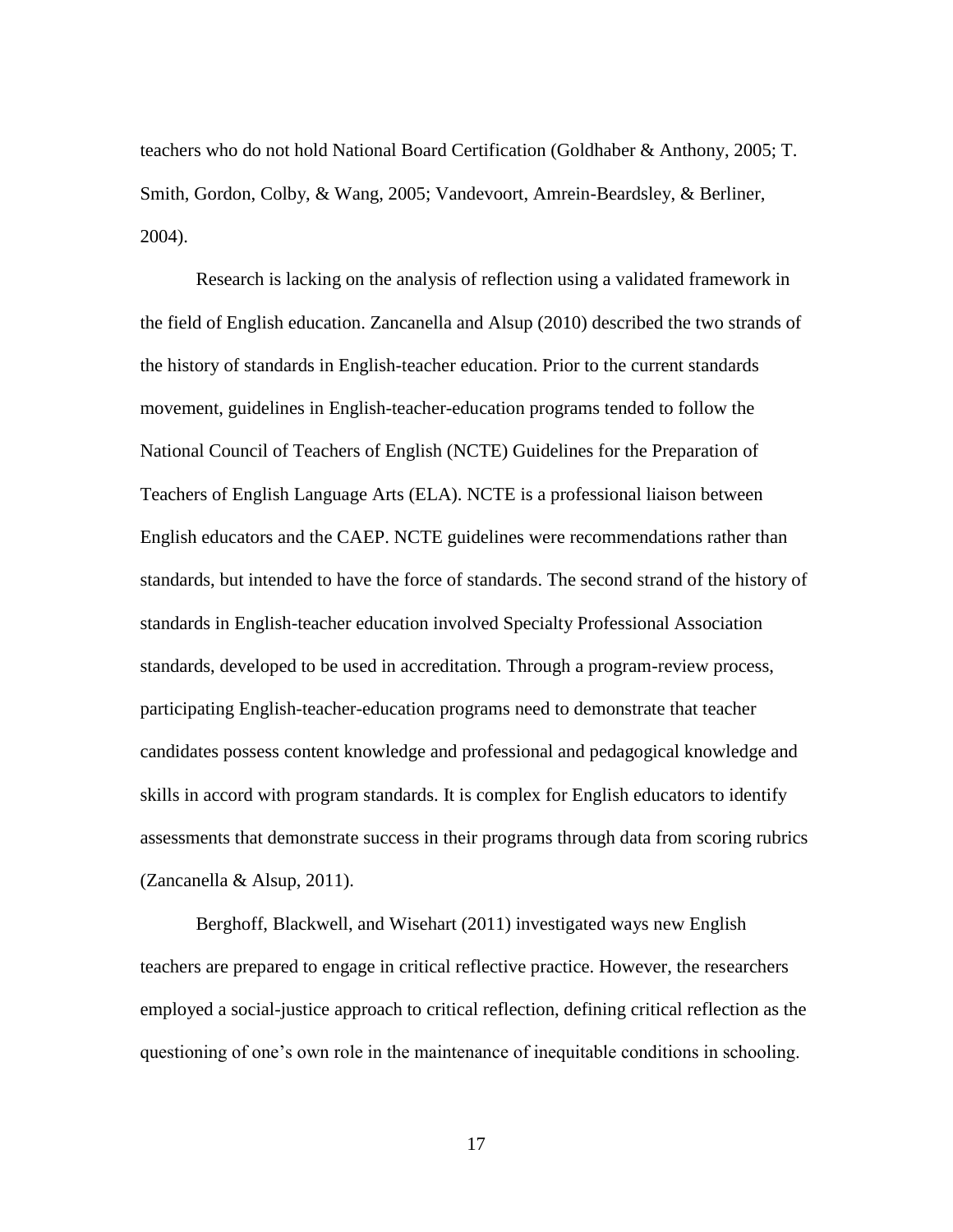The study, conducted in three urban teacher-education programs, explored instructional strategies for teaching critical reflection. The researchers highlighted the facilitation of critical reflection through working with dilemmas faced by new teachers, using structured protocols, and the use of collaborative inquiry (Berghoff et al., 2011).

TWS are used by teacher-education programs to document the effectiveness of the training of future teachers for accreditation purposes. By evaluating data related to teacher-candidate performance and the performance of students, TWS can help teacher educators improve instruction. Reflective practice is emphasized, yet there is little agreement on how to assess reflective practice. Next, I discuss the encouragement of reflective teaching through in inquiry. This is important to the study because teacher candidates engaged in classroom inquiry in order to evaluate the effectiveness of their instruction.

#### **Toward Reflective Teaching through the Conduct of Inquiry**

Teachers who are reflective engage in ongoing, self-initiated critical inquiry (Calderhead, 1992). Reflective teachers use intuition, initiative, personal and professional values, and personal judgment to choose instructional and research strategies to use in a given situation (Markham, 1999). Through a process of dialogue and collaboration, reflective teachers take responsibility for improvements in their abilities to adjust instruction during moments of teaching in the classroom (Day, 1999). Dewey viewed inquiry as valuable not just for the production of knowledge and ideas but also for its transformative impact on those who engage in inquiry. An interest in the conduct of inquiry enables growth that is characterized by a "constant expansion of horizons and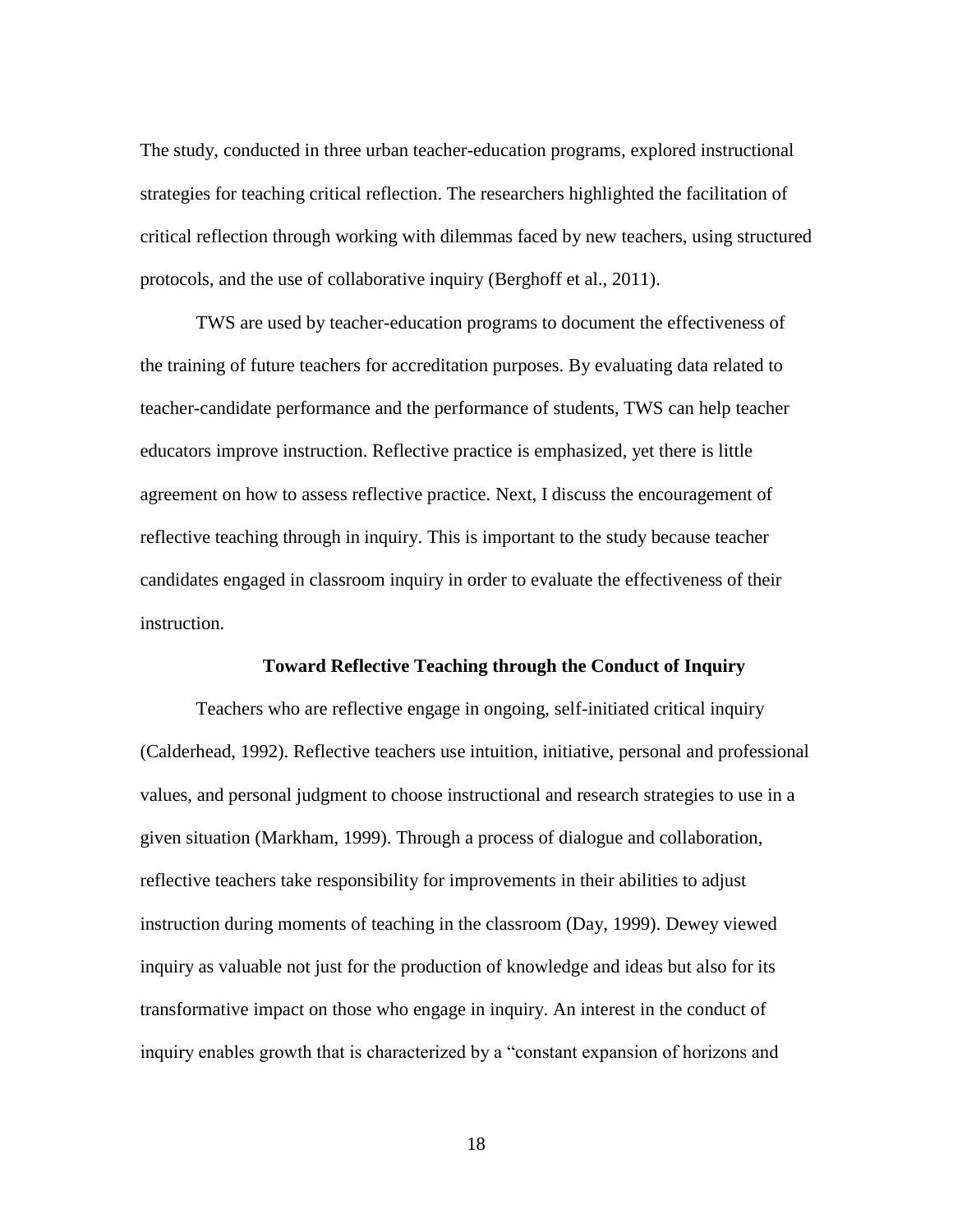consequent formation of new purposes and new responses" (Dewey, 1916/1980, p. 182). In the essay "The Development of American Pragmatism," Dewey (1981) emphasized the democratic and transformative nature of reflective inquiry. As will be discussed in this section, reflective thinking is cultivated through ongoing inquiry to reshape knowledge and ideas.

Reflective teachers tend to pay close attention to affective aspects of instruction (Zeichner & Liston, 1996, 2014). Further, to be a reflective teacher, one must continuously question and reexamine "the goals and the values that guide his or her work, the context in which he or she teaches  $\dots$  his or her assumptions" (Zeichner & Liston, 1996, p. 1). Through framing, reflective teachers recognize problem situations and take reflective action to address those problem situations. A consciousness of subject matter and of instructional standards also characterizes reflective teachers, because reflective teachers identify and address their own deficiencies in instruction (Zeichner & Liston, 1996). Teachers are responsible for organizing experiences that help children develop a habit of reflective thinking through inquiry (Dewey, 1987). Ongoing inquiry would enable a child to meet the needs of life in a society that is continually evolving. Likewise, for the purpose of this study, a teacher candidate who adopts a habit of conducting ongoing inquiry will be better enabled to meet the changing needs of students while adapting to the demands of teaching.

Dewey's (1933/1986a) approach to tools of inquiry provides a useful way to discuss ways teacher candidates can take strides toward becoming reflective teachers. Tools of inquiry include beliefs, meanings, and concepts and they can be viewed as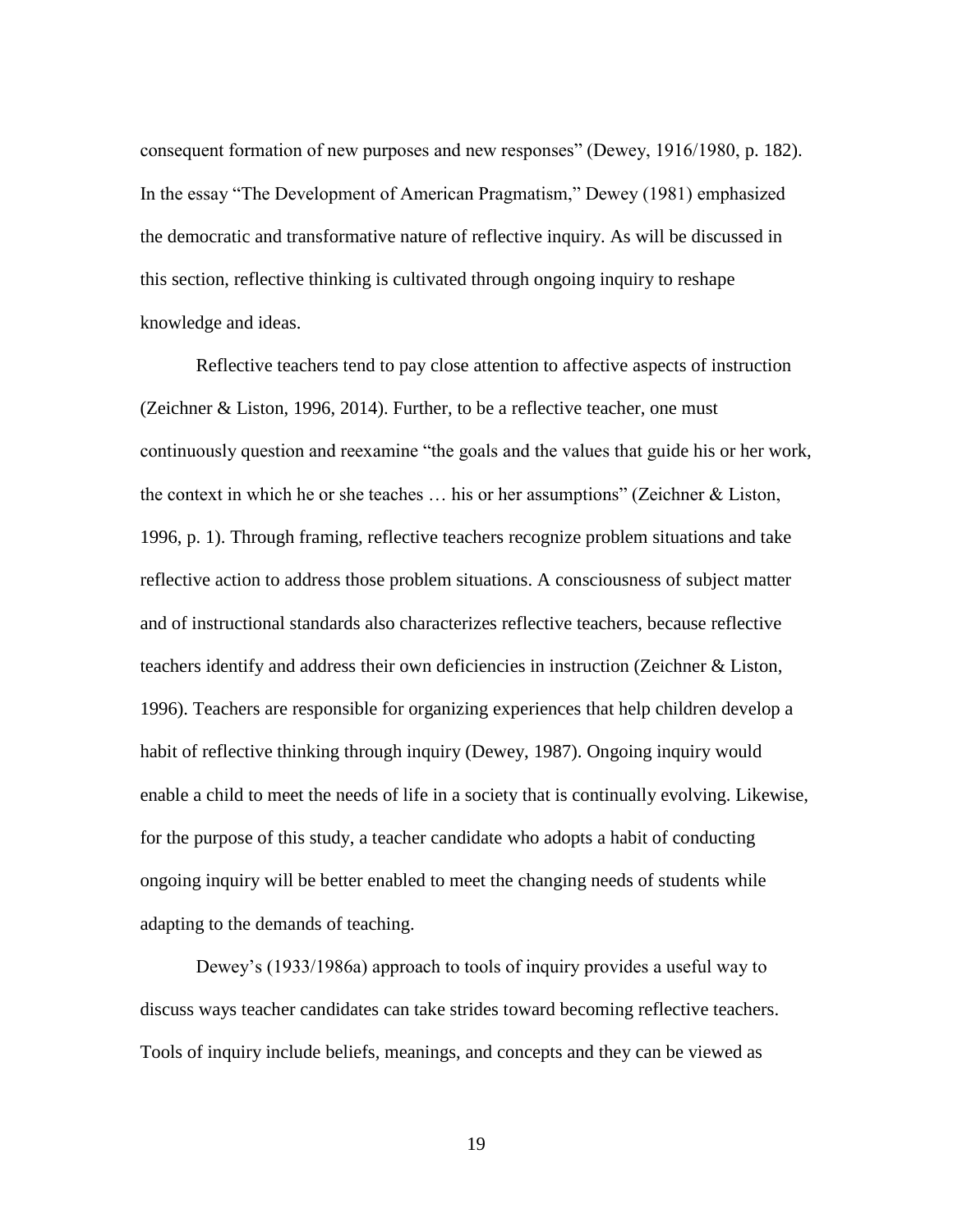operating on a continuum from unfixed beliefs to fixed concepts (Nelson & Seaman, 2011). A teacher candidate may start out with a belief in the value of instruction that promotes the possibility for students to experience a psychological state of highly focused, purposeful concentration on an activity known as flow (Csikszentmihalyi, 1990). This belief could guide the inquiry, but the belief would be untested and held in doubt (Nelson & Seaman 2011, p. 565). In conducting inquiry, the belief can be transformed and given meaning. Nelson and Seaman compared the transactional process of the tool, person, and object of inquiry being transformed to "a hand conforming to the grip of a hammer to drive a nail" (p. 565). The belief in the value of instruction that sets a context for students to experience flow gains new meaning for teacher candidates through classroom inquiry.

In the process of classroom inquiry, teacher candidates' meaning making is shaped, as they construct, for example, a concept of how to promote the possibility for students to experience flow. The refinement of meanings through problem solving allows meanings to become concepts supported by evidence. Nelson and Seaman described epistemological dexterity, "the ability to hold even one's most dependable concepts tentatively, as if they were beliefs" (p. 567) as an important facet of Dewey's (1933/1986a) approach to tools of inquiry. This conforms to Dewey's understanding of an open-minded willingness to inquire into new ideas as a key aspect of reflective thinking. To engage in critical reflection as understood in the protocol used to determine level of reflection in this study (Kember et al., 2008), a teacher candidate would need to consider new ideas that may reshape prior understandings.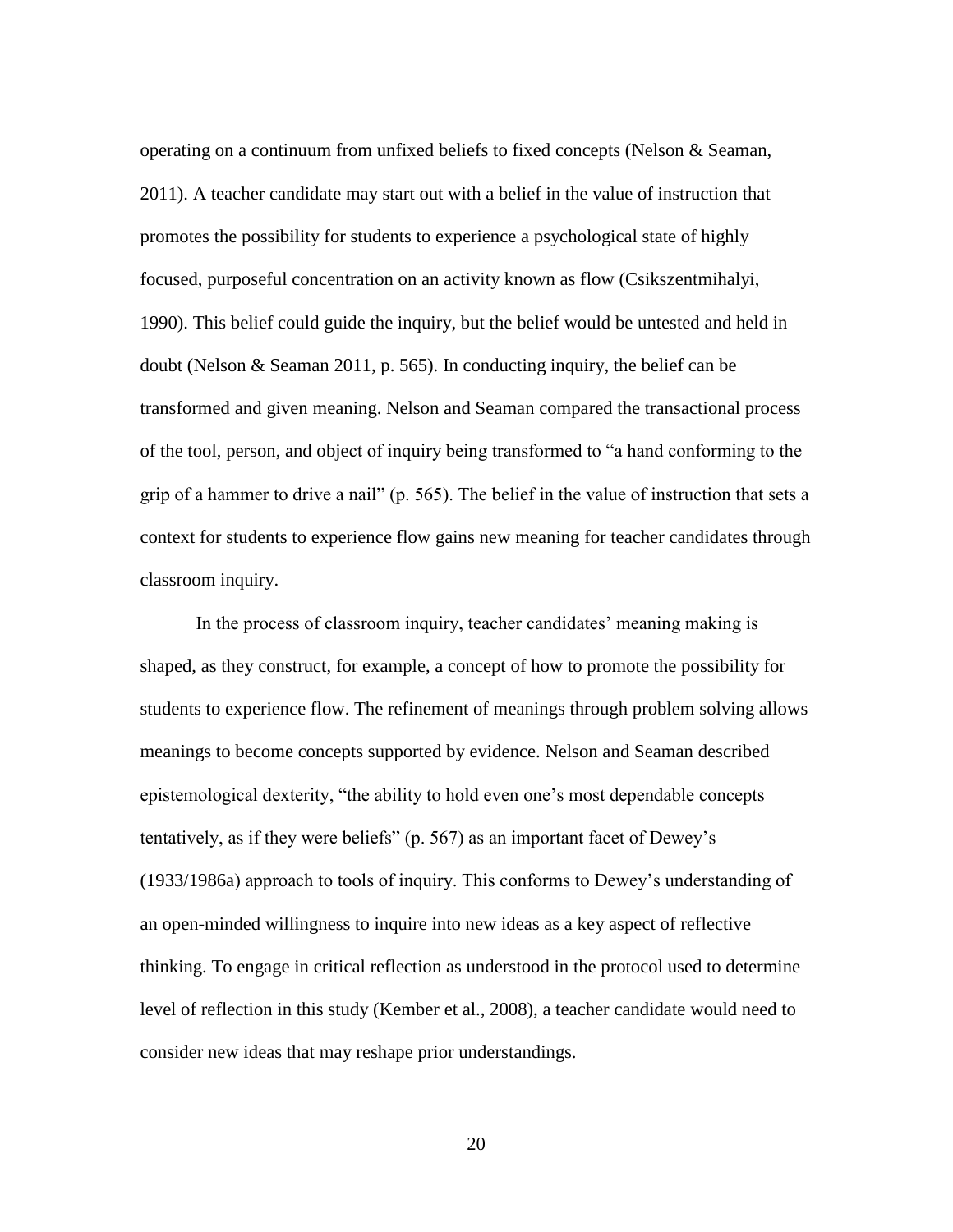Dewey identified attitudes that are involved in the development of a habit of inquiry. Open-mindedness entails a willingness to rethink fundamental ideas through ongoing reflection and inquiry. Often doubts arise when a teacher candidate is faced with a problematic situation without knowing of a ready solution. Reflective thinking in a moment of doubt is then "occasioned by an unsettlement and it aims at overcoming a disturbance" (Dewey, 1916/1980, p. 336). Even strongly held beliefs about educational philosophy or teaching methods may come into doubt, laying open the possibility for a change in these beliefs. To solve the problem, according to Dewey's (1933/1986a) approach to reflective thinking, a teacher candidate should exhibit wholeheartedness, or an in-depth commitment with full devotion to personal and emotional resources. Dewey viewed the development of a habit of pursuing inquiry in the face of doubt as an essential aspect of reflective thinking. When the encouragement of reflective thinking by teacher candidates is informed by Dewey's understanding of reflection, it becomes imperative to stress commitment to an investigation by guiding a teacher candidate "to sustain and protract that state of doubt which is the stimulus to thorough inquiry" (1933/1986a/ p. 124). However, commitment should also involve responsibility. A sense of responsibility entails taking seriously the moral choices faced in life and in the classroom setting by habitually evaluating, through inquiry, how actions may bring about desired or undesired consequences. Teacher education grounded in Dewey's (1933/1986a) understanding of reflection stresses the fostering of an ethical sense of responsibility among teacher candidates. Finally, Dewey (1916/1980) urged an attitude of directness, or faith that actions grounded in in the attitudes of open-mindedness, wholeheartedness, and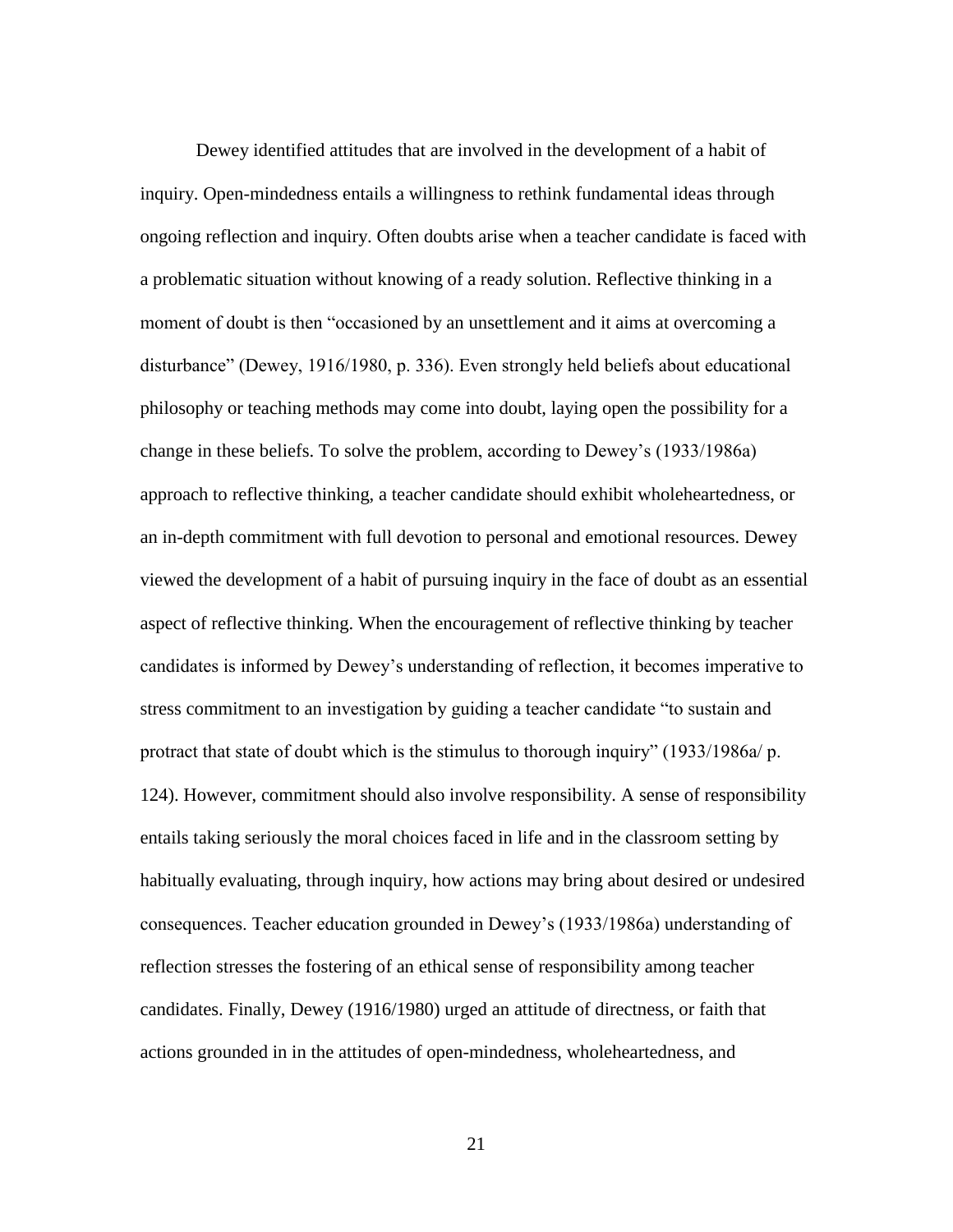responsibility in the conduct of inquiry are worth taking for the benefit of a democratic and just society.

A reflective teacher engages in inquiry as a habit, with reflection and inquiry becoming "energetic and dominating ways of acting" (Dewey, 1922/2002, p. 22). Adopting a habit makes the habit an integral aspect of oneself: a habit of reflection becomes part of the teacher candidate's sense of self (Dewey, 1922/2002). In turn, inquiry into the consequences of actions contributes to the development of "reflective morality" (Dewey & Tufts, 1932/2008, p. 162). The demands of reflective morality include ongoing inquiry into social conditions and a careful analysis into the way one's individual actions impact others. This inquiry can mean revising prior ideas according to new evidence and changing conditions. Difficult choices between actions that may represent competing goods makes it imperative to base those actions on careful consideration of consequences based on inquiry and reflection on available evidence.

Because inquiry is a way to further knowledge that can be put to beneficial and to harmful uses (Dewey, 1931/1986b), a sense of reflective morality is key to ensuring that a teacher candidate will bear in mind whether actions taken are beneficial for the life opportunities of students. A disposition toward reflective thinking and inquiry should also include a disposition toward taking moral responsibility for the way one's actions have consequences on the wider society (Dewey, 1931/1986b). Even though a teachereducation program might recognize the importance of fostering reflective thinking that is open-minded, wholehearted, and responsible, an obstacle that is potentially faced by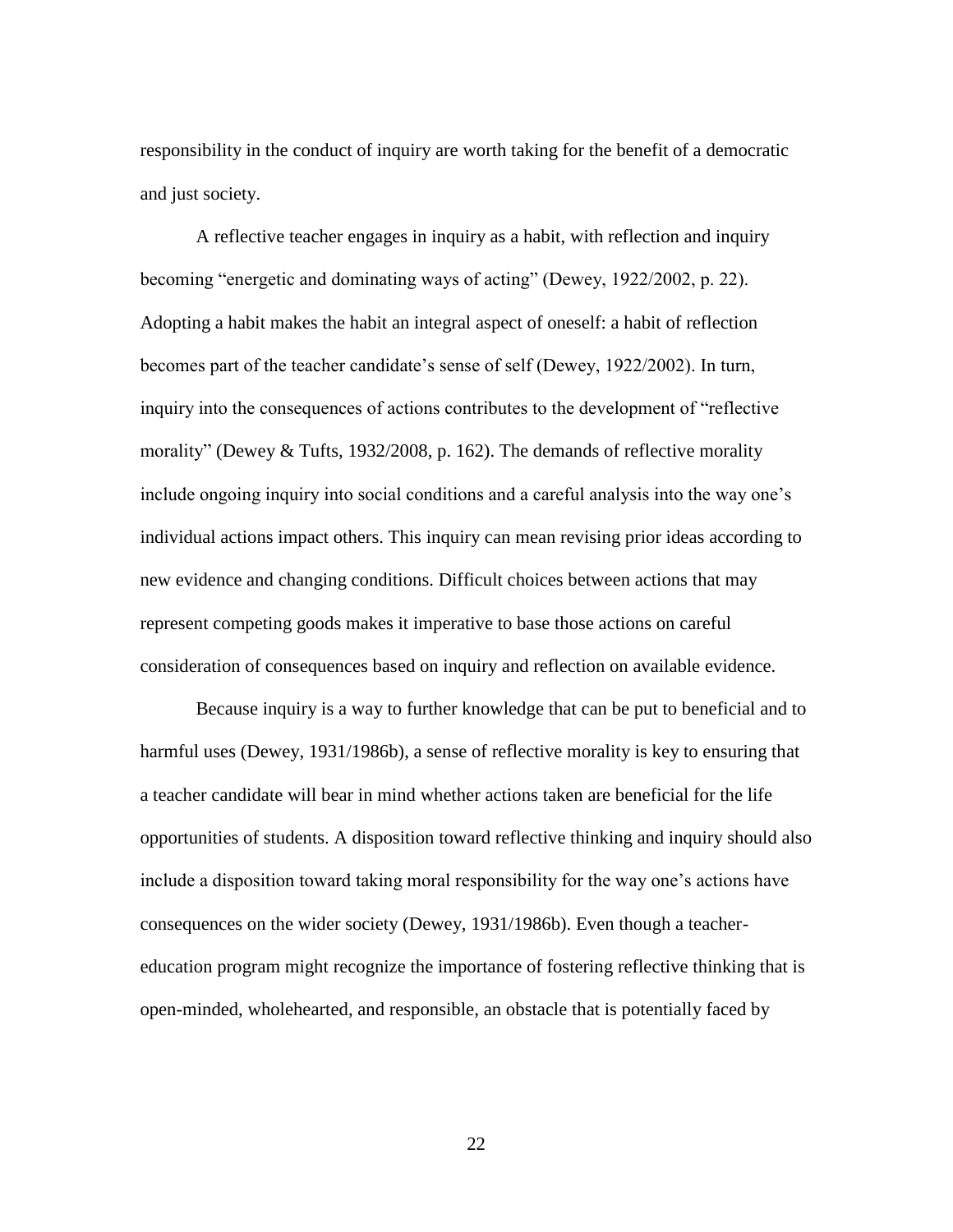teacher candidates is struggle in the instruction of the subject matter, leaving little time for reflective thinking (Dewey, 1933/1986a).

Unless the teacher's mind has mastered the subject matter in advance, unless it is thoroughly at home in it, using it unconsciously without need of express thought, he will not be free to give full time and attention to observation and interpretation of the pupils' intellectual reactions. (Dewey, 1933/1986a, p. 275)

Given that teacher candidates are still learning the teaching methods they apply in field experiences under the guidance of a cooperating teacher, it may often be unrealistic to expect the teacher candidate to master the subject matter in advance. It must also be stressed that Dewey understood inquiry and reflection as sources of learning and of personal and professional growth (as cited in Johnston, 2006). As will be discussed next, when reflection is seen as integral to a process of growth, the reflective process is worth promoting to foster growth by the teacher candidate even if the candidate may indeed struggle to find time for reflection.

#### **Reflection Fosters Growth as a Teacher**

Dewey (1938/1988) contended that reflection is at the heart of worthwhile educational experiences that provide learners the opportunity to "do something to prepare a person for later experiences of deeper and more expansive quality" (p. 47). People are prepared for these later experiences through a commitment to ongoing reflection and inquiry, which fosters learning and growth. Open-mindedness is an important characteristic of teachers' goals. To maintain change, teachers are self-driven to pursue learning to improve their teaching practices (Hashweh, 2003). Internal motivation to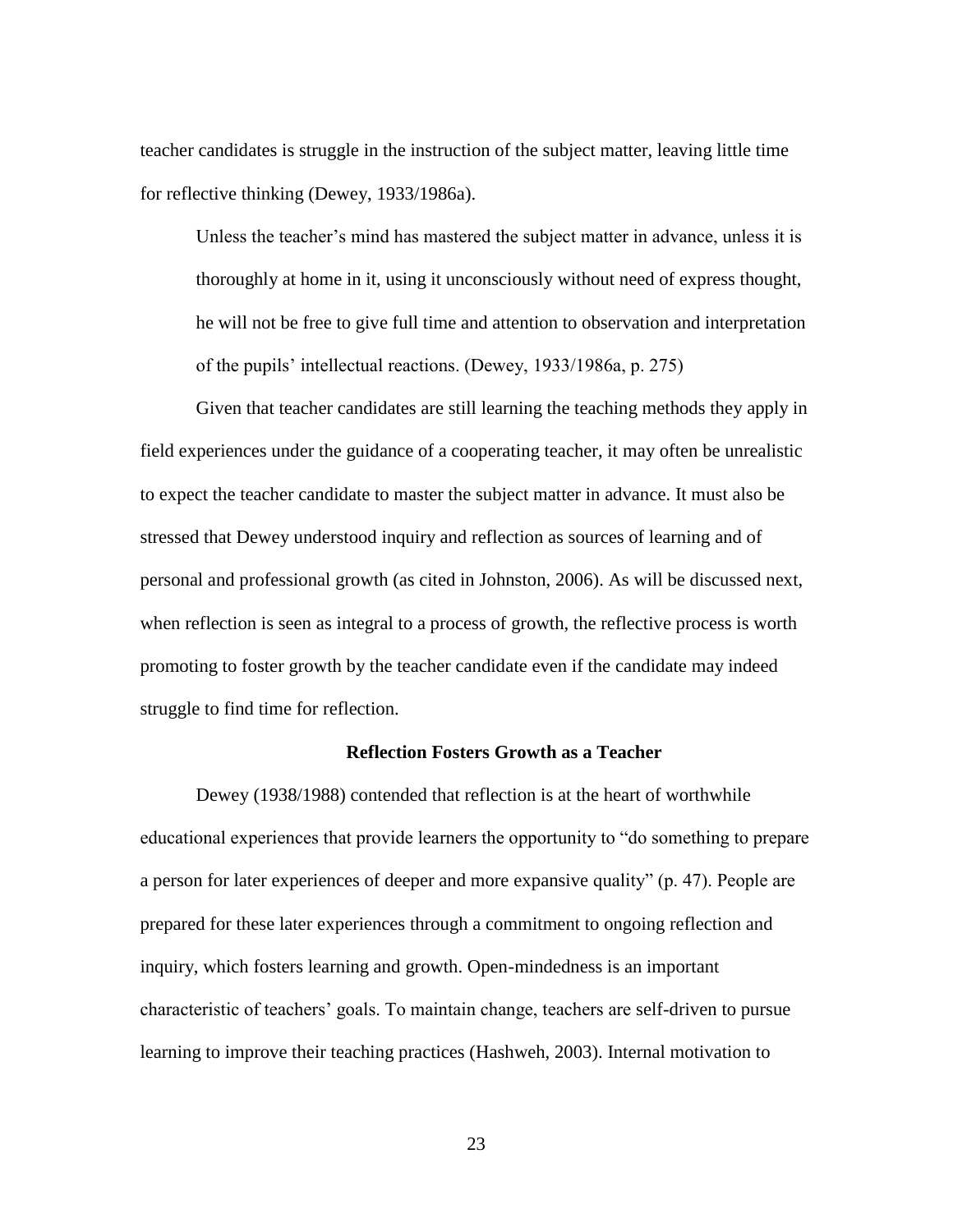learn drives teachers who embrace changes in their own practices to accommodate the needs of their students. Such teachers are motivated by an awareness of conditions that help them maintain common guidelines tailored to the teaching context, including (a) open-mindedness to new pedagogical possibilities while recognizing their own limitations as teachers; (b) construction of new knowledge and beliefs that are tested in practice; (c) synthesis of new ideas with prior ideas; and (d) collaboration with colleagues and possibly university educators to maintain a support system (Hashweh, 2003). An open-minded willingness to inquire into new ideas enables the countering of "the dogmatic habit of mind, the belief that some principles and ideas have such a final value and authority that they are accepted without question and without revision" (Dewey, 1908/1977, p. 188).

Reflection is developmental and students can be guided to become increasingly reflective (Kember, 2001). W. G. Perry (1999) understood reflective thinking as changing over time across nine positions that progress toward increasing ability to construct knowledge through inquiry and evaluation. Similarly, King and Kitchener's (1994) seven-stage model of reflective judgment is based on the premise that a person's conception of knowledge can change over time through guidance and assistance toward an increasingly active view of knowledge construction rather than a view of knowledge as absolute and passively received from authority figures. Drawing on Dewey, King and Kitchener characterized reflective judgment as involving inquiry and the evaluation of evidence.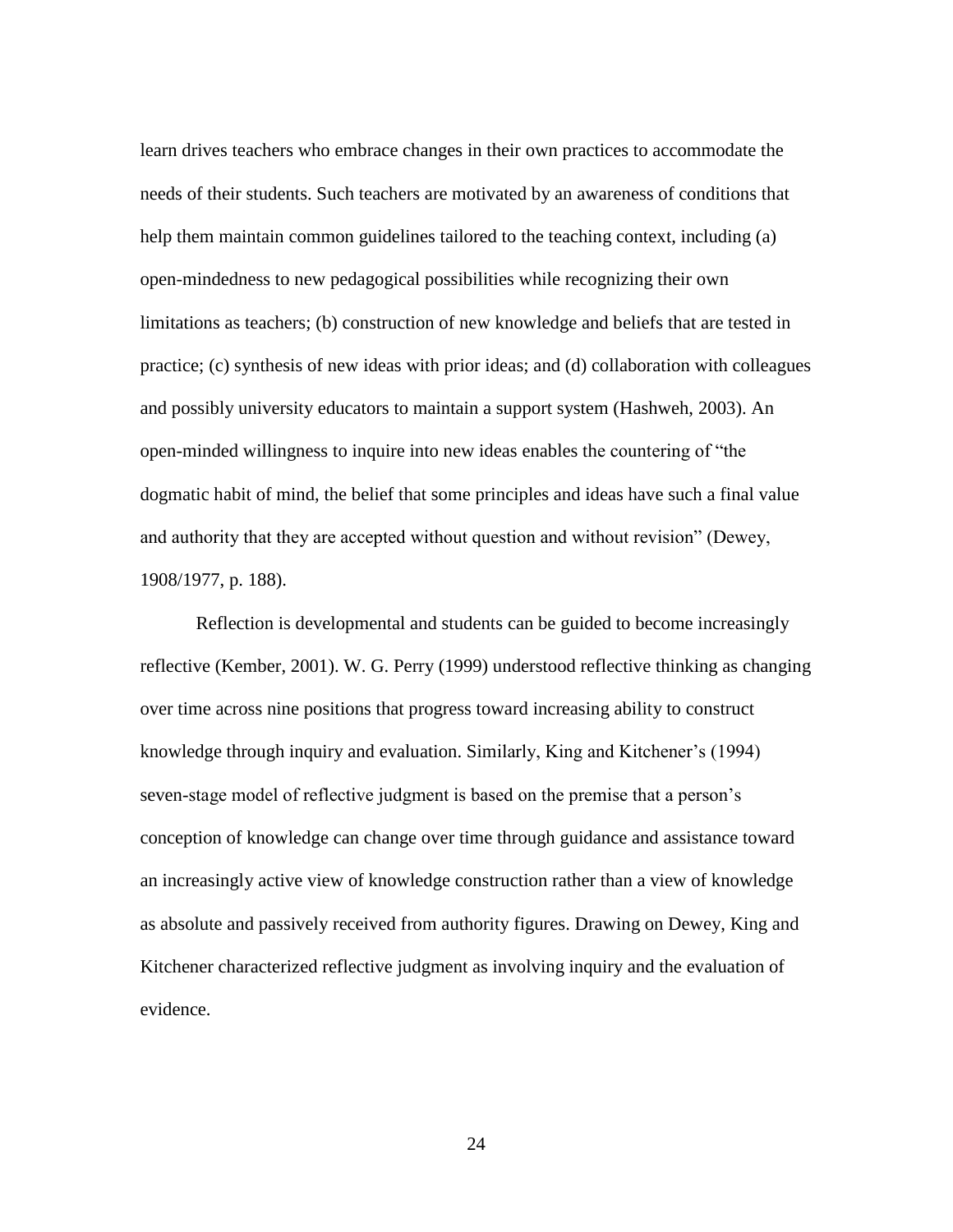Growth is at the heart of King and Kitchener's (1994) reflective-judgment model because learners progress through increasingly more complex stages of reflection. Drawing on Dewey's understanding of openness, wholeheartedness, responsibility, and directness, King and Kitchener described how various ways of thinking and assumptions about the nature of knowledge characterize each stage: prereflective, quasireflective, and reflective thinking. In the prereflective stage, knowledge consists of concrete observations a person thinks are true. Growth is evidenced as a person progresses to the quasireflective stage in which knowledge becomes viewed as uncertain. Key to the consideration of inquiry, in the quasireflective stage a person accepts that some problems may not be easily solved. A person in this stage can use evidence to justify a claim. However, it is difficult for people in the quasireflective stage to justify their beliefs and conclusions based on examination of their beliefs or their process of reasoning. In the reflective stage, knowledge is no longer an absolute or specified, but is linked to inquiry and problem solving. Inquiry and evidence are used to solve problems and reach conclusions. The reflective stage is characterized by a person developing an open-minded willingness to draw on evidence to reevaluate conclusions or even to reevaluate fundamental ideas. In the context of this study, it is hoped that teacher candidates will draw on reflective thinking in order to grow as professional teachers so that reflection will inform practice.

#### **Toward Reflection-In-Action**

Schön differentiated between reflective thinking performed while a professional is engaged in an activity, reflection-in-action, and reflection-on-action involving the review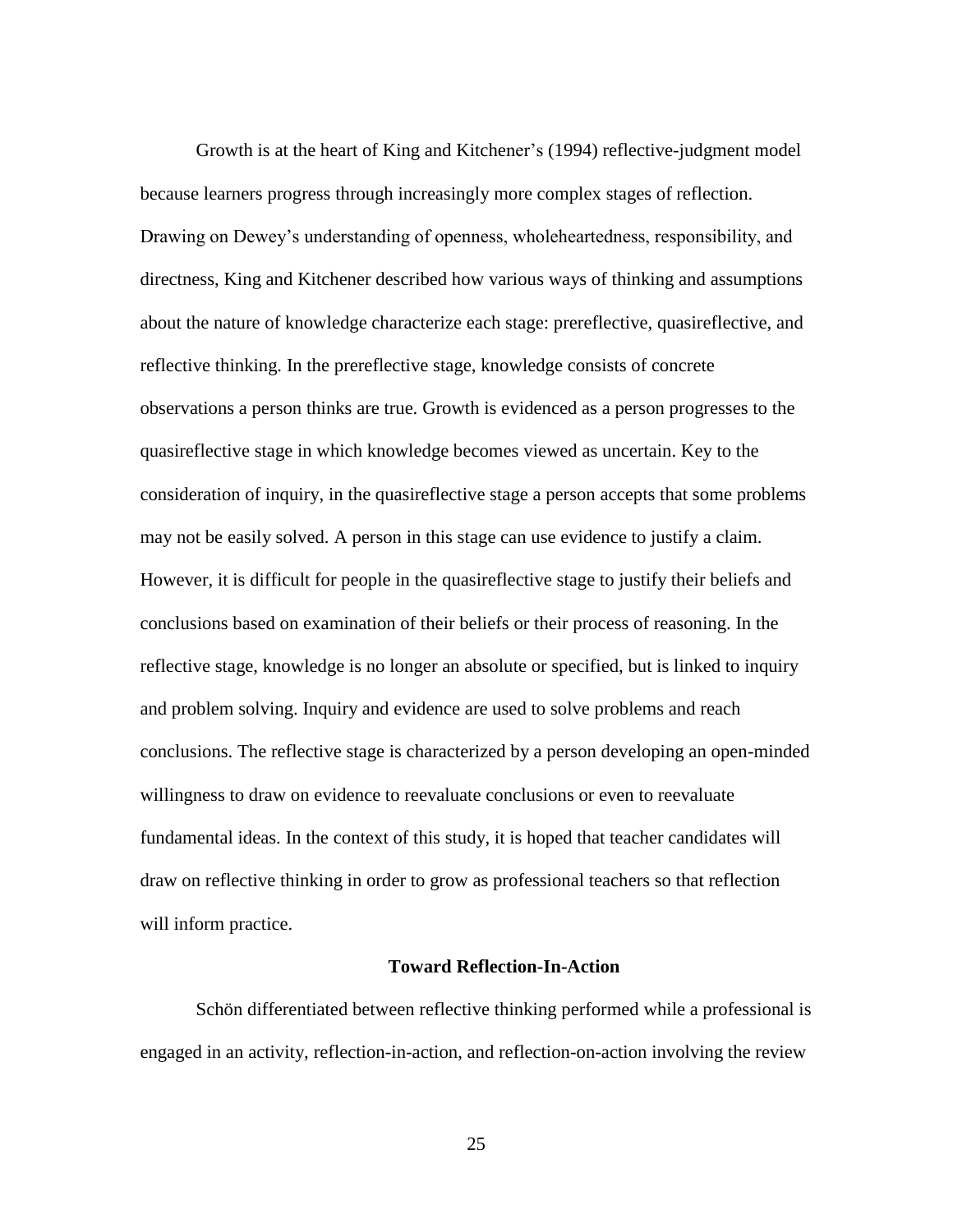and examination of past action. Teacher candidates in this study are engaging in reflection-on-action by looking back on their past actions in the classroom and striving to address research questions they investigated using teacher-research methods toward the conduct of classroom inquiry. Ultimately, it is hoped that teacher candidates develop the skills to effectively also use reflection-in-action. For example, a teacher candidate might reflect on possible consequences of actions based on evidence while in the act of making a decision in a problematic situation in the classroom. Schön held that early-career practitioners who lack the skills of more experienced practitioners are less likely to engage in reflection-in-practice (as cited in Kember, 2001).

Drawing on Schön's approach to reflective practice means that teacher candidates are encouraged to reflect on their decisions, not only by looking back and critiquing those decisions from a distance, but also in the implementation of their instruction. However, a teacher educator who is striving to foster reflective teaching could also bear in mind that because of inexperience, it might be difficult for teacher candidates to engage in reflective practice, and guidance could be helpful. Schön (1987) stressed the value of reflection in the context of practice. Ongoing reflection is informed by what the teacher candidate learns from the inquiry by weighing the merits of redirecting activity against time constraints and need for curriculum coverage. Schön (1987) promoted the importance of providing preparation for professionals in university programs to develop the ability of reflective thinking skills. A reflective practitioner gains self-knowledge while engaged in theorizing by taking control and responsibility for knowledge (Schön,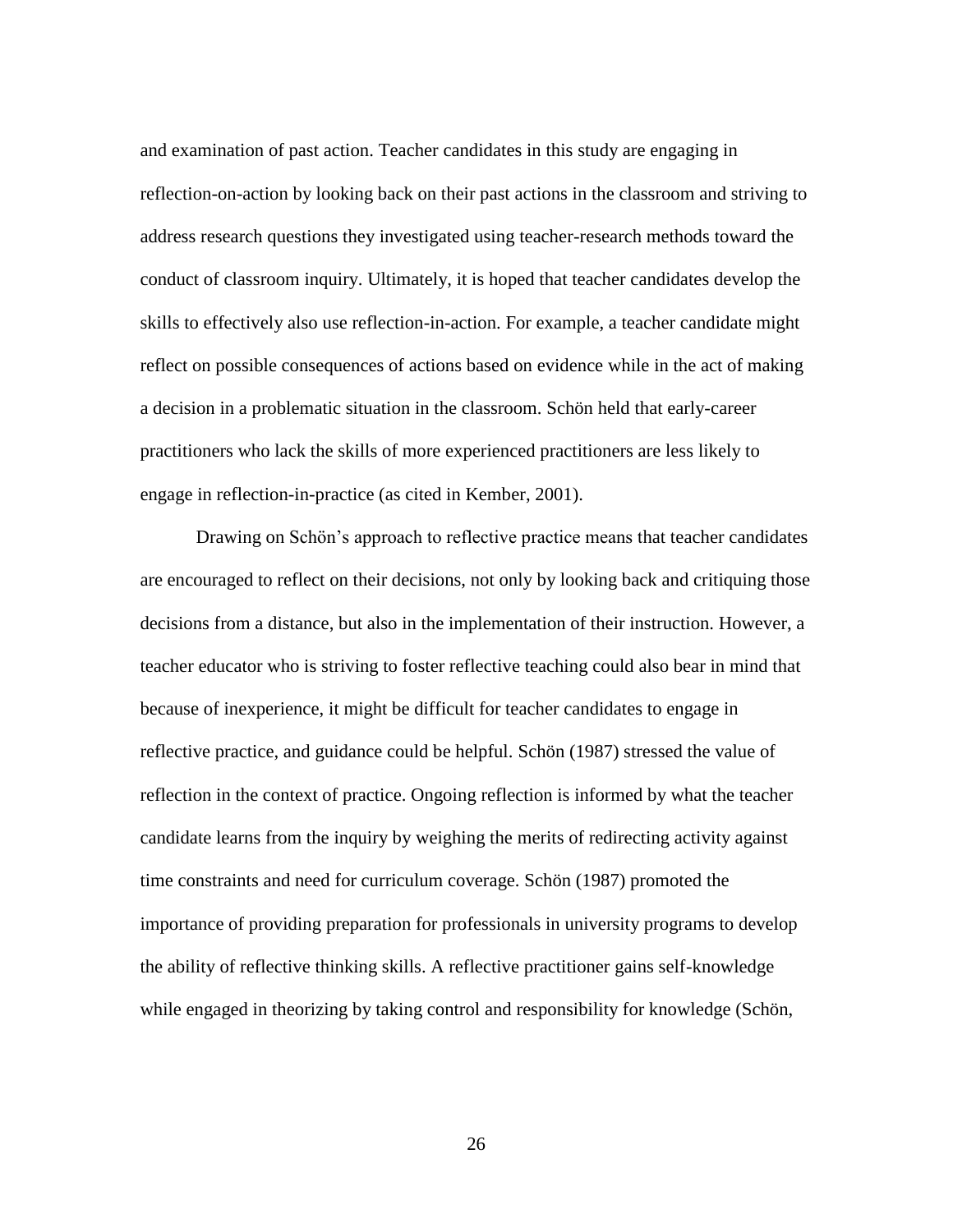1991). Further, Schön (1995) urged that the research of reflective practitioners be promoted, even at the expense of some degree of rigor in validity and reliability.

Rodgers and Raider-Roth (2006) explored the concept of reflection-in-action as presence by a teacher, or

a state of alert awareness, receptivity, and connectedness to the mental, emotional, and physical iterations of the individual and the group with the world and each other, and the ability to respond with a considered and compassionate best next step. (p. 266)

A teacher with presence can observe students as they engage in activities, gathering information used as data, and make instructional choices based on an analysis of this data. Further, a teacher who is present to students builds a caring, trustworthy relationship through a wholehearted (Dewey, 1933/1986a) commitment to learning with and responding to students. Presence is characterized by awareness on the part of the teacher to the affective and the intellectual needs of students. The teacher accepts students for who they are as capable people, ever striving to forge authentic relationships. The type of authentic relationship that teachers with presence seek to build can be described as a I– Thou relationship (Buber, 1958) in which the teacher values the full humanity of students, seeking to help students achieve at their fullest possible capability, in a dialogue in which the student becomes an essential part of the development of the teacher's sense of self.

Rodgers (2010) explored descriptive inquiry (e.g., Carini, 2001) as a process integral to the development of presence, based on research conducted with graduate-level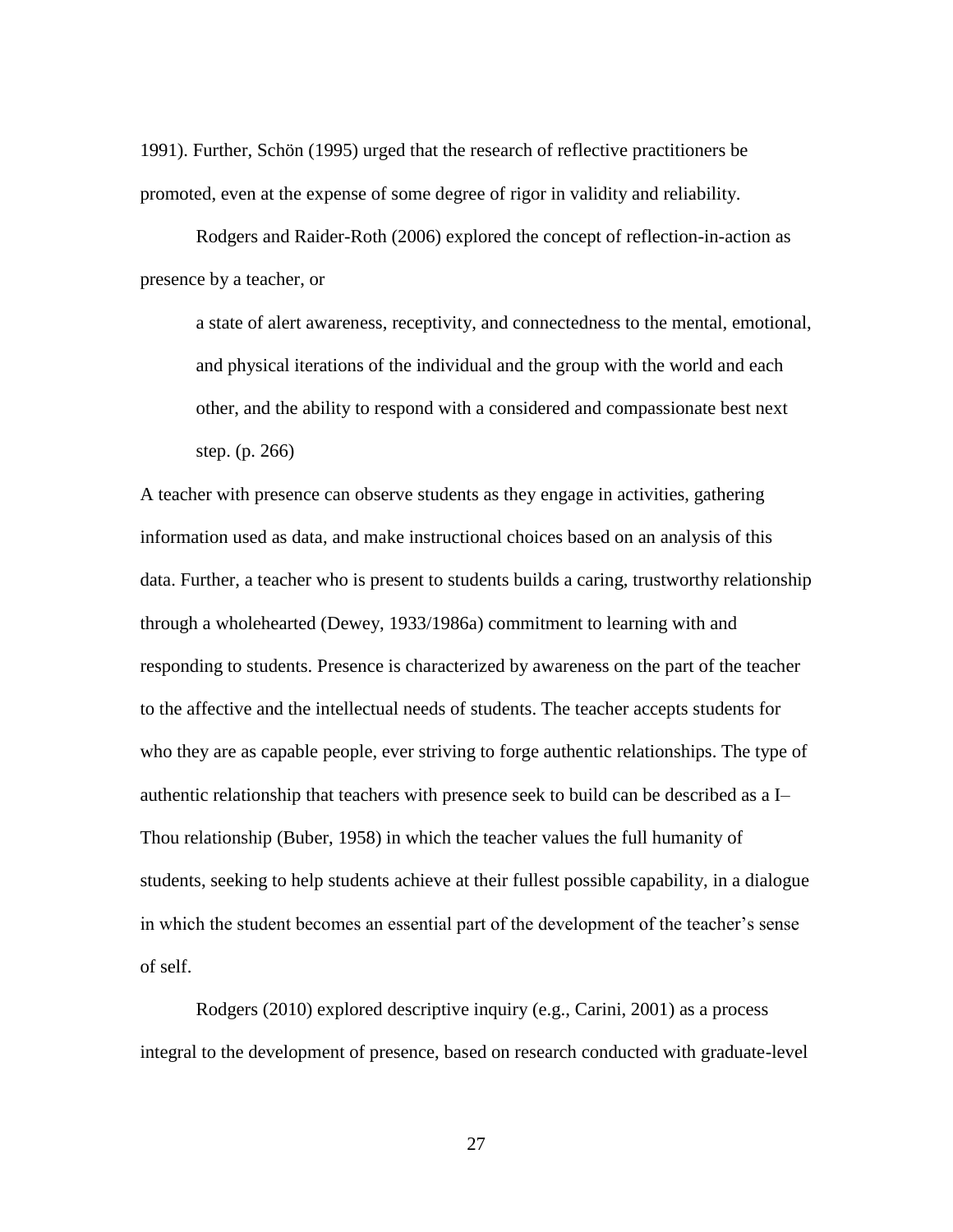teacher candidates. Rodgers emphasized the importance of deliberation and discipline in taking the time to carefully describe complex details, observed through descriptive inquiry (e.g., Carini, 2001). Descriptive inquiry involves actively seeking information and gathering evidence that can be used to support conclusions and beliefs leading toward action. Both descriptive review, an analysis of details observed in student work, and descriptive feedback are involved in descriptive inquiry. In descriptive feedback, through structured questioning, teacher candidates strived to learn from students what helped or hindered the learning process. In addition to contributing to the growth of a sense of presence, Rodgers argued that descriptive inquiry contributes to an enhanced civic capacity in a teacher candidate. Civic capacity, as understood by Rodgers, is similar to Dewey's understanding of reflective morality, in which a teacher candidate or a teacher would experience personal growth and an enhanced sense of ethical responsibility to contribute to a Democratic society (e.g., Dewey, 1916/1980, 1933/1986a; Dewey & Tufts, 1932/2008).

Research on reflective thinking tends to stem from Dewey, and Dewey's conception of reflective thinking has remained influential in the research literature (Kember, 2001). The fostering of reflective teaching is likely to include promotion of the dispositions of open-mindedness to new experiences and ideas, wholeheartedness in the pursuit of inquiry, and responsibility for carefully considering the consequences of actions. Reflective thinking is widely recognized as developmental. A teacher candidate is capable of exhibiting increased reflective thinking over time, with more experience and guidance in the conduct of inquiry, and with changing perceptions on knowledge and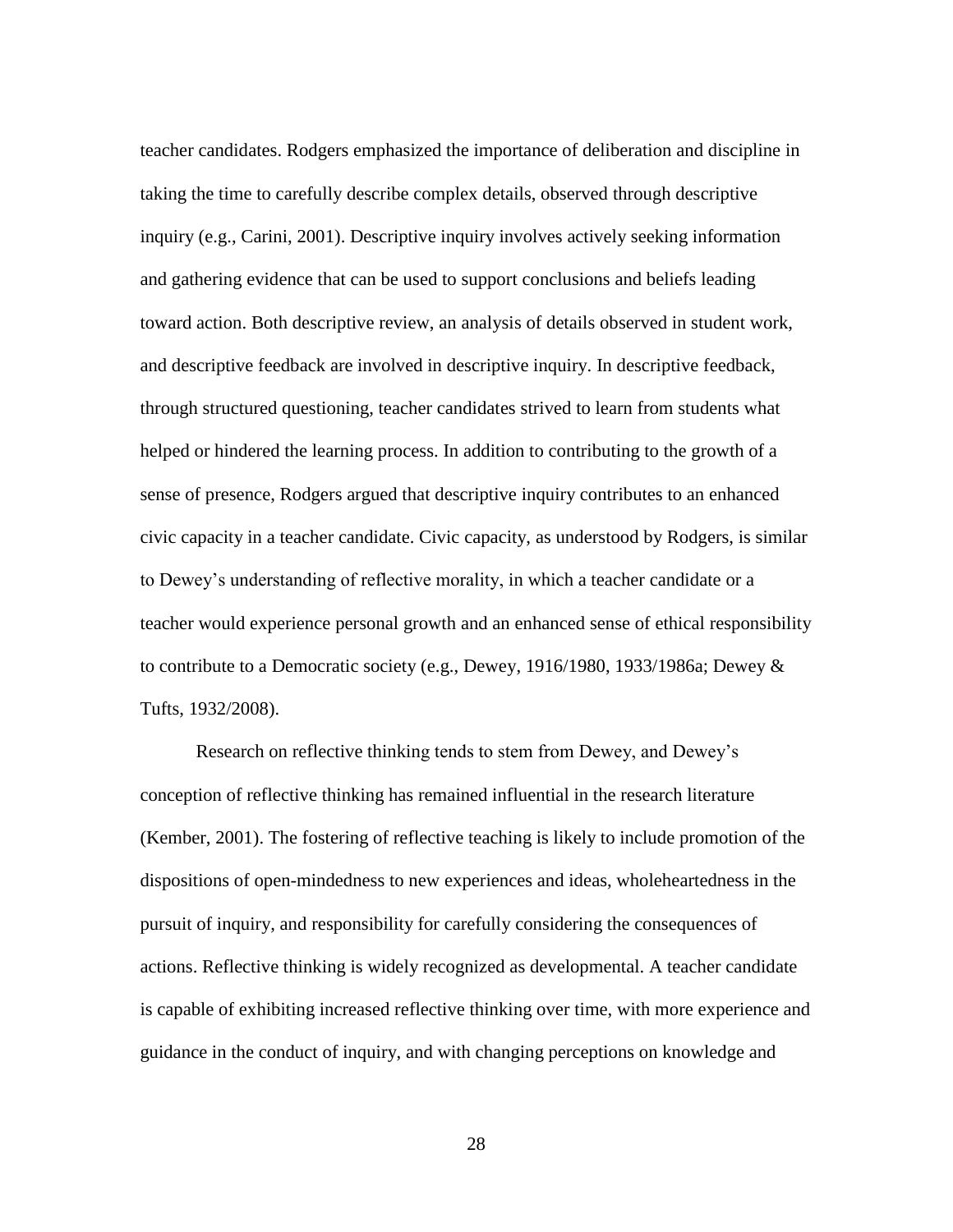ideas. Accepting Dewey's approach to reflective thinking demands the researcher wrestle with the binary logic of Aristotle. Aristotle differentiated between (A) *episteme*, thought directed toward understanding the workings of the world traditionally associated with philosophy, and (not-A) *phronesis*, thought directed toward action (as cited in Atkin, 2007). *Phronesis* relates to how one reacts and acts in a given situation, or how a teacher reacts to a student's particular behavior on a particular day, for example, based on reasoning about "what is prudent, what is obligatory, what is moral and what is appropriate" (Atkin, 2007, p. 69). Aristotle's binary logic can lead to a division between (A) the university-based researcher who pursues philosophical inquiry to understand the workings of educational theories and (not-A) the K-12 classroom practitioner who directs attention to the day-to-day actions of teaching. This division is not neatly maintained in today's research community. For example, in a study of the theoretical conventions of science education research, thought directed toward taking action has a dialogical relationship with philosophical thought, because ''not only is action sometimes derived from thought, but practical thought is generated through action'' (Atkin, 2007, p. 69).

Similar to Dewey, Schön (1983) opposed a strict division between those who develop theory, such as university researchers, and practitioners, including classroom teachers. By arguing against divisions between those who produce theory and practitioners, Schön was aligned with Dewey's (1916/1980, 1981) contention that inquiry should not be seen as limited to the privileged few. Schön contended that teachers are active problem solvers in a context where values and ends of the inquiry are open for exploration.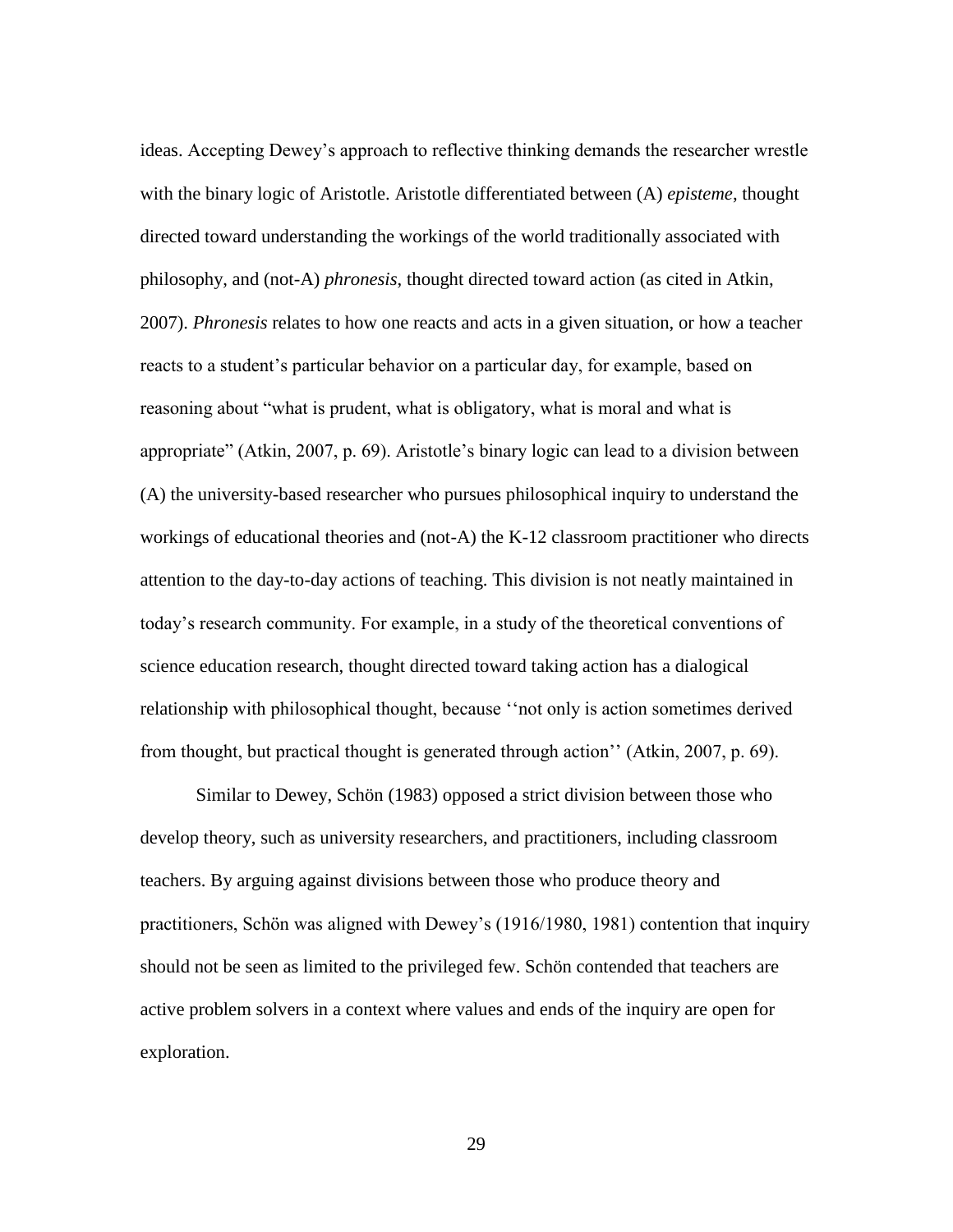Next, I discuss literature that supports the use of research by English-teacher candidates through the conduct of classroom inquiry. Specifically, I discuss how performing classroom inquiry can help teachers and teacher candidates interrogate their own instruction to improve their practices. I look into classroom inquiry by undergraduate teacher candidates as well as concerns raised about teachers conducting research. This investigation leads into consideration of classroom inquiry by English teachers and by teacher candidates.

#### **Teachers Conducting Classroom Inquiry**

Research by teachers is often characterized by studies that involve reflection on the part of the teacher in the context of systemic inquiry in the classroom setting, with the research performed either independently or collaboratively (Furlong & Salisbury, 2005; Zeichner 2005). Teachers conducting classroom inquiry engage in systematic, intentional study of professional practice through a planning process of gathering and recording information, documenting experiences inside and possibly outside of classrooms, and creating a written record (Cochran-Smith & Lytle, 2009). The goal is generally to address questions and make sense of experiences through a reflective stance toward classroom instruction and classroom learning (Cochran-Smith & Lytle, 1999, 2009). Debates over what counts as teacher research can become divisive. Hopkins (2008) argued that the generating of hypotheses through rigorous methodology, with inquiry grounded in data, makes classroom research by teachers a form of research that meets contemporary criteria for research. Hopkins viewed the publication of research by teachers as a valuable way to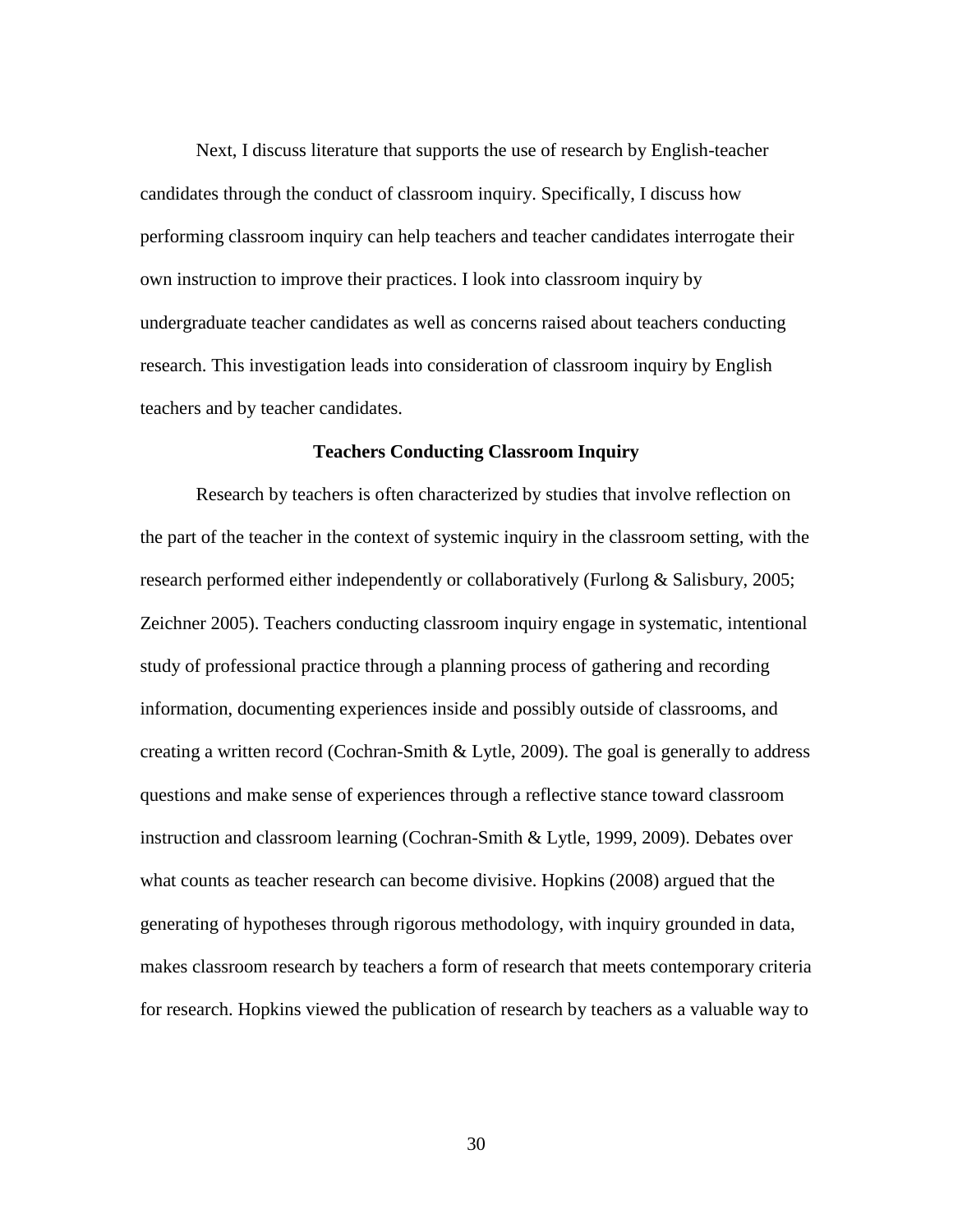share knowledge and experiences, but did not believe that lack of publication should disqualify a classroom inquiry from being called teacher research.

Inquiry communities are becoming an increasingly popular way to develop knowledge of practice in a local context (Lytle, 2008). Collaborative inquiry typically involves teachers working with other teachers and often with university-based teacher educators (Richardson, 1990) to investigate theoretical and practice-related problems. Such collaboration involves teachers in a learning community (Schwab, 1976) where knowledge and meaning making is negotiated among group members. Dialogue in the group is based on a search for understanding and improvement of practice (Swales, 1990). Collaborating on classroom-based research opens new opportunities for communication among teachers and university faculty, while it increases awareness and reflection of issues related to learning and participation in the teaching profession (Friesen, 1994; McLaughlin, Watts, & Beard, 2000; Rock & Levin, 2002).

It is important for teacher candidates to reflectively examine and question the theories that ground their practices. In the next section, I turn to the promotion of classroom inquiry through teacher-research methods among teacher candidates at the undergraduate level in education programs.

# **Undergraduates Conducting Classroom Inquiry**

It is critical to provide teacher candidates with resources, time, modeling and mentoring, a supportive environment, and understanding of challenges faced by teacher candidates who conduct classroom inquiry (Berger et al., 2005; Hahs-Vaughn & Yanowitz, 2009; Zeichner, 2003). However, teacher-education programs tend to focus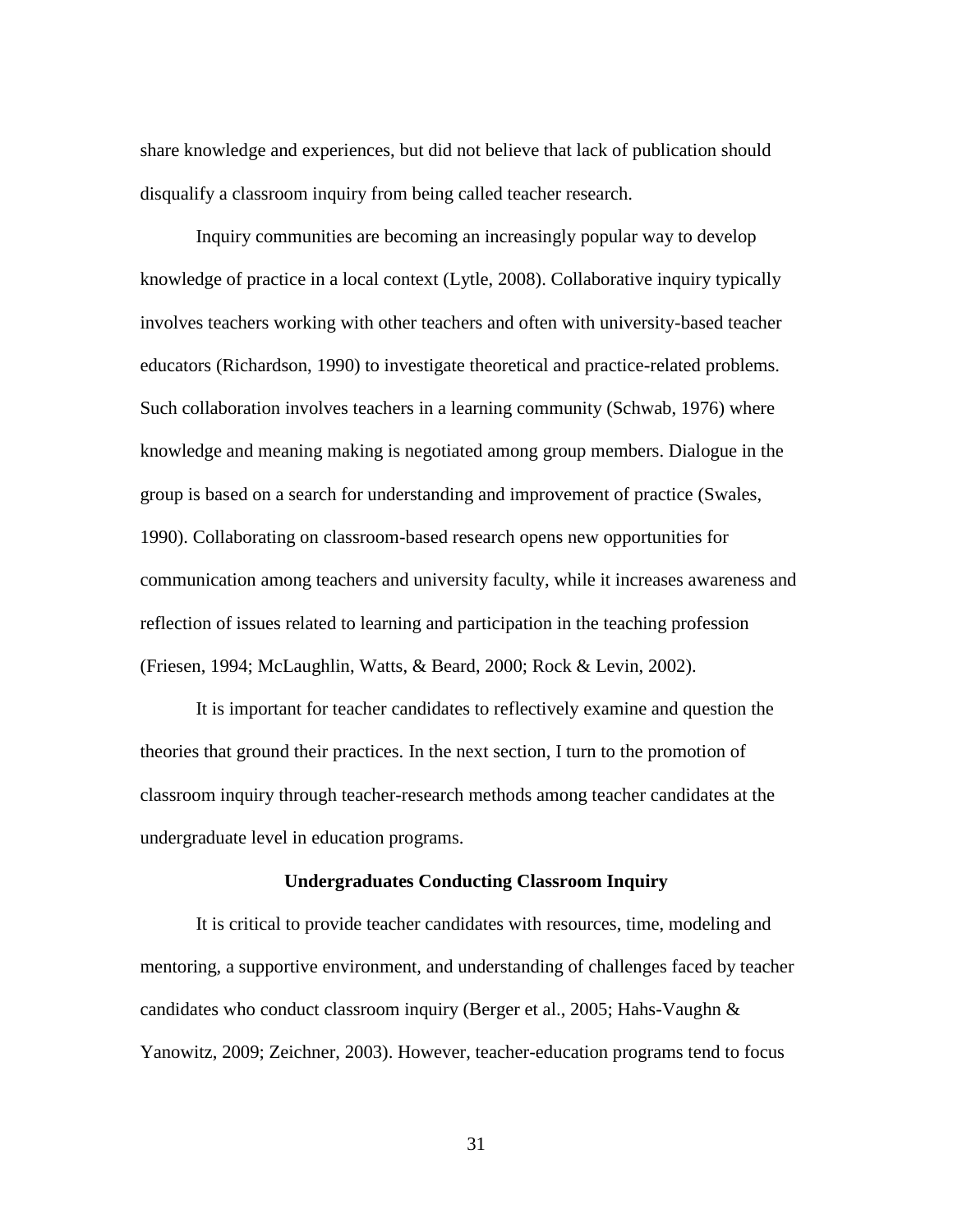instruction on subject matter, pedagogy, curriculum, and students (Darling-Hammond, 2005), with often limited time to train on the conduct of classroom inquiry. Despite this obstacle, approximately one-half, 46.8% of teacher-education programs in the American Association of Colleges for Teacher Education that were surveyed by Henderson, Hunt, and Wester (1999) required an action-research project by teacher candidates. Surveying 245 institutions, Henderson and colleagues defined action research as a systematic method of inquiry in a collaborative effort for the purpose of reflecting on and improving classroom teaching and outcomes. Most responding institutions, 85.2%, addressed action research in the curriculum. About 46% included information about action research in required courses. In this section I discuss published studies that bring into relief ways teacher-preparation programs can help undergraduate teacher candidates engage in research in the classroom that promotes reflective practice (Schön, 1983).

Modeling is supported by participation in collaborative inquiry. When teacher candidates engage in collaborative classroom research they are taking part in a cognitive apprenticeship (Kardash, 2000) that fosters the development of knowledge and ways of thinking necessary for teaching (J. R. Anderson, Reder, & Simon, 1996; Brown, Collins, & Duguid, 1989; Lave, 1997). Based on the cognitive-apprenticeship approach, teacher candidates learn in a community of practice while guided by an expert. Learning is an active and constructive process in which teacher candidates take on the practices, tools, and identities required for participation in classroom inquiry (Brown et al., 1989; Garrison, 1995; Greeno, Collins, & Resnick, 1996; Rogoff, 1990). Such a cognitive apprenticeship involves an active shaping and reshaping of new knowledge through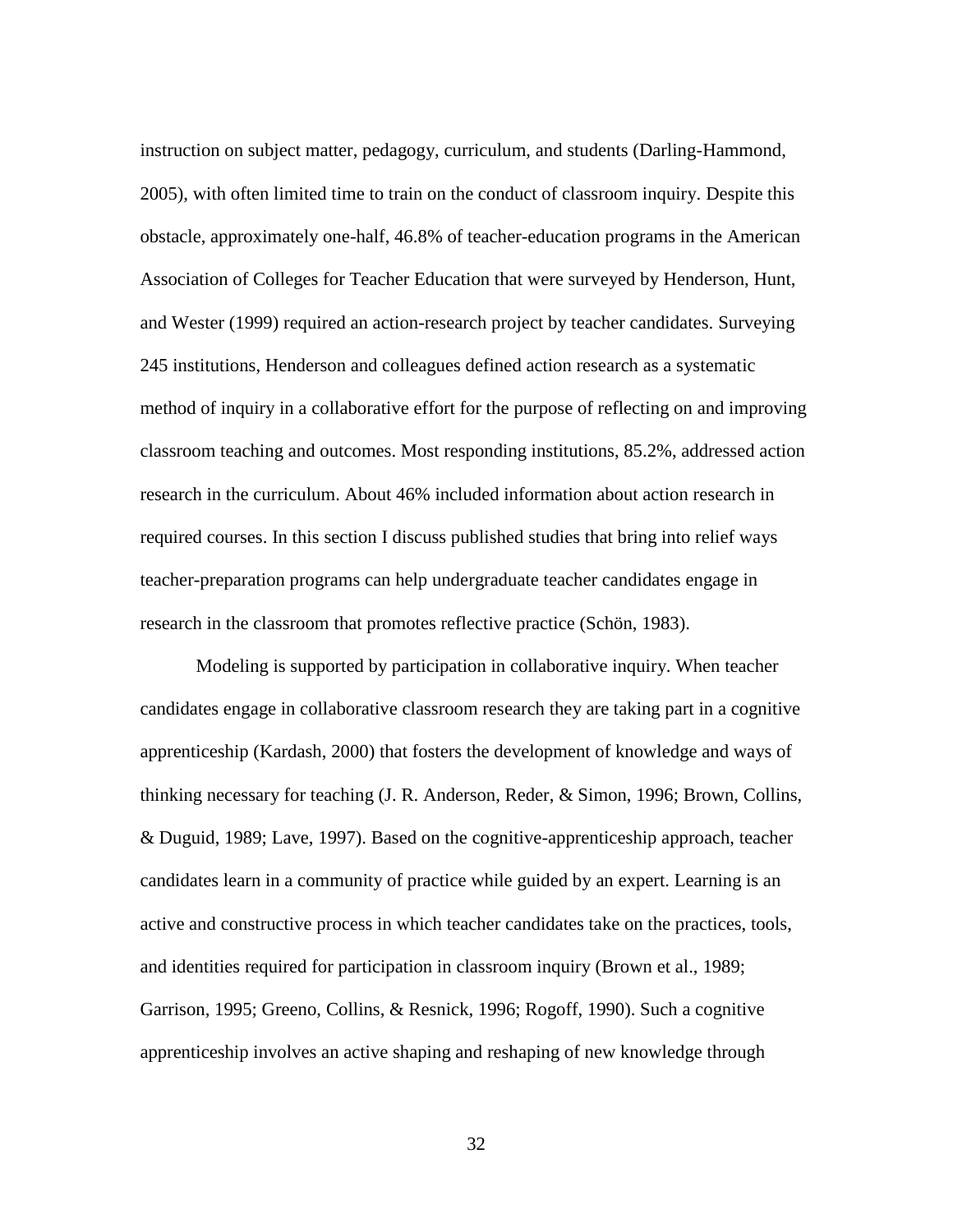participation and discourse (Cochran-Smith & Lytle, 1999). Establishing an environment that supports classroom inquiry and reflective thinking by undergraduate teacher candidates takes careful planning. The University of Connecticut's efforts to focus teacher education on preparing reflective practitioners has been well documented (Goodlad, 1990; Norlander-Case, Reagan, & Case, 1999). Comparable to the partnerships that take place in Professional Development Schools, teacher educators collaborate with local teachers in professional-development centers. Students at the university take courses as part of a module related to reflective teaching, maintain narrative journals, and participate in inquiry projects during an internship in their final year of study. Goodlad's (1984) call for education to be driven by reflective thinking and by moral dimensions led to partnerships with other schools affiliated with the National Network for Educational Renewal. The Network's emphasis includes preparing students to participate in a democratic society, access to knowledge for children, responsibility in stewardship of schools, and an approach to pedagogy that is nurturing (Norlander-Case et al., 1999).

Studies related to teacher learning (Feiman-Nemser, 2001; Feiman-Nemser & Remillard, 1996) showed that the beliefs and perceptions of teacher candidates serve as filters that can distort the knowledge gained in a university program. Undergraduate teacher candidates often find themselves in less than ideal field experiences, with cooperating teachers and mentors who may not support the practices teacher candidates learned at the university (Borko & Putnam, 2000). Classroom inquiry builds teacher knowledge and improves classroom practice by bridging the gap between classroom practice and university-based researchers (McBee, 2004). Classroom inquiry is a way for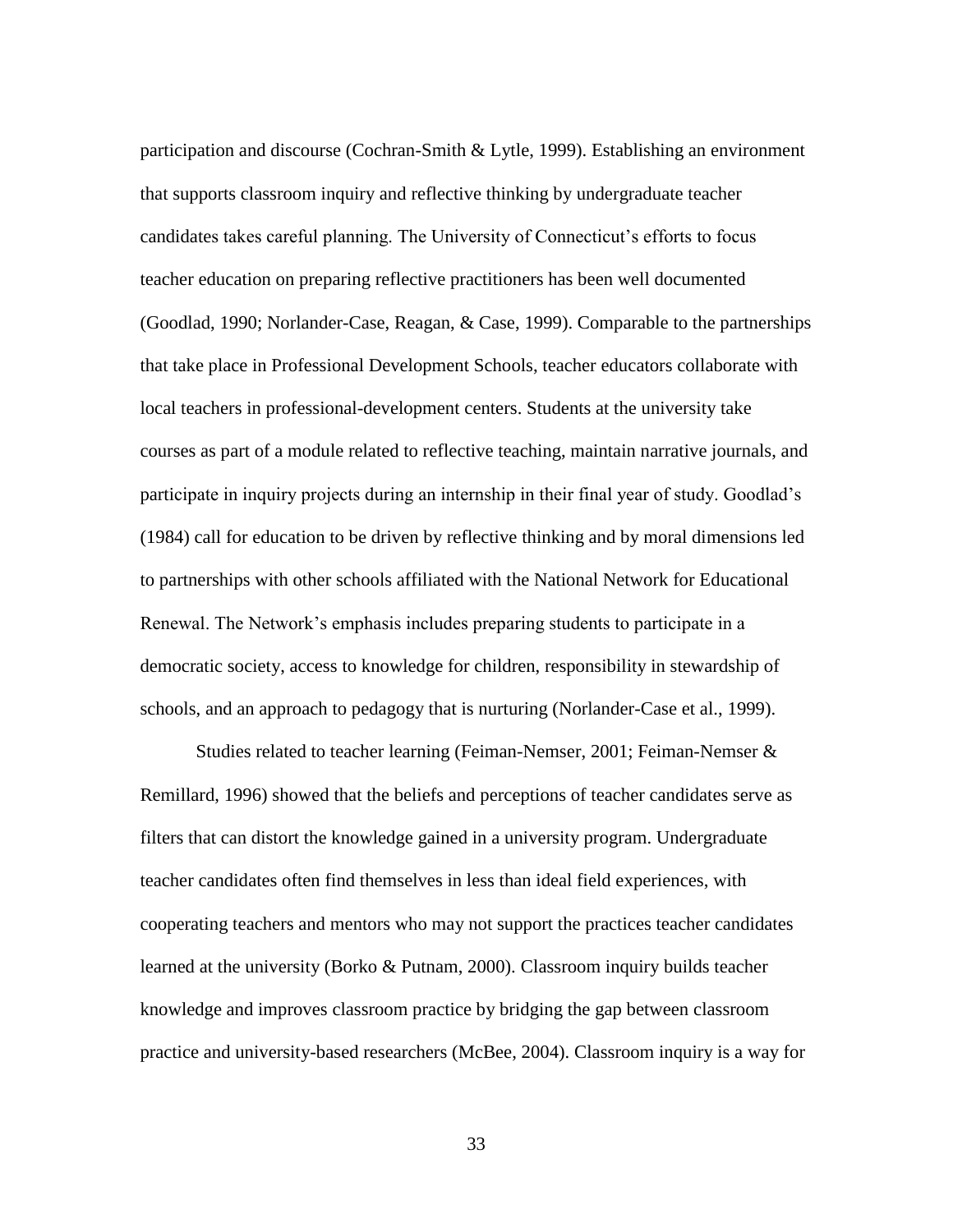teacher candidates to "examine their own beliefs, explore their own understandings of practice, foster critical reflection, and develop decision making capabilities that would enhance their teaching, and help them assume control over their respective situation" (Ginns, Heirdsfield, Atweh, & Watters, 2001, p. 129). In the process, teacher candidates build their abilities to engage in reflective thinking through inquiry.

Trust in the process and acceptance of the possibility of being wrong is an important aspect of reflective thinking as understood by Dewey (1933/1986a, 1938/1988). Journaling is the most common technique for assisting teacher candidates in the development of reflective thinking (Bain, Mills, Ballantyne, & Packer, 2002; Boud, 2001; Pedro, 2005; Risko et al., 2002). Teacher candidates use writing to create their own concepts of teaching, unravel the confusion they encounter during their field experiences and student teaching, and process experiences that contribute to their professional development (Pedro, 2005). Risko and colleagues (2002) argued,

Requesting future teachers to engage in reflective thought within the context of their course work provides them with an opportunity to generate connections between theory and practice, come to deeper understandings about their personal beliefs while adopting new perspectives, and learn how to use reflective inquiry to inform their instructional decisions. (p. 149)

In promoting reflective thought by teacher candidates, Risko and colleagues (2002) turned to Deweyan principles connecting theory to practice, using evidence gathered through systematic inquiry to inform actions, and the open-minded willingness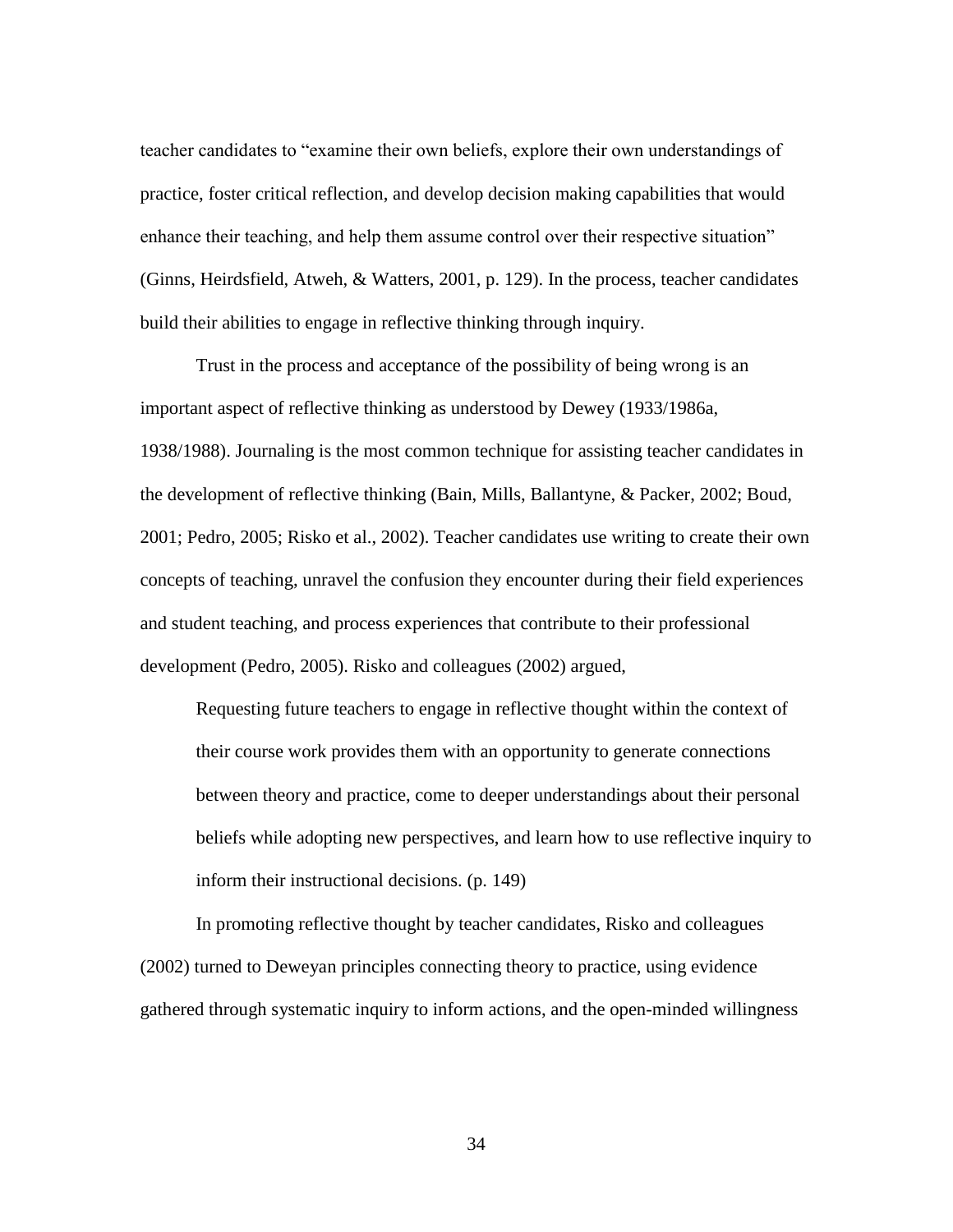to explore new ways of thinking. Further, a guide is important in helping students become increasingly skillful in reflective inquiry (Dewey, 1933/1986a).

Four beginning English teachers discussed the importance of being reflective in their instruction during their first years as teachers (Shoffner, Brown, Platt, Long,  $\&$ Salyer, 2010). Each teacher focused their reflections on a specific challenge faced in the first year, including social, cultural, political, and technological challenges. The teachers described how they used reflection to overcome the surprises and challenges of their first year as teachers. Brown, a beginning English teacher, discussed the challenge of working with fellow teachers, and nervousness while going into the classroom. Reflections related to these challenges consisted of conversation with other people and including reexamining the teacher's educational philosophy. Shoffner, a teacher educator who worked with the beginning teachers, said that reflections provided a valuable tool to address these difficult areas with the beginning teachers, and that likewise these reflections are valuable in the instruction of teacher candidates. Guiding teacher candidates as they make sense of their experiences through reflective consideration provided them a way to interrogate their teaching once they entered the classroom, according to Shoffner. Reflections used included notes in the margins of lesson plans, journals about thoughts at the end of a week, and discussions of ideas with colleagues.

In a second study showing how inquiry can foster reflective thinking, research conducted by teacher candidates was consistent with the principles of inquiry and reflection promoted by Dewey (Kretschmer, Wang, & Hartman, 2010). The research was conducted through Teacher's College of Columbia University and its Program in the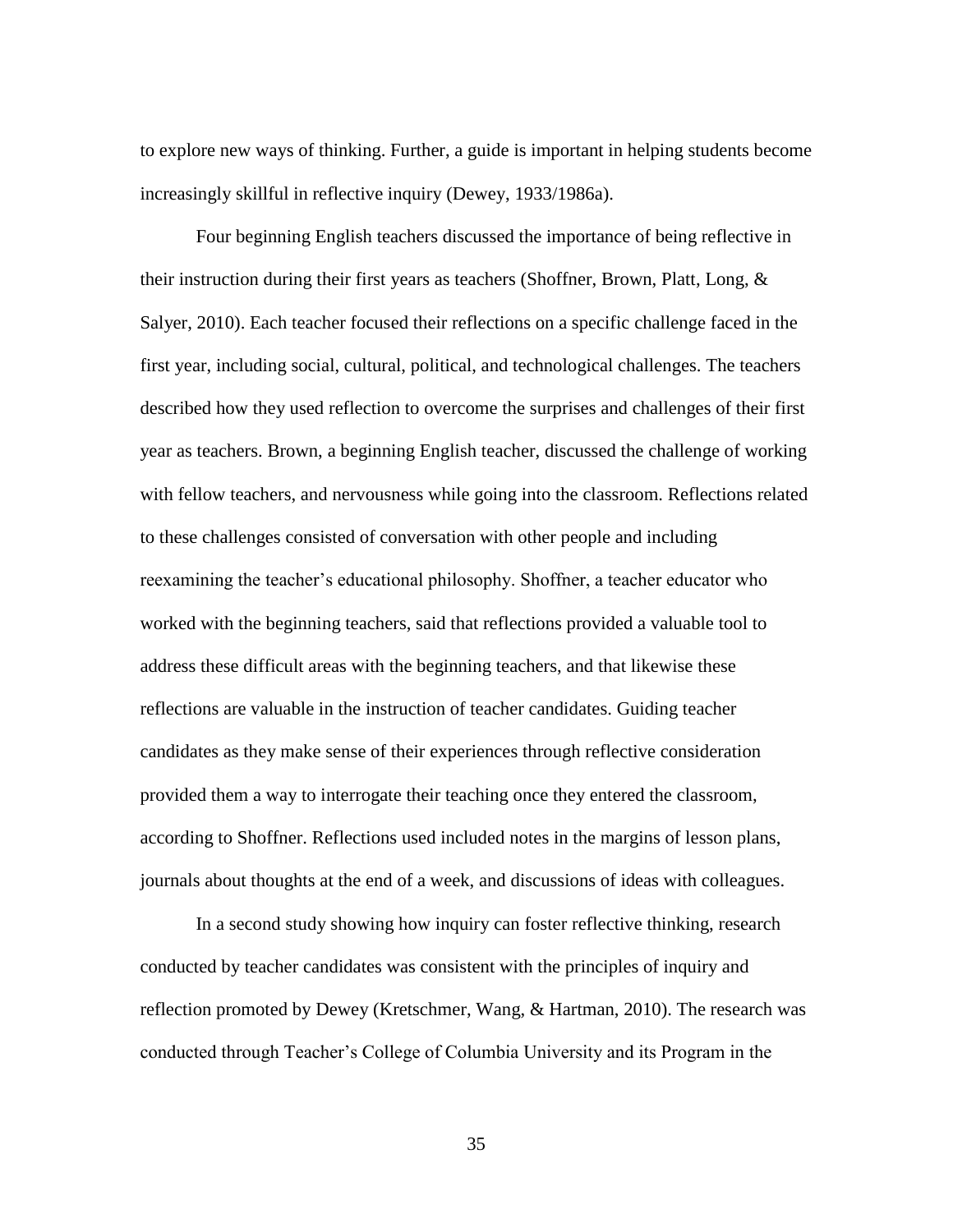Education of the Deaf and Hard of Hearing. The program offers a course on teacher-asresearcher. Six articles published in a special issue of the *American Annals of the Deaf* formed a methods section, a discussion section, and a conclusion to six previous articles compared to a two-tier metastudy with a literature review and a data set related to an inquiry using the teacher-as-inquirer research framework. Teacher candidates used a reflective study to investigate and modify their practices and to contribute to the theoretical knowledge base for classroom inquiry.

In an analysis of the six-article study, classroom inquiry reflected on Dewey's notions of pragmatism, functionalism, constructivism, and social advocacy (Kretschmer et al., 2010). Teacher candidates demonstrated the pragmatic belief that their actions were judged based on practical consequences and social or personal relevance. In addition, teacher candidates were acting under the functionalist notion that their activities gave special status to the human social world, or, in other words, that their instruction and classroom inquiry served to better the life chances of students and to further theoretical knowledge in the field.

Finally, a study conducted at Utah State University (Fox, 2010) indicated the benefits of inquiry for teacher candidates and students. The study involved secondary English-education student teachers who were also enrolled in the university's honors program in research. Completion of the research was tied to an honors thesis. Datacollection methods included participant observations and interviews. In 1999, a student teacher shadowed four English language learners (ELLs) in combination with library research and data collected from school and school district resources. The student teacher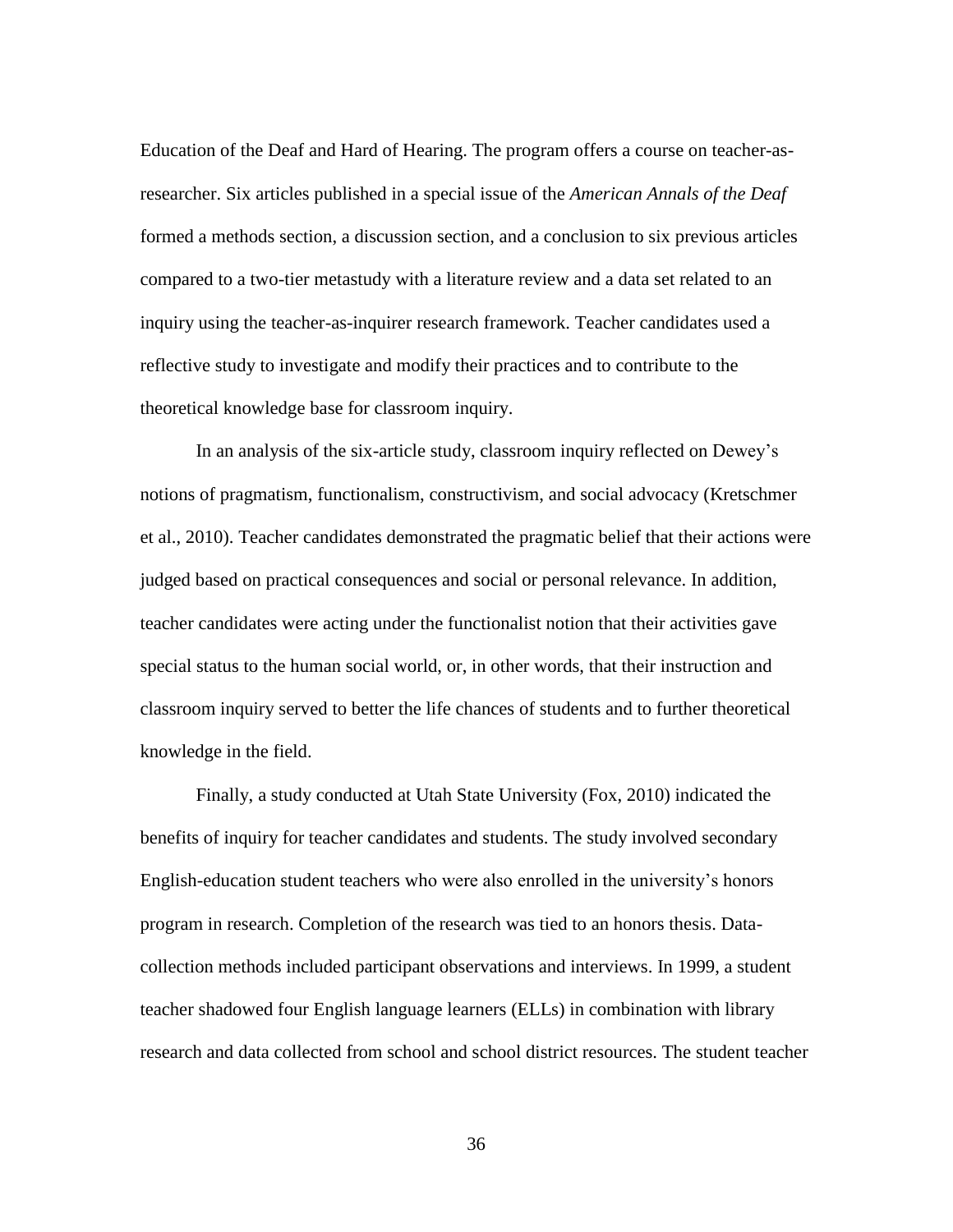found that students with higher levels of formal schooling prior to entering the United States, and who were increasingly integrated with nonsecond-language learners, were more likely to become fluent in learning English. In 2007, another student teacher who was working with ELLs created a lesson plan that replaced pronunciation drills with using short poems to teach pronunciation. Students became increasingly engaged, though the student teacher also found that poetry worked better when introduced for limited periods of time each day rather than for a full day. The increased motivation of the students was linked to improved academic performance.

It is hoped that English teacher candidates within the teacher education program who participated in this study may continue to conduct classroom inquiry during their careers as teachers. In light of this contextual goal within the program, next I discuss possible ethical concerns that are raised when teachers conduct research into the effectiveness into their own instruction in the classroom.

### **Concerns About Teachers Conducting Classroom Inquiry**

Critics of classroom inquiry by teachers view the research as unscientific and thus only relevant to the particular place and time in which the inquiry was set (Wilson, Floden, & Ferrini-Mundy, 2002). Fine's (1994) understanding of *teacher-research* as involving "working the hyphen" between the contradictory roles of being a researcher and being a teacher presented a concern that needs to be considered. Fine viewed a teacher as a person and research as a process. Working the hyphen by combining "teacher" with "research" creates a teacher involved in the process of research, which differs from the process of teaching. This redefines what it means to be a teacher and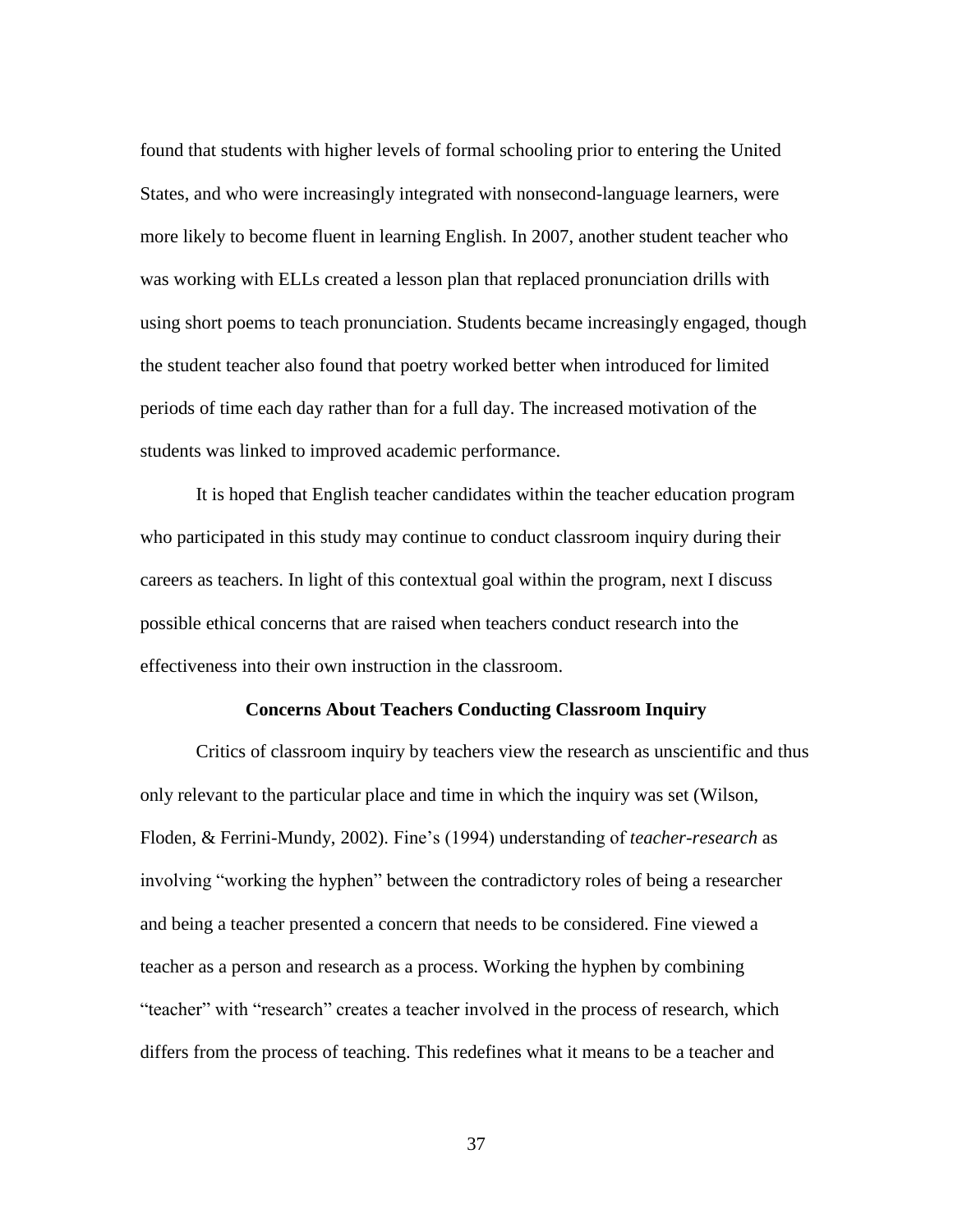redefines both processes of research and teaching by that teacher. The spanning of boundaries between research and teaching brings potential benefits in the form of agency and voice for the teacher in the field. But working the hyphen also brings potential risk as the teacher spans the boundary between two fundamentally different roles. Kiddler and Fine (1997) contended that researchers who stand outside of the context of the teaching practice hold a responsibility for interpreting the actions of the teacher and students in a theoretical perspective. Multiple lenses or "kaleidoscopic" lenses aid in making interpretations in research studies. This concern is consistent with the contention that because of limitations that stem from the teacher's insider perspective, although classroom inquiry can produce localized wisdom from experience, it does not produce new objective knowledge (Fenstermacher, 1994; Richardson, 1996).

Building on concerns expressed by Fine (1994; Kiddler & Fine, 1997), Hammersley (2004) argued that the responsibilities of research and the responsibilities of teaching hold the likelihood of tensions between them. A typology is needed that acknowledges the value of teaching and of research. Such a typology would recognize the distinctiveness of either conducting inquiry that is subordinated to instruction, or research as a specialized occupation. The majority of proponents of action research would seek to use research as a model for social or political transformation, and thus would not be satisfied with subordinating research to instruction. The contradictory requirements of conducting research that leads to social or political transformation and the responsibilities of classroom instruction makes action research in a classroom unstable (Hamersley, 2004).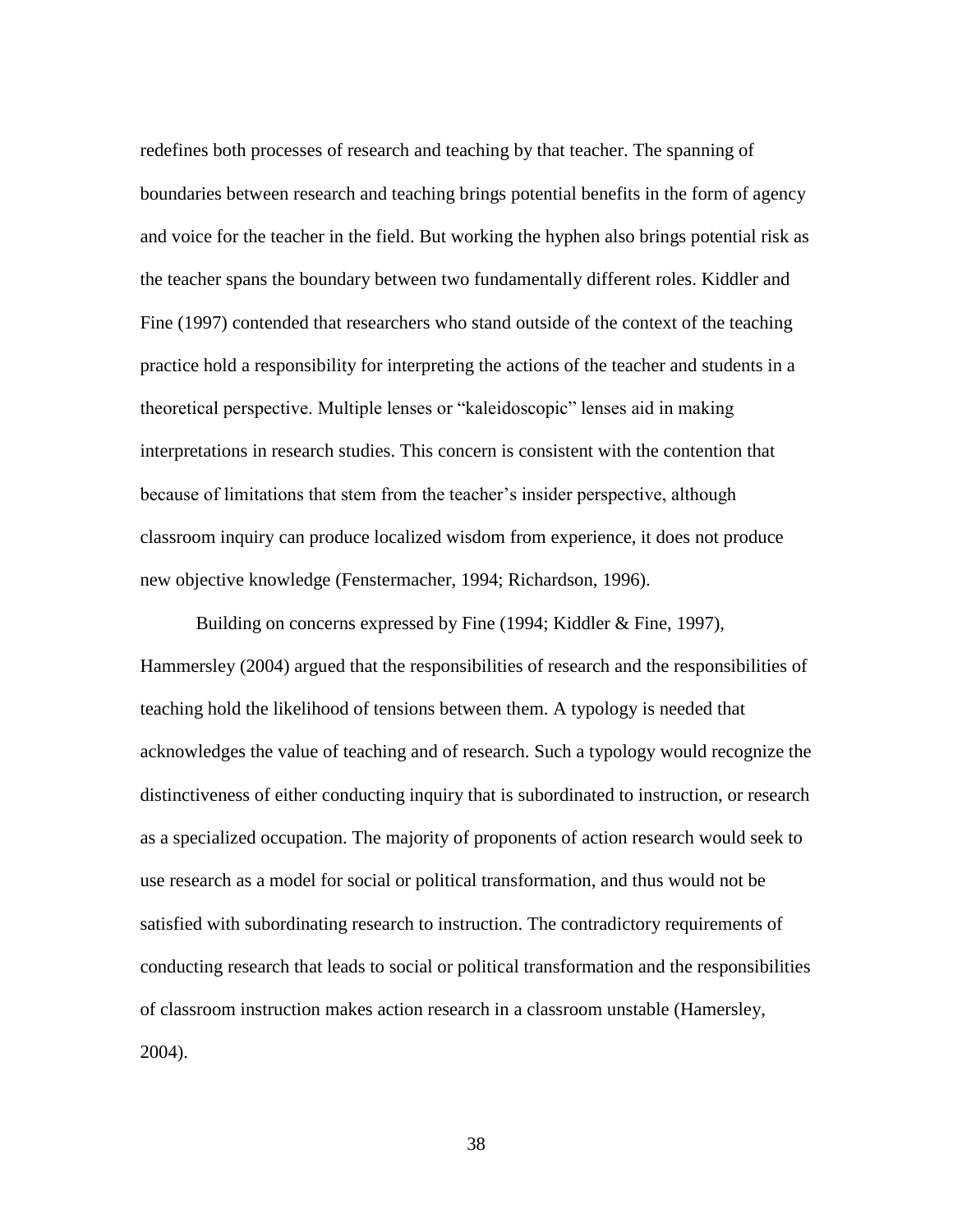Further, ethical issues involved in classroom inquiry can be complex because teachers work with school administrators, district leaders, university faculty, school staff, parents, and students in ways that can blur traditional boundaries (Zeni, 2001). Classroom inquiry can have unintended consequences for vulnerable student participants as the researcher balances competing interests of teaching and research (Campbell & Groundwater, 2007). It can be difficult to accurately gauge whether students who participate in classroom inquiry are free from coercion, giving rise to difficulty in navigating related ethical issues (Nolen & Putten, 2007) that can cause friction between teacher conducting research and institutional review boards (Pritchard, 2002).

### **Summary**

In this literature review I discussed research related to ways that the Kember et al. (2008) framework for assessment reflection can be used by a teacher-education program to analyze depth of reflection in teacher candidate writing. Reflection is seen as enabling teacher candidates to make connections between actions and consequences. Additionally, teacher candidates can grow as professionals as they developed increasingly reflective thinking about the connections between theory and practice. Although there is a need to document reflective thinking for accreditation purposes, there is no standard way of defining and assessing reflection. Kember's four category protocol represents a validated tool that can guide assessors and teacher educators toward an objective determination of the depth of reflection of student writing. Teacher candidates engaged in classroom inquiry into the effectiveness of their instruction. Attitudes involved in the conduct of inquiry, as identified by Dewey, include open-mindedness to the consideration of new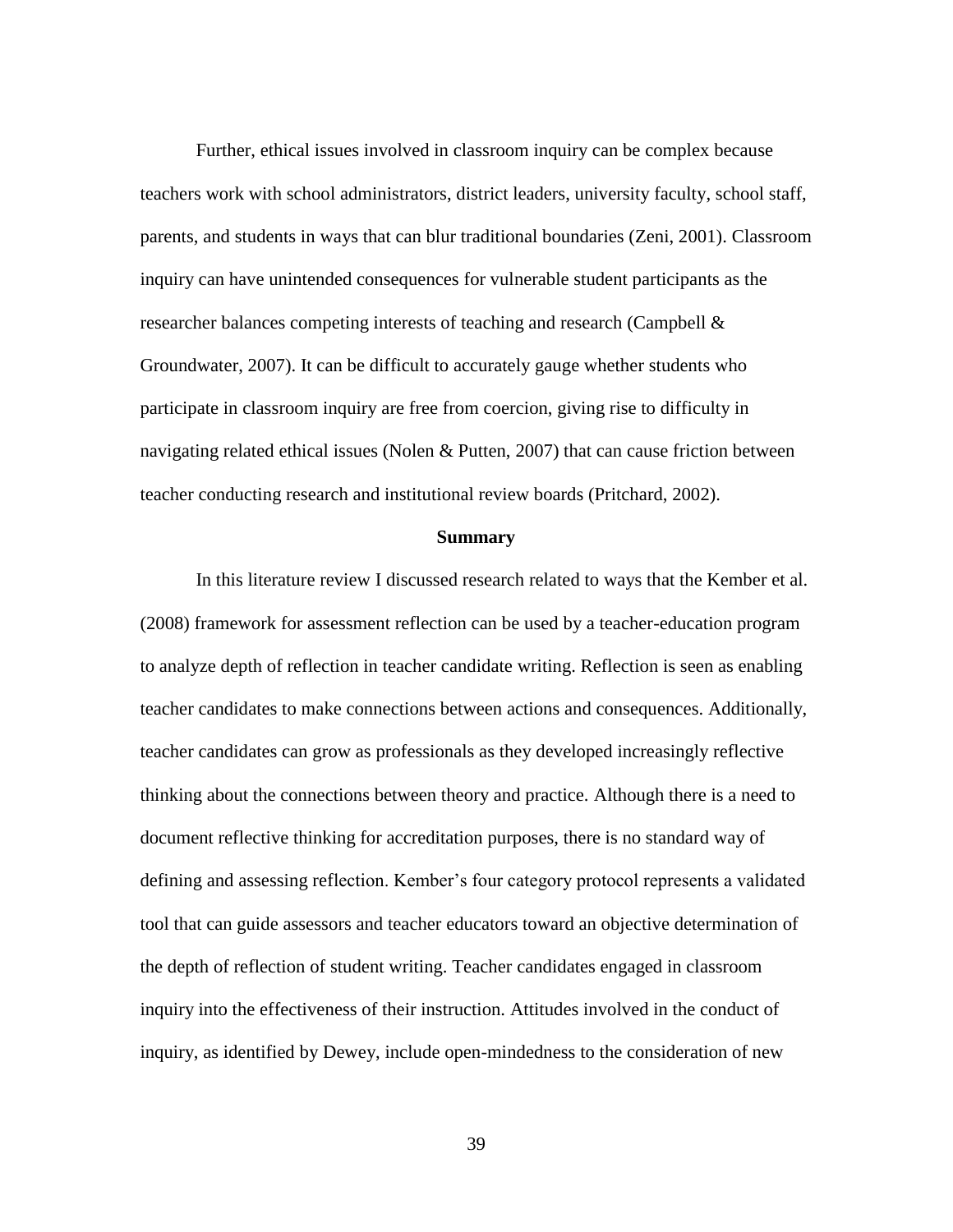ideas based on evidence, whole-heartedness in commitment to the pursuit of inquiry, and responsibility in the consideration of ethical considerations (Dewey, 1933/1986a). Additionally, Dewey (1916/1980) identified the attitude of directness, or faith that wholehearted and rigorous pursuit of inquiry is worthwhile. Reflection and inquiry are sources of professional growth for teachers. As a teacher candidate considers new ideas and approaches to instruction based on systematic inquiry, the reflection can have a transformative impact.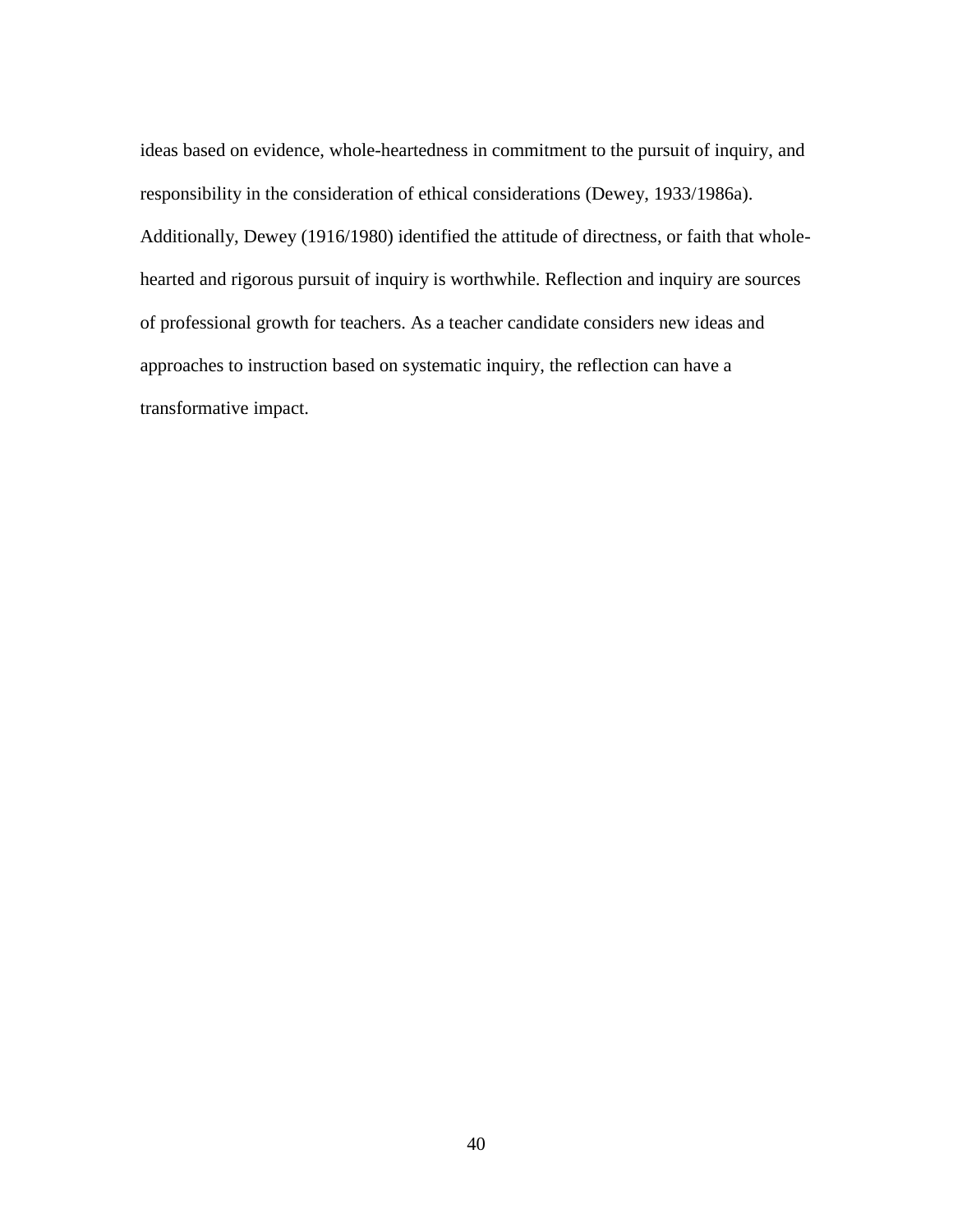## CHAPTER 3: METHODS AND PROCEDURES

### **Research Design**

The study is intended to describe and draw insight into the reflections of teacher candidates who conducted classroom inquiry. Holistic account of the reflections of teacher candidates include ways candidates addressed their research questions in classroom inquiry. Included in the study is a discussion of ways artifacts and documents were used by teacher candidates to support their arguments. This study's research design is consistent with the steps of educational research described by Gay, Mills, and Airasian  $(2006, p. 5)$ :

- $\Box$  Selection and definition of a problem
- $\Box$  Execution of research procedures
- $\Box$  Analysis of data
- $\Box$  Drawing and stating conclusions.

Content analysis was used in this study to examine the documents produced by teacher candidates. Content analysis takes advantage of the fact that texts of any sort exist in a larger context (Krippendorff, 2004). The analysis of texts produced by teacher candidates allowed me to make inferences about the broader context of their work. Appendix A contains Krippendorff's (2004) symbolic representation of content analysis, adapted to this study. In reporting content-analysis results, I provide both description and interpretation. The description provides background, context, and personal and theoretical interpretations. In addition, the report also includes typical quotations from the writings of teacher candidates to justify my conclusions (Schilling, 2006). I was guided by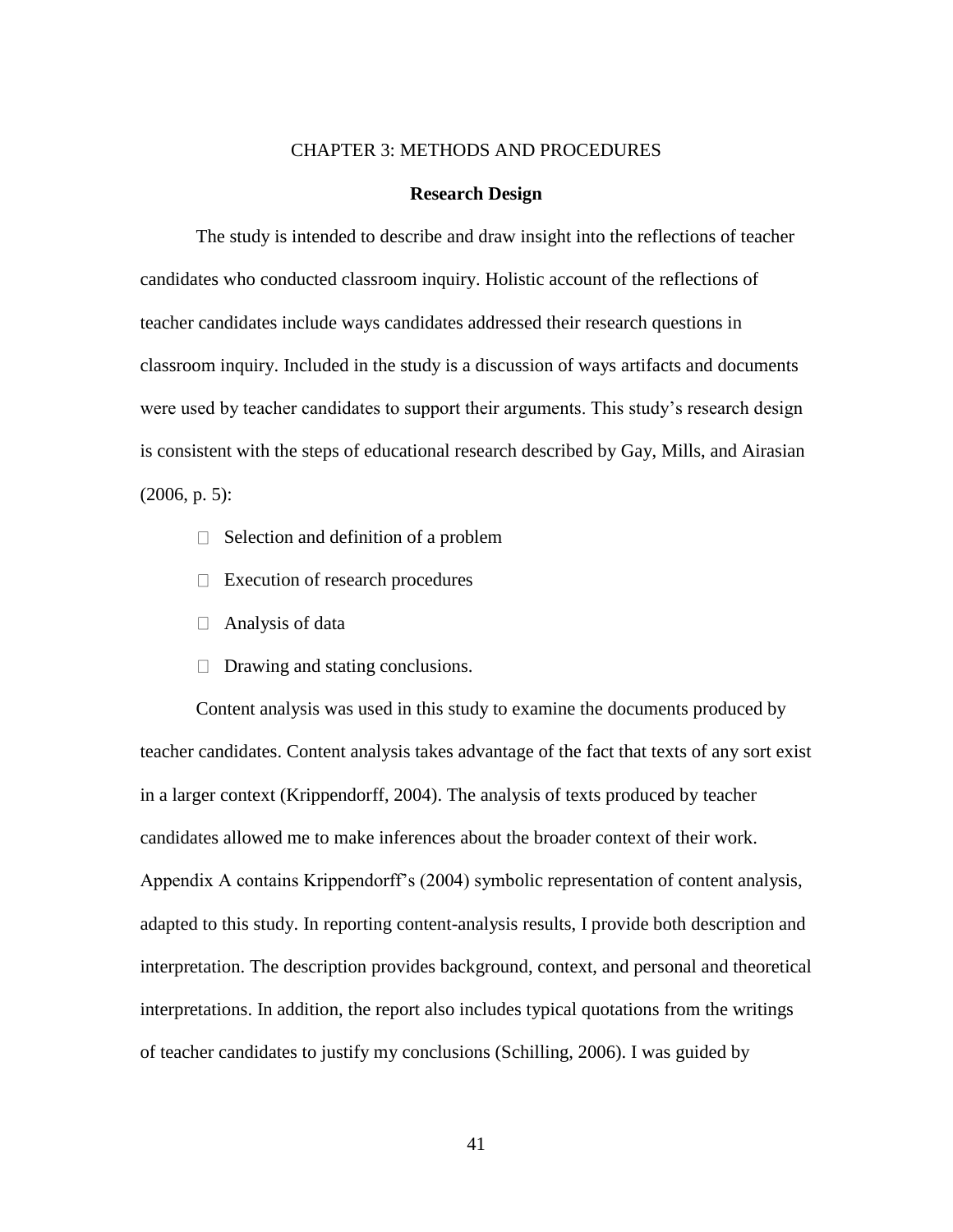Patton's approach (2002, p. 503–504) that the report should provide "sufficient" description to allow the reader to understand the basis for an interpretation, and sufficient interpretation to allow the reader to understand the description."

A second English-educator read the essays to address reliability. The protocol that guided this analysis has been validated as measuring what it was intended to measure, depth of reflection (Kember et al., 2008). Care was taken to ensure the protocol is explicitly limited to this purpose, to address validity. The idea of trustworthiness is also applied as a means to address validity, by presenting concrete examples of practices in sufficient detail to be judged trustworthy by the research community (Denzin & Lincoln, 2008; Mishler, 1990). To be trustworthy, interpretive research should meet criteria for credibility, transferability, dependability, and confirmability. For this report to be credible based on the criteria of Lincoln and Guba (1990), I include negative case analysis while evaluating the data, and iteratively check interpretations against the data. To achieve transferability, I strove for my work to be capable of being applied to another context. I strove for my analysis and reporting to be detailed enough so other researchers could judge the findings transferable to different settings or contexts. To make my report dependable, I ensured a coherent internal process, accounting for my understanding of the depth of reflection demonstrated by teacher candidates. Finally, to achieve confirmability I strove for the characteristics of the data to be capable of being confirmed by others who assess the research results. I maintained an audit trail of my analytical process to achieve dependability and confirmability. The audit trail included raw data, theoretical notes, and memoranda I made when coding manuals, and process notes. Finally, Eisenhart and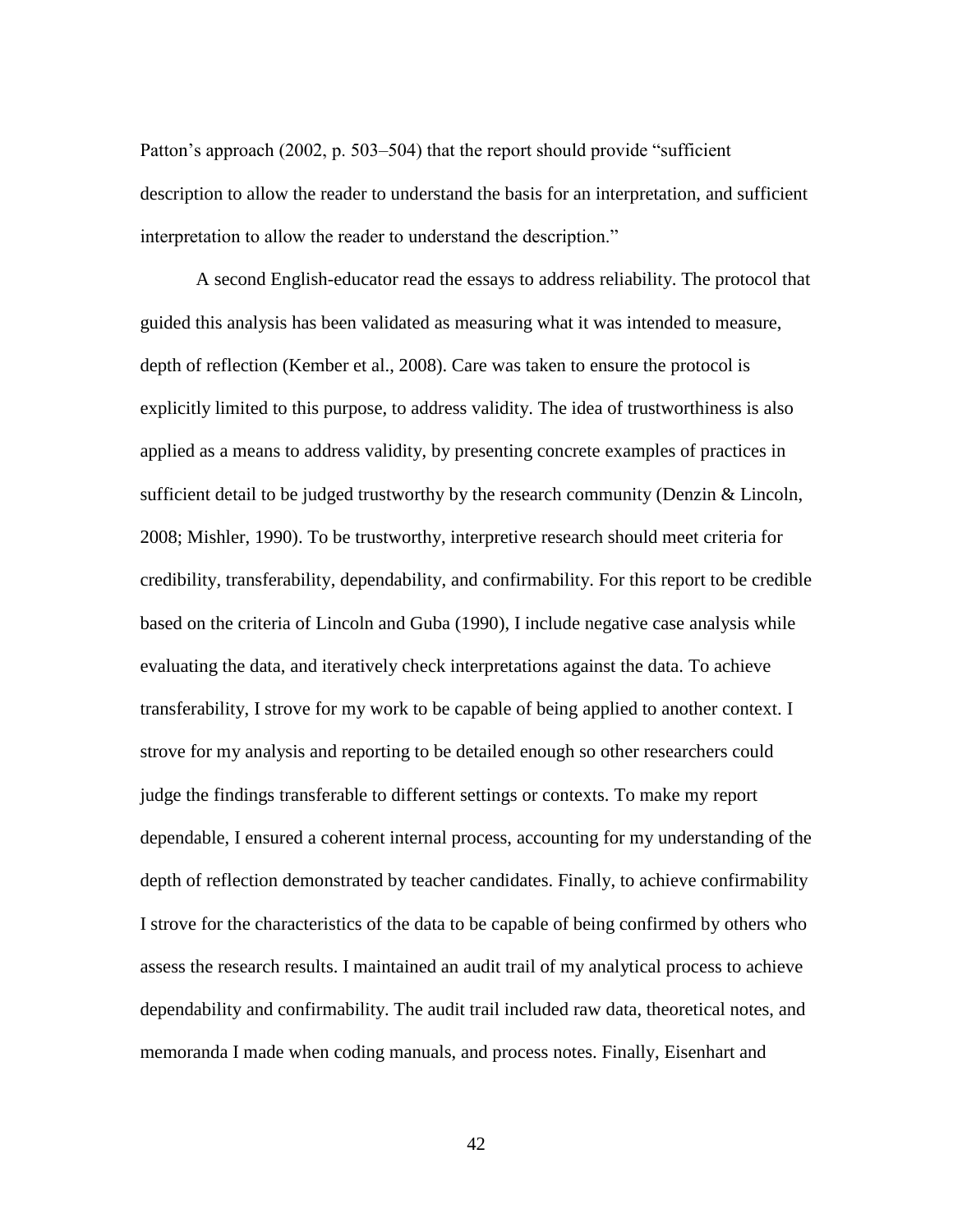Howe (1992, 157-163) identified the following indicators of trustworthiness that were used in this study:

- $\Box$  The research questions drive the data collection and analysis.
- $\Box$  Data collection and analysis are consistently applied according to the technical, intended understanding of the methods used.
- $\Box$  The researcher should explicitly provide a detailed description of assumptions.
- $\Box$  The study should use clear theoretical explanations and discuss disconfirmed explanations.
- $\Box$  The study should inform practice and meet ethical considerations such as protecting the privacy of the participants.

## **Context of Research**

Teacher candidates in this study participated in a year-long ELA-unit design project. Teacher candidates spent the 2010 fall semester in an English methods course focused on designing a draft of a unit design that was evaluated in incremental stages. These stages included development of a resource palette, a rationale, the philosophy, the objectives and assessments, the gateway activity, and alliance of the unit design with NCTE/CAEP standards. All teacher candidates continued to enhance unit designs (Cain, 1989; Smagorinsky, 2008) as they worked with a cooperating teacher in a field experience to develop detailed day-by-day procedures for the integrated ELA unit. Furthermore, teacher candidates evaluated the units they taught and made changes as necessary. The purpose of designing a conceptual unit is for the teacher candidate to identify a set of objectives that students work toward. In developing a conceptual unit,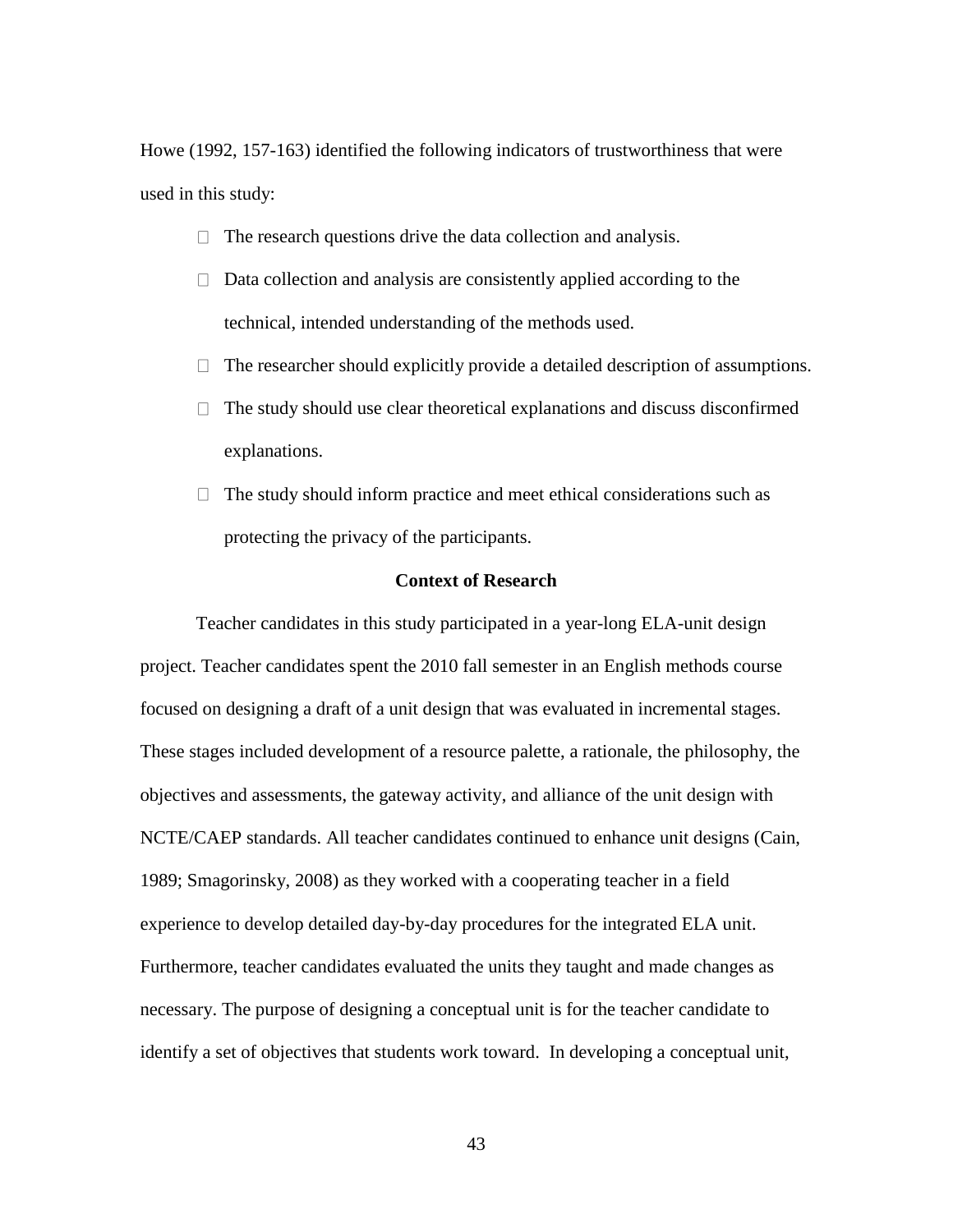teacher candidates should keep their overarching theme and thus, whole-course objectives in mind. A conceptual unit should involve students in a conversation that deepens as they participate in readings of selected texts, class activities, and discussions. Appendix B shows the assignments in the methods course. The written version of this final implemented unit along with focused daily reflections on unit implementation were submitted at the end of the student-teaching experience to a cooperating teacher and a professor in a capstone seminar in teaching secondary English. Teacher candidates developed detailed daily procedures for their 6-week field experience. The written version of the implemented and submitted ELA unit is the plan for the unit that was taught. Thus, the unit reflected the improvisational changes made by teacher candidates in the unit as it was adjusted to better meet student needs and as teacher candidates tried to show how they were meeting NCTE/CAEP professional standards.

Due to the research interests of the instructor of record in the English methods class, the idea of flow was stressed in candidate reflections. Flow, which involves intense concentration through the use of high personal skill (Csikszentmihalyi, 1990), was emphasized as part of an effort to guide candidates through an approach to instruction that would be highly engaging to high school students. Because of the limited capacity for attention, people who experience flow often lose track of time. Candidates strived to promote the attributes of concentration, enjoyment, and interest among high school students in their English classes, and these attributes are characteristic of engagement, according to research on flow (Nakamura & Csikszentmihalyi, 2002; Shernoff et al., 2003). Concentration and focus are central attributes of a flow experience (Nakamura &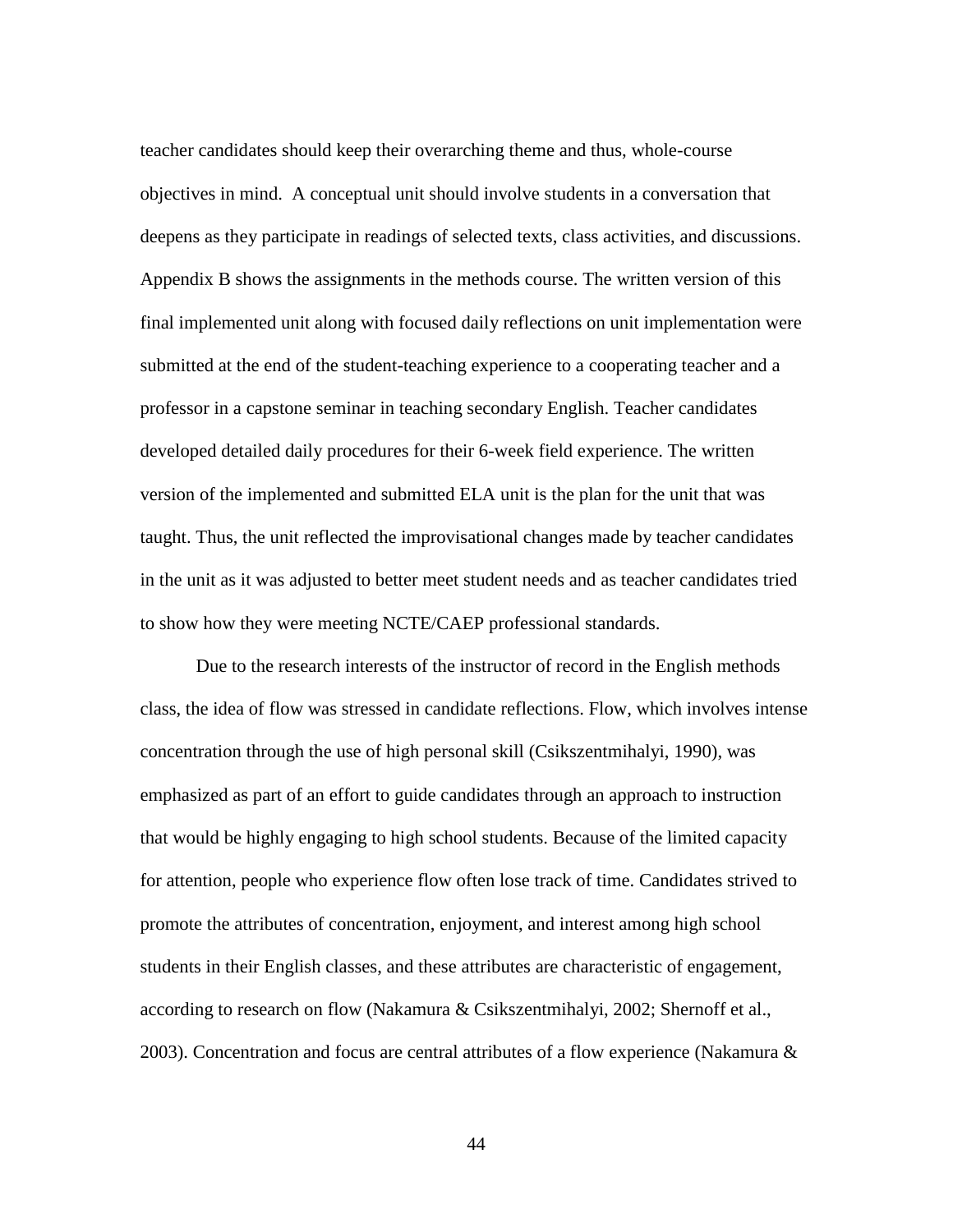Csikszentmihalyi, 2002). Candidates studied M. W. Smith and Wilhelm (2006) as one of two primary course texts. Studies by Csikszentmihalyi (1990; Csikszentmihalyi & Csikszentmihalyi, 1988; Nakamura & Csikszentmihalyi, 2002) indicated the following elements that are typical of flow experiences: (a) clear goals, (b) immediate feedback, (c) a balance between the challenge and personal skill level, (d) the merger of action and awareness into a highly focused state, (e) concentration without distractions, (f) lack of worry about failure, (g) the disappearance of self-consciousness because one is so involved in the activity, (h) a loss or distortion of time during the experience, and (i) reward that is found in the experience for its own sake.

Instruction by candidates was intended to foster the five dimensions of flow identified by M. W. Smith and Wilhelm by (a) providing students with a sense of control and competence, (b) providing students with a challenge that requires use of appropriate skill level, (c) providing students with clear goals and feedback, (d) employing activities that focus on the immediate experience, and (e) scaffolding instructional activities with social interaction (pp. 3–16). The promotion of flow was also seen as in accord with the goals of the overall instructional goals of the year-long unit design project because flow is associated with the stretching of skills (Csikszentmihalyi & Larson, 1984; Csikszentmihalyi & Rochberg-Halton, 1981/1989; Nakamura & Csikszentmihalyi, 2002; Rathunde & Csikszentmihalyi, 1993) and with the production of high-quality, interesting, and engaging written texts by high school students (Larson, 1988; Shernoff et al., 2003).

A student is predicted to experience a state of flow only when there is a balance between the challenge posed by a task and the skill possessed. If a student finds a task too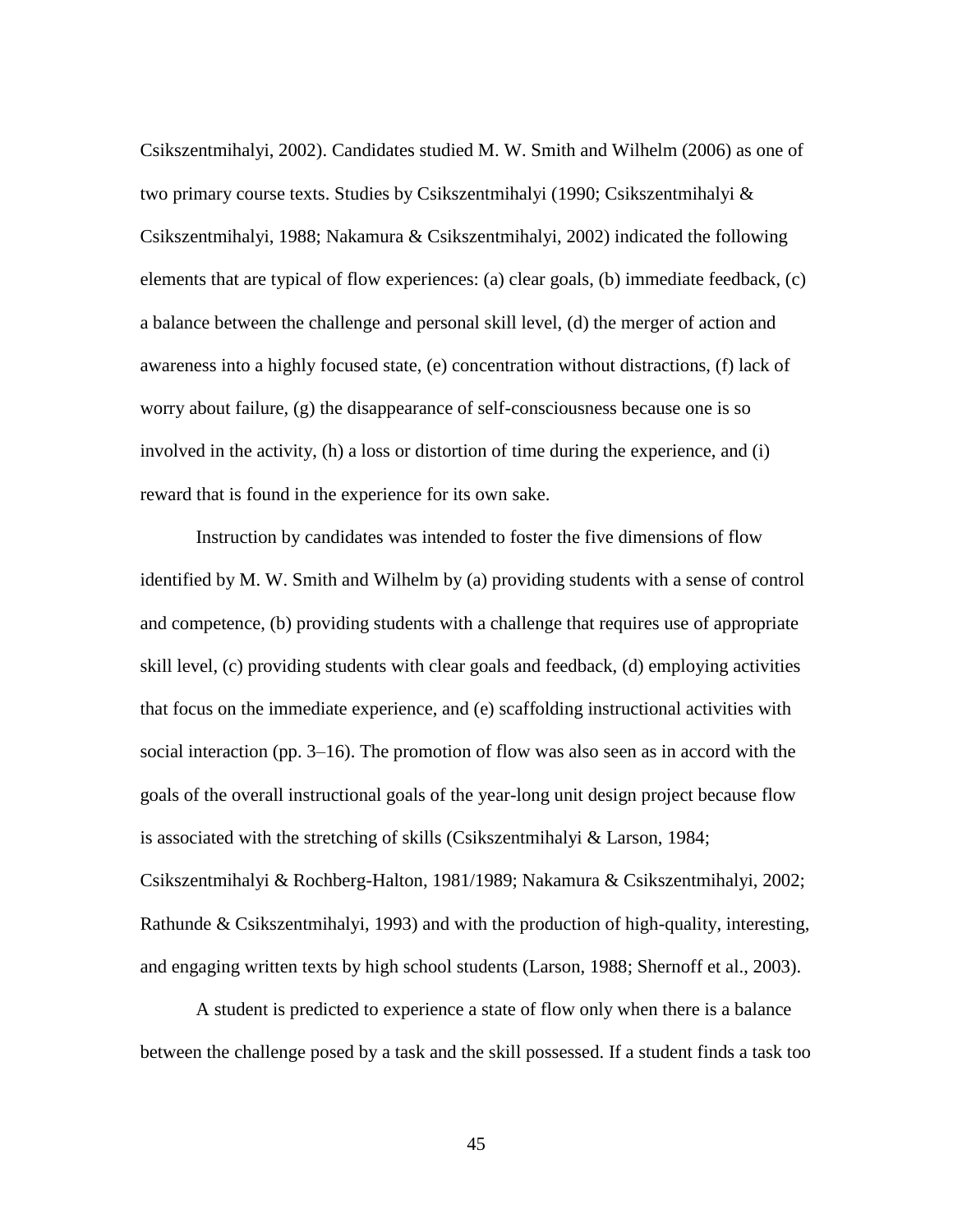challenging, the student can experience less optimal states of arousal, anxiety, worry, and potentially, apathy. A student who finds a task unchallenging enough can experience less optimal states of control, relaxation, boredom, and again there is a potential for apathy (Nakamura & Csikszentmihalyi, 2002). So, instruction that encourages the possibility for students to experience flow was seen in this study as also encouraging teacher candidates to focus on seeking to balance the level of challenge of a task with the level of skill possessed by students.

The predicted context for a flow experience is similar to the concept of the zone of proximal development (ZPD, Vygotsky, 1978) in research related to flow among high school students (Shernoff et al., 2003). The ZPD is often defined as "the distance between the actual development level as determined by independent problem-solving and the level of potential development as determined through problem solving under adult guidance or in collaboration with more capable peers" (Vygotsky, 1978, p. 86).

The ZPD concept helps focus attention on the difference between a student's demonstrated performance and the student's learning potential, since emerging psychological functions can become more fully developed with assistance (Kozulin, 2003). Candidates were encouraged to strive for their classroom instruction to be within the student's ZPD by drawing on the students' existing knowledge and skill to provide assistance so students could stretch their skills beyond what could be done without assistance (Lee & Smagorinsky, 2000; Smagorinsky, 2008). Wertsch (1984) identified three minimal constraints of the ZPD that are contextually important for understanding the instruction engaged in by teacher candidates in this study. In *situation definition*, the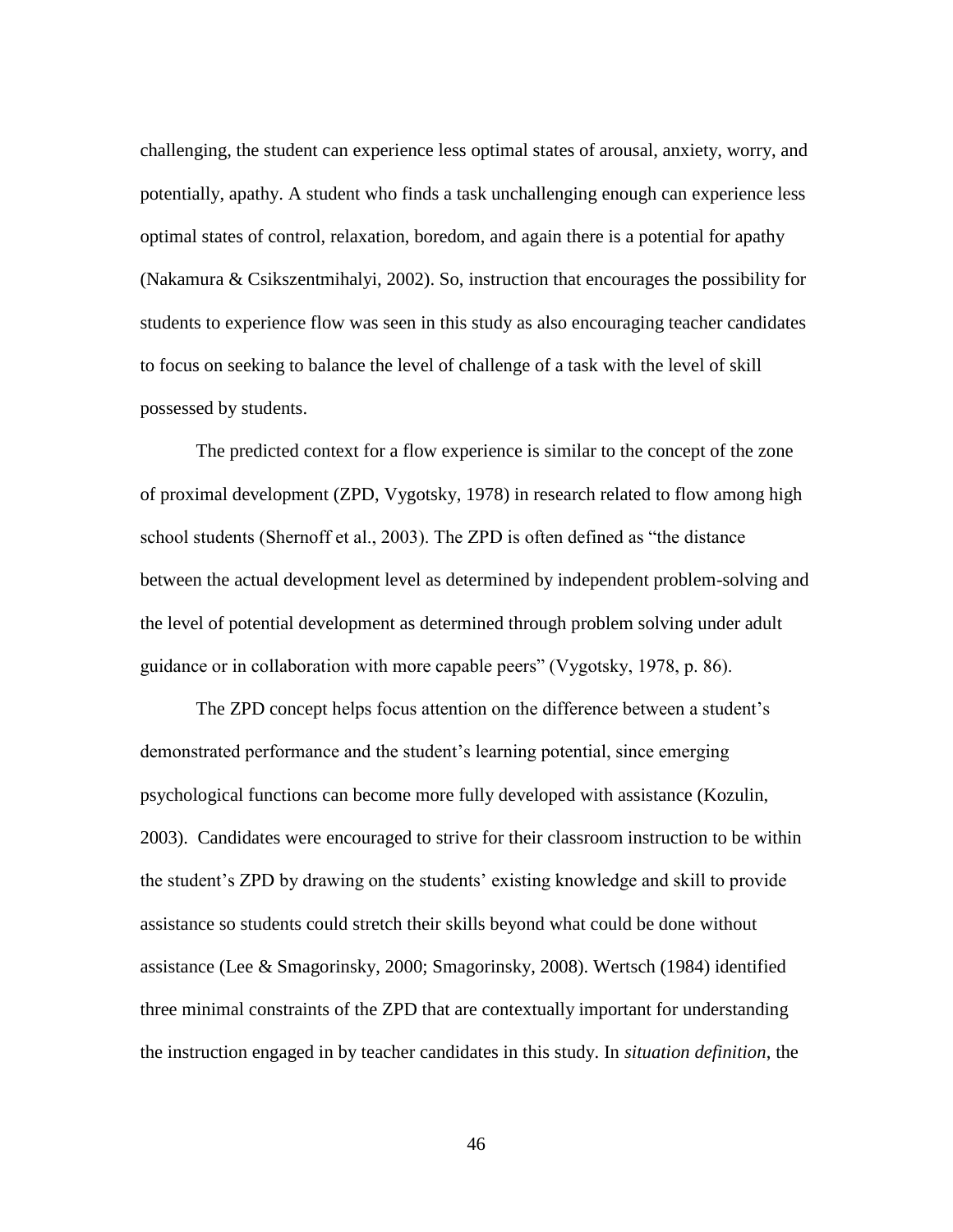first constraint defining the ZPD according to Wertsch, a candidate would assist students to develop meaning making that is increasingly similar to that of the candidate. Second, *intersubjectivity* relates to the extent of agreement between the candidate and students. Finally, Wertsch identified that, through a process of *semiotic mediation,* the teacher candidate would temporarily relinquish understanding of a task to accommodate the student's understanding and to assist the student to come increasingly closer to the candidate's more expert understanding (Lee, 2000, p. 194).) Candidates used various modes of representation including multigenre writing and drama to encourage high school students in their effort to develop and communicate their knowledge from one mode to another (Smagorinsky, 1995, 2001; Smagorinsky & Coppock 1994).

Instruction in this study was intended to take place in a Vygotskian creative workshop that Smagorinsky (2008), drawing on Newman, Griffin, and Cole (1989), called a construction zone. The metaphor of a construction zone stresses that both the classroom teacher and the students are "builders" (Smagorinsky, 2008, p. xi). As teachers build curriculum and conceptual units, they also are building classroom communities and helping students build their own understandings of concepts and ideas. Construction zones enable students to make meaning in texts in multiple modes and multiple genres. A ZPD mediates between the thinking of the teacher candidate and students who share each other's understandings of concepts and ideas. The candidate guides students toward new understandings of a concept. One way to do this is by monitoring the type and extent of assistance needed by students as they engage in an activity within the ZPD (Newman, Griffin & Cole, 1989), striving toward increasing levels of independent skill and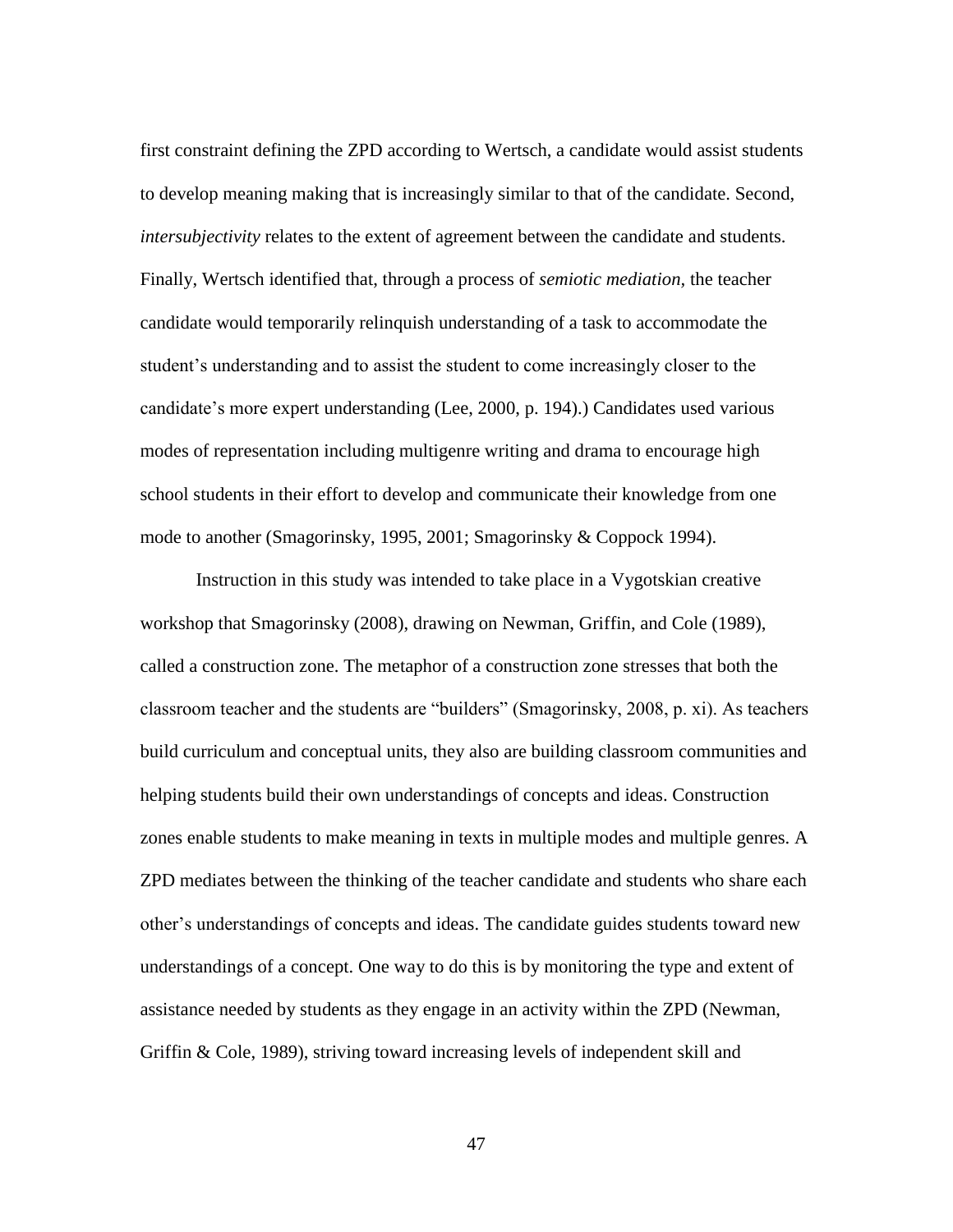competence. This exploration allows for new meaning-making to be shaped through negotiation as each student as well as the candidate has the opportunity to appropriate (Leont'ev, 1981) one another's meaning-making. A candidate for example can appropriate the meaning-making of students by assimilating the students' understandings into his or her own understanding (Newman, Griffin & Cole, 1989) of a concept. Tasks in a construction zone as described by Newman, Griffin and Cole (1989) are viewed as useful in organizing work that is done together by teachers and students toward negotiating understandings. Different understandings that will exist in a classroom among various students represent multiple possible access points within a ZPD, and a "basis for possible appropriation" (Newman, Griffin & Cole, 1989, p. 136) of one another's understandings.

Teacher candidates were encouraged to approach teaching as "the art or science of arranging cultivated knowledge so that it may more easily be grasped and more easily used in thought" (Bruner, 2006a, p. 175). Culture and education operate in tension with one another, shaping and transforming each other. Culture is understood to serve as a mediating device between the student and teacher in a classroom, a "forum for negotiating and renegotiating meaning" (Bruner, 2006b, p. 82). Teaching also mediates between the student and the culture (Bruner, 1986). The emphasis that Bruner placed on "joint culture creating" is a fundamental characteristic of curriculum design in the context of the present study in which learning is situational, shaped by activity, context, and sociocultural-historical factors in which the learning occurs (Lave & Wenger, 1991).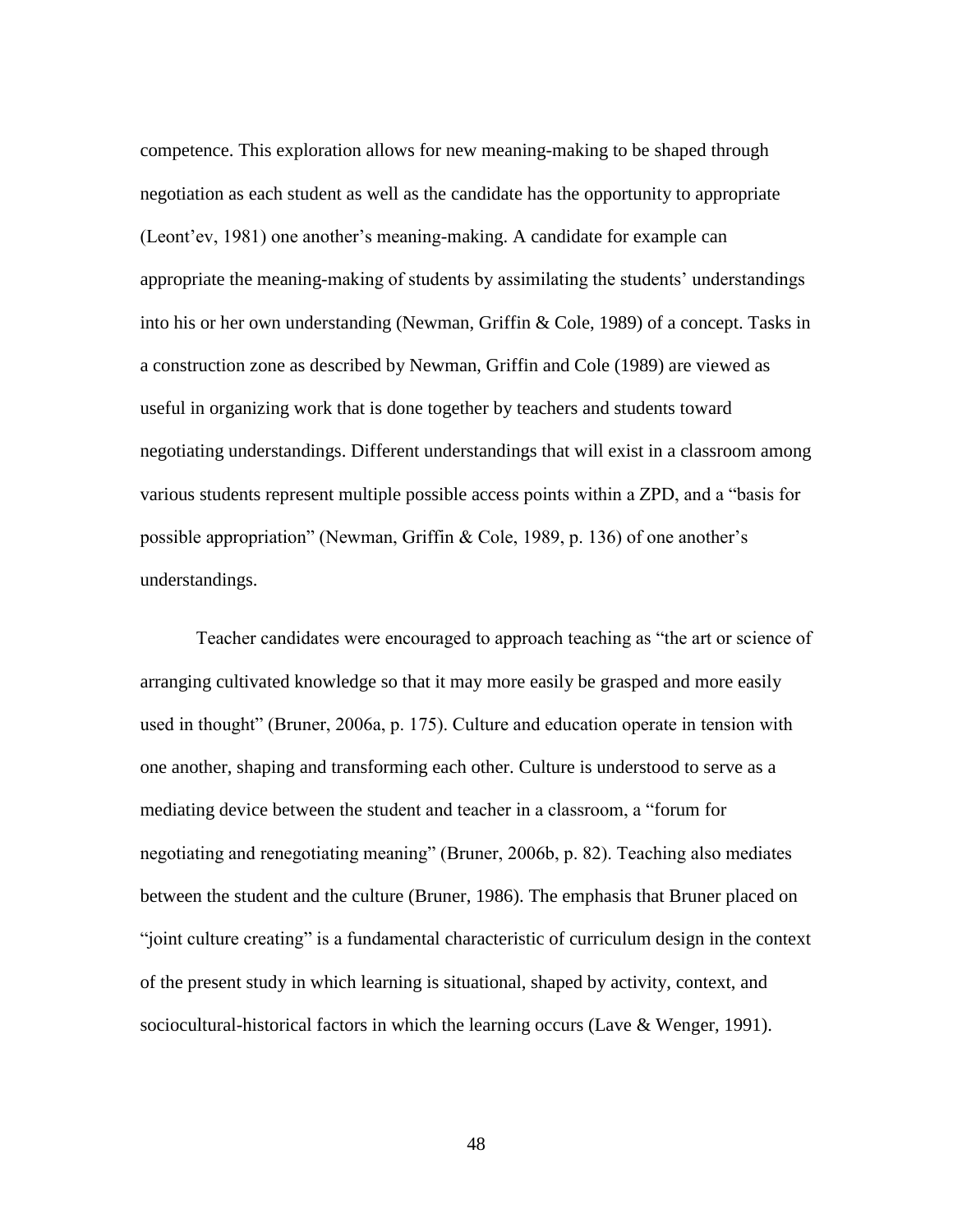Drawing on Applebee (1996), the curriculum designed by teacher candidates was organized around encouraging participation in literary life as a way students enter into story-worlds and learn to think about literature, themselves, and society. Through structured planning and design work (Cain, 1989; Smagorinsky, 2008) teacher candidates encourage students to enter makeshift literary communities in English classrooms. Dialogue from one activity to the next is connected through the dynamic of the overall conversation about what it means to lead a literary life and to take on literary roles (Applebee, Langer, Nystrand, & Gamoran, 2003).

Teacher candidates worked toward welcoming students into a literary community. The candidates fostered ways to help students take on real-life roles in the literary community including directors, actors, playwrights, short-story writers, film critics, cartoonists, poets, and pamphleteers. The literary community that teacher candidates strove to help students enter is a community of practice (Lave & Wenger, 1991) in which members share a common interest or, hopefully, a passion for an enterprise as they interact to improve what they are doing. Teacher candidates help students learn social practices that are valued ways of participating in this literary community of practice. Students interact in the knowing and what Applebee (1996) would call knowledge in action, participating in a living literary tradition that is continuously reshaped by society and culture. Students participating in a living literary tradition can gain knowledge that matters individually and to society.

Candidates are likewise viewed as being guided by teacher educators and mentor teachers from peripheral participation to increasing expertise as part of a community of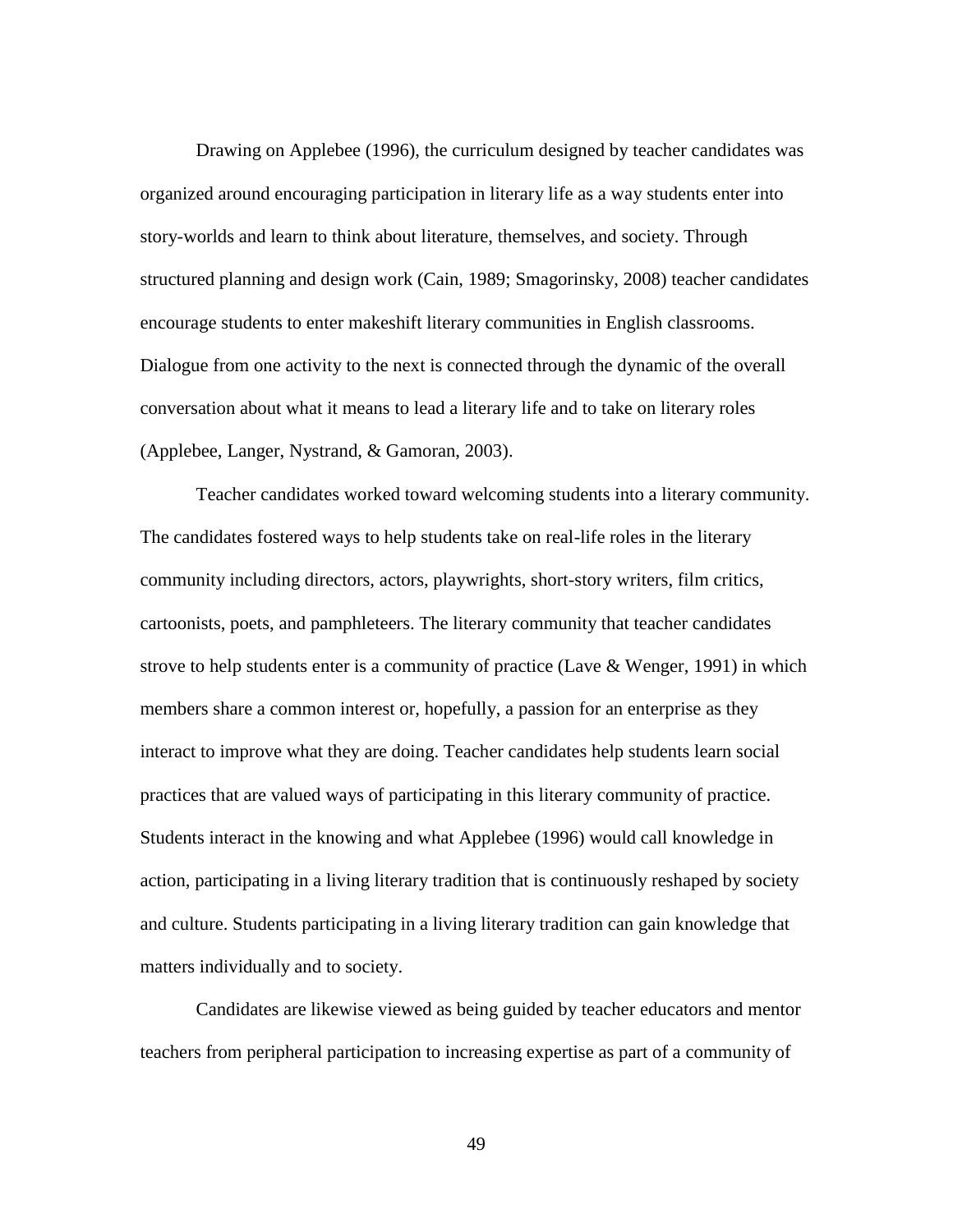practice themselves as educators. This guidance is important because as Newman, Griffin and Cole (1989) point out, expertise is needed on the part of a teacher to make adjustments in the midst of instruction. These adjustments should be based on monitoring the type and amount of assistance needed by students to demonstrate "performance before competence" (Cazden, 1981), participating in a classroom activity that is beyond their independent level of skill and understanding.

Qualitative methods of inquiry engaged in by teacher candidates included participant observations, informal surveys of student interests, reflection on the results of formal and informal assessments, daily-lesson-plan reflections and weekly researchjournal reflections on the application of materials and resources they used in their instruction, and the analysis of documents, such as student artifacts from a selected high school class. Meanwhile, classroom inquiry performed by teacher candidates included (a) reflections related to the crafting and implementation of unit designs; (b) weekly research journal reflections; (c) dialogue with university course instructors, classmates, the cooperating teacher, and the university supervisor; and (d) a teacher-research essay. Appendix B shows the standards for evaluating the teacher-research essay to contribute to a course grade in the spring semester capstone seminar. In the teacher-research essay, teacher candidates responded to the following research questions, which they investigated in collaboration with each other:

 $\Box$  To what extent did your students produce high-quality texts? (Texts were understood in a global sense as including, for example, reproduction of envisionments of literary texts)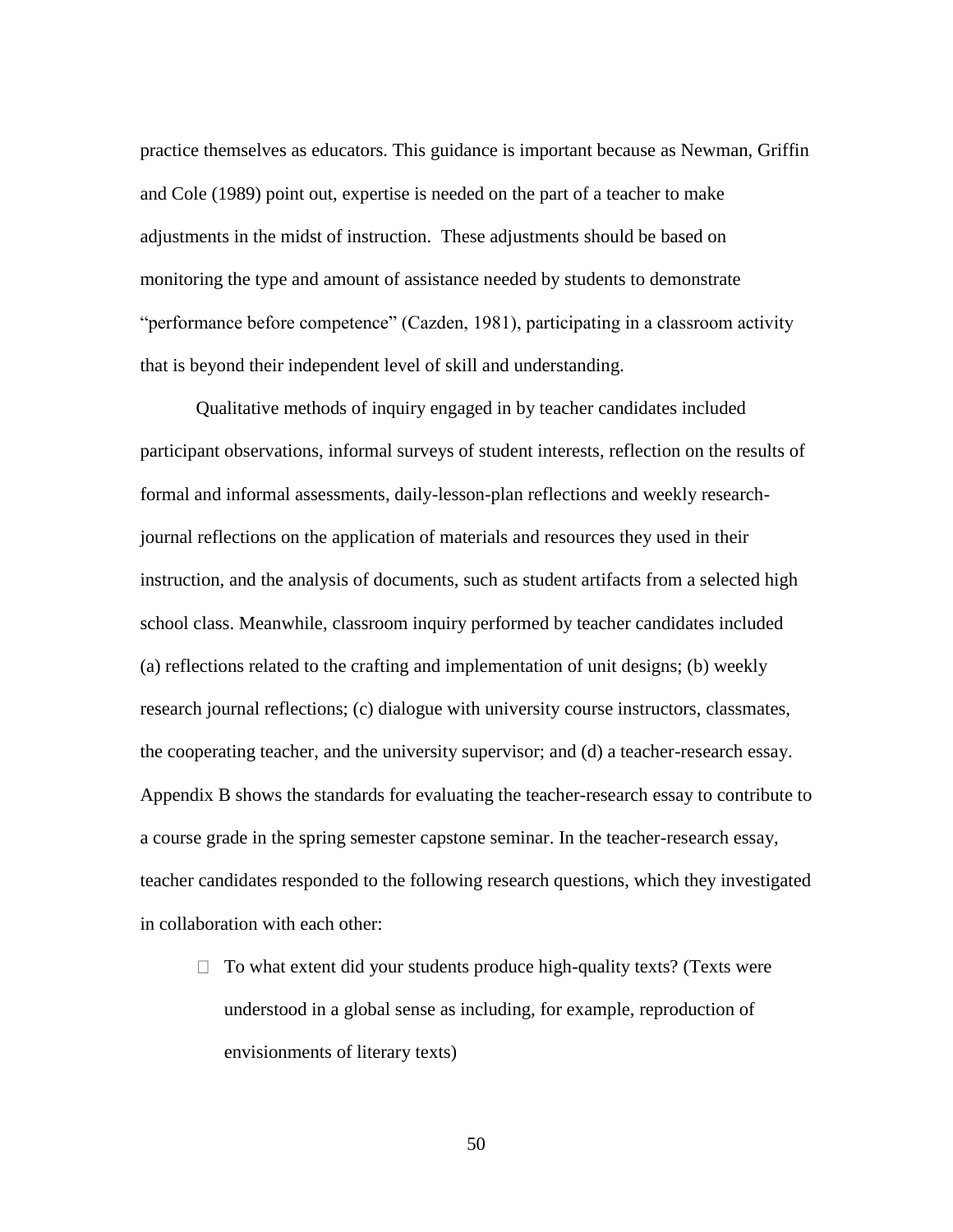$\Box$  Did your students ever, on occasion, become engaged in their learning as understood by M. W. Smith and Wilhelm (2002, 2006)? Did they ever get into a flow? Why or why not?

Prior to student teaching, candidates had opportunities to observe in public school settings. Candidates received continuous support and feedback from university and high school faculty throughout the student-teaching semester. In field experiences, candidates were required to apply their unit designs while teaching, analyze student learning, and reflect on their practice. Two schools served as field experience sites. In School Site A, 7 teacher candidates had their field experience. It is a brick, one-story high school that serves a rural community. The site had an enrollment of 1,467 during the 2010–2011 school year of which 93.6% of students were White, 4%, were Black; 1.1% were Hispanic, and 1.2% of students were from other backgrounds. A total of 35.4% of students were eligible for free and reduced-price lunch, according to the school's website. Of 91 certified faculty members, 63% held advanced degrees, and 11 teachers were certified by the National Board of Professional Teaching Standards. School Site B, a brick, two-story building that also is located in a rural community, hosted one teacher candidate. It had an enrollment of 1,600 students, of which 82% were White, 11% were Black, 4% were Hispanic, 1% were Asian, and 2% were from other backgrounds. A total of 30% of students received free or reduced-price lunch. Of 89 certified faculty, 65.2% held advanced degrees.

A minimum of eight evaluations of each candidate's teaching were conducted by the university professor (four evaluations) and by the high school cooperating teacher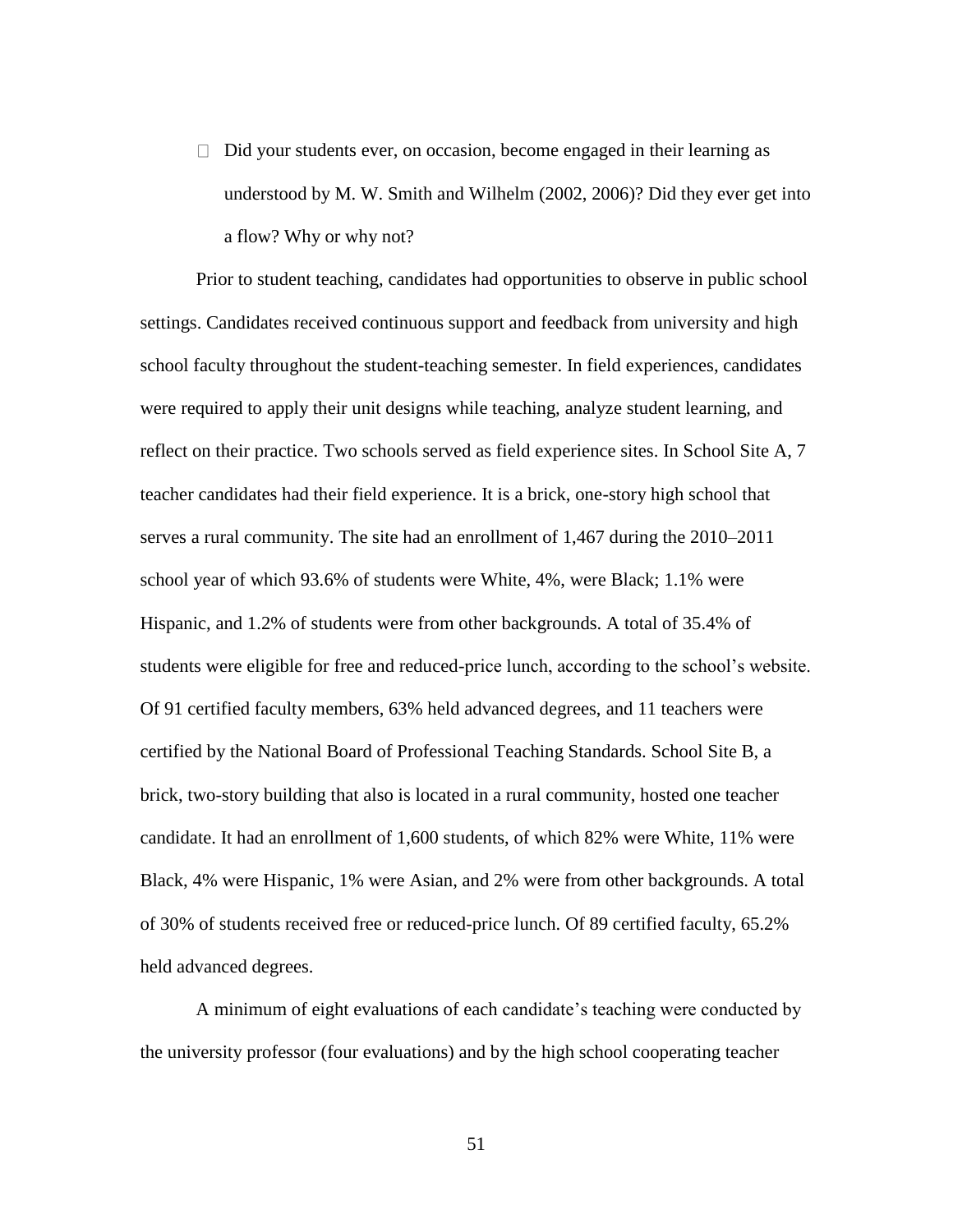(four evaluations). The cooperating teacher and the lead instructor each conducted a minimum of two teaching evaluations before midterm and two teaching evaluations after midterm. The lead instructor and the cooperating teacher discussed these assessments with the candidate and required the candidate to reflect on their teaching and their impact on student learning. The candidate conducted used classroom inquiry to determine impact on student learning and achievement. The candidate was also required to reflect on teaching of the unit and to discuss changes the candidate would make to instruction to improve student learning. The lead instructor was responsible for evaluating the candidate's ability to write, teach, and assess the unit of instruction.

### **Participants**

Participants were purposely chosen based on my wish to study the depth of reflection exhibited by English-teacher candidates in written documents produced after classroom inquiry. The names of all participants in this study are pseudonyms. I wanted to draws insights into the reflections of English-teacher candidates in the context of classroom inquiry into the design and implementation of instruction that is intended to foster the production of high-quality texts by students and to be so engaging that students might experience flow. The eight teacher candidates in the present study were enrolled in a fall semester English-education-methods course and a spring semester Englisheducation capstone seminar during the 2010–2011 school year. Seven candidates were female, one was a male, and each teacher candidate was White. The candidates ranged in age from their early- to middle 20s. To participate in student-teaching field experiences, each candidate passed the Praxis I Pre-Professional Skills Test and the Praxis II content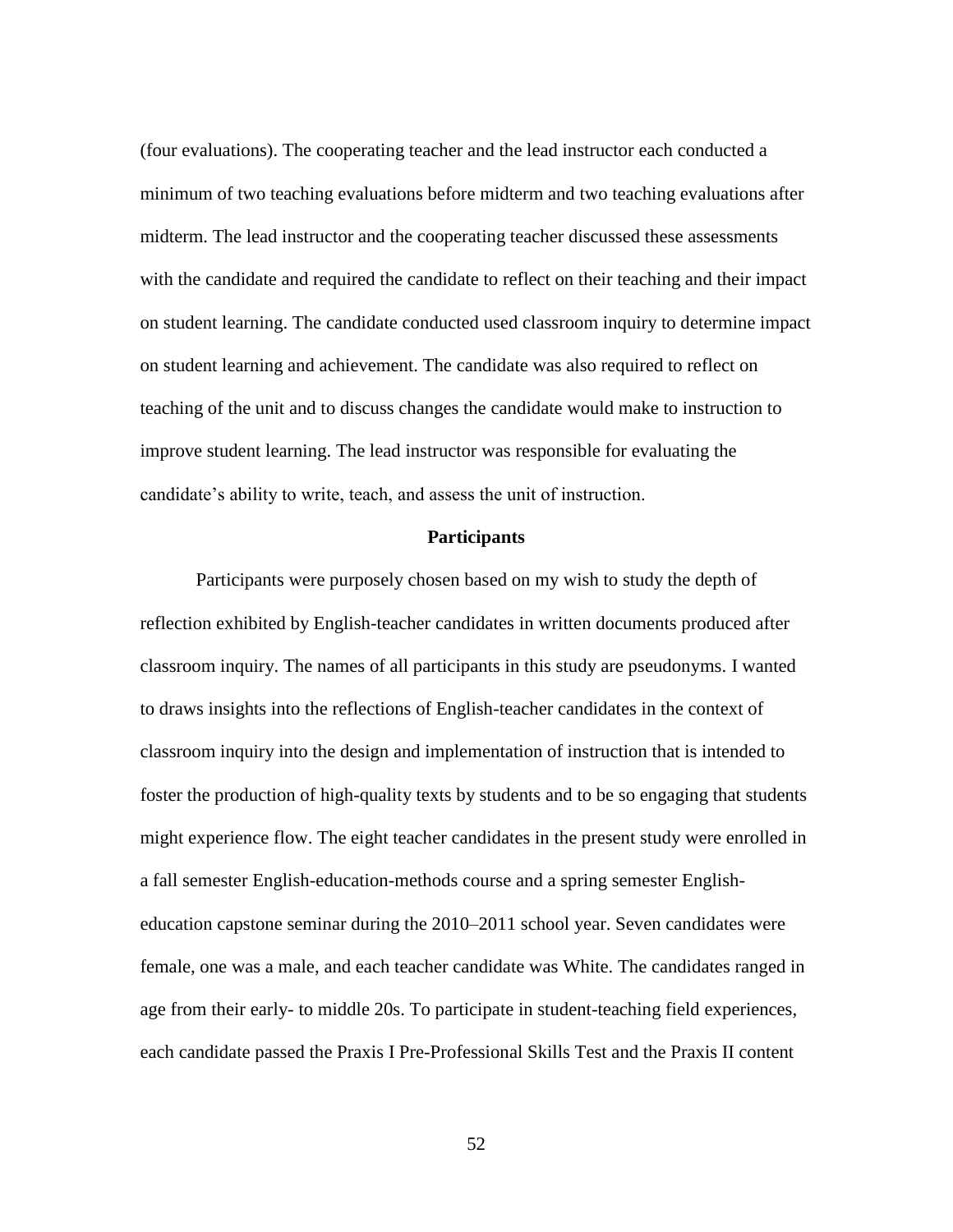area test, successfully complete 95 hours of coursework and attained a minimum of a 2.5 grade-point average. Six candidates are currently teaching English full-time, whereas two are now full-time graduate students.

## **Methods and Procedures**

## **Data Collection**

This study is an exploration of the reflections engaged in by teacher candidates after they conducted classroom inquiry. Teacher candidates designed units of instruction during the 2010 fall semester while taking an English-education-methods course. They implemented these units of instruction during the spring semester of 2011 while involved in student-teaching field experiences in local high schools and simultaneously taking the English-education capstone seminar. Therefore, all documents collected during the natural context of both courses were collected for this study. Institutional Review Board aproval (2010-014 Going for the Flow in Teacher Education) was granted for the conduct of this study. Sources of data included long range plans, unit plans, daily lesson plans, reflections on lessons, and essays. Data collection began at the beginning of the Fall 2010 methods course and concluded after the completion of the Spring 2011 capstone seminar. The teacher research essays that were assessed for depth of reflection were written and collected at the end of the Spring 2011 capstone seminar. Materials teacher candidates normally submit for evaluation during their student-teaching experience were collected as a natural part of the coursework.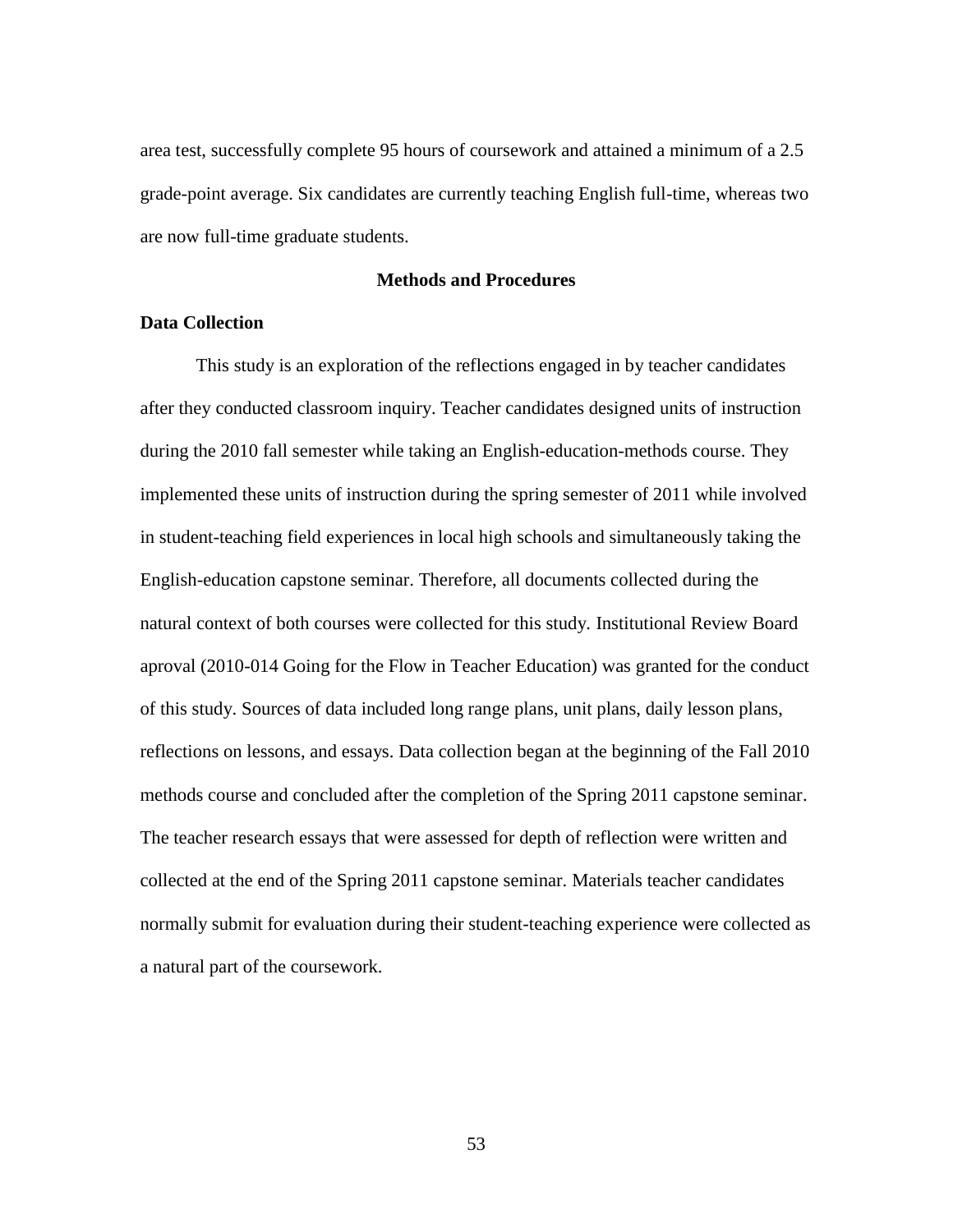### **Research Question**

To what extent did English-teacher candidates demonstrate depth of reflection in teacher-research essays?

#### **Data Analysis**

I make use of content analysis to make visible the realm of eight English-teacher candidates' reflectiveness after they conducted classroom inquiry using teacher-research methods. Documents were used as data. The context of teacher candidates' classroom inquiry involves their design and implementation of instruction. Teacher candidates designed units of instruction during the 2010 fall semester while taking the English methods course. They implemented these units of instruction during the spring semester of 2011 while involved in student-teaching field experiences in local high schools and simultaneously taking the capstone seminar. Therefore, all documents collected during the natural context of both courses were collected for this study. In finding a thematic progression based on the data, the study is intended to be rich with detail and highly descriptive. I began analyzing the data from the time that data was collection. However, the two co-assessors did not begin to use the method of analyzing the teacher research essays as described in this study until the spring of 2013, and the iterative process of analysis was completed in the winter of 2013. Teacher candidates did not know that their teacher research essays would be analyzed for depth of reflection as guided by the Kember et al. (2008) protocol at the time that the essays were written.

I used a four-category coding scheme for assessing reflection: (a) nonreflection, (b) understanding, (c) reflection, and (d) critical reflection (Kember et al., 2008).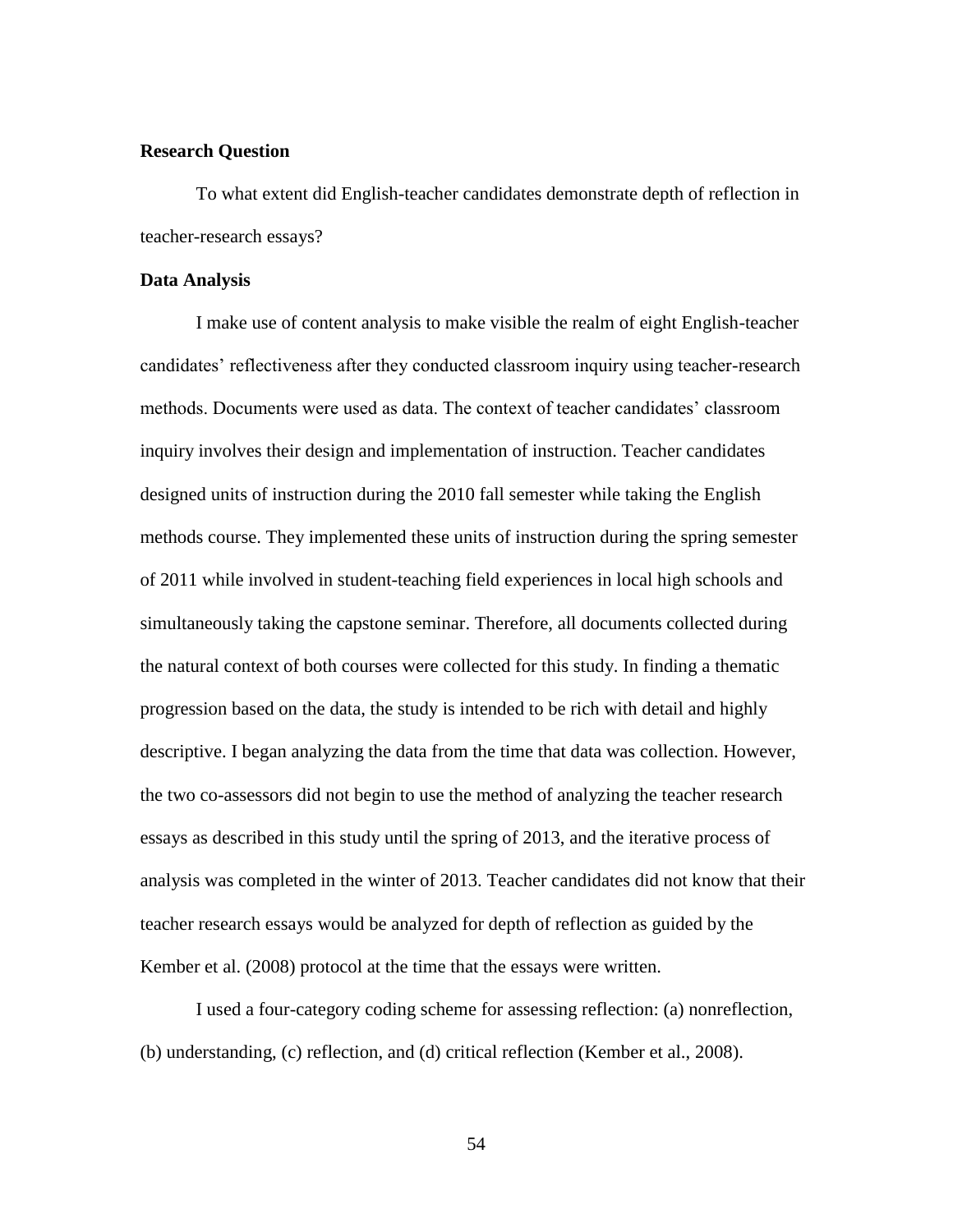Teacher-candidate writing coded as nonreflective did not show evidence that the student teacher had a sufficient understanding of the material or concepts about which they wrote (Kember et al., 2008). There may have been a description of the experiences involved in student teaching, but there was little or no attempt to connect theoretical knowledge with teaching methods employed while student teaching. Because writing that simply presents supporting material in the introduction of a concept is unlikely to demonstrate evidence of reflection (p. 372), I particularly looked for evidence of an insufficient understanding of a concept, and created a code for non-reflection based on the misunderstanding of a concept or an idea.

Writing coded as demonstrating understanding showed evidence that the teacher candidate understood the material and concepts but did not relate this understanding to experience (Kember et al., 2008). Experiences may be described in light of theoretical knowledge and course content. The teacher candidate may also have identified relationships between methods and theoretical knowledge or course content. However, writing that demonstrated understanding, short of being coded as reflection, lacked an analysis of how an experience could shed light on the teacher candidate's future educational practice.

Writing coded as reflection showed evidence that relationships were made between conceptual knowledge and the experience of student teaching. Reflective writing demonstrates that field experiences are being used to shape the student teacher's educational philosophy and practice (Kember et al., 2008). Direct application is made between field experience observations and future practices as a teacher. For example, the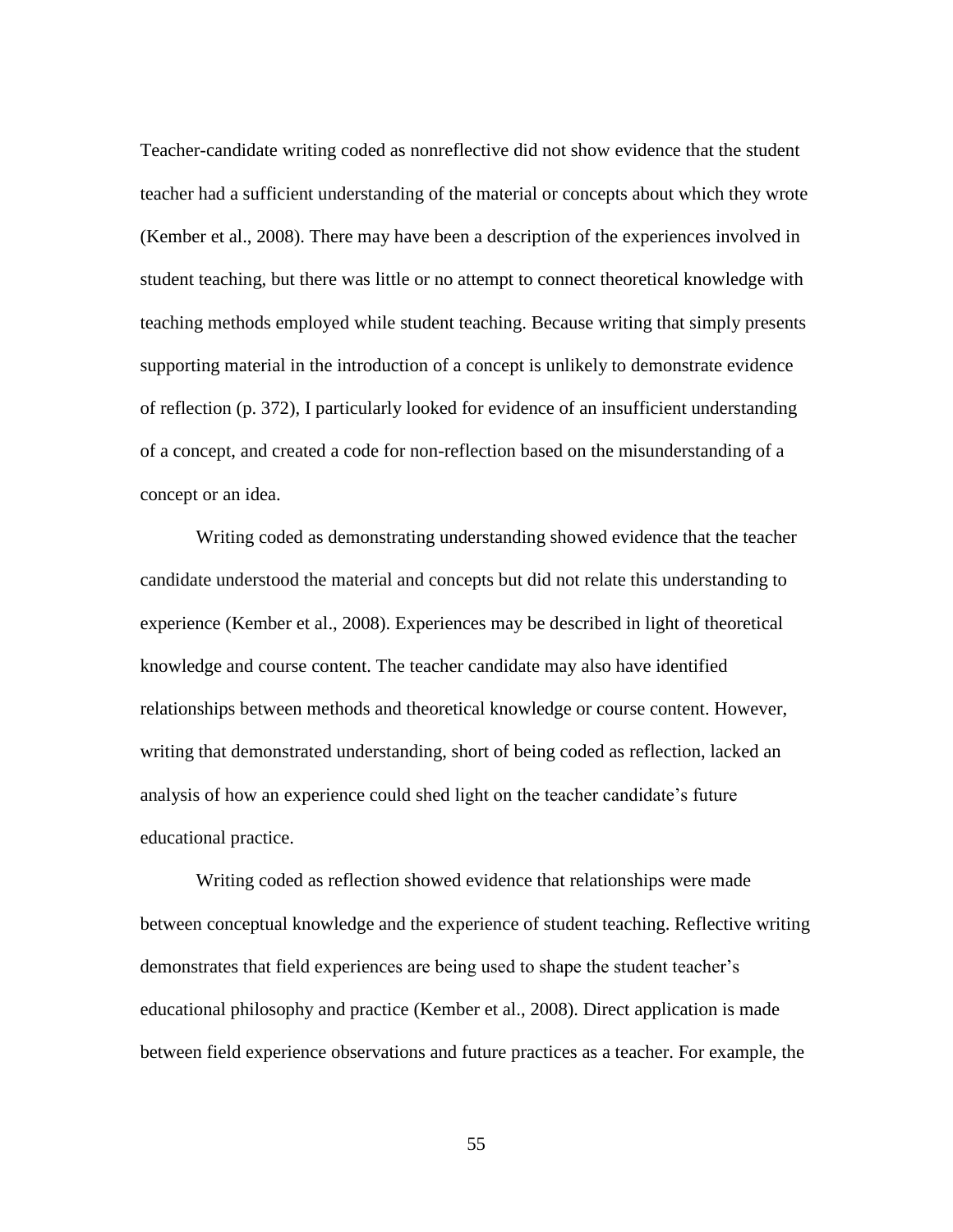teacher candidate would analyze the methods used in a lesson and list or describe ways the lesson could be improved. A teacher candidate might also connect classroom experience to a personal philosophical approach to teaching or to intended future practice as a teacher.

The highest level of critical reflection requires a change to deep-seated beliefs and leads to the formation of new belief as well as, in the case of teachers, structures of how to practice teaching based on new beliefs. Critical reflection involves the following attributes: it leads to new perspectives, and, involving a transformation in a person's perspective, is more likely to take place over an extended period of time (Kember et al., 2008, p. 174). Critical reflection involves evidence in the writing of a change in perspective or a change in the behavior of the student teacher. Only writing by a student teacher that demonstrates evidence of a change—or a shift—in basic philosophical assumptions or conceptual frameworks about teaching would be coded as critical reflection. Evidence would be present that a teacher candidate makes a shift in thinking that includes a philosophical explanation of a new belief (Kember et al., 2008). It is possible that some written work may be coded in an intermediate category, for example a work could be coded somewhere between Level 2 for understanding and Level 3 for reflection.

Content analysis was used in this study to examine documents produced by teacher candidates. Content analysis takes advantage of the fact that texts of any sort exist in a larger context (Krippendorff, 2004). The analysis of texts produced by teacher candidates allowed me to make inferences about the broader context of their work. In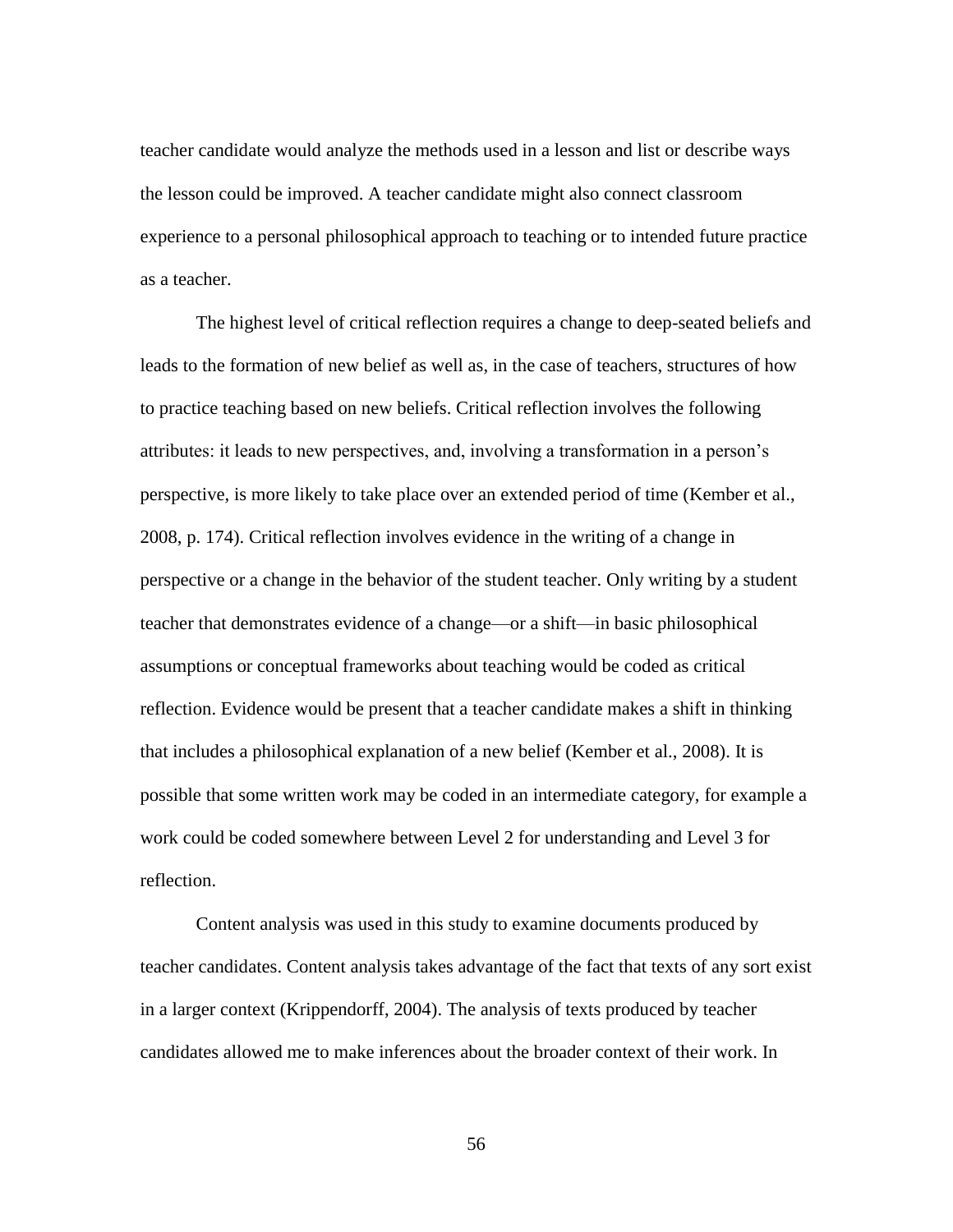reporting the content analysis results, I provided both description and interpretation. The description provided background, context, and personal and theoretical interpretations. In addition, the report also includes typical quotations from the writings of teacher candidates to justify my conclusions (Schilling, 2006).

I used themes related to reflection (non-reflection for a routine or procedural expression; non-reflection based on misunderstanding of a concept or an idea; understanding; reflection; critical reflection) for coding, so I primarily looked for the expression of an idea. I assigned a code to a meaning unit of any size, as long as that meaning unit represented a single theme or issue of relevance to my research question (Patton, 2002). Each meaning unit consisted of a combination of words that related to the same central meaning (Baxter, 1991; Graneheim & Lundman, 2004). The process was guided by the Kember et al. (2008) protocol, so it was driven by theory and deduction. As the meaning units emerged in the texts, different codes were assigned according to the Kember et al. (2008) protocol. Segments of texts, rather than single words or single sentences, were treated as meaning units (Graneheim & Lundman, 2004). The codes served as heuristic devices enabling me to understand the text in new ways (Coffee  $\&$ Atkinson, 1996).

Data analysis was an ongoing and iterative process between the two co-coders. Each of the two coders had familiarity with the theoretical basis behind the Kember et al. (2008) protocol and with the theoretical basis behind the context of the work of the teacher candidates within the field of English Education. The results made inferences about the level of reflectiveness in the texts in terms of seeking to analyze an underlying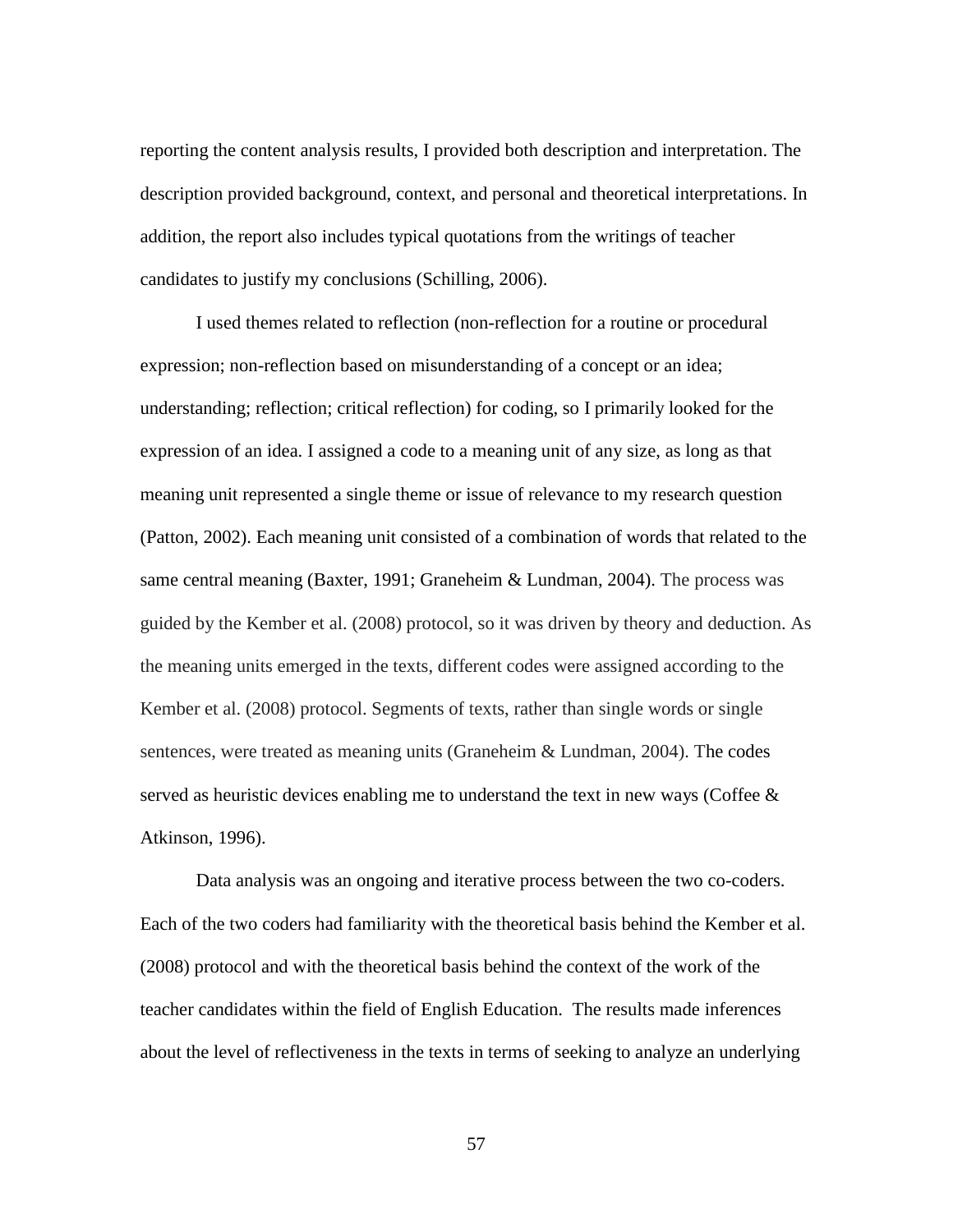meaning, or latent content (Kondracki et al., 2002) of a text. During the coding process, especially given my bias as an advocate for teacher research and reflective practice, I checked the coding to prevent "drifting into an idiosyncratic sense of what the codes mean" (Schilling, 2006). My use of content analysis in this study began with identifying research questions and choosing a sample. The texts analyzed as part of this study were coded into content categories using selective reduction. Texts were partitioned into relevant units of information and key representative characteristics were analyzed and interpreted. I was guided by the following questions established by Krippendorff (2004) to conduct a content analysis:

- $\Box$  Which data are analyzed?
- $\Box$  How are data defined?
- $\Box$  What is the population from which the data are drawn?
- $\Box$  What is the context relative to which the data are analyzed?
- $\Box$  What are the boundaries of the analysis?
- $\Box$  What is the target of the inferences?

To draw conclusions from the coded data, I made inferences and reconstructed meanings based on the data. This process involved exploring the properties of codes and themes, identifying relationships between codes and themes, uncovering patterns, and testing my inferences against the data. My coding of the level of reflection drew on extensive studies that employed Kember's approach to assessing reflection from student writing (Gulwadi, 2009; Harland & Wondra, 2011; Kember, 1999; Kember et al., 2008; Spalding & Wilson 2002; F. K. Wong et al., 1995). Consistent with this body of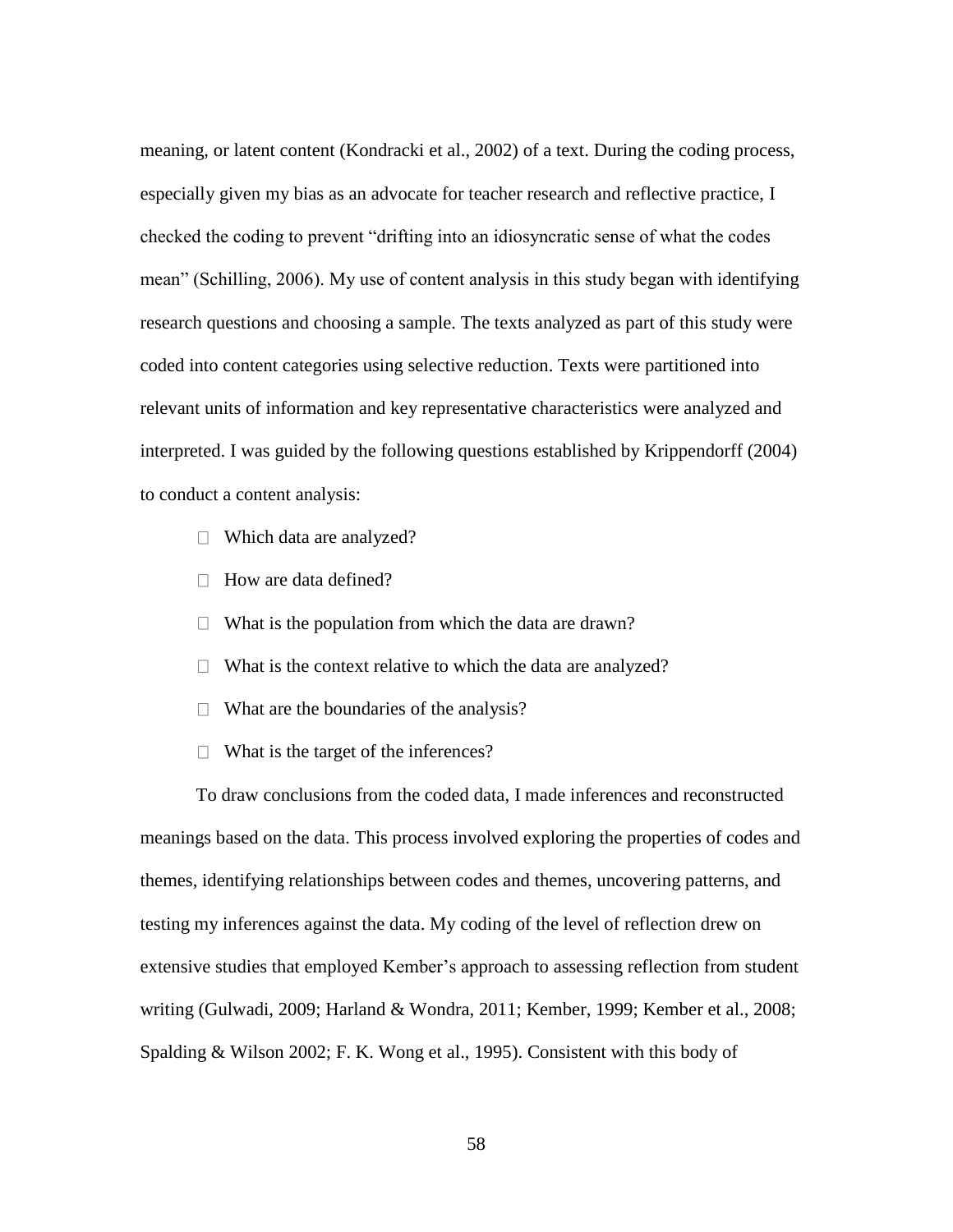literature, I used a four-category scheme for assessing reflection: (a) nonreflection based on routine expression of an idea or based on misunderstanding of a concept, (b) understanding, (c) reflection, and (d) critical reflection. A whole teacher research essay was coded at the highest level of reflection exhibited at any point in the piece of writing (Kember et al., 2008). Drawing on Harland and Wondra (2011), I labeled meaning units with codes evidenced while reading each piece of writing. A reflection number and letter were placed in the margin after a meaning to aid discussion, in the event of a lack of agreement among coders. Individual meaning units were discussed if there was a lack of agreement on the score for a piece of writing.

### **Limitations**

Conclusions are limited to a description of the depth of reflection exhibited by English-teacher candidates who specifically participated in this study. It is beyond the scope of this study to make generalizations related to a wider population or to determine the motivations of teacher candidates. Therefore, the following limitations were imposed in this study: (a) the only participants in the study were English-teacher candidates who were enrolled in the fall methods course and the spring capstone seminar during the 2010–2011 school year; (b) the sample size was relatively small, with eight participants; (c) data for this study were limited to documents produced during the natural course of 2009–2010 fall English methods course and the spring capstone seminar; (d) the results were limited to a description of the reflections, and it is beyond the scope of this study to predict future behavior (Stake, 2005).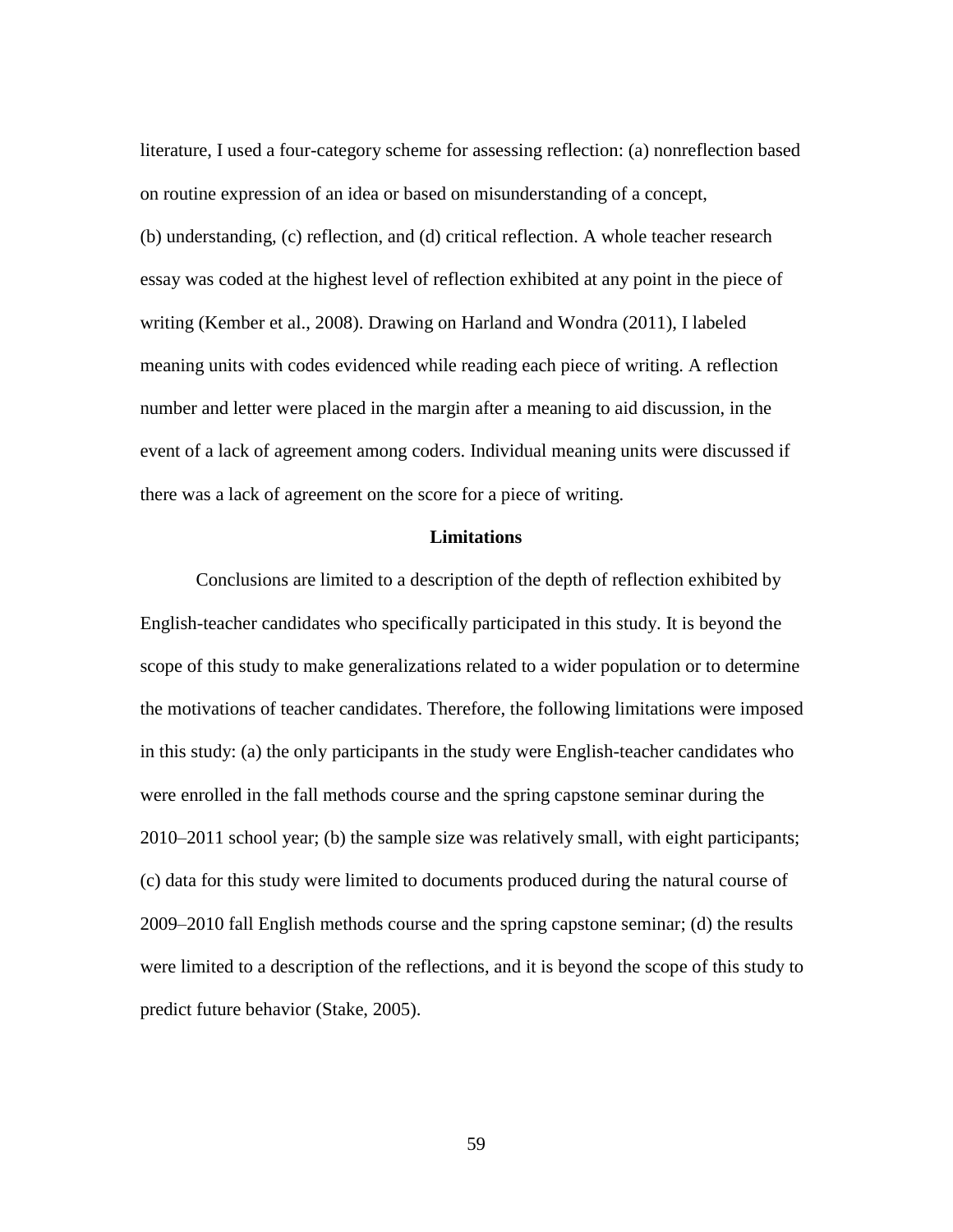#### **Assumptions**

This study was grounded in the Deweyan assumption that it is the responsibility of teacher educators to organize experiences that help future teachers develop a habit of reflective thinking through ongoing inquiry. Further, implicit in the study is the assumption that teacher candidates who adopt reflective practices will be better equipped to meet students' individual needs (Kember et al., 2008).

## **Conclusion**

The methods outlined in this chapter enabled me to shed light on the depth to which English-teacher candidates demonstrated reflection. This dissertation is based on a stance that reflection is a deliberate process carried out in the context of ongoing inquiry. I expected to find strong evidence of reflection, though it would have surprised me to find much evidence of critical reflection. In Chapter 4, the data analysis and results are aligned with the research question. Therefore, the following details will be analyzed in Chapter 4:

- $\Box$  An analysis of the depth to which teacher candidates demonstrated reflection.
	- o Ways teacher candidates tended to analyze evidence or ideas at the nonreflection level.
	- o Ways teacher candidates tended to analyze evidence or ideas at the understanding level.
	- o What teacher candidates tended to analyze evidence or ideas at the level of reflection*.*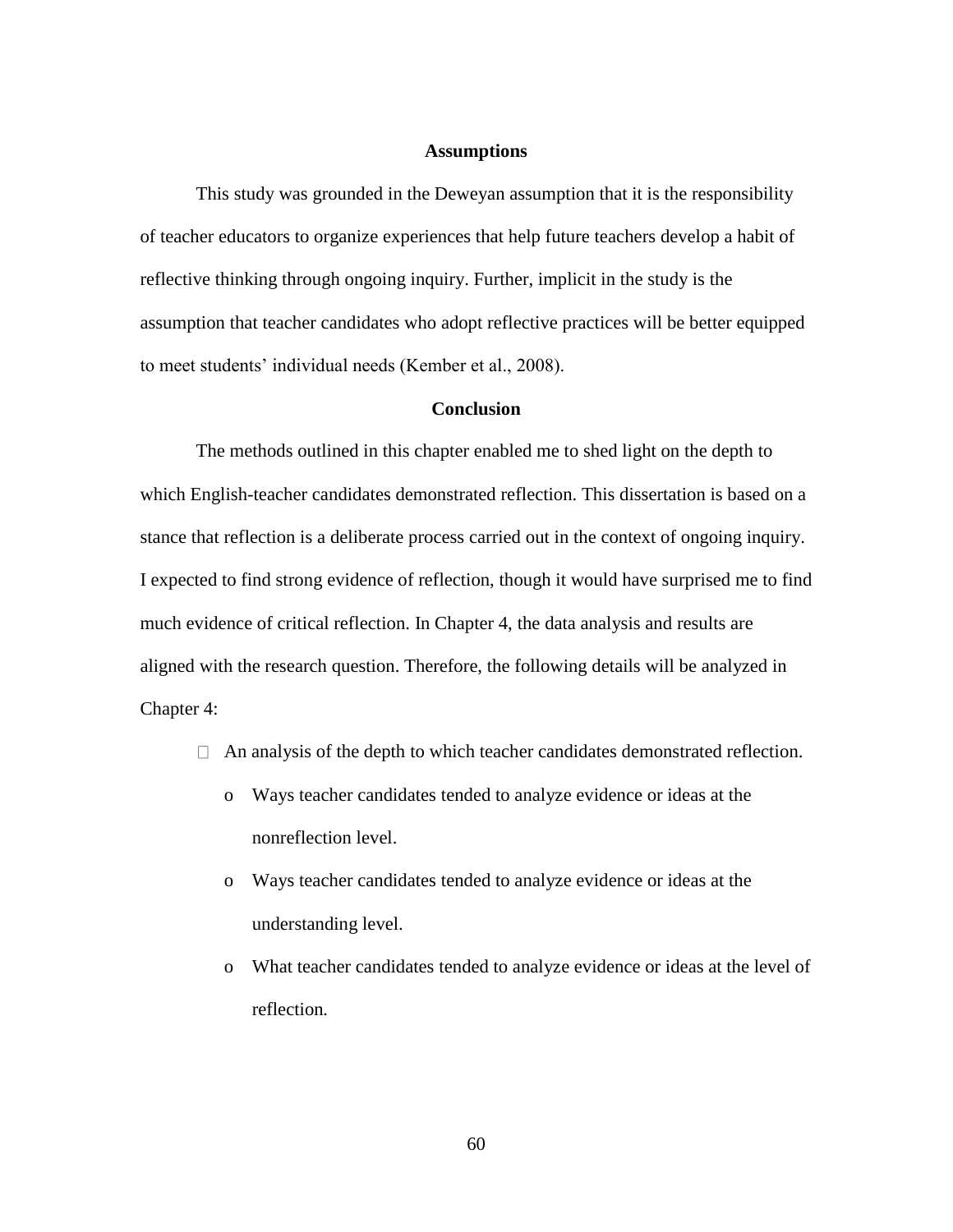o Ways teacher candidates tended to analyze evidence or ideas at the level of critical reflection.

I conclude the dissertation in Chapter 5. This chapter includes a discussion of findings as well as an interpretation of the results, limitations to the study, and implications of the study.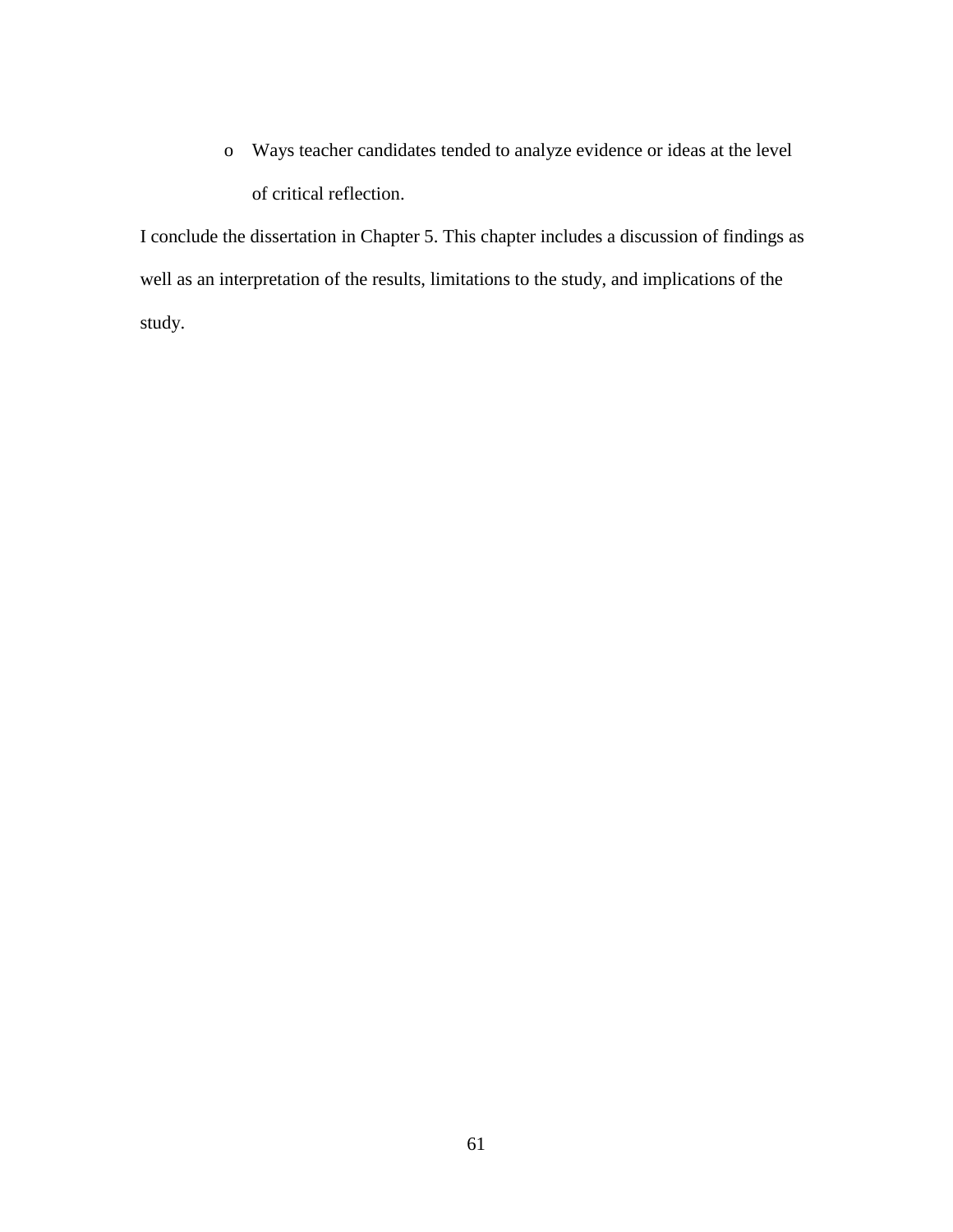### CHAPTER 4: FINDINGS

### **Introduction**

The purpose of this study is to add to the current literature that focuses on the assessment of the depth of reflection in student writing in an English-teacher-education program. It adds to this literature through the use of a validated framework of assessing depth of reflection occurring in English-teacher candidates' writing. The four-category framework of Kember and colleagues (2008) applied in this study has not previously been used in the English-education literature to assess depth of reflection. There is a lack of research related to the assessment of reflection, despite widespread acceptance of the importance of reflection in learning from experience (Plack, Driscoll, Blissett, McKenna, & Plack, 2005). Drawing on Kember (2001; Kember et al., 2008) this study views reflection as involving an evaluation and rethinking of the experience, beliefs, and knowledge of a teacher candidate, leading to new perspectives. Reflections in this study look back at past actions during student-teaching field experiences to write a teacherresearch essay.

The Kember et al. (2008) protocol provided an assessment of the depth of reflection I used to evaluate the written work of teacher candidates. I rated the depth of reflection as one of four categories: nonreflection, understanding, reflection, or critical reflection. Judgment of the depth of reflection for a teacher-research essay is based on the highest level of reflection observed in the whole essay. I also engaged in line-by-line analysis of the teacher-research essays. Content analysis allowed me to make visible the depth of English-teacher candidates' reflectiveness in the writings they produced after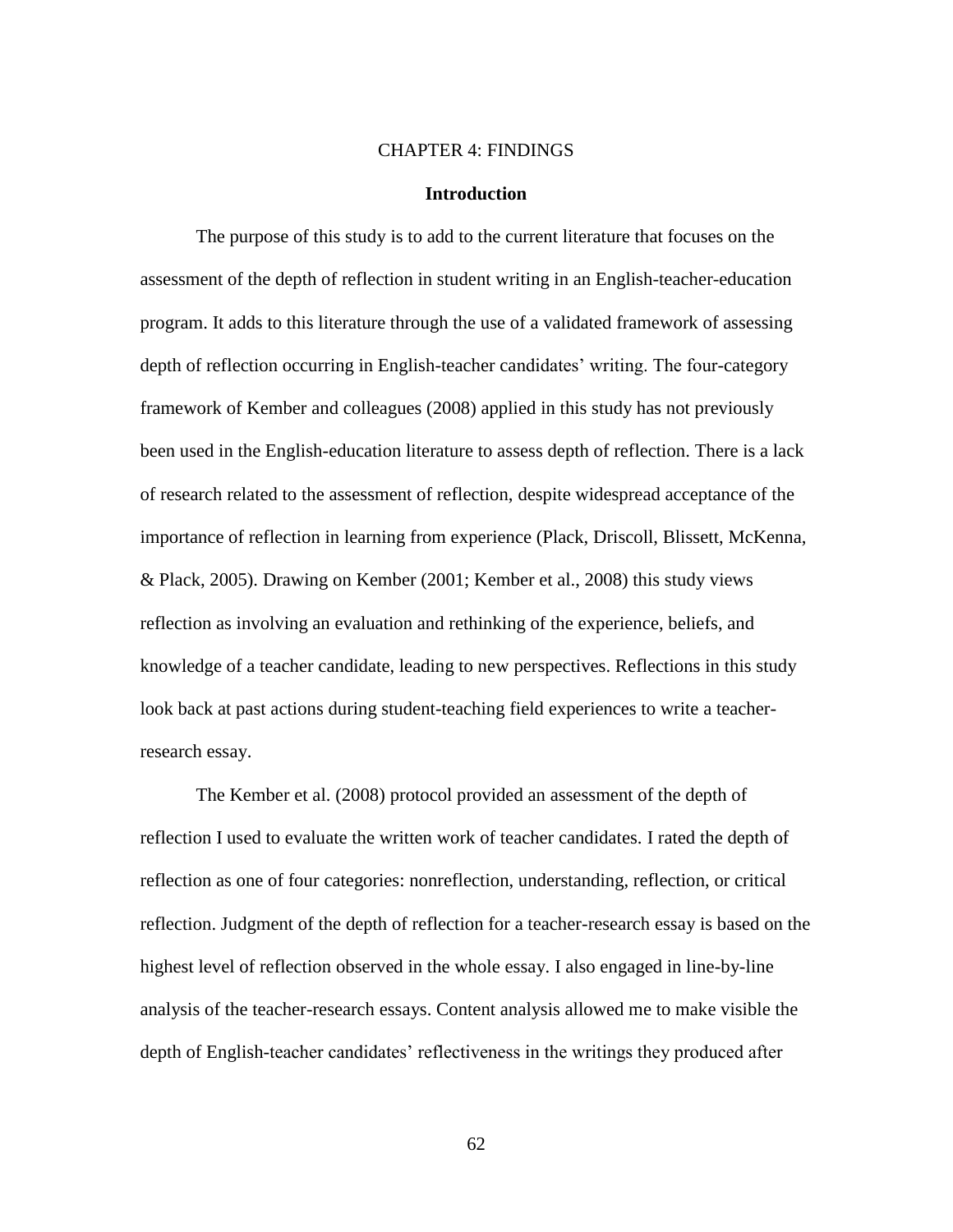conducting classroom inquiry. As demonstrated by the following analysis of reflective qualities in Susan's teacher-research essay, the Kember et al. (2008) four-category scheme for assessing the depth of reflection of student writing allowed for the development of a descriptive narrative while finding a thematic progression based on the data. In each section I analyze the depth of reflection of an individual English-teacher candidate. My research question for this study follows:

 $\Box$  To what extent did English-teacher candidates demonstrate depth of reflection in teacher-research essays?

Table 1: Frequencies of English-Teacher Candidates who Received Depth-of-Reflection Codes

| Teacher       |                  |               |               |                             |            |
|---------------|------------------|---------------|---------------|-----------------------------|------------|
| candidate     | Nonreflection    | Nonreflection |               |                             | Critical   |
| name*         | misunderstanding | routine       | Understanding | Reflection                  | reflection |
| Tina          | $0(0.0\%)$       | 98 (69.0%)    | 35 (24.6%)    | 7 <sup>1</sup><br>$(4.9\%)$ | $2(1.4\%)$ |
| Susan         | $7(5.7\%)$       | 33 (27.0%)    | 63 (51.6%)    | 19 (15.6%)                  | $0(0.0\%)$ |
| <b>Thomas</b> | $0(0.0\%)$       | 78 (73.6%)    | 21 (19.8%)    | $(6.6\%)$<br>7              | $0(0.0\%)$ |
| Jennifer      | $7(5.2\%)$       | 43 (32.1%)    | 80 (59.7%)    | $(3.0\%)$<br>4              | $0(0.0\%)$ |
| Sam           | $0(0.0\%)$       | 81 (82.7%)    | 14 (14.3%)    | $(3.1\%)$<br>3 <sup>1</sup> | $0(0.0\%)$ |
| Michelle      | $0(0.0\%)$       | 66 (66.6%)    | 31 (31.0%)    | $(3.0\%)$<br>3              | $0(0.0\%)$ |
| <b>Beth</b>   | $1(0.7\%)$       | 112 (74.2%)   | 36 (23.8%)    | 2 $(1.3\%)$                 | $0(0.0\%)$ |
| Paula         | $0(0.0\%)$       | 45 (64.3%)    | 24 (34.3%)    | $(1.4\%)$<br>1              | $0(0.0\%)$ |

\* All names are pseudonyms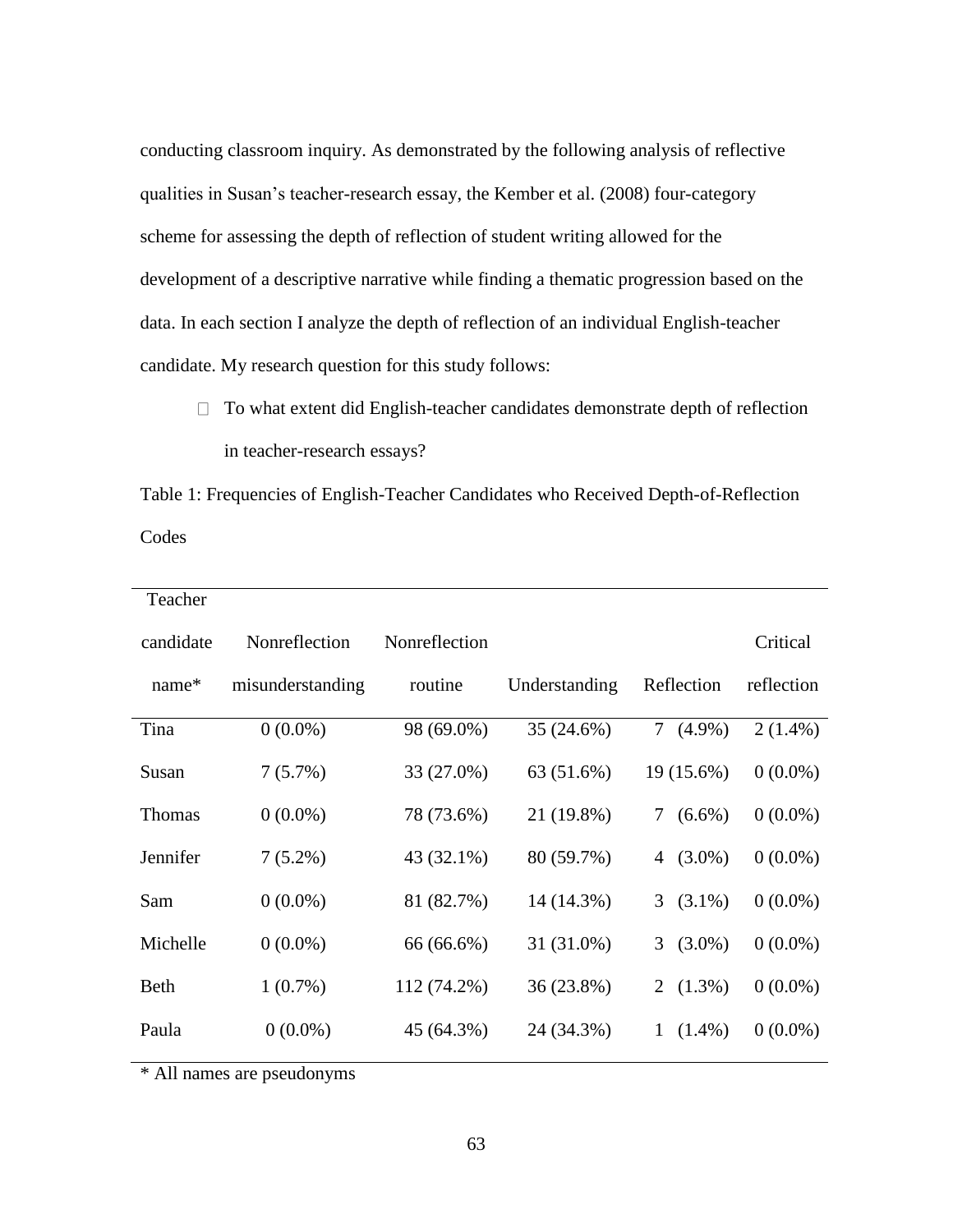## **Results**

**Tina**

Tina conducted classroom inquiry into her design and implementation of a 20-day unit on the tragedy of *Macbeth*. Her unit was designed for English IV honors and technical-preparation high school students at Site A, described in Chapter 3. She emphasized helping students relate to themes in *Macbeth* in ways that would be socially and personally meaningful. Tina was skeptical of the strategy of implementing instruction intended to help students become so engaged in activities that they might enter a state of flow (Csikszentmihalyi, 1990). However, while reflecting on her student-teaching experiences, she found that the strategy was effective in helping students become engaged and helping students learn. Tina's teacher-research essay is the only essay coded as critically reflective out of the eight essays in this study.

**Nonreflection.** Meaning units were coded as nonreflective if they communicated routine, procedural matters or simply described classroom experiences. Of 142 meaning units in Tina's teacher-research essay, 98 (69%) were coded as nonreflective based on a description of a the routine or procedural steps she took during field experiences, such as the following description of classes taught: "I was given five English IV classes, which consisted of three tech-prep, and two college-prep classes." Another basis for a code of nonreflection is when there was a description of the experiences involved in student teaching, but there was little or no attempt to connect theoretical knowledge with teaching methods employed while student teaching. For example, Tina expressed she had doubts prior to student teaching that the approach described by M. W. Smith and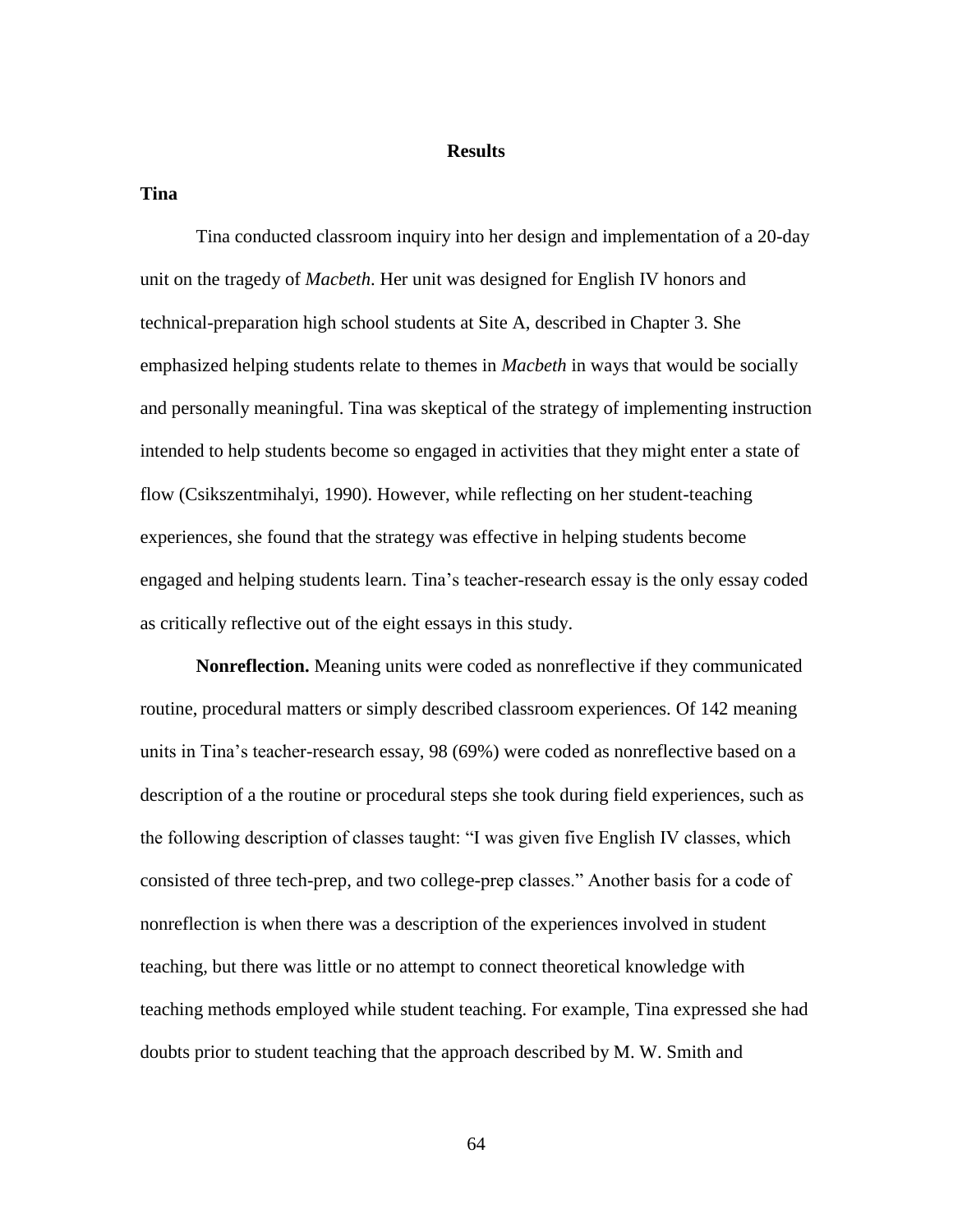Wilhelm (2006) and Smagorinsky (2008) would be effective. Specifically, she expressed in her essay that she had asked the following three questions prior to student teaching:

 $\Box$ What happens when students are invited into the literary community?

What would students do if they were able to step out of their normal roles  $\Box$ as students and put on the roles of film critics, actors, directors, poets, journalist, illustrators, and other such roles?

Could students really engage in the difficult language of Shakespeare to an  $\Box$ extent that they lost track of time?

Through these questions, Tina introduced questions she considered about the effectiveness of striving to invite students into a literary community, inviting students to take on literary roles in that literary community, and whether students could become so engaged with a challenging text that they might lose track of time. Tina did not expound on an understanding of the conceptual ideas in these meaning units, which is why they are coded as a nonreflective. There were additional meaning units coded as nonreflective in which Tina admitted to doubts about whether the unit she had designed would be engaging, as described by M. W. Smith and Wilhelm (2006). She expressed concern that because of inexperience, she may struggle to implement the unit in the way it was intended. She described her concern about inexperience clear in the following meaning unit in the teacher-research essay: "Even with all the planning, I was unsure how successful my unit would be because this was my first time teaching." Further, in a separate meaning unit in the same sentence, Tina viewed the approach to instruction that she would be implementing as one for which there is a lack of evidence of success in the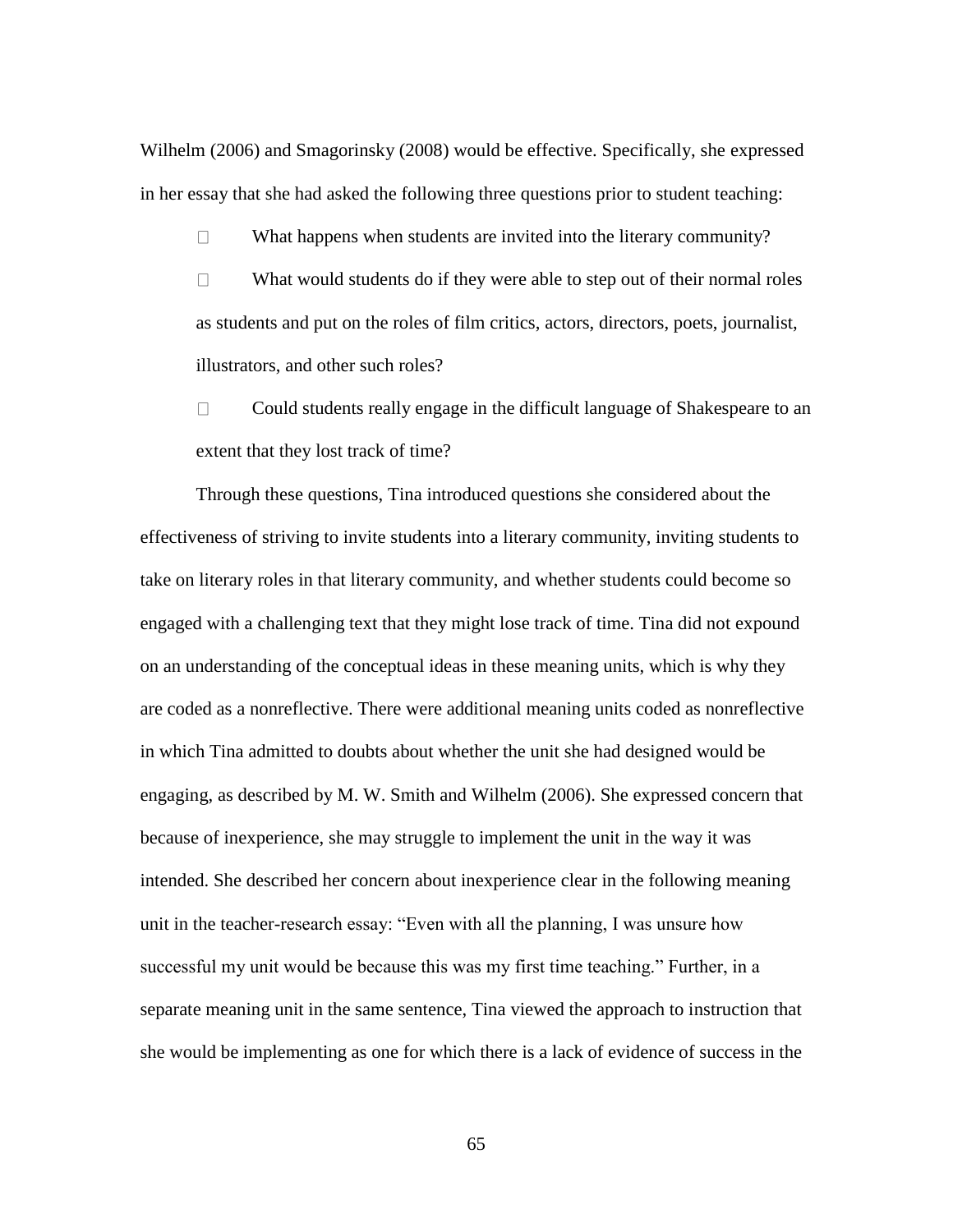classroom, stating "and I had no evidence that this would work." Tina does not expound on an understanding of concepts that underlie her concerns in these meaning units, so they are coded as nonreflective.

**Nonreflection: Misunderstanding of a concept or an idea.** An additional basis for coding a meaning unit as nonreflective is if it does not show evidence that teacher candidates had sufficient understanding of the material or concepts about which they are writing. No meaning units were coded as nonreflective on this basis in Tina's essay.

**Understanding.** Writing coded as demonstrating understanding shows evidence that that the teacher candidate understood the material and concepts but did not relate this understanding to experience. Experiences may be described in light of theoretical knowledge and course content. The teacher candidate may also identify relationships between methods and theoretical knowledge or course content. However, writing that demonstrates understanding, short of being coded as reflection, lacks analysis of how an experience could shed light on the teacher candidate's future educational practice. A total of 35 meaning units (24.6%) in Tina's teacher-research essay were coded as understanding.

Tina understood that the unit she had carefully designed met content-area standards and encouraged student engagement, as noted in the following meaning unit: "I had spent months planning and envisioning the unit with enterprises that met many of the SC state standards and of which I believed would encourage student engagement." Further, Tina understood the goal of inducting students into a literary community. Through structured planning and design work (Cain, 1989; Smagorinsky, 2008), teacher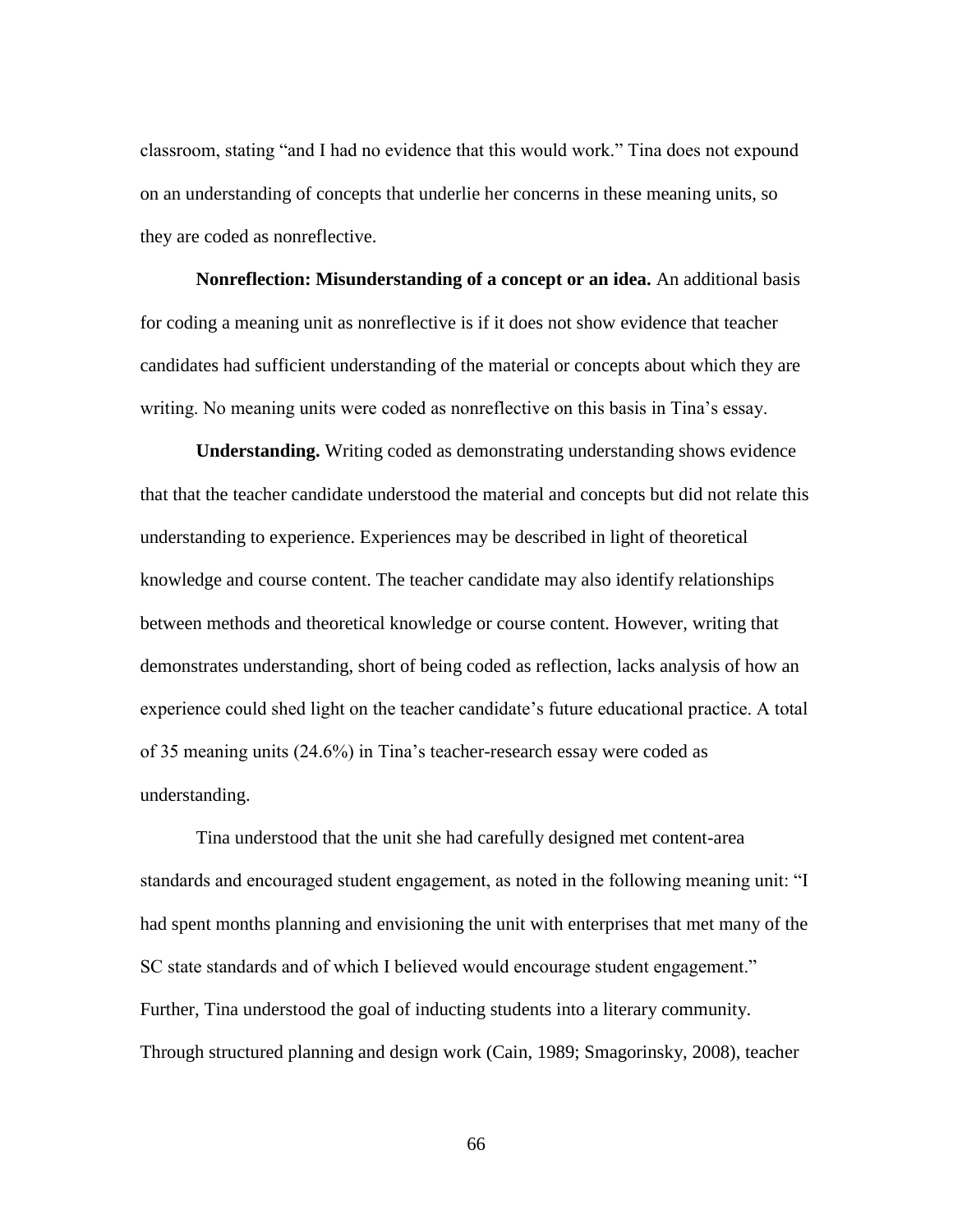candidates involved in this study encouraged students to enter makeshift literary communities in classrooms as they gain understanding of literary life. The literary community that teacher candidates strove to help students enter is a community of practice (Lave & Wenger, 1991) in which members share a common interest or, hopefully, a passion for an enterprise as they interact to improve in what they are doing. Tina demonstrated an understanding of this concept in the following meaning unit:

My unit on Macbeth was a twenty-day unit that analyzed the tragedy of Macbeth while inviting students to enter the literary community. Meaning that they were to step out of the student role and enter the classroom as writers, directors, actors, illustrators, film critics, poets, and other such roles. The goal was for them to encounter the language and themes of Shakespeare in a meaningful way.

Drawing on Applebee (1996), the curriculum is organized around encouraging participation in literary life as a way students enter into story worlds and learn to think about literature, themselves, and society. Through structured planning and design work (Cain, 1989; Smagorinsky, 2008) teacher candidates encourage students to enter makeshift literary communities in English classrooms. Dialogue from one activity to the next is connected through the dynamic of the overall conversation about what it means to lead a literary life and to take on literary roles (Applebee & Langer, 2003). Students interacted in what Applebee (1996) would call knowledge in action, participating in a living literary tradition that is continuously reshaped by society and culture. Students participating in a living literary tradition can gain knowledge that matters individually and to society. Further, Tina understood that this approach is aligned with her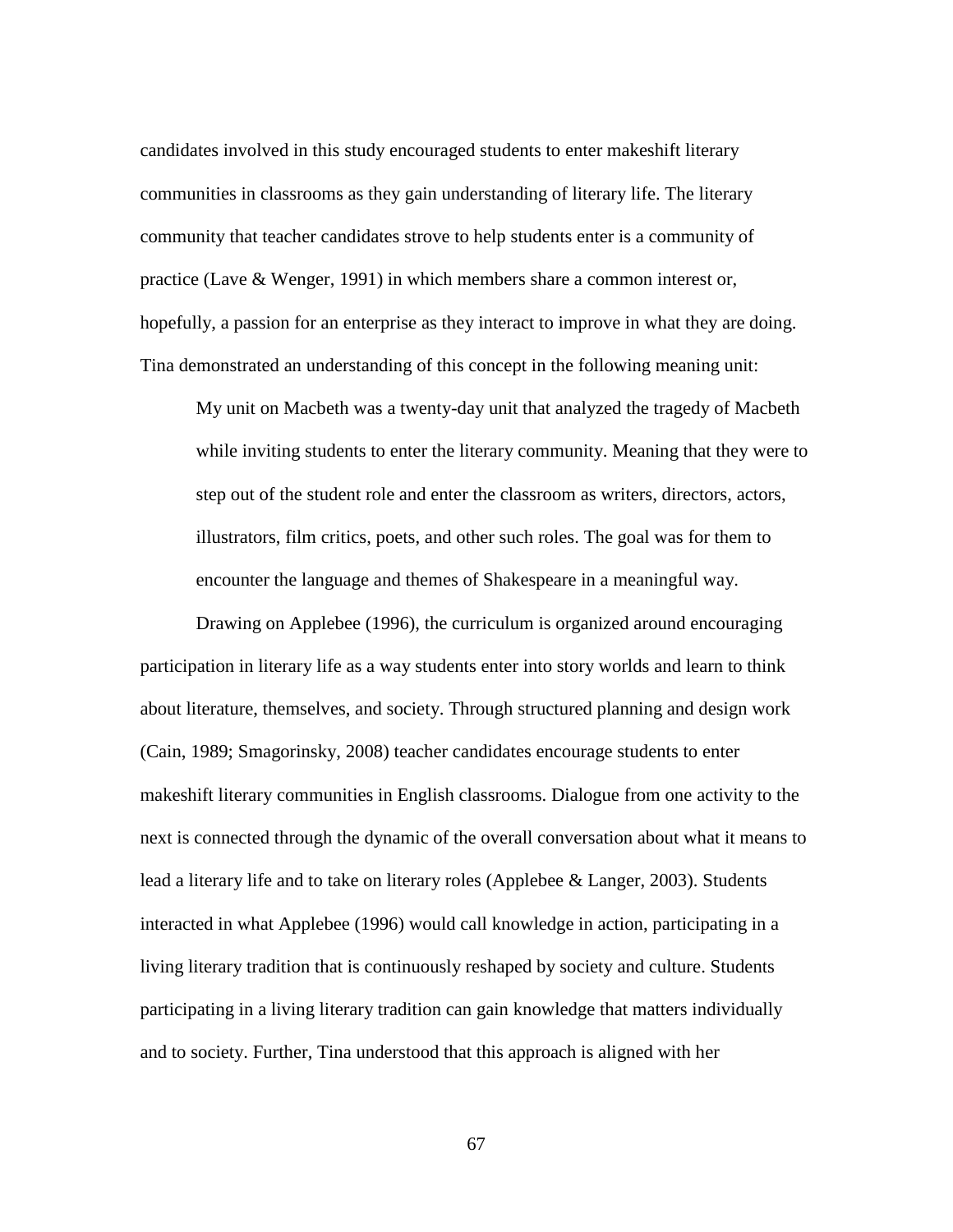constructivist philosophy as a teacher. She described her understanding of this philosophy as follows: "I am a constructivist in my educational philosophy, I believe that the student should be the center of the classroom. They are not to only absorb information, but to bring meaning to the text."

Tina understood that a constructivist teacher believes in encouraging students to engage in their own meaning making with texts. She also understood that a constructivist teacher believes in learner-centered instruction. The constructivist instruction of teacher candidates in this study was intended to take place in a Vygotskian workshop called a construction zone (Smagorinsky, 2008). Construction zones enable students to make meaning in texts in multiple modes and multiple genres. In this way creative, in-depth exploration of an idea that fosters student exploration and inquiry (Smagorinsky, 2008, pp. 157–172, 184–223) is encouraged. An exploration of thematic ideas leads to opportunities for students to explore open-ended questions that lead to increased motivation and higher quality writing and reading. Tina demonstrated reflection as she endeavored to describe instructional strategies that helped students take risks and to gain pride in their creations.

**Reflection.** Writing coded as reflection shows evidence that relationships are made between conceptual knowledge and the experience of student teaching. Reflective writing demonstrates that field experiences are being used to shape student teachers' educational philosophy and practice. Direct application is made between field experience observations and future practices as a teacher. A total of 7 (4.9%) meaning units in the teacher-research essay were given this code. For example, the teacher candidate would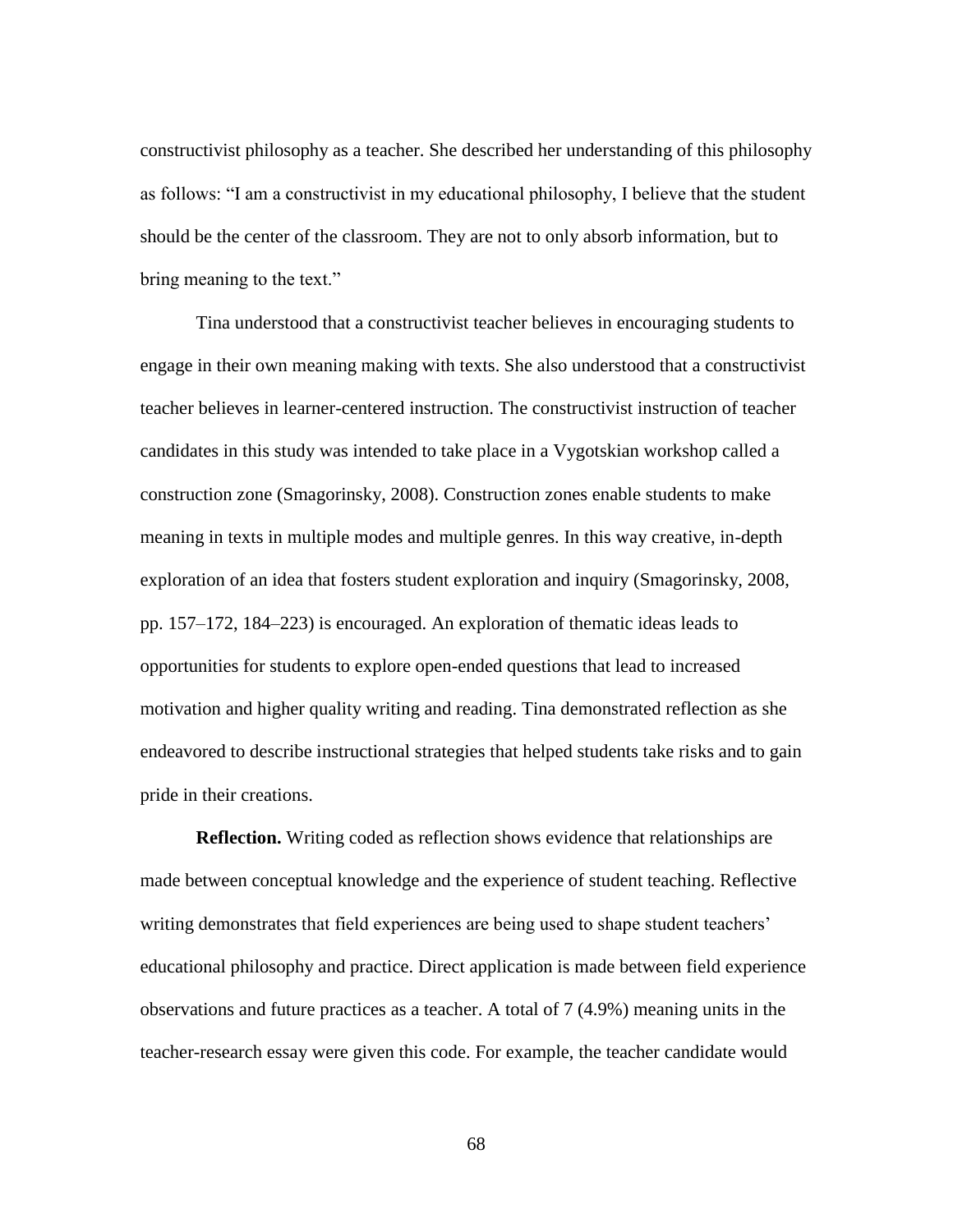analyze the methods used in a lesson and list or describe ways the lesson could be improved. A teacher candidate might also connect classroom experience to a philosophical approach to teaching or to intended future practice as a teacher. Tina reflected during her teacher-research essay about learning that instructional strategies that stress activity and engagement are appreciated by students. This is because, according to Tina's reflection below, students recognize that the strategies encouraged by M. W. Smith and Wilhelm (2006) and Smagorinsky (2008) help them to learn.

I overheard one student talking to another student from a different class, which was also studying Macbeth, "I would hate to be in your class because I hear it's really hard," and my student responded, "You don't know what you're talking about. We learn stuff. Yes, it is hard work, but it is fun because we get to move around a lot. We are a better class than yours because we actually do stuff." Students know that these "fun" activities are actually helping them to learn. They know that there could be a less engaging way for them to learn, and they appreciate teachers taking the time to make the lesson engaging.

Tina was striving to set a context for students to experience the flow described by M. W. Smith and Wilhelm (2006). Note the emphasis in the above meaning unit on students valuing their learning because it is active and fun. This is in line with findings of M. W. Smith and Wilhelm that Tina had studied in which students were more likely to engage in classroom activities when they felt engaged and competent. Curricula that the teenage male students indicated helped them gain a sense of competence used high-level inquiry on real-world tasks, while personally and honestly connecting to course content.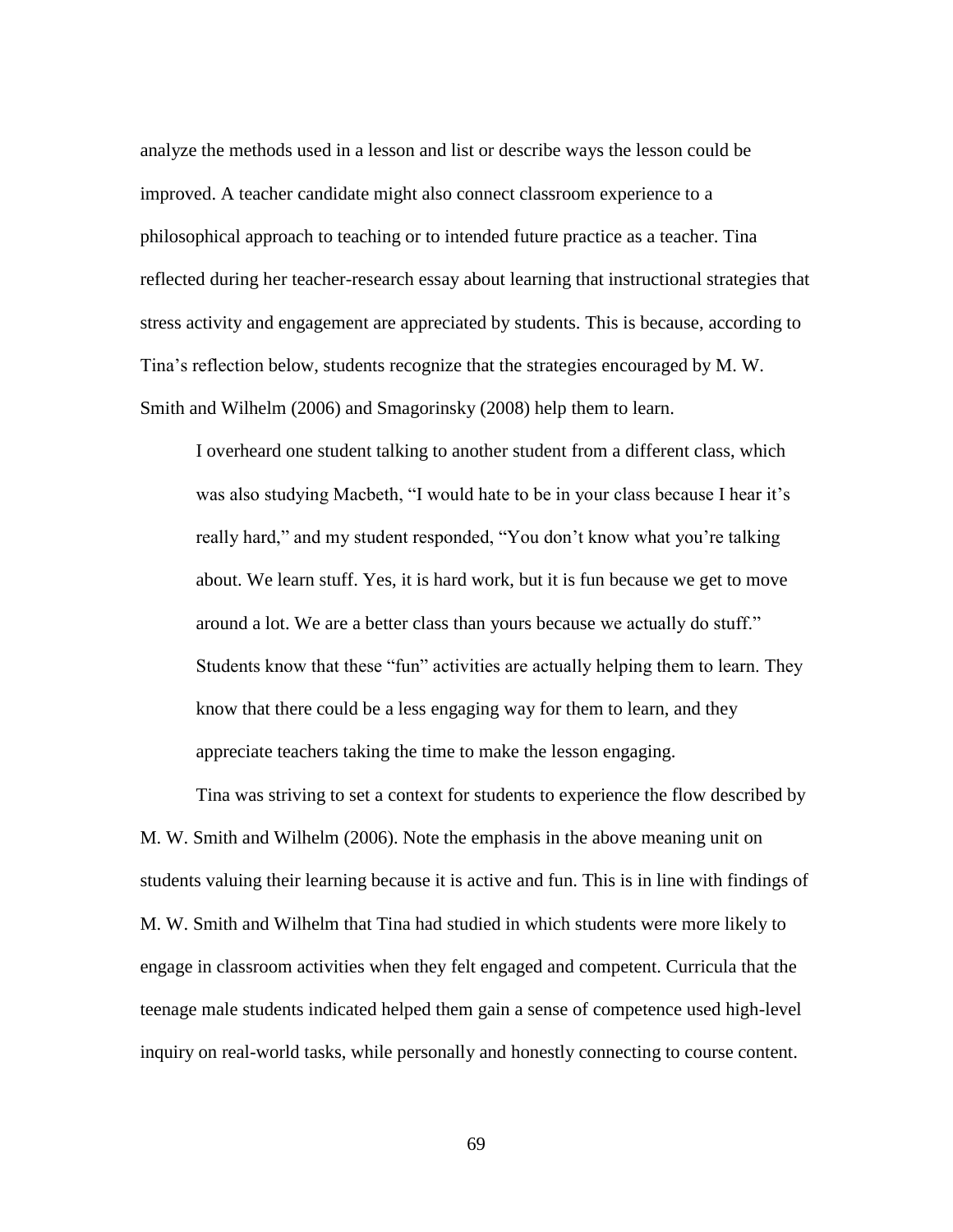The instruction described by M. W. Smith and Wilhelm emphasized helping students commit to their own learning through exercises that engage students in inquiry and dialogue while preparing them for increasingly complex activities. Tina reflected on the value a student places on participation in activities that involve physical movement and exploration of ideas in ways that are personally meaningful.

However, Tina also reflected about a need to ensure adequate structure for the activities to be well organized. This is consistent with the emphasis that Smagorinsky (2008) placed on structured unit design. It is also in line with the emphasis by M. W. Smith and Wilhelm (2006) on clear goals and expectations to be built into design work. The following unit shows Tina reflected on lessons learned from her classroom inquiry about the value of well-structured instructional planning:

Although student appreciated being able to work together in groups, and given responsibility, and a sense of control, they still needed structure. The thing I noticed about the first couple of activities was that there needed to be more structure put in place. I am idealistic, and I thought that I would not have behavior issues if the expectations were clear, they were challenged, and if they were able to work together. What I learned was that I was naive in that thinking. Although students will work, they needed clear structure in order to produce meaningful texts. I changed my activities so that I would always have structure at the beginning of class, so students would be in the mindset to work. I found this was important in order to make the most of class time. Students can be given input, but it needs to be within the obvious confines that the teacher.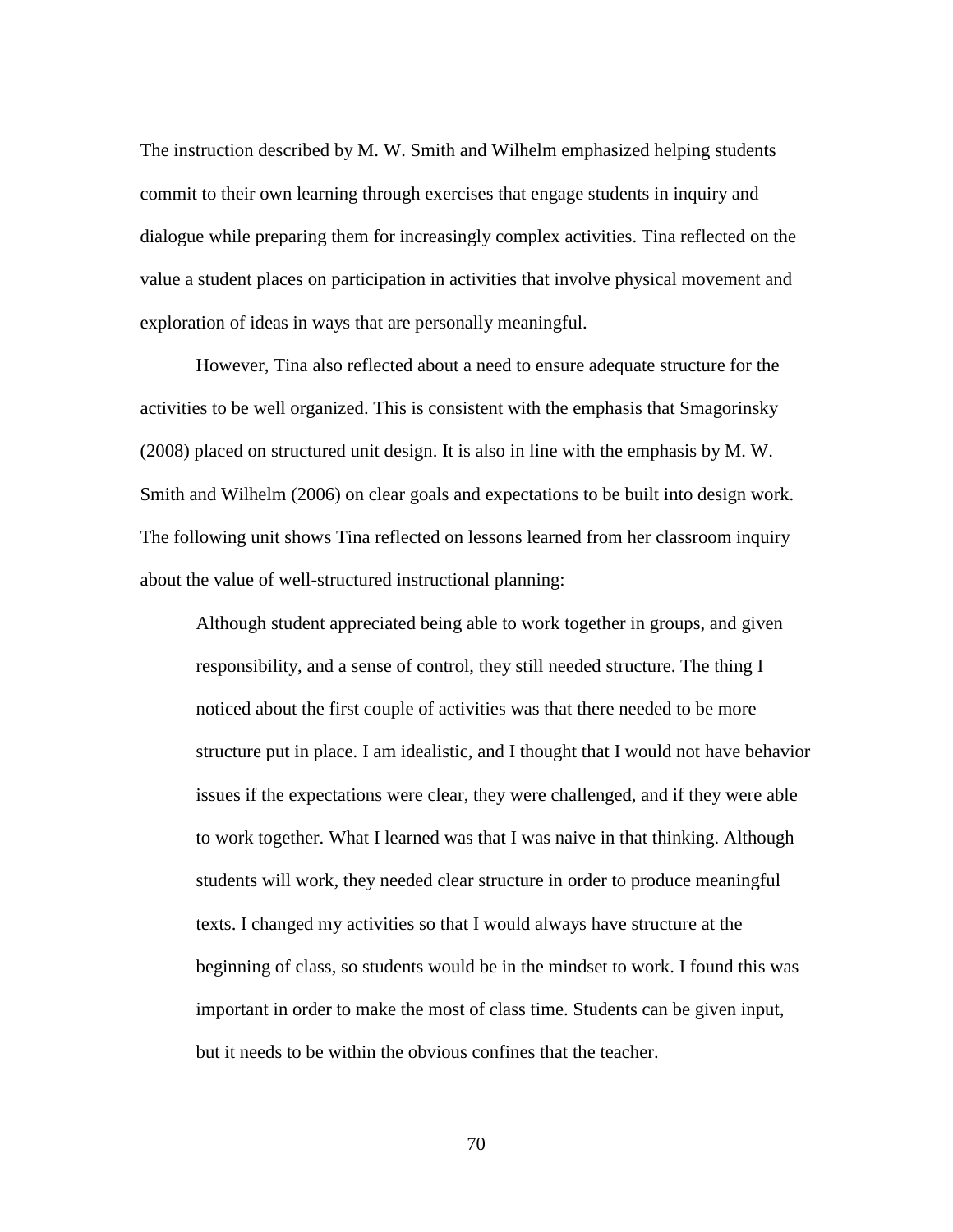Tina reflected on a need for increased structure in her instruction. Experiences from student teaching have helped Tina stress the important aspect of helping students produce meaningful texts in a well-structured manner. She intended to incorporate increased structure in her future teaching practices.

**Critical reflection.** Critical reflection involves evidence in the writing of a change in perspective or a change in the behavior of the student teacher. Only writing by a student teacher that demonstrates evidence of a change—or a shift—in his or her basic philosophical assumptions or conceptual frameworks about teaching would be coded as critical reflection. Evidence would be present that a teacher candidate makes a shift in thinking that includes a philosophical explanation of a new belief. Tina's teacher-research essay is the only one of the eight essays that demonstrated evidence of critical reflection. As described earlier in this analysis, Tina had doubts prior to student teaching about the approach to instruction she was being asked to implement. Specifically, she questioned whether students would be able to lose track of time, which is a key aspect of the flow experience (Csikszentmihalyi, 1990). In addition, Tina questioned whether she would be successful at encouraging students to take on literary roles in the literary community she would strive to establish in her English class. Finally, a lack of evidence of the effectiveness of this approach to instruction troubled her. Tina described how her philosophy of education changed in the course of student teaching. M. W. Smith and Wilhelm (2006) were pivotal in this transformation in her teaching philosophy, described in the following meaning unit: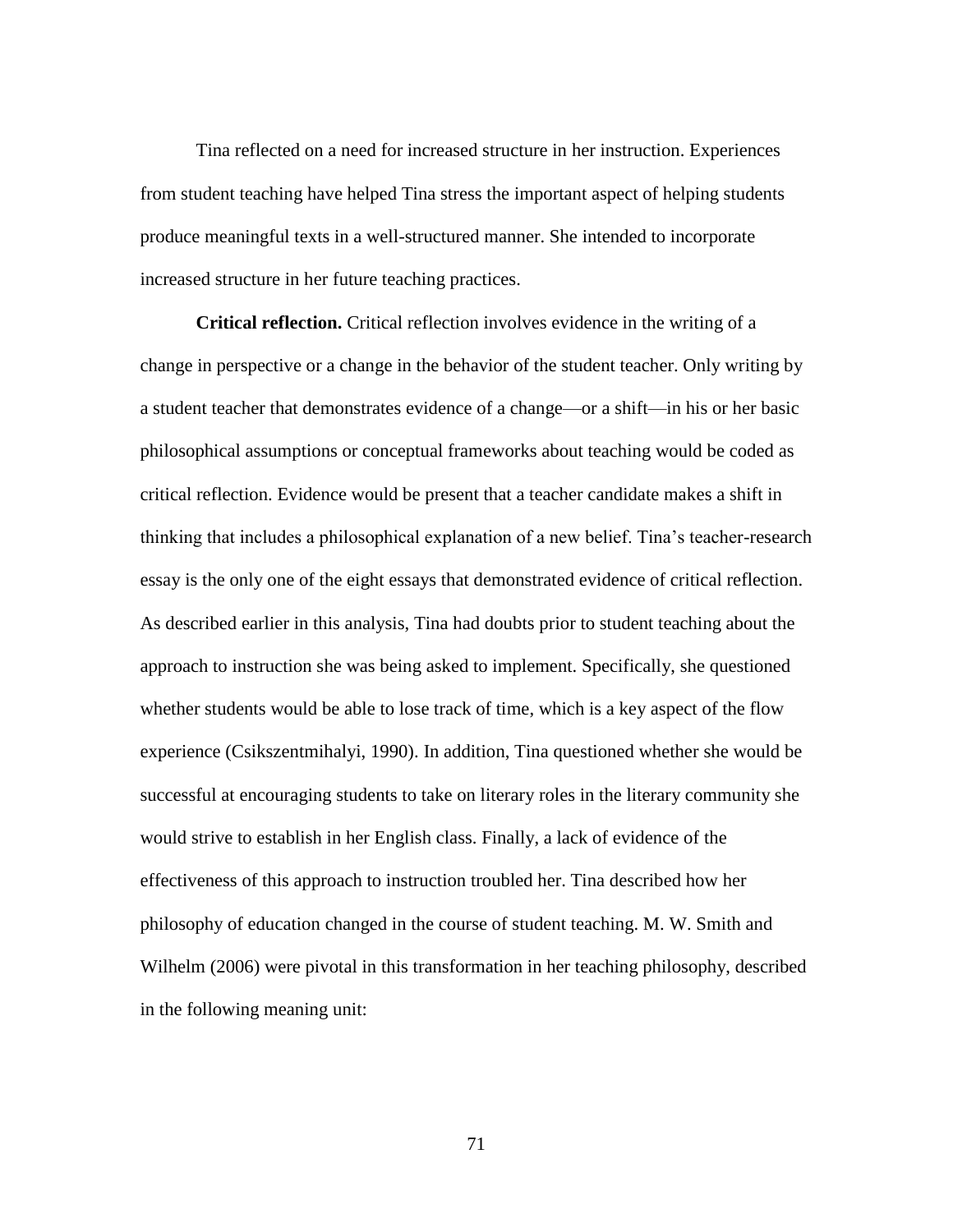Another book I read which I believe had the greatest change on my teaching philosophy, as well as my practice, was Michael Smith, and Jeffrey Wilhelm's book entitled Going with the Flow. In their book they explain flow theory, "flow experiences occur when [activities] provide a sense of control and competence, a challenge that requires an appropriate level of skill, clear goals and feedback, and a focus on the immediate experience … plus one … the importance of the social" (Smith). The hoped for result of these elements, is a classroom that students are completely engrossed in their tasks. My goal within this unit was to not only try some different methods of teaching, but to also attempt to have students enter a state of flow where they no longer noticed time.

Tina set out to use instructional strategies described by M. W. Smith and Wilhelm (2006) to help students experience a sense of flow. She described the approach of M. W. Smith and Wilhelm as having a transformative effect on her philosophy of teaching. Tina reflected on various aspects of the approach she considered to have been effective in student teaching, described earlier in the section analyzing Tina's meaning units that were coded as reflection. The following meaning unit describes the transformation in her approach to teaching as she reflected on her experiences in student teaching:

As a result of my time at (Site A), I learned that students make meaningful connections to literature when they are placed in carefully constructed environments that encourage flow. Students lose track of time when they are given appropriate tasks, adequate scaffolding, the purpose is clear, the experience is immediate, and they get to work together towards a goal. Teachers must make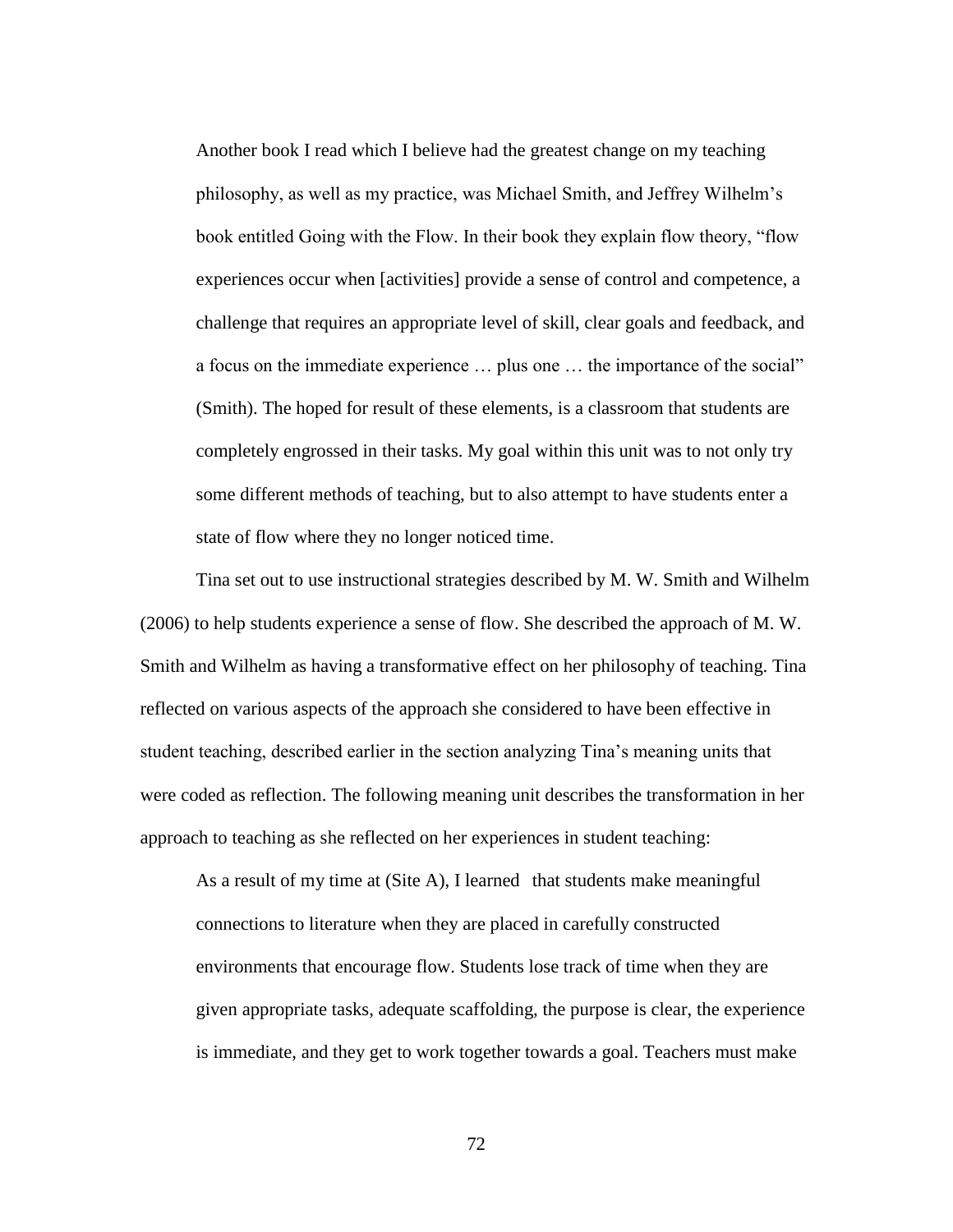the initial connections and explain purposes, but students will rise to occasion when their teachers expect and believe in them. When students are invited to be experts, and encourages, they rise to meet the expectations.

Prior to student teaching, Tina expressed doubts about whether she would be able to successfully implement instruction intended to foster the ability of students to experience flow. She found that this could be accomplished during student teaching. Influenced by M. W. Smith and Wilhelm (2006), Tina stated that she experienced a change in her teaching philosophy and practices so she now privileged instruction that was active, engaging, and intended to help students become so absorbed in their tasks that they might experience flow.

## **Susan**

Susan designed a unit to teach Shakespeare's *Romeo and Juliet* and conducted classroom inquiry based on her implementation of the unit with ninth-grade English I college-preparatory classes at Site A. Because the whole teacher-research essay is assessed according to the highest coded level of reflection, Susan's writing is assessed as reflective.

**Nonreflection.** Out of 122 meaning units in Susan's teacher-research essay, 33 (27%) were coded as nonreflective, based on a description of a routine or procedural matter. For example, the following meaning unit was coded as nonreflective: "I applied this teaching philosophy to a class of thirty ninth grade students." In addition, the following meaning unit is an example of one assigned a code of nonreflection based on its description of classroom routine: "While teaching this class William Shakespeare's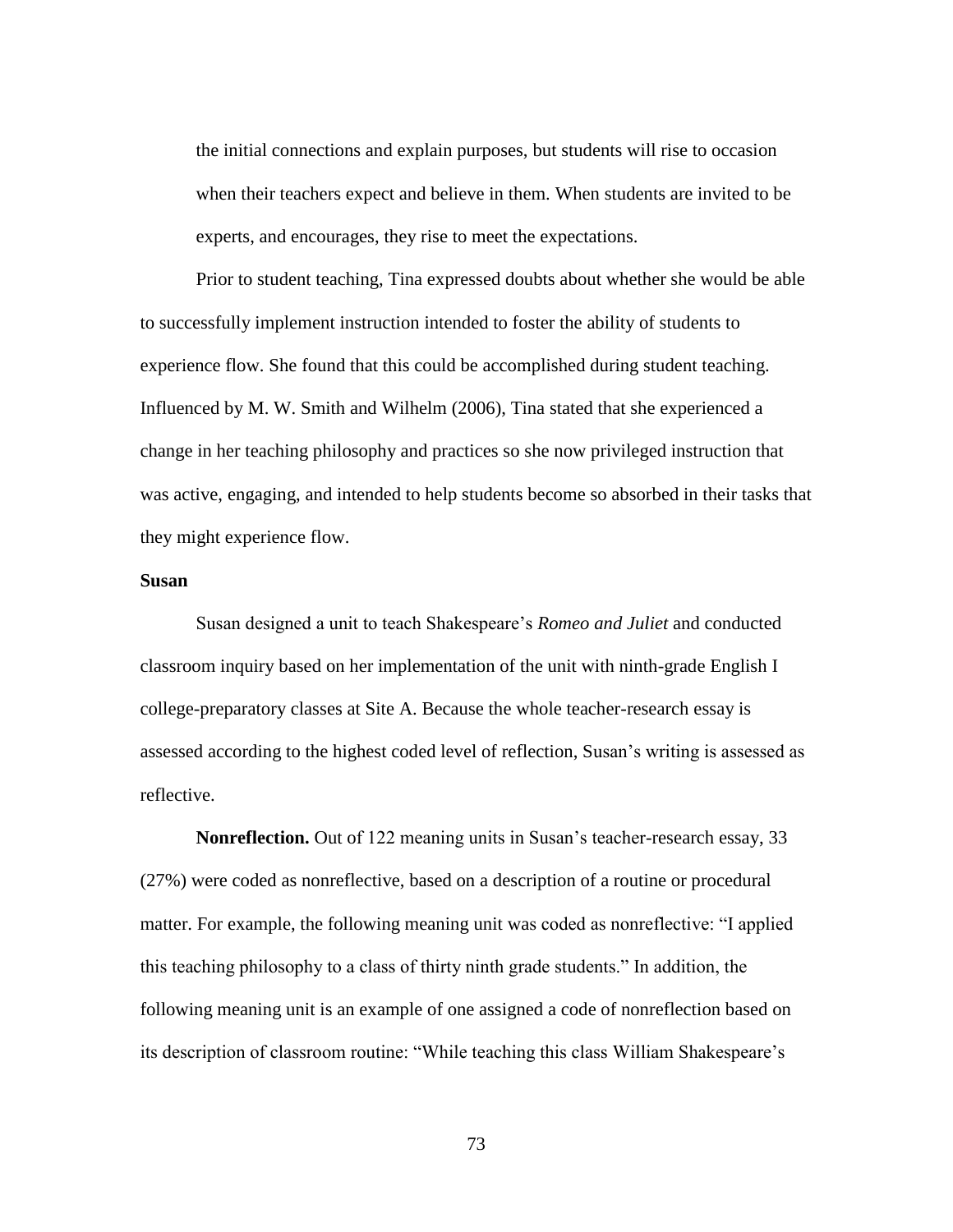*Romeo and Juliet,* I had students complete a number of playful literary enterprises within a classroom 'construction zone.'" Susan designed and implemented units that were intended to establish what Smagorinsky (2008) called a construction zone in a classroom, a workshop in which students are supported through instruction in the ZPD to explore understandings of unit concepts. Once instruction was implemented, Susan examined the strengths and weaknesses through classroom inquiry.

**Nonreflection: Misunderstanding of a concept or an idea.** Seven meaning units (6%) were coded as nonreflective, lacking understanding of a concept. All seven related to a misunderstanding of how to assess whether high school students may have been experiencing flow (Csikszentmihalyi, 1990; M. W. Smith & Wilhelm 2006). For example, Susan suggested that she could tell students experience flow in a manner that is inconsistent with flow theory: "I was able to determine whether or not students entered into a state of flow through analysis of student artifacts and participant observations."

Flow is a mental state of intense, focused concentration (Csikszentmihalyi, 1990). A researcher could make claims that link student flow experiences to student learning or that link flow to the quality of artifacts produced (Csikszentmihalyi et al., 1993; Shernoff et al., 2003). However, no research supports the use of a student artifact itself to determine whether a student experienced flow while producing that artifact.

**Understanding.** Writing coded as demonstrating understanding shows evidence that the teacher candidate understood the material and concepts but did not relate this understanding to experience. Experiences may be described in light of theoretical knowledge and course content. The teacher candidate may also identify relationships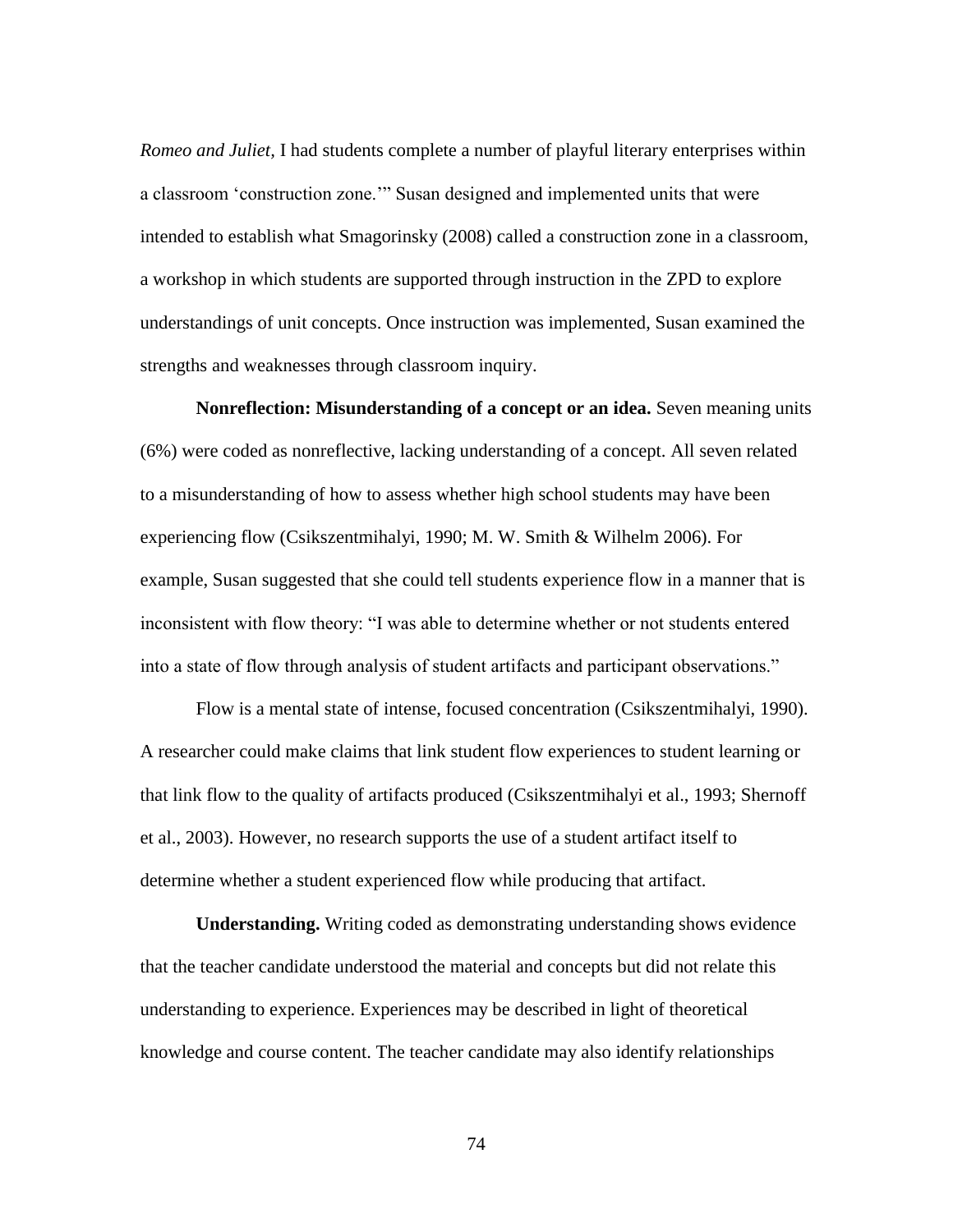between methods and theoretical knowledge or course content. However, writing that demonstrates understanding, short of being coded as reflection, lacks an analysis of how an experience could possibly shed light on the teacher candidate's future educational practice. A total of 63 (52%) of Susan's meaning units were assigned this code. In the teacher-research essay, Susan demonstrated an understanding of the importance of building on the background knowledge of students and understanding their diverse interests:

Because my objectives required students to connect the content to their lives, it was necessary for me to understand the makeup of my classroom. While I taught two classes of academy English 1, two classes of college-prep English 1, and two classes of college-prep English 4, I focused my research on my 4A class of 9th grade CP English 1. I was teaching in a rural community where the majority of my class was Caucasian. Within the class I researched, two students were Hispanic; this was the extent of the diversity. Of the class, 13 were boys and 14 were girls, made of ages fourteen to fifteen. While there may not have been much apparent diversity, it was important for me to keep in mind that no two students are the same, and that each student had different experiences that would shape their education and ability to learn and appreciate Shakespeare.

Susan showed that she understands the value of drawing on diverse backgrounds and interests of students. However, this discussion does not include consideration of related educational strategies that can inform her experience or her future instruction.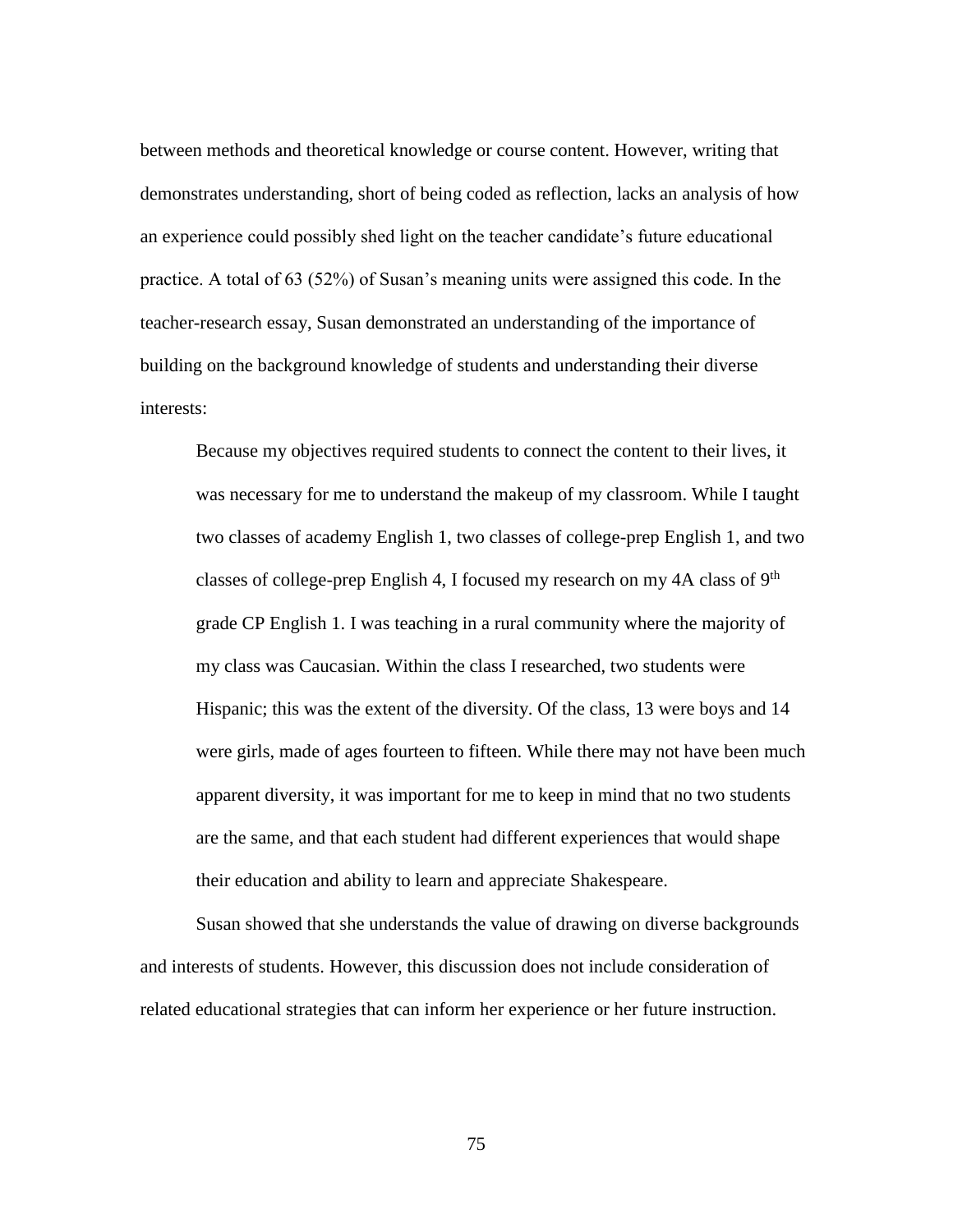Therefore, I code Susan's discussion of considering diversity as demonstrating understanding rather than reflection.

The following meaning unit demonstrates the understanding that Susan possesses of M. W. Smith and Wilhelm's (2006) approach to instruction, which encourages the possibility for students to experience flow (Csikszentmihalyi, 1990):

Smith and Wilhelm (2006) refer to flow as a state of being where students are so focused on their work that they are not distracted, even by friends or outside-ofschool hobbies. Certain activities encourage flow when the students feel competent and in control, they have appropriate challenges as everything is scaffolded, they are provided with clear goals and immediate feedback in the form of comments and grades, and their assignments focus on the immediate experience and incorporate social elements. Students are more likely to enter flow when they are working on engaging literary enterprises because they have the opportunity to connect their experiences and ideas to the texts they read. They do not have to fear one "correct" response as every student's response to the text is different and equivalent. This enforces their feelings of control and competence.

As I discuss below, Susan demonstrated reflection as she endeavored to describe instructional strategies that helped students to take risk and to gain pride in their creations.

**Reflection.** A total of 19 (16%) of meaning units in the teacher-research essay were given a code of reflection. Susan's opening paragraph of her teacher-research essay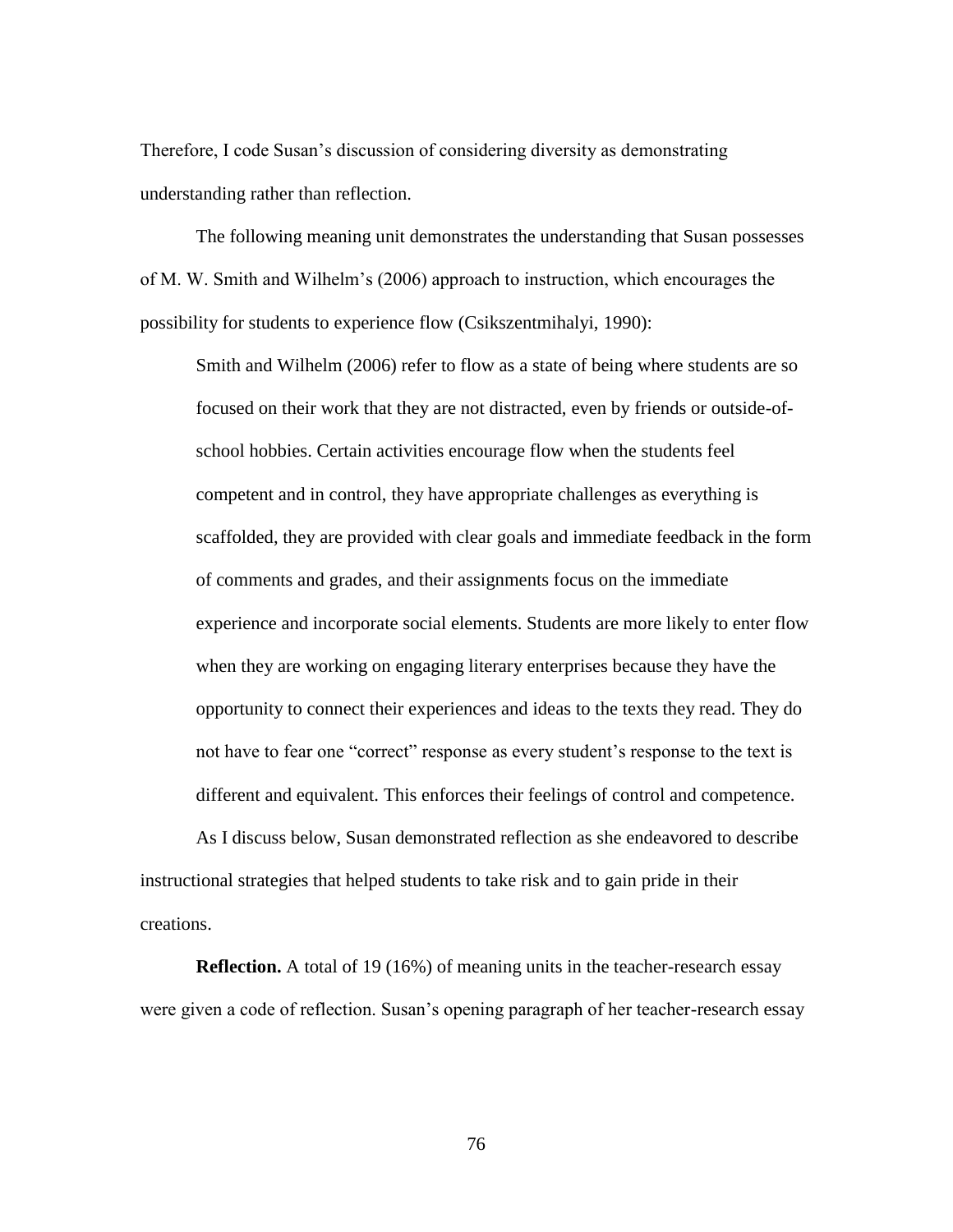is an example of reflectively using her field experience to make connections between theory and practice:

Mark Twain once said "If you hold a cat by the tail, you learn things you cannot learn any other way." At first glance, this quotation seems like a strange one for a high school English teacher to choose as her teaching motto. There is no teacher involved in this quotation to educate the child about felines and their behavior, but this quotation is still appropriate for the high school classroom. As a teacher, I want to provide my students with learning opportunities, but make the students active participants in their own learning. I want to provide real-world activities and have students apply their knowledge to something innovative yet practical. That is just what I have done in my unit "An Engaging Literary Enterprise for William Shakespeare's Romeo and Juliet: Modernizing the Renaissance: Feuds, Love, and Sorrow in Romeo and Juliet and the 2011 Classroom." After carefully scaffolding the necessary background information for my students, I left it up to them to create their own meaning. The student is the only one who knows every detail of their life, and therefore, it is up to him or her to connect the material to that life. Just as the student holding the cat by the tail learned a valuable lesson, the students need to be free to make mistakes in order to learn from them. If the teacher is ever-present this learning opportunity cannot occur.

Susan used the metaphor of learning by holding a cat by the tail to illustrate the importance of helping students engage in active, participatory learning. She reflected about her own structured planning and design work (Cain, 1989; Smagorinsky, 2008; M.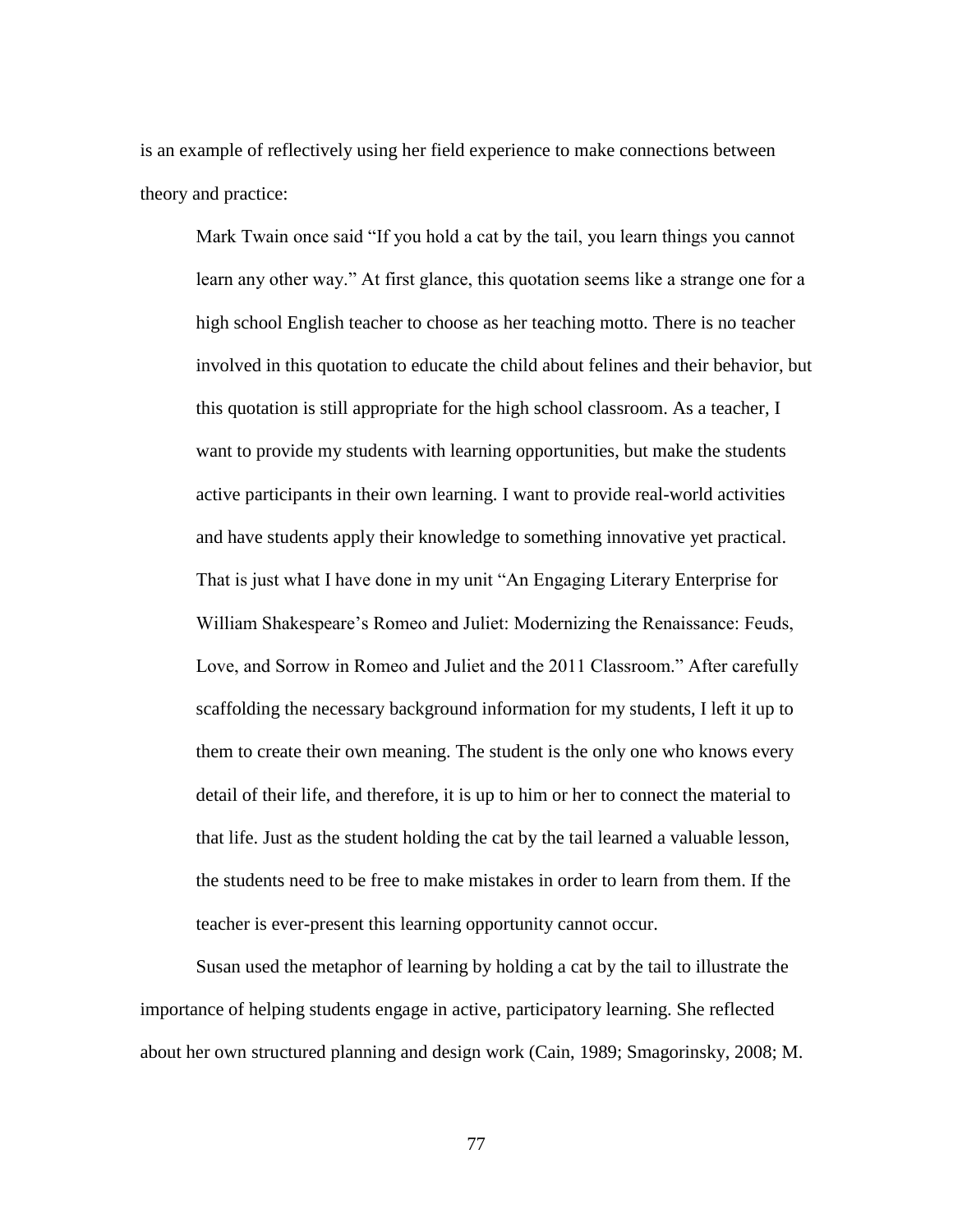W. Smith & Wilhelm, 2006), which provides scaffolds for students to gain background information needed for the students to "create their own meaning." Susan believed her approach to an inquiry-based unit design that provides activities focused around a unifying theme to help students develop further expertise needed to create meaningful responses (Smagorinsky, 2008) helps students connect the material of their lives to the material of the unit on Shakespeare. She reflected about how her metaphor of holding a cat by the tail illustrates the pedagogical importance of allowing students the freedom to take risks as they construct their own meaning making. A similar reflection of how establishing a construction zone in the environment of her classroom helped students gain the freedom to take risks in their own meaning making, found later in Susan's teacher research essay:

Within this construction zone, my freshmen students took their knowledge and applied it to something new to leave the students with something tangible they could be proud of. Because it was a construction zone, there was room for error and correction.

In addition to valuing freedom for error and correction as students create their own meanings, Susan also valued the promotion of students gaining "something tangible they could be proud of." She does not want to reduce instruction to skill-and-drill exercises or recitation of lines. Susan wants students to gain a sense of pride in creations that are personally meaningful to the students themselves. Her goal is to support student participation in what Smagorinsky (2008) called construction zones. But Susan takes a reflective step beyond simply demonstrating an understanding of the concept of a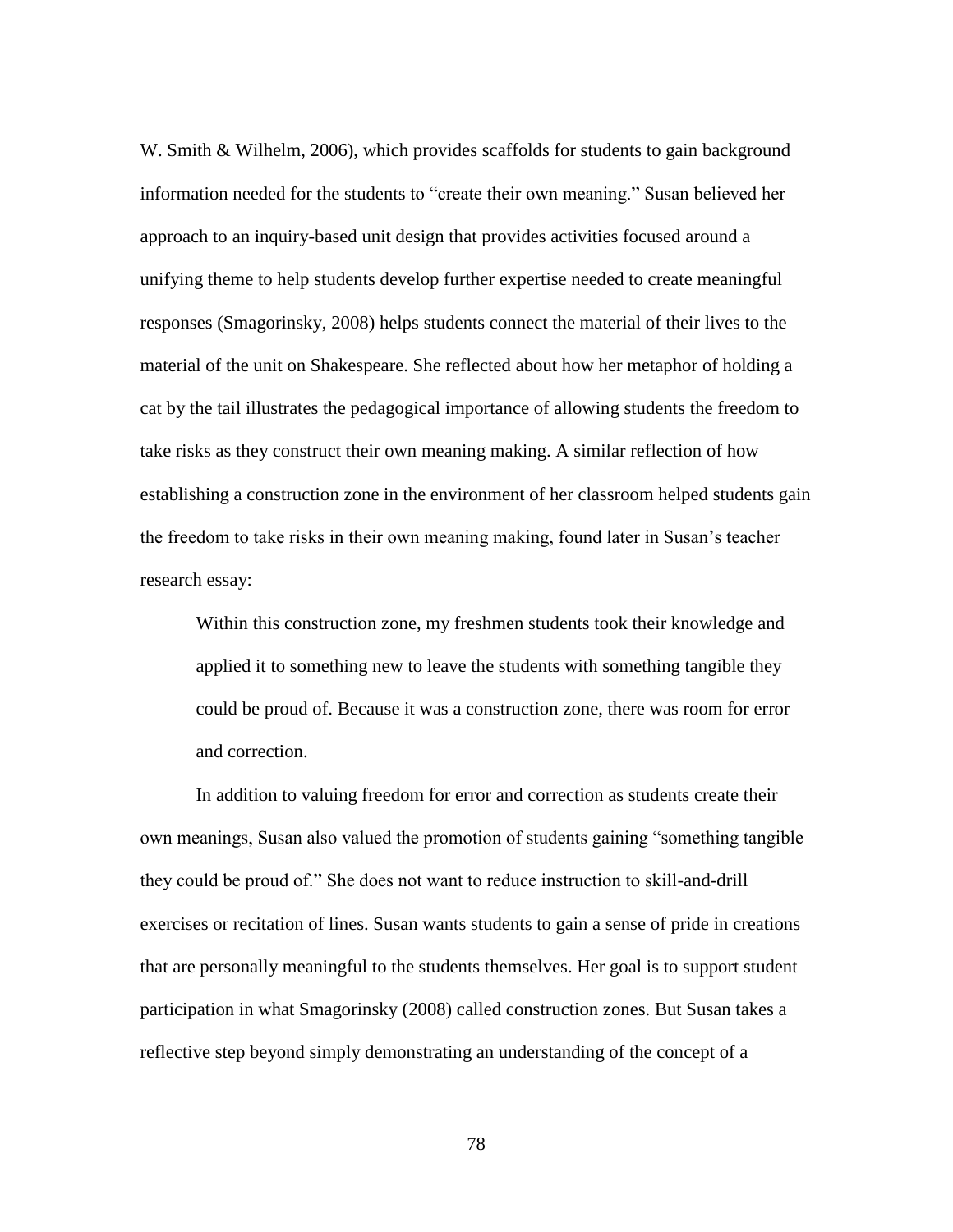construction zone. In the next meaning unit I discuss below, Susan demonstrates reflection related to her implementation of a backwards design in a constructivist framework.

The end result of the unit would be the final literary enterprise, the Facebook page project. For the Facebook Page, the students pick a character from Romeo and Juliet and make a Facebook for that character. For every decision they made on the page, they had to include a rationale. This forced students to focus specifically on the characterization developed throughout the play and to practice making inferences. It forced students to think deeper about the characters and how these characters would act outside of the context of the play. They then applied this information by creating a Facebook page where they used their imaginations to decide what songs their character would listen to or Facebook friends would be. The students had a number of in-process enterprises that lead up to this project. Two of the many in-process enterprises included the Figurative Language Valentines and the Romeo Versus Tybalt Debate. These enterprises carefully scaffolded the information and skills necessary to complete the Facebook page.

Susan reflected on how students can prepare for the culminating unit enterprise of creating a Facebook page that draws on their study of *Romeo and Juliet*. Activities such as the inclusion of a rationale for decisions that are made on the Facebook page help students prepare for the final enterprise of the unit. Activities are sequenced to help students develop the additional expertise needed to create meaningful responses, and this has a positive impact on student-learning activities; according to Susan, "It forced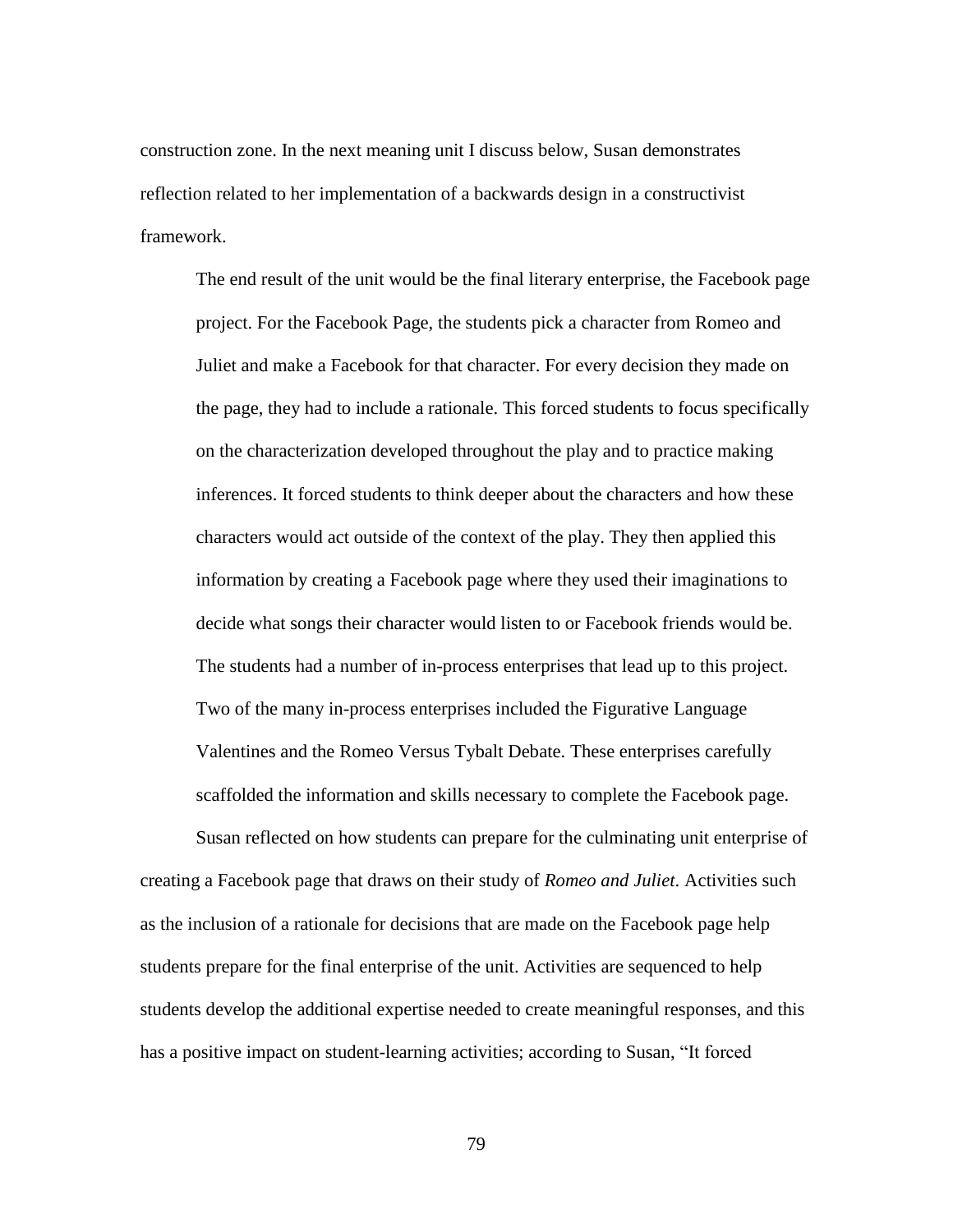students to think deeper about the characters and how these characters would act outside of the context of the play."

Susan demonstrated reflection while presenting student-completed opinionnaires as artifacts. On the first day of introducing *Romeo and Juliet* to students, Susan introduced the story through an opinionnaire that invited discussion of themes relevant to the story. At the time the opinionnaires were passed out, students did not yet know that themes such as love at first sight, revenge, and a parent's right to decide who a child marries were part of the play. The activity involved discussion of themes followed by students each choosing one thematic statement for a free-write paragraph that drew on their own prior knowledge related to their lives, to Shakespeare, and to the play *Romeo and Juliet*. Susan said that the opinionnaire activity "got students eager to read the play because it activated their prior knowledge and connected the play to their schema." This observation on the part of Susan is consistent with her emphasis throughout the essay on scaffolding activities to draw on student background knowledge and helping students make their own meaning of texts. Susan further reflected about how the activity involved aspects of instruction that encouraged the possibility for students to experience flow:

Students enjoyed sharing their opinions and felt a sense of control because they are the experts on their own opinions. They began a challenging play with a feeling of competence. They were able to share their opinions in pairs and then with the class, which got students engaged because of the social element involved in discussion. Moreover, they got immediate feedback when they saw which of their classmates agreed or disagreed with their opinion.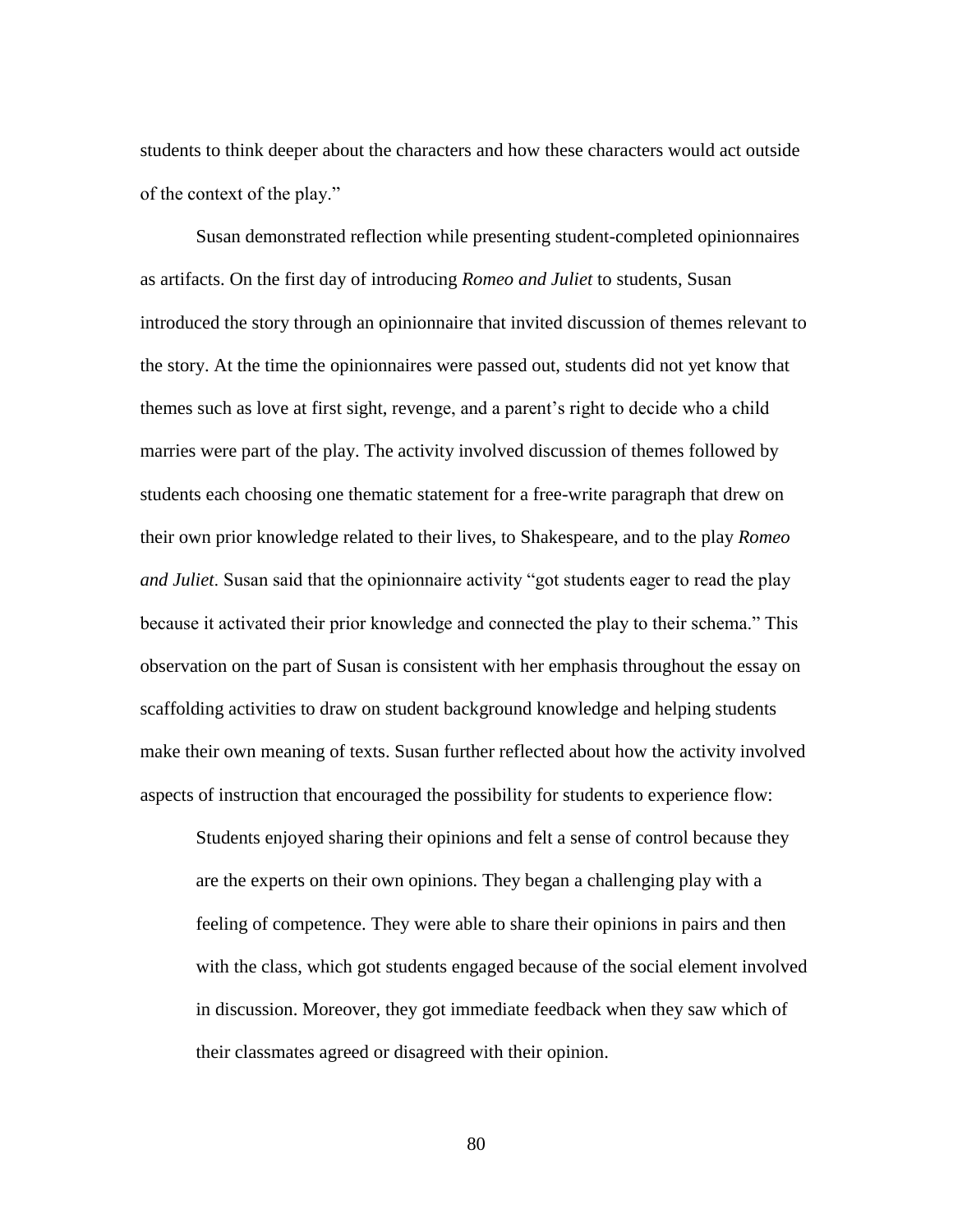Here Susan demonstrated not only that she understood M. W. Smith and Wilhelm's (2006) approach to encouraging flow in an English classroom, but that she uses the approach to shape her own practice. By thus tying together instruction that sets the context for flow with encouragement of students to build on prior knowledge, Susan's presentation of student-generated artifacts represents a reflective discussion of why the artifacts "show that students were able to make predictions about a play they had never read before and were able to activate prior knowledge that would make reading the play easier."

**Critical reflection.** There is no evidence of critical reflection in Susan's teacherresearch essay.

## **Thomas**

Thomas designed a unit for teaching Hawthorne's *The Scarlet Letter* and conducted classroom inquiry based on his implementation of the unit with English III Honors American Literature college-preparatory classes at Site A. Thomas's writing is assessed as reflective because it was the highest level of reflection demonstrated in the teacher-research essay. Students worked together in groups to explore the story while preparing for culminating exercises of writing for a newspaper and participating in a mock trial in an exploration of the story's themes. The class in which Thomas conducted classroom inquiry consisted of 13 10th-grade honors-level students, nine women and four men. No student had an individual education plan.

**Nonreflection.** Of 106 meaning units in Thomas's teacher-research essay, 78 (73.6%) were coded as nonreflective based on a description of a routine or procedural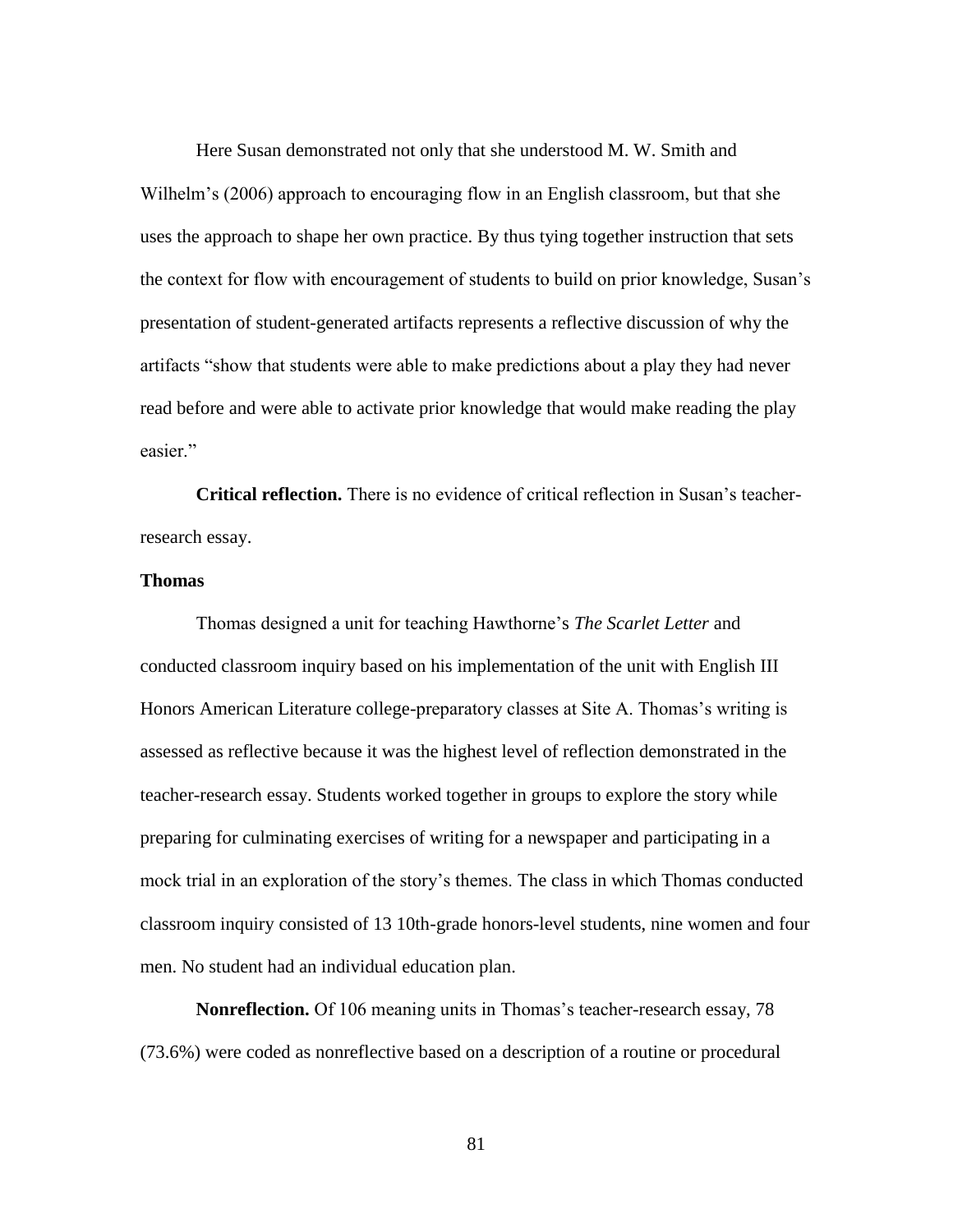matter. The following meaning unit is also coded as nonreflective: "Unit designs, preparation, and class environments were set and I began my teaching." Thomas stated he had taken the necessary steps to make sure he had established unit designs, preparation for instruction, and preparation of the classroom environment prior to teaching. Procedural statements such as these statements that introduced topics of discussion were not expected to be reflective, and they more commonly are likely to be nonreflective (Kember et al., 2008).

Another basis for a code of nonreflection was when Thomas described his experiences as a student teacher without attempting to connect experiences to theoretical knowledge related to the teaching methods he used. In the following meaning unit, Thomas conveyed his emotions related to student teaching without connecting the experience of those emotions to theoretical knowledge: "I was prepared, nervous, and excited to see the results of my studies and hard work." This shows Thomas's emotional state in preparation for student teaching, but there is no attempt to forge a connection between the descriptions of these emotions with themes related to aesthetic aspects of teaching methods. Finally, Thomas made claims about observing students achieve flow without adequately connecting those claims to a theoretical understanding. In the following meaning unit, which is representative of a claim that students experienced flow without adequate demonstration of understanding, Thomas said he found that he successfully encouraged flow through the environment established in the classroom: "Through my research I discovered that students were fully submerged within FLOW Theory while maintaining my goals and objectives throughout the unit and daily lesson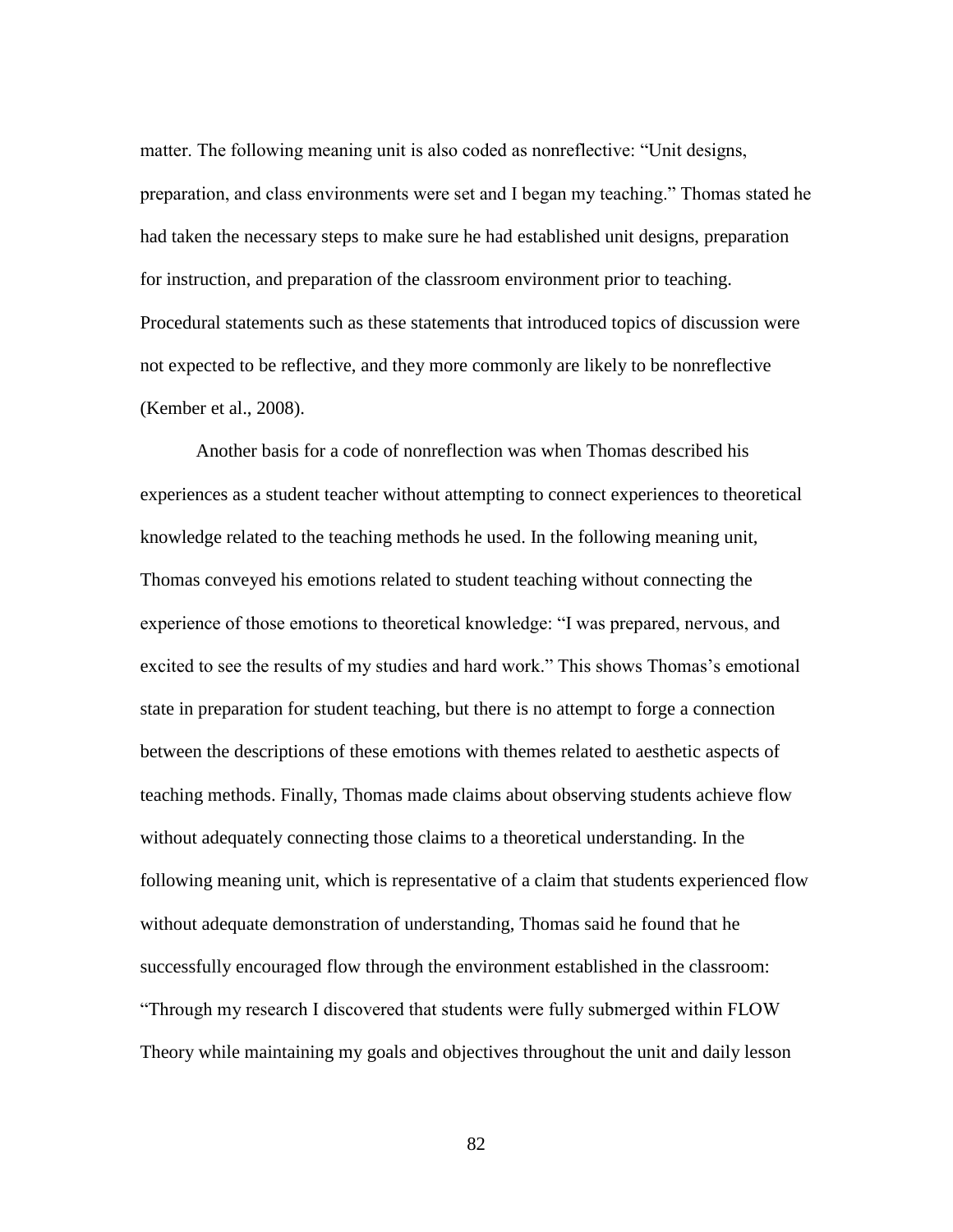plans." Thomas recognized the desirability of encouraging the potential for students to experience flow in the context of seeking to achieve the learning gains expressed in his goals and objectives. However, in the context of these meaning units, he did not provide adequate support for his claim that students achieved flow with evidence that either showed an understanding or a misunderstanding of the psychological state of flow. Later in his teacher-research essay, Thomas did demonstrate understanding of aspects of the observation of a person who is experiencing flow.

**Nonreflection: Misunderstanding of a concept or an idea.** No meaning units were coded as nonreflection for lack of demonstrating understanding of a concept.

**Understanding.** Writing coded as demonstrating understanding shows evidence that the teacher candidate understood the material and concepts but did not relate this understanding to experience. Experiences may be described in light of theoretical knowledge and course content. The teacher candidate may also identify relationships between methods and theoretical knowledge or course content. However, writing that demonstrates understanding, short of being coded as reflection, lacks an analysis of how an experience could possibly shed light on the teacher candidate's future educational practice. A total of 21 (19.8%) of Thomas's meaning units were assigned this code. A theme that emerged included Thomas's understanding of the importance of taking student interests into account while striving to involve students in activities in which they might experience flow. This theme is expressed in the following meaning unit in which Thomas described lessons he learned from the conduct of an inventory into student interests.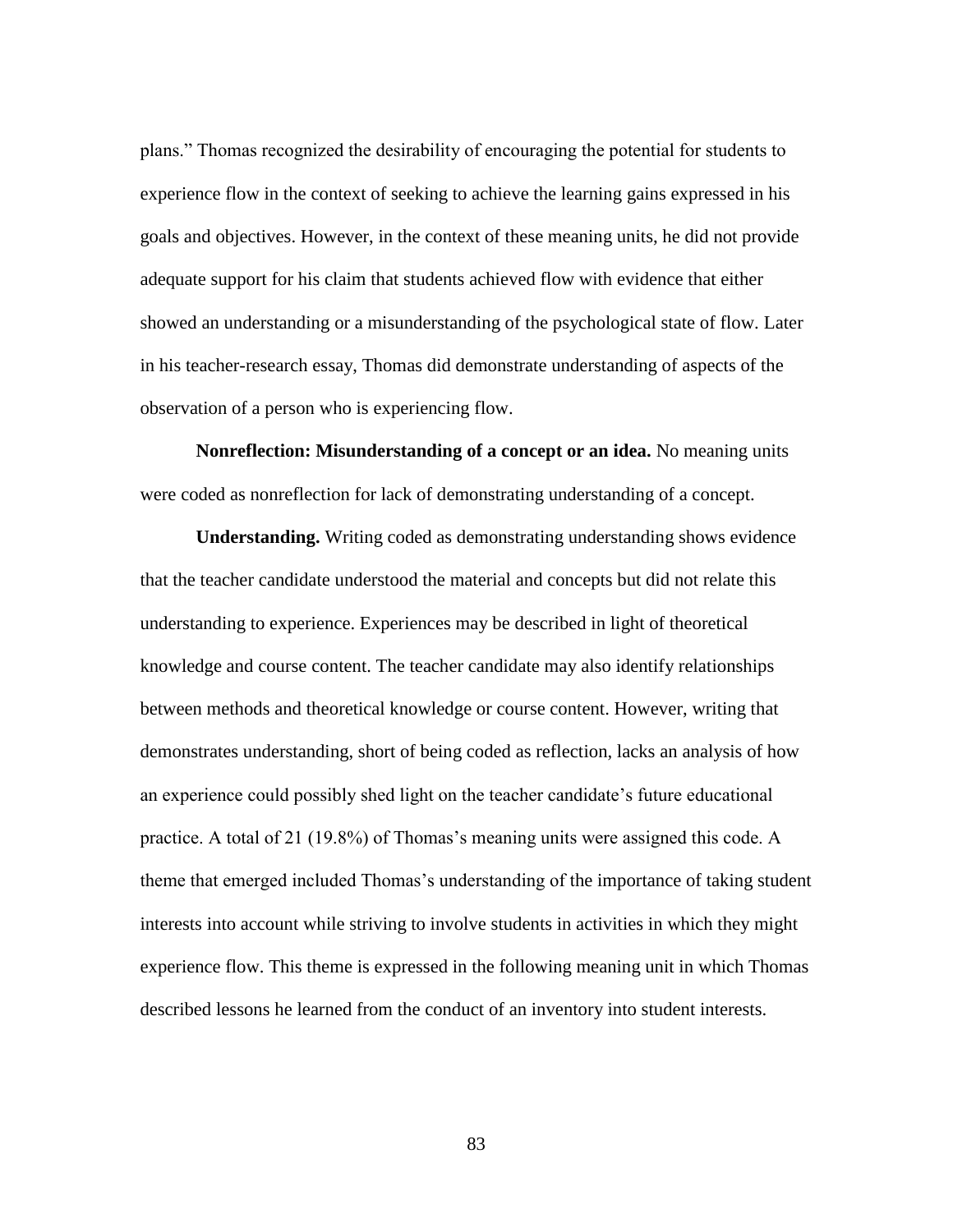Before teaching the designed conceptual unit I conducted a Student Inventory to determine the relevance of what I would be teaching. From what I gathered most students wanted to be creative and read fiction, both of which fit within my conceptual unit.

This meaning unit shows that Thomas understood the reason for conducting a student inventory, and how the information gained from the inventory can inform future instruction. Thomas strove to tap into student interests in being creative in their roles as writers, journalists, and participants in a mock trial, as they read the fictional story, *The Scarlett Letter*. M. W. Smith and Wilhelm (2006) described the importance of taking student interests into account in their discussion of instruction that fosters the potential for students to experience flow. The teenage boys participating in research by M. W. Smith and Wilhelm (2002, 2006) were more likely to become engaged in classroom activities if the activities showed the teacher cared about their expressed interests and passions, as revealed to M. W. Smith and Wilhelm during interviews. Thomas described the importance of flow or engagement to student learning adequately for a Level 2 code of understanding the concept. In a representative meaning unit, Thomas stated, "As I progressed through the unit I quickly discovered that doubts of teaching Nathaniel Hawthorne's The Scarlet Letter were not warranted if students were properly engaged."

Engagement in the English classroom, in this study, was viewed as flow (M. W. Smith & Wilhelm, 2006). Thomas understood that instruction that engages students, as described by M. W. Smith and Wilhelm (2006), can help students understand a challenging text. Further, Thomas understood aspects of flow described by M. W. Smith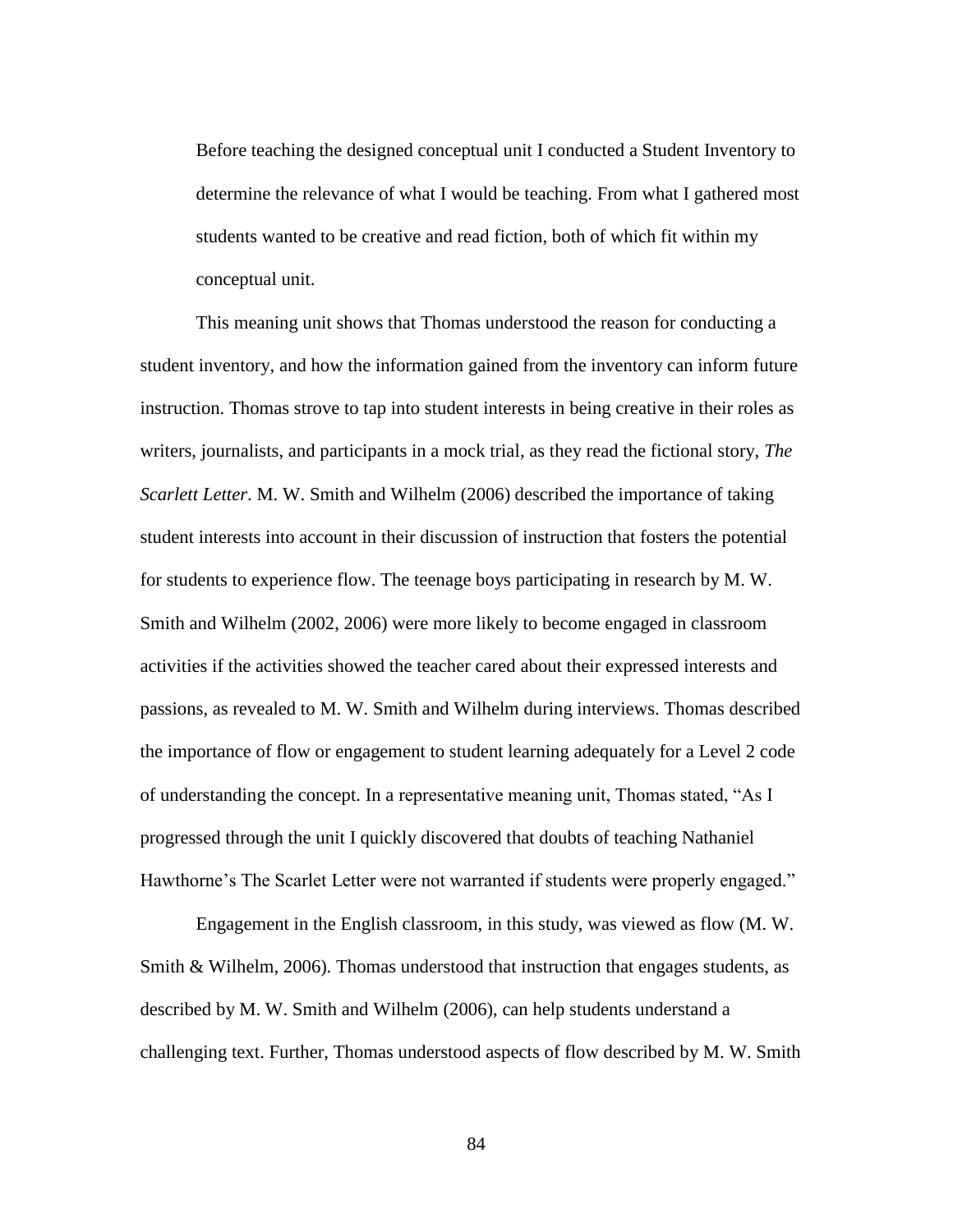and Wilhelm to engage students, demonstrated in the following two meaning units: "In planning I focused on five important aspects: Control and Competence, Clear Goals and Immediate Feedback, An Appropriate Challenge, Importance of the Social, Immediate Experience (Smith and Wilhelm)" and "FLOW Theory enabled all goals and objectives to be met with ease and without negative repercussions by students." These meaning units showed that Thomas understood that strategies to plan engaging instruction, described by M. W. Smith and Wilhelm, are intended to enable students to meet and exceed learning objectives in ways that help students stretch their abilities while minimizing a sense of risk of negative outcome in the case of failure.

Evidenced by these two meaning units, Thomas also included a meaning unit coded as nonreflection based on a claim to have observed students in flow that was not supported with an adequate description of the observation to demonstrate understanding of the concept of identifying a student who is in the highly focused state of deep concentration known as flow: "By focusing on each aspect in preparation and implementation, I was able to see students within a state of flow." Thomas may actually have seen students in a state of flow, but he does not provide an adequate discussion of what he saw for the claim to be coded at a Level 2 for understanding of the concept. Thomas does not demonstrate an understanding of ways of describing the observation of students experiencing flow, which would be characterized by students having a sense of losing track of time and even losing track of a sense of self, finding the activity rewarding for its own sake, while deeply focused and concentrated on the activity (Csikszentmihalyi, 1990; M. W. Smith & Wilhelm, 2006). Later in the teacher-research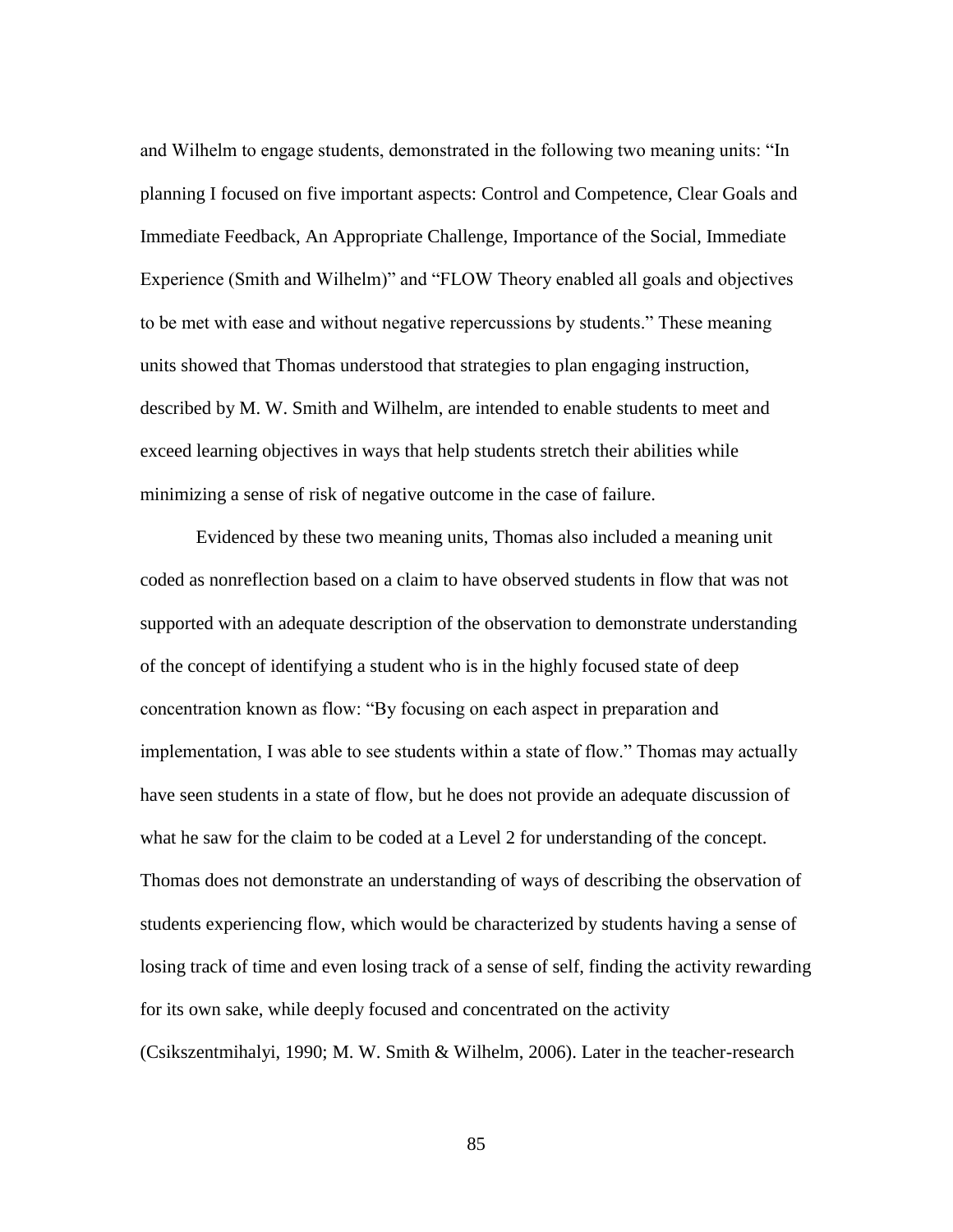essay, however, Thomas does demonstrate a Level 2 understanding of the concept of the importance of the social as an aspect of flow identified by M. W. Smith and Wilhelm: "It was evident that their enjoyment and engagment was high as students could not hold back their participation and thoughts after each student group finished presenting their work and explaining their reasoning of selecting certain ideas to the class." This meaning unit demonstrates that Thomas understood participation and the sharing of thoughts in relation to class presentations as indicators of the flow discussed by M. W. Smith and Wilhelm.

Next I discuss ways that Thomas demonstrated reflection as he endeavored to describe instructional strategies that helped students make meaning of Hawthorne in engaging ways.

**Reflection.** A total of 7 (6.6%) of meaning units in the teacher-research essay were given a code of reflection, based on a connection between pedagogical theory and practices and experiences in Thomas's field experience. Thomas was particularly reflective about ways he strove to use his knowledge of Smagorinsky's (2008) approach to a creating a construction zone in the English classroom in an effort to help students make meaningful connections with the challenging text. In striving to turn his English classroom into a construction zone, Thomas drew on Smagorinsky description of a construction zone as if the classroom was a carpenter's workshop. In a construction zone, similar to the way carpenters use various tools in the production of their work, students are able to produce texts, shaping and reshaping their growing understandings of concepts. Planning structured discussions and activities that promote this exploration of ideas is a key aspect of fostering a construction zone. The teacher endeavors to provide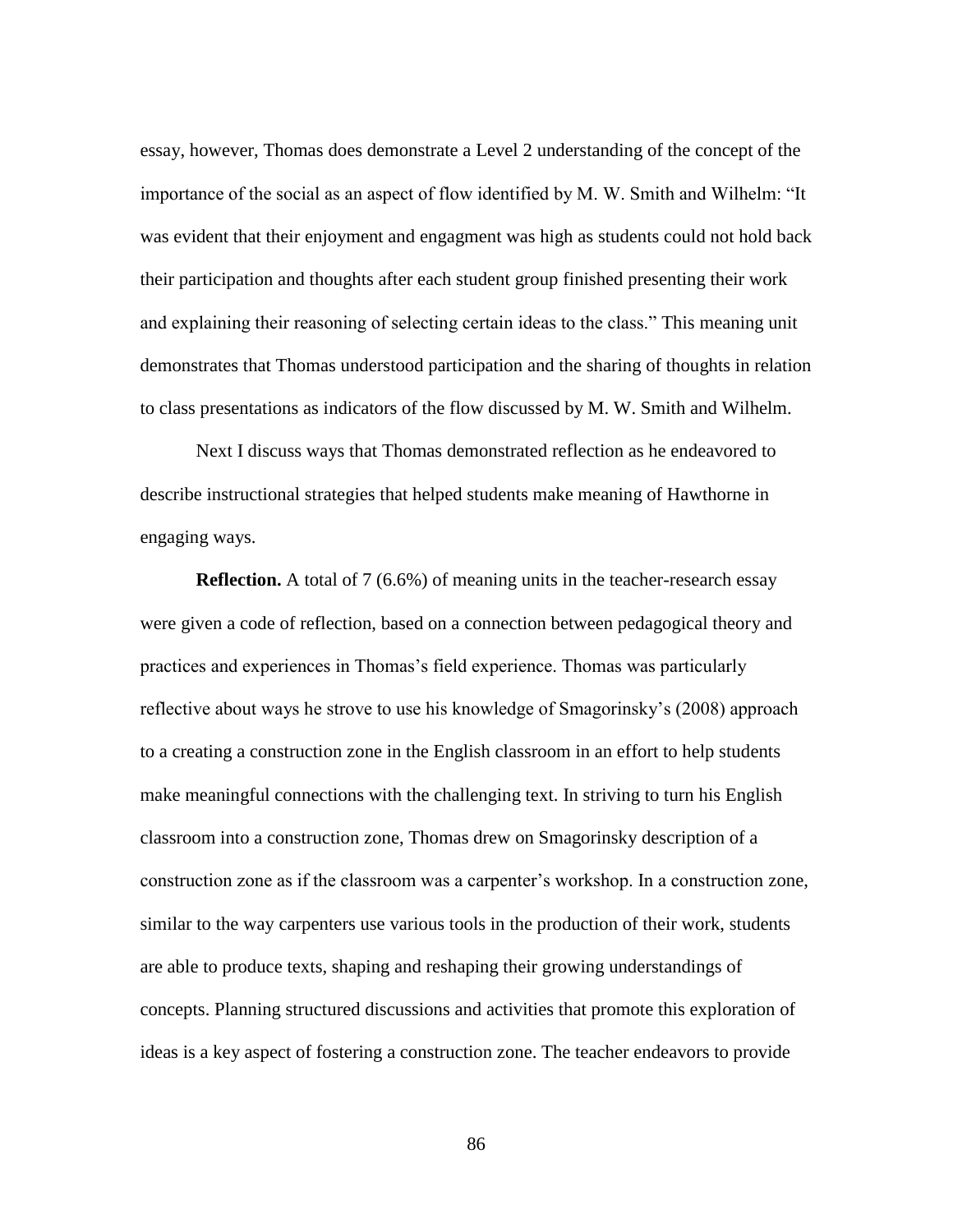instruction in the student's ZPD. Thomas reflected about how he used Smagorinsky's (2008) construction zone approach to encourage engagement and meaning making by students in the following meaning unit:

Building the unit I tried to use Smagorinsky's thoughts and guidance through carpentry, "The carpenter might use a variety of methods to teach the skills of cabinet making: providing information verbally, modeling, and showing how to find resources, and so on." (Smagorinsky 19). When I was finished, my goal was to discover if my students would be embedded within FLOW Theory while successfully maintaining my goals and objectives for students. In order to properly find the answers to this question I had to keep a detailed account of each day, student progress, and daily goals and objectives met and not met within my classes.

Thomas strove to use multiple modes of textual production and multiple genres to help students become actively involved in constructing deeper, richer meanings as they produced texts in the classroom. He forged a connection between Smagorinsky's (2008) approach of establishing a construction zone in a classroom to his own goals of helping students meet learning goals and instructional objectives while achieving flow. Similar to a carpenter, Thomas made sure to keep records that would be rich in detail. He used the methods of teacher research to inquire into ways students met goals and objectives while also experiencing flow. In the following meaning unit Thomas continued to grapple with a connection between his theoretical understanding of Smagorinsky's approach to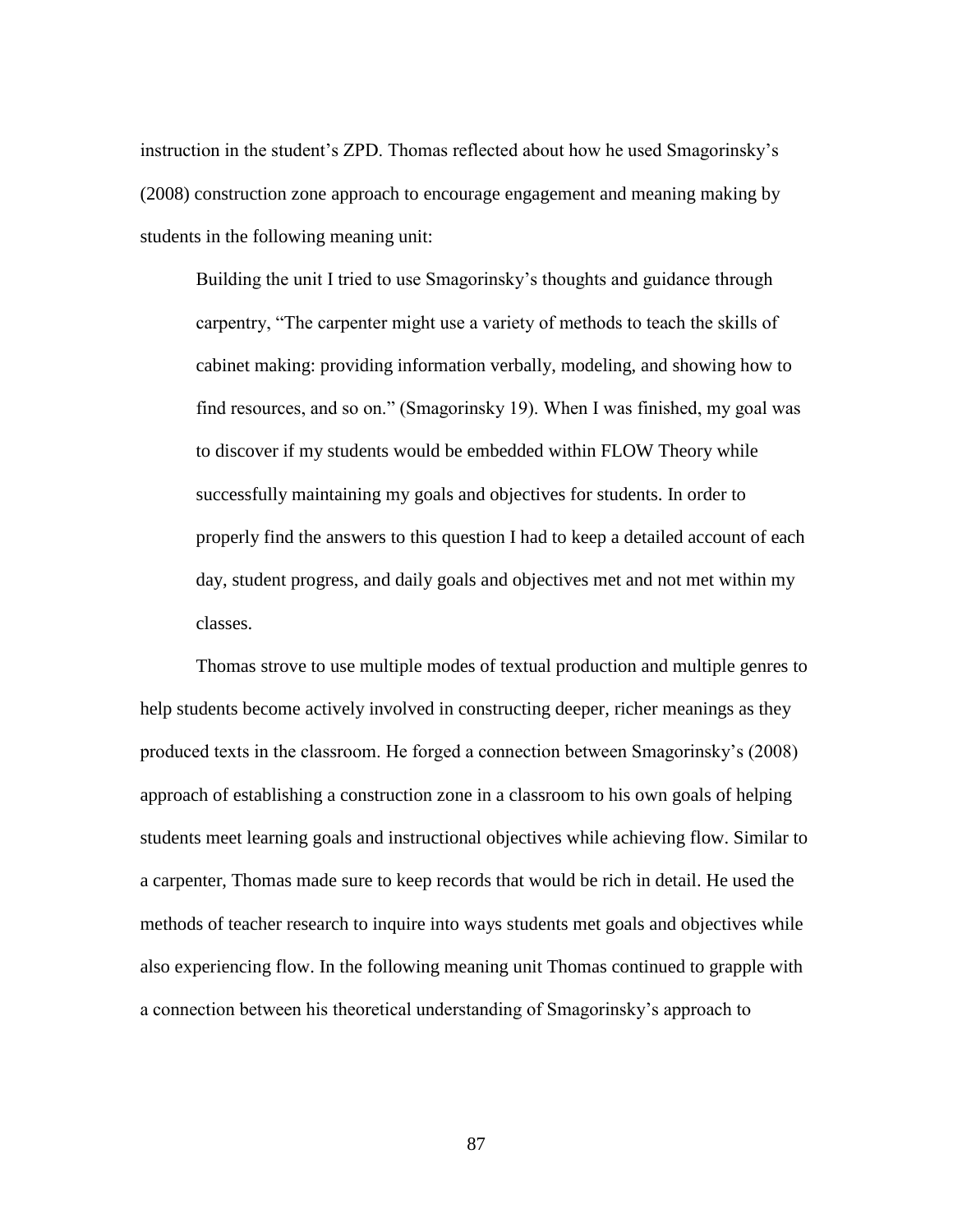establishing a construction zone and his experiences while planning and implementing classroom instruction.

My unit's main text was Nathaniel Hawthorne's *The Scarlet Letter*. Many teachers criticize the text because of its difficultly, archaic language, and hard-torelate themes. I, myself, questioned whether this text was best suited for my classroom; however, I continued with my preparation and taught the conceptual unit containing *The Scarlet Letter.* In order to combat the challenges brought up by other teachers I included a unique way of teaching *The Scarlet Letter*. Going away from the traditional methods of teaching a novel, I would not have students read the entire romance novel. Instead, each student would be required to read only four predetermined chapters. After each chapter was completed students would meet with other students who were chosen to read the same chapters and discuss specific details of the readings. Concluding student reading the class would unite as a whole and discuss the book as one text. Over the course of the readings and unit students would be engaged in numerous texts, enterprises, and creative opportunities while still gaining the themes and purposes Hawthorne set forth.

This shows Thomas reflecting about how to use social-learning activities and engagement in a construction zone to address the difficulties of teaching a challenging text in ways that better equip him to meet the needs of his students. Specifically, Thomas reflected about the use of group collaboration and social activity to foster meaning making in a challenging text. The enterprises referenced by Thomas encouraged students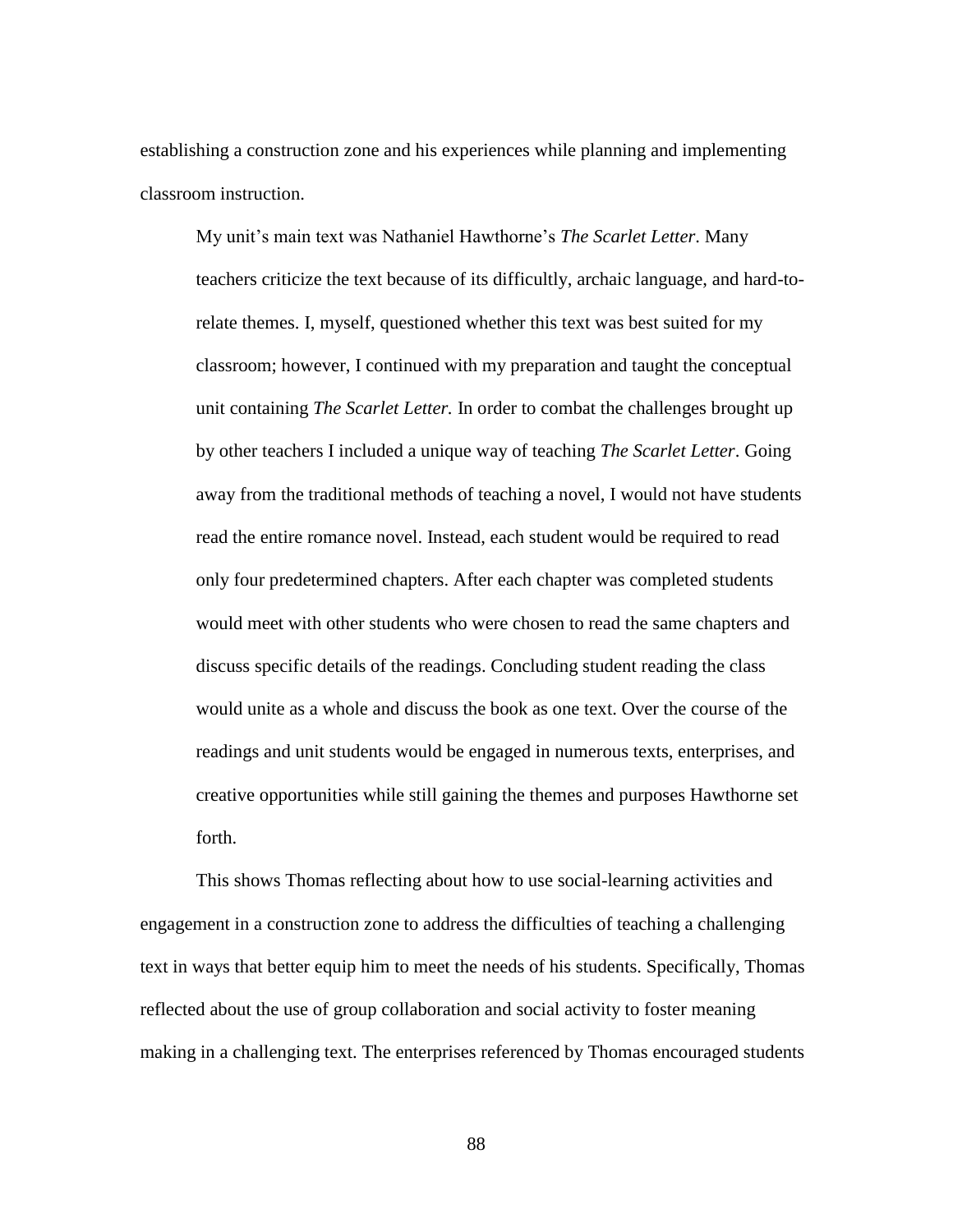to explore different roles, including the roles of journalists for a newspaper and the roles of participants in a mock trial. Thomas strove to foster an environment in which students together took on the roles of readers and writers in a classroom community as the students helped each other shape and reshape their understanding of *The Scarlett Letter.* The following unit is representative of instances in which Thomas took the next step of connecting his theoretical understanding of attributes of flow, as identified by M. W. Smith and Wilhelm (2006), to his inquiry into the effectiveness of an activity. In this case, Thomas described an activity in which students explored themes raised by *The Scarlett Letter* from the lens of feminist criticism.

In order to make sure they understood and were capable of implementing the information, (Control and Competence) I reiterated the idea by having them read "Declaration of Rights and Sentiments" by Elizabeth Stanton (Immediate Experience). As they read independently they used their annotating skills, taught in a previous class period. I then explained they would be divided into groups and in order to write out their intereptation of thoughts and ideas the author described (Importance of the Social). When creating this intereptation they were asking one another, including msyelf, questions as well as discussing their ideas for approval or clarification (Clear Goals and Immediate Feedback). When each group was finished with analyzing the text we began breaking it down as a class. The class discussion was rich and frutiful as each group contributed and helped decipher the ideas. Knowing the text and discussion helped build upon their ideas of Feminist Criticism. I had students relate it to their reading. I did not immeedietly ask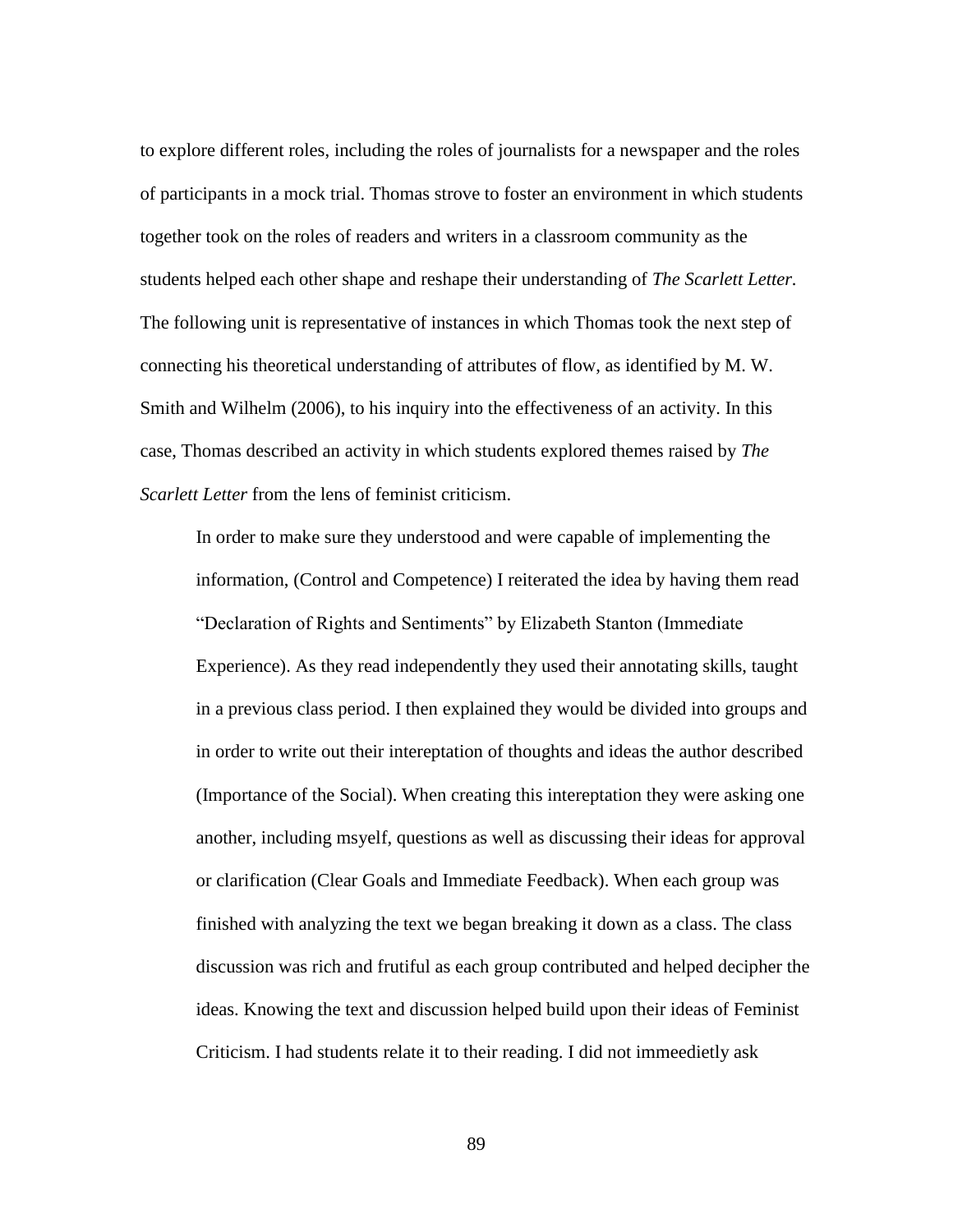students how it related to The Scarlet Letter. Instead, I had students question why and how they could use the Literary Criticism (Appropriate Challenge).

This meaning unit showed Thomas reflecting on teaching practices intended to help students relate their meaning making to prior learning through an appropriate challenge, as encouraged by M. W. Smith and Wilhelm (2006). Working in a framework of feminist literary criticism, students produced texts that comparatively examined themes from *The Scarlett Letter* and problems that exist in present-day American culture. Next, Thomas reflected about pedagogy that helped students further their meaning making through collaborative learning. Students produced a document called "Hester's Bill of Rights," modeled after the Declaration of Rights and Sentiments, primarily written by Stanton, which was signed in 1848 at the Seneca Falls Convention.

Students were to make their own "Declaration of Rights and Sentiments" through the persepective of Hester Prynne in Puritan Boston. Students were required to work in their literary groups and connect their new criticism to The Scarlet Letter by drawing out Hester Prynne's ideal Bill of Rights. In doing so each group within the class created detailed visuals.

Thomas drew connections between his teaching practices and his theoretical knowledge of approaches that helped students further their meaning making through the visual mode of representation and through collaborative production of texts. Thomas's discussion remains consistent with creating a construction zone in the classroom. In the final representative example of Thomas connecting theoretical knowledge to his experiences as a student teacher in a reflective way, he described how an artifact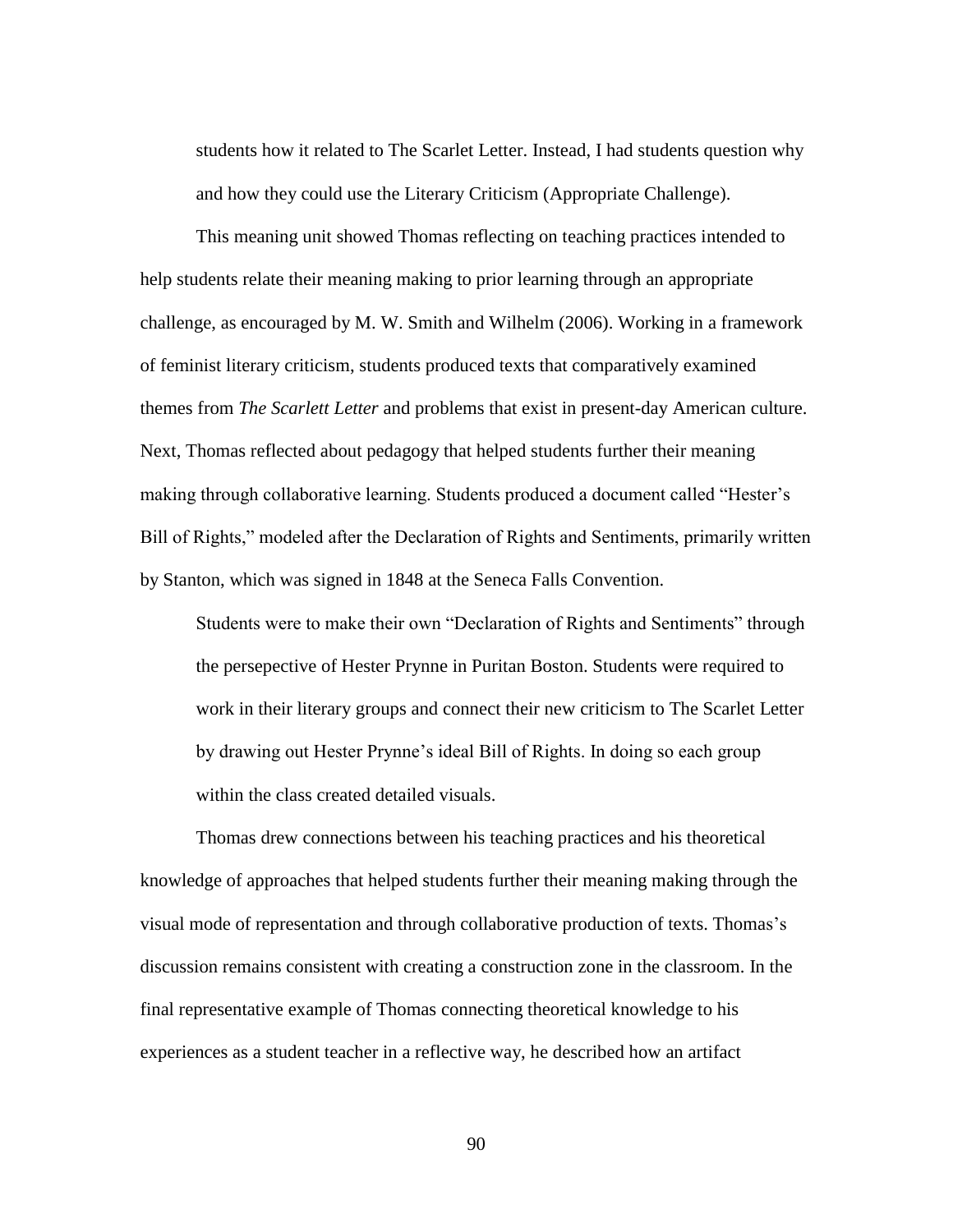represented an example of work produced by students as the students were experiencing flow. The artifact was produced in the context of students working together to prepare persuasive essays that would be accompanied by group presentations. Students had the opportunity to produce artistic depictions of themes from *The Scarlett Letter* to go along with their group presentations. The students in the particular group described by Thomas below produced a puppet show for their group presentation. Thomas was not able to demonstrate whether the students were actually in a state of flow. However, he did reflectively discuss how the social aspect of flow, identified by M. W. Smith and Wilhelm (2006), contributed to feedback that students provided to one another that enhanced the quality of the texts the students produced.

The students' visual was well thought out and obviously influenced by the social aspect as they reenacted their chapters through a puppet show. After each chapter they ensured that students were getting Clear Goals and Immediate Feedback as they guided students by giving a recap and asking questions. The acting of the students gave their peers an immediate experience that students could comprehend and understand. They also made sure students had control and were competent of the material as they gave handouts.

Thomas was able to make meaningful connections between his experiences as a student teacher and theoretical concepts, such as the creation of construction zones in an English classroom (Smagorinsky, 2008) and the fostering of the potential for students to experience flow in an English classroom (M. W. Smith & Wilhelm, 2006). In particular, Thomas learned to document that student learning and performance improved when he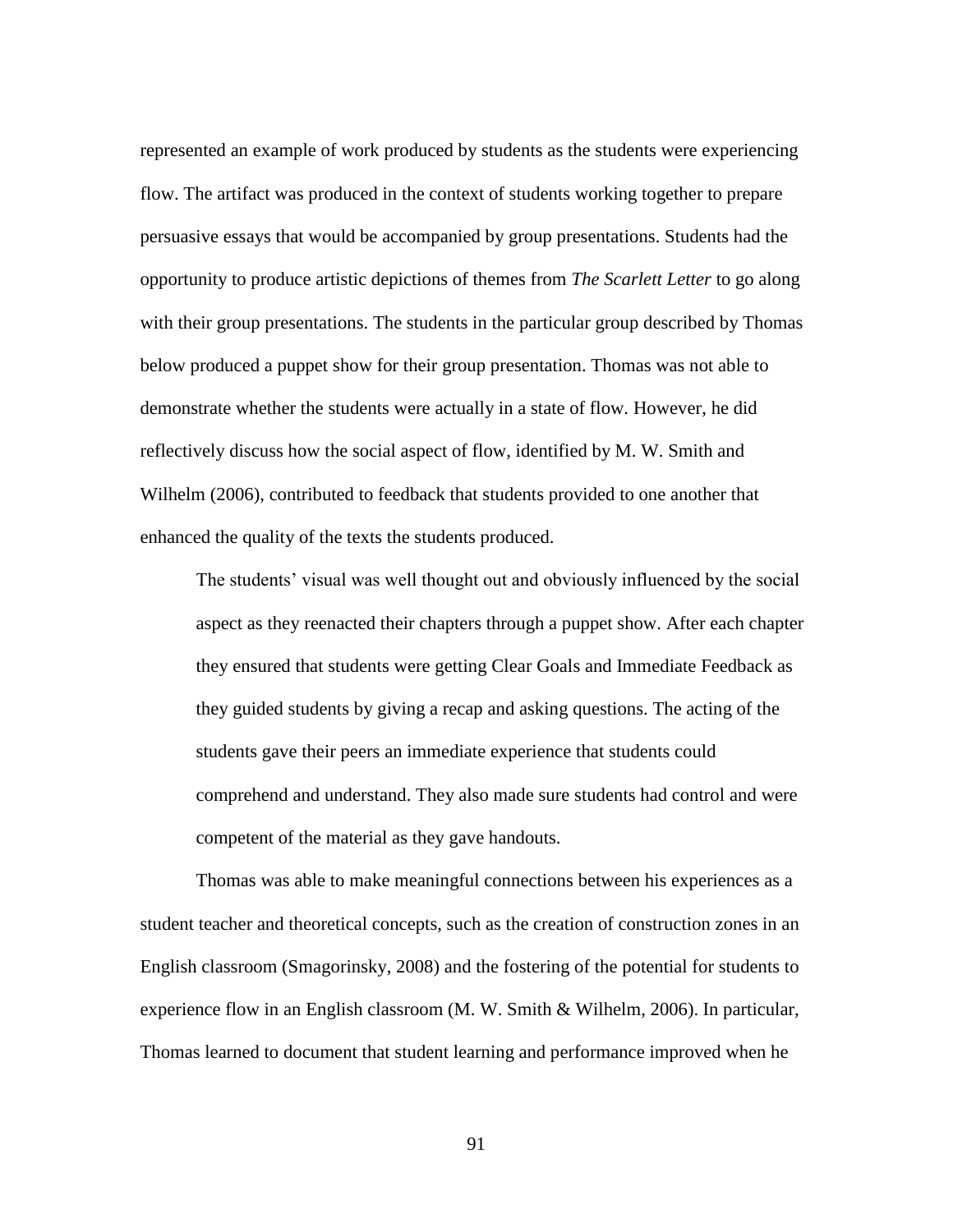included the attributes of flow as identified by M. W. Smith and Wilhelm (2006) in the process of planning and implementing instruction. This is in line with findings by M. W. Smith and Wilhelm that students are resistant to activities in school that do not meet conditions similar to a flow experience.

**Critical reflection.** No meaning units received a code of Level 4 for critical reflection in Thomas's teacher-research essay.

## **Jennifer**

Jennifer designed a unit for English II honor students, which she taught at school Site B, described in Chapter 3. Prior to implementing the unit on William Shakespeare's *A Midsummer Night's Dream,* Jennifer had concerns that students may struggle with the overall text. She hoped to engage students through activities designed to help students connect with themes that were relevant to their own lives. These themes included overcoming obstacles and hardships in love and in friendships.

**Nonreflection.** Meaning units were coded as nonreflective if they communicated routine, procedural matters, or simply described classroom experiences. Of 134 meaning units in Jennifer's teacher-research essay, 43 (32.1%) were coded as nonreflective, based on a description of a routine or procedural matter. For example, the following meaning unit was coded as nonreflective because it was a routine procedural statement of her assigned coursework: "When my cooperating teacher informed me that I would be teaching *A Midsummer Night's Dream* to four Honors English 2 classes filled with freshman." Another example of a routine procedural statement of a task assigned to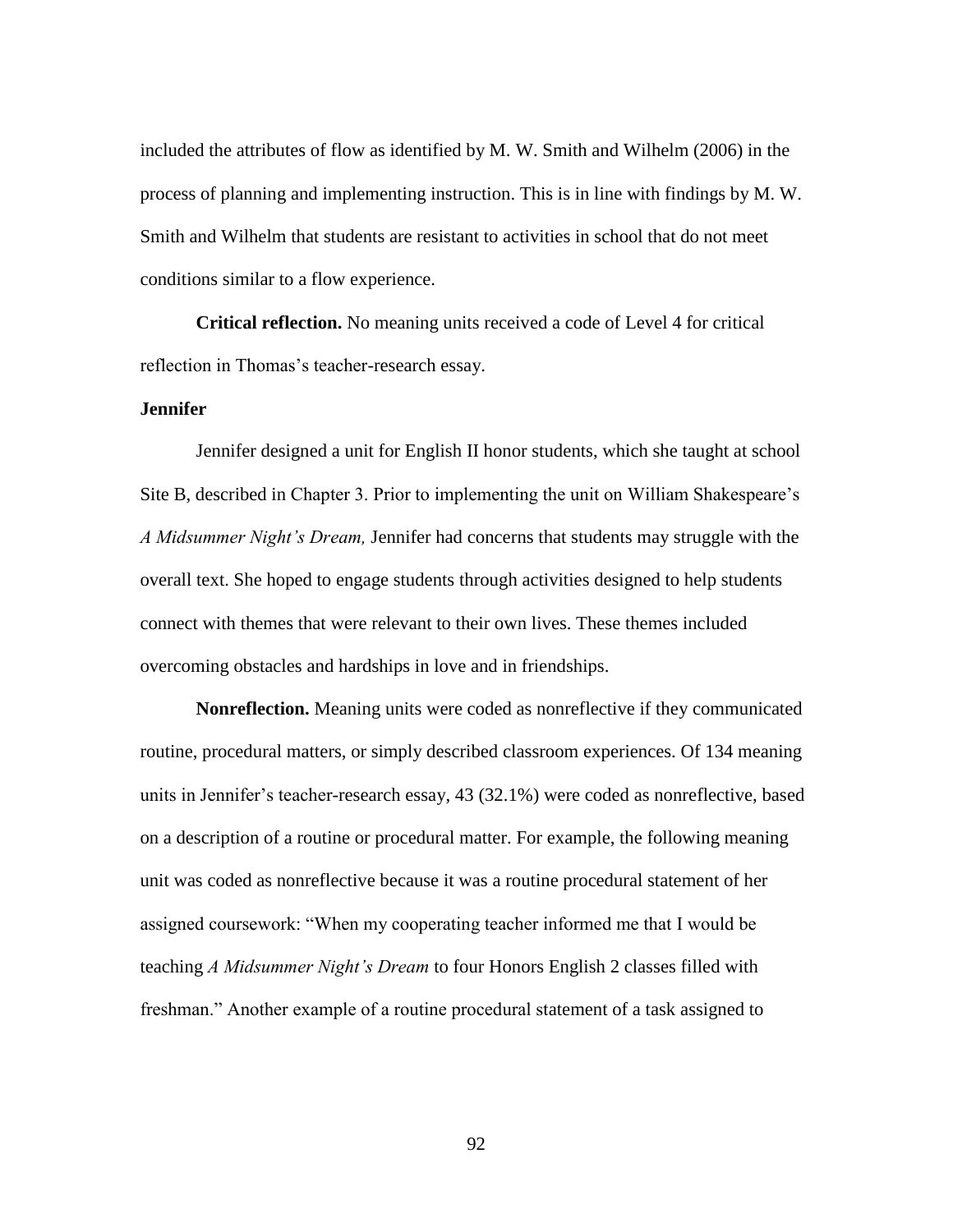students follows: "I asked the student to choose to either plan the wedding of one of the couples in the play or draw a comic strip of one of the scenes from the play."

**Nonreflection: Misunderstanding of a concept or an idea.** Seven meaning units (5.2%) were coded as nonreflective based on a lack of evidence that Jennifer had sufficient understanding of the concepts she described.

Six meaning units were coded as nonreflective based on misunderstanding of the concept of flow. In one example, she wrote

I think that students always enter into a state of flow when they are able to produce something based on their own interpretation because it provides them that sense that there is no wrong answer, and, therefore, it provides them with a sense of freedom and confidence.

There is no evidence in the literature on flow to support that the freedom to produce a text based on one's own interpretation necessarily, or "always" results in a flow experience. Flow is considered illusive, only occurring when there is an optimal balance between the challenge of the activity and a person's skill level (Nakamura & Csikszentmihalyi, 2002).

Jennifer additionally demonstrated a lack of understanding of flow theory by claiming that "These questions encouraged flow because it checked their understanding and gave the class an opportunity to help those who were struggling with the material." Asking a question to check for understanding is a type of formative assessment that is intertwined with instruction. However, checking for understanding is not understood by either Csikszentmihalyi (1990) or by M. w. Smith and Wilhelm (2006) as an aspect of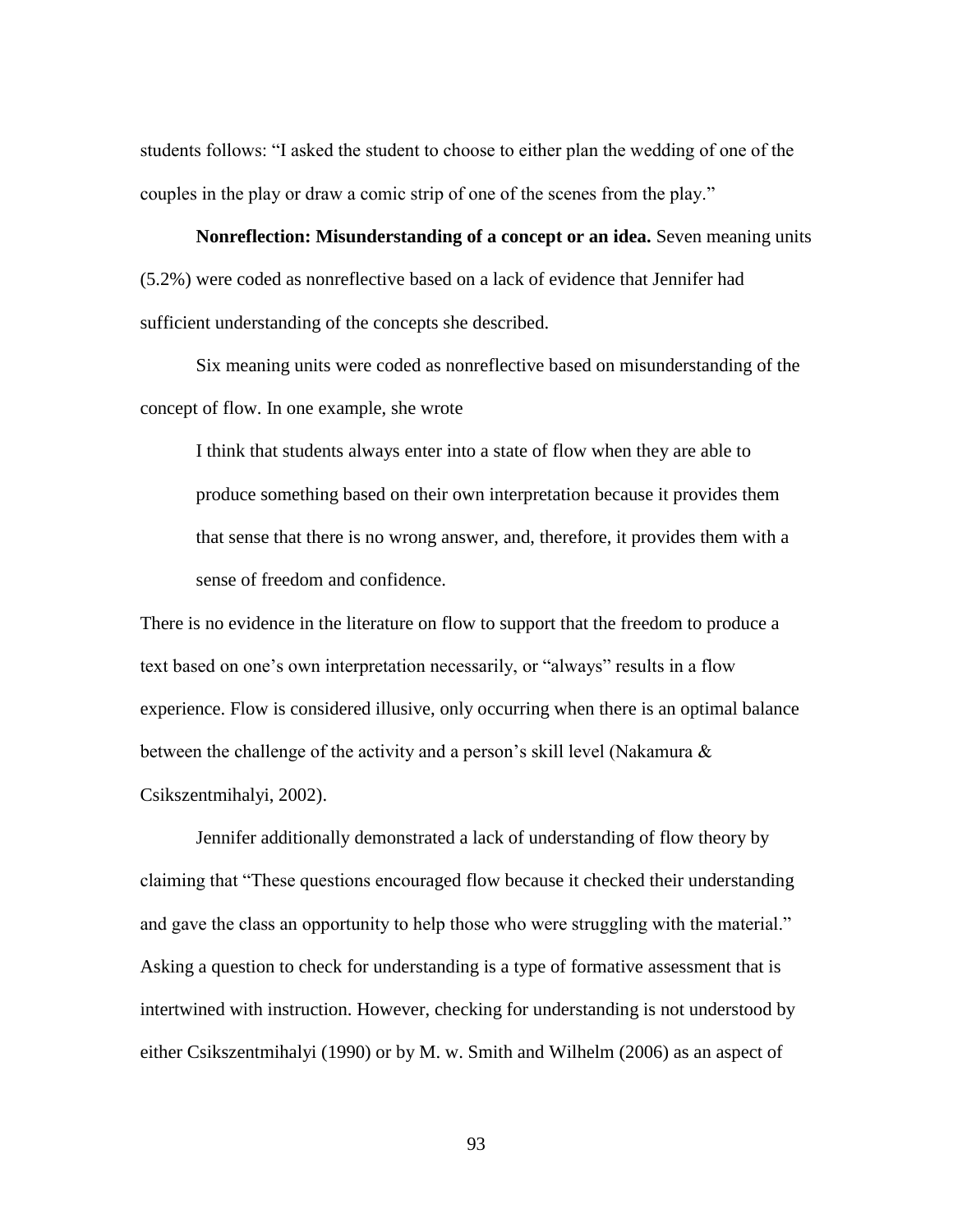flow. Flow involves intense concentration through use of high personal skill (Csikszentmihalyi, 1990). M. W. Smith and Wilhelm (2006, pp. 3–16) identified five characteristics of instruction that encourage flow that were studied by preservice teachers: (a) providing a sense of control and competence, (b) providing a challenge that requires use of appropriate skill level, (c) providing clear goals and feedback, (d) employing activities that focus on the immediate experience, and (e) scaffolding with social interaction. Even though M. W. Smith and Wilhelm did identify social learning as a factor that encourages the possibility of flow, Jennifer did not provide sufficient discussion of how asking a question to check for understanding engages students in social learning that fosters the possibility of a flow experience.

Another example of a meaning unit that was coded as nonreflective was based on a misunderstanding of the purpose of an engaging literary enterprise as being that of assessment. Jennifer said that "As a means of checking their understanding, I incorporated various engaging literary enterprises in my unit." The emergent concept of an engaging literary enterprise was taught to teacher candidates as part of their capstone seminar coursework, and the concept is in need of further development. It was not taught to teacher candidates as an assessment tool that is applied to check for student understanding. Rather, it was taught as a real-life simulation in which students become absorbed in the use of the language arts (reading, writing, speaking, listening, enacting, and viewing) and literary and informational texts to produce texts and performances of personal or social worth.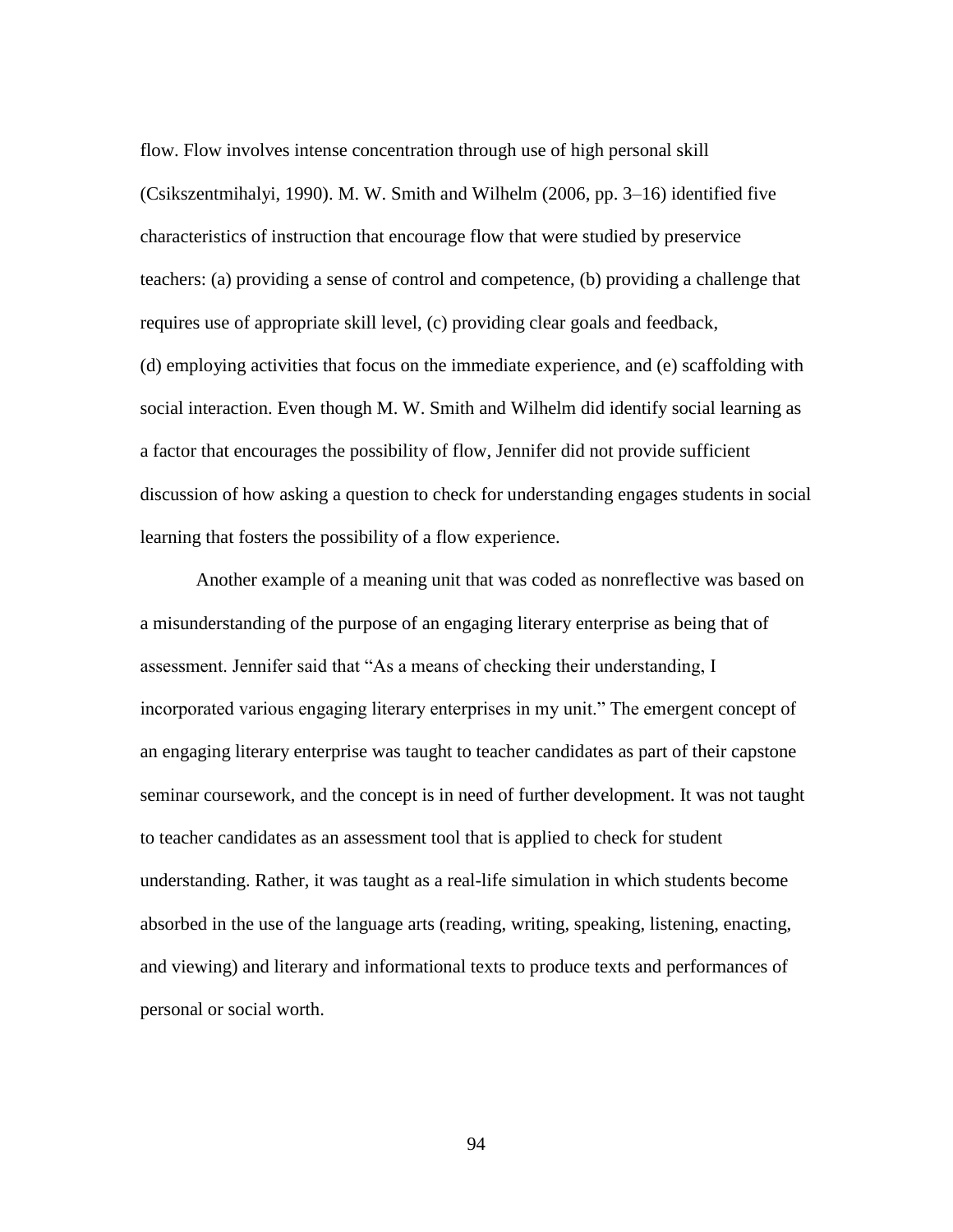**Understanding.** Writing coded as demonstrating understanding shows evidence that the teacher candidate understood the material and concepts but did not relate this understanding to experience. Experiences may be described in light of theoretical knowledge and course content. The teacher candidate may also identify relationships between methods and theoretical knowledge or course content. A total of 80 meaning units in Jennifer's essay, 59.7%, were coded as understanding.

Jennifer understood that many students can relate to issues raised in Shakespeare's plays, noting that "The issues that Shakespeare presents in his plays are issues that almost every student grapples with in high school or at some point in his or her life." For example, the nature of love is an important one in the play, something that Jennifer finds important to note:

Shakespeare shows that true love will always face obstacles and that it can overcome those obstacles whether it is through death, which is the case with Romeo and Juliet, or with marriage, which is the case with Lysander and Hermia from *A Midsummer Night's Dream.*

This meaning unit demonstrated an understanding that students can relate to struggles involved in striving to overcome obstacles that stand in the way of love. Further, Jennifer understood that she can use themes to which students can relate in their individual lives as a way to activate students' prior knowledge, as demonstrated in the following meaning unit: "I knew that I would have no problem activating the students' prior knowledge because the play has so many relatable themes."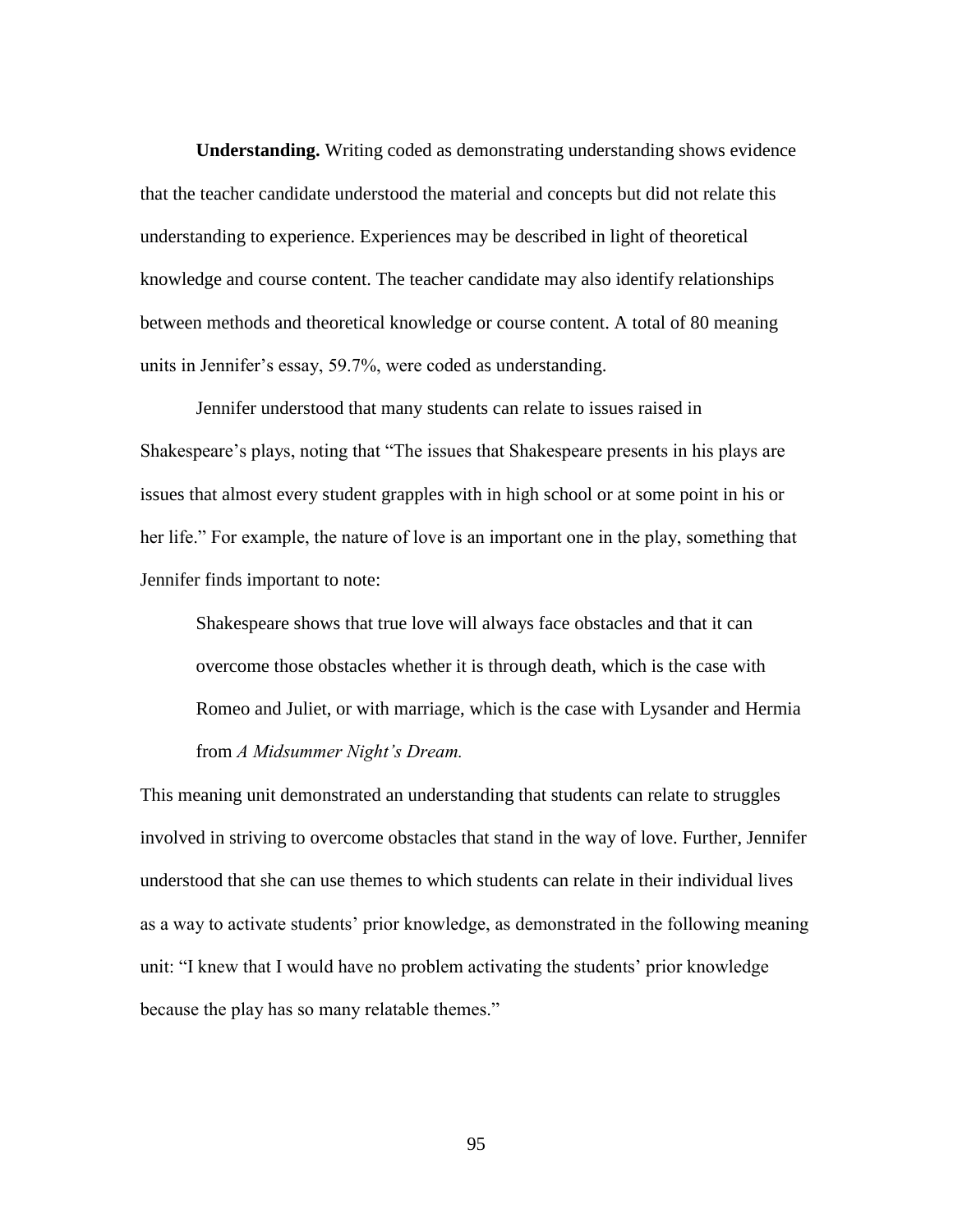In this meaning unit, Jennifer did not elaborate on practices she might use to activate prior knowledge of students. For this reason, the meaning unit was coded as understanding rather than as reflection. Although she understood that she can activate prior knowledge, she did not understand the next step: to reflect on ways to activate the prior knowledge of students in her practices as a teacher. Jennifer also understood that students frequently struggle to find Shakespeare engaging to read because of the difficult use of language. She demonstrated this understanding in the following meaning unit: "The only problem was that I knew the students would still feel uneasy about the language and worry that they would not understand the events in the plot."

Here, Jennifer demonstrated an understanding that Shakespeare's use of language may be a hindrance in students' understanding of the play's plot. However, the meaning unit was not coded as a reflection because there was no analysis of how this understanding can shed light on Jennifer's future teaching practice. Jennifer understood that one way of helping students understand a difficult text is by reading the text with them and providing students with guidance, as expressed in the following meaning unit: "Because of the language difficulties in the play, my cooperating teacher and I decided that I would read the entire play in class with the students, guiding them as they read."

This meaning unit demonstrated an understanding that Jennifer's cooperating teacher advised her to read the play in class and to provide guidance to help students understand the text. However, it is unclear which strategies to guide students were used, and in what ways Jennifer's future teaching practices were informed by the experience. Next, I describe ways Jennifer did take the step of demonstrating reflection as she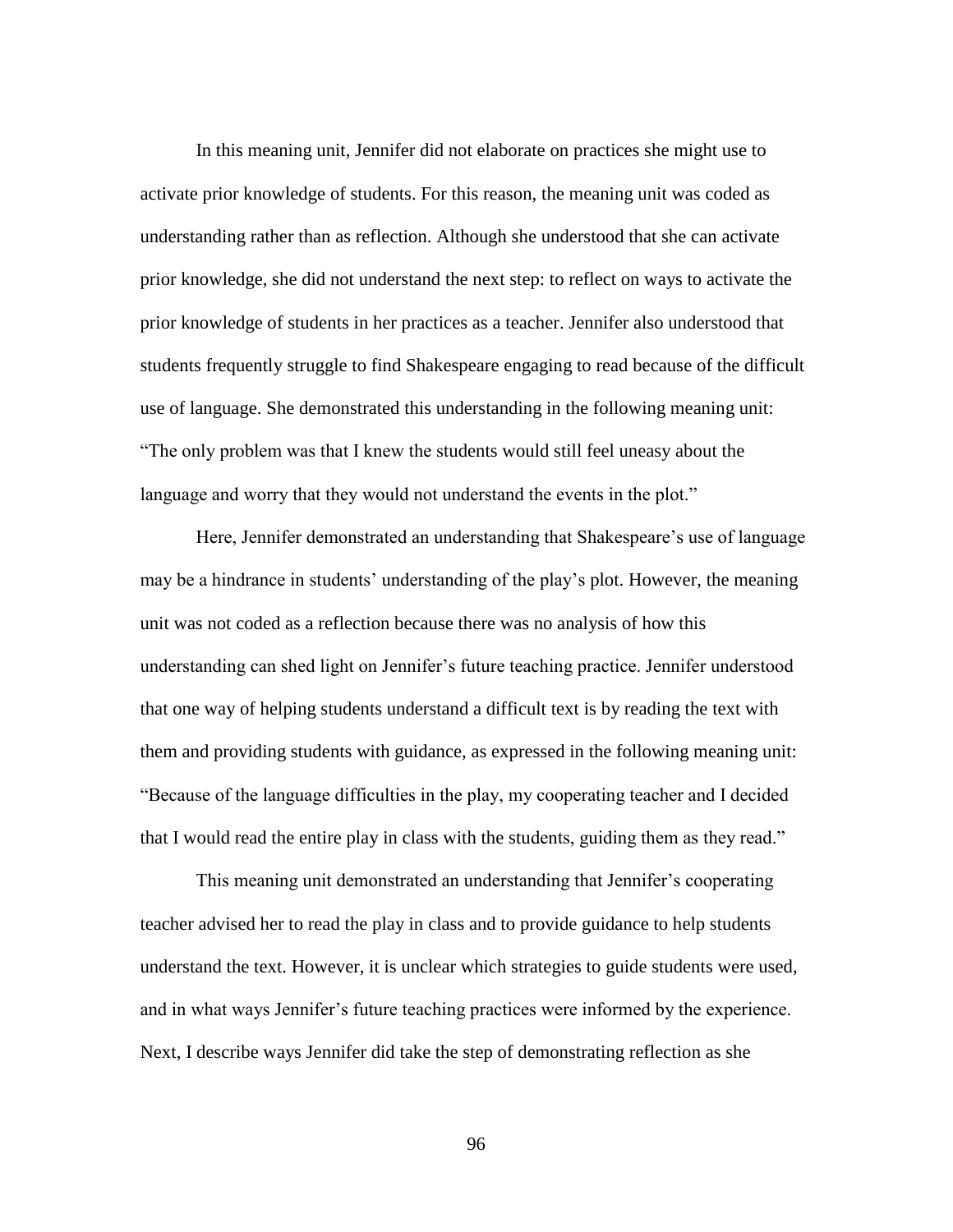endeavored to describe instructional strategies that helped students take risks and gain pride in their creations.

**Reflection.** Four (3%) meaning units in Jennifer's teacher-research essay were coded as reflective. Writing coded as reflection shows evidence that relationships are made between conceptual knowledge and the experience of student teaching. Reflective writing demonstrates that field experiences are being used to shape the student teacher's educational philosophy and practice. Direct application is made between field experience observations and future practices as a teacher. Teacher candidates might also connect classroom experience to their philosophical approach to teaching or to intended future practice as a teacher. In the following meaning unit, Jennifer demonstrated reflection while discussing teaching practices to make reading more engaging for students:

To make the reading more engaging, I decided to paint a mural of a forest scene that would function as the backdrop of the play. Then, I bought costumes and props such as crowns, wings, donkey ears, and a purple flower. Each day, I would ask for volunteers to read the play and wear the costumes in front of the mural. In addition to wearing the costumes, I asked the students to perform the actions and events that unfolded in the play as they were reading. By doing so, the students were creating their own version or interpretation of the play, and, therefore, their own literary text.

Jennifer, in this meaning unit, reflected on her use of various ways of helping students construct meaning while engaging with a text. Key to this meaning unit being coded as a reflection, Jennifer related conceptual knowledge about multiple modes of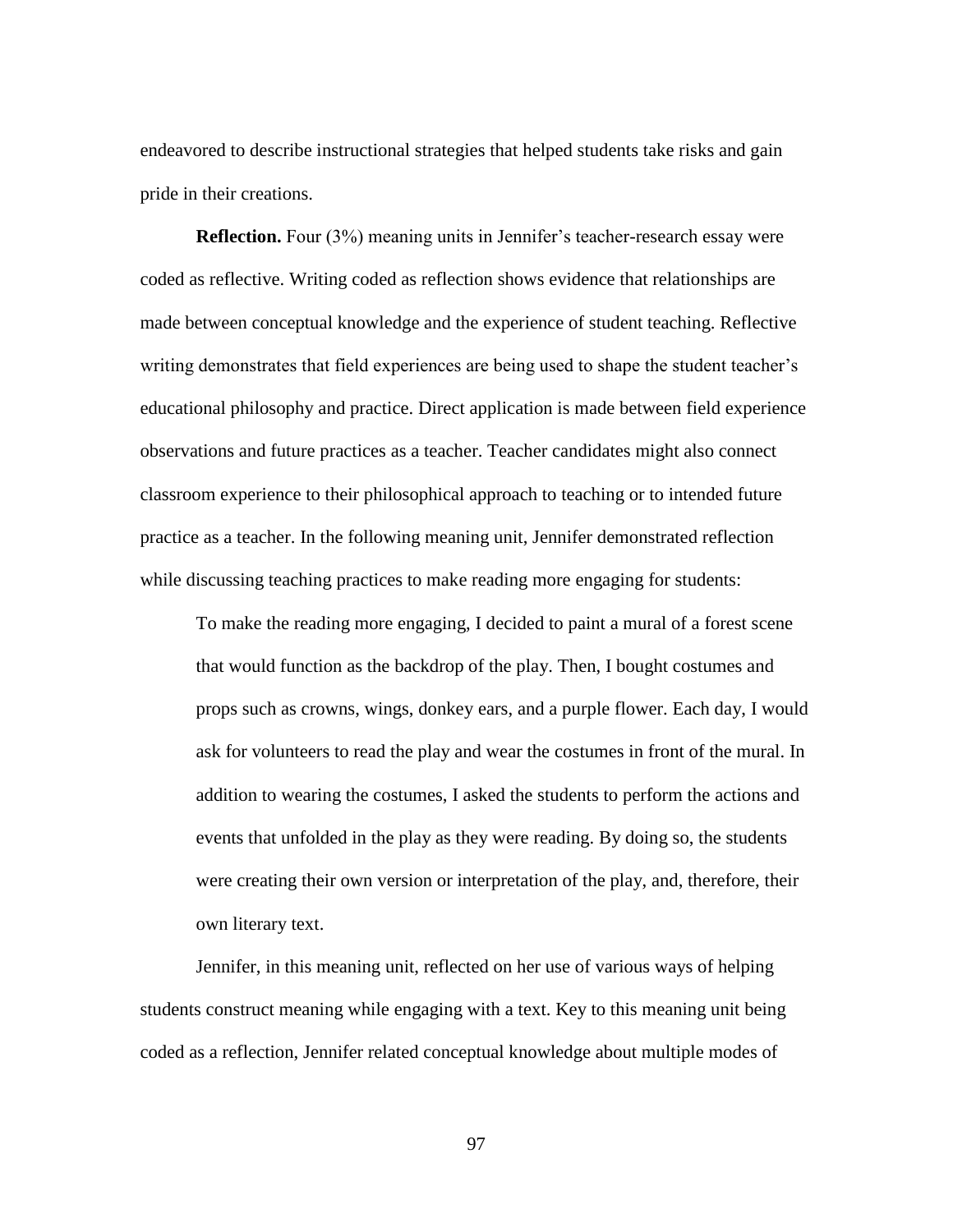meaning making and her experience of activating those modes during student teaching. Consistent with Smagorinsky's (2008) approach to instruction, Jennifer made use of various modes of representation through the creation of a mural, costumes, and props, to encourage high school students in their effort to develop and communicate their knowledge. The pedagogy encouraged by Smagorinsky and by M. W. Smith and Wilhelm (2006) involved personally and socially engaging students in a supportive, socially active context. Jennifer viewed engaging varied modes of representation as beneficial to helping students construct their own understandings of the play. The use of a mural, costumes, and props are each ways of encouraging students to approach the play with what Rosenblatt (1978) would characterize as an aesthetic stance in which the students are able to experience an emotionally laden interaction with the text. Jennifer asserted that students gained a greater understanding of the play while evoking a variety of stances, consistent with Rosenblatt's contention that as readers interact with a text, the interaction can evoke a continuum of aesthetic and efferent stances. Efferent stances are understood as focused on constructing new knowledge through a more literal reading of a text. In another meaning unit that demonstrated reflection, Jennifer related conceptual knowledge about flow and her experiences during student teaching of employing strategies that encouraged the possibility of students experiencing flow (Csikszentmihalyi, 1990; M. W. Smith & Wilhelm, 2006).

First, this activity encouraged flow because it gave the students a sense of control, meaning the students were creating their own literary text based on their own interpretation of the play, and a sense of competency, meaning the students felt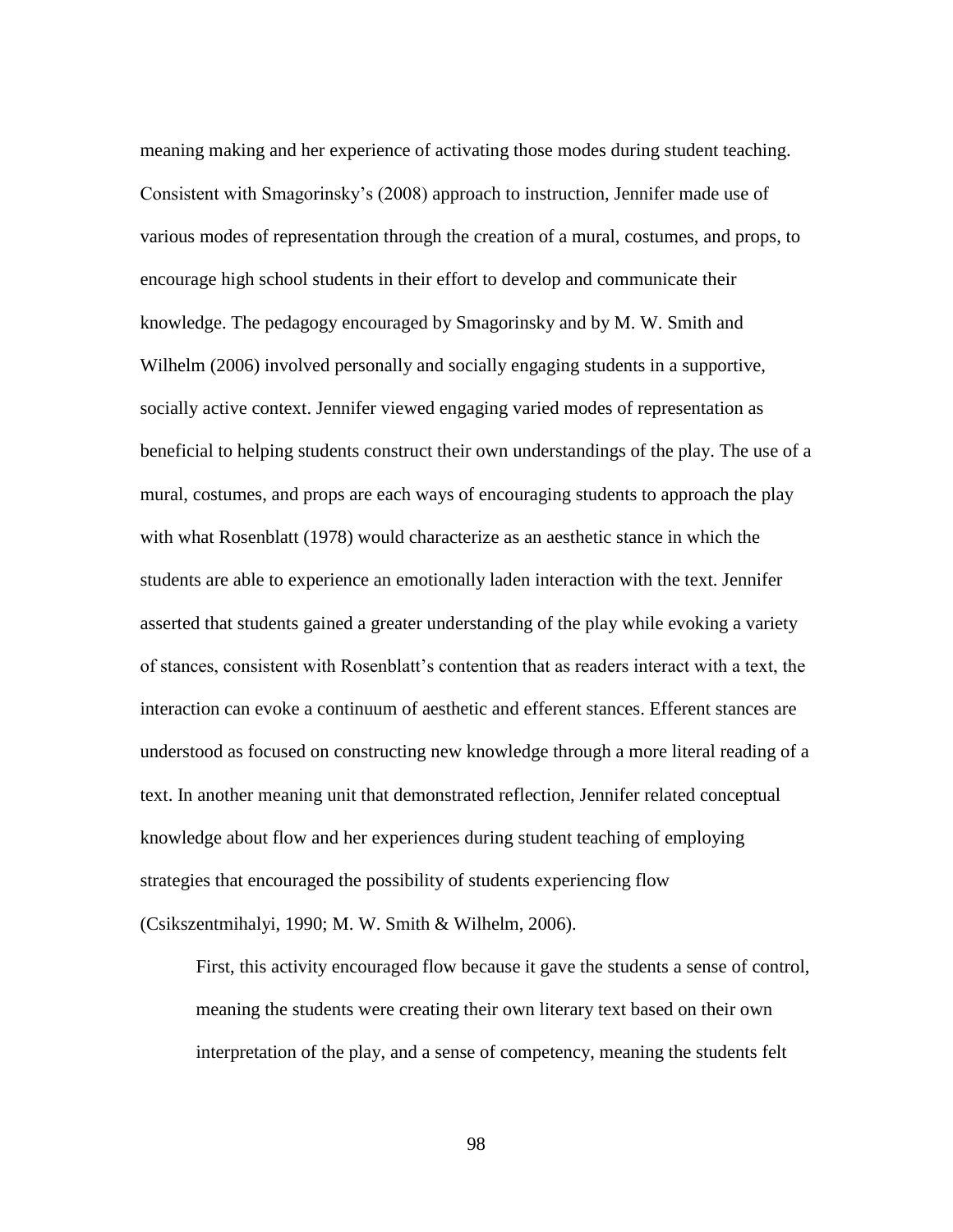confident in their ability to read and understand a rather difficult play because they were actually performing the events. Second, I provided the students with clear goals, which were to basically read the play and perform the events to the best of your ability. Also, I gave the students immediate feedback throughout the reading since I would stop them periodically and ask questions that tested their comprehension of the play thus far.

Jennifer not only demonstrated knowledge of dimensions of flow, as described by M. W. Smith and Wilhelm (2006), but she took the next reflective step of describing ways she connected this understanding to her educational decision making during student teaching. Providing students with a chance to create their own literary text based on their own interpretations is a way of fostering control. Competence is fostered as students perform their creations and interpretations of the text. Through directions on how to read the play and how to engage in the performance, she provided clear goals. By asking questions and checking for understanding, Jennifer provided immediate feedback.

Jennifer was also reflective of her use of the teaching strategy of modeling. Some students struggled with the task of creating dialogue based on their own personal understanding of a character. Jennifer found that by modeling ways students could create dialogue based on their interpretations, she helped students gain confidence in their ability to create dialogue.

Initially, some of the students felt uneasy about the assignment because it asked them to go beyond the text and to think about what the characters might want, need, or fear. However, once I modeled a few possible answers for Puck, the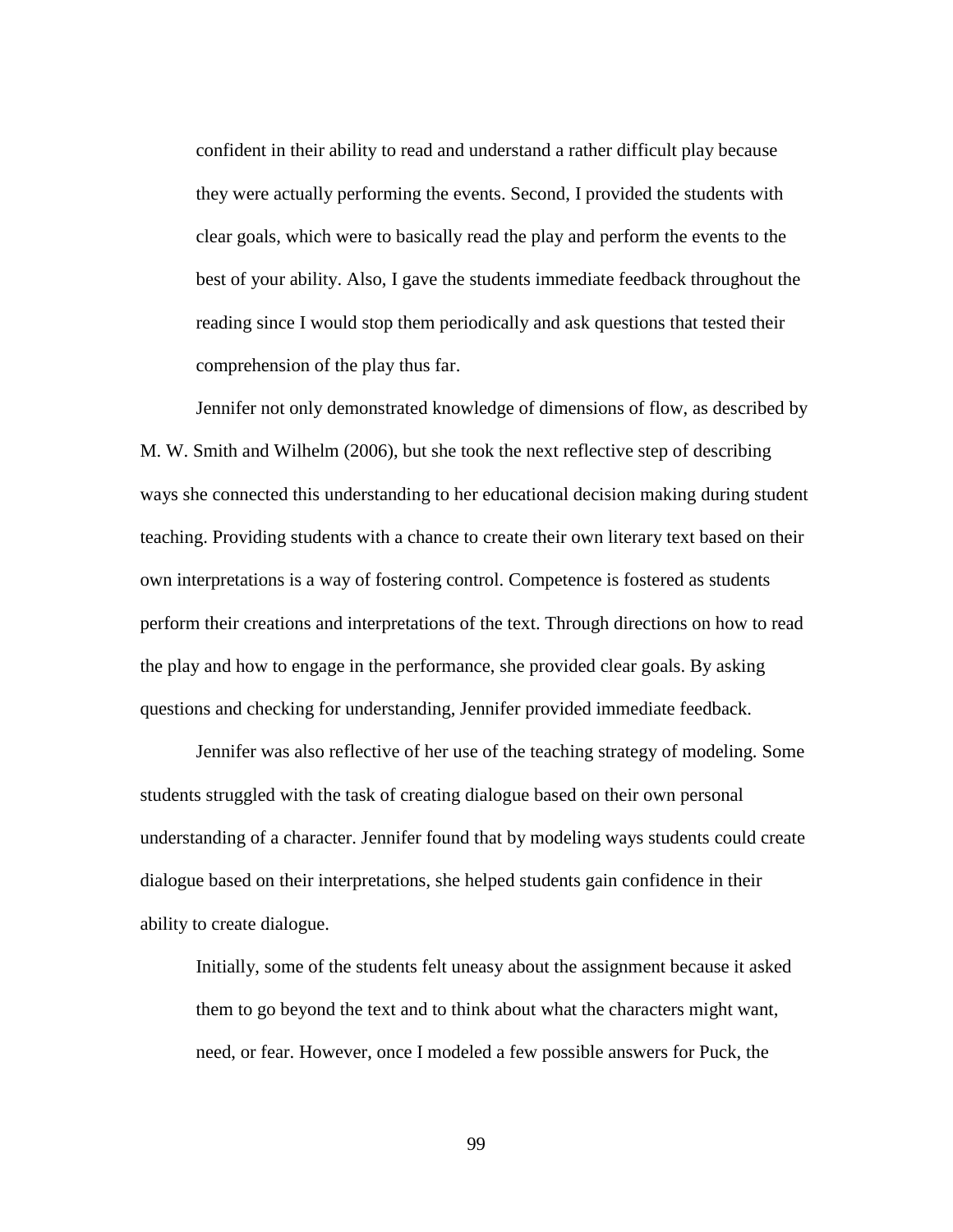students began to feel more comfortable with the assignment and began to even have fun with the assignment.

Smagorinsky (2008) advocated for the frequent use of modeling in which students are shown how a task can be done, frequently including thinking aloud as the teacher candidate demonstrates his or her own thought process in completing the task and engaging in behaviors of an expert and skilled reader or writer. Jennifer asserted that her use of modeling not only helped students gain the confidence to write dialogue, but also to even enjoy the activity.

**Critical reflection.** I did not find evidence of critical reflection in Jennifer's teacher-research essay.

#### **Sam**

Sam designed a unit for teaching Edgerton's *Walking Across Egypt* to 11th-grade students in an American literature technical-preparatory English III class at Site A. The story followed the struggles of the main character, Mattie, to adjust to aging. Mattie was increasingly unable to participate in activities that once were easy for her. Sam chose the book after reviewing student-interest survey results that showed an antipathy for reading boring books. *Walking Across Egypt* was one of Sam's favorite stories while in high school because of its exploration of the theme of seeking independence despite facing constraints and limitations. Through journal entries and memoirs, students explored the theme of looking after the "least of these my brethren." Additionally, the unit also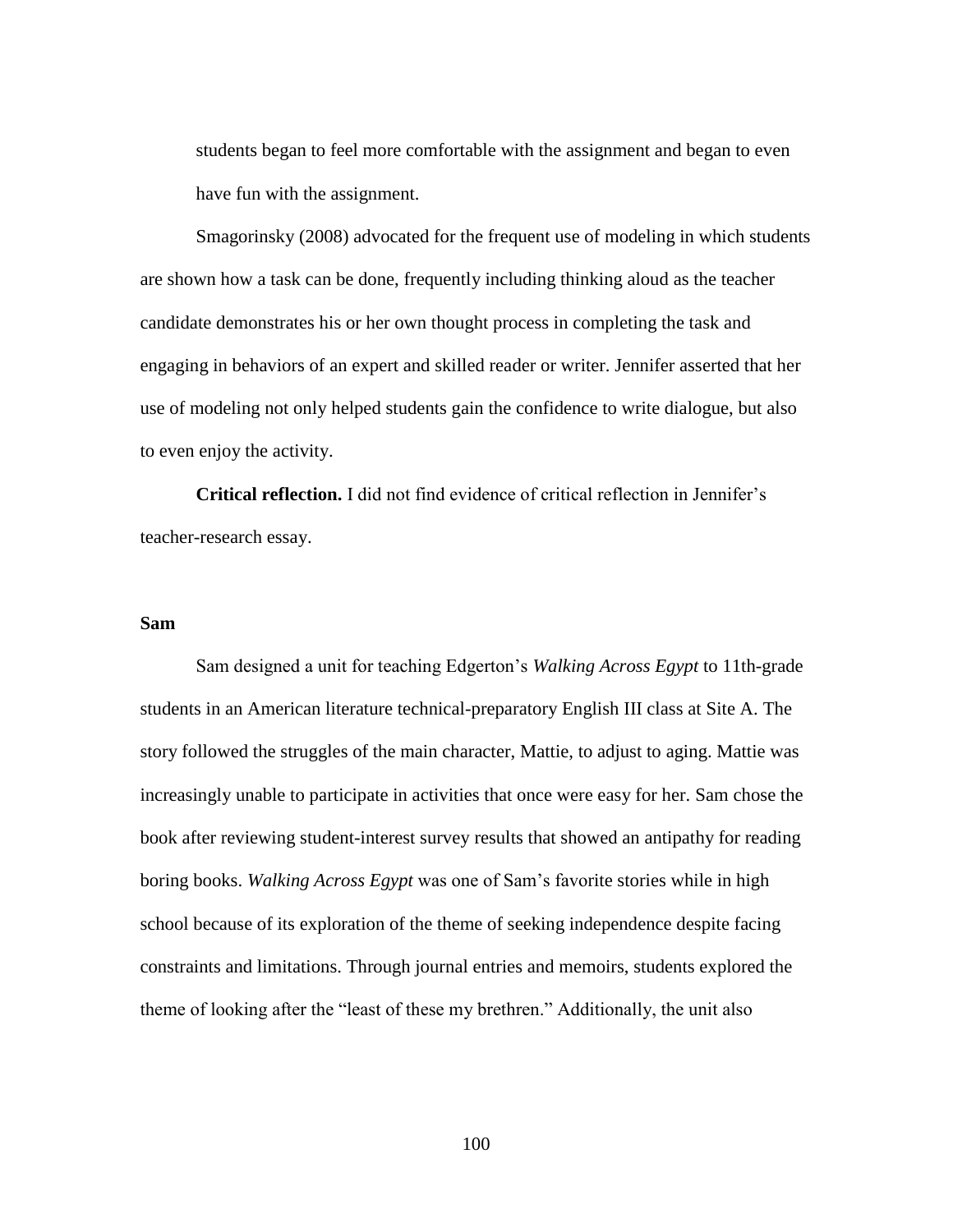allowed students to investigate the theme of choosing between "needing to take care of others vs. needing others to take care of ones self."

**Nonreflection.** A total of 81 (82.7%) Sam's meaning units were nonreflective. Sam wanted students to improve their reading skills and to become engaged in reading *Walking Across Egypt*. Students analyzed the book through a variety of activities including a paper-pass activity in which students shared examples from the text showing details related to theme. Meanwhile, students also placed symbols and comments inside squares to create a quilt, and kept a quilt journal to further analyze characters they wrote about on the quilt. Sam discussed the text before and after the guided readings, then addressed questions on a worksheet and participated in class discussions. In addition, students wrote in journals at the beginning of each class, wrote memoirs for characters, as well as poetry based on events in the book. Sam expressed satisfaction with the results of these activities saying, "By implementing a variety of activities and also incorporated learning for all learners students were more engaged and created quality work." This was a nonreflective meaning unit. The claim of student engagement in the production of highquality work was not yet supported with a discussion that showed understanding of theoretical concepts. Sam made additional claims related to student performance that were not supported by adequate demonstration of an understanding of a concept. These were coded as nonreflective. Although Sam did not show a misunderstanding of the psychological state of flow, she also claimed students experienced flow without demonstrating sufficient understanding of the concept when discussing her observations of students working together during the "glimpse of Southern life" activity. The activity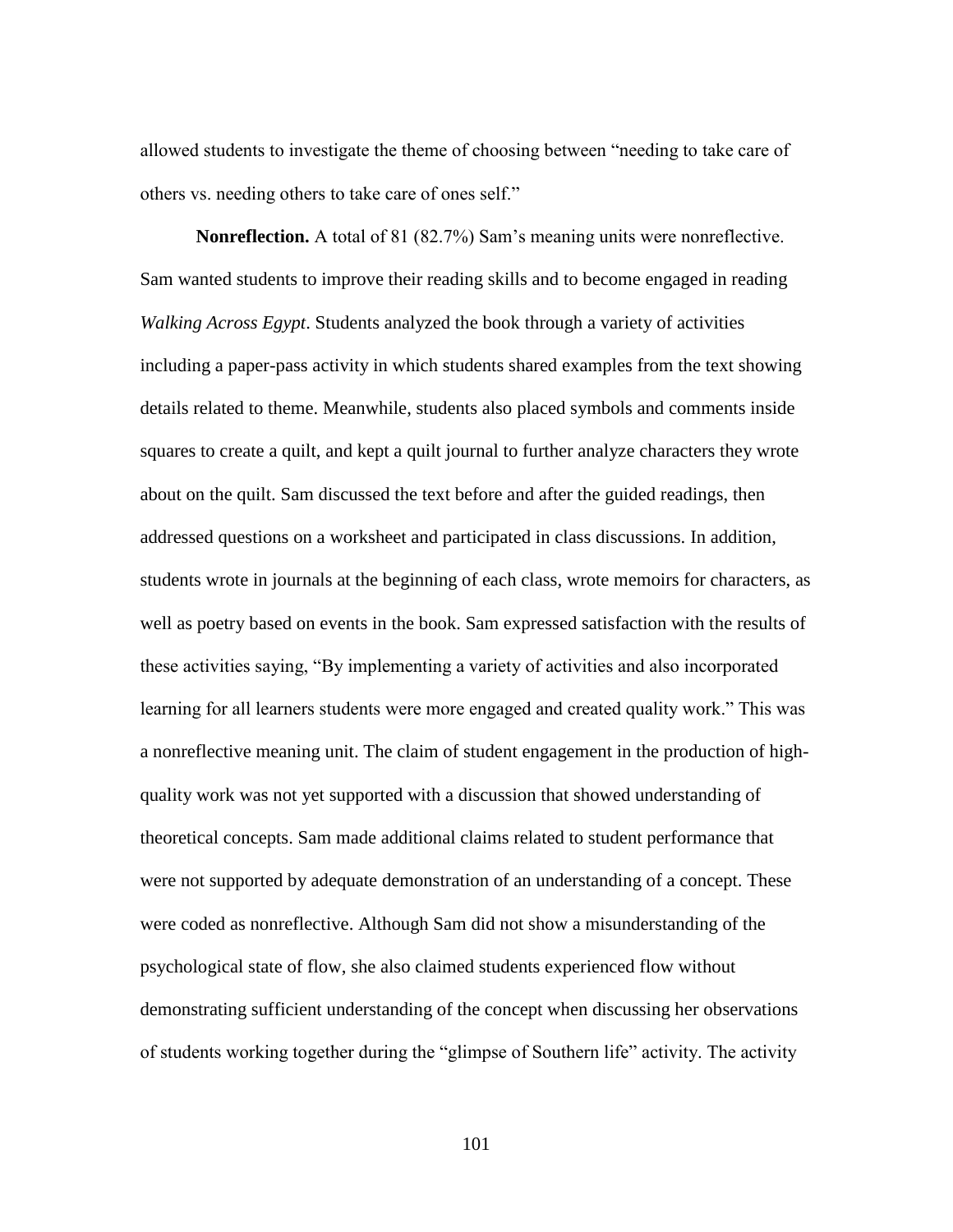involved writing an article about southern life as if it would be read by someone from New York who had not been to the South.

I also allowed them to talk softly to their neighbors as they wrote which I find consistently gets students in a sense of flow because they often share their writing with one another and it helps make the task of writing a little more enjoyable.

This was a nonreflective meaning unit because there was insufficient basis to determine whether Sam demonstrated an understanding of flow. Sam drew on the findings of M. W. Smith and Wilhelm (2006) that socialness is a dimension of the flow experience. Enjoyment of an activity and the fostering of personal relationships through sharing of writing may contribute to this dimension of flow, and increase the likelihood students experienced flow. However, Sam did not include a description of whether students were deeply focused and concentrated on their work to such an extent that they may have lost track of time. There is no way to tell from this description whether students may have experienced a state of flow. Likewise, it is also not possible to tell from this description whether Sam had an understanding of what it might look like for a student to be so deeply engaged in an activity that they may be in flow. It is important to note that Sam grappled with the importance of the social in describing instructional steps taken to encourage flow experiences among students.

Finally, there was insufficient detail to determine Sam's level of understanding of how to use rubrics. She understood that a well-focused rubric can help students become engaged, as noted in the following meaning unit: "I then gave students clear goals and feedback through the rubric I gave each of them." A rubric that sets clear goals and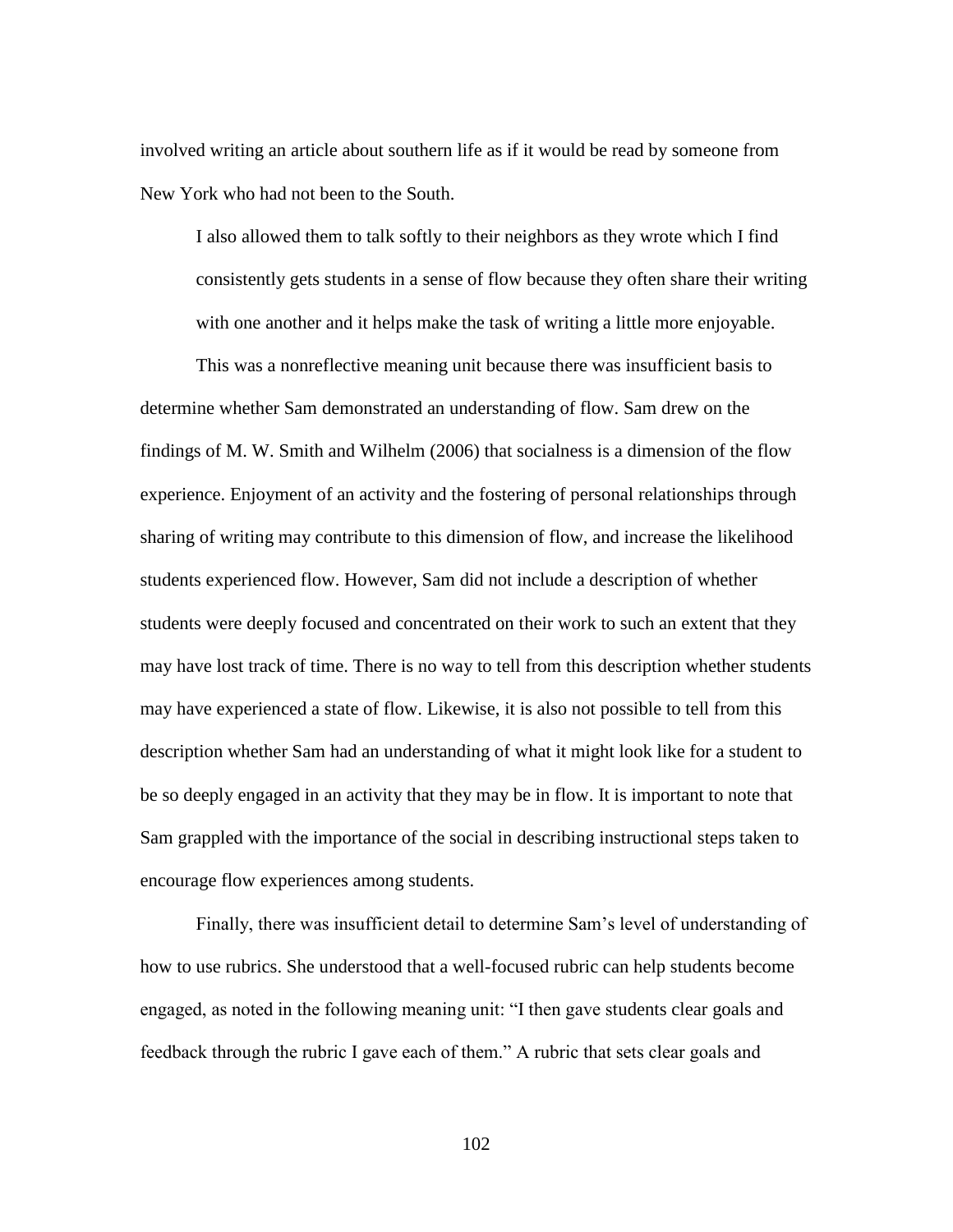provides the basis for immediate feedback on success in activity can encourage the possibility of a flow experience. Yet, Sam did not discuss specific details of criteria in the rubric she used to set clear goals for students. As discussed later in this analysis, Sam's lack of clear criteria in rubrics posed a problem in the classroom that she needed to address by reconsidering her ideas about how to put together a rubric.

M. W. Smith and Wilhelm (2006) argued that lack of understanding of the criteria for successful writing contributes to an inability of students to experience flow (p. 122). They cautioned that rubrics by themselves rarely provide sufficiently clear criteria for success. Sam strove to address the possibility of student misunderstanding throughout the unit by also modeling how she wrote an article describing a glimpse of southern life, allowing students to see her progress from the conception of the topic through the production of the final draft. By observing Sam's writing process, students could gain a clearer understanding of goals than would be available from the rubric alone. As will be shown in the next section, Sam also reflected about how to improve her use of assessments to better inform her instructional practices. Sam's instructional steps taken to encourage flow during the "glimpse of Southern life" activity will be discussed in the Understanding section of this analysis.

**Nonreflection: Misunderstanding of a concept or an idea.** No meaning units demonstrated misunderstanding of a concept or an idea.

**Understanding.** Fourteen (14.3%) of Sam's meaning units demonstrated understanding by Sam of a concept or an idea. Sam demonstrated an understanding of the connection between clear expectations and instruction that fostered the possibility for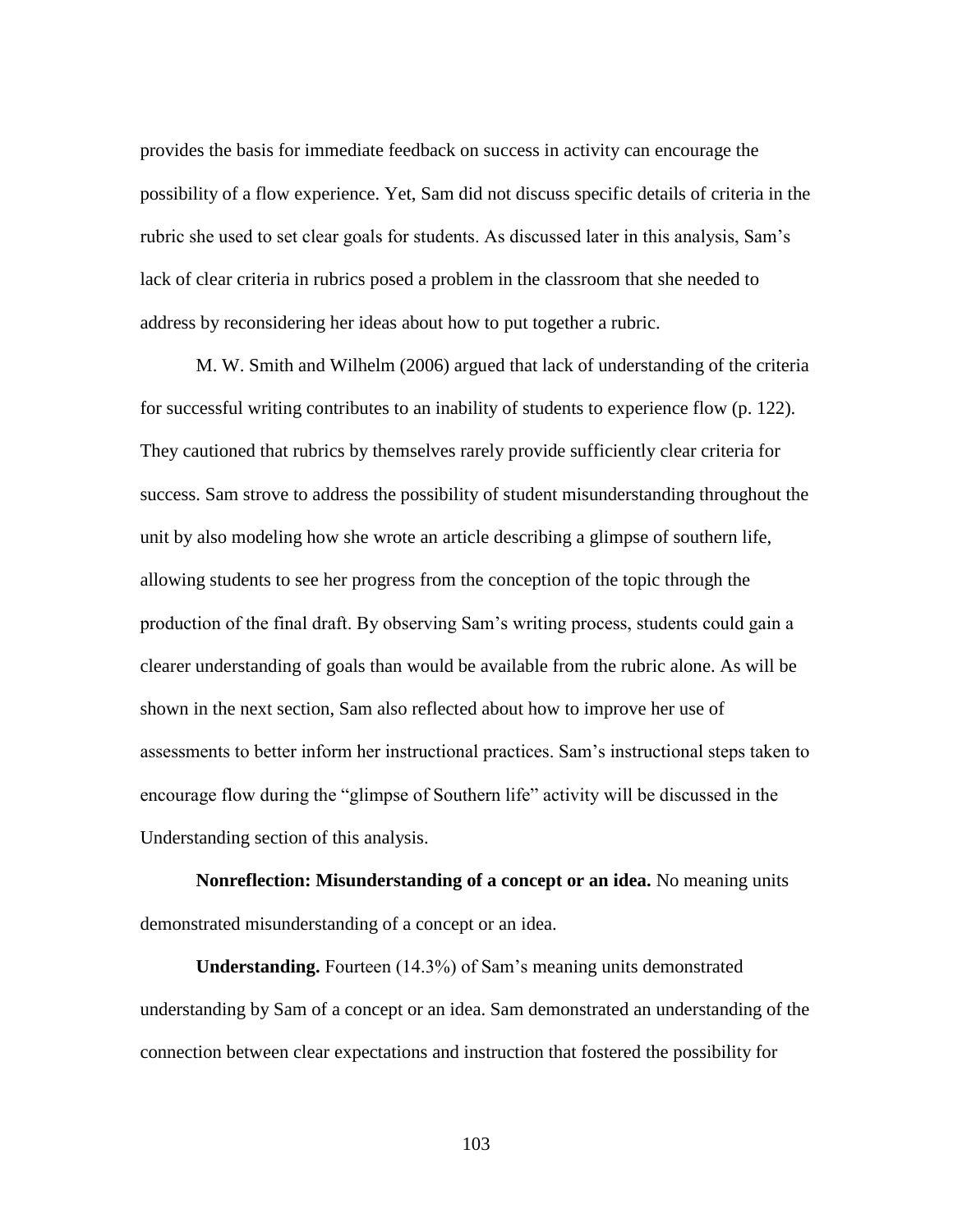students to experience flow while discussing the "glimpse of Southern life" activity. Describing the results of her gateway activity (Hillocks, 1995; Smagorinsky, 2008), designed to build prior knowledge related to themes in the book, Sam claimed students achieved the highly focused state of flow, without adequately supporting the claim. However, she also reflected about a connection between her teaching practices and an increased student interest she noticed. In the activity, students gave half-page written responses to a pair of fictional Dear Abby letters from people expressing problems related to themes in *Walking Across Egypt.* One letter was from a teenager and the other was from an older person; students needed to make their advice appropriate for the needs and interests of each person. Responses were shared in class. Sam reflected about student interest in the activity as follows:

Students got into a sense of flow because they had clear goals and feedback through the rubric I gave them, and when they shared their responses with the class I gave them oral feedback. They also had a social aspect within this lesson because they could talk softly with their neighbor as they wrote and also when they shared with the class students also gave feedback. Students had a sense of competency and control because they wrote the responses and could give their own advice. I was so surprised at how interested students were with this lesson and how they truly wrote from the heart what they would do if they were in the same situation as these people in the letters.

Instruction in the classroom was designed to meet dimensions of a flow experience as identified by M. W. Smith and Wilhelm (2006). Clear goals and immediate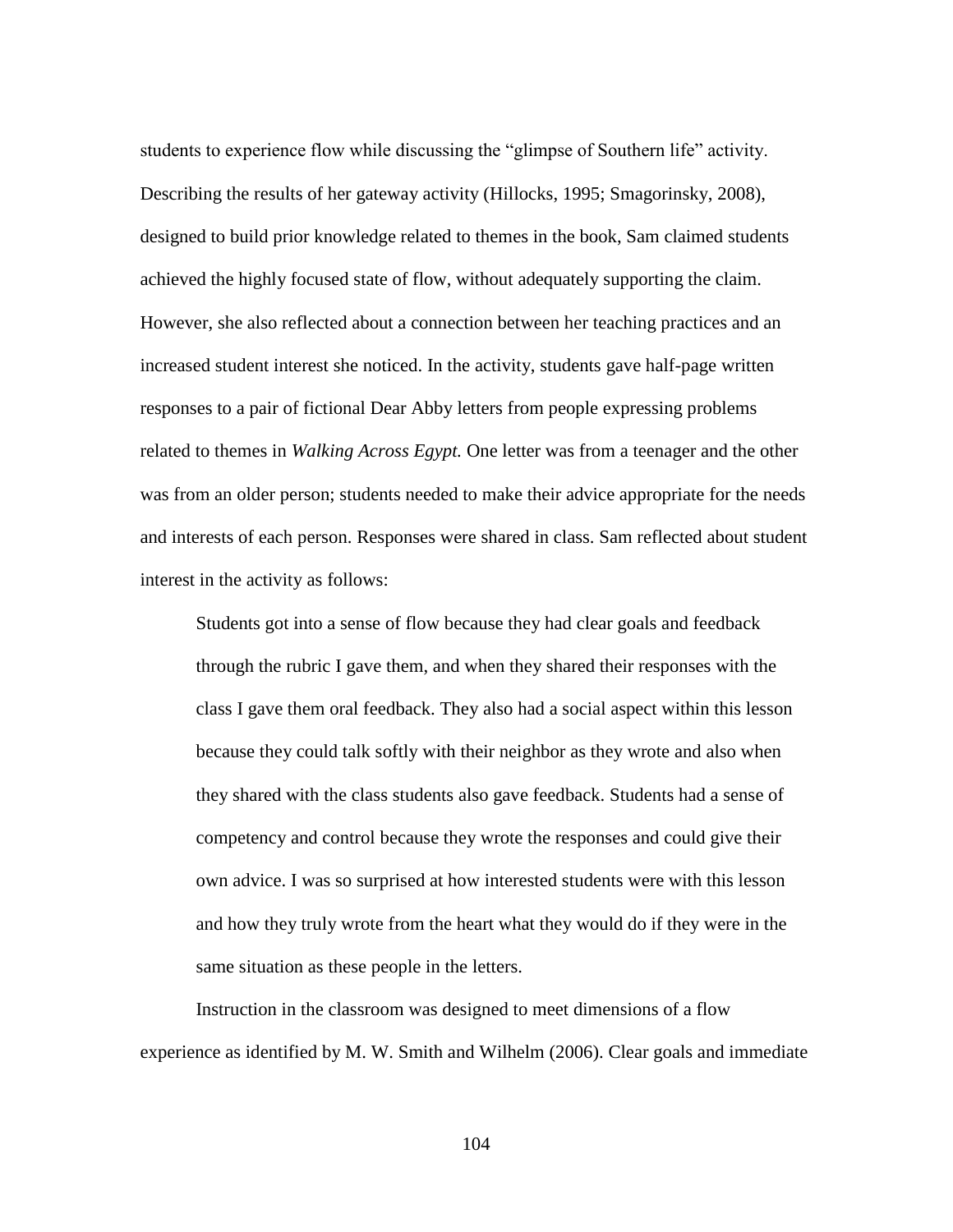feedback were established through use of a rubric and through Sam's verbal responses to student work. Social interaction was fostered through peer feedback on the advice letters. Students gained control over what advice to give to their peers and to the fictional authors of the Dear Abby letters. Whether students experienced such highly focus concentration in their work that they lost track of time cannot be determined from this meaning unit. However, purposeful engagement and enjoyment of the activity are consistent with studies of adolescents in high school who experience flow (Csikszentmihalyi & Larson, 1984; Csikszentmihalyi et al., 1993; Csikszentmihalyi & Rochberg-Halton, 1989; Larson, 1988; Shernoff et al., 2003). In this case, Sam did not take the reflective step of reconsidering ideas supporting her approach to instruction in light of her surprise about the high level of student engagement. In the next section, open-mindedness contributes to a theme of Sam learning difficult lessons after struggling in the classroom, and considering new ideas to improve the quality of her instruction.

**Reflection.** Three (3.1%) of Sam's meaning units demonstrated reflection. Admitting to numerous mistakes made as a student teacher, Sam reflected about how to improve her practices related to modeling the writing process for students, collecting and grading student work, and assessing student learning.

Sam modeled her thinking and writing processes extensively with each activity. Yet, as she reflected about the way she modeled her writing process, she discovered that she failed to give sufficiently specific guidance about how students could independently write a creative paper. Many papers written by students during the unit lacked originality.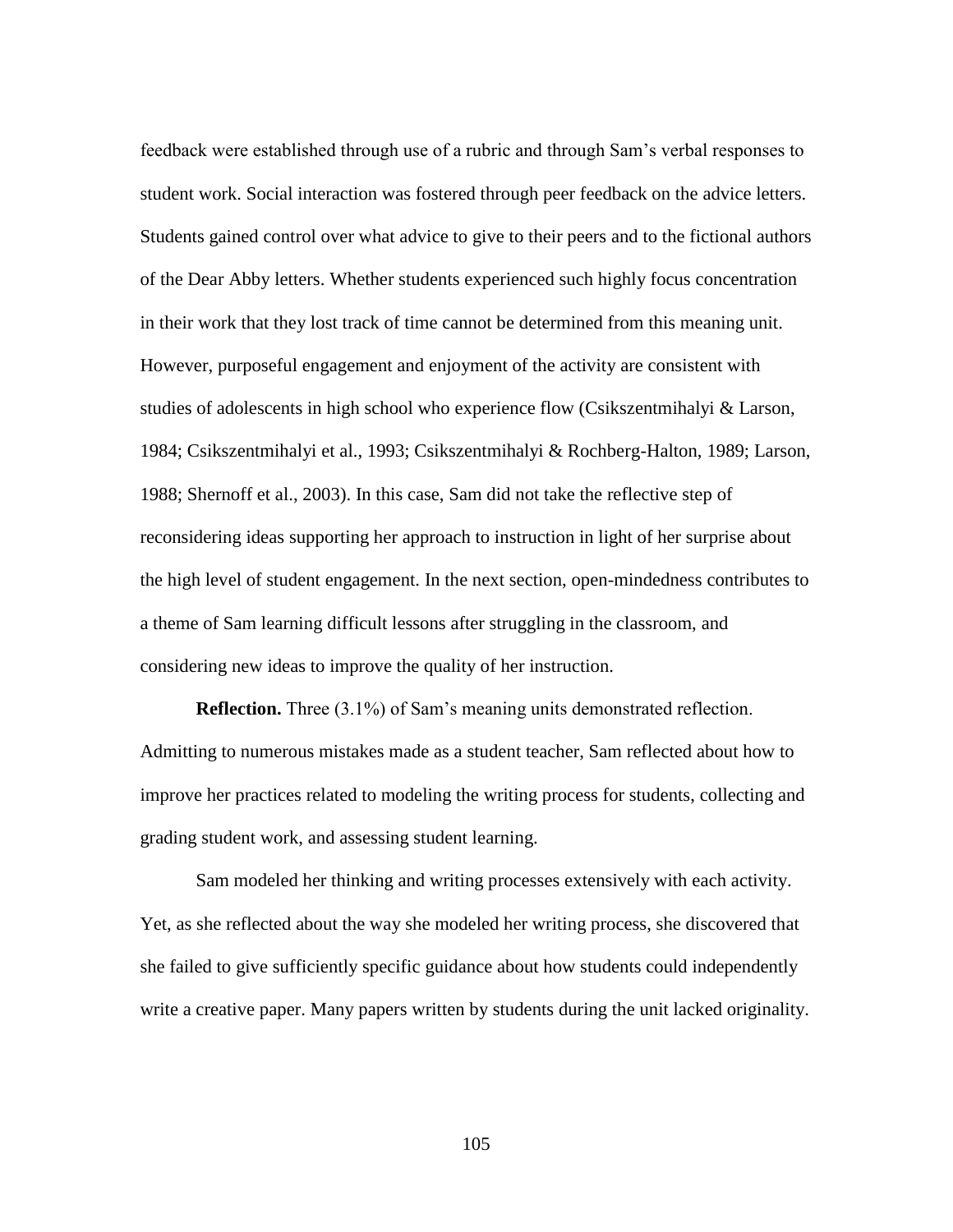Instead of placing the blame solely on students Sam reflected about a need to improve her own teaching practices, as shown in the following meaning unit:

I found that if I'm too general and do not go into detail with my expectations students will often take the easiest way possible or they do not do what I was hoping they would for the assignment. This I found is not because of them but because I was not specific enough for them in what I wanted them to accomplish within the activity.

Sam wrote a poem about her experiences while growing up in her hometown. It was intended to model how students could likewise produce a "glimpse of Southern life." In this activity, students wrote about their own experiences living in the South for an audience of people who live in New York. Sam reflected that her modeling process had the inadvertent impact of limiting rather than unleashing creativity. The following meaning unit is nonreflective because it is an observation of a lack of originality in student work, but it demonstrates the details that contributed to Sam's recognition of a need to rethink her process of modeling how she writes:

However, every paper except for maybe two or three of the assignments were about their town similar to mine. Several even began their stanzas with "I come from a town …" like the one found document 3. Because of this students were not nearly as original as I was hoping.

Modeling should not result in students mimicking the way that Sam wrote her article. This caused Sam to reevaluate her technique of reflection, and to acknowledge that it resulted in unoriginal writing. Her new perspective is that she needs to ensure that when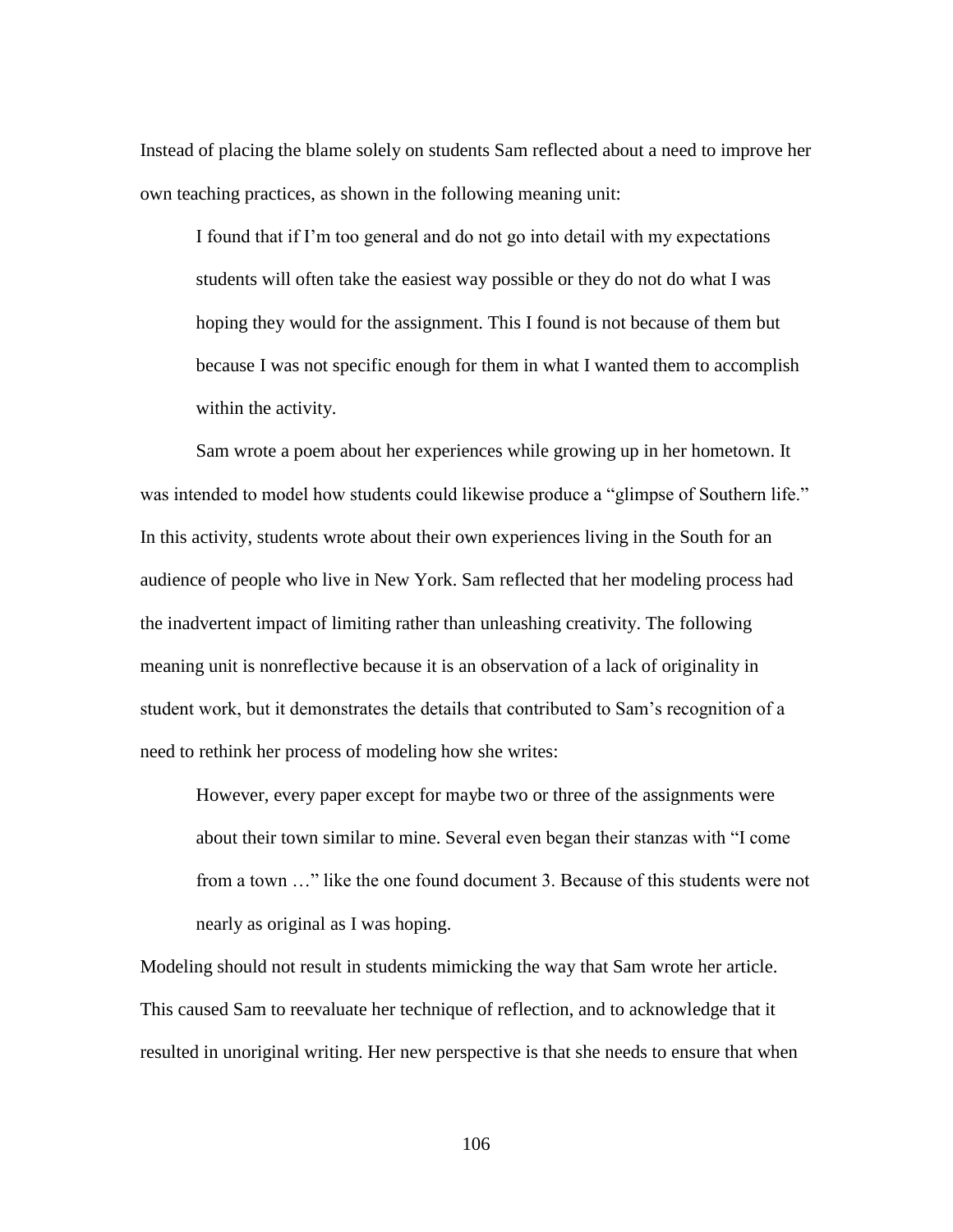she does model writing for students, it does not result in students simply writing as she writes in a manner that is devoid of their own personal voice.

Similar to her willingness to reflect on ways to improve her techniques of modeling the writing process, Sam also reflected about how to improve the way she collected portfolios. Students selected their own work for the portfolio using manila envelopes as an aid in studying for the unit test. However, Sam struggled to transport a box of 45 portfolios among other student papers. Difficulty in carrying portfolios back and forth from school to her home resulted in Sam only taking the portfolios home to grade on weekends. She then felt overwhelmed during the weekends by copious amounts of papers she needed to grade. After conducting classroom inquiry, Sam reflected about how to improve her system of collecting portfolios:

In the future I will collect papers from students, after they do the assignment, grade them during planning and then have them put it in the portfolio so they can keep track and monitor their work. This will make grading less cumbersome and help me stay on top of grading and reflect on students work more frequently.

Sam reflected about how to more effectively implement portfolios in the future. Importantly, she still does believe in the concept of collecting portfolios to provide feedback to guide students, despite her struggles during student teaching. A need to improve her feedback to students about their work also was behind her reflection on the way that she assessed student learning. She tended to grade work based on completion during student teaching under the assumption that student success would be encouraged by receiving good grades if they completed assignments. In a change of the underlying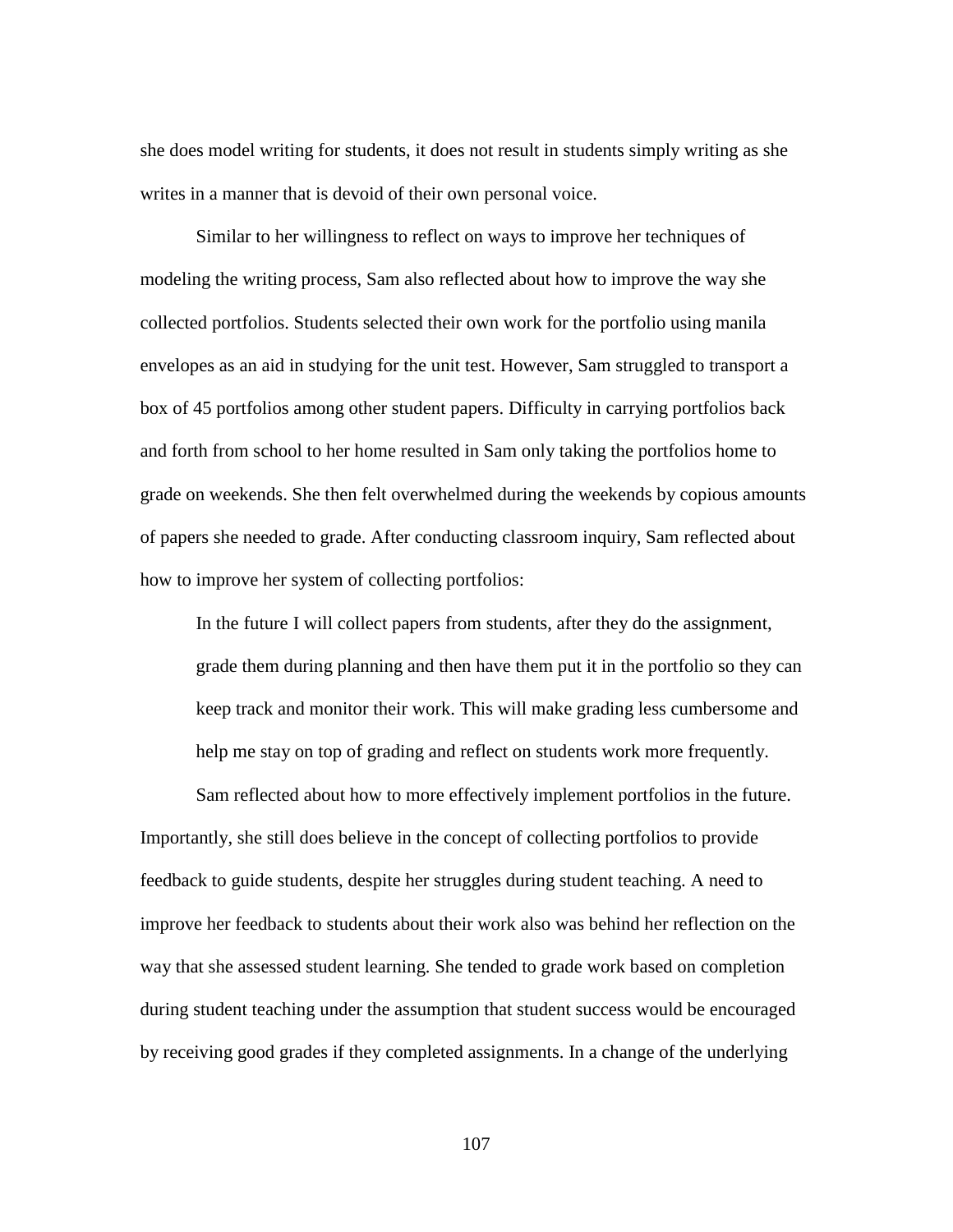basis of how she assessed students, Sam now thought of grading based on completion to be harmful to students. This choice to grade according to criteria instead of by completion led Sam to also discuss changes to make in her use of rubrics, after reflecting on the work she received during student teaching. She admitted to using vague criteria in her rubrics as a student teacher that left students unclear about expectations with her assignments. As shown in the following meaning unit, Sam determined a strategy for improving how she designs rubrics.

I have now found that for me I create better rubrics when I literally sit down with a piece of paper and ask myself "what do I want the student to get out of this assignment and how do I want it to look?" While I come up with thoughts I now write them down in a list and then adapt this list into a rubric. For me this works best because I am given work from students exactly how I want it and they have clearer expectations now.

Clearly Sam struggled during student teaching by her own admission. However, she demonstrated the willingness to discuss mistakes and to open-mindedly rethink the basic ideas supporting her instructional choices. She considered new teaching practices and ideas, as described in her description of how she changed her approach to constructing rubrics, while recognizing her own need for growth as a teacher.

**Critical reflection.** No meaning units received a code of Level 4 for critical reflection.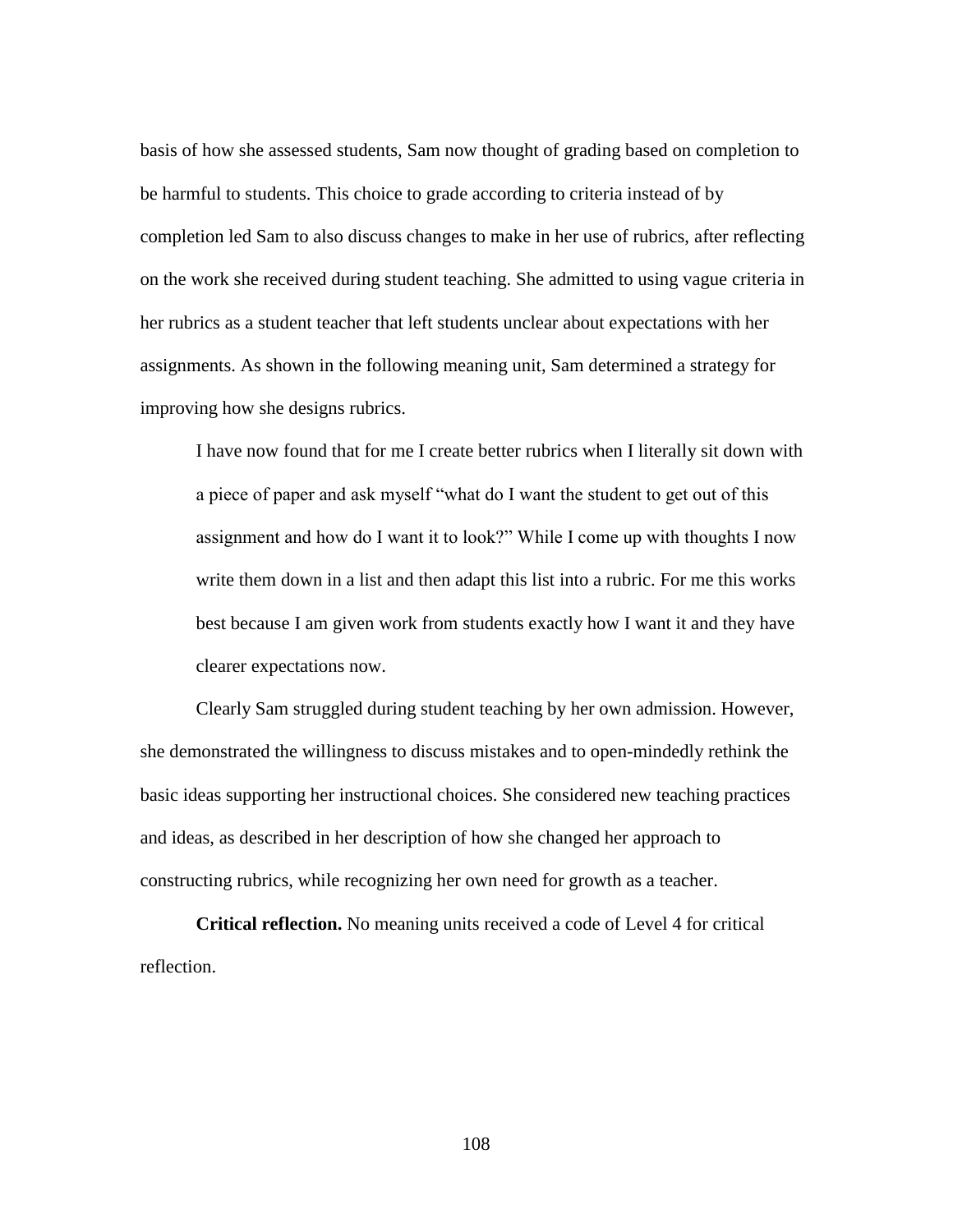## **Michelle**

Michelle designed a unit for teaching Hawthorne's *The Scarlet Letter.* Students in her classroom investigated which of competing sides in the story were "right" or "wrong" in their actions. On a deeper level, students debated which side had a greater sense of truth. Michelle conducted classroom inquiry based on implementation of the unit with 11th-grade students in an American literature college-preparatory English III class at Site A. The unit focused on an investigation of notions of truth in a Puritan and in modern American society. Students explored questions such as whether there is truth to every side of a story while using themes present in modern American society to help students forge meaning from themes in *The Scarlett Letter.* While exploring these themes and preparing to debate, students maintained a journal containing discussion questions, vocabulary, and reflections about the text.

**Nonreflection.** Of 100 meaning units in Michelle's teacher-research essay, 66% coded as nonreflective. Introductory and procedural statements are not expected to be reflective (Kember et al., 2008). Meanwhile, another basis for coding a meaning unit as nonreflective was when Michelle made a claim but did not demonstrate an adequate effort to show understanding of a concept or an idea, as occurred in the following meaning unit: "Students were able to thrive in a supportive construction zone, and I truly believe that they would have been able to succeed no matter who the teacher was if these aspects were still in place."

Michelle asserted that students thrived in the construction zone, or a creative workshop in which instruction took place in the ZPD of students, involving multiple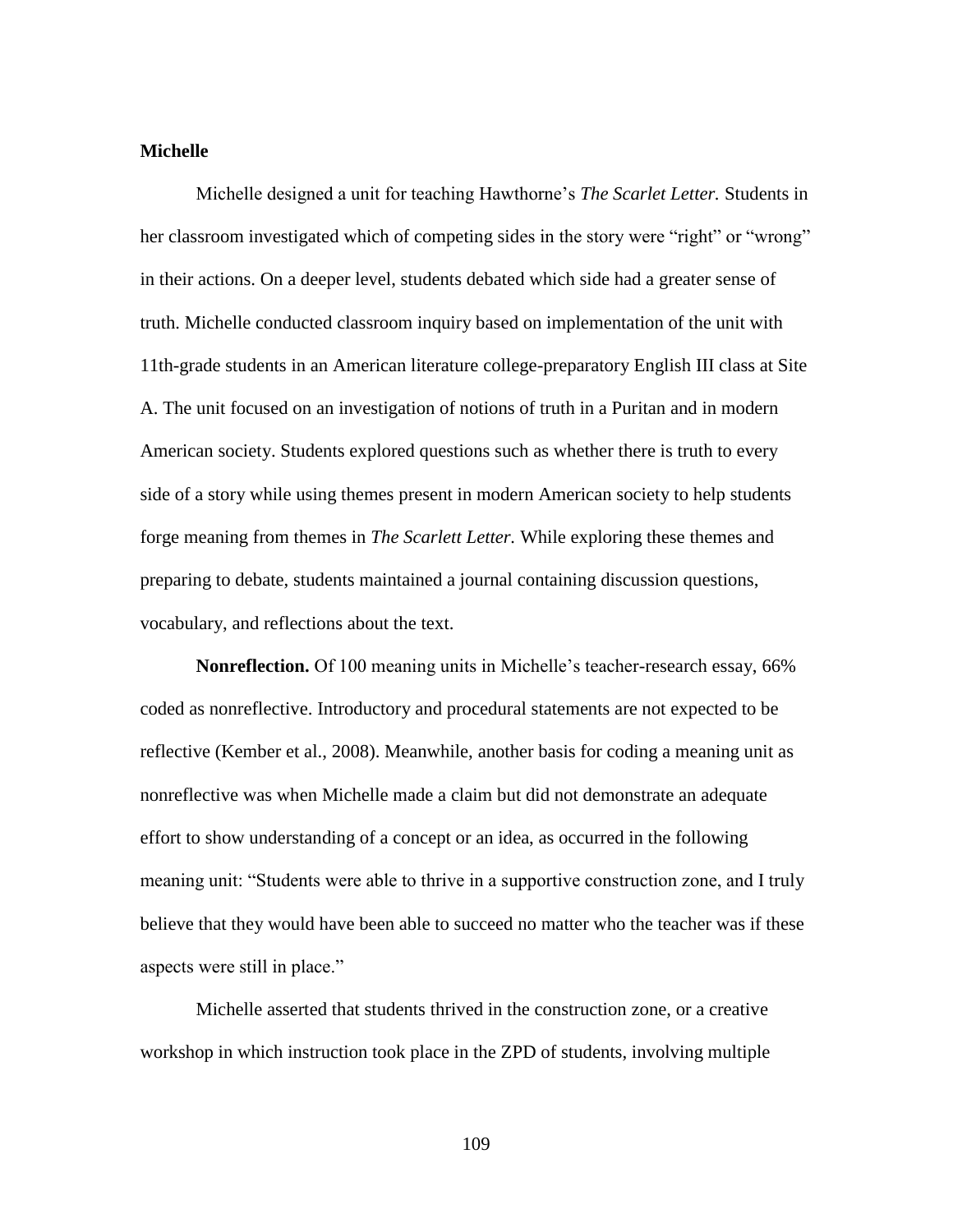genres and multiple modes of communication. However, the reason this was not coded as Level 2 for demonstrating understanding of the concept is because it was unclear how Michelle conceptualized what it means for students to thrive in the construction zone.

**Nonreflection: Misunderstanding of a concept or an idea.** No meaning units were coded as nonreflection for lack of demonstrating understanding of a concept.

**Understanding.** A total of 31 (31%) of Michelle's meaning units were assigned this code. A theme that emerged included Michelle's understanding of the importance of gradually releasing responsibility for learning to students while striving to involve students in activities in which they might experience flow. Michelle described helping students build knowledge and skills in preparation for taking on increasingly challenging tasks on their own. This theme is expressed in the meaning unit below.

This research is my observations of a student teaching experience where I sought to make myself increasingly unnecessary, yet maintain engaged students who were producing high quality texts regularly. This sounds like a tall order, but with the progressive research of Smith and Wilhelm and scaffolded learning I was able to uncover hidden potential in many students. The majority of students were capable of producing high quality texts, which resulted in an effective and productive ELA unit within a supportive construction zone.

Michelle understood that she has geared instructional practice toward making herself "increasingly unnecessary." Michelle knew from studying Smagorinsky's (2008) approach to establishing a construction zone in an English classroom that it was important to model her own thought processes while figuring out problems addressing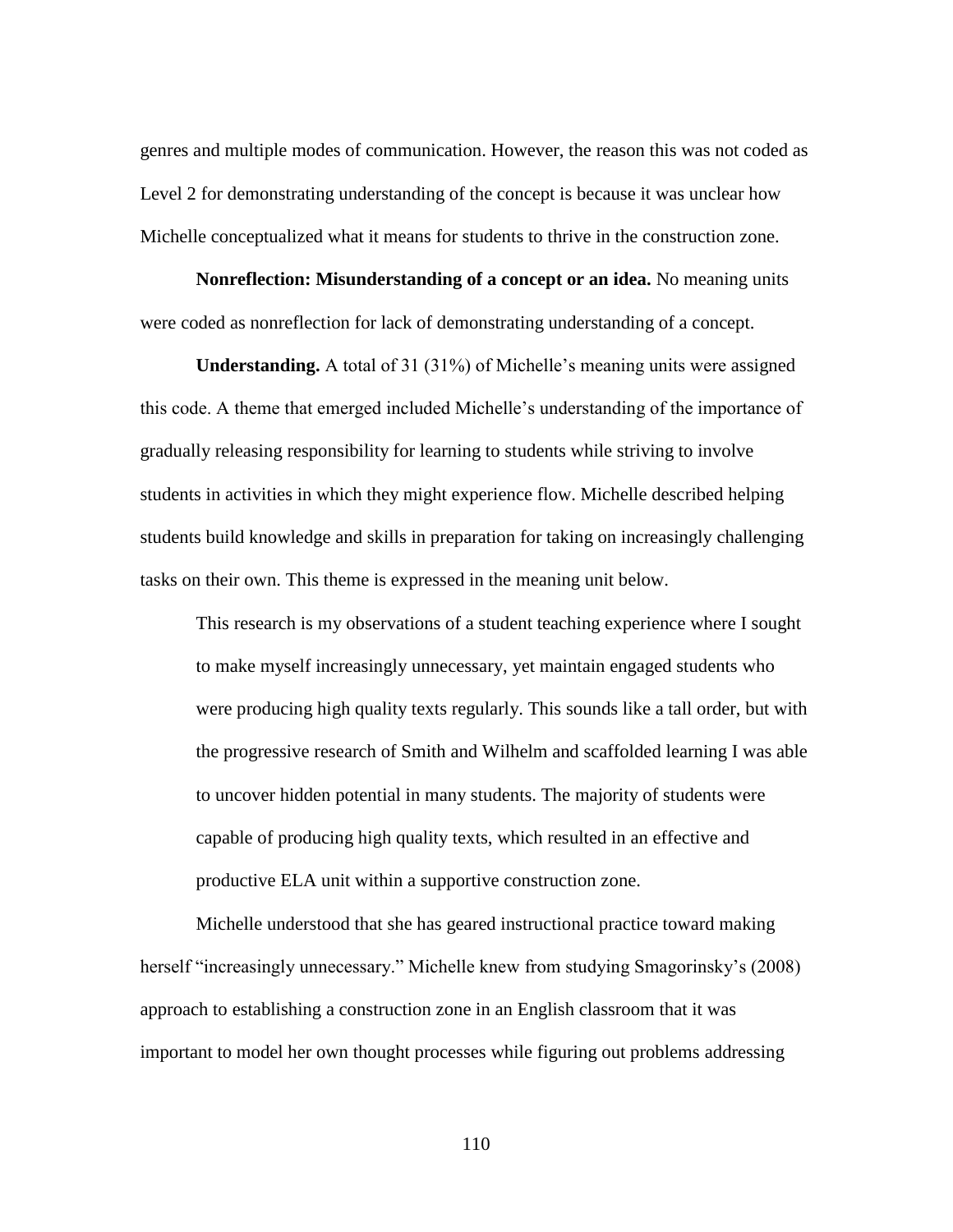themes and ideas in *The Scarlett Letter*. She knew to work on a problem together with students requiring skill that is just above what students can do on their own without her help. She strove to help students make sense of difficult themes and ideas on their own, meaning she becomes increasingly invisible in the process. Smagorinsky drew on Vygotsky's (1978) concept of the ZPD in saying that a teacher candidate would want to help students stretch beyond what can be done without assistance, while continuing to draw on existing knowledge and skills. Next I discuss ways Michelle demonstrated reflection as she endeavored to describe instructional strategies that helped students make meaning of Hawthorne in engaging ways.

**Reflection.** Three meaning units (3%) were given a code of reflection based on a connection between pedagogical theory and practices and experiences in Michelle's field experience. As previously discussed, Michelle demonstrated an understanding of the construction-zone approach encouraged by Smagorinsky (2008) and stressed the release of responsibility to students as they gain increasing knowledge. Building on this knowledge, Michelle then reflected about how modeling can help students understand increasingly complex tasks.

Even the smallest assignments that I thought would need no explaining required modeling, such as "agree" and "disagree" cards that they held up on the first day when I read controversial statements that were connected to themes of the novel. I instructed the students to hold up the card that fits their opinion of the statement, yet they were all confused and 5 hands were raised. In this moment, I realized that I needed to rewind and ask a student who appeared to understand to model this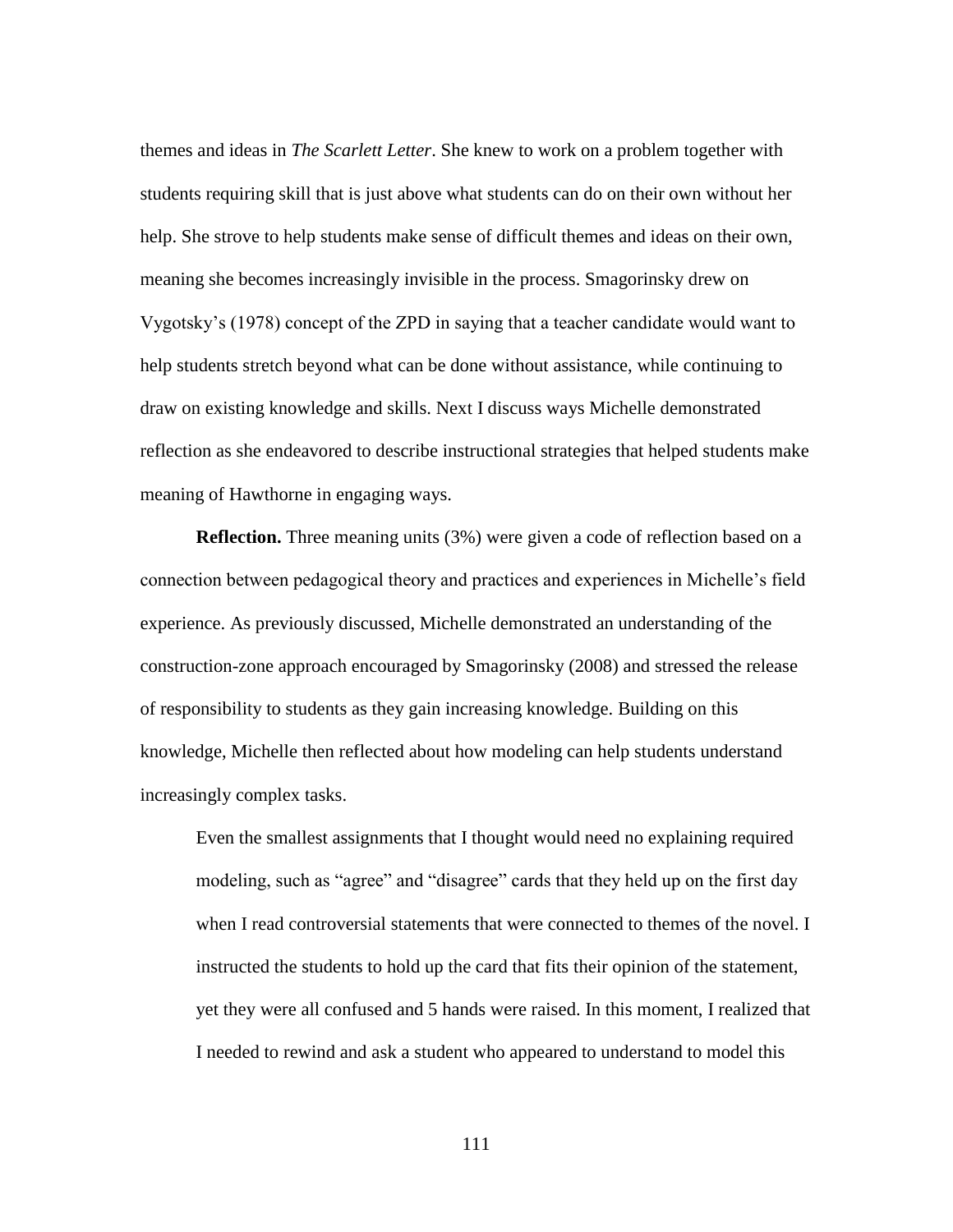activity with me. I chose one of the students that raised his hand when I asked if anyone understood, and we did a few practice statements where he raised his agree or disagree cards. This event serves as an example of the modeling and instruction that was necessary, because students did not even create a text for this activity. One can imagine the extensive amount of instruction and modeling for an activity where students create meaningful and high quality texts, but I found that this is possible with preparation.

She recognizes that modeling is a way to guide students as they create high quality, meaningful texts. The holding up of "agree" or "disagree" cards is a simple task. Yet, Michelle made the connection that if modeling is beneficial to help students understand this task, it would also be beneficial in helping students successfully understand and grapple with more complex tasks. Further, as demonstrated in the next meaning unit discussed, Michelle reflected about how her use of modeling can be used in instruction that is so engaging for students that they might potentially experience flow (Csikszentmihalyi, 1990; M. W. Smith & Wilhelm, 2006). Michelle recognized that that questions related to current issues can serve as a beginning point for future class discussions. She helped students draw on personal experience to make personal connections to lessons. As shown in the next meaning unit, Michelle also reflected about how to help students become engaged in tasks in her instructional practices. She recognized that students may not have completed a task for lack of finding the task engaging or of personal importance: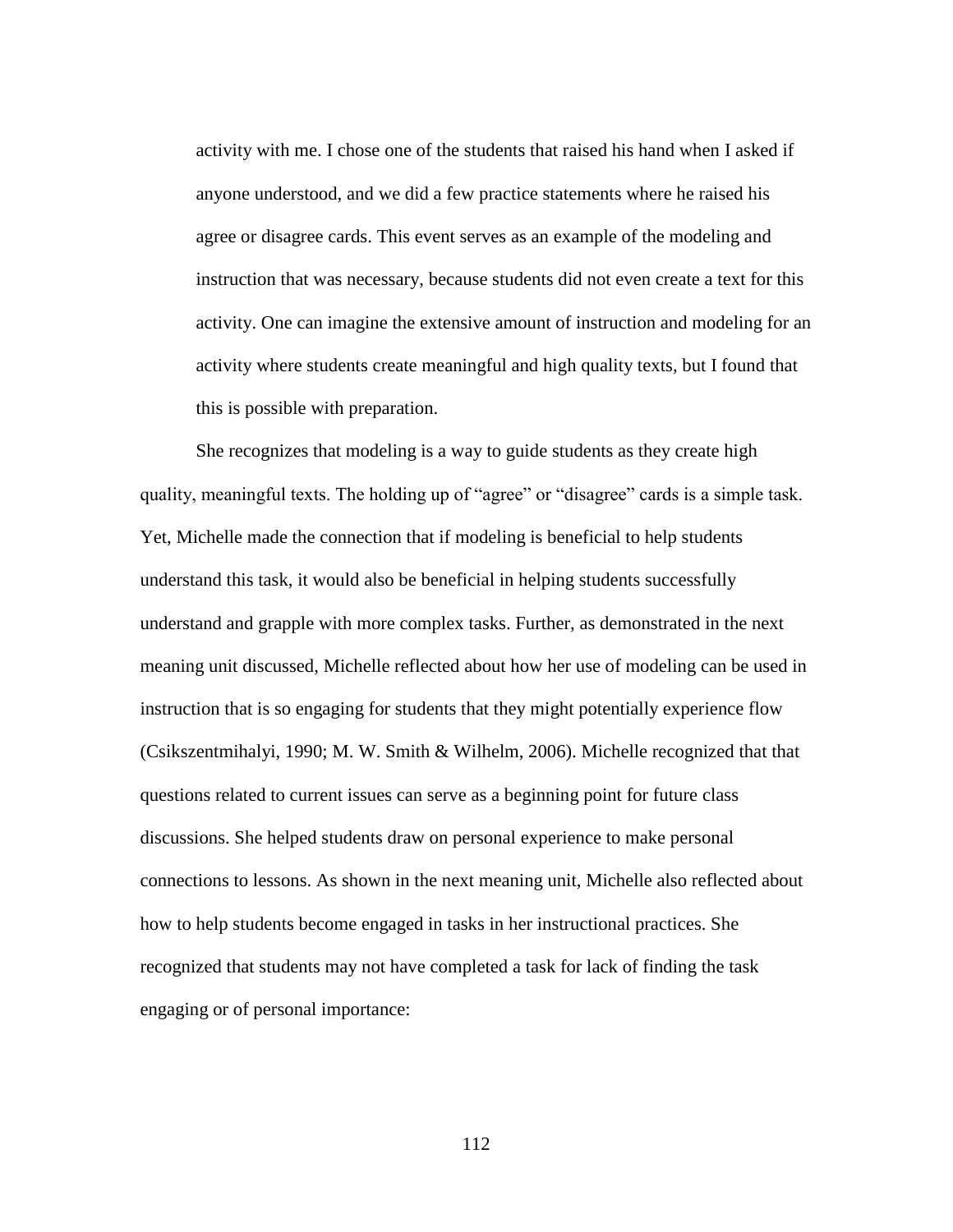As I reflect I see my need to explain to students why they are required to complete this work in my class. I should have reminded them more frequently that this class about more than just the grade. Instead, I should have inspired students more by taking more time to tell them why I find this activity valuable and worthy for this class.

Michelle used experiences from her student teaching to recognize the need to make changes in her instructional strategies that are geared toward helping students find a personal and social value in an activity. This is consistent with M. W. Smith and Wilhelm's (2006) identification that students hold teachers to a "contract to care in classrooms." In this contract, students tend to be more motivated when a teacher fulfills the responsibility of caring about students as individuals, addressing their interests, actively helping them learn, and displaying passion for the content and the subject. Open discussion of why a teacher finds topics being explored to be meaningful and important is encouraged by M. W. Smith and Wilhelm. Michelle reflected, in the next meaning unit, that her student-teaching experiences helped her learn the importance of helping students try out roles in a makeshift classroom literary community in her English classroom:

I also wish I could have inspired students to step into the roles of whatever high quality text they were being asked to create, and at the time I was worried I would overwhelm them. When I look back, I do not think this request would have overwhelmed them and I wish I had maintained higher standards for my students in this capacity.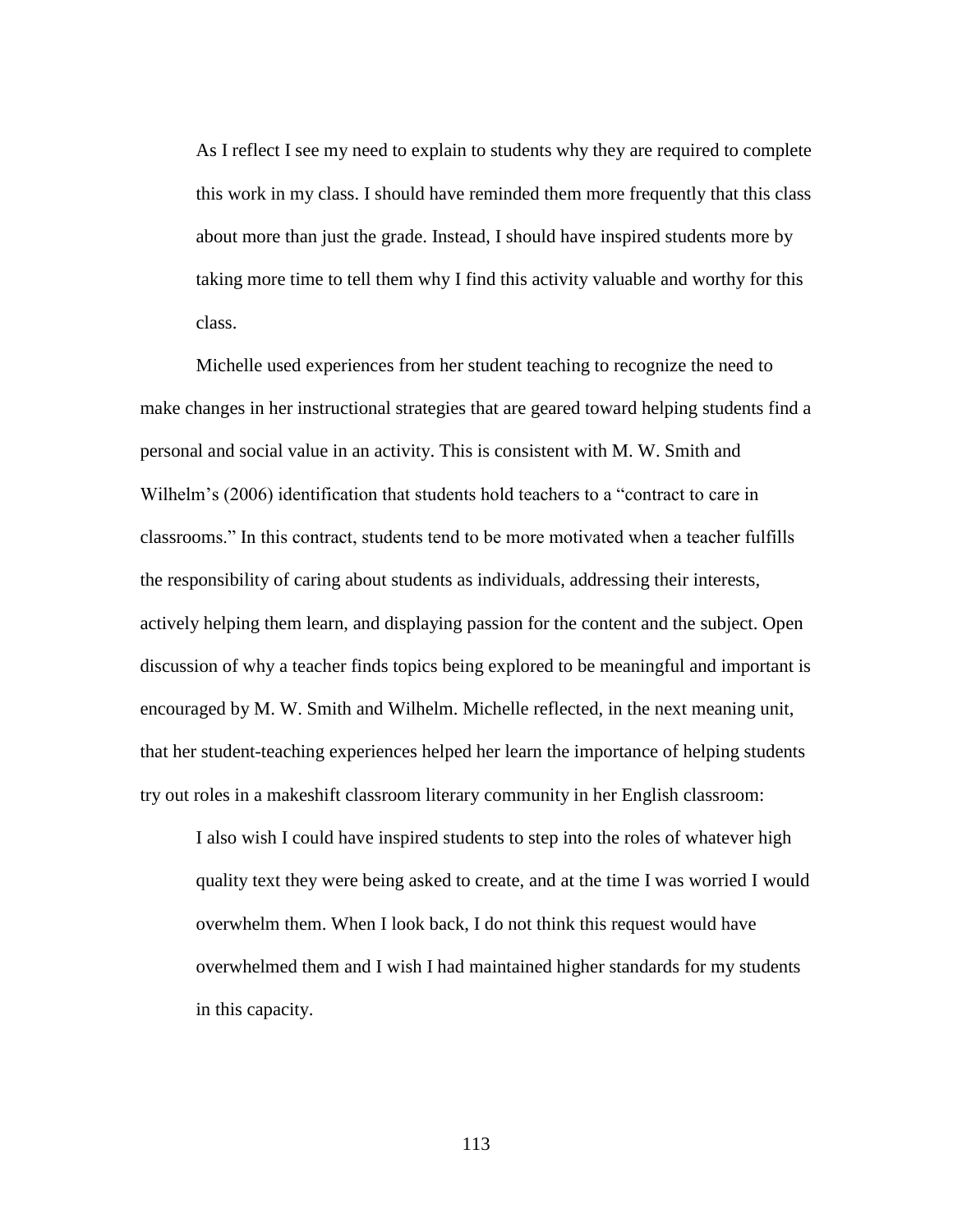Michelle learned that in the future she can have higher expectations for students to try out roles in the makeshift literary community of an English classroom as they create high-quality texts. As Michelle had been taught in coursework, students can take on the roles of readers and writers in a community of more experienced members in a classroom until they internalize the cognitive processes and requisite content of the more adult members (Lave & Wenger, 1991). This involves using structured planning and design work (Cain, 1989; Smagorinsky, 2008) to foster ways to help students take on real-life roles while participating in debates over issues raised by *The Scarlett Letter.* The literary community that teacher candidates strove to help students enter is a community of practice (Lave & Wenger, 1991) in which members share a common interest or, hopefully, a passion for an enterprise as they interact to improve in what they are doing.

**Critical reflection.** No meaning units received a code of Level 4 for critical reflection in Michelle's teacher-research essay.

# **Beth**

Beth led high school students at Site A through a study of one of philosophy's most fundamental questions during a unit on Wiesel's *Night.* English I collegepreparatory students explored the theme "what does it mean to be a human being?" *Night* is Wiesel's autobiographical account of life in the ghetto of Sighet followed by the Auschwitz and Buchenwald concentration camps. His parents and three sisters died in concentration camps. Yet Wiesel became an advocate for fostering the human rights and capabilities of suffering people around the world. Students used a reader-response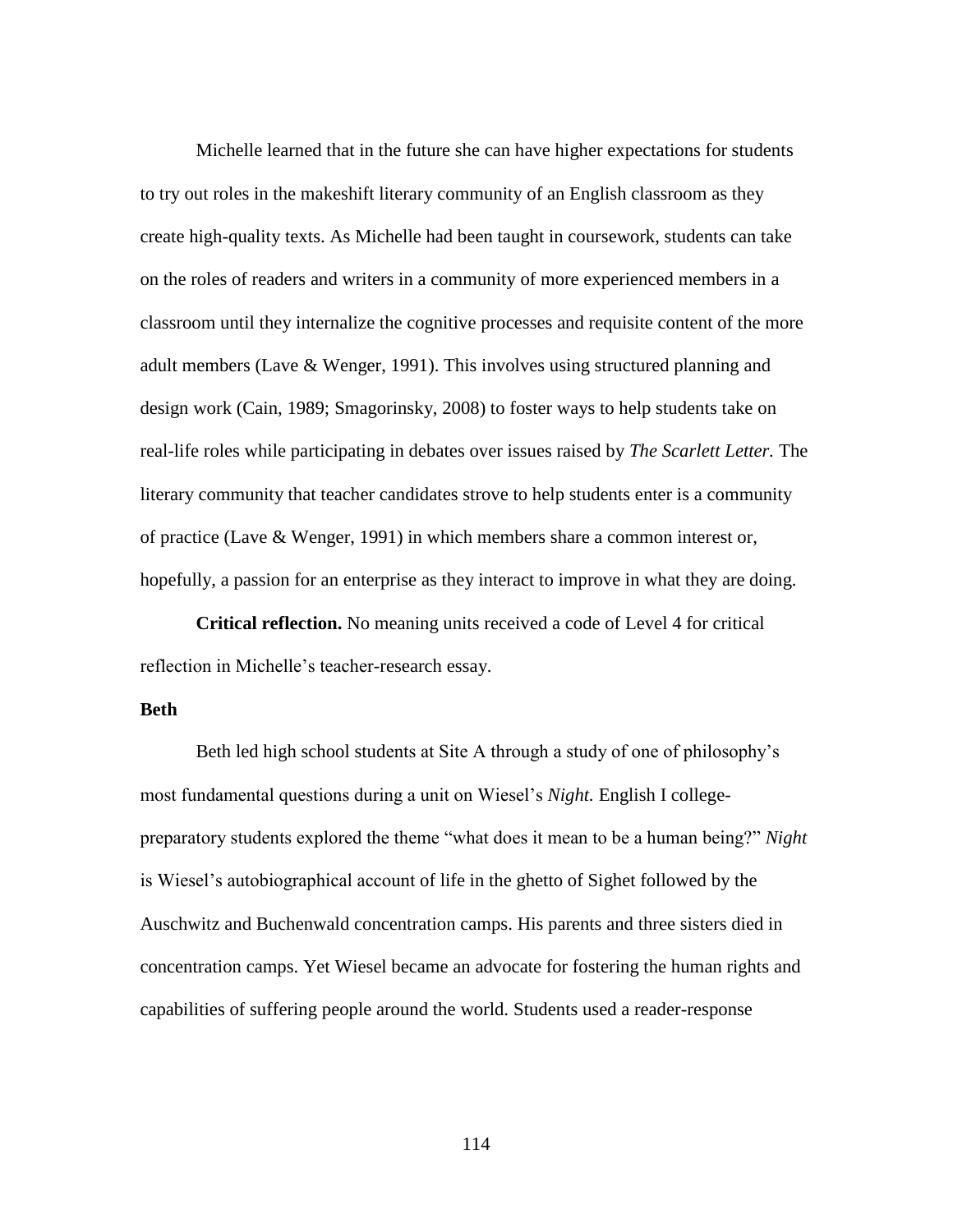journal, personal narrative, free-verse poetry, and a research project to reflect their own decision making and ethical responsibilities.

The unit provided context to grapple with problems that exist in society and to evaluate responsibility for taking reflective action to address injustice. Students encountered lives of people who were victims of systematic cruelty. In the process they examined ethical choices made in life. In addition to the Holocaust, the unit included stories of the poor treatment of Native Americans by the U.S. government, slavery, the Jim Crow era, and the internment of Japanese Americans during World War II. Beth supplemented *Night* with excerpts of *Life of an American Slave* by Douglass, *Incidents in the Life of a Slave Girl* by Jacobs, *The Interesting Narrative of the Life of Olaudah Equiano* by Equiano, and current-day news articles about violations of human rights that still take place. Fostering empathy for what it was like to be a slave, students created a body biography (Smagorinsky, 2001) of a slave or a concentration-camp prisoner. The final enterprise of the unit was a research project in which students took a stance on responsibilities of the individual, community, nation, and world to support human rights.

**Nonreflection.** A total of 112 out of 151 (74.2%) meaning units in Beth's teacher-research essay were nonreflective. Beth acknowledged that prior to student teaching she worried about whether the unit she designed would be too complex. She was nervous about whether the unit would succeed, saying,

My unit was ambitious to say the least in that not only were we reading *Night*, slave narratives, and some other short stories, but also incorporating two research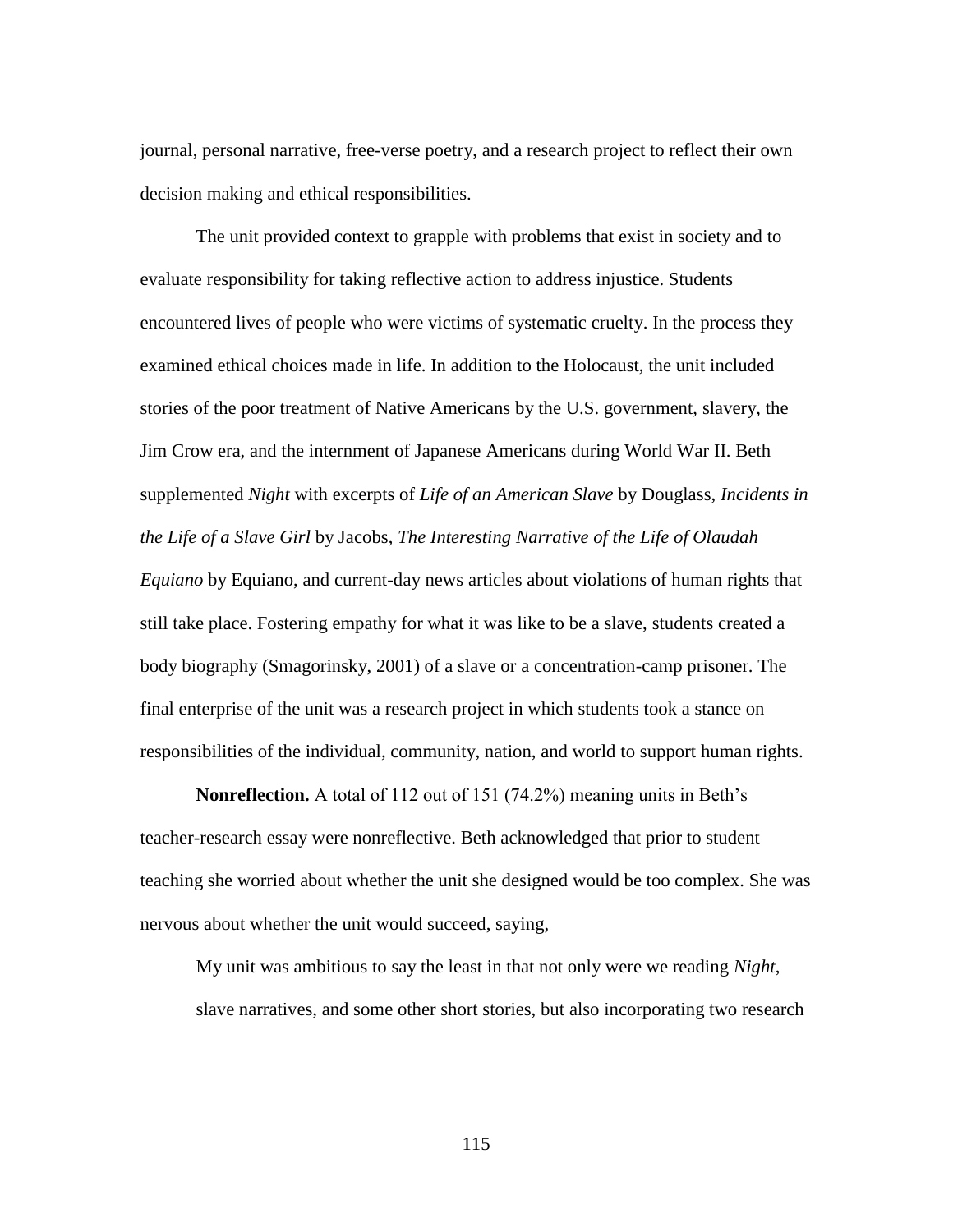projects and presentations, the personal narrative, and reader response and vocabulary into the unit as well.

This meaning unit was coded as a nonreflection because it does not describe theoretical concepts that influenced her to design the unit as she did. Some students expressed they felt overwhelmed at the start of the unit. Beth listened to the students, noting that "however, a few adjustments and discussions of completing work outside of class and using class time to the fullest helped to allay their and my own fears." This was a nonreflective meaning unit that did not describe ways she may have used her understandings of educational theory or methods to make these adjustments.

Beth found that the unit helped students gain an appreciation for the rights of others, as will be discussed in greater detail later in this analysis of her teacher-research essay. She asserted,

The completion of the various activities and assignments in this unit, such as the body biographies, free verse poems, and final enterprise all show the different degrees to which the students began to develop an increasing understanding of the plight of the individuals in these situations, taking into account what made each of them a human being and thus worthy of being heard.

This meaning unit was nonreflective because it did not include a discussion of underlying theoretical concepts. However, this meaning unit also expressed themes that Beth highlighted in her teacher-research essay with stances that were reflective.

**Nonreflection: Misunderstanding of a concept or an idea.** One meaning unit demonstrated a misunderstanding of flow. Beth described a set of student artifacts from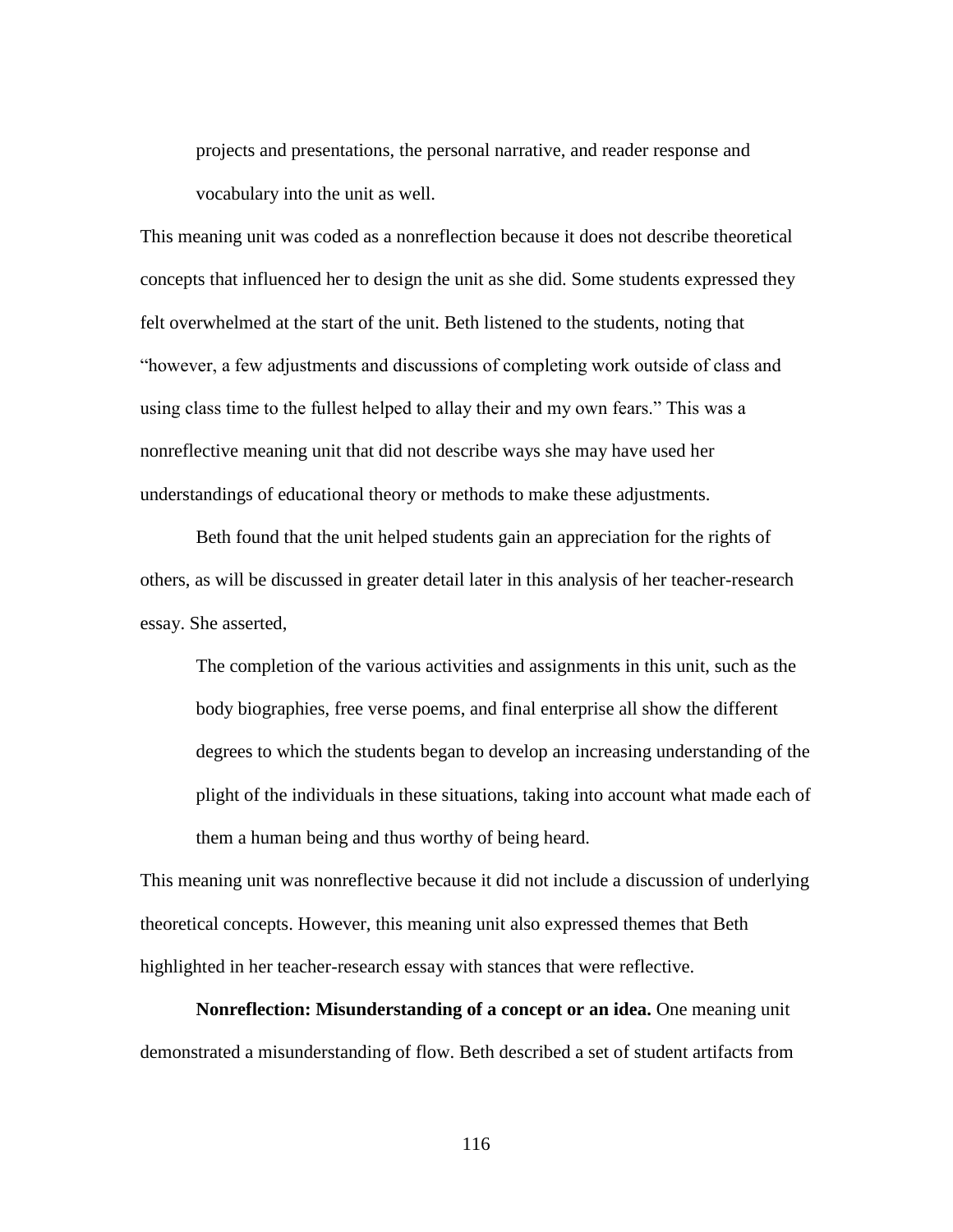the assignment in which the class created body biographies of a slave. To support a stance that students in the class experienced flow, Beth said "The products are the proof of this flow." Flow is related to the stretching of skills (Csikszentmihalyi & Larson, 1984; Csikszentmihalyi & Rochberg-Halton, 1989; Nakamura & Csikszentmihalyi, 2002; Rathunde & Csikszentmihalyi, 1993) and to the production of high-quality, interesting, and engaging written texts by high school students (Larson, 1988; Shernoff et al., 2003). However, the relationship between flow and the stretching of skills as well as the production of high-quality texts is correlational not causal. The production of a highquality text itself does not necessarily mean a student experienced a state of flow while producing the text.

**Understanding.** Thirty-six (23.8%) of Beth's meaning units were coded Level 2 for demonstrating understanding of a concept or an idea. Beth demonstrated an understanding of Applebee's (1996) concept of the curriculum as a conversation, as described by Smagorinsky (2008). A curriculum that is a conversation fosters student exploration of what it means to participate in a living literary tradition, in this case a tradition of exploring what it means to be human in the context of institutionalized cruelty such as the Holocaust and slavery, while seeking knowledge that is meaningful individually and to society. Beth understood that her guiding question of what it means to be human helped shape the curriculum as a conversation is clearly expressed:

This question seems fairly straightforward; we all have eyes, hair, we breathe, we sleep, we eat. Further investigation of this question, however, reveals a much more complex question that leads to the examination not just of the physical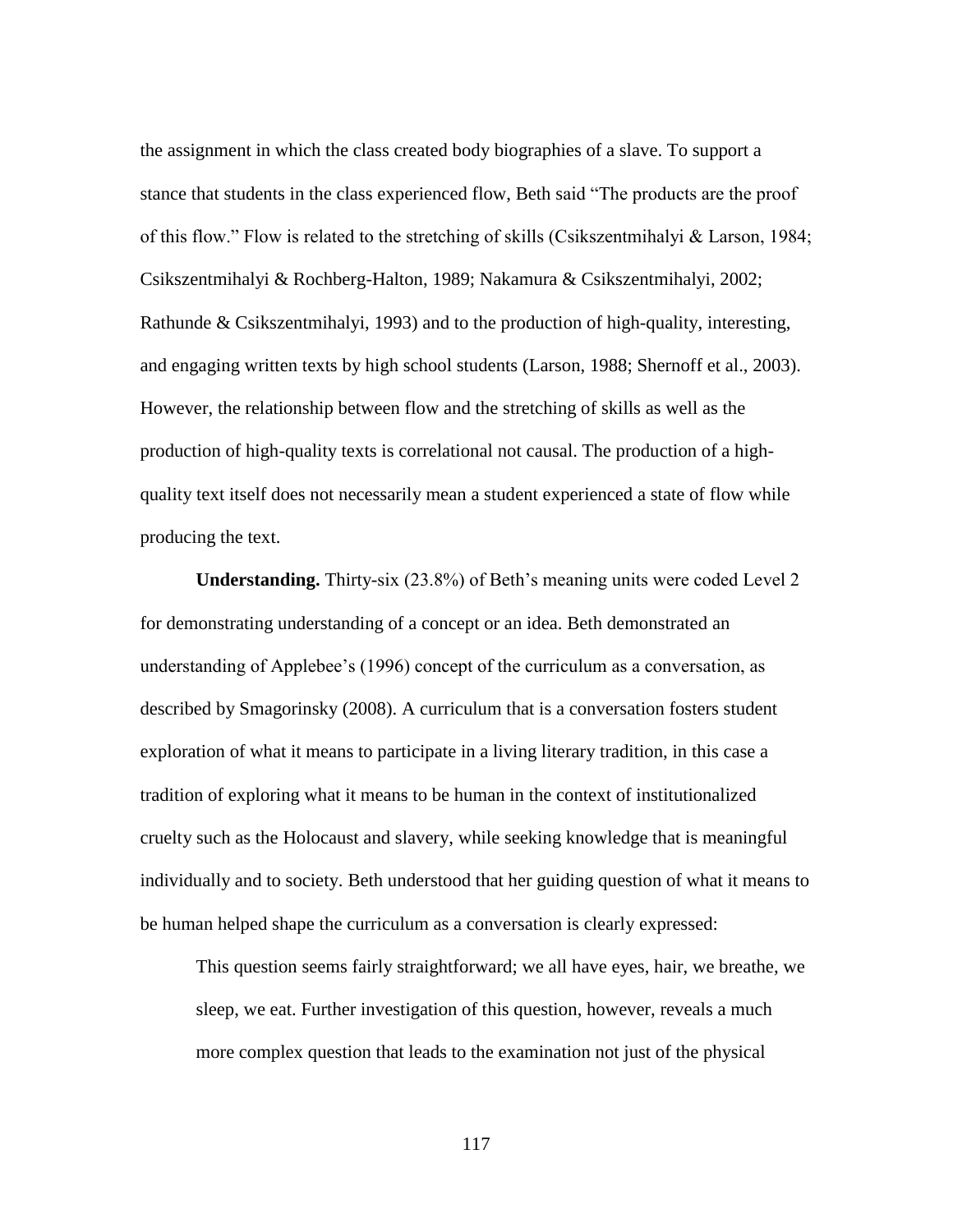characteristics of the human being, but of the human condition; both the individual and collective hopes, dreams, desires, fears, and nightmares of each member of the human race factor into our individual understanding of what being human means exactly.

Beth focused on the human condition. She strove to give students a reason to care about devoting a semester to exploring the human condition, as advocated by Smagorinsky (2008) and M. W. Smith and Wilhelm (2006). It is one thing to focus on abstract traits of being human such as having "hopes, dreams, desires, fears, and nightmares," but Beth's focus was sharper than this: "In questioning the traits that make one human, the subject arises of how these traits are distorted and taken for granted by some groups of people. The Holocaust serves as the one such instance."

The guiding question has a long literary tradition that includes Wiesel and Douglas, who through their autobiographies and the force of their moral will, confront society with the need to recognize the full humanity and dignity of each person as an individual. This literary tradition of exploring in honest, unflinching terms what it means to be human in the face of systematic denigration of one's very humanity is continually reshaped by the larger society, so Beth includes current human-rights violations as part of the unit. M. W. Smith and Wilhelm (2006), who like Smagorinsky drew on Applebee's concept of a curriculum as conversation, advocated that a question that guides a unit should spark students to "solve problems, debate, and argue in ways through which they could immediately use and share with others" (p. 57). M. W. Smith and Wilhelm stressed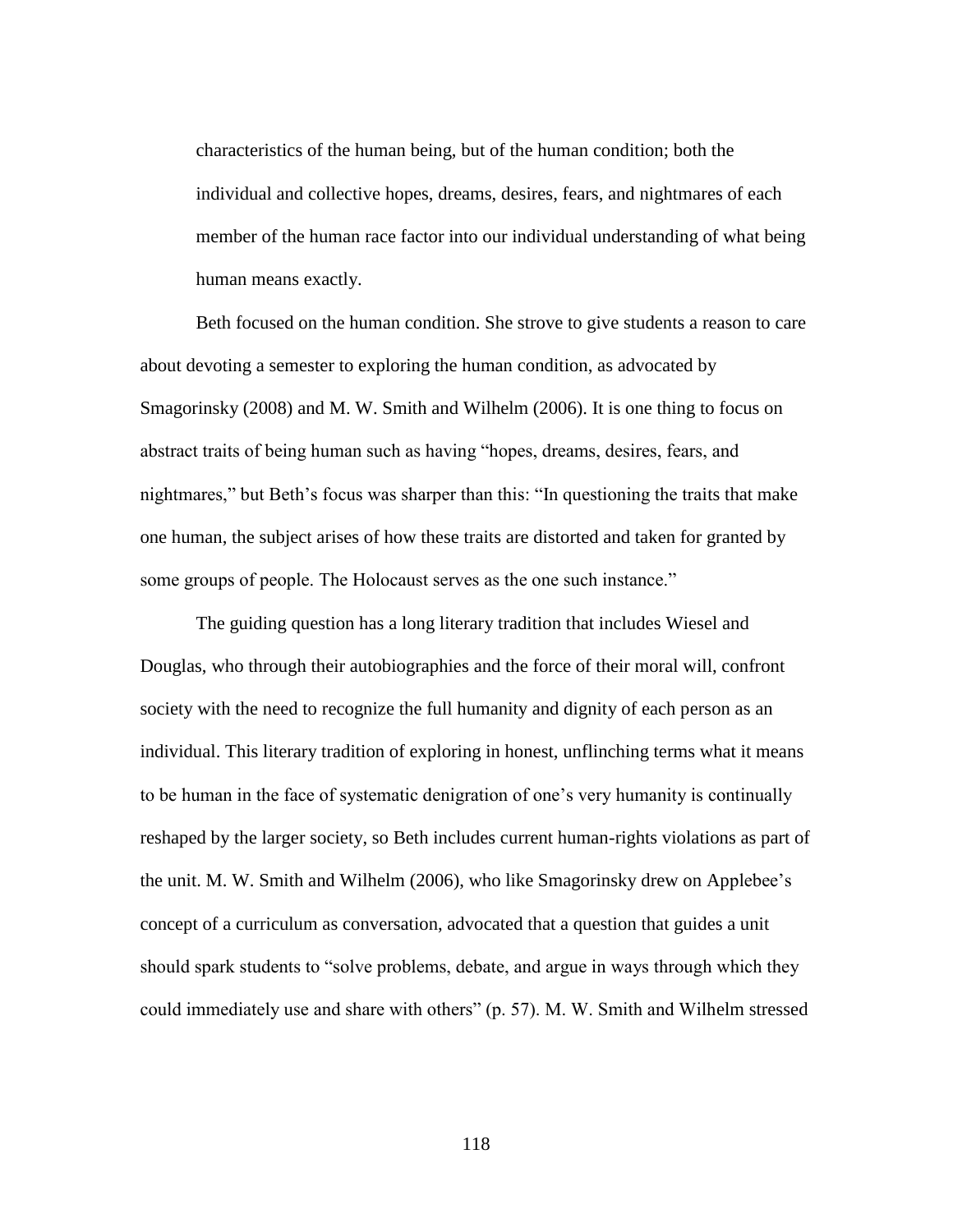that the guiding question explored in a unit should connect to the real-life experiences and interests of students.

Students worked in groups to create body biographies in which they drew details from texts they read (e.g., *Incidents in the Life of a Slave Girl; Life of an American Slave; Night*) to depict a slave or a concentration-camp prisoner. Physical details presented in each drawing were supported with quotations from a text that illustrated treatment received by the slave or concentration-camp prisoner. Discussing student artifacts, Beth demonstrated an understanding of the use of alternative assessments for tracking student learning, as indicated in the following meaning unit in which she described a body biography created by a student based on *Night*: "The details chosen from the text, such as the fire or the numbers tattooed on the arms of the prisoners serves to show the depth of understanding of how these people were treated."

In this meaning unit, Beth assessed that the student demonstrated understanding for the treatment of concentration-camp prisoners through a means other than a standard written test. The student understood the relevance of tattoos on the arms of prisoners as yet another way the Nazis sought to dehumanize the prisoners. The next section of the analysis shows that Beth used this understanding of the value of alternative assessment to rethink her approach as a teacher.

**Reflection.** Beth had two reflective meaning units (1.3%) in her teacher-research essay. In the process of striving to help students become more empathetic to other individuals, Beth also gained an appreciation for the unique needs and giftedness of her students as individuals. Students communicated to Beth that they recognized the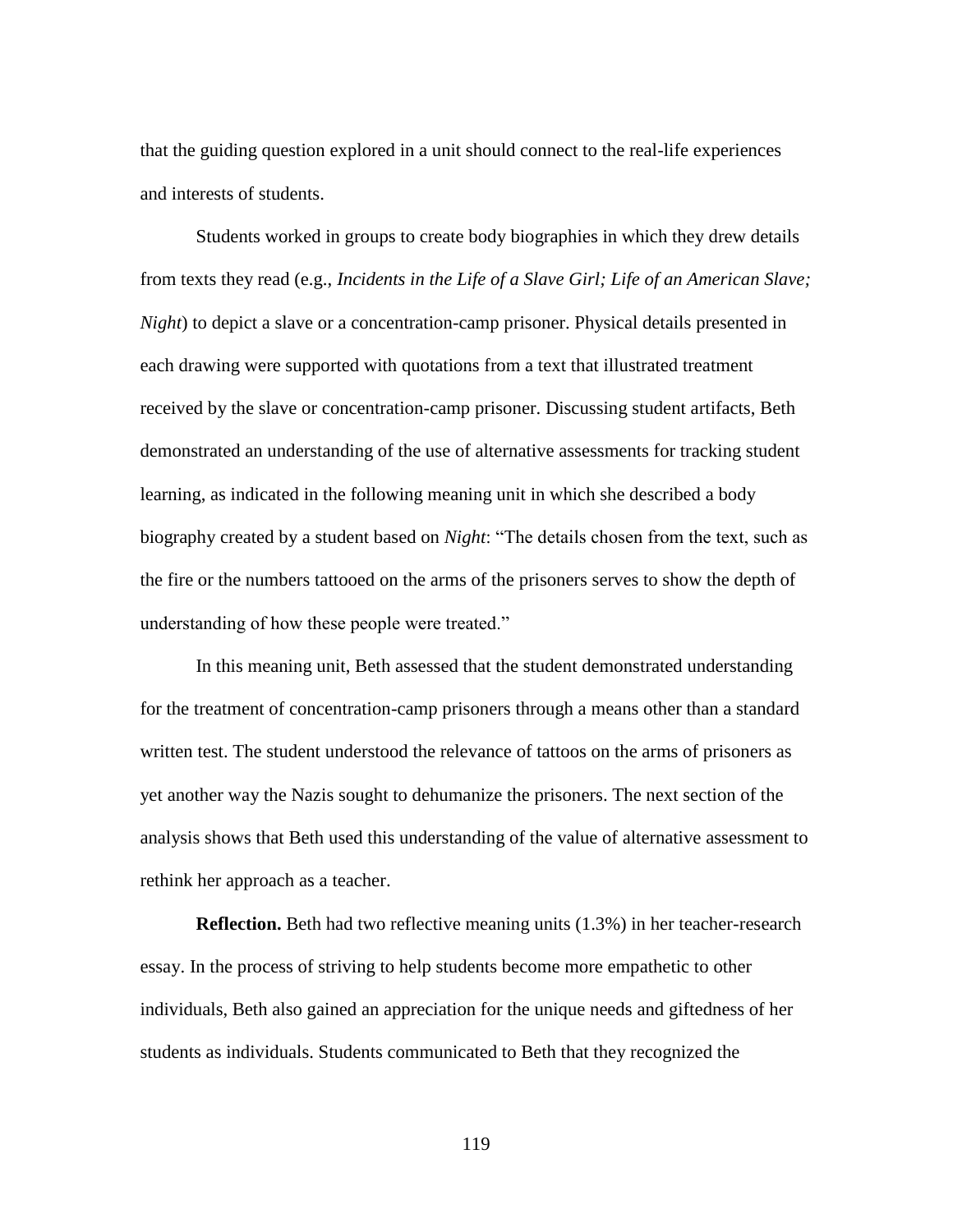importance of being aware of the suffering of other people in order to address the suffering. Beth expressed the need to rethink her own approach to teaching a class as individuals, giving attention to their individual needs. By reading *Night*, Beth hoped students would view the victims of the Holocaust as individuals with needs and passions that would become meaningful to them. In turn Beth found that she gained a newfound appreciation for the needs and passions of her students as individuals, as demonstrated in the following meaning unit:

What I hoped for my students more than anything else was that they see the individual victims of the human rights violations that we studied in class. One of the most important lessons that I learned during my student teaching was the value of seeing and understanding the individual student rather than only seeing them as a member of a collective "class."

This meaning unit showed that Beth used her field experiences to rethink her approach to teaching, leading to a new perspective in which she focused on the relationship that exists between the teacher and the individual students. Beth wanted students to appreciate the dignity and rights of each individual in society, so she needed to also appreciate the dignity and rights of each individual in her classroom. A focus on understanding the individual student is in line with Dewey's (1933/1986a) stance that a reflective teacher turns the focus to what the individual student is learning in relation to subject matter that is taught in the classroom. Beth stressed the value she placed on "seeing and understanding the individual student." To see and understand a student, Beth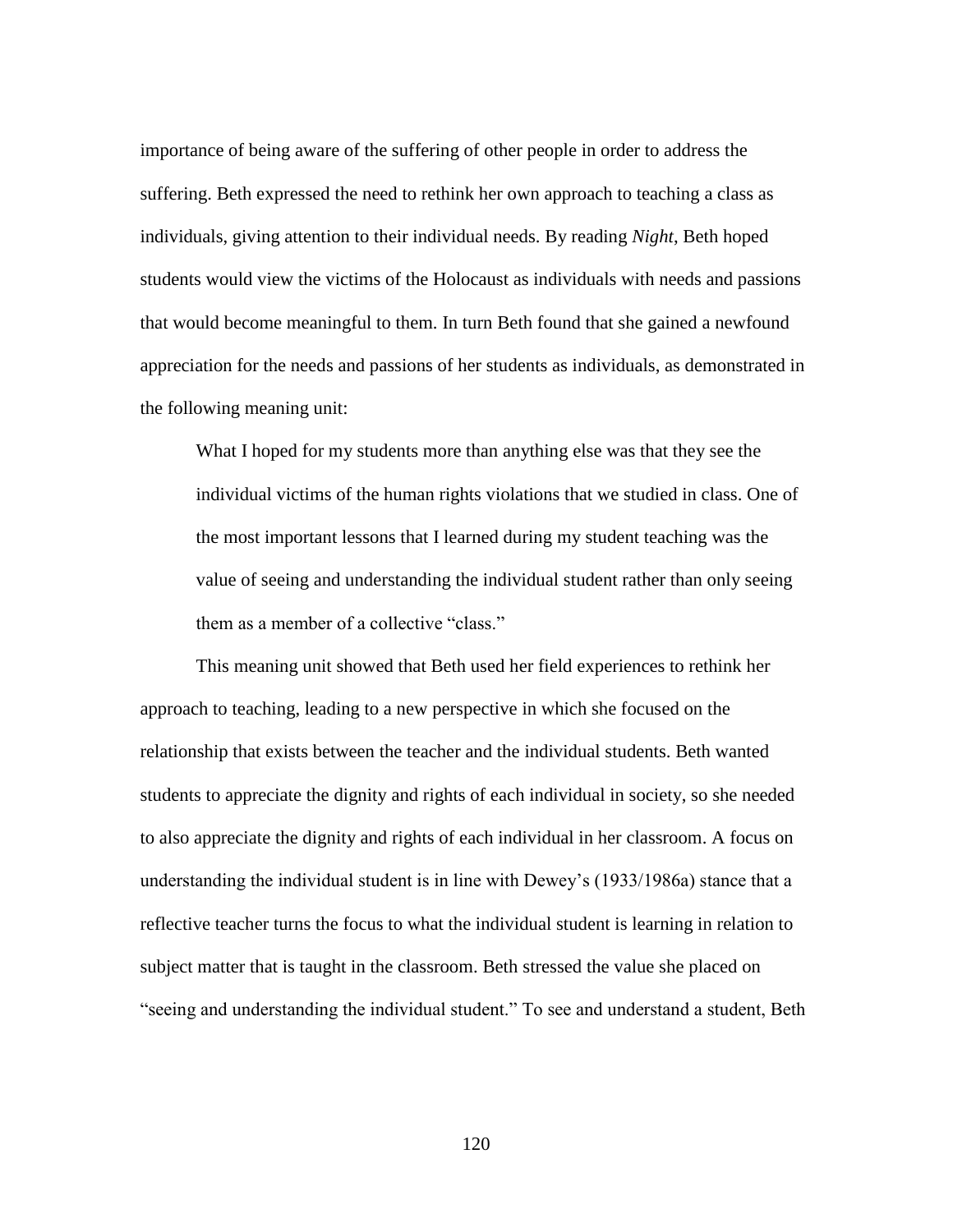took the step that Zeichner and Liston (1996, 2014) found is typical of reflective teachers; she would pay close attention to the affective dimension of teaching.

The extent to which students became invested in an exploration of what it means to be human in the face of cruelty also explored in the unit was unexpected for Beth. As noted earlier in this analysis, she worried that her unit would not succeed because of its complexity. Indeed, when she began to implement the unit, some students did express that they felt overwhelmed by the amount of work and the pace of the unit. Upon reexamination of her experiences in the classroom, Beth came to realize that the high school freshmen in her English class could exceed her expectations.

Finally, by looking back at her field experiences, Beth came to realize that alternative assessments through activities such as a body biography can be valuable ways to allow students to express their understandings of ideas and themes in a text. This is clearly expressed in the following meaning unit: "One of the most valuable pieces of information that I will take away from this unit is that traditional assessments in the form of tests and quizzes are not necessary for students to learn the information in meaningful ways."

Beth emphasized students learning "in meaningful ways." The body biography is not at all a traditional form of assessment. Yet, as shown earlier in this analysis, Beth understood that a student could express an understanding of the suffering of a concentration-camp prisoner through the body biography. The unit asked students to explore what it means to be human. Assignments such as the body biography gave students the chance to express their growing meaning making of complex ideas, such as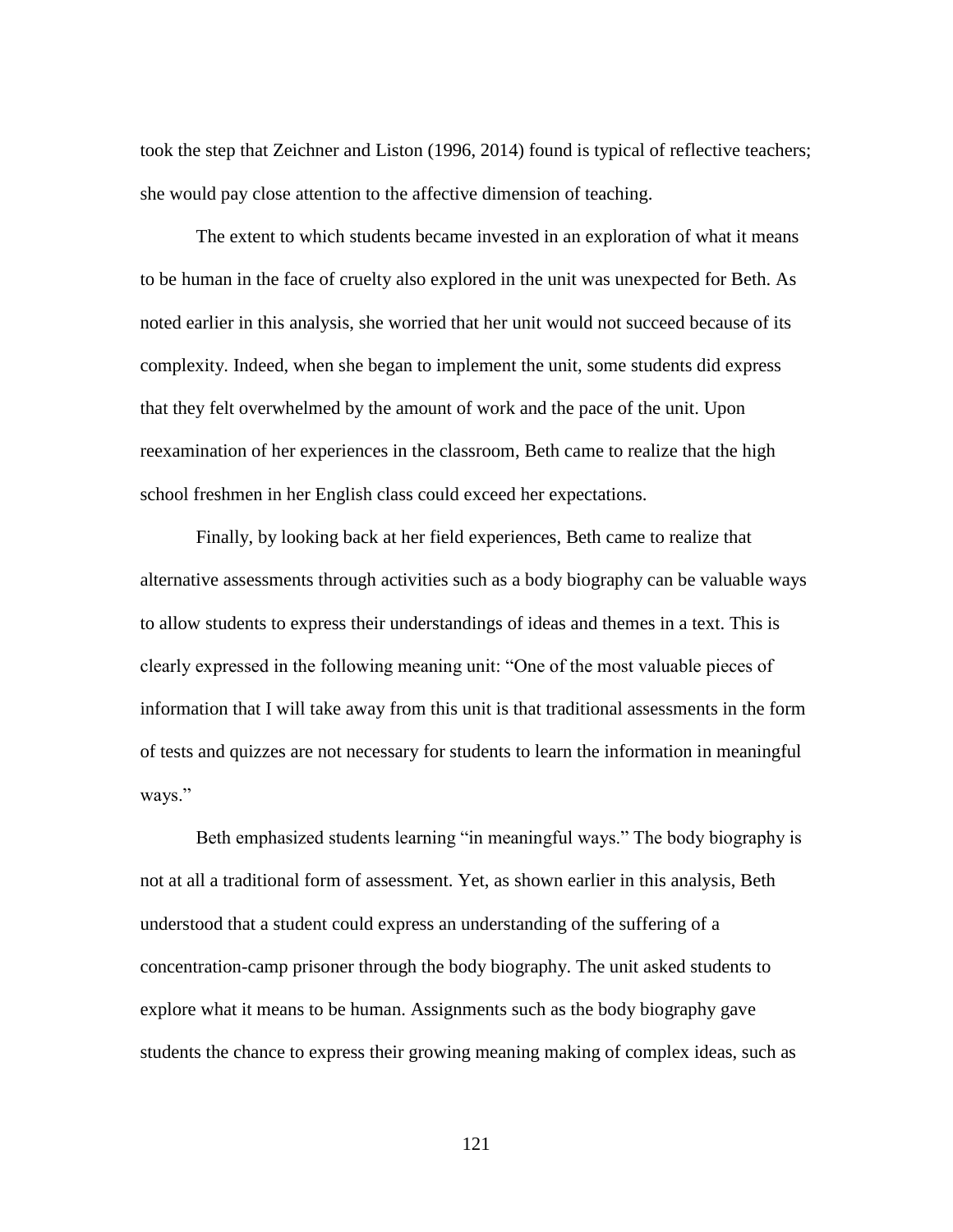maintaining dignity in the face of being a concentration-camp prisoner, in ways that demonstrate their exploration of ideas in a multiple-choice question.

**Critical reflection.** No meaning units received a code of Level 4 for critical reflection.

# **Paula**

Paula taught a unit on *Macbeth* in an 11th-grade English inclusion class at Site A. All students had an individual education plan. Activities included free writing about students' own motivations for success in relation to themes from *Macbeth*, Biopoems and illustrations about characters in the play, journals, and the creation of a mock newspaper. Paula noted that students worked with a high level of engagement. The mock newspaper was created through a 3-week culminating enterprise in which students produced news articles and a variety of other aspects of a newspaper ranging from classified advertisements based on characters in the play, to editorials, comic strips, and obituaries.

**Nonreflection.** Of 70 meaning units in Paula's teacher research essay, 45 (64.3%) were coded as nonreflective based on a description of routine practices as a teacher. Paula initially established her conception of herself as an advocate for all students to achieve at their full capability, saying, "As someone who has never been able to imagine being anything but an educator, I have always believed that every student has the ability to achieve greatness in the classroom, despite any problems with learning disabilities or motivation." Paula established that in her self-concept as a teacher she believes in the capacity of all students to achieve at a high level, regardless of disability. Paula did not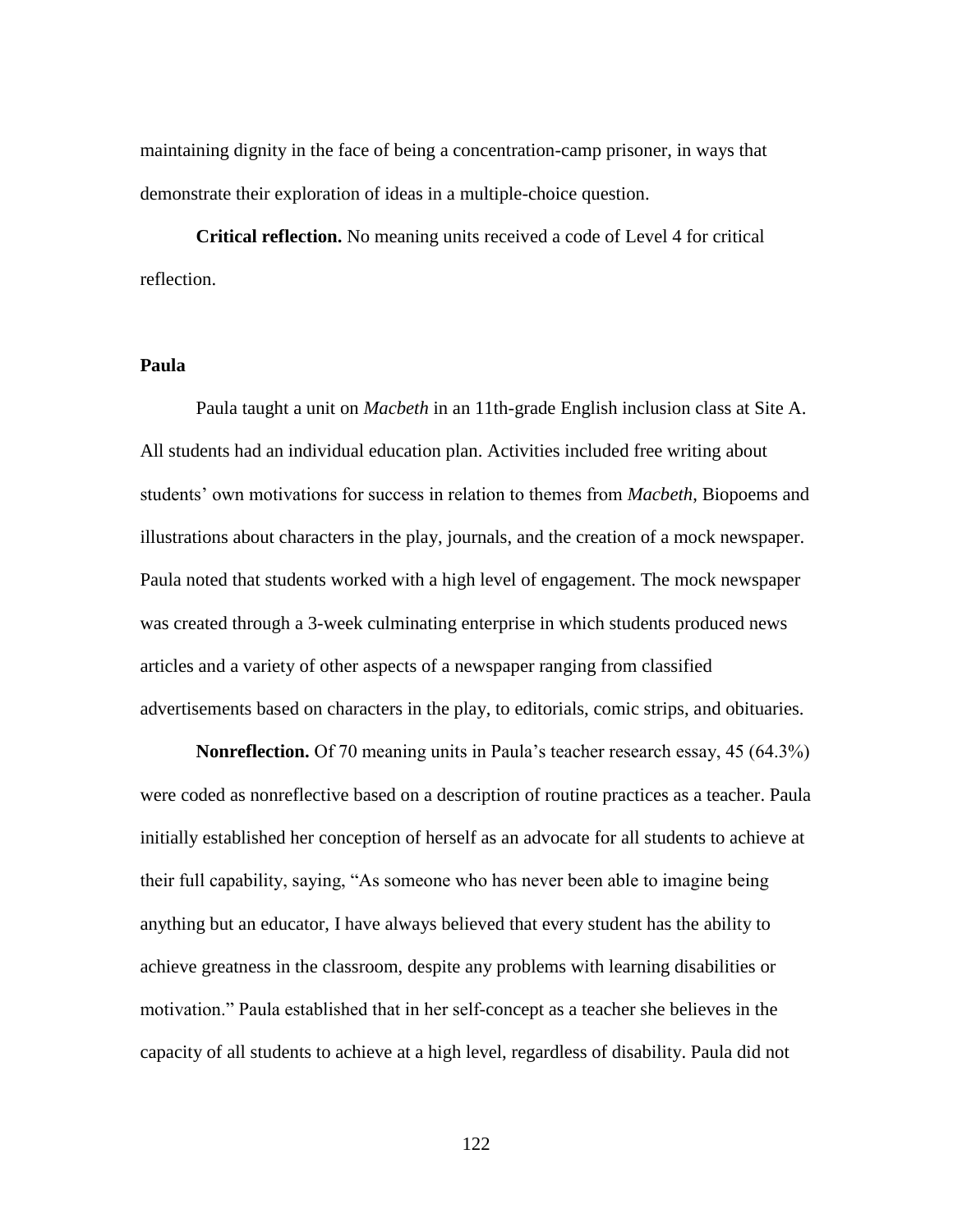take the next step of connecting her high expectations for students to the theoretical concepts and ideas related to the positive effects that high expectations of teachers can have for student achievement, so this meaning unit was coded as nonreflective. It is a statement about her personal stance, not a statement showing understanding of a theoretical concept. Further, Paula expressed the pleasure she found in the challenge of student teaching while discussing the challenge of designing and implementing instruction that would motivate students to become engaged in learning, given the need to modify instruction based on the diagnosed needs of students with dyslexia or severe learning disabilities. Paula said "I found this to be an exciting challenge and one that I found was not only fun, but also extremely rewarding to achieve." Further, Paula noted that students did show increased motivation and improved performance. In the following meaning unit, Paula asserted, "I was able to experience magic in the classroom as I quickly started to see even the most unmotivated students improve in almost every aspect of learning, from attendance to daily grades to test grades." Paula knew, from examining performance in student work, that students made progress. The meaning unit was coded as nonreflective because she did not take the step of discussing concepts and ideas related to increased motivation, or these student-learning gains she found to be in evidence, based on performance in their assignments and tests.

Nonreflective statements can also describe an activity without further exploration of theory. In the following meaning unit, Paula introduced the Biopoem assignment: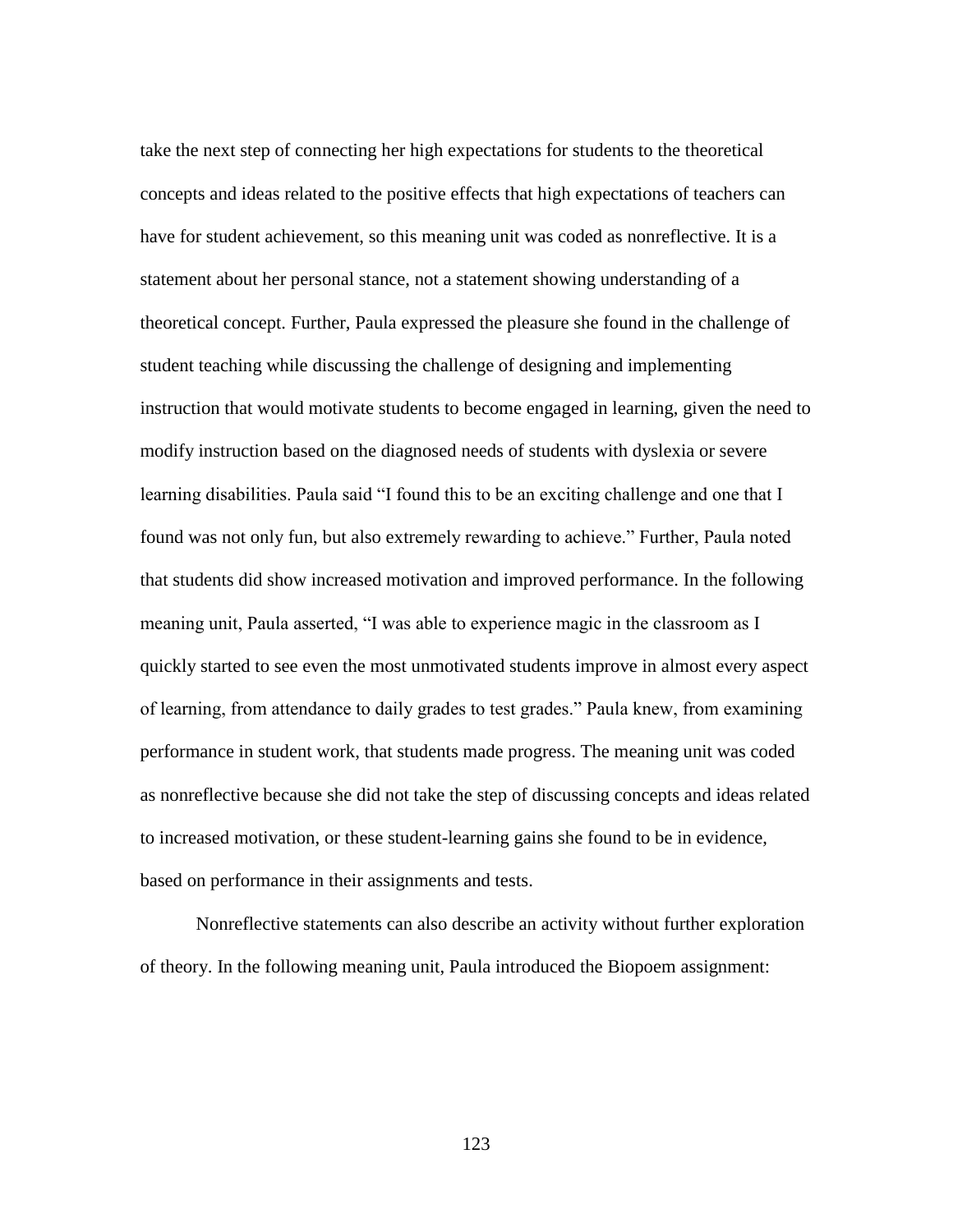One of the first assignments I did with my students was a "Biopoem" assignment in which students were asked to use information they have learned so far from the play and write a Biopoem on a main character from *Macbeth.*

This was a routine description of the description of the Biopoem, with no further exploration in the meaning unit of theoretical concepts and ideas associated with the assignment. The assignment included creating an illustration. Paula noted, "I asked students to provide an illustration that was so vivid that I could take one look at it, and know exactly whom the poem was written about without even reading it." Here, Paula described directions she gave to students to create a vivid illustration, but without connecting the description to wider theoretical concepts.

Finally, Paula found that providing encouragement and guidance to students helped them produce higher quality written texts that showed creativity. Over the span of 3 weeks, students produced a newspaper set in Scotland. Various elements of a traditional newspaper were included such as articles about events in the play, editorials, political cartoons, and advertisements. Paula noticed improved texts produced by students after revision. She provided encouragement to students and was patient as they revised their work. This is a valuable observation, but it is also unclear whether Paula connected her observations to a specific theoretical concept or idea. It is possible that Paula may understand that her emphasis on revision with encouragement took place in the ZPD (Vygotsky 1978), in which she guided students to revise work that required a level of skill that was just above what they could accomplish alone, but within the range of what students could do with assistance. Smagorinsky (2008) emphasized instruction that takes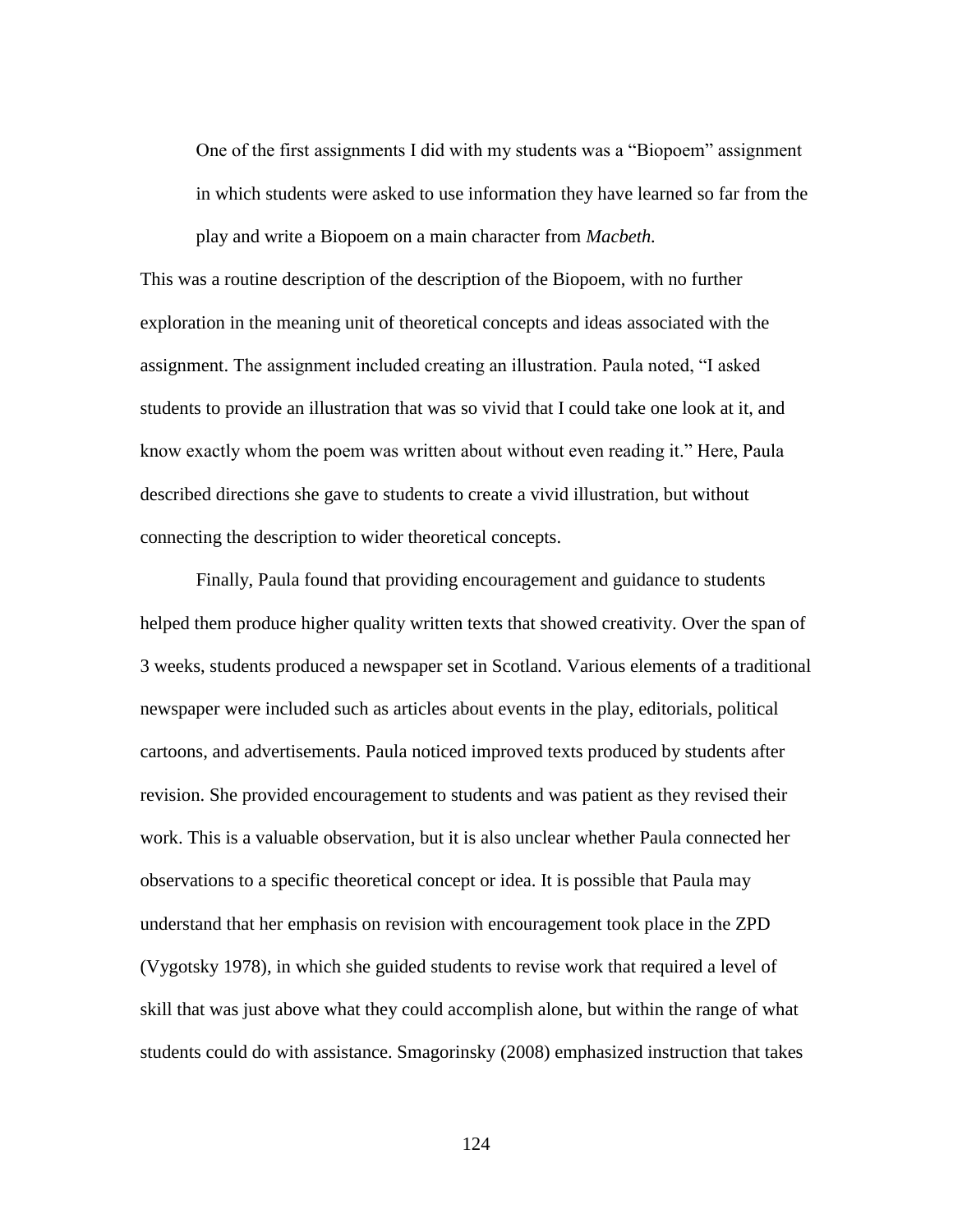place in the ZPD. However, Paula did not discuss the concept of the ZPD, so there is insufficient discussion to say if she is expressing an understanding of the ZPD in this meaning unit.

**Nonreflection: Misunderstanding of a concept or an idea.** No meaning units in Paula's teacher-research essay were coded as nonreflection for lack of demonstrating understanding of a concept.

**Understanding.** A total of 24 (34.3%) of Paula's meaning units were coded as Level 2. In the following meaning unit, Paula demonstrated understanding of ways she could learn about the motivations of students by examining the products of their freewrite assignments on the topic of what it means to be ambitious.

The responses I got from this free-write assignment let me know things about these students that helped me understand them deeply as individuals, and as individual learners. An overwhelming amount of these students could not even define "ambition," at the beginning of my unit. By the end of my unit in April, however, I found that these same students were the ones who showed me phenomenal work that showed they understood the dark side of ambition that is so vividly illustrated in Macbeth.

Paula believed that studying the results of free writing could help her better understand the meaning making of students. She then took the reflective step of evaluating this belief based on the application of free-writing assignments in her classroom. She found that students who previously could not define the concept of ambition were able to express negative aspects of ambition by the end of the unit. She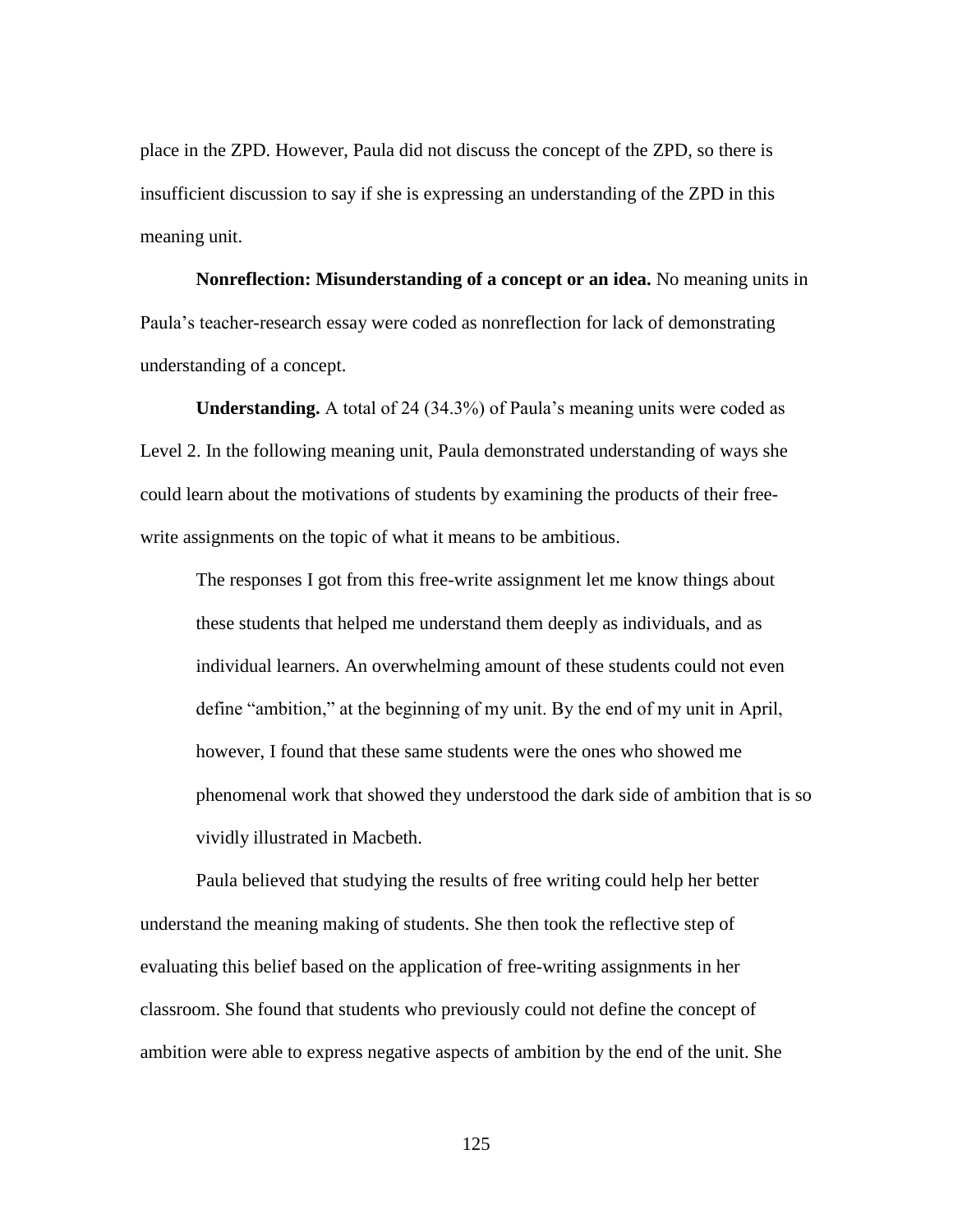understood that the directions she gave for drawing a vivid illustration of a character in *Macbeth* to accompany a written Biopoem provided motivation for a student who tended to previously be unmotivated.

I noticed that upon saying that, one of my students who was always particularly unmotivated in the classroom, started scribbling on a sheet of paper immediately. This student was usually always asleep at this point during class, so I was thrilled to see him anxiously preparing for this assignment.

This meaning unit was coded as Level 2 because Paula demonstrated an understanding of the idea that the directions she gave for the Biopoem assignment could help a student become engaged in the assignment. Paula provided clear goals for the assignment. M. W. Smith and Wilhelm (2006), drawing on Csikszentmihalyi (1990), identified clarity of goals as an element of a flow experience. Studies related to flow experience demonstrated that "in flow, we always know what needs to be done. The musician knows what notes to play next, the rock climber knows the next moves to make" (Csikszentmihalyi, 1996, p. 111). However, Paula did not connect this understanding of the importance of clear goals to further application in the context of teaching.

Students drew pictures expressing their understanding of ways the harmful actions of Macbeth poisoned his mind. Paula recognized that students have different ways of learning. Some may have more skill in drawing a picture than in written expression. Paula described an artifact of student work as follows, with the description coded as nonreflective because at this point it is a routine description: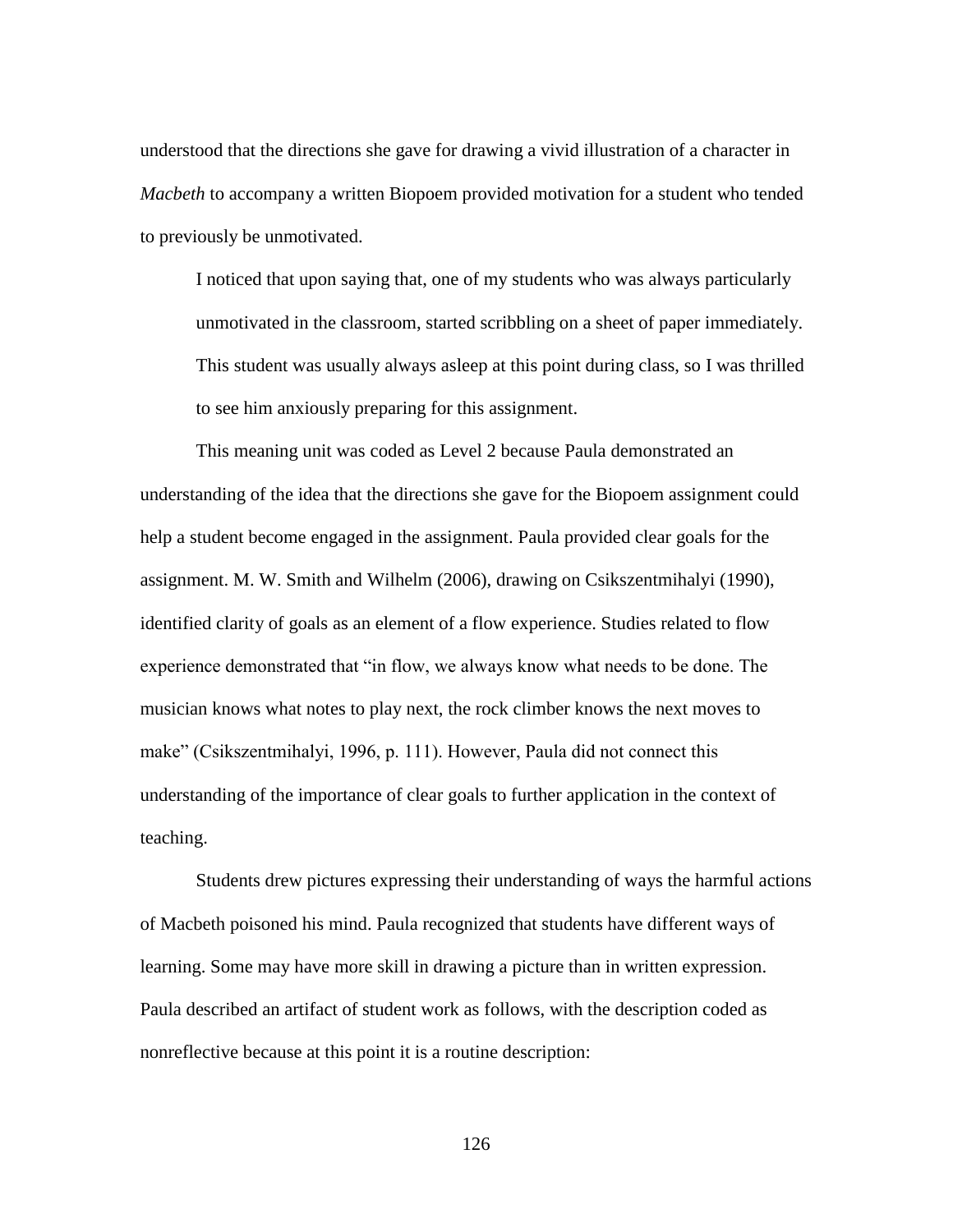There is a quill that is writing on a skull all the names that Macbeth has killed or arranged to have killed so far in the play. There are blood droplets all over the skull, indicating the amount of bloodshed Macbeth has been responsible so far in the play, and there are coffins with crosses on it and daggers, indicating Macbeth's guilt over these murders.

Paula realized that the student demonstrated an understanding of thoughts that were poisonous in Macbeth's mind. Paula described assessing this understanding through student artwork in the following meaning unit:

While this student may struggle with writing and reading comprehension when it comes to test taking, his artwork shows that he understands the main character's inner thoughts and feelings, something that is sometimes hard to indicate on a written test.

This meaning unit showed that Paula understood the ability of a student to demonstrate knowledge in an alternative assessment. This same student, who Paula in the teacher-research essay described as previously unmotivated in class, might not have demonstrated such an understanding through a written test. Different students may enter an English class with different strengths and different needs. The drawing provided Paula with the opportunity to simply explore the student's understandings at the level of whether the student knew certain facts about thoughts that may trouble Macbeth.

**Reflection.** One meaning unit in Paula's teacher-research essay demonstrated reflection between pedagogical theory and experiences in the classroom. Through reflection, after conducting classroom inquiry, Paula gained insight into ways she could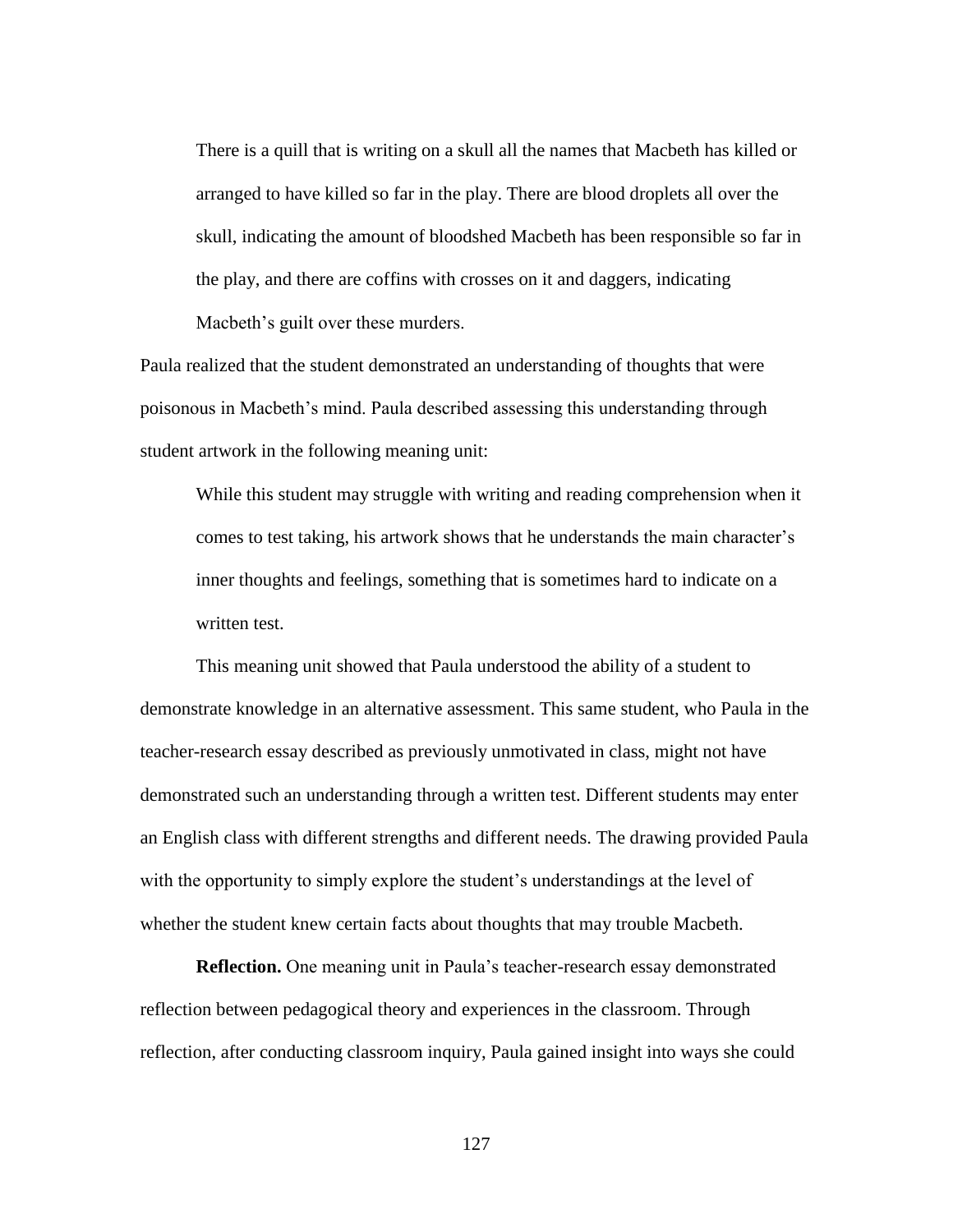encourage students to produce high-quality texts and assess the texts. Paula reflected on her ability to help students succeed in creating high-quality texts by showing an interest in them as individual learners. She discussed a newspaper advertisement designed by a student. The student created an advertisement for a company that sells gravestones, because of the amount of death in the play. The company was named "Scorpion gravestones" because Macbeth bemoaned "Oh full of scorpions is my mind, dear wife!" (Act 3, Scene 2). Scorpions crawled through cracks in the gravestone, in line with the play's dark mood. Gravestones were on sale for a low price because of the amount of death in the play. Paula discovered she was able to learn about the interests and motivations of her students.

Over the course of my unit on Macbeth, I found that even the most unmotivated of students could turn in "A" work. The key in making sure this happens, I have found, is finding out what motivates each student to succeed, letting them know you believe in them, and finding ways to accommodate each type of learner.

M. W. Smith and Wilhelm (2006) identified that a social contract to care exists between teachers and students. Dimensions of the contract to care include efforts to learn about the student as an individual, caring about the student as an individual, addressing the student's interests, helping the student learn and striving to ensure that the student does learn, and finally, showing passion about the subject and about teaching (M. W. Smith & Wilhelm, 2006, pp. 163–164). Finding out what motivates students to succeed is an aspect of learning about and addressing their interests. Paula explicitly identified the importance of caring about students as individuals and in showing belief in the abilities of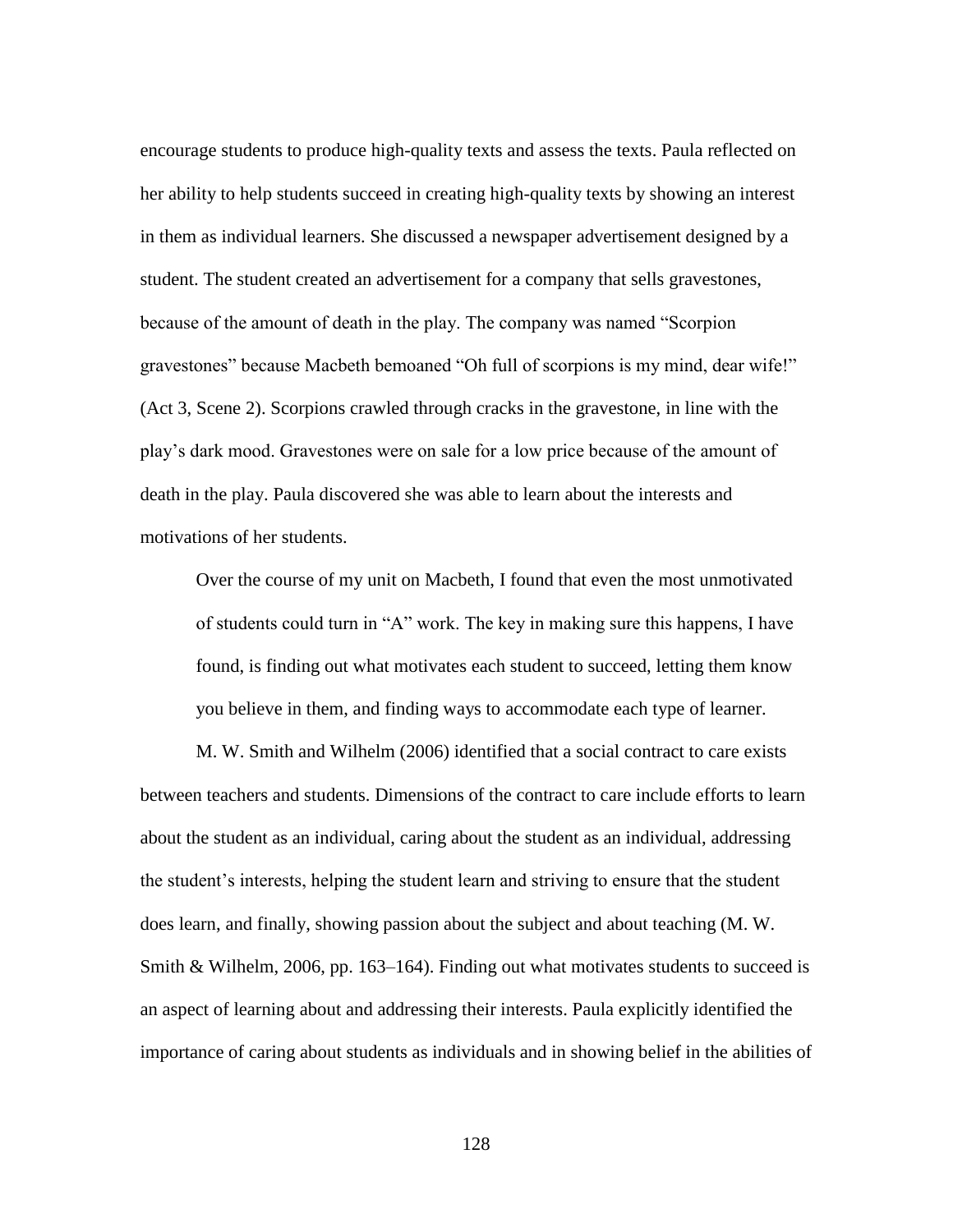students to succeed. Thus, Paula applied M. W. Smith and Wilhelm's contract to care in action in her student teaching. As she reflected about her efforts, she determined that students were able to produce high-quality texts deserving of a grade of "A."

**Critical Reflection.** No meaning units received a code of Level 4.

### **Conclusion**

Two co-assessors were able to reach 100 percent agreement on the coding of the meaning units and 100 percent agreement on the depth of reflection exhibited in the teacher research essays. This study illustrated how the Kember et al. (2008) framework to analyze depth of reflection in student writing can be useful in an English-teachereducation program as a validated way to produce teacher work samples demonstrating the depth of reflection of teacher candidates. Further, this study illuminates ways in which eight teacher candidates demonstrated reflection in teacher-research essays after conducting classroom inquiry. One teacher research essay showed evidence of critical reflection. Tina expressed change in her fundamental assumptions related to the curriculum that was intended to foster the possibility for students to experience flow, as they also took on literary roles in the English classroom. Each of the remaining seven teacher-research essays in this study were coded as reflective. An English-education program would be able to use the results of this analysis of all eight teacher-research essays as evidence of a validated framework of reflection in the writing of teacher candidates. The study is limited to examining the depth of reflection in the teacher-research essays of teacher candidates. It is beyond the scope of the study to examine any aspect of teacher-candidate performance or aptitude that was not made visible in the teacher-research essays.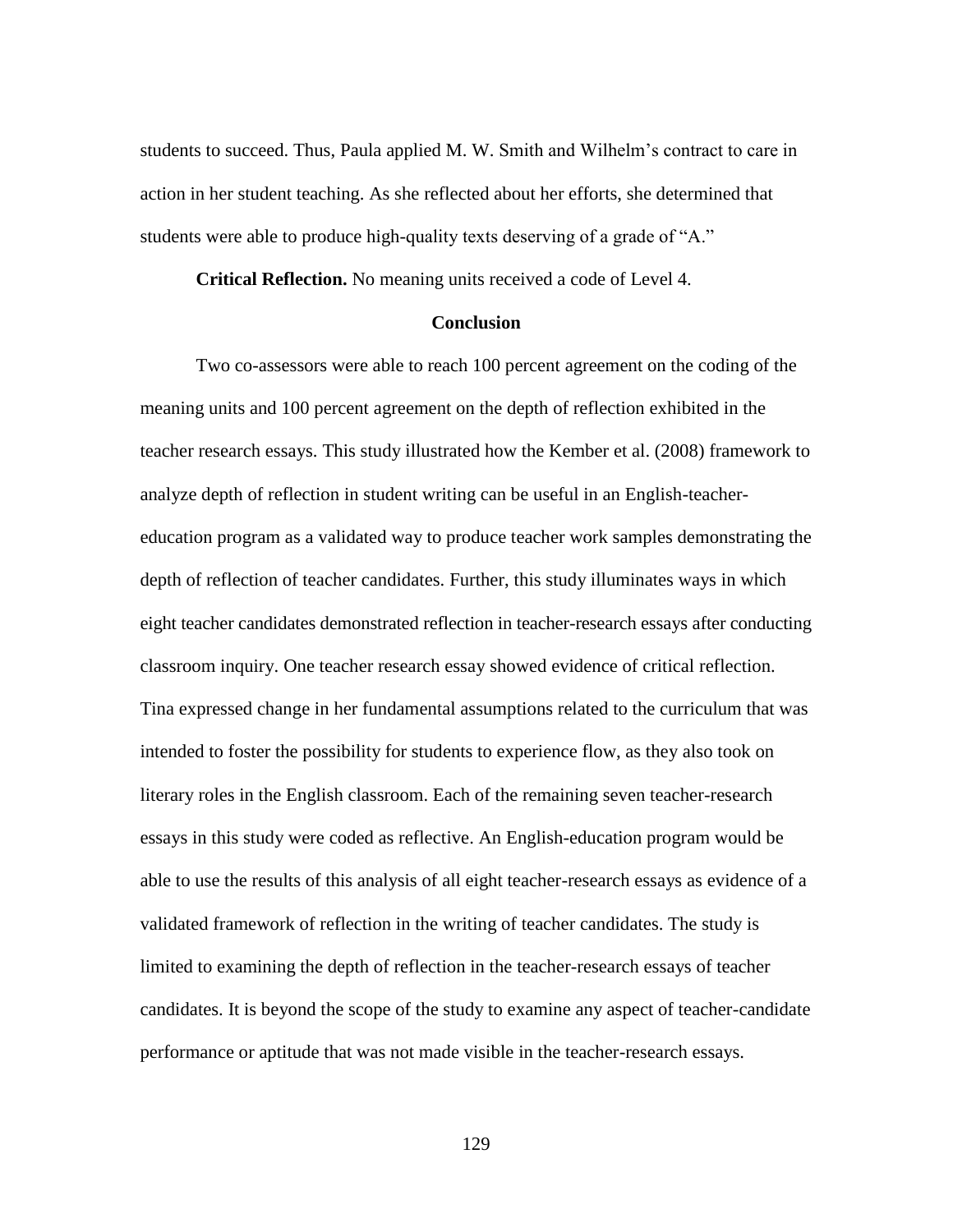### CHAPTER 5: CONCLUSION

This study provides support for the use of a four-category protocol that can guide a teacher-education program through an objective assessment of reflection that is in evidence in student writing. In doing so, the study addresses a lack of agreement about how to document reflective thinking (Kember, 2001; Sparks-Langer et al., 1990). This is the first published study in the field of English education that uses the Kember et al. (2008) four-category protocol to analyze depth of reflection in teacher-candidate writing. This study demonstrates ways that the Kember et al. protocol can enable a teachereducation program to document written evidence of reflection. Further, this study describes the depth of reflection of teacher candidates as they address strengths and deficiencies they identify in their own instruction; an area of growing emphasis in a field that is in need of further research. The Kember et al. can provide guidance in the assessment of reflection of writing produced by teacher candidates during coursework in a secondary English program.

### **Implications for Research and Theory**

This study illuminated the reflective thinking that was in evidence in written products of teacher candidates in an English-teacher-education program. Rodgers (2002) warned that when reflection loses "its ability to be seen" because of lack of clarity in the definition and assessment of reflection, it will "lose its value" (p. 842). This study clarifies ways a teacher program can define and assess reflection to objectively document reflection in the written work of teacher candidates. This study demonstrated that the Kember et al. (2008) framework to analyze depth of reflection can enable the assessment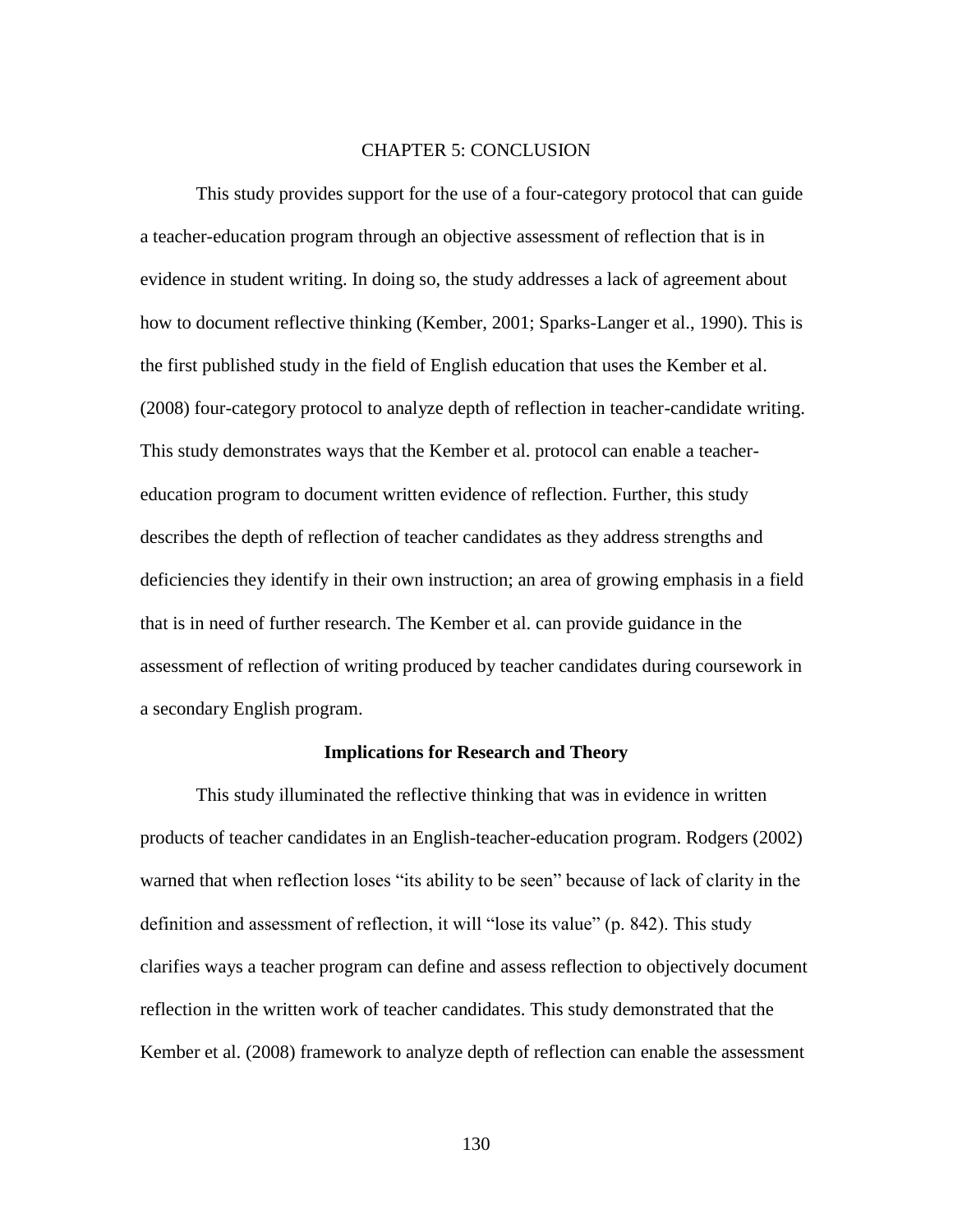of reflection in essays produced during coursework in secondary English education by teacher candidates, following the conduct of classroom inquiry. Each of the eight teacher candidates demonstrated at least Level 3, reflection, and one candidate demonstrated critical reflection. These ratings were tested by a coassessor who is familiar with the protocol and 100% agreement was reached. This is the first published study in the field of English education related to the use of the Kember et al. four-category framework by a teacher-education program to analyze depth of reflection in teacher-candidate writing. Reflection remains a poorly defined term in the research literature, given the variety of ways reflection is understood. This study contributes to an understanding of reflection as described by Kember (2001; Kember et al., 2008). Furthermore, limited research relates to the use of the Kember et al. (2008) protocol to determine depth of reflection in student writing at the undergraduate level. This study adds to the research literature on the use of the protocol.

### **Implications for the Assessment of Reflection**

The four categories of the protocol used in this study provide guidance to assess the depth of reflection in student written work such as a teacher-research essay. Other forms of written work can also be assessed including reflective journal entries. The Kember et al. (2008) protocol allows teacher educators to assess the level of reflection demonstrated in writing by students through a protocol that has been reliably tested, rather than stating subjectively that students showed reflectiveness in their writing. Assessment using the protocol is at the whole-paper level, rated according to the highest level of reflection demonstrated.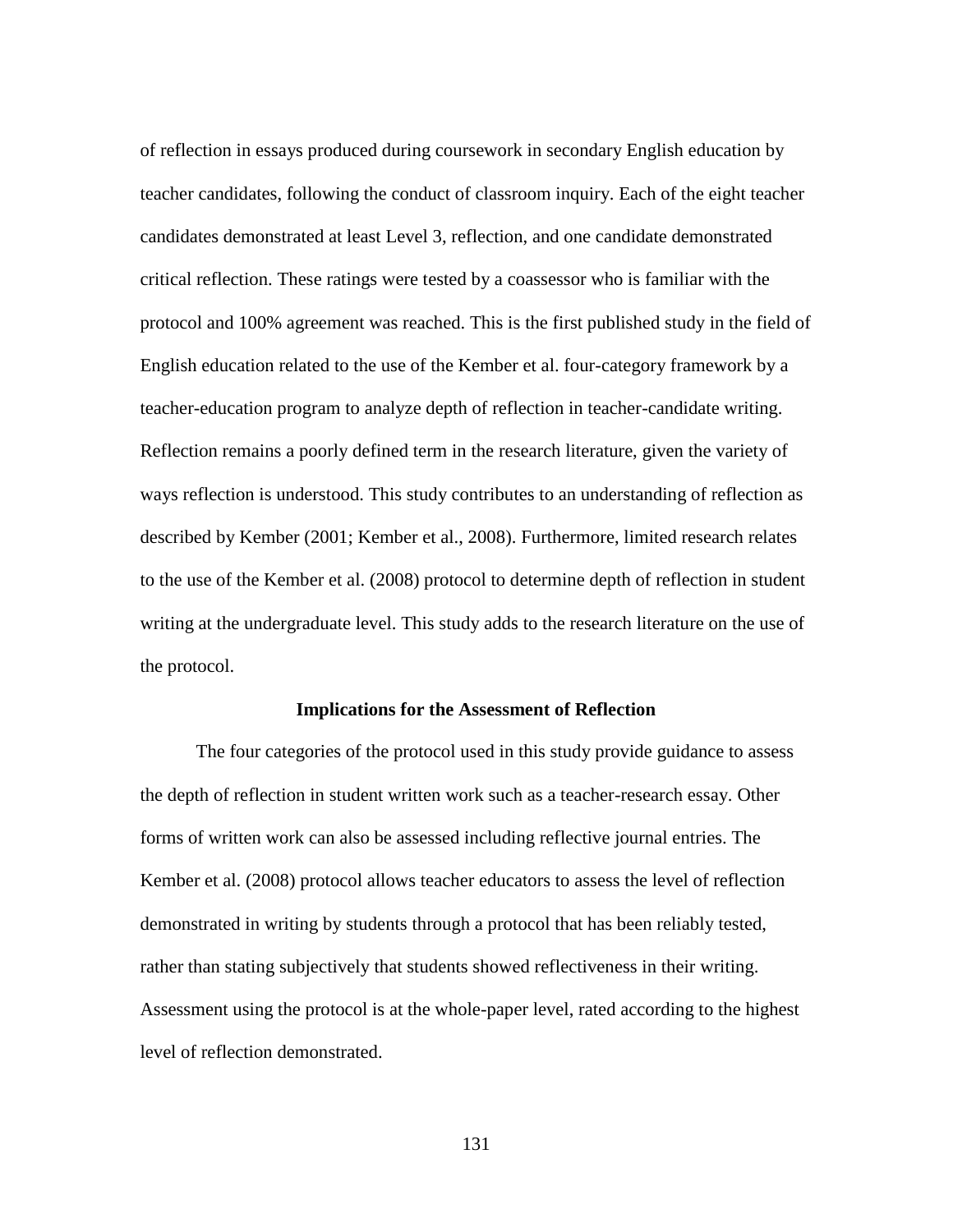A limitation of this protocol is that assessors should be familiar with the theoretical basis for the description of the four categories of the Kember et al. (2008) protocol to use the categories as guidance in determining depth of reflection demonstrated in student written work. Not only is familiarity with the theoretical basis for the description of the categories of the protocol important, but bias needs to also be considered. This protocol is based on a pragmatic and constructivist approach to identifying critical reflection, which differs from the way that assessors who adhere to critical theory would identify critical reflection. An assessor who prefers to identify critical reflection based on an indication of increased awareness of equity issues and social justice issues may come to different conclusions than an assessor who prefers to view critical reflection based on an indication of a fundamental change in philosophical understanding of an idea or concept. It is advisable for at least two people to co-assess the written work of students in order to address possible validity issues.

An additional limitation that appears evident from this study is that assessors should also be familiar with the disciplinary material about which students are writing, because the way an assessor assigns a code to a meaning unit can be influenced by familiarity with the subject matter. An assessor who is not familiar with subject matter is more likely to potentially misinterpret ideas expressed in the written work of students. Finally, the protocol is useful as a guide for identifying depth of reflection in written work. It should not be used as a basis to assess the motivations for the observed themes that may emerge in the analysis. Likewise, the protocol should not be used to predict future performance of students.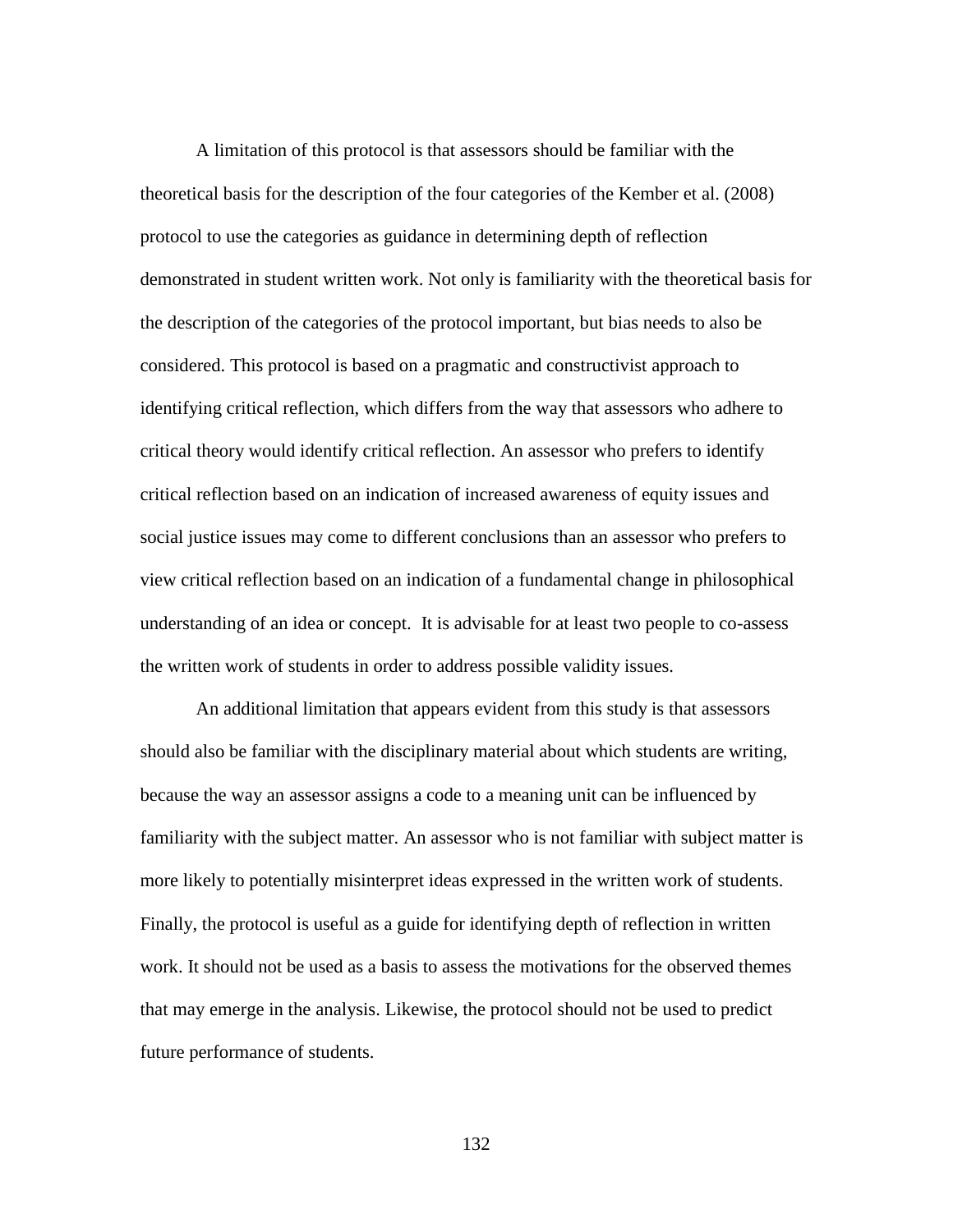#### **Recommendations for the Use of the Protocol**

I recommend using the Kember et al. (2008) four-category protocol as a validated tool to analyze and document depth of reflection in written products. In addition, the protocol can be used as an assessment tool to help a teacher educator provide feedback to a candidate about development of reflective thinking that is demonstrated in the candidate's written work. Candidates can learn to understand and control their reflective thinking with guidance from a teacher educator, aided by this protocol. The Kember et al. protocol can help a teacher educator shed light on reflective thinking of candidates. Data that are derived from the assessment of reflection in written products of candidates can help a teacher educator and a teacher-education program make more informed decisions about ways to improve instruction to foster candidates who will become reflective teachers. The protocol can be useful as part of a goal of a teacher-education program to facilitate reflective thinking and reflective teaching among candidates. This goal can be used in conjunction with the wider goal of helping teacher candidates make connections between theory and practice (Clarke & Peterson, 1986) to develop the ability to make instructional decisions based on an in-depth understanding of students, as well as of subject matter (Cochran-Smith & Lytle, 2009).

Kember et al. (2008) described the possibility of translating the depth of reflection demonstrated into letter grades, providing the example of a rubric in which written work demonstrating critical reflection is assigned an A, reflective writing receives a B, writing that shows understanding is graded a C, and writing that is nonreflective is given a D. If this basis for grading were used with the eight teacher candidates in the present study,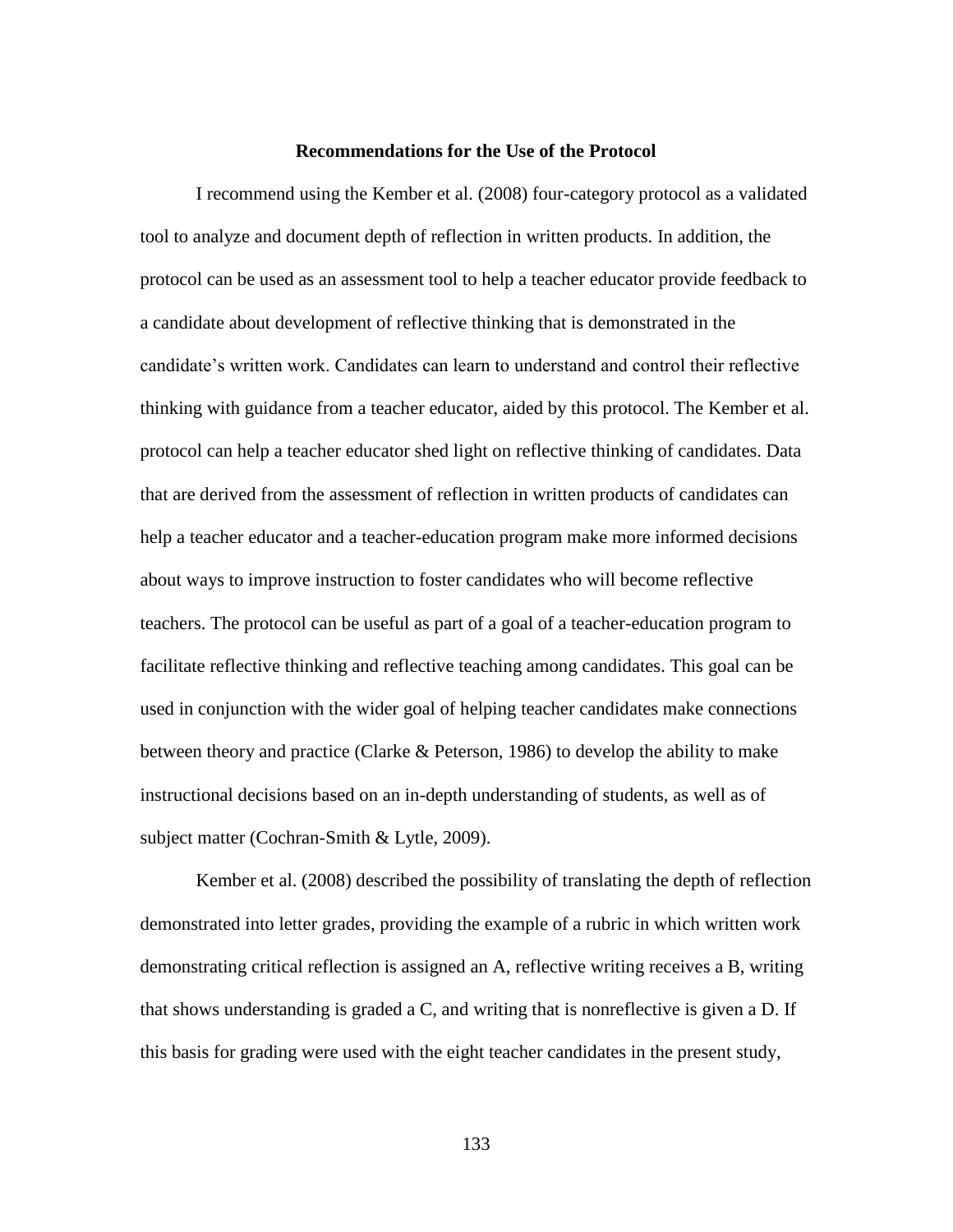only one teacher-research essay would receive an A and the others would receive grades of B. (The analysis of reflective thinking in this study did not impact the grades of the teacher candidates in a course.) The teacher-research essay that demonstrated critical reflection is not necessarily the highest quality essay when other criteria are also considered, such as the use of evidence to support claims, or the depth of analysis of student artifacts. Because the protocol is limited to providing guidance on depth of reflection demonstrated on a whole-paper level, I recommend caution in using it as a criterion-based assessment for which letter grades are assigned. This protocol is appropriate for use as a guide in documenting reflection for purposes such as meeting accreditation requirements and engaging in research. This study also points to the appropriateness of using the protocol in conjunction with other criteria based on the discipline and content of a course.

I share Boud's (1999) concern that reflection could be hindered rather than facilitated when a student's grade in a course is impacted by an assessment of reflection. For example, if candidates know that to earn an A on a teacher-research essay they need to demonstrate a fundamental change in outlook on an idea or a concept, it is likely that the candidate will indeed strive to show such a change even though Kember (2001) noted that this level of reflection can take an extended amount of time to develop and may not be likely to occur in the limited amount of time available in a single course or field placement. If candidates were to try to discuss a critical reflection in an essay that may not have actually occurred for the purpose of striving to make an A on written work, I am concerned that the action may hinder the reflection process. Caution should be taken to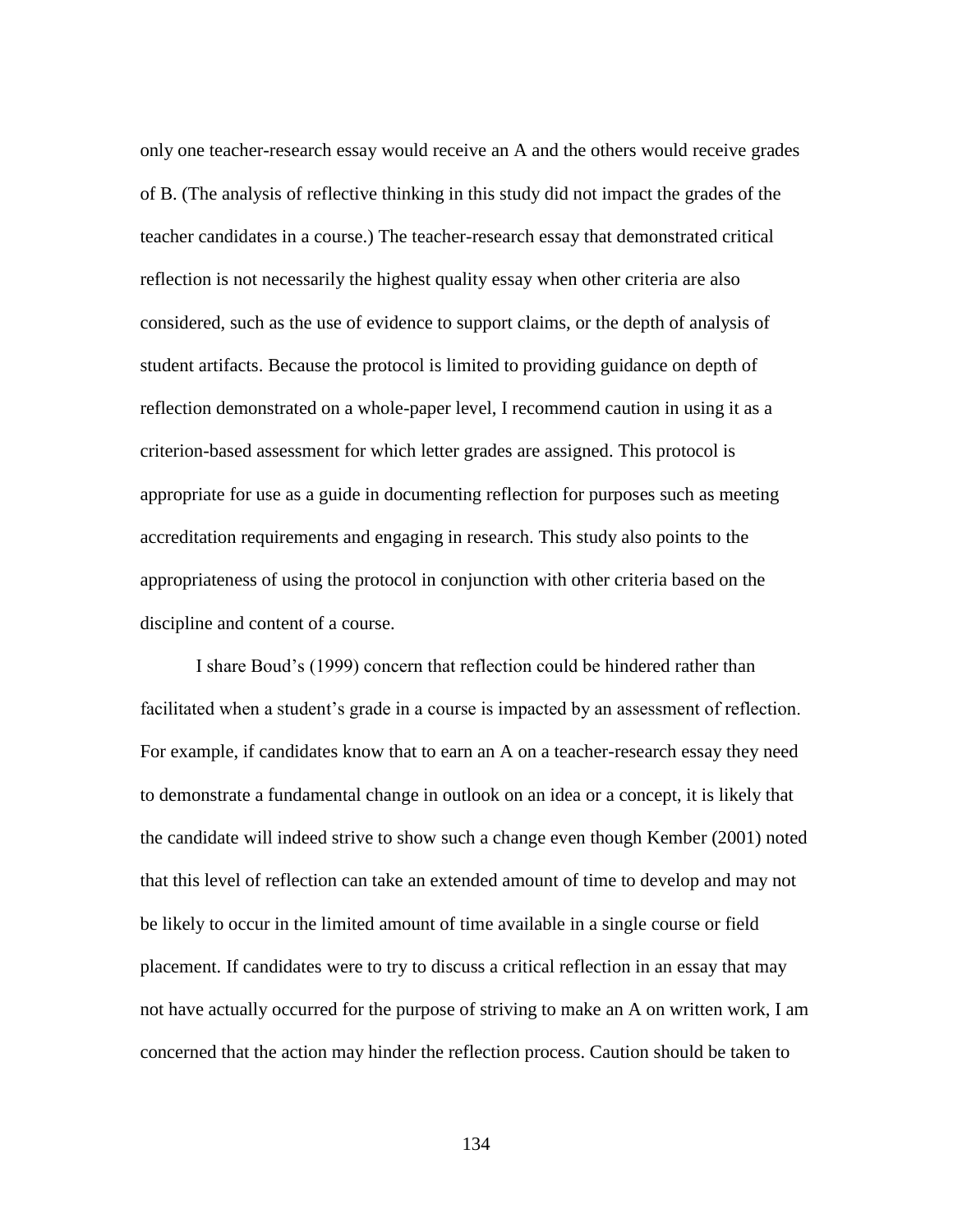avoid turning expressions of reflection and critical reflection in written work into actions that are grounded in routine, prescribed action to fulfill criteria for grades (Boud  $\&$ Walker, 1998) rather than expressions that are driven by the attitudes of openmindedness, wholeheartedness, responsibility (Dewey, 1933/1986a), and directness (Dewey, 1916/1980).

#### **Recommendations to Encourage Reflection in a Teacher-Education Program**

This section provides general observations about ways a teacher-education program might encourage reflection among teacher candidates, while using the approach to reflection and pedagogy described in this study. Keeping in mind the contextual need for teacher-education programs to define what is meant by reflection and to document evidence of reflection, it is hoped that a program may find this discussion useful.

Despite the difficulties that may be faced by a teacher-education program committing to systematically preparing candidates to be reflective practitioners, I do propose that it is an effort worth taking. It is challenging to systematically guide candidates toward higher levels of reflective thinking, to adopt reflective thinking as habits, and to become reflective teachers who continually improve their practice through systematic inquiry. The many ways reflection is defined, operationalized, and documented results in a situation in which the very term loses its meaning at the same time that documentation of reflective thinking is strongly encouraged for accreditation purposes. Although a joint definition of reflection might be a challenge for faculty, a potentially more difficult path that University of Connecticut (Norlander-Case et al., 1999) pursued was the establishment of a common-core curriculum. Course scheduling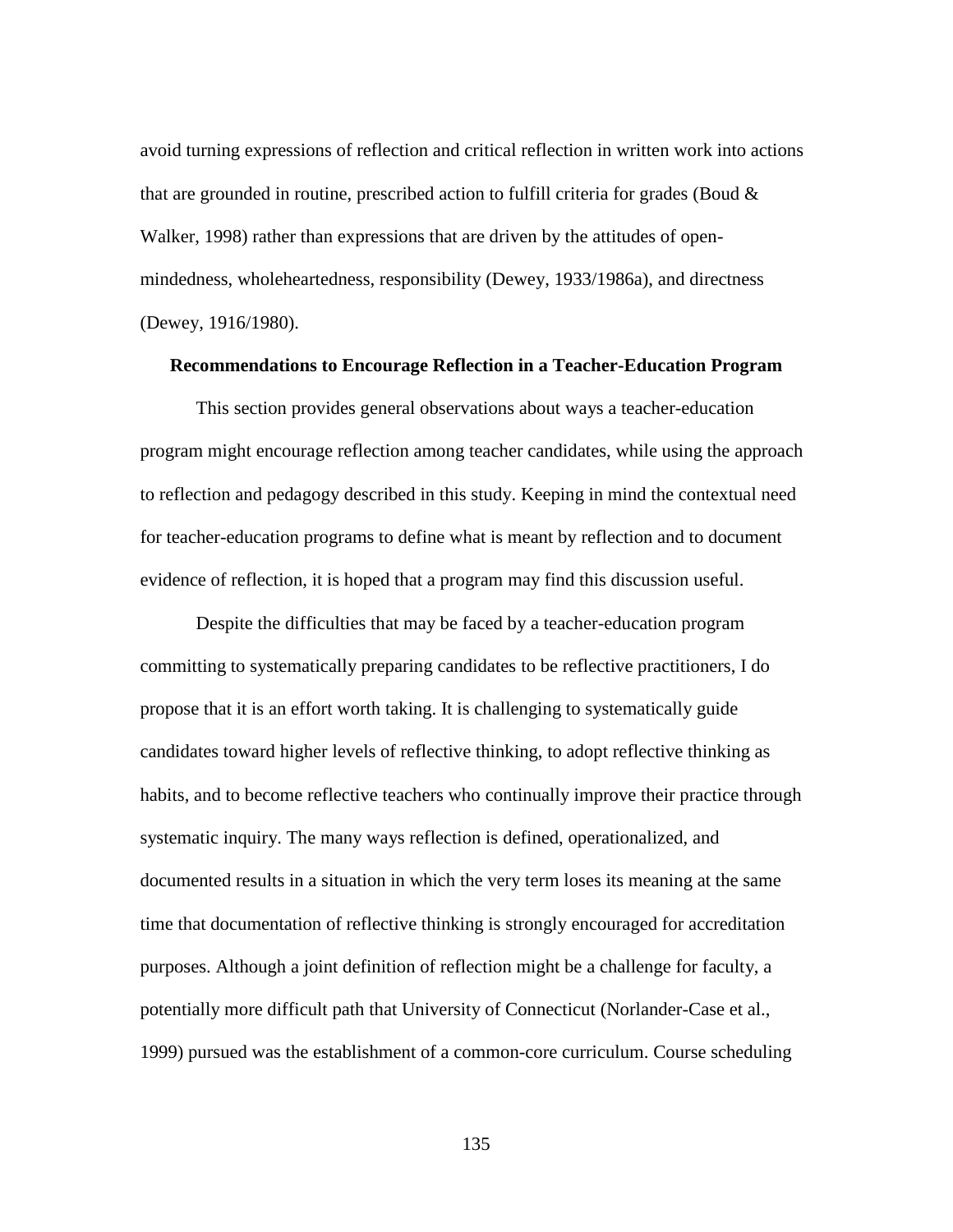issues might also become contentious if a teacher-education program that currently does not have modules to promote reflective teaching were to incorporate new courses related to topics such as teacher-research methods, philosophy of education, and a seminar tied to field experiences.

My recommendations that follow are consistent with a stance that the facilitation of reflective thinking among teacher candidates should be part of the core aims of a teacher-education program (Lyons, 2010; Norlander-Case et al., 1999). Steps that can be taken in a teacher-education program to promote reflective thinking and reflective teaching by candidates include the following:

- $\Box$  Establishing a supportive environment for reflective thinking and for inquiry;
- $\Box$  Guiding candidates to learn about the role of reflection in teaching;
- $\Box$  Guiding candidates through the conduct of systematic reflection and inquiry;
- $\Box$  Guiding candidates toward becoming "present" (Rodgers, 2010) to students;
- $\Box$  Encouraging the development of attitudes involved in the conduct of reflection and inquiry.

Candidates can be welcomed into a community of practice (Lave & Wenger, 1991) of reflective teachers. Teacher educators can share with candidates a common determination for meeting the challenges of using reflection and inquiry to continually evolve as professionals. These challenges include helping candidates learn practices that are valued ways of participating in this community of practice of reflective teachers. Teacher educators who establish a supportive environment for reflection would then do so by guiding candidates toward increasing expertise and independence, as they use

136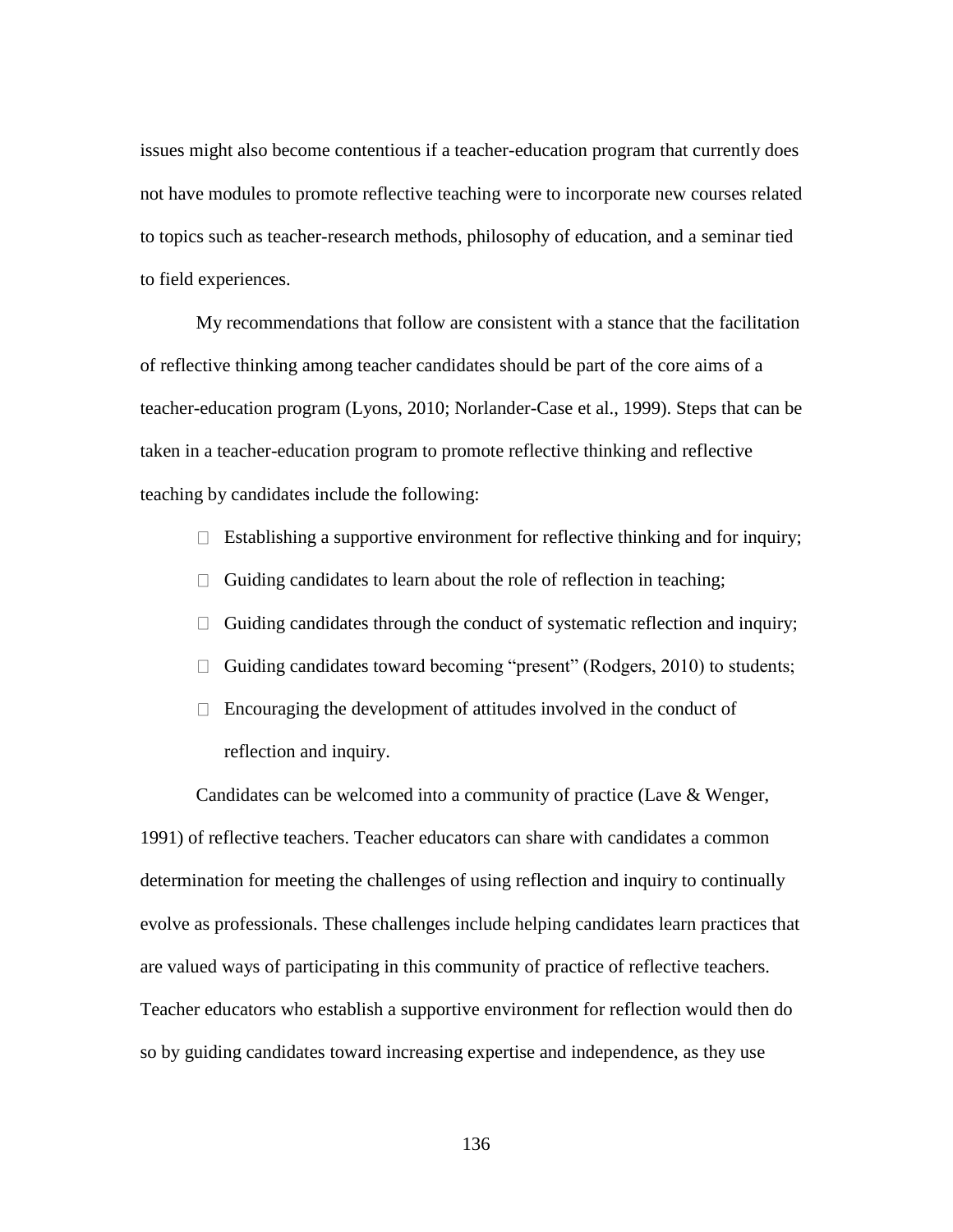inquiry and reflection to inform educational choices. Candidates should be guided toward taking control and responsibility for their own learning (Schön, 1991) as they strive toward increased responsibility as teachers. Guidance toward reflective teaching can be enhanced with the introduction of literature related to reflective teaching (McCann, Johannessen, Kahn, Smagorinsky, & Smith, 2005; Zeichner & Liston, 2014) and methods of conducting teacher research (G. L. Anderson et al., 2007; Chiseri-Strater & Sunstein, 2006; Falk & Blumenreich, 2005; Goswami, Lewis, Rutherford, & Waff, 2009; Hopkins, 2008; Hubbard & Power, 2003). Classroom inquiry conducted by candidates should involve dialogue with peers, university supervisors, cooperating teachers, and teacher educators. To the greatest extent possible, I recommend a teacher-education program strive to build a learning community (Schwab, 1976) whose members would include the candidates, teacher educators, and in-service teachers, with dialogue that involves candidates in seeking new educational ideas and the improvement of teaching practices (Swales, 1990).

A teacher educator who guides candidates through the process of reflection should bear in mind the difficulties of negotiating theory learned at a university and practices in the classroom setting during field experiences. Candidates need to feel safe in a supportive environment to take risks to be open to new ideas and new concepts. Teacher-education programs should strive to help candidates be willing to rethink their fundamental ideas as new evidence arises based on reflection and inquiry. This rethinking can be a challenge because the experience of doubt can lead a person to feel unsettled (Dewey, 1933/1986a). This feeling can be exacerbated if the candidate may interact in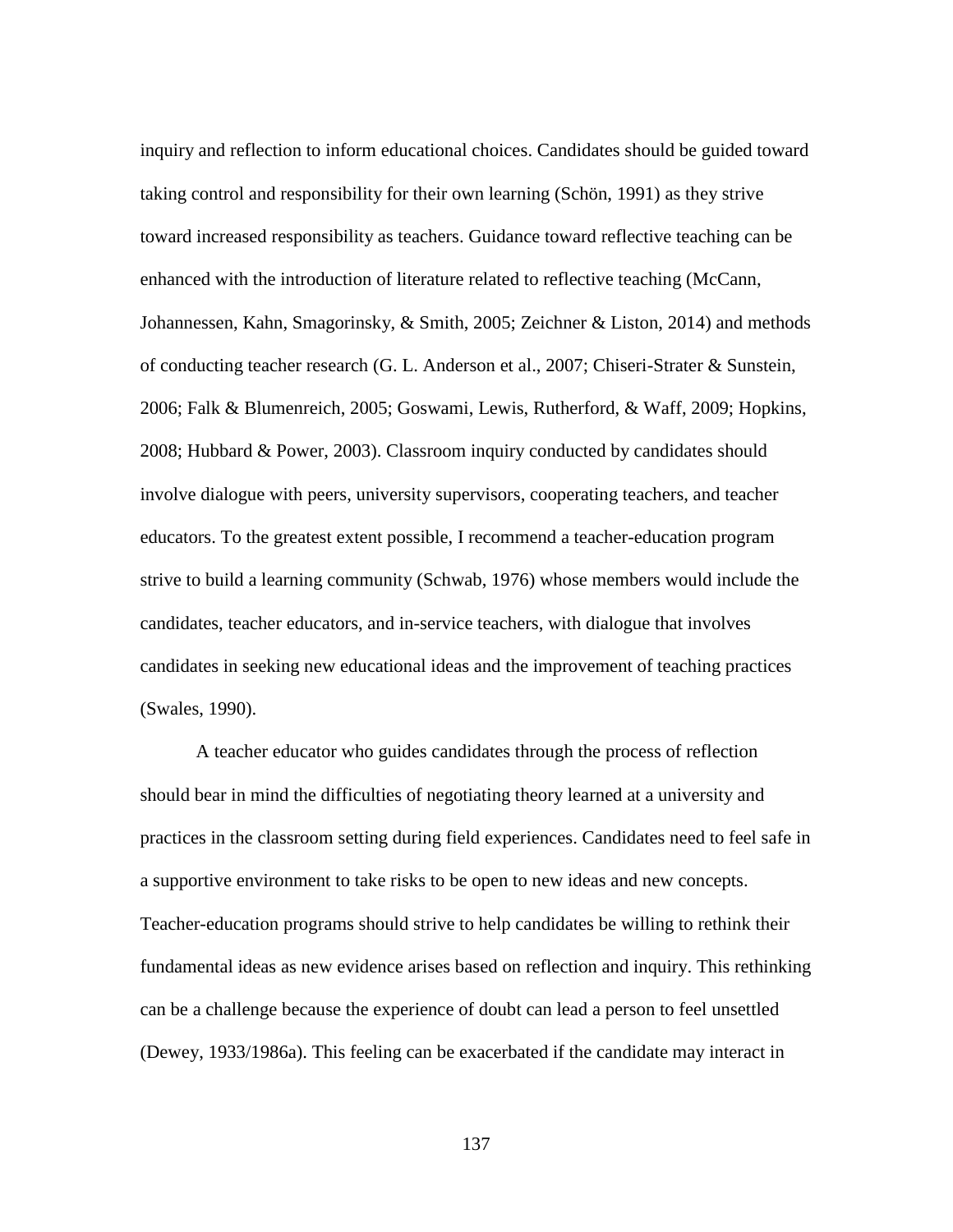field experiences in a school setting in which cooperating teachers may not support the practices taught at the university (Putnam & Borko, 2000). Additionally, resistance to reflective thinking and reflective teaching may come from some candidates who are accustomed to didactic approaches to teaching and learning in which the teacher supplies answers that are either right or wrong to students who passively receive information rather than actively construct their own meaning (M. W. L. Wong, Kember, Wong, & Loke, 2001). By contrast, a candidate who embraces reflective thinking will view the doubt raised by a problematic situation as an opportunity to construct new understandings of beliefs and practices through inquiry (Dewey, 1933/1986a).

Promotion of presence (Rodgers, 2010; Rodgers & Raider-Roth, 2006) by teacher candidates would be a way to encourage reflection-in-action (Schön, 1983) while also considering the affective and academic needs of students. The concept of presence emphasizes reflectiveness and inquiry as well as compassion in responses during the context of teaching. The candidate who develops presence would be alert to the needs of students and also have a heightened sense of self-awareness. A teacher educator wishing to encourage presence among candidates should model presence for candidates. Dialogue that is open to an exchange of ideas on the basis of mutual respect is an important aspect of presence. A useful description of the approach to dialogue demonstrated by a teacher with presence is provided by Noddings (2013) during a discussion of instruction that is morally responsible and based on care:

If either partner shows signs of discomfort, the other will digress to provide reassurance, have a good laugh, or reminisce. Short pauses also offer an

138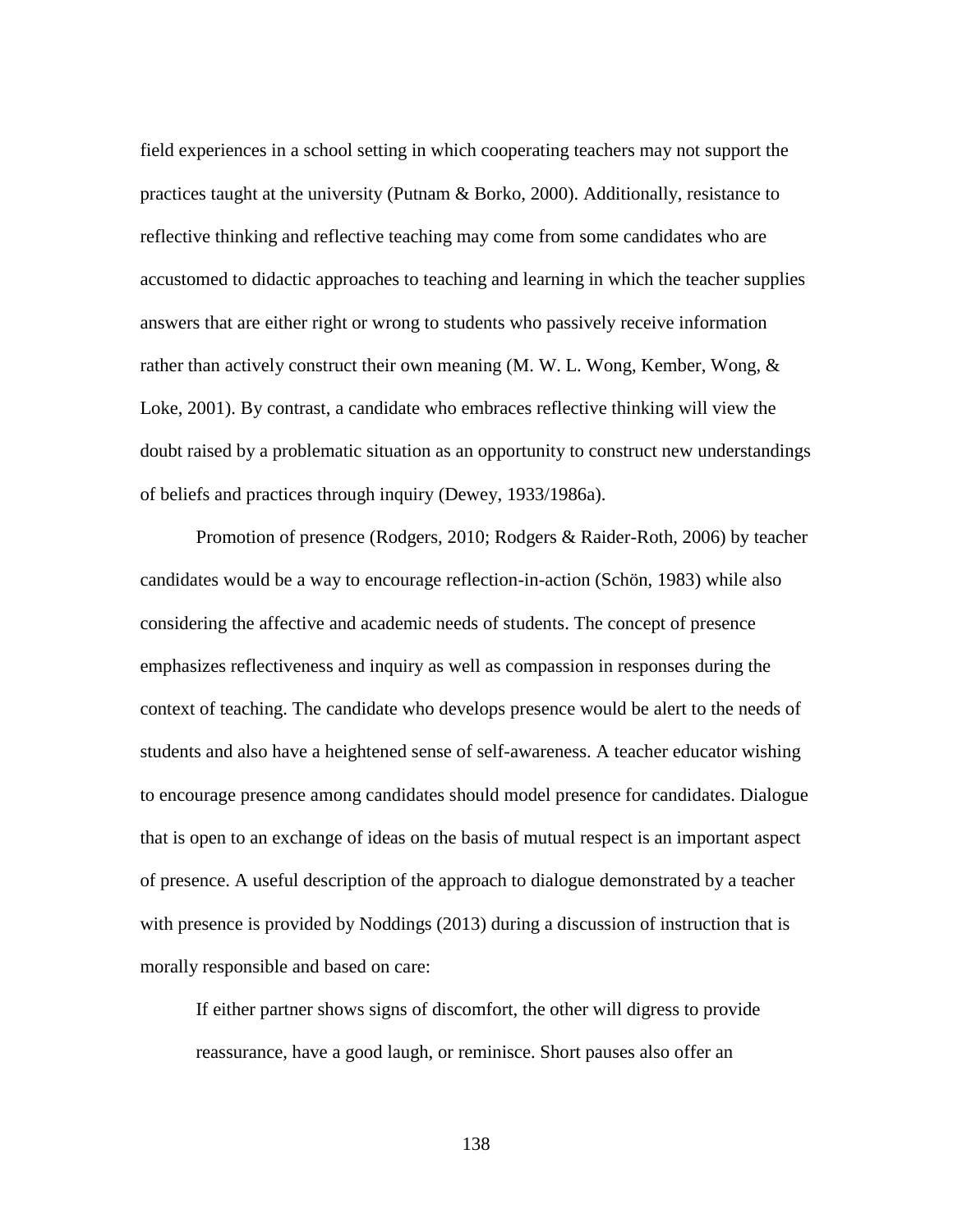opportunity for self-reflection. A teacher may suspect she is going too fast or too deep for her student, or she may realize that the language she uses is not helpful to this student (p. 120).

In order to foster the development of reflective thinking as a habit, candidates should be encouraged to be open to new ideas and understandings based on an examination of evidence, wholeheartedly committed to the pursuit of inquiry, and responsibly committed to a careful consideration of the consequences of possible actions (Dewey, 1933/1986a). Reflective morality, described by Dewey and Tufts (1932/2008), stressed the importance of inquiring into the social conditions that have an impact on curriculum and on a student's educational opportunities. I recommend that a teachereducation program that fosters reflective thinking among candidates encourage the candidates to pay close attention to social conditions and to the way their actions can impact the larger society. A candidate who adopts an attitude of reflective morality will seek to help children gain the knowledge and skills that will enable them to reach their fullest capability of contributing to an ever-evolving democratic society. Further, candidates would develop an attitude that Dewey (1916/1980) called directness, or faith that inquiry and reflective thinking are worth pursuing on the basis of the contributions that can be made to the wider society.

## **Future Research**

Further research into the use of the Kember et al. (2008) four-category protocol by teacher-education programs to assess and document reflective thinking is warranted. It would be useful to repeat this study in other English-education programs, and in other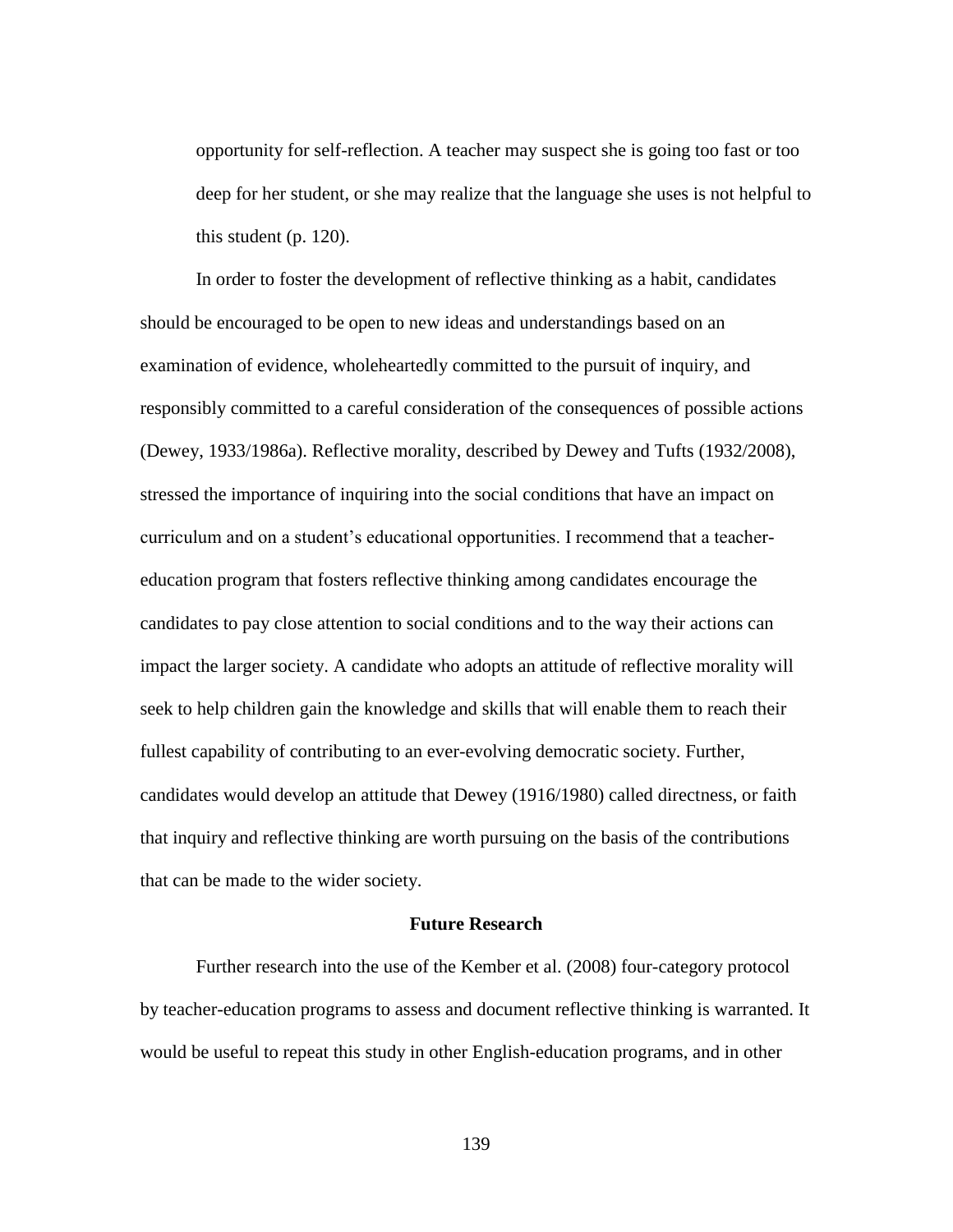content areas. There are ways this research related to the use of the Kember et al. fourcategory protocol in a teacher-education program could be expanded. Future research could compare and contrast depth of reflection demonstrated by teacher candidates in two different types of writings (e.g., Harland  $&$  Wondra, 2011). Future research into the use of the Kember et al. four-category protocol could also include interviews with teacher candidates to determine factors that help or hinder them as they strive to demonstrate reflection in their written work and in their performance as future educators (e.g., Roux et al., 2012).

Reflection is an ill-defined term in the research literature. The lack of clarity related to ways of defining, operationalizing, and documenting reflection calls for further research. There is a need to apply diverse modes of inquiry that shed light on the reflective thinking of teacher candidates in various ways. Drawing on Boud and Falchikov (2007), other areas in need of investigation include the meaning-making of candidates during the process of reflective thinking, ways that programs can explicitly help candidates understand the connection between reflection and learning, and ways that candidates can foster reflective thinking among students they will teach during field experiences. There is a need for a variety of studies related to the guidance of reflective thinking, engagement in reflective thinking, and the documentation of reflective thinking from a wide array of perspectives.

## **Conclusion**

This study examined the use of a validated protocol that can provide guidance toward the documentation of teacher candidates' reflective thinking. As shown in this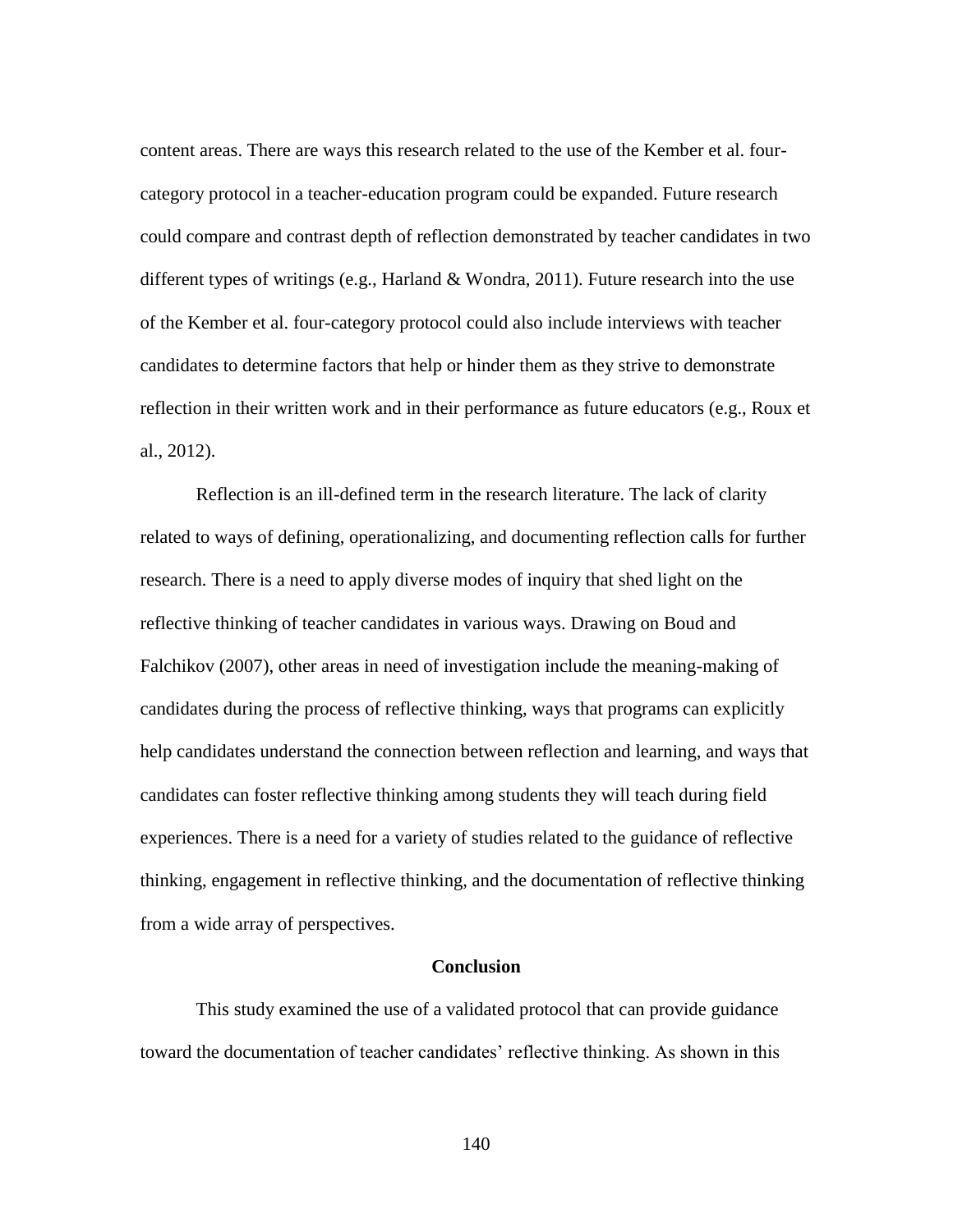study, the Kember et al. (2008) protocol can provide guidance to document reflection. Teacher-education programs are accountable for demonstrating that teacher candidates examine reasons for the progress made by students or lack of progress. Teacher candidates in this study engaged in reflective thinking, and the Kember et al. framework provided guidance, illuminating ways teacher candidates considered their beliefs or knowledge in the light of evidence. Currently there is no widely accepted protocol in place to determine levels of reflective thinking demonstrated by teacher candidates. This is a problem in need of further attention, given that teacher-education programs tend to state that a key goal of the program includes encouraging teachers to be reflective practitioners. Leading accreditation agencies including CAEP encourage teachereducation programs to foster reflective thinking. When the aim of a teacher-education program includes developing teachers who will be reflective practitioners, it would help programs to use a validated protocol to assess depth of reflection in student writing to monitor and report progress toward that goal.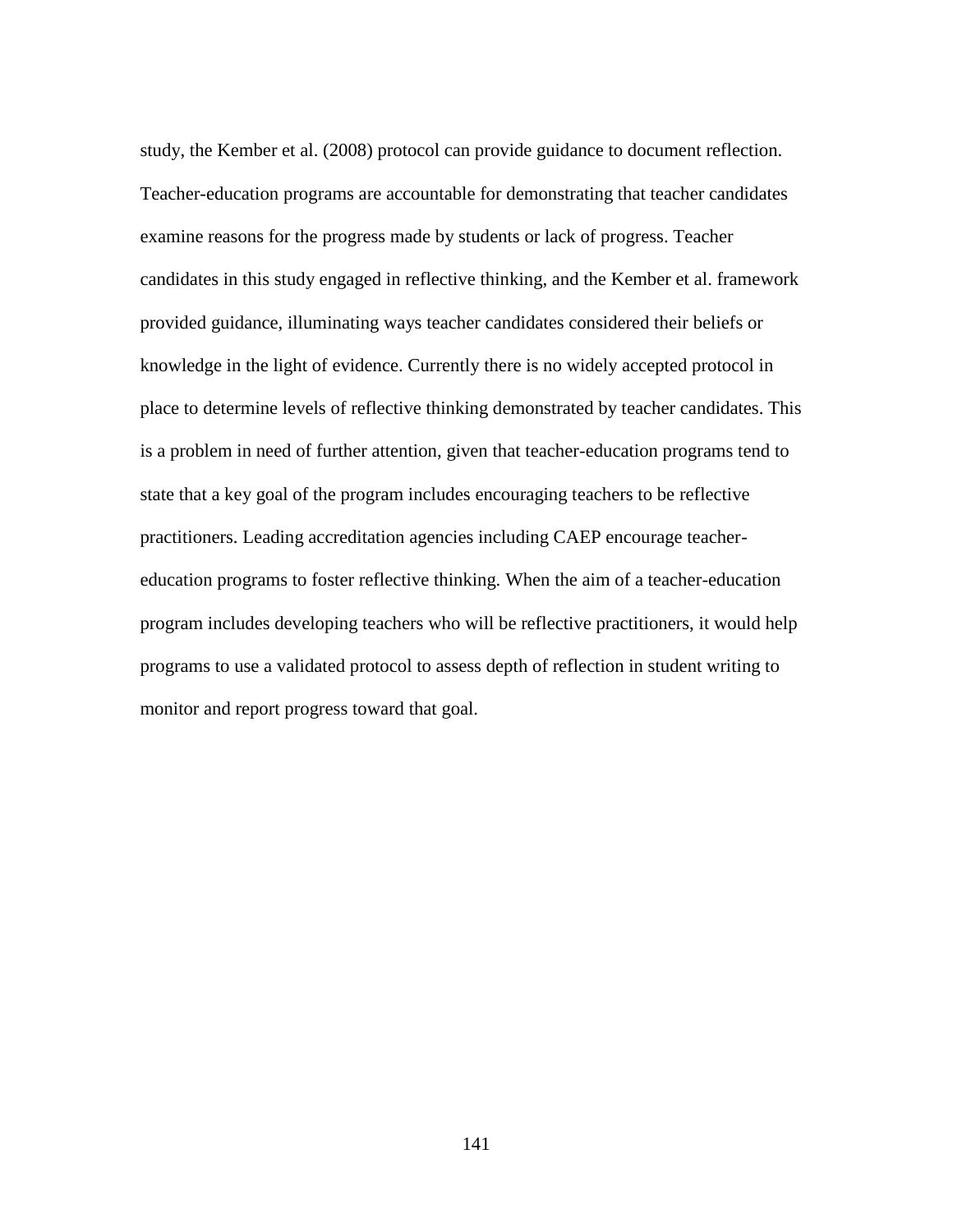## APPENDIX A: SYMBOLIC REPRESENTATION OF CONTENT ANALYSIS IN THE

**STUDY** 



Adapted from *Content Analysis: An Introduction to its Methodology,* by K. Krippendorff, 2004, Thousand Oaks, CA: Sage, p. 82. Used with permission.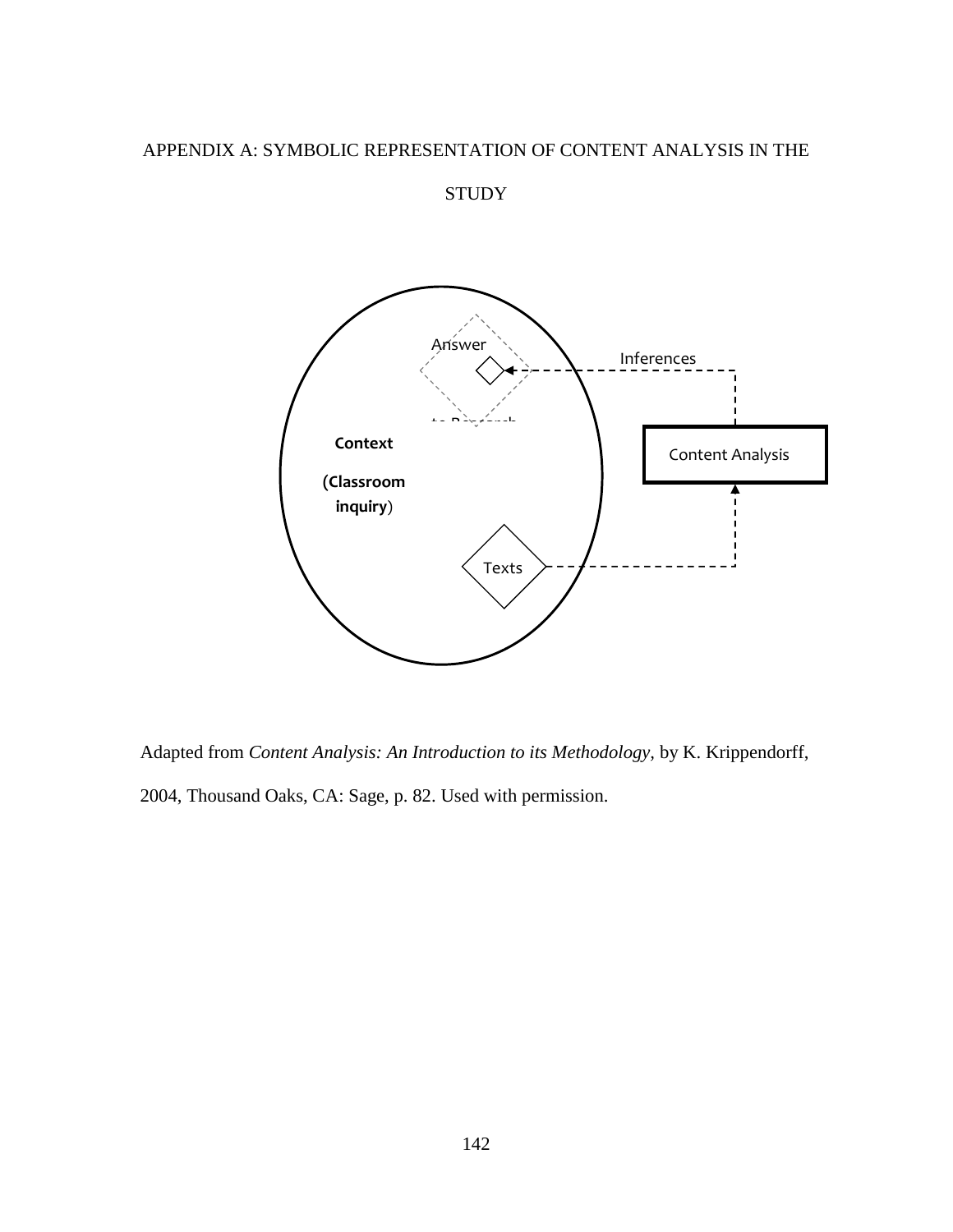APPENDIX B: EVALUATION RUBRIC FOR THE TEACHER RESEARCH ESSAY

Evaluation Standards

\_\_\_ Created a Provocative Introduction with Thesis That Clearly Stated Your Overall Impression of the Effectiveness of Your First Integrated Language Arts Unit in Terms of Helping Students Meet Stated Unit Objectives and SC English Course Standards and in Terms of Helping Students Enter a State of Flow (20 points)

Developed Thoughtful Analyses of Embedded & Representative Student Artifacts

That Supported Your Thesis and Provided Evidence That

NCTE CAEP Standard 3.7.1 and 3.7.2 were Met—see below (30 points)

Analysis of First or First Set of Student Artifacts (10 points)

Analysis of Second or Second Set of Student Artifacts (10 points)

Analysis of Third or Third Set of Student Artifacts (10 points)

\_\_\_\_\_\_ Analysis of Additional Artifacts

\_\_\_\_\_ Chose Meaningful, Representative Artifacts (10 Points)

Reflected On Needed Changes within Unit Rationale, Design and/or Assessments and/or Insights About What Contributes to Effective Integrated English Language Arts Units (20 points)

Developed a Summative Conclusion (10 points)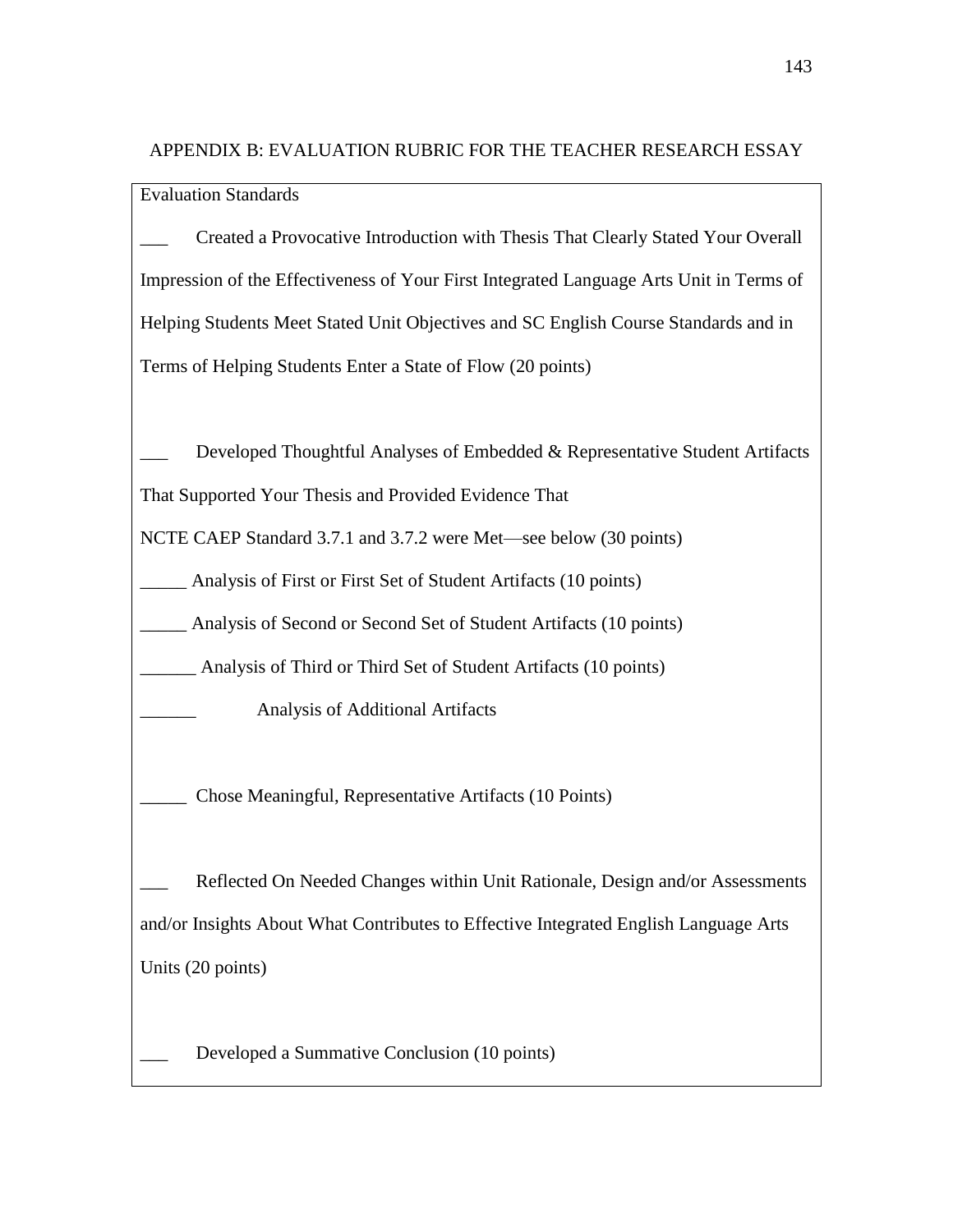\_\_\_\_\_ Employed Edited American English (5 points)

Included Copy of Scoring Guide to Electronic Version and Hard Copy of Essay; Submitted Essay on Time as Final Polished Document and as Statement of Your Professional Growth and Development; Submitted Hard Copy and Electronic Version on Student Teaching CD (5 points)

Final Grade—100 Points Total  $(91-100 = A)$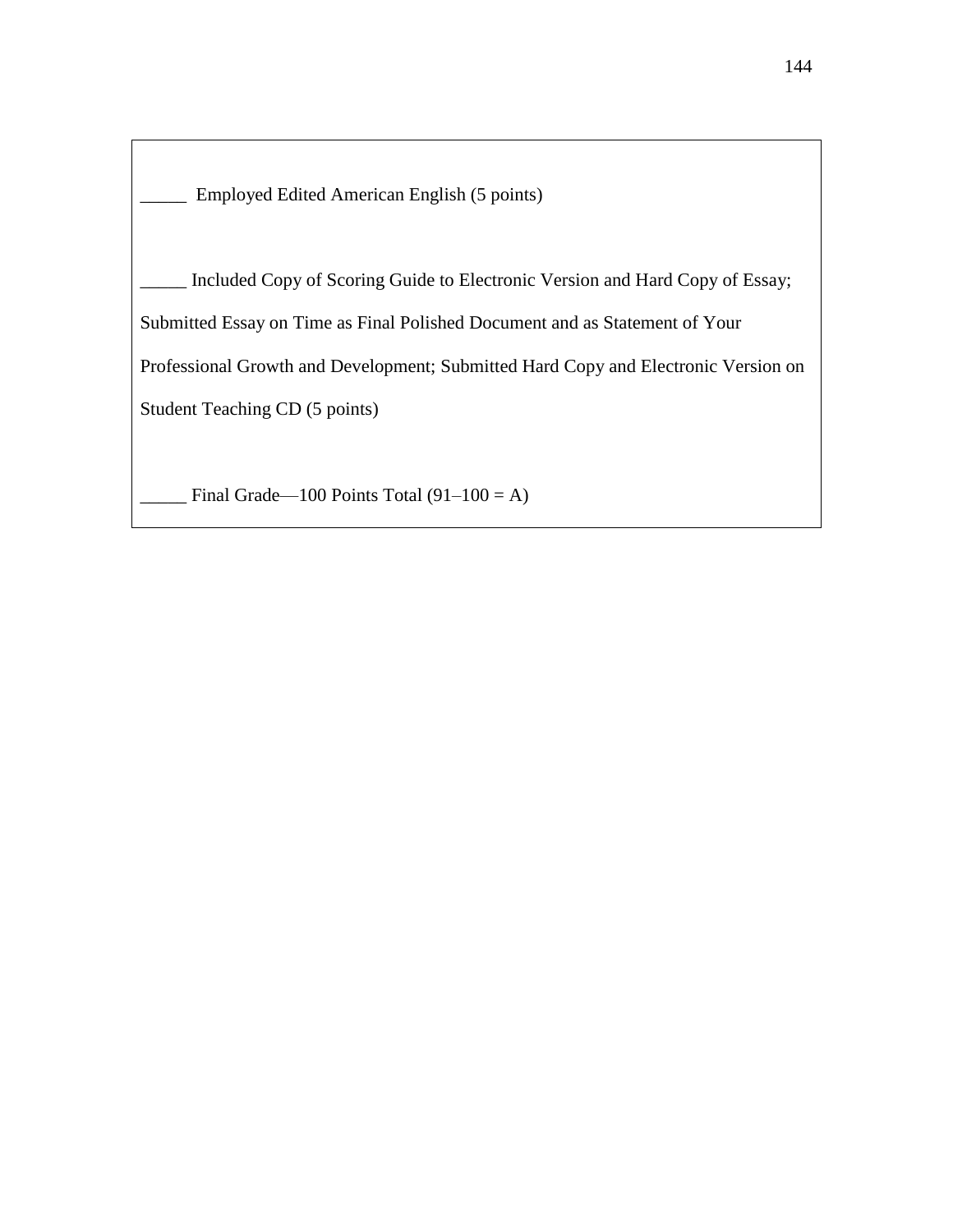## REFERENCES

- Anderson, G. L., Herr, K., & Nihlen, A. S. (2007). *Studying your own school: An educator's guide to practitioner action research* (2nd ed.). Thousand Oaks, CA: Corwin.
- Anderson, J. R., Reder, L. M., & Simon, H. A. (1996). Situated learning and education. *Educational Researcher, 25*(4), 5–11. doi:10.3102/0013189X025004005
- Applebee, A. N. (1996). *Curriculum as conversation: Transforming traditions of teaching and learning.* Chicago, IL: University of Chicago Press.
- Applebee, A. N., Langer, J., Nystrand, M., & Gamoran, A. (2003). Discussion-based approaches to developing understanding: Classroom instruction and student performance in middle and high school English. *American Educational Research Journal, 40,* 685–730. doi:10.3102/00028312040003685
- Atkin, J. M. (2007). What role for the humanities in science education research? *Studies in Science Education, 43,* 62–87. doi:10.1080/03057260708560227
- Atkins, S., & Murphy, K. (1993). Reflection: A review of the literature. *Journal of Advanced Nursing, 18,* 1188–1192. doi:10.1046/j.1365-2648.1993.18081188.x
- Bain, J.D., Mills, C., Ballantyne, R., & Packer, J. (2002). Developing reflection on practice through journal writing: impacts of variations in the focus and level of feedback. *Teachers & Teaching, 8*(2), 171-196.
- Baxter, L.A. (1991). Content analysis. In B.M. Montgomery and S. Duck (Eds.), *Studying Interpersonal Interaction* (pp. 230-254). New York: The Guilford Press.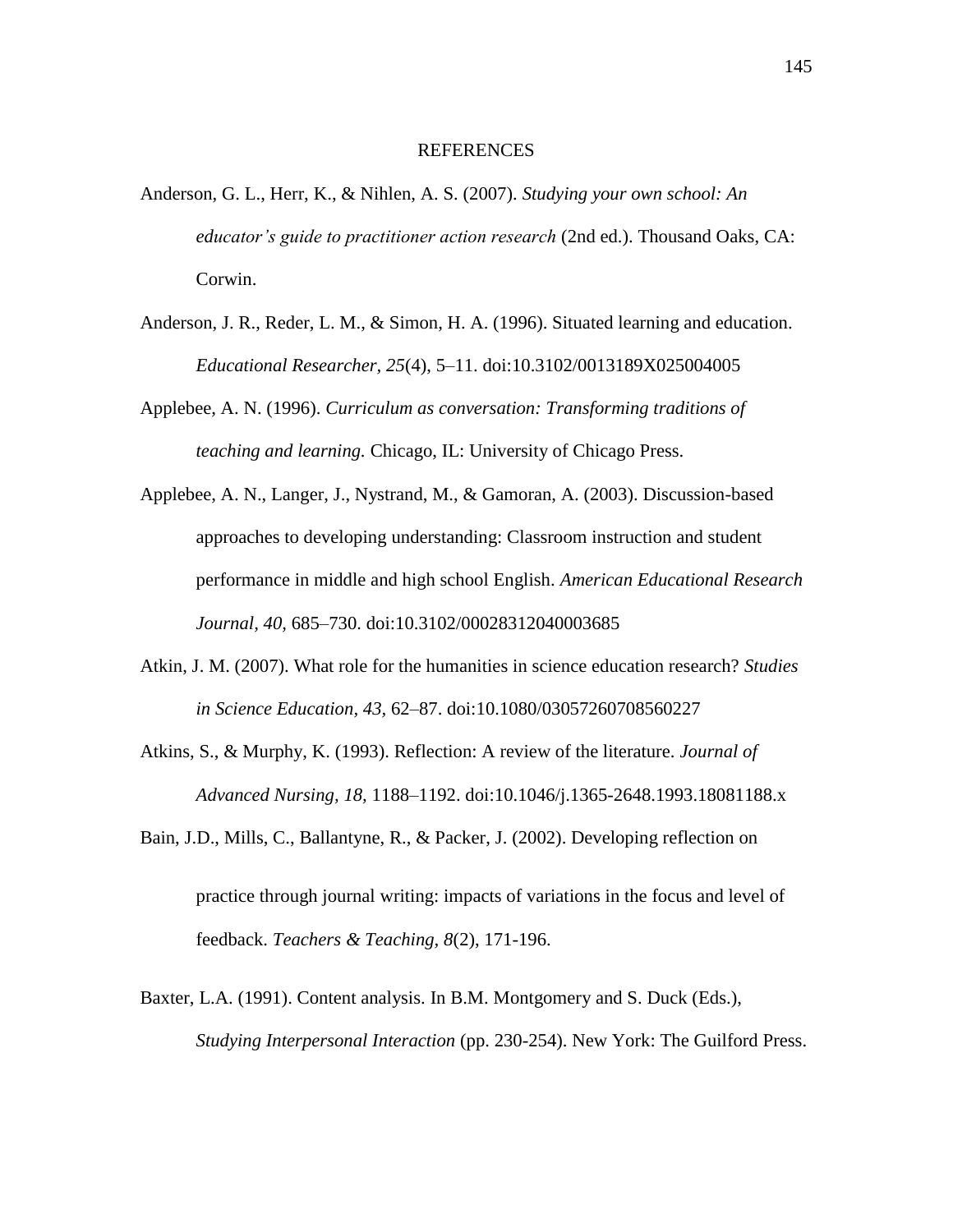- Berger, J. G., Boles., K. C., & Troen, V. (2005). Teacher research and school change: Paradoxes, problems, and possibilities. *Teaching and Teacher Education, 21,* 93– 105. doi:10.1016/j.tate.2004.11.008
- Berghoff, B., Blackwell, S., & Wisehart, R. (2011). Using critical reflection to improve urban teacher education. *Perspectives on Urban Education, 8*(2), 19–28. Retrieved from http://www.urbanedjournal.org/
- Borko, H., & Putnam, R. (1996). Learning to teach. In R. C. Calfee & D. Berliner (Eds.), *Handbook of educational psychology* (pp. 673–708). New York, NY: MacMillan.
- Putnam, R. T., & Borko, H. (2000). What do new views of knowledge and thinking have

to say about research on teacher learning? *Educational Researcher*, *29* (1), 4-15.

- Boud, D. (1999). Avoiding the traps: Seeking good practice in the use of self assessment and reflection in professional courses. *Social Work Education, 18,* 121–132. doi: 10.1080/02615479911220131
- Boud, D. (2001). Using journal writing to enhance reflective practice. *New Directions for Adult and Continuing Education*, 2001 (90), 9–18. doi: 10.1002/ace.16
- Boud, D., & Falchikov, N. (2007*). Rethinking assessment in higher education: Learning for the longer term.* London, England: Routledge.
- Boud, D., & Walker, D. (1998). Promoting reflection in professional courses: The challenge of context. *Studies in Higher Education, 23,* 191–206. doi:10.1080 /03075079812331380384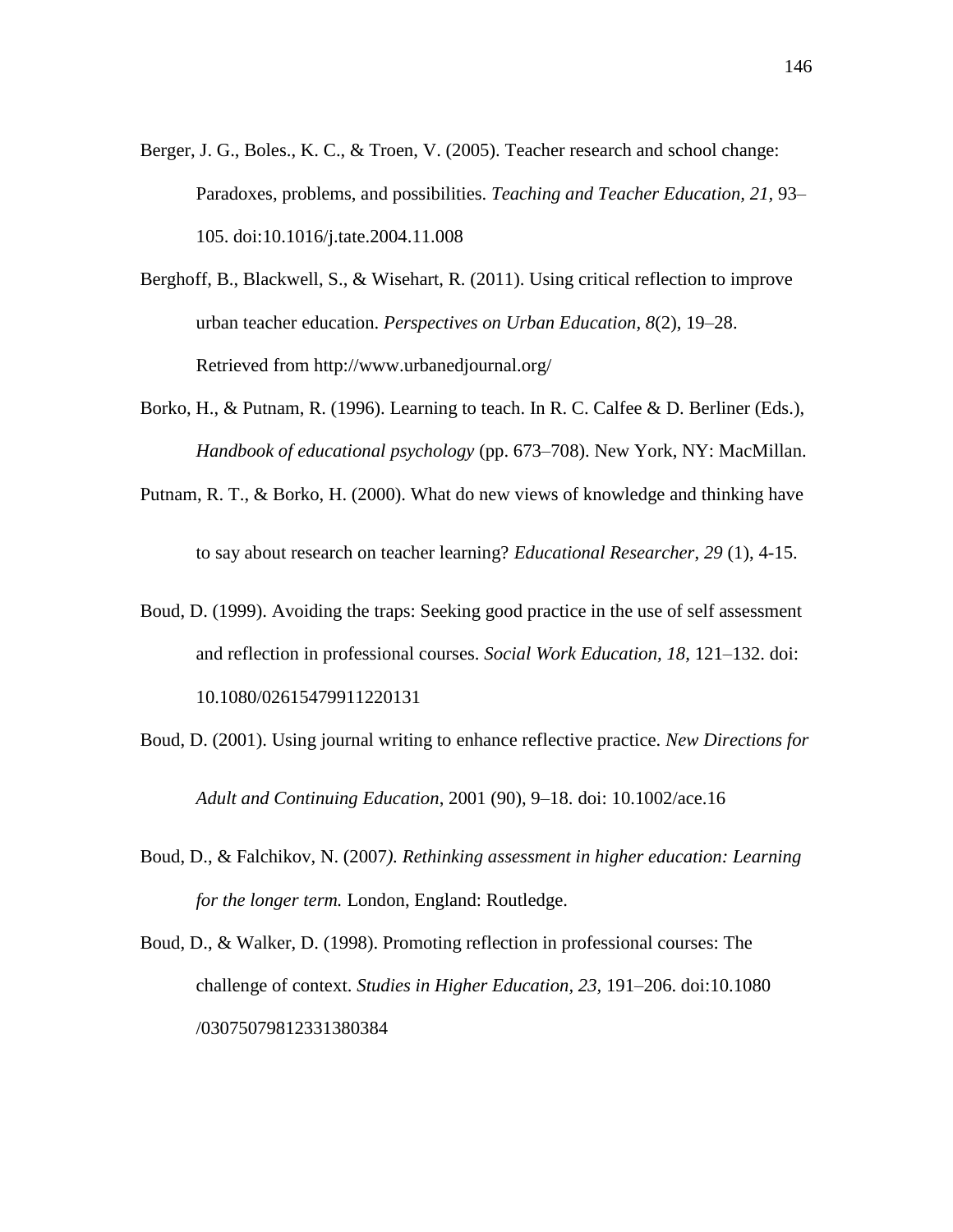Brodsky, M. M. (2002). Structuring preparation programs to accommodate teacher work sample methodology. In G. Girod (Ed.), *Connecting teaching and learning: A handbook for teacher educators on teacher work sample methodology* (pp. 331–

346). Washington, DC: American Association of Colleges for Teacher Education.

- Brookfield, S. D. (1995). *Becoming a critically reflective teacher.* San Francisco, CA: Jossey-Bass.
- Brown, J. S., Collins, A., & Duguid, P. (1989). Situated cognition and the culture of learning. *Educational Researcher, 18*(1), 32–42. doi:10.3102/ 0013189X018001032
- Bruner J. S. (1986). *Actual minds, possible worlds.* Cambridge, MA: Harvard University Press.
- Bruner, J. S. (2006a). *In search of pedagogy volume I: The selected works of Jerome S. Bruner.* London, England: Routledge.
- Bruner, J. S. (2006b). *In search of pedagogy volume II: The selected works of Jerome S. Bruner.* London, England: Routledge.
- Buber, M. (1958). *I and thou* (2nd ed., R. G. Smith, Trans.). New York, NY: Scribner.
- Cain, B. (1989). With world-making, planning models matter. *English Education, 21,* 5– 29.
- Calderhead, J. (1992). The role of reflection in learning to teach. In L. Vallie (Ed.), *Reflective Teacher Education – Cases and Critiques* (pp. 139–146). New York: State University of New York.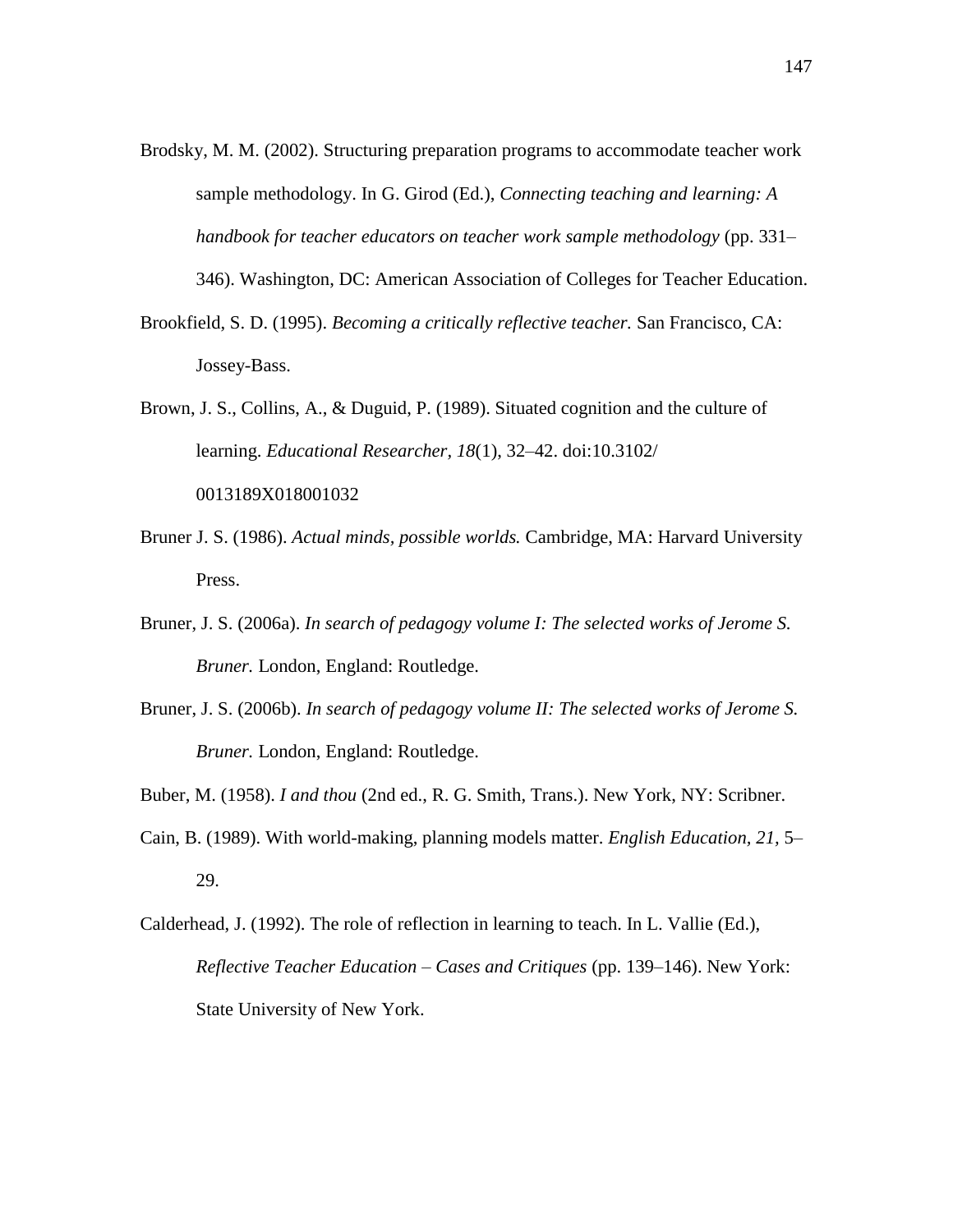- Campbell, A., & Groundwater-Smith, S. (Eds.). (2007). *An ethical approach to practitioner research.* New York, NY: Routledge.
- Canning, C. (1991). What teachers say about reflection. *Educational Leadership, 48*(6), 18–21. Retrieved from http://www.ascd.org/ASCD/pdf/journals/ed\_lead/el \_199103\_canning.pdf
- Casey, K. (1996). The new narrative research in education. *Review of Research in Education, 21,* 211–253. doi:10.2307/1167282
- Cazden, C.B. (1981). Performance before competence: Assistance to child discourse in the zone of proximal development. *The Quarterly Newsletter of the Laboratory of comparative Human Cognition*, 3 (1), 5-8.
- Chiseri-Strater, E., & Sunstein, B. S. (2006). *What works? A practical guide for teacher research*. Portsmouth, NH: Heinemann.
- Choi, D.H., Kim, J., & Kim, S.H. (2007). ERP training with a web-based electronic learning system: The flow theory perspective. *International Journal of Human Computer Studies*, 65 (3), 223-243.
- Clark, C., & Peterson, P. (1986). Teachers' thought processes. In M. Wittrock (Ed.), *Handbook of research on teaching* (3rd ed., pp. 255–296). New York, NY: Macmillan.
- Cochran-Smith, M. (2001). Constructing outcomes in teacher education: Policy, practice, and pitfalls. *Education Policy Analysis Archives, 9*(11). Retrieved from http:// epaa.asu.edu/epaa/v9n11.html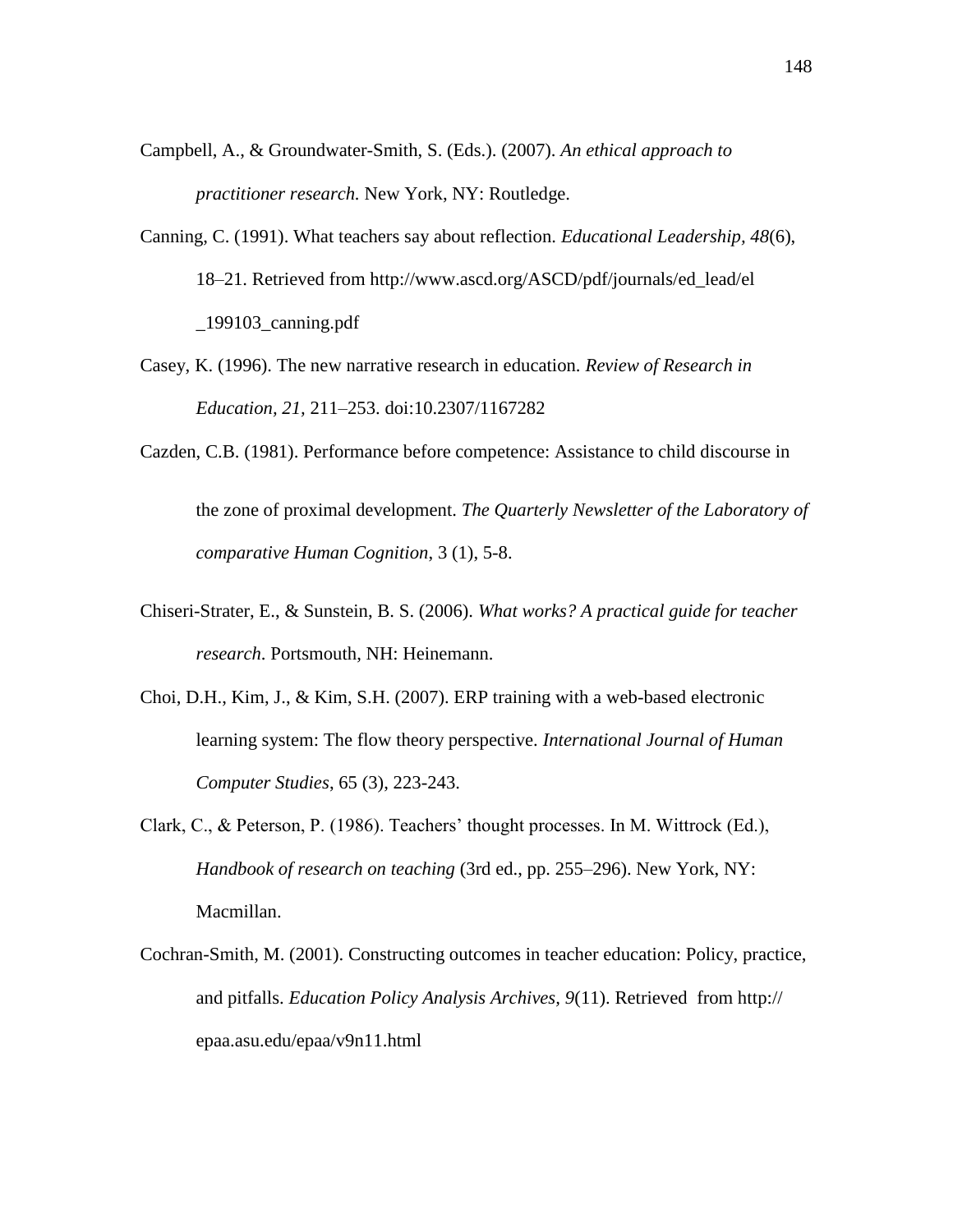- Cochran-Smith, M. (2008). The new teacher education in the United States: Directions forward. *Teachers and teaching: Theory and practice*, 14 (4), 271-282.
- Cochran-Smith, M. (2009). "Re-culturing" teacher education: Inquiry, evidence, and action. *Journal of Teacher Education, 60,* 458–468. doi:10.1177/ 0022487109347206
- Cochran-Smith, M., & Lytle, S. (1993). *Inside/outside*: *Teacher research and knowledge.* New York, NY: Teachers College Press.
- Cochran-Smith, M., & Lytle, S. (1999). Relationship of knowledge and practice: Teacher learning in communities. *Review of Research in Education, 24,* 249–298. doi:10 .3102/0091732X024001249
- Cochran-Smith, M., & Lytle, S. (2009). *Inquiry as stance: Practitioner research for the next generation*. New York, NY: Teachers College Press.
- Coffey, A., Atkinson, P. (1996). *Making Sense of Qualitative Data: Complementary Research Strategies.* Thousand Oaks, CA: Sage
- Cooner, D., Stevenson, C., & Frederiksen, H. (2011). Teacher work sample methodology: Displaying accountability teacher education program effectiveness. *Journal of College Teaching & Learning, 8*(10), 17–28.
- Csikszentmihalyi, M. (1975). *Beyond boredom and anxiety.* San Francisco, CA: Jossey-Bass.
- Csikszentmihalyi, M. (1990). *Flow: The psychology of optimal experience*. New York, NY: Harper Collins.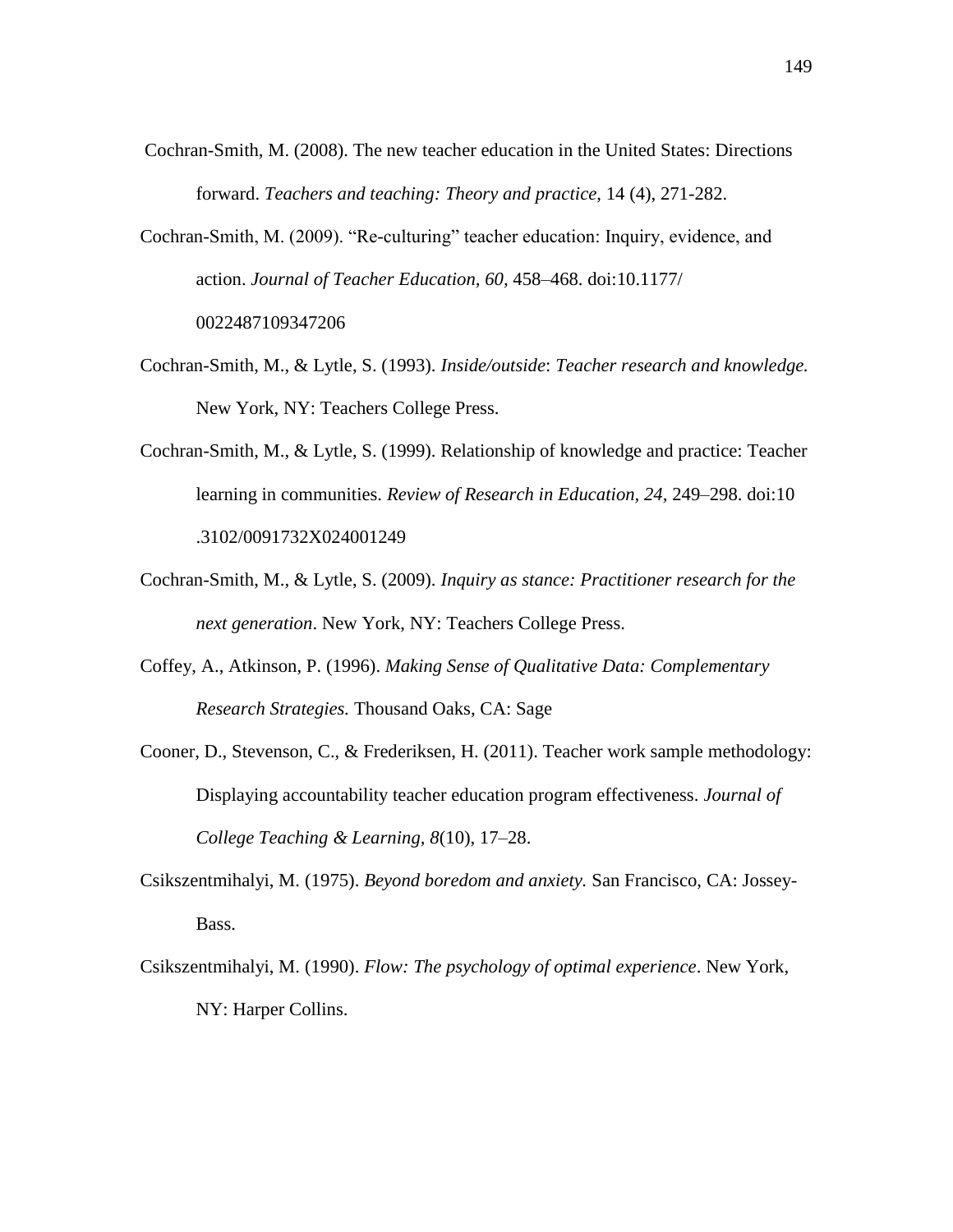- Csikszentmihalyi , M. (1996). *Creativity: Flow and the psychology of discovery and invention.* New York, NY: Harper Collins.
- Csikszentmihalyi, M., & Csikszentmihalyi, I. S. (Eds.). (1988). *Optimal experience: Psychological studies of flow in consciousness.* New York, NY: Cambridge University Press.
- Csikszentmihalyi, M., & Larson, R. (1984). *Being adolescent: Conflict and growth in the adolescent years*. New York, NY: Basic Books.
- Csikszentmihalyi, M., Rathunde, K., & Whalen, S. P. (1993). *Talented teenagers: The roots of success and failure*. Cambridge, England: Cambridge University Press.
- Csikszentmihalyi, M., & Rochberg-Halton, E. (1981/1989). *The meaning of things: Domestic symbols and the self.* Cambridge, England: Cambridge University Press.
- Darling-Hammond, L. (2005). Educating the new educator: Teacher education and the future of democracy. *The New Educator, 1,* 1–18. doi:10.1080/ 15476880490441379
- Darling-Hammond, L. (2006). *Powerful teacher education: Lessons from exemplary programs.* San Francisco, CA: Jossey-Bass.
- Darling-Hammond, L. (2011). *The flat world and education: How America's commitment to equity will determine our future.* New York, NY: Teachers College Press.
- Day, C. (1999). *Developing teachers: The challenges of lifelong learning.* Bristol, PA: Taylor & Francis.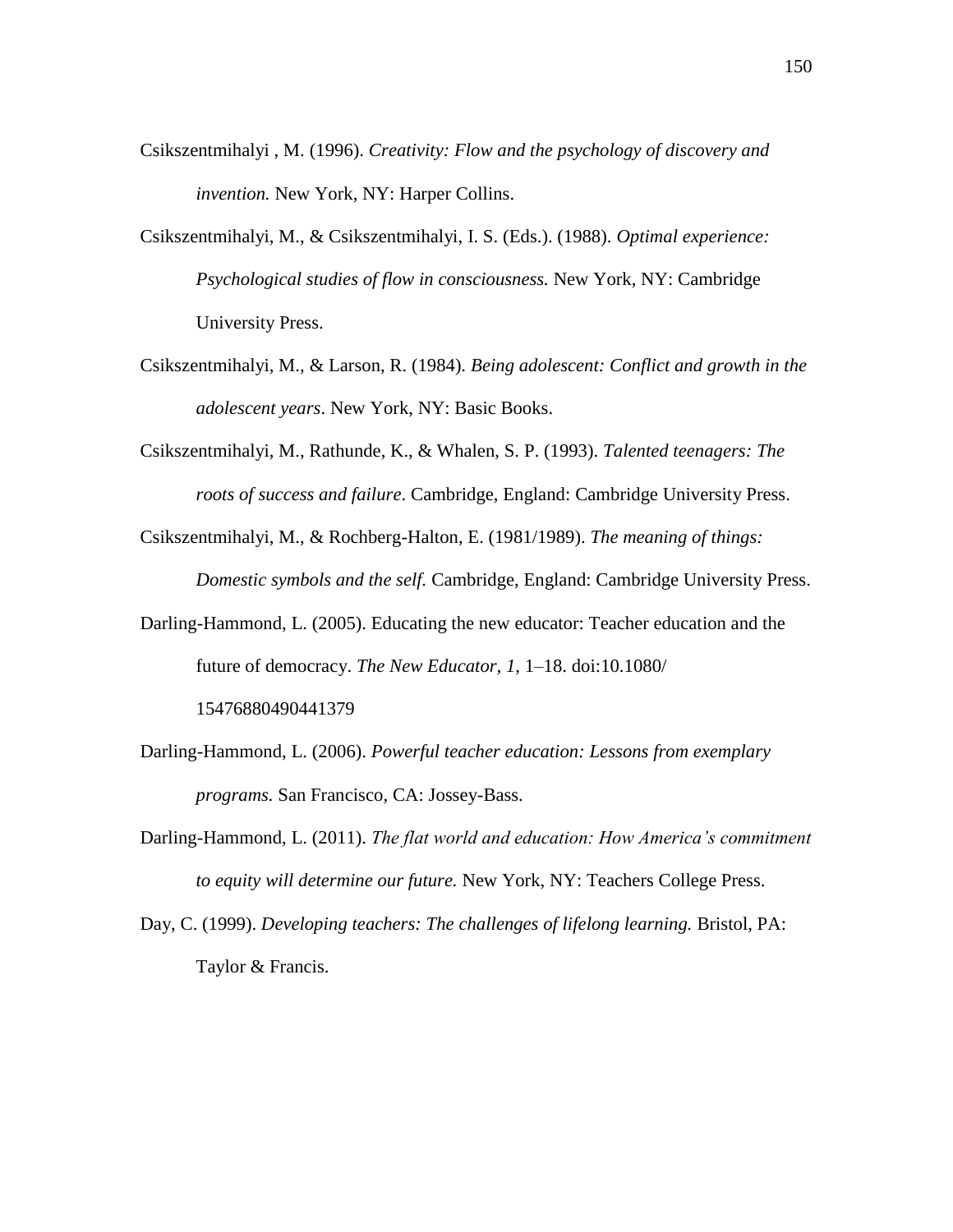- Denner, P. R., Norman, A. D., Salzman, S. A., Pankratz, R., & Evans, S. E. (2004). The renaissance partnership teacher work sample: Evidence supporting score generalizability, validity, and quality of student learning assessment. In E. M. Guyton & J. R. Dangel (Eds.), *Research linking teacher preparation and student performance* (pp. 23–55). Dubuque, IA: Kindall/Hunt.
- Denzin N., & Lincoln Y. (Eds.). (2008). *Collecting and interpreting qualitative materials.* Thousand Oaks, CA: Sage.
- Devlin-Scherer, R., Burroughs, G., Daly, J., & McCartan, W. (2007). The value of the teacher work sample for improving instruction and program. *Action in Teacher Education, 29*(1), 51–60. doi:10.1080/01626620.2007.10463439
- Dewey, J. (1977). The bearings of pragmatism upon education. In J. A. Boydston (Ed.), *John Dewey: The middle works* (Vol. 4, pp. 178–191). Carbondale: Southern Illinois University Press. (Original work published 1908)
- Dewey, J. (1980). Democracy and education. In J. A. Boydston (Ed.), *John Dewey: The middle works* (Vol. 9, pp. 1–3). Carbondale: Southern Illinois University Press. (Original work published 1916)
- Dewey, J. (1981). The development of American pragmatism. In J. J. McDermott (Ed.), *The philosophy of John Dewey: Two volumes in one.* Chicago, IL: The University of Chicago Press.
- Dewey, J. (1986a). How we think (2nd. ed.) In J. A. Boydston (Ed.), *John Dewey: The later works* (Vol. 8, pp. 107–352). Carbondale: Southern Illinois University Press. (Original work published 1933)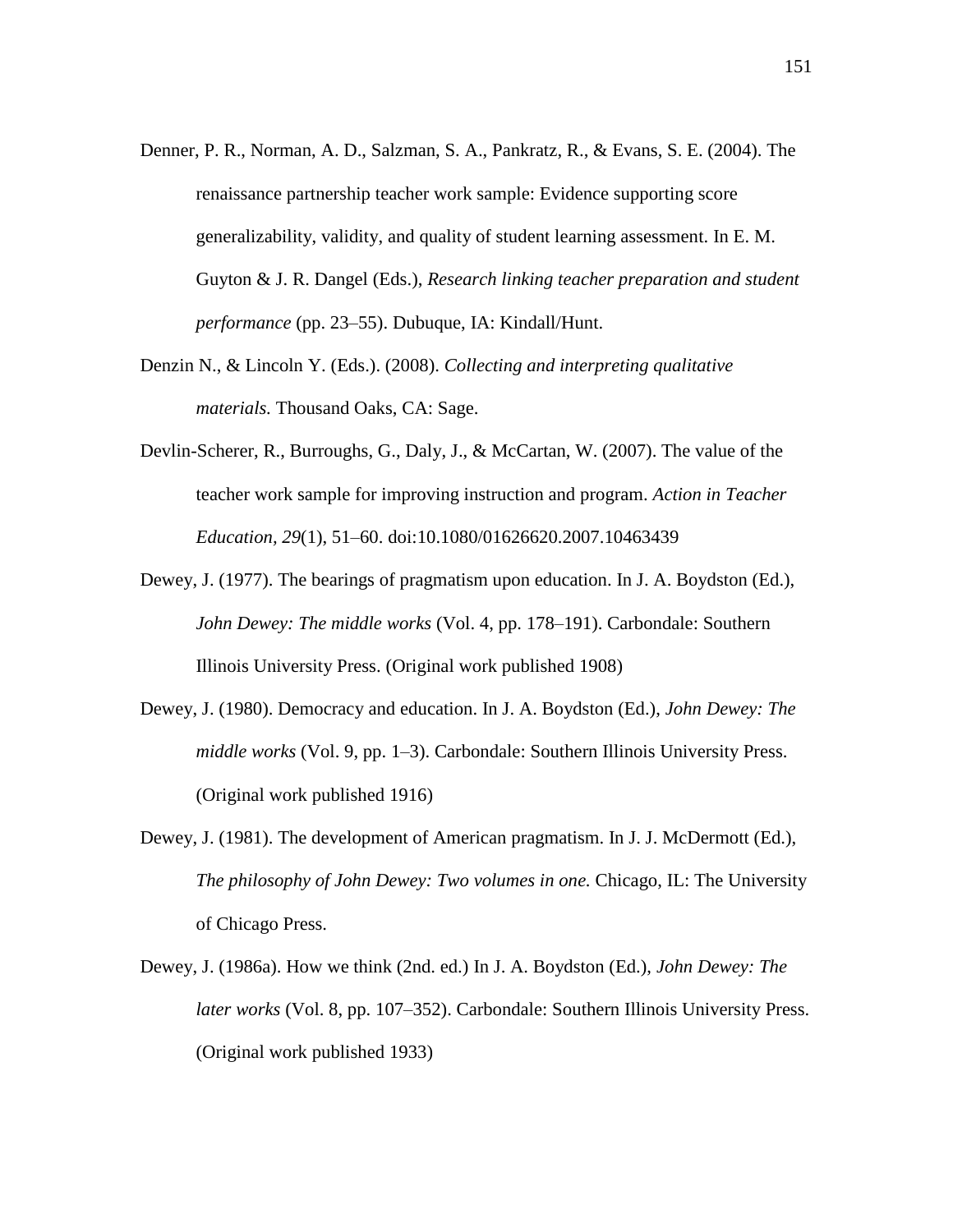- Dewey, J. (1986b). Philosophy and civilization. In J. A. Boydston (Ed.), *John Dewey: The later works* (Vol. 6, pp. 53–63). Carbondale: Southern Illinois University Press. (Original work published 1931)
- Dewey, J. (1988). Experience and education. In J. A. Boydston (Ed.), *John Dewey: The later works* (Vol. 13, pp. 3–62). Carbondale: Southern Illinois University Press. (Original work published 1938)
- Dewey, J. (2002). *Human nature and conduct: An introduction to social psychology*. Amherst, MA: Prometheus Books. (Original work published 1922)
- Dewey, J., & Tufts, J. H. (2008). Ethics. In J. A. Boydston (Ed.), *The later works of John Dewey* (Vol. 7, p. 4). Carbondale: Southern Illinois University Press. (Original work published 1932)
- Eisenhart, M. & Howe, K. (1992). Validity in Educational Research. In M. LeCompte, W. Millroy, & J. Preissle (Eds.), *The Handbook of Qualitative Research in Education* (pp. 642-680). San Diego: Academic Press.
- Elder, L., & Paul, R. W. (2008). Critical thinking in a world of accelerated change and complexity. *Social Education, 72,* 388–391.
- Falk, B., & Blumenreich, M. (2005). *The power of questions: A guide to teacher and student research*. Portsmouth, NH: Heinemann.
- Feiman-Nemser, S. (2001). From preparation to practice: Designing a continuum to strengthen and sustain teaching. *Teachers College Record, 103,* 1013–1055. doi:10.1111/0161-4681.00141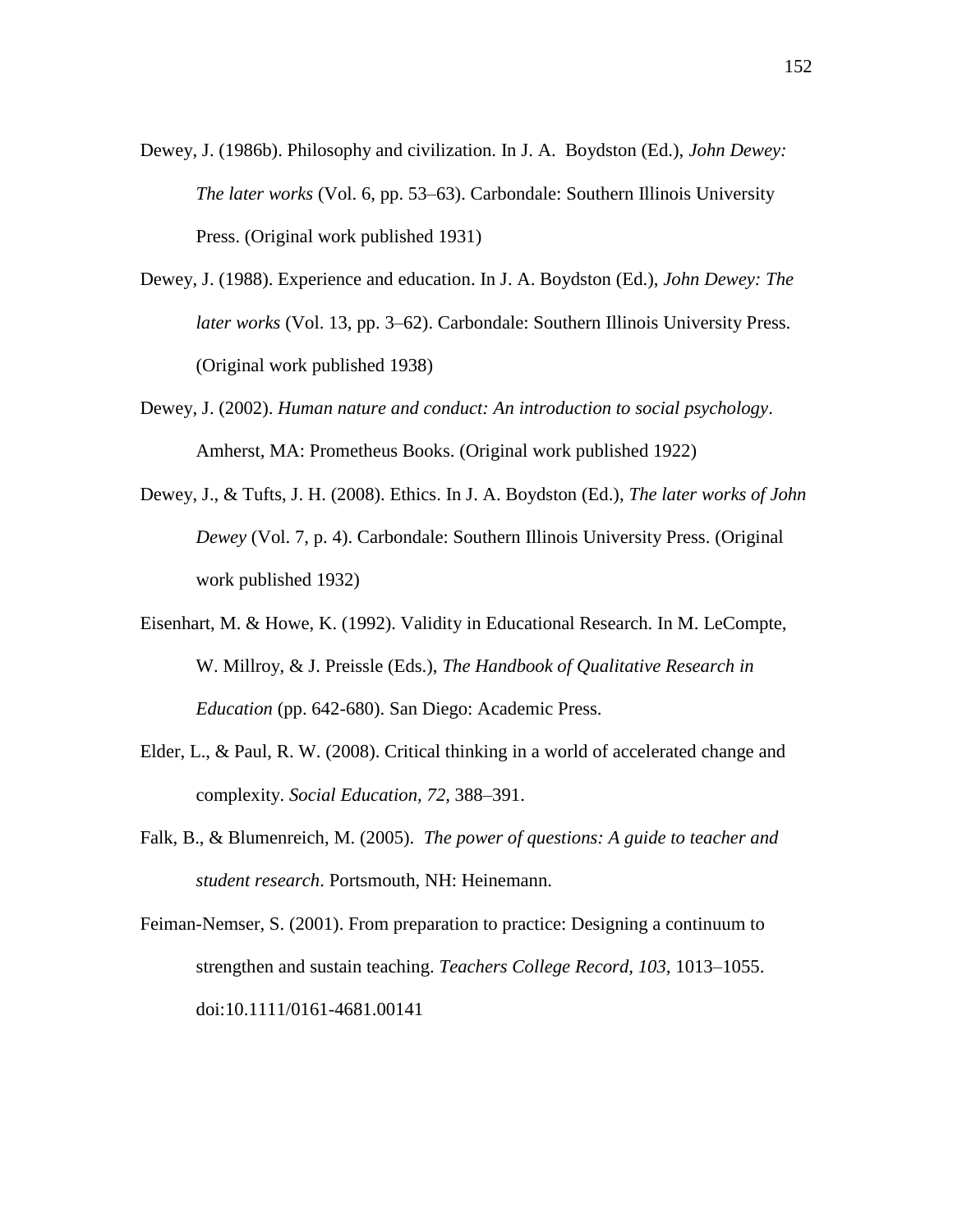- Feiman-Nemser, S., & Remillard, J. (1996). Perspectives on learning to teach. In F. B. Murray (Ed.), *The teacher educator's handbook* (pp. 63–91). San Francisco, CA: Jossey-Bass.
- Feistritzer, E. (2004). *Alternative teacher certification: A state by state analysis.* Washington, DC: National Center for Education Information.
- Fenstermacher, G. (1994). The knower and the known: The nature of knowledge in research on teaching. In L. Darling-Hammond (Ed.), *Review of research in education* (Vol. 20, pp. 3–56). Washington, DC: American Educational Research Association.
- Fine, M. (1994). Working the hyphens: Reinventing self and other in qualitative research. In N. Denzin & Y. Lincoln. (Eds.), *Handbook of qualitative research* (pp. 70–83). Thousand Oaks, CA: Sage.
- Florio-Ruane, S. (2002). More light: An argument for complexity in studies of teaching and teacher education. *Journal of Teacher Education, 53,* 205–215. doi:10.1177/ 0022487102053003003
- Foster, A., Kohn, L., McGuire, M., Miller, M., & Miller, B. (2010). The power of TWS: Exploring the impact of Teacher Work Samples (TWS) on teacher candidates' ability to reflect on teaching and learning. *Curriculum and Teaching Dialogue, 12,* 117–136.
- Fox, C.L. (2010). Advancing undergraduate research through honors. In L. Grobman & J. Kinkead (Eds.), *Undergraduate research in English studies* (pp. 162-172). Urbana, IL: National Council of Teachers of English.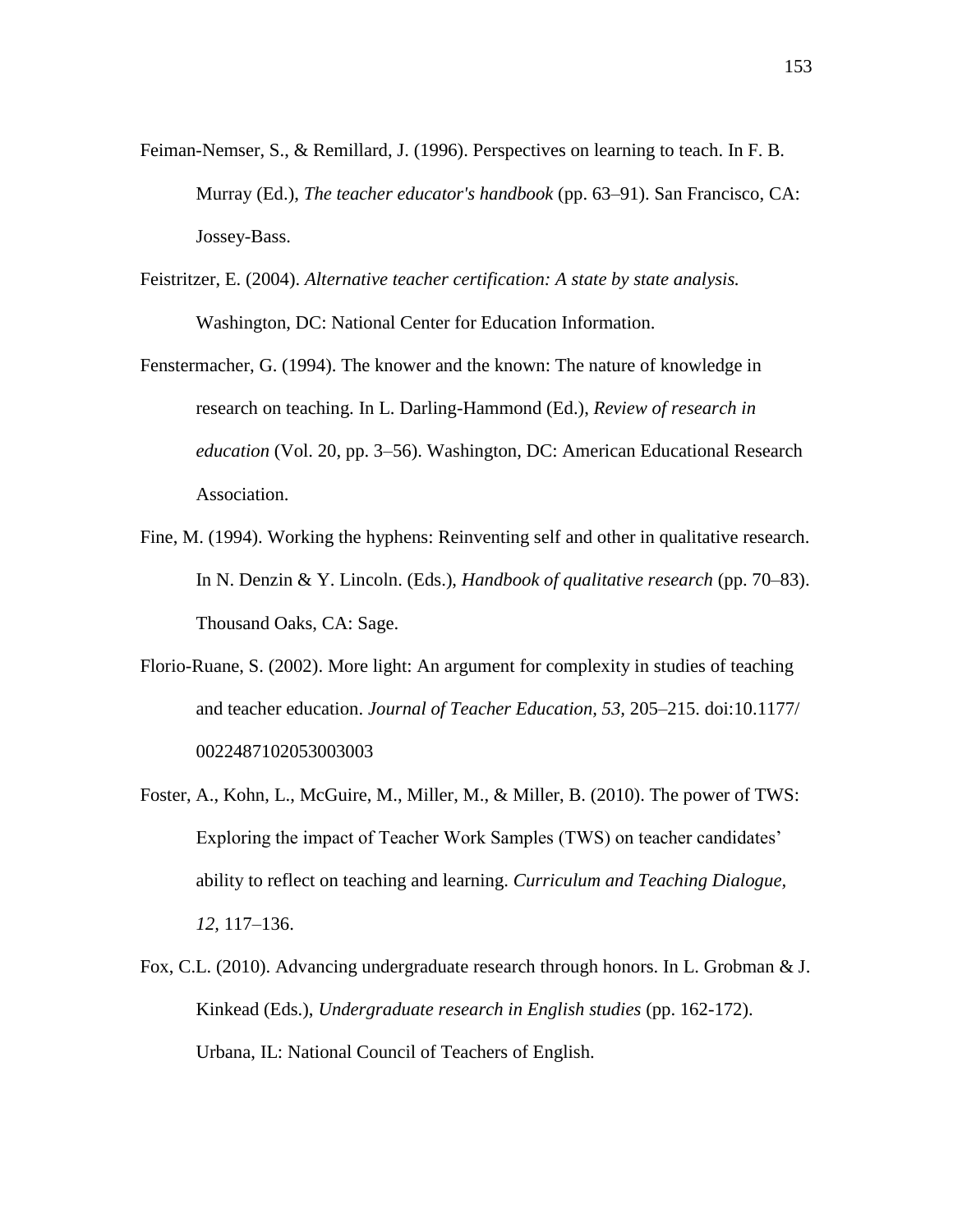Freedman, S.W., Delp, V., & Crawford, S. (2005). Teaching English in untracked classrooms. *Research in the Teaching of English, 40,* 62–126.

Freire, P. (1990). *Education for critical consciousness.* New York, NY: Continuum.

- Friedrich, L., Tateishi, C., Malarkey, T., Simons, E. R., & Williams, M. (Eds.). (2005). *Working toward equity: Writing and resources from the Teacher Research Collaborative.* Berkeley, CA: National Writing Project.
- Friesen, D. W. (1994). The action research game: Recruiting pedagogical relationships in the teaching internship. *Educational Action Research, 2,* 243–258. doi:10.1080/ 0965079940020208
- Furlong, J., & Salisbury, J. (2005). Best practice research scholarships: An evaluation. *Research Papers in Education, 20,* 45–83. doi:10.1080/0267152052000341336
- Garrison, J. (1995). Deweyan pragmatism and the epistemology of contemporary social constructivism. *American Educational Research Journal, 32,* 716–741. doi:10 .3102/00028312032004716
- Gass, S. M., & Selinker, L. (2008). *Second language acquisition: An introductory course*. New York, NY: Routledge.
- Gay, L., Mills. G., & Airasian, P. (2006). *Educational research: Competencies for analysis and application* (8th ed.). New York, NY: Prentice Hall.
- Ginns, I., Heirdsfield, A., Atweh, B., & Watters, J. (2001). Beginning teachers becoming professionals through action research. *Educational Action Research, 9,* 111–133*.* doi:10.1080/09650790100200140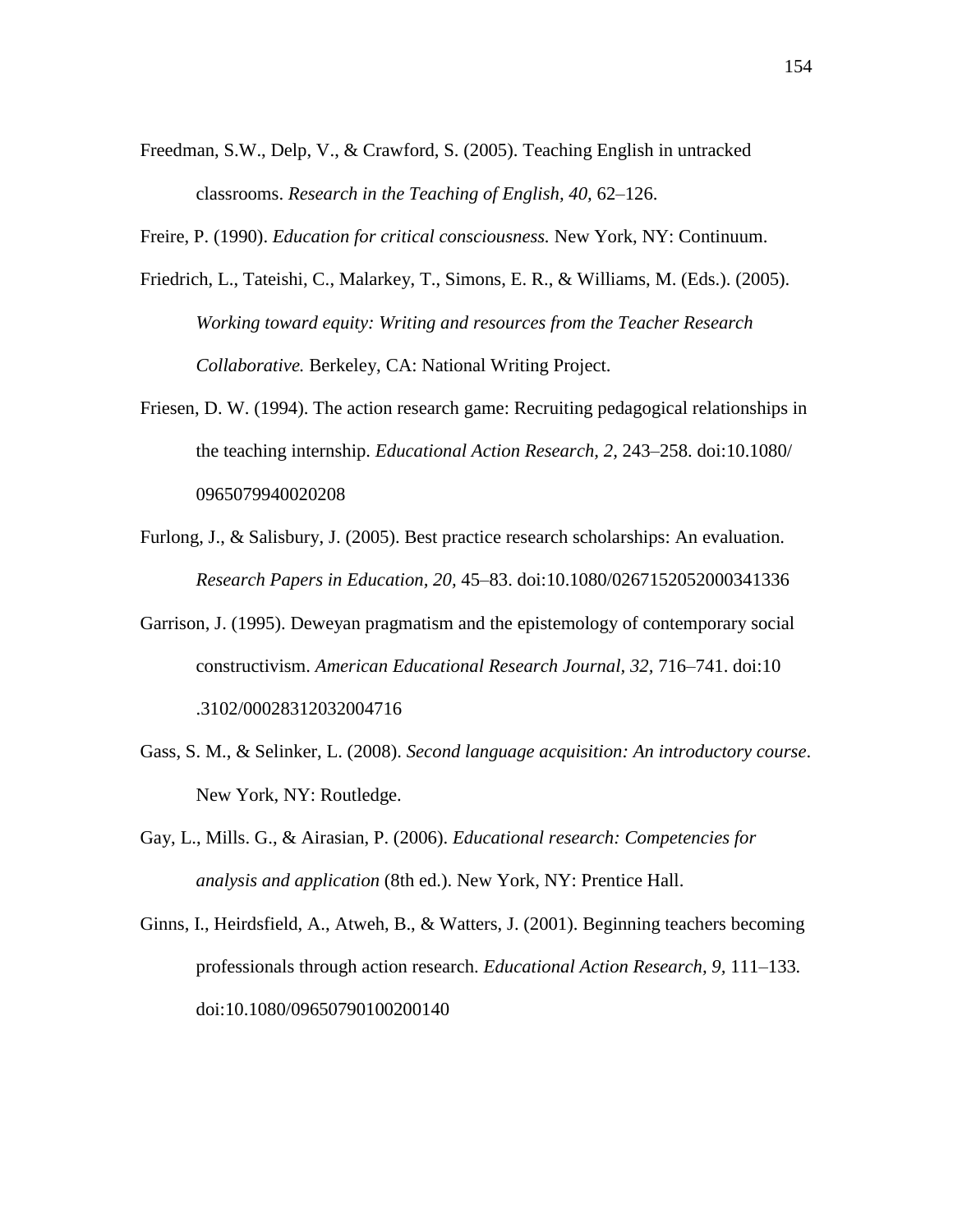- Glasgow, N. A., & Hicks, G. D. (2003). *What successful teachers do: 91 research-based classroom strategies for new and veteran teachers.* Thousand Oaks, CA: Corwin Press.
- Goldhaber, D., & Anthony, E. (2005). *Can teacher quality be effectively assessed?*  Seattle: University of Washington and Urban Institute.
- Goodlad, J. I. (1984). *A place called school: Prospects for the future.* New York, NY: McGraw-Hill.
- Goodlad, J. I. (1990). *Places where teachers are taught.* New York, NY: McGraw-Hill.
- Goswami, D., Lewis, C., Rutherford, L., & Waff, D. (Eds.). (2009). *Teacher inquiry: Approaches to language an literacy research.* New York, NY: Teachers College Press.
- Graneheim, U. H., & Lundman, B. (2004). Qualitative content analysis in nursing research: Concepts, procedures and measures to achieve trustworthiness. *Nurse Education Today*, *24*, 105–112.
- Greeno, J. G., Collins, A. M., & Resnick, L. B. (1996). Cognition and learning. In D. Berliner & R. Calfee (Eds.), *Handbook of educational psychology* (pp. 15–46). New York, NY: Macmillan.
- Grimley, M., Green, R., Nilsen, T., & Thompson, D. (2012). Comparing computer game and traditional lecture using experience ratings from high and low achieving students. *Australasian Journal of Educational Technology, 28,* 619–638.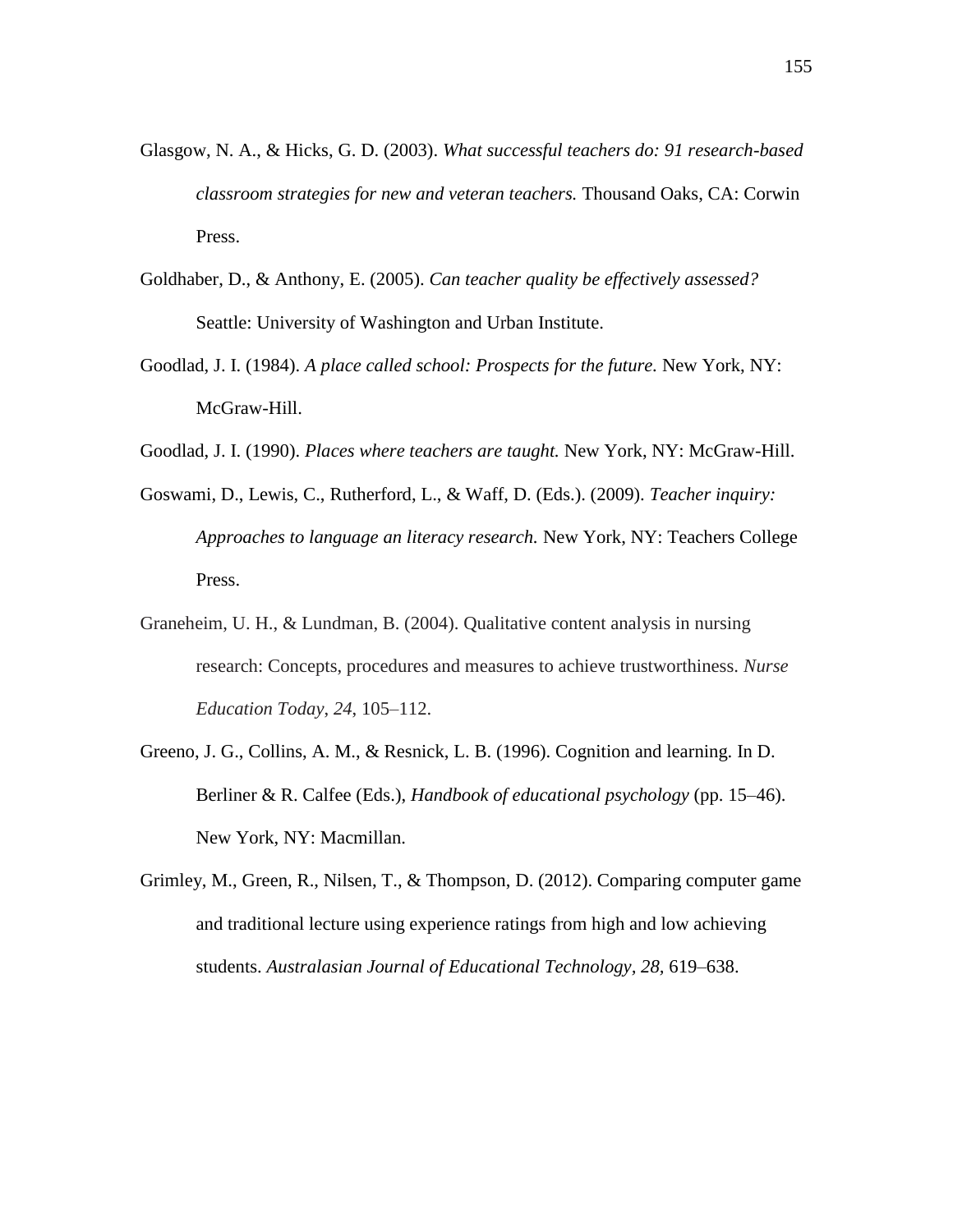Gulwadi, B. B. (2009). Using reflective journals in a sustainable design studio. *International Journal of Sustainability in Higher Education, 10,* 43–54. doi:10 .1108/14676370910925244

- Guo, Y., Klein, B., Ro, Y., & Rossin, D. (2007). The impact of flow on learning outcomes in a graduate-level information management course. *Journal of Global Business Issues, 1*(2), 31–39.
- Habermas, J. (1971). *Knowledge and human interests.* London, England: Heineman.
- Hahs-Vaughn, D. L., & Yanowitz, K. L. (2009). Who is conducting teacher research? *The Journal of Educational Research, 102,* 415–424. doi:10.3200/JOER.102.6 .415-426
- Hammerness, K., Darling-Hammond, L., & Shulman, L. (2002). Toward expert thinking: How curriculum case writing prompts the development of theory-based professional knowledge in student teachers. *Teaching Education, 13,* 221–245. doi:10.1080/1047621022000007594
- Hammersley, M. (2004). Action research: A contradiction in terms? *Oxford Review of Education, 30,* 165–181. doi:10.1080/0305498042000215502
- Harland, D. J., & Wondra, J. S. (2011). Teacher candidates' reflections on clinical experiences: A comparison of blog and final paper assignments. *Journal of Digital Learning in Teacher Education, 27*(4), 128–133.

Hashweh, M. Z. (2003). Teacher accommodative change. *Teaching and Teacher Education, 19,* 421–434. doi:10.1016/S0742-051X(03)00026-X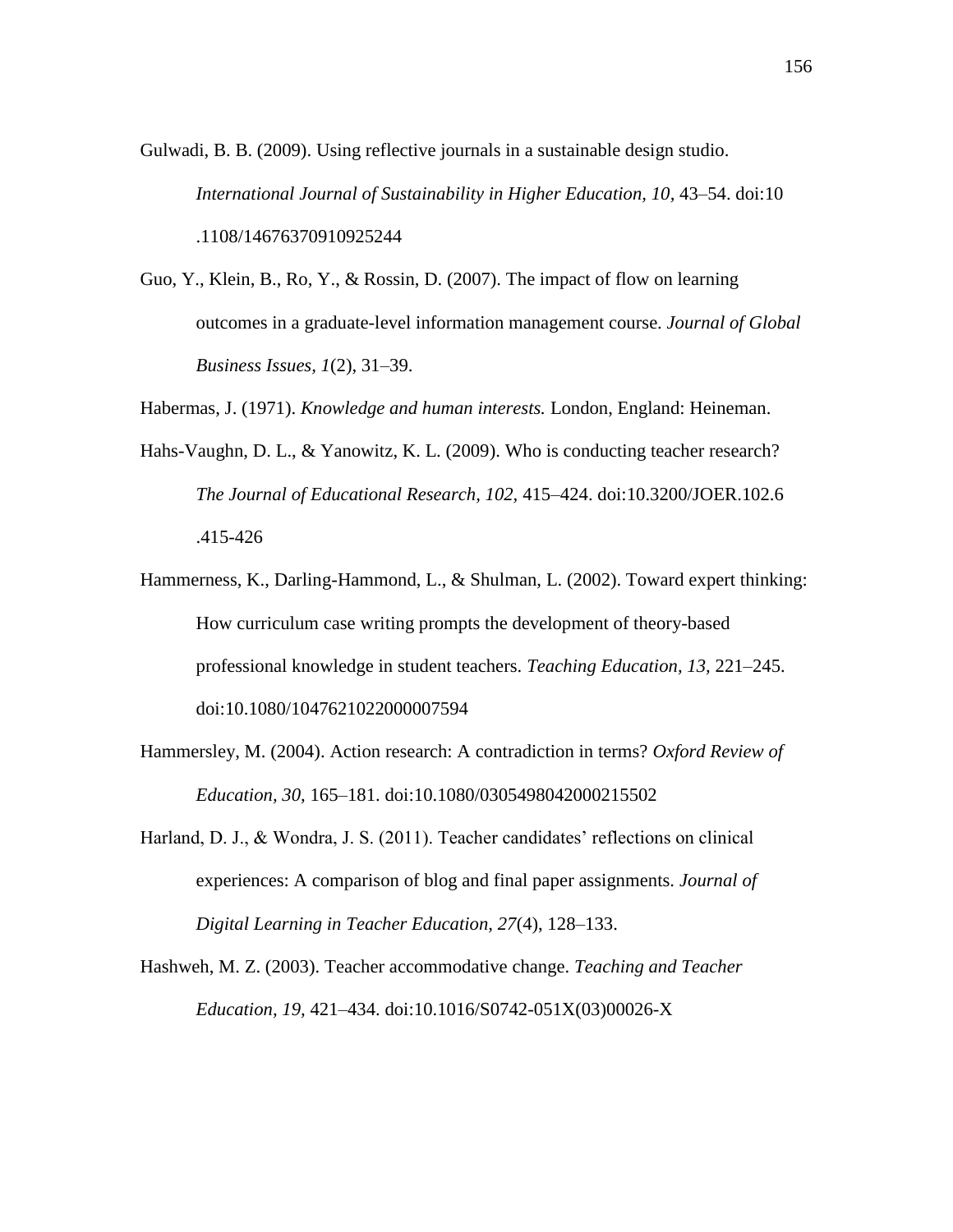- Hatch, T., & Shulman, L. S. (2005). *Into the classroom: Developing the scholarship of teaching and learning.* San Francisco, CA: Jossey-Bass.
- Hatton, N., & Smith, D. (1995). Reflection in teacher education: Towards definition and implementation. *Teaching and Teacher Education, 11,* 33–48. doi:10.1016/0742 -051X(94)00012-U
- Hektner, J. M., & Asakawa, K. (2000). Learning to like challenges. In M. Csikszentmihalyi & B. Schneider (Eds.), *Becoming adult: How teenagers prepare for the world of work* (pp. 95–112). New York, NY: Basic Books.
- Hektner, J. M., Schmidt, J. A., & Csikszentmihalyi, M. (2007). *Experience sampling method: Measuring the quality of everyday life.* Thousand Oaks, CA: Sage.
- Henderson, M. V., Hunt, S. N., & Wester, C. (1999). Action research: A survey of AACTE-member institutions. *Education, 119,* 663–669.
- Henning, J. E., DeBruin-Parecki, A., Hawbaker, B. W., Nielsen G. P., Joram, E., & Gahriele, A. J. (2005). The teacher work sample: A tool for scaffolding and assessing teacher candidates' early field experiences. *Teacher Educator, 40*(3), 188–207. doi:10.1080/08878730509555360
- Hillocks, G., Jr. (1995). *Teaching writing as reflective practice.* New York, NY: Teachers College Press.
- Hopkins, D. (2008). *A teacher's guide to classroom research* (4th ed.). Berkshire, England: Open University Press.
- Hubbard, R. S., & Power, B. M. (2003). *The art of classroom inquiry: A handbook for teacher-researchers.* Portsmouth, NH: Heinemann.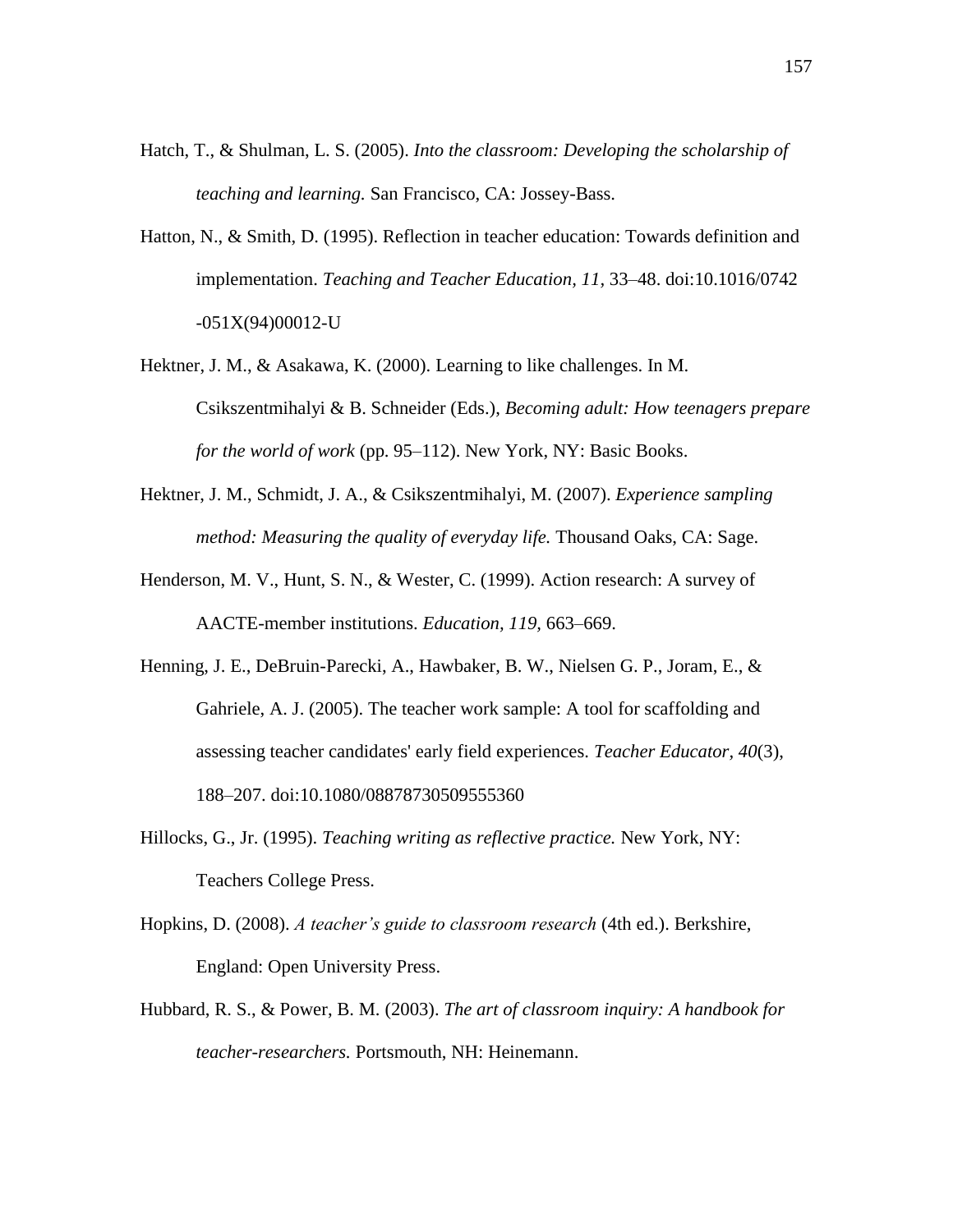- Johnston, J. S. (2006). *Inquiry and education: John Dewey and the quest for democracy.*  Albany: State University of New York Press.
- Kanevsky, L., & Keighly, T. (2003). To produce or not to produce? Understanding boredom and the honor in underachievement. *Roeper Review, 26,* 20–29. doi: 10.1080/02783190309554235
- Kardash, C. (2000). Evaluation of an undergraduate research experience: Perceptions of undergraduate interns and their faculty mentors. *Journal of Educational Psychology, 92,* 191–201. doi:10.1037//0022-0663.92.1.191
- Kass, S. J., Vodanovich, S. J., & Khosravi, J. Y. (2011). Applying the job characteristics model to the college education experience. *Journal of the Scholarship of Teaching and Learning, 11*(4), 56–68.
- Kember, D. (1999). Determining the level of reflective thinking from students' written journals using a coding scheme based on the work of Mezirow. *International Journal of Lifelong Education, 18,* 18–30.
- Kember, D. (Ed.). (2001). *Reflective teaching and learning in the health professions.*  Oxford, England: Blackwell Science.
- Kember, D., McKay, J., Sinclair, K., & Wong, F. K. Y. (2008). A four-category scheme for coding and assessing the level of reflection in written work. *Assessment and Evaluation in Higher Education, 33,* 369–379. doi:10.1080/02602930701293355
- Kiddler, L., & Fine, M. (1997). Q*ualitative inquiry in psychology: A radical tradition.* In D. R. Fox & I. Prilleltensky (Eds.), *Critical psychology: An introduction* (pp. 4– 50). Thousand Oaks, CA: Sage.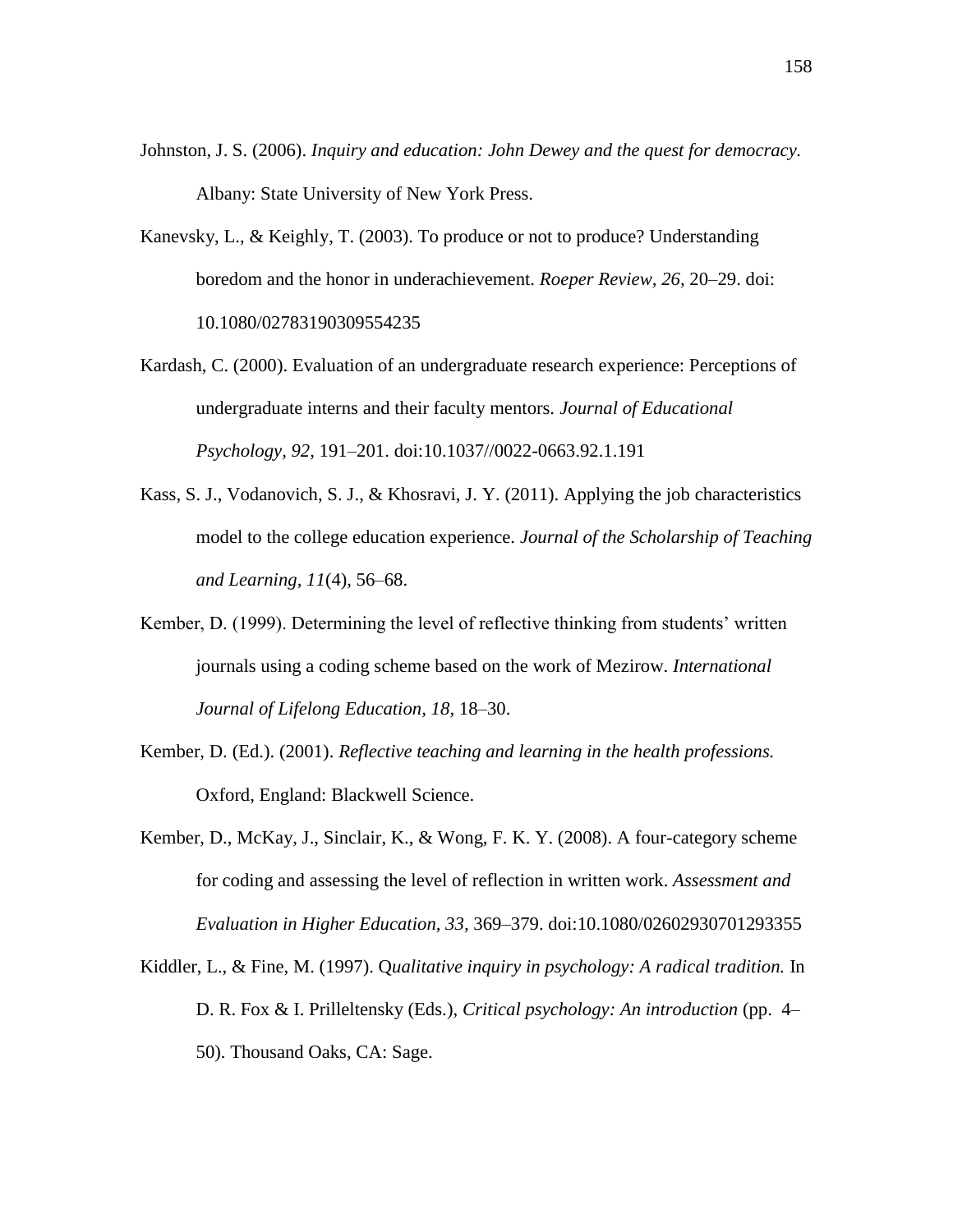- King, P. M., & Kitchener, K. S. (1994). *Developing reflective judgment: Understanding and promoting intellectual growth and critical thinking in Teenagers and adults.*  San Francisco, CA: Jossey-Bass.
- Klein, B.D., Rossin, D., Guo, Y.M., Ro, Y.K. (2010). An examination of the effects of flow on learning in a graduate level operations management course. *Journal of Education for Business*, 85 (5), 292-298.
- Kondracki, N.L., Wellman, N.S., Amundson, D.R. (2002). Content analysis: review of methods and their applications in nutrition education. *Journal of Nutrition Education and Behaviour* 34 (4), 224–230.
- Korthagen, F. A. H., & Vasalos, A. (2010). Going to the core: Deepening reflection by connecting the person to the profession. In N. Lyons (Ed.), *Handbook of reflection and reflective inquiry: Mapping a way of knowing for professional reflective inquiry* (pp. 529–552). New York, NY: Springer.
- Kozulin, A. (2003). Psychological tools and mediated learning. In A. Kozulin, B. Gindis, V. S. Ageyev, & S. M. Miller (Eds.), *Vygotsky's educational theory in cultural context* (pp. 15–38). New York, NY: Cambridge University Press.
- Kreisburg, S. (1992). *Transforming power: Domination, empowerment, and education*. Albany: State University of New York Press.
- Kretschmer, R. E., Wang, Y., & Hartman, M. C. (2010). Did the preservice teachergenerated studies constitute actual instances of teacher-research studies, and were they consistent with notions of Dewey? *American Annals of the Deaf, 155,* 144– 149. doi:10.1353/aad.2010.0005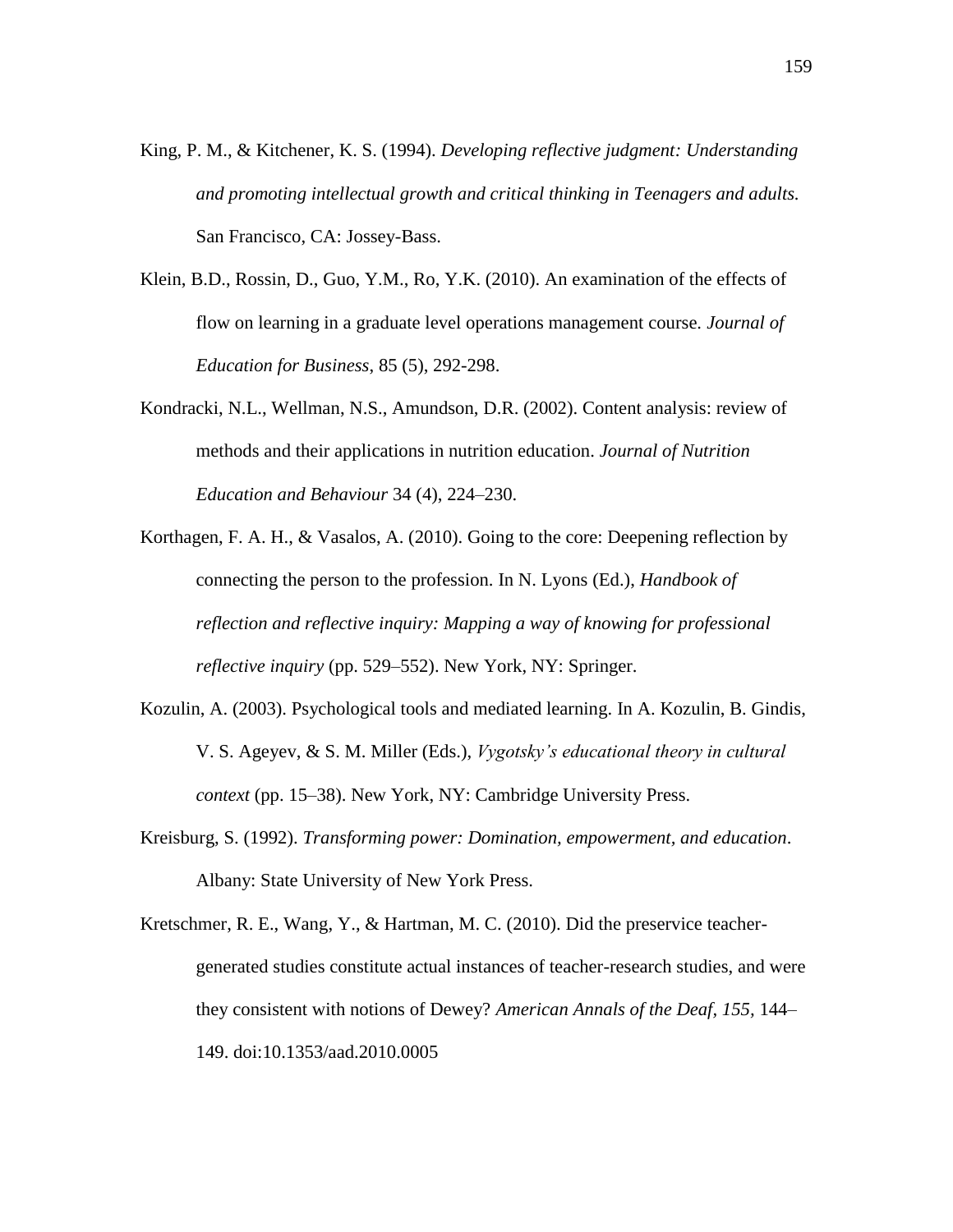- Krippendorff, K. (2004). *Content analysis: an introduction to its methodology*. Thousand Oaks, CA: Sage.
- Lampert, M. (2001). *Teaching problems and the problems of teaching*. New Haven, CT: Yale University Press.
- Larson, R. W. (1988). Flow and writing. In M. Csikszentmihalyi & I. S. Csikszentmihaly (Eds.), *Optimal experience: Psychological studies of flow in consciousness*  (pp. 150–171). New York, NY: Doubleday Press.
- Lave, J. (1997). The culture of acquisition and the practice of understanding. In D. Kirshner & J. A. Whitson (Eds.), *Situated cognition: Social, semiotic, and psychological perspectives* (pp. 17–35). Mahwah, NJ: Lawrence Erlbaum.
- Lave, J., & Wenger, E. (1991). *Situated learning: Legitimate peripheral participation*. New York, NY: Cambridge University Press.
- Lee, C. D. (2000). Signifying in the ZPD. In C. D. Lee & P. Smagorinsky (Eds.), *Vygotskian perspectives on literacy research: Constructing meaning through collaborative inquiry* (pp. 191–225). New York, NY: Cambridge University Press.
- Lee, C. D., & Smagorinsky, P. (2000). Introduction. In C. D. Lee & P. Smagorinsky (Eds.), *Vygotskian perspectives on literacy research: Constructing meaning through collaborative inquiry* (pp. 1–15). New York, NY: Cambridge University Press.
- Leont'ev, A.N. (1981). *Problems of the development of mind.* Moscow: Progress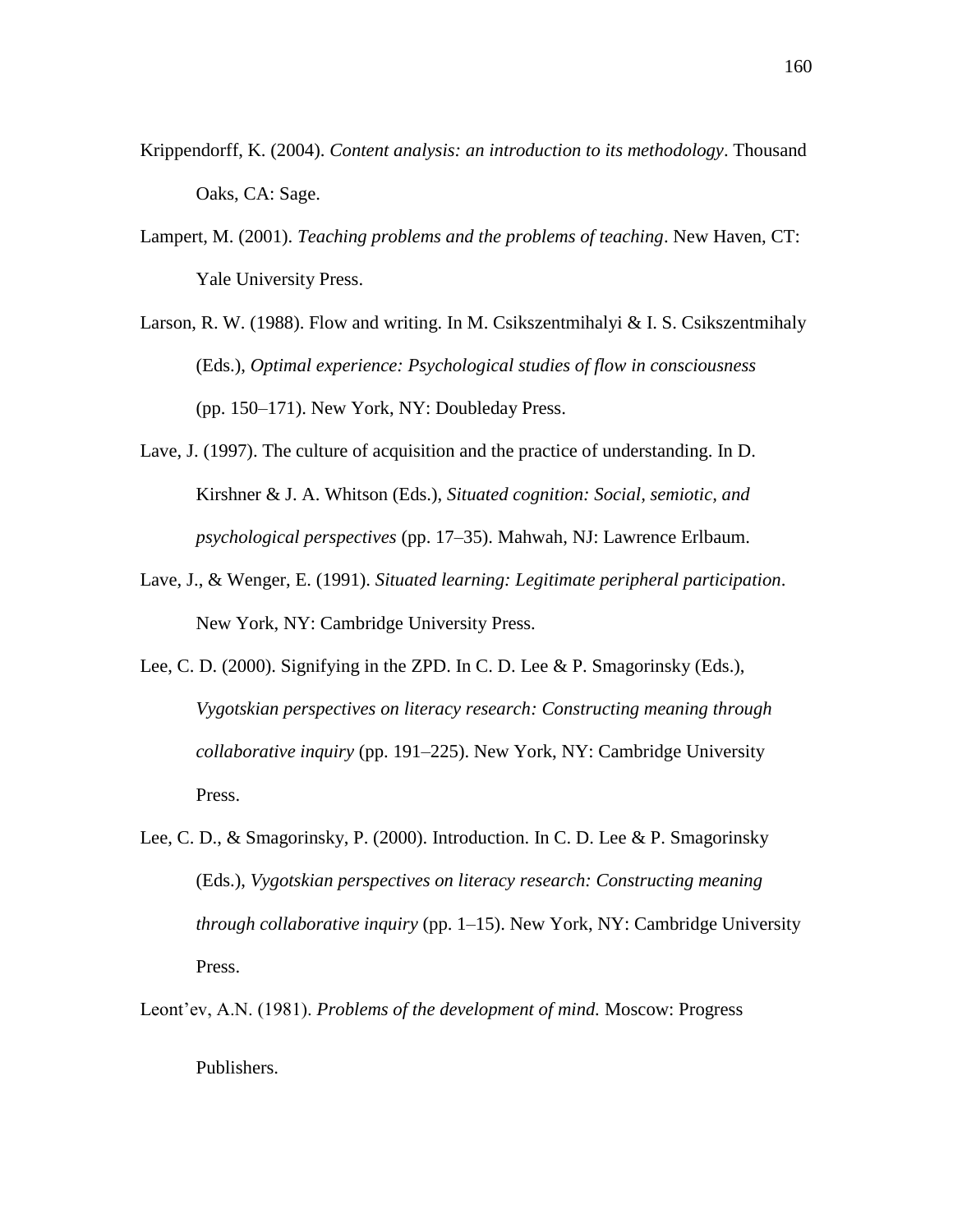Lincoln, Y., & Guba, E. (1990). *Naturalistic inquiry.* Thousand Oaks, CA: Sage.

- Lones, P. S. (2000). Learning as creativity: Implications for adult learners. *Adult Learning, 11*(4), 9–13. doi:10.1177/104515959901100405
- Loughran, J. (2006). *Developing a pedagogy of teacher education.* London, England: Routledge.
- Lyons, N. (2010). Reflection and reflective inquiry: Critical issues, evolving conceptualizations, contemporary claims and future possibilities. In N. Lyons (Ed.)*, Handbook of reflection and reflective inquiry: Mapping a way of knowing for professional reflective inquiry* (pp. 3–24). New York, NY: Springer.
- Lytle, S. L. (2008). At last: Practitioner inquiry and the practice of teaching: Some thoughts on better research. *Journal for Research in the Teaching of English, 42,* 373–379.
- Markham, M. (1999). Through the looking glass: Reflective teaching through a Lacanian lens. *Curriculum Inquiry, 29,* 55–76. doi:10.1111/0362-6784.00113
- Mayrath, M. C., Traphagan, T., Heikes, J., & Trivedi, A. (2009). Instructional design best practices for Second Life: A case study from a college-level English course. *Interactive Learning Environments, 2.* doi:10.1080/10494820802602568
- McBee, M. T. (2004). The classroom as laboratory: An exploration of teacher research. *Roeper Review, 27,* 52–58. doi:10.1080/02783190409554288
- McCann, T. M., Johannessen, L. R., Kahn, E., Smagorinsky, P., & Smith, M. W. (2005). *Reflective teaching, reflective learning*. Portsmouth, NH: Heinemann.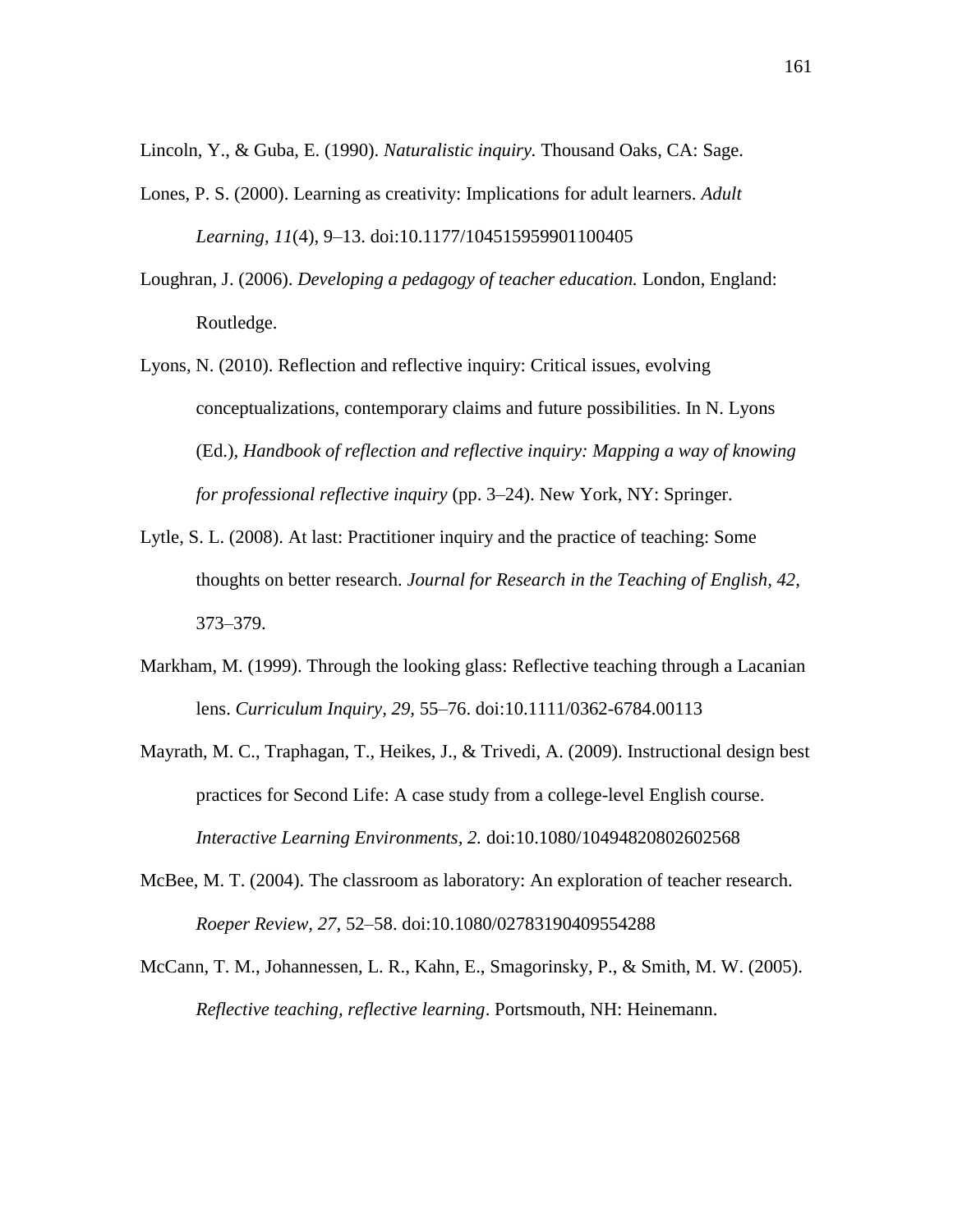- McLaughlin, H. J., Watts, C., & Beard, M. (2000). Just because it's happening doesn't mean it's working: Using action research to improve practice in middle schools. *Phi Delta Kappan, 82,* 284–296. Retrieved from http://www.kappanmagazine.org/
- McQuillian, J., & Conde, G. (1996). The conditions of flow in reading: Two studies of optimal experience. *Reading Psychology, 17,* 109–135. doi:10.1080 /0270271960170201
- Mezirow, J. A. (1990). *Fostering critical reflection in adulthood: A guide to transformative and emancipatory learning.* San Francisco, CA: Jossey-Bass.
- Mezirow, J. A. (1991). *Transformative dimensions of adult learning.* San Francisco, CA: Jossey-Bass.
- Mishler, E. (1990). Validation in inquiry-guided research: The role of exemplars in narrative studies. *Harvard Educational Review, 60,* 415–442. Retrieved from http://www.caresci.gu.se/infoglueCalendar/digitalAssets/1761069668 \_BifogadFil\_Mishler\_Validation\_1990.pdf
- Nakamura, J., & Csikszentmihalyi, M. (2002). The concept of flow. In C. R. Snyder & S. J. Lopez (Eds.), *Handbook of positive psychology* (pp. 89–105). New York, NY: Oxford University Press.
- Nelson, P., & Seaman, J. (2011). Deweyan tools for inquiry and the epistemological context of critical pedagogy. *Educational Studies, 47,* 561–582. doi:10.1080 /00131946.2011.621076
- Newman, D., Griffin, P., & Cole, M. (1989). *The construction zone: Working for cognitive change in school.* New York, NY: Cambridge University Press.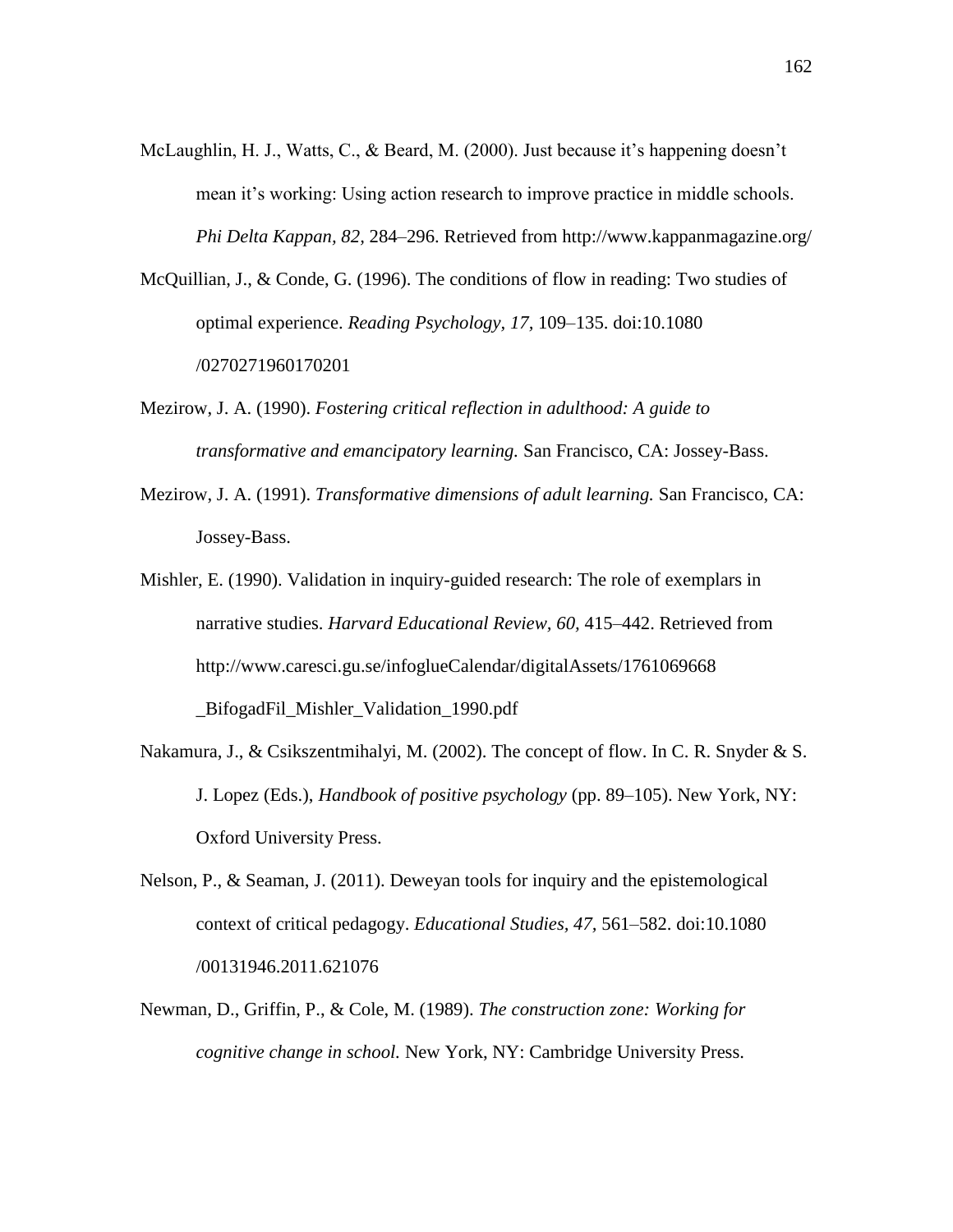- Noddings, N. (2013). *Education and democracy in the twenty-first century.* New York, NY: Teachers College Press.
- Nolen, A. L., & Putten, J. V. (2007). Action research in education: Addressing gaps in ethical principals and practices. *Educational Researcher, 36,* 401–407. doi:10 .3102/0013189X07309629
- Norlander-Case, K. A., Reagan, T. G., & Case, C. W. (1999). *The professional teacher: The preparation and nurturance of the reflective practitioner.* San Francisco, CA: Jossey-Bass.
- Patton, M. Q. (2002). *Qualitative evaluation methods* (3rd ed.). Thousand Oaks, CA: Sage.
- Pedro, J.Y. (2005). Reflection in teacher education: Exploring pre-service teachers' meanings of reflective practice. *Reflective Practice*, 6 (1), 49-66.
- Perks, K. (2005). Dialogue folders: Creating space to engage students in conversation about their writing. In T. M. McCann, L. R. Johannessen, E. Kahn, P. Smagorinsky, & M. W. Smith (Eds.), *Reflective teaching, reflective learning* (pp. 35–48). Portsmouth, NH: Heinemann.
- Perry, C., Smith, D., & Woods McConney, A. (1998). *Assessment framework for a proficiency-based teacher education program.* Monmouth: School of Education, Western Oregon University.
- Perry, W. G. (1999). *Forms of intellectual and ethical development in the college years.* New York: Holt, Rinhart, and Winston.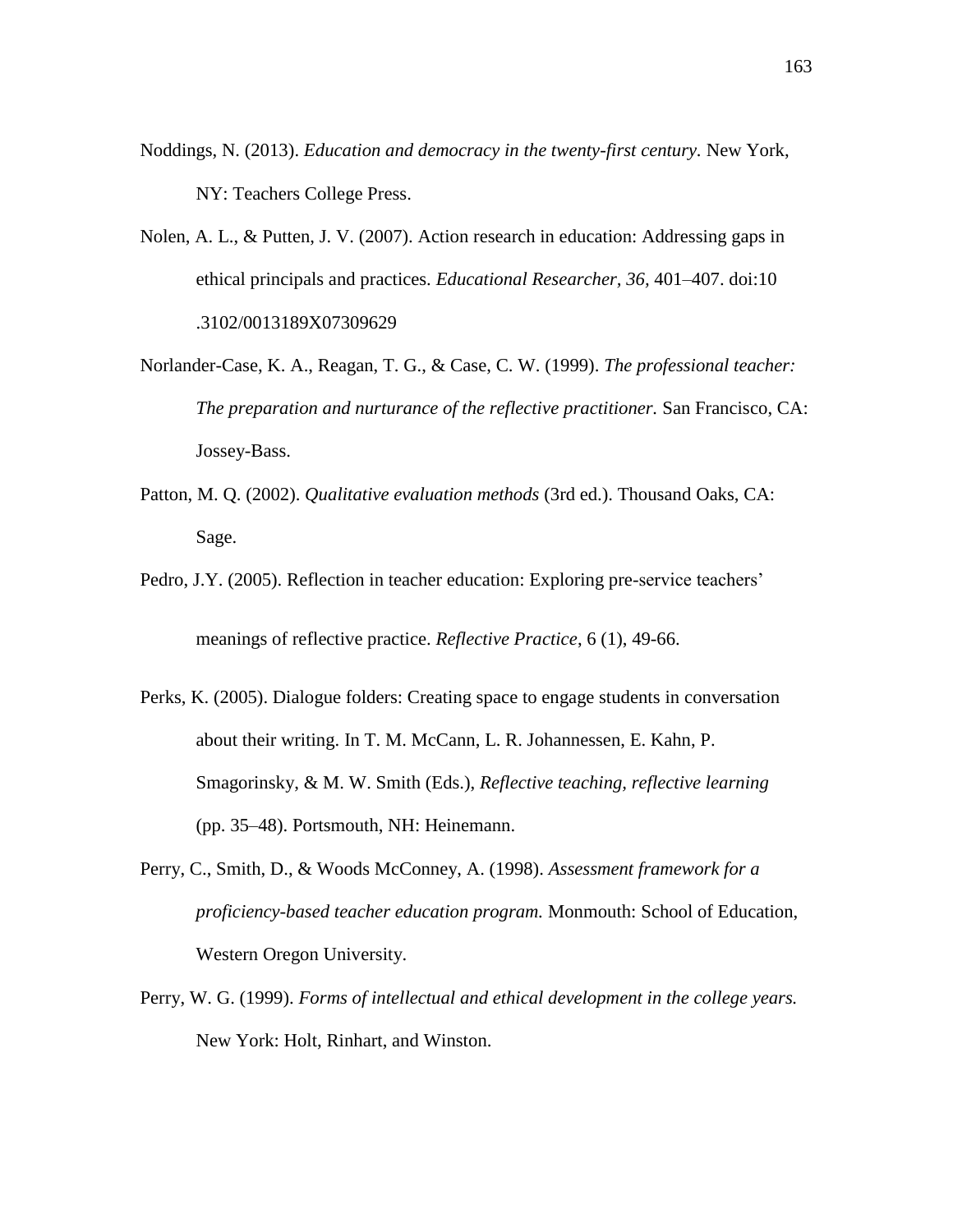- Plack, M. M., Driscoll, M., Blissett, S., McKenna, R., & Plack, T. P. (2005). A method for assessing reflective journal writing. *Journal of Allied Health, 34,* 199–208.
- Pritchard, I. A. (2002). Travelers and trolls: Practitioner research and institutional review boards. *Educational Researcher, 31*(3)*,* 3–13. doi:10.3102/0013189X031003003
- Ragsdale, D. A., & Smagorinsky, P. (2005). The role of play and small-group work in activity based instruction. In T. McCann, L. Johannessen, E. Kahn, P. Smagorinsky, & M. Smith (Eds.), *Reflective teaching reflective learning: How to develop critically engaged readers, writers, and speakers* (pp. 83–98). Portsmouth, NH: Heinemann.
- Rathunde, K., & Csikszentmihalyi, M. (1993). Undivided interest and the growth of talent: A longitudinal study of adolescents. *Journal of Youth and Adolescence, 22,* 385–406. doi:10.1007/BF01537720
- Rea, D. (2001). Maximizing the motivated mind for emergent giftedness. *Roeper Review, 23,* 157–164. doi:10.1080/02783190109554088
- Richardson, V. (1990). Significant and worthwhile change in teaching practice. *Educational Researcher, 19*(7), 10–18. doi:10.3102/0013189X019007010
- Richardson, V. (1996). The role of attitude and beliefs in learning to teach. In J. Sikula, T. Buttery, & E. Guyton (Eds.), *Handbook of research on teacher education* (2nd ed., pp. 102–119). New York, NY: Macmillan.
- Risko, V.J., Vukelich, C., & Roskos, K. (2002). Preparing Teachers for Reflective Practice: Intentions, Contradictions, and Possibilities. *Language Arts*, 80 (2), 134-

144.

164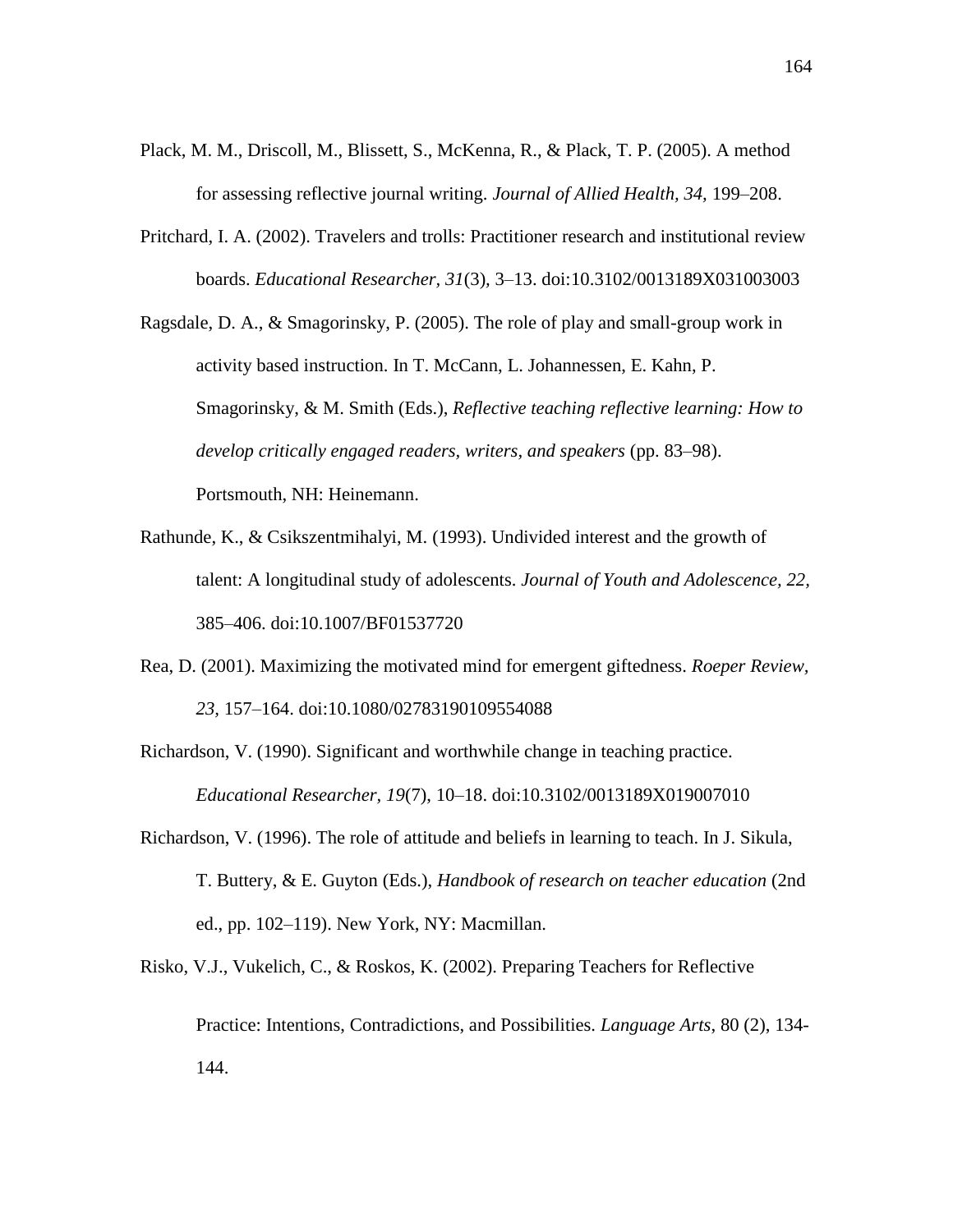- Rock, C., & Levin, B. (2002). Collaborative action research projects: Enhancing preservice teacher development in professional development schools. *Teacher Education Quarterly, 29*(1), 7–21. Retrieved from http://libres.uncg.edu /ir/uncg/f/B\_Levin\_Collaborative\_2002.pdf
- Rodgers, C. (2002). Defining reflection: Another look at John Dewey and reflective thinking. *Teachers College Record, 104,* 842–866. doi:10.1111/1467-9620.00181
- Rodgers, C. (2010). The role of descriptive inquiry in building presence and civic capacity. In. N. Lyons (Ed.), *Handbook of reflection and reflective inquiry: Mapping a way of knowing for professional reflective inquiry* (pp. 45–66). New York, NY: Springer.
- Rodgers, C., & Raider-Roth, M. (2006). Presence in teaching. *Teachers and Teaching: Theory and Practice, 12,* 265–287. doi:10.1080/13450600500467548
- Rogoff, B. (1990). *Apprenticeship in thinking: Cognitive development in social context*. New York, NY: Oxford University Press.
- Rosenblatt, L. (1978). *The reader, the text, and the poem: The transactional theory of the literary work.* Carbondale, Ill: Southern Illinois University Press.
- Roux, R., Mora, A., & Tamez, A. (2012). Reflective writing of Mexican EFL writers: Levels of reflection, difficulties and perceived usefulness. *English Language Teaching, 5*(8), 1–13.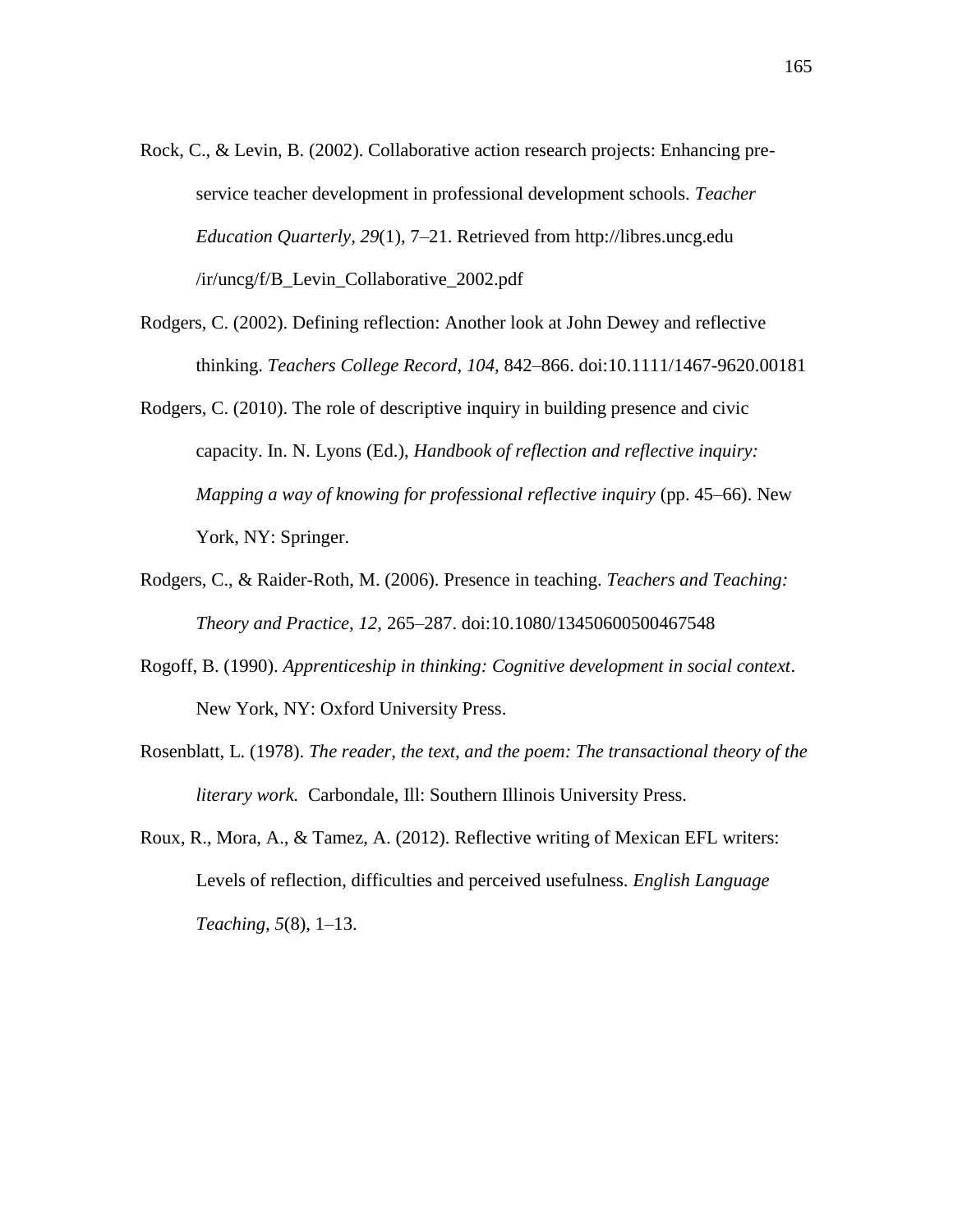- Sato, M., Wei, R. C., & Darling-Hammond, L. (2008). Improving teachers' assessment practices through professional development: The case of national board certification. *American Educational Research Journal, 45,* 669–700. doi:10 .3102/0002831208316955
- Schalock, M. D. (2002). Connecting teaching and learning: An introduction to Teacher Work Sample Methodology. In G. R. Girod, (Ed.). *Connecting teaching and learning: A handbook for teacher educators on teacher work sample methodology*  (pp. 5–32). Washington, DC: American Association of Colleges for Teacher Education.
- Schilling, J. (2006). On the pragmatics of qualitative assessment: Designing the process for content analysis. *European Journal of Psychological Assessment, 22*(1), 28– 37. doi:10.1027/1015-5759.22.1.28
- Schmöker, M. (1999). *Results: The key to continuing school improvement* (2nd ed.). Alexandria. VA: Association for Supervision and Curriculum Development.
- Schön, D. A. (1983). *The reflective practitioner: How professionals think in action*. New York, NY: Basic Books.
- Schön, D. A. (1987). *Educating the reflective practitioner*. San Francisco, CA: Jossey-Bass.
- Schön, D. A. (1991). *The reflective practitioner.* New York, NY: Basic Books.
- Schön, D. A. (1995). Knowing-in-action: The new scholarship requires a new epistemology. *Change*, 27 (6), 26-34.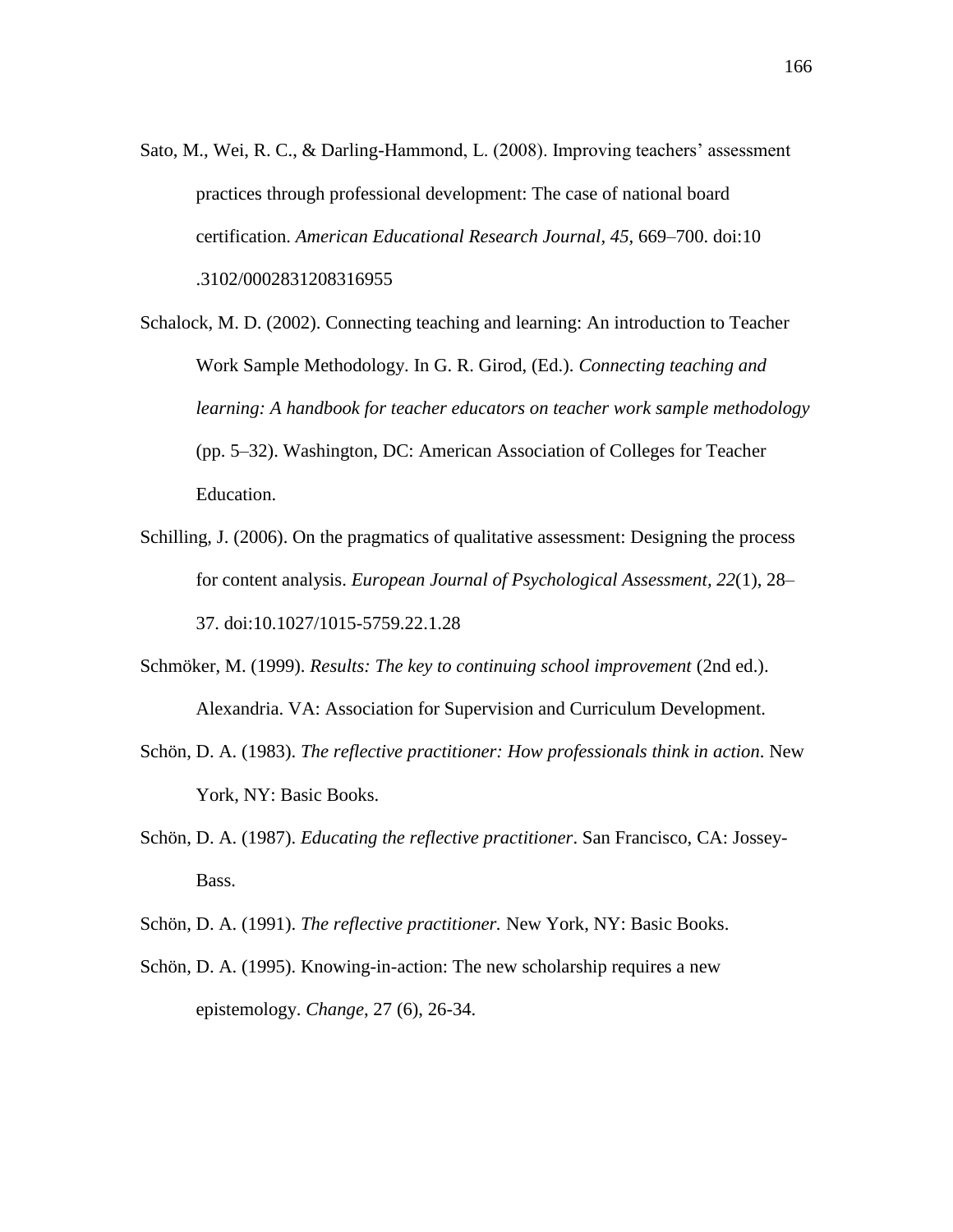- Schwab, J. J. (1976). Education and the state: Learning community. In R. M. Hutchins & M. J. Adler (Eds.), *Great ideas today* (pp. 234–271). Chicago, IL: Encyclopedia Britannica Press.
- Shernoff, D. J., Csikszentmihalyi, M., Schneider, B., & Shernoff, E. S. (2003). Student engagement in high school classrooms from the perspective of flow theory. *School Psychology Quarterly, 18,* 158–176. doi:10.1521/scpq.18.2.158.21860
- Shernoff, D. J., & Schmidt, J. (2008). Further evidence of an engagement-achievement paradox among U.S. high school students. *Journal of Youth and Adolescence, 37,* 564–580. doi:10.1007/s10964-007-9241-z
- Shin, N. (2006). Online learner's "flow" experience: An empirical study. *British Journal of Educational Technology, 37,* 705–721. doi:10.1111/j.1467-8535.2006.00641.x
- Shoffner, M., Brown, M., Platt, B., Long, M., & Slayer, B. (2010). Meeting the challenge: Beginning English teachers reflect on their first year. *English Journal, 99*(6), 70–77.
- Shulman, L. S. (2000). From Minsk to Pinsk: Why a scholarship of teaching and learning? *Journal of Scholarship of Teaching and Learning, 1*(1), 48–52. Retrieved from http://www20.csueastbay.edu/faculty/ofd/resources/archive /shulman.pdf
- Smagorinsky, P. (1995). Constructing meaning in the disciplines: Reconceptualizing writing across the disciplines as composing across the curriculum. *American Journal of Education, 103,* 160–184. doi:10.1086/444095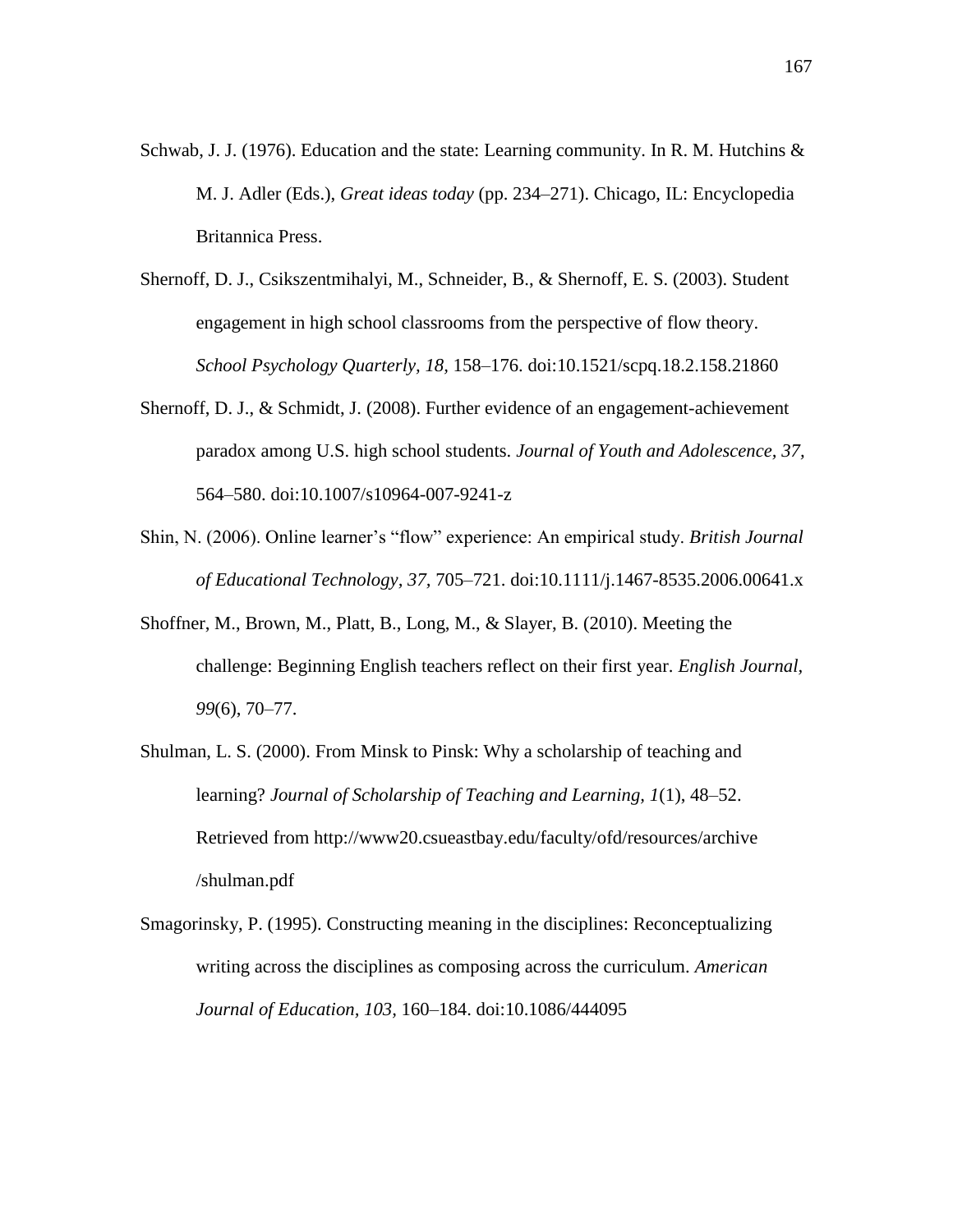- Smagorinsky, P. (2001). If meaning is constructed, what is it made from? Toward a cultural theory of reading. *Review of Educational Research, 71,* 133–169. doi: 10.3102/00346543071001133
- Smagorinsky, P. (2008). *Teaching English by design: How to create and carry out instructional units.* Portsmouth, NH: Heinemann.
- Smagorinsky, P., & Coppock, J. (1994). Cultural tools and the classroom context: An explanation of an alternative response to literature. *Written Communication, 11,* 283–310. doi:10.1177/0741088394011003001
- Smagorinsky, P., Zoss, M., & Reed, P. M. (2006). Residential interior design as complex composition: A case study of a high school senior's composing process. *Written Communication, 23,* 295–330. doi:10.1177/0741088306290172
- Smith, M. W., & Wilhelm, J. D. (2002). *"Reading don't fix no Chevys": Literacy in the lives of young men.* Portsmouth, NH: Heinemann.
- Smith, M. W., & Wilhelm, J. D. (2006). *Going with the flow: How to engage boys (and girls) in their literacy learning.* Portsmouth, NH: Heinemann.
- Smith, T., Gordon, B., Colby, S., & Wang, J. (2005). *An examination of the relationship of the depth of student learning and National Board Certification status.* Boone, NC: Office for Research on Teaching, Appalachian State University.
- Spalding, E., & Wilson, A. (2002). Demystifying reflection: A study of pedagogical strategies that encourage reflective journal writing. *Teachers College Record, 104,* 1393–1422. doi:10.1111/1467-9620.00208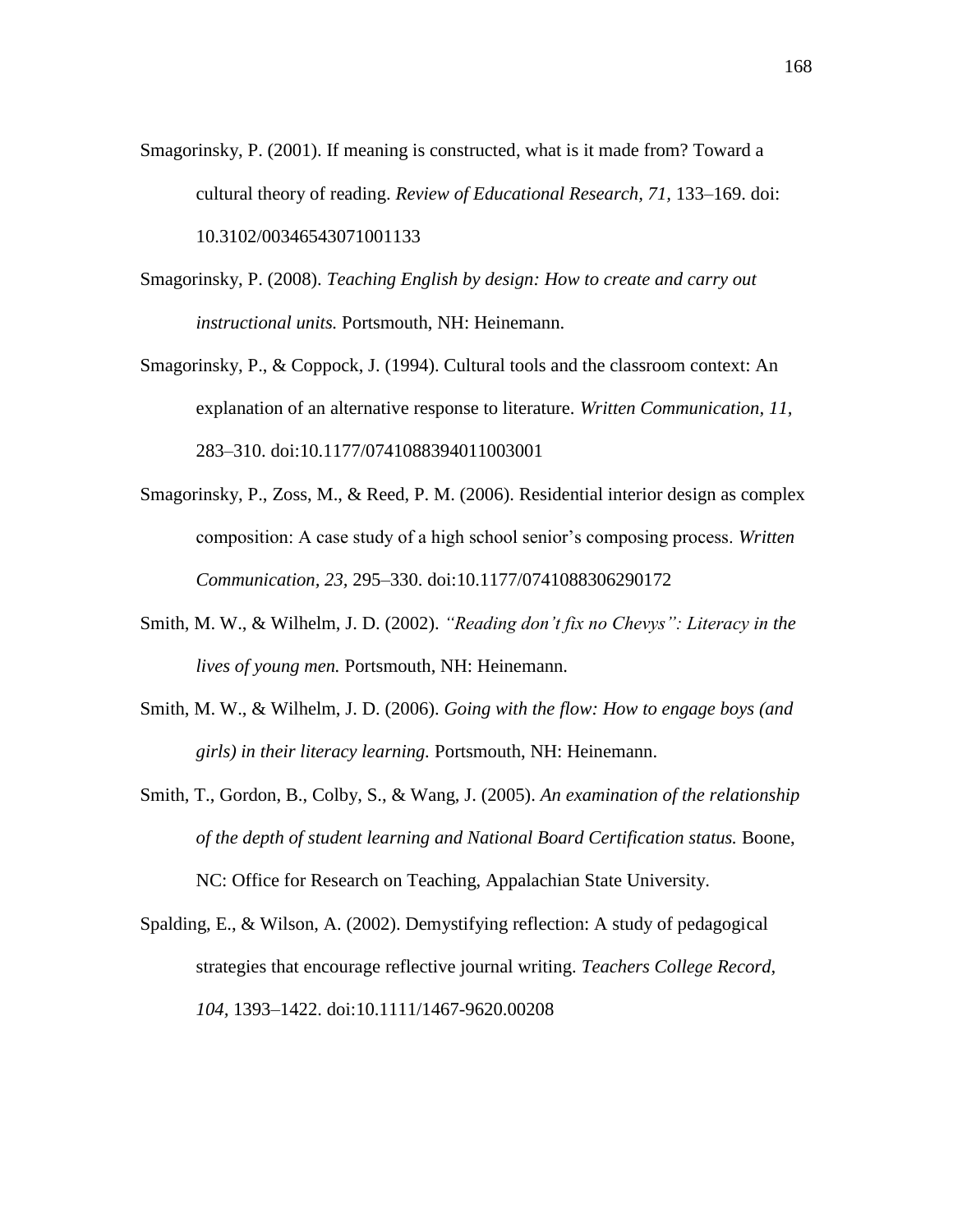Sparks-Langer, G. M., Simmons, J. M., Pasch, M., Colton, A. & Starko, A. (1990).

Reflective pedagogical thinking: How can we promote it and measure it? *Journal of Teacher Education, 41*(4), 23–32. doi:10.1177/002248719004100504

Stake, R. E. (2005). *The art of case study research*. Thousand Oaks, CA: Sage.

- Swales, J. (1990). *Genre analysis: English in academic and research settings.*  Cambridge, MA: Cambridge University Press.
- Tyler, R. (1950). *Basic principles of curriculum and instruction.* Chicago, IL: University of Chicago Press.
- Vandevoort, L. G., Amrein-Beardsley, A., & Berliner, D. C. (2004). National Board Certified teachers and their students' achievement. *Education Policy Analysis Archives, 12*(46), 1–117. Retrieved from http://scholarcommons.usf.edu/cgi/
- Van Manen, M. (1977). Linking ways of knowing with ways of being practical. *Curriculum Inquiry, 6,* 205–228. doi:10.2307/1179579
- Vygotsky, L. V. (1978). *Mind in society.* (M. Cole, Trans.). Cambridge, MA: Harvard University Press.

Weber, R. P. (1990). *Basic content analysis* (2nd ed.). Thousand Oaks, CA: Sage.

- Wertsch, J. V. (1984). The zone of proximal development: Some conceptual issues. In B. Rogoff & J. V. Wertsch (Eds.), *Children's learning in the zone of proximal development* (pp. 7–18). San Francisco, CA: Jossey-Bass.
- Wertsch, J. V. (Ed.). (1985). *Culture, communication, and cognition: Vygotskian perspectives.* New York, NY: Cambridge University Press.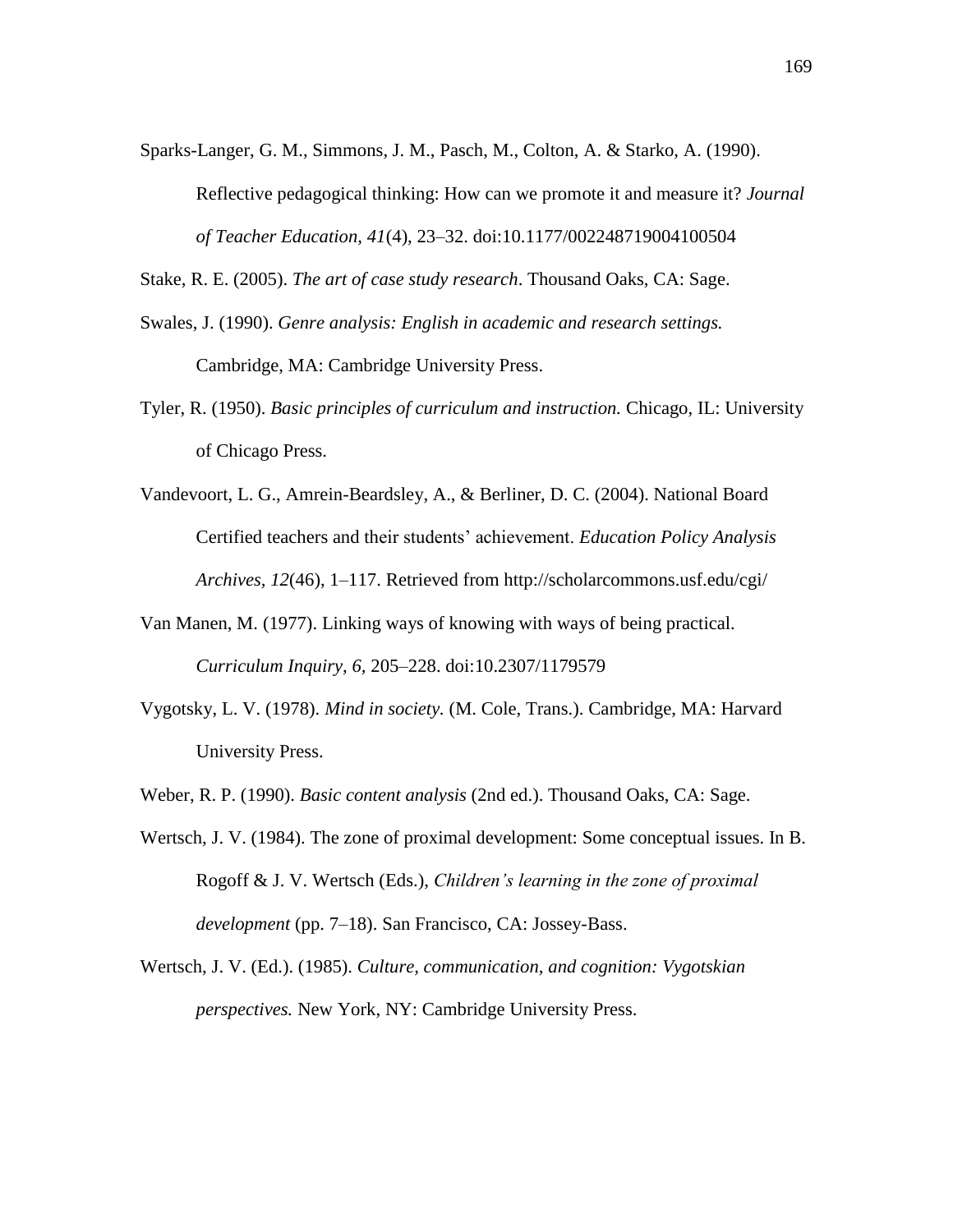- Whalen, S. P. (1998). Flow and the engagement of talent: Implications for secondary schooling. *NASSP Bulletin, 82*(595), 22–38. doi:10.1177/019263659808259505
- Wilson, S. M., Floden, R. E., & Ferrini-Mundy, J. (2002). Teacher preparation research: An insider's view from the outside. *Journal of Teacher Education, 53,* 190–204. doi:10.1177/0022487102053003002
- Winberg, M. T., & Hedman, L. (2008). Student attitudes toward learning, level of preknowledge and instruction type in a computer-simulation: Effects on flow experiences and perceived learning outcomes. *Instructional Science, 36,* 269–288. doi:10.1007/s11251-007-9030-9
- Wise, A. E., & Leibbrand, J. A. (2001). Standards in the new millennium: Where we are, where we're headed. *Journal of Teacher Education, 52,* 244–255. doi:10.1177 /0022487101052003007
- Wong, F. K., Kember, D., Chung, L., & Yan, L. (1995). Assessing the level of student reflection from reflective journals. *Journal of Advanced Nursing, 22,* 48–57. doi: 10.1046/j.1365-2648.1995.22010048.x
- Wong, M. W. L., Kember, D., Wong, F. K. Y., & Loke, A. Y. (2001). The nature of reflection: The affective dimension of reflection. In D. Kember, A. Jones, A. Loke, J. McKay, K. Sinclair, H. Tse, … E. Yeung (Eds.), *Reflective teaching and learning in the health professions* (pp. 139–151). Oxford, England: Blackwell Science.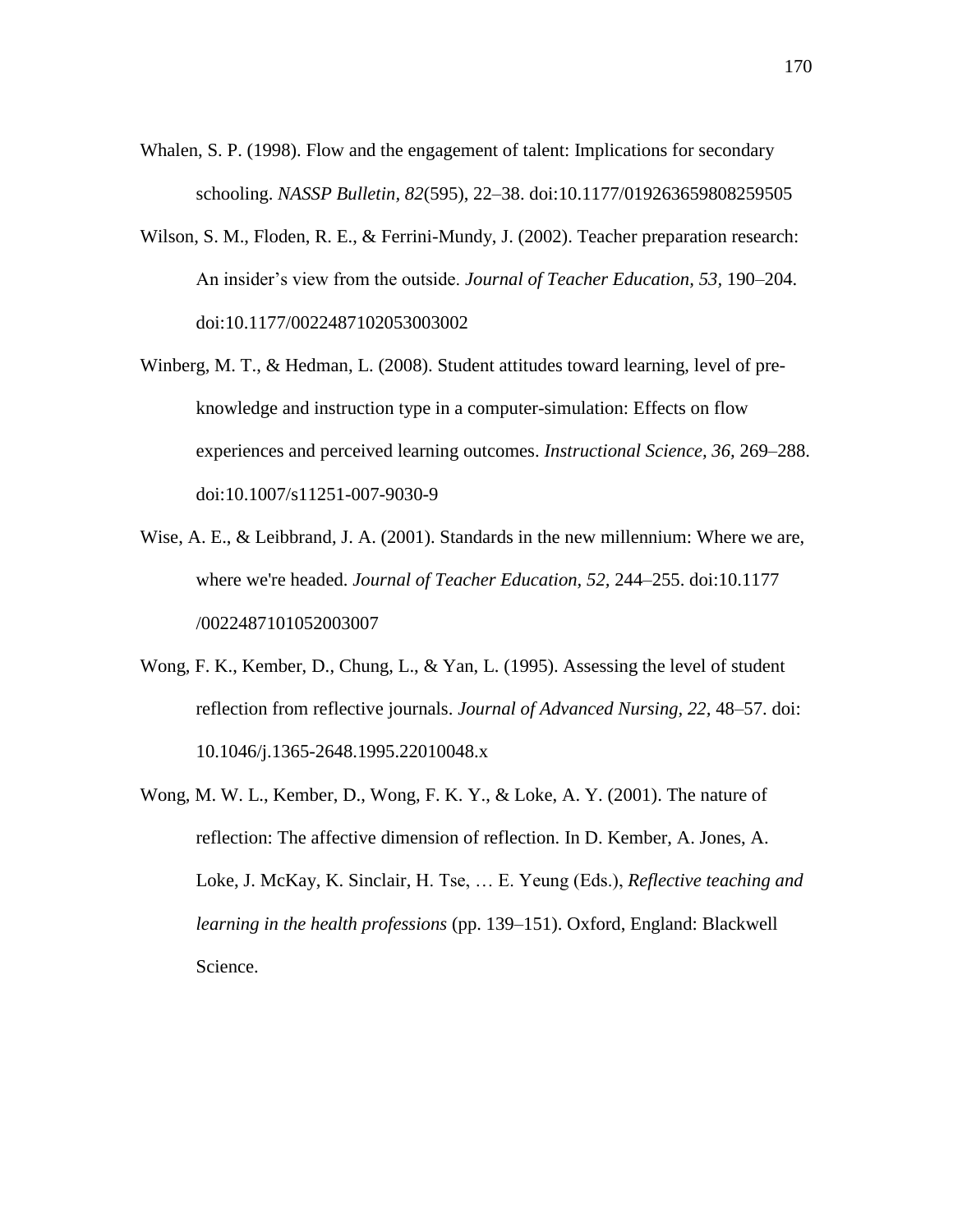- Youngs, P., & Bird, T. (2010). Using embedded assessments to promote pedagogical reasoning among secondary teaching candidates. *Teaching and Teacher Education, 26,* 185–198. doi:10.1016/j.tate.2009.03.011
- Zancanella, D., & Alsup, J. (2010). English education program assessment: Creating standards and guidelines to advance English teacher preparation. *English Education, 43*(1), 65–71.
- Zeichner, K. M. (1993). Action research: Personal renewal and social reconstruction. *Educational Action Research, 1,* 199–219. doi:10.1080/0965079930010202
- Zeichner, K. M. (2003). The adequacies and inadequacies of three strategies to recruit, prepare, and retain the best teachers for all students. *Teachers College Record*, 105 (3), 490-519.
- Zeichner, K. M. (2005). A research agenda for teacher education. In M. Cochran-Smith & K. M. Zeichner (Eds.), *Studying teacher education: The report of the AERA Panel on research and teacher education* (pp. 737–760), Mahwah, NJ: Lawrence Erlbaum Associates.
- Zeichner, K. M., & Liston, D. P. (Eds.). (1996). *Reflective teaching: An introduction.*  Mahwah, NJ: Lawrence Erlbaum.
- Zeichner, K. M., & Liston, D. P. (Eds.). (2014). *Reflective teaching: An introduction* (2nd ed.). New York, NY: Guilford Press.
- Zeichner, K. M., & Noffke, S. E. (2001). Practitioner research. In V. Richardson (Ed.), *Handbook of research on teaching* (4th ed., pp. 404–442). Washington, DC: American Educational Research Association.